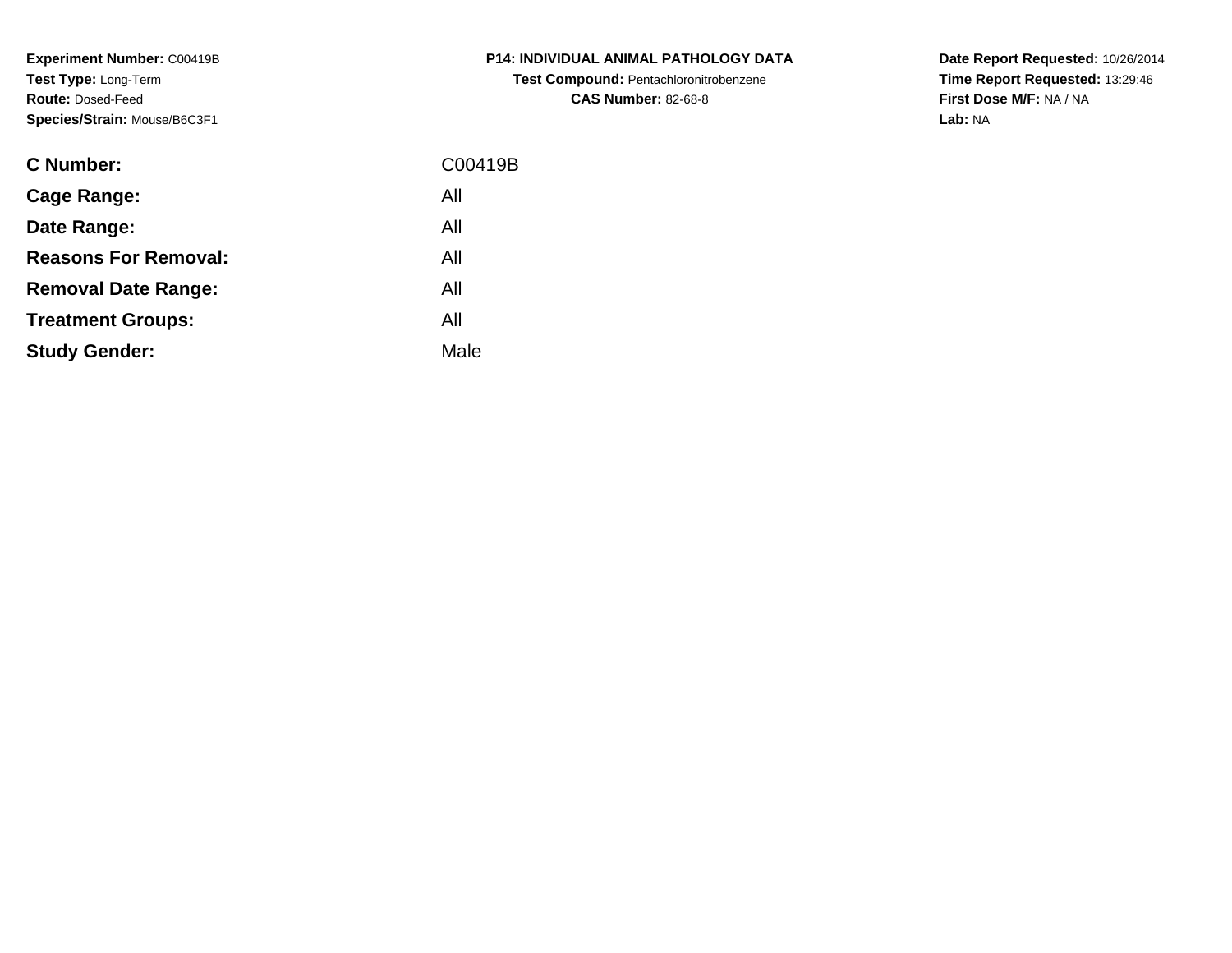**Test Type:** Long-Term

**Route:** Dosed-Feed

**Species/Strain:** Mouse/B6C3F1

### **P14: INDIVIDUAL ANIMAL PATHOLOGY DATA**

**Test Compound:** Pentachloronitrobenzene

**CAS Number:** 82-68-8

| <b>ANIMAL ID: 1_001</b> | <b>TRT#: 1</b>            | <b>SEX: Male</b>                 | DAY ON TEST: |
|-------------------------|---------------------------|----------------------------------|--------------|
|                         | <b>DOSE: 5000 PPM</b>     | <b>DISP: Terminal Sacrifice</b>  | HISTO:       |
| <b>OBSERVATIONS</b>     |                           |                                  |              |
| Bone                    | <b>Tarsal Joint</b>       | Ankylosis                        |              |
|                         | <b>Tarsal Joint</b>       | Osteoarthritis                   |              |
| Kidney                  | Tubule                    | Regeneration, Nos                |              |
| Lung                    |                           | Histiocytosis                    |              |
|                         |                           | Hyperplasia, Alveolar Epithelium |              |
| Pituitary gland         | <b>Anterior Pituitary</b> | Cyst, Nos                        |              |
| Skin                    |                           | Fibrosis, Focal                  |              |
|                         |                           | Inflammation, Active Chronic     |              |
| Stomach                 | Forestomach               | Acanthosis                       |              |
|                         | Forestomach               | Hyperkeratosis                   |              |
|                         |                           | Inflammation, Active Chronic     |              |
| Tooth                   |                           | Deformity, Nos                   |              |
| Unspecified             | Multiple Organs Nos       | Inflammation, Chronic            |              |
| PRIMARY CAUSE OF DEATH  | $\overline{\phantom{a}}$  |                                  |              |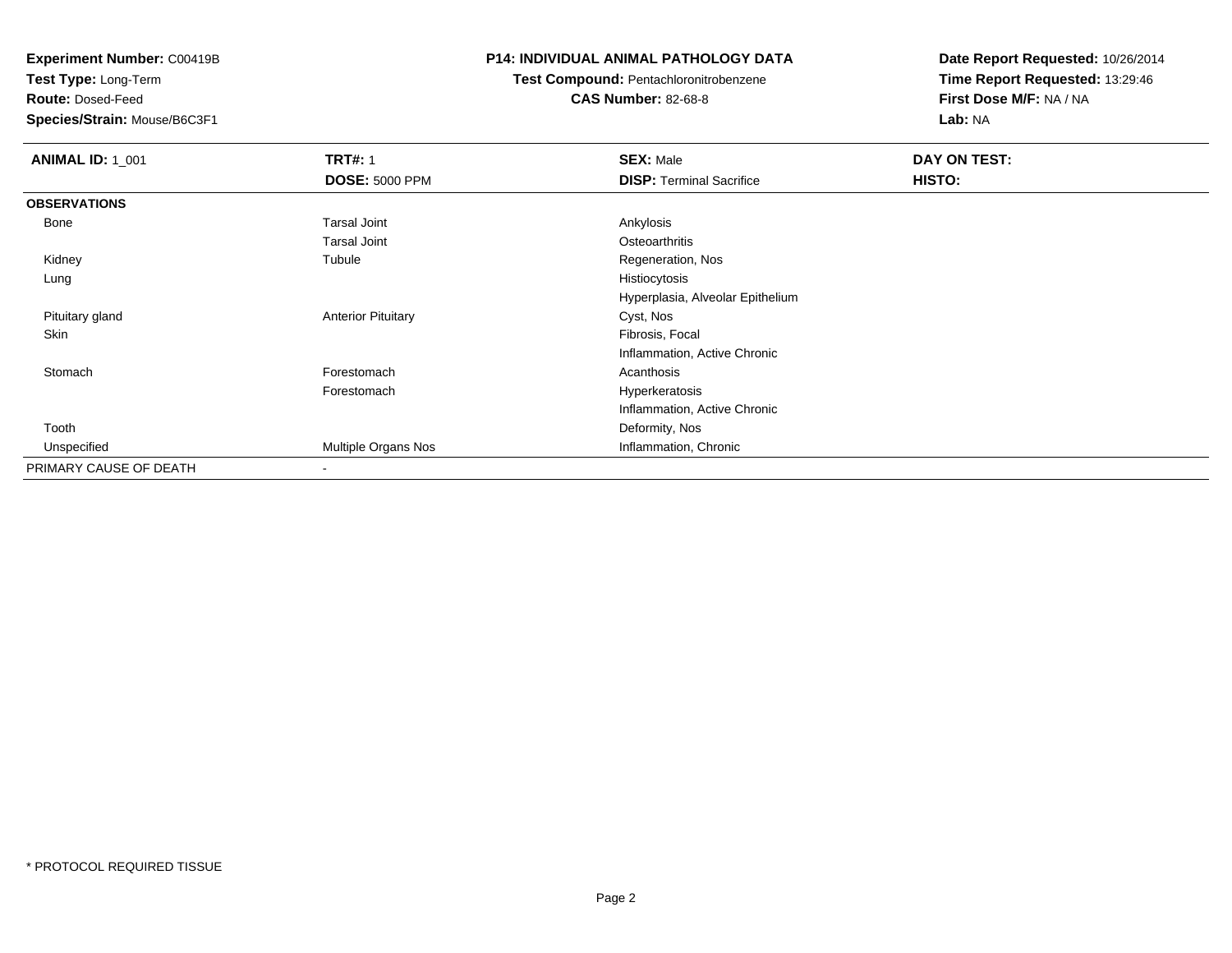**Test Type:** Long-Term

**Route:** Dosed-Feed

**Species/Strain:** Mouse/B6C3F1

### **P14: INDIVIDUAL ANIMAL PATHOLOGY DATA**

**Test Compound:** Pentachloronitrobenzene**CAS Number:** 82-68-8

| <b>ANIMAL ID: 1_002</b> | <b>TRT#: 1</b>            | <b>SEX: Male</b>                | DAY ON TEST: |  |
|-------------------------|---------------------------|---------------------------------|--------------|--|
|                         | <b>DOSE: 5000 PPM</b>     | <b>DISP: Terminal Sacrifice</b> | HISTO:       |  |
| <b>OBSERVATIONS</b>     |                           |                                 |              |  |
| Bone                    | <b>Tarsal Joint</b>       | Ankylosis                       |              |  |
|                         | <b>Tarsal Joint</b>       | Osteoarthritis                  |              |  |
| Brain                   | Thalamus                  | Mineralization                  |              |  |
| Kidney                  |                           | Inflammation, Chronic           |              |  |
| Lung                    |                           | Histiocytosis                   |              |  |
| Lymph node              | Mesenteric Lymph Node     | Angiectasis                     |              |  |
| Pituitary gland         | <b>Anterior Pituitary</b> | Hyperplasia, Nos                |              |  |
| Preputial gland         |                           | Dilatation, Ducts               |              |  |
|                         |                           | Inflammation, Chronic           |              |  |
| Salivary gland          |                           | Inflammation, Chronic           |              |  |
| Stomach                 | Forestomach               | Acanthosis                      |              |  |
|                         | Forestomach               | Inflammation, Active Chronic    |              |  |
| Tooth                   |                           | Deformity, Nos                  |              |  |
| PRIMARY CAUSE OF DEATH  |                           |                                 |              |  |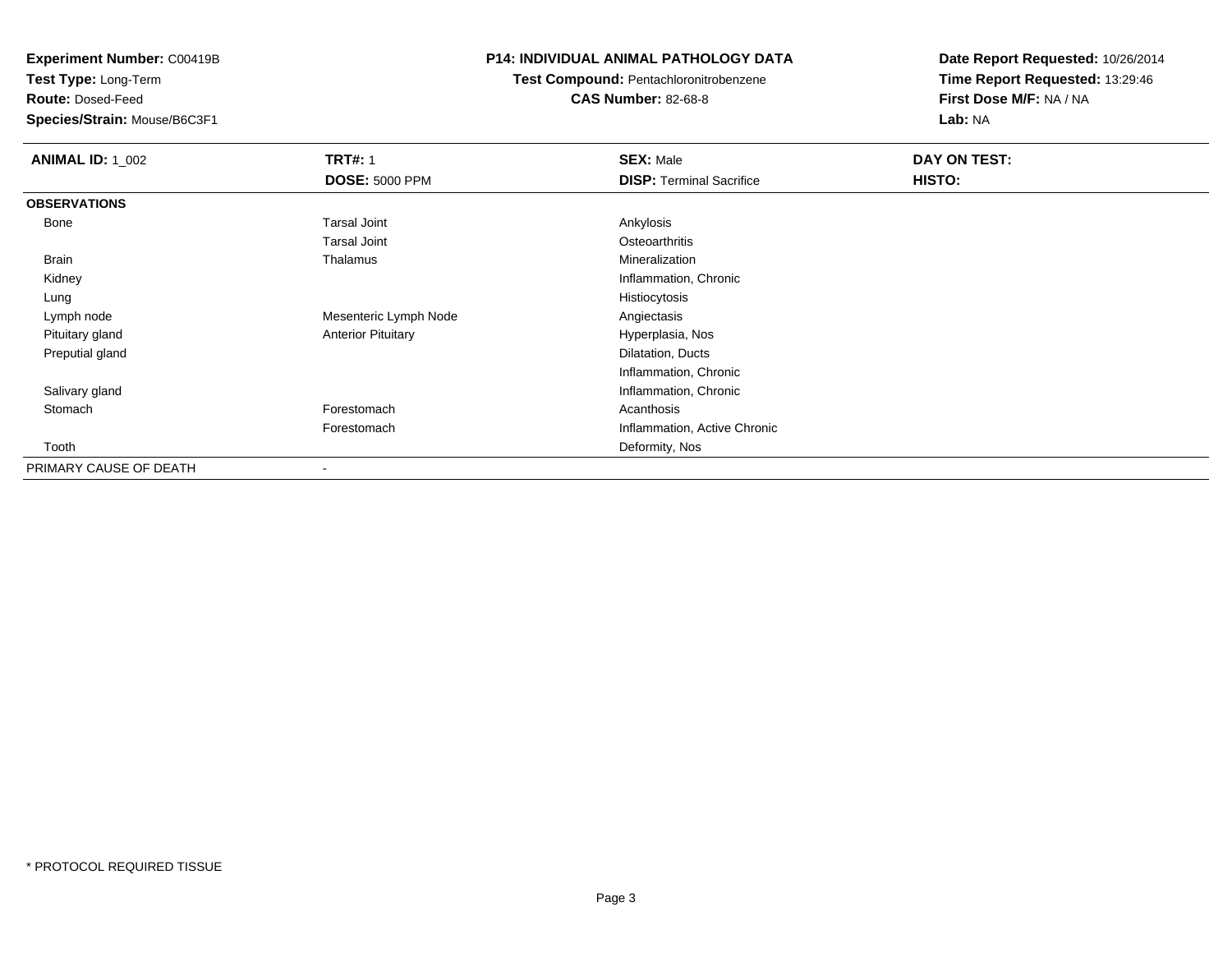**Test Type:** Long-Term

**Route:** Dosed-Feed

**Species/Strain:** Mouse/B6C3F1

### **P14: INDIVIDUAL ANIMAL PATHOLOGY DATA**

### **Test Compound:** Pentachloronitrobenzene

**CAS Number:** 82-68-8

| <b>ANIMAL ID: 1_003</b> | <b>TRT#: 1</b>              | <b>SEX: Male</b>                           | DAY ON TEST: |
|-------------------------|-----------------------------|--------------------------------------------|--------------|
|                         | <b>DOSE: 5000 PPM</b>       | <b>DISP: Natural Death</b>                 | HISTO:       |
| <b>OBSERVATIONS</b>     |                             |                                            |              |
| Heart                   |                             | Alveolar/Bronchiolar Carcinoma, Metastatic |              |
|                         |                             | Degeneration, Nos                          |              |
|                         |                             | Fibrosis, Focal                            |              |
| Kidney                  | Tubule                      | Inflammation, Acute Focal                  |              |
|                         |                             | Inflammation, Chronic                      |              |
|                         | Tubule                      | Necrosis, Focal                            |              |
|                         | Tubule                      | Regeneration, Nos                          |              |
| Liver                   |                             | Hepatocellular Adenoma                     |              |
| Lung                    |                             | Alveolar/Bronchiolar Carcinoma             |              |
|                         |                             | Edema, Nos                                 |              |
|                         |                             | Histiocytosis                              |              |
| Lymph node              | <b>Bronchial Lymph Node</b> | Alveolar/Bronchiolar Carcinoma, Metastatic |              |
|                         | <b>Bronchial Lymph Node</b> | Hemorrhage                                 |              |
| Nasal cavity            |                             | Inflammation, Acute                        |              |
| Salivary gland          | Capsule                     | Mineralization                             |              |
| PRIMARY CAUSE OF DEATH  | $\blacksquare$              |                                            |              |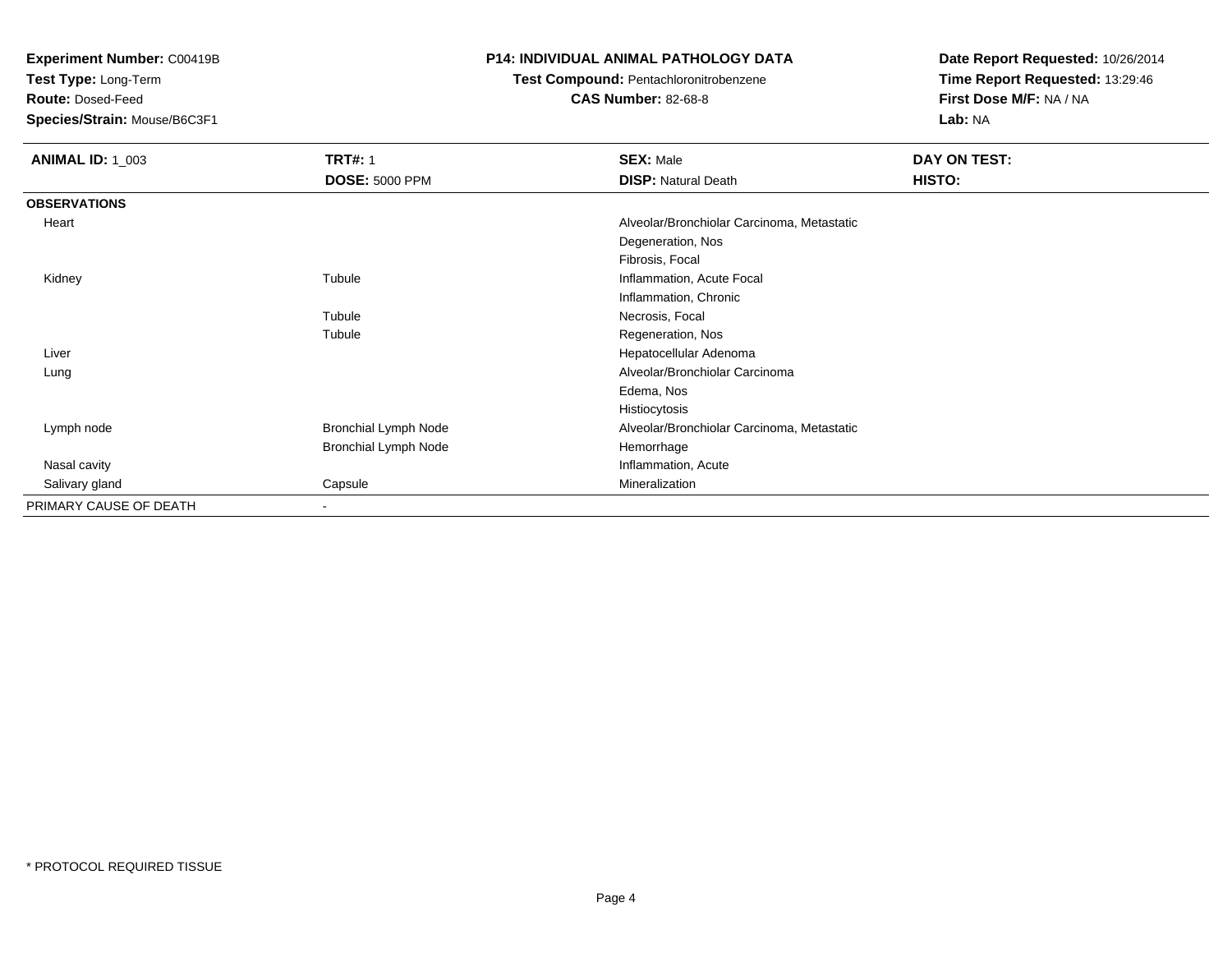**Test Type:** Long-Term

**Route:** Dosed-Feed

**Species/Strain:** Mouse/B6C3F1

### **P14: INDIVIDUAL ANIMAL PATHOLOGY DATA**

### **Test Compound:** Pentachloronitrobenzene**CAS Number:** 82-68-8

| <b>ANIMAL ID: 1 004</b> | <b>TRT#: 1</b>        | <b>SEX: Male</b>                 | DAY ON TEST: |  |
|-------------------------|-----------------------|----------------------------------|--------------|--|
|                         | <b>DOSE: 5000 PPM</b> | <b>DISP:</b> Moribund Sacrifice  | HISTO:       |  |
| <b>OBSERVATIONS</b>     |                       |                                  |              |  |
| Brain                   | Thalamus              | Mineralization                   |              |  |
| Kidney                  |                       | Inflammation, Chronic            |              |  |
| Liver                   | Hepatocytes           | <b>Nuclear Alteration</b>        |              |  |
| Lung                    |                       | Hyperplasia, Alveolar Epithelium |              |  |
|                         |                       | Inflammation, Active Chronic     |              |  |
| <b>Testis</b>           |                       | Atrophy, Nos                     |              |  |
| Thymus                  |                       | Cyst, Nos                        |              |  |
| Unspecified             | Abdomen               | Fibrosarcoma                     |              |  |
|                         | Abdomen               | Inflammation, Chronic            |              |  |
| Urinary bladder         |                       | Calculus, Gross Observation Only |              |  |
|                         |                       | Inflammation, Chronic            |              |  |
| PRIMARY CAUSE OF DEATH  |                       |                                  |              |  |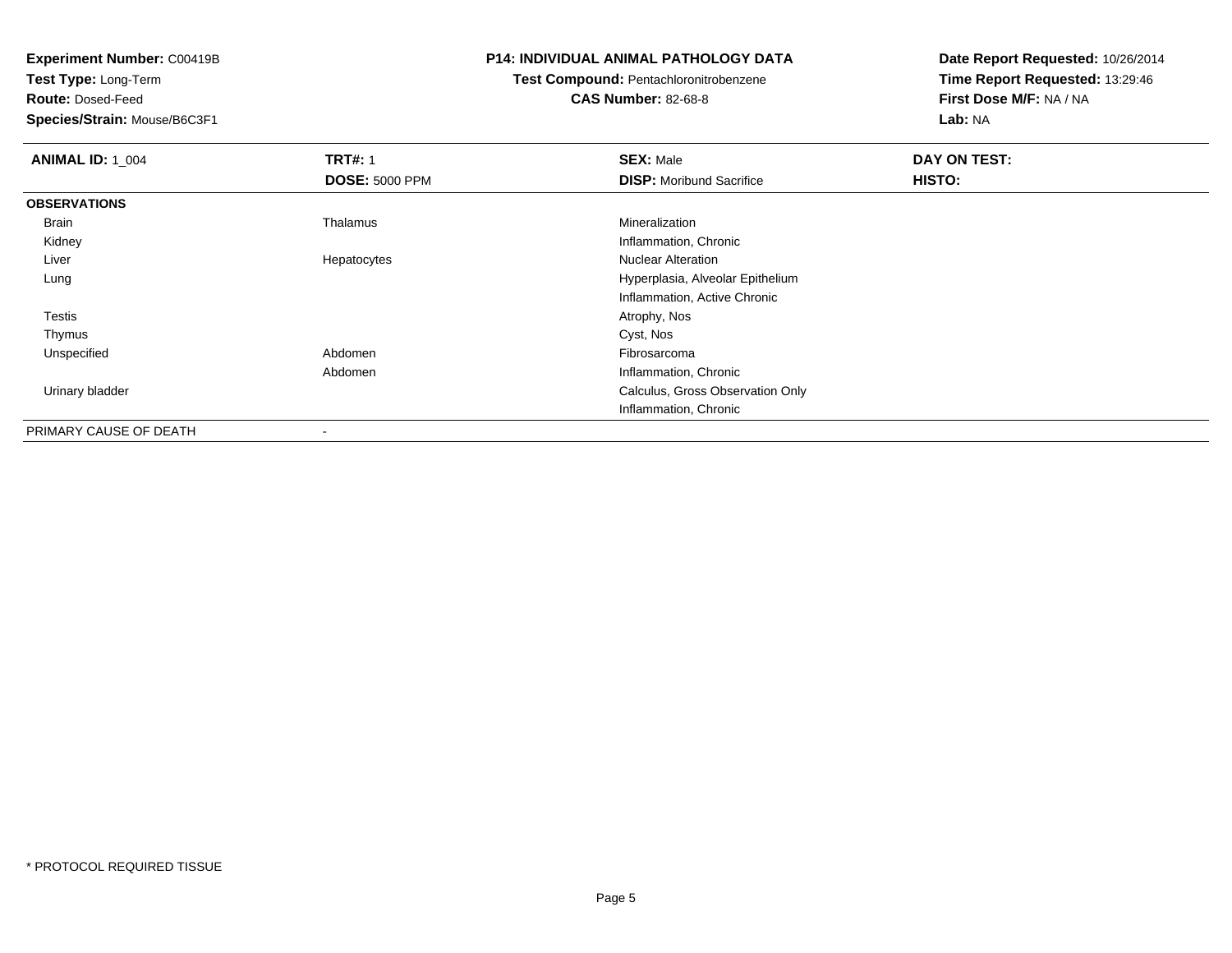**Test Type:** Long-Term

**Route:** Dosed-Feed

**Species/Strain:** Mouse/B6C3F1

### **P14: INDIVIDUAL ANIMAL PATHOLOGY DATA**

**Test Compound:** Pentachloronitrobenzene

**CAS Number:** 82-68-8

| <b>ANIMAL ID: 1_005</b> | <b>TRT#: 1</b>        | <b>SEX: Male</b>                | DAY ON TEST: |  |
|-------------------------|-----------------------|---------------------------------|--------------|--|
|                         | <b>DOSE: 5000 PPM</b> | <b>DISP: Terminal Sacrifice</b> | HISTO:       |  |
| <b>OBSERVATIONS</b>     |                       |                                 |              |  |
| Adrenal gland           |                       | Angiectasis                     |              |  |
| Bone                    | <b>Tarsal Joint</b>   | Ankylosis                       |              |  |
|                         | <b>Tarsal Joint</b>   | Osteoarthritis                  |              |  |
| Brain                   | Thalamus              | Mineralization                  |              |  |
| Kidney                  |                       | Inflammation, Chronic           |              |  |
|                         | Tubule                | Regeneration, Nos               |              |  |
| Lymph node              | Mesenteric Lymph Node | Angiectasis                     |              |  |
| Preputial gland         |                       | Inflammation, Chronic           |              |  |
| Prostate                |                       | Inflammation, Chronic           |              |  |
| Stomach                 | Forestomach           | Inflammation, Acute Focal       |              |  |
| Tooth                   |                       | Deformity, Nos                  |              |  |
| Urinary bladder         |                       | Inflammation, Chronic           |              |  |
| PRIMARY CAUSE OF DEATH  |                       |                                 |              |  |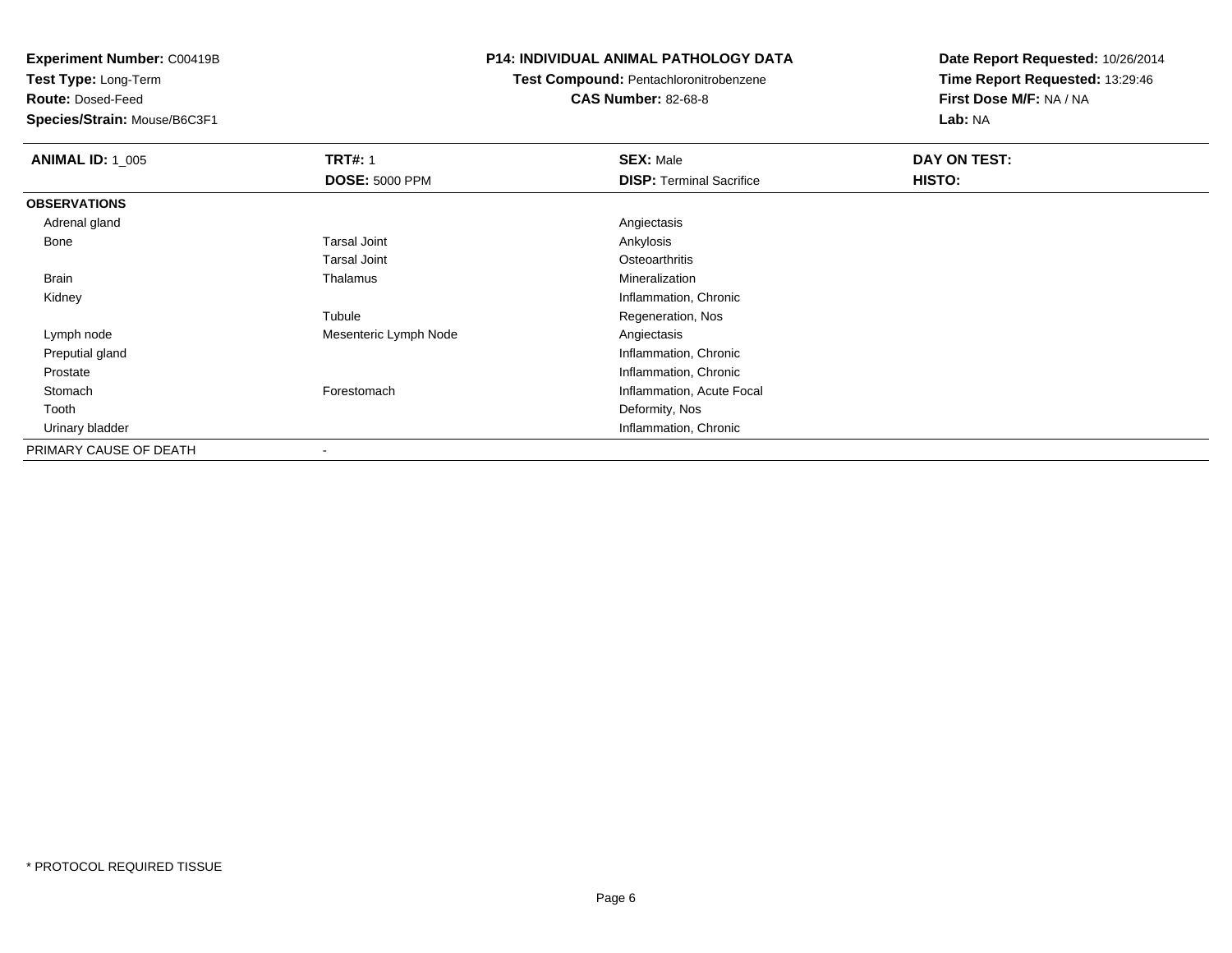**Test Type:** Long-Term

**Route:** Dosed-Feed

**Species/Strain:** Mouse/B6C3F1

### **P14: INDIVIDUAL ANIMAL PATHOLOGY DATA**

# **Test Compound:** Pentachloronitrobenzene

**CAS Number:** 82-68-8

| <b>ANIMAL ID: 1_006</b> | <b>TRT#: 1</b>            | <b>SEX: Male</b>                 | DAY ON TEST: |  |
|-------------------------|---------------------------|----------------------------------|--------------|--|
|                         | <b>DOSE: 5000 PPM</b>     | <b>DISP:</b> Moribund Sacrifice  | HISTO:       |  |
| <b>OBSERVATIONS</b>     |                           |                                  |              |  |
| Bone                    | <b>Tarsal Joint</b>       | Ankylosis                        |              |  |
|                         | <b>Tarsal Joint</b>       | Osteoarthritis                   |              |  |
| Heart                   |                           | Inflammation, Chronic Focal      |              |  |
| Kidney                  |                           | Inflammation, Chronic            |              |  |
| Liver                   |                           | <b>Nuclear Alteration</b>        |              |  |
| Lung                    |                           | Hyperplasia, Alveolar Epithelium |              |  |
|                         |                           | Inflammation, Active Chronic     |              |  |
| Pituitary gland         | <b>Anterior Pituitary</b> | Cyst, Nos                        |              |  |
| Salivary gland          |                           | Inflammation, Chronic            |              |  |
| Spleen                  |                           | Hematopoiesis                    |              |  |
| Stomach                 | Forestomach               | Atrophy, Focal                   |              |  |
| Tooth                   |                           | Deformity, Nos                   |              |  |
|                         |                           | Fibrosis                         |              |  |
| Unspecified             | Back                      | Fibrosarcoma                     |              |  |
| PRIMARY CAUSE OF DEATH  | $\overline{\phantom{a}}$  |                                  |              |  |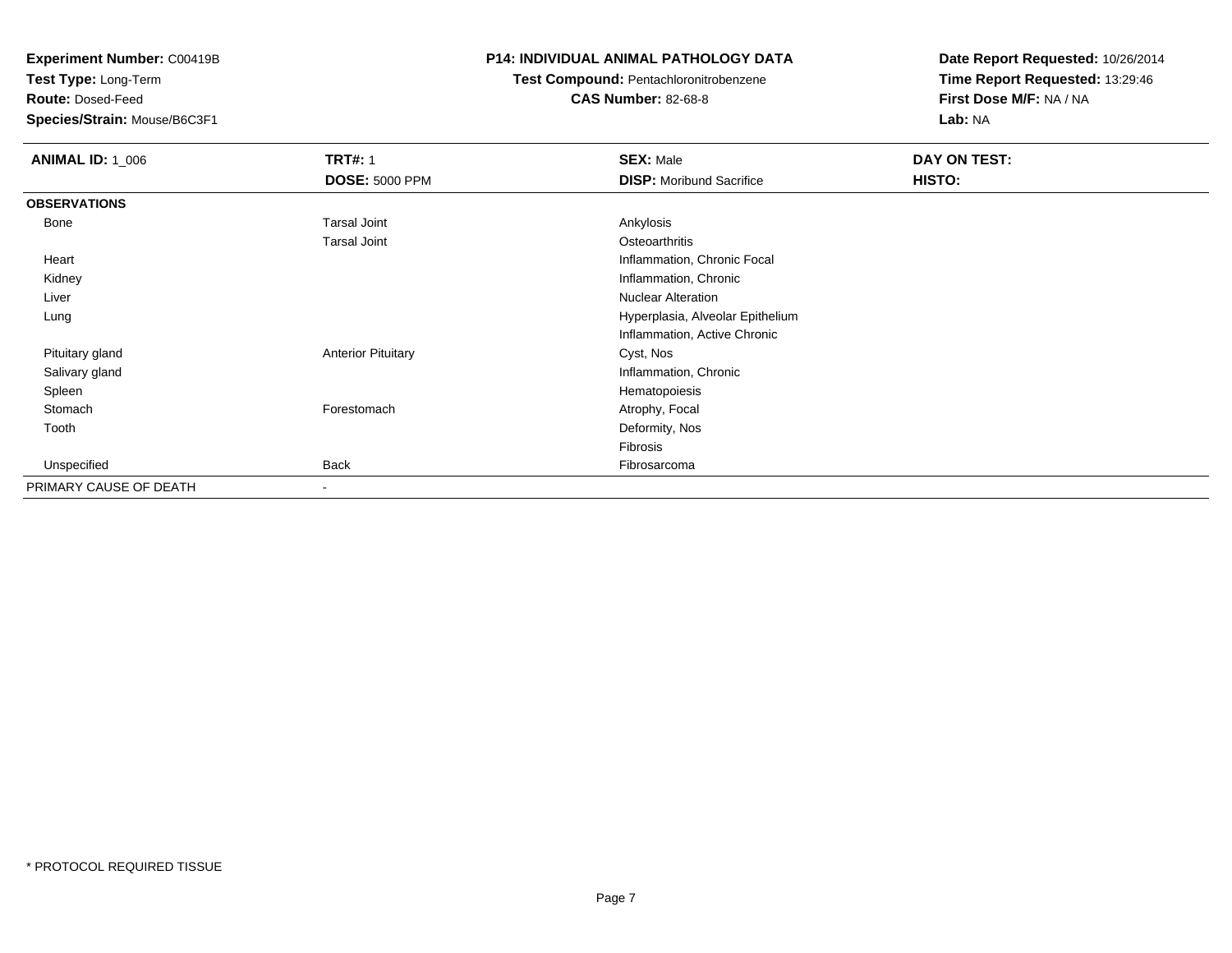**Test Type:** Long-Term

**Route:** Dosed-Feed

**Species/Strain:** Mouse/B6C3F1

### **P14: INDIVIDUAL ANIMAL PATHOLOGY DATA**

**Test Compound:** Pentachloronitrobenzene

**CAS Number:** 82-68-8

| <b>ANIMAL ID: 1_007</b> | <b>TRT#: 1</b>        | <b>SEX: Male</b>                | DAY ON TEST: |
|-------------------------|-----------------------|---------------------------------|--------------|
|                         | <b>DOSE: 5000 PPM</b> | <b>DISP: Terminal Sacrifice</b> | HISTO:       |
| <b>OBSERVATIONS</b>     |                       |                                 |              |
| Bone                    | <b>Tarsal Joint</b>   | Ankylosis                       |              |
|                         | <b>Tarsal Joint</b>   | Osteoarthritis                  |              |
| Kidney                  |                       | Inflammation, Chronic           |              |
|                         | Tubule                | Regeneration, Nos               |              |
| Lung                    |                       | Congestion, Nos                 |              |
| Lymph node              | Mesenteric Lymph Node | Angiectasis                     |              |
| Salivary gland          |                       | Inflammation, Chronic           |              |
| Tooth                   |                       | Deformity, Nos                  |              |
|                         |                       | Inflammation, Nos               |              |
| Urinary bladder         |                       | Inflammation, Chronic           |              |
| PRIMARY CAUSE OF DEATH  |                       |                                 |              |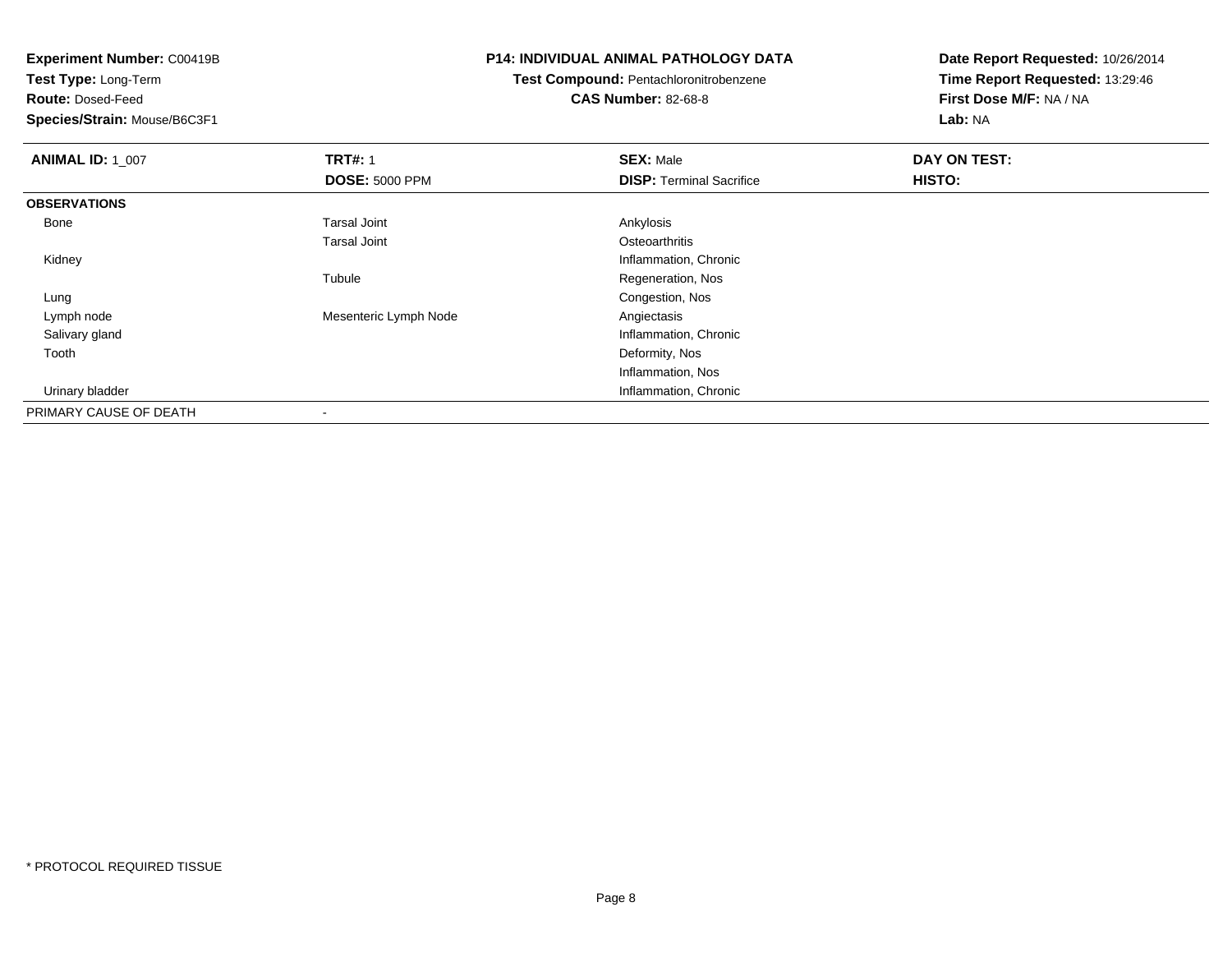**Test Type:** Long-Term

**Route:** Dosed-Feed

**Species/Strain:** Mouse/B6C3F1

### **P14: INDIVIDUAL ANIMAL PATHOLOGY DATA**

# **Test Compound:** Pentachloronitrobenzene

**CAS Number:** 82-68-8

| <b>ANIMAL ID: 1_008</b> | <b>TRT#: 1</b>           | <b>SEX: Male</b>                | DAY ON TEST: |  |
|-------------------------|--------------------------|---------------------------------|--------------|--|
|                         | <b>DOSE: 5000 PPM</b>    | <b>DISP: Terminal Sacrifice</b> | HISTO:       |  |
| <b>OBSERVATIONS</b>     |                          |                                 |              |  |
| Bone                    | <b>Tarsal Joint</b>      | Ankylosis                       |              |  |
|                         | <b>Tarsal Joint</b>      | Osteoarthritis                  |              |  |
| Kidney                  |                          | Inflammation, Chronic           |              |  |
| Liver                   |                          | Clear-Cell Change               |              |  |
|                         |                          | Hepatocellular Adenoma          |              |  |
|                         |                          | Necrosis, Coagulative           |              |  |
| Lung                    |                          | Histiocytosis                   |              |  |
|                         |                          | Inflammation, Active Chronic    |              |  |
| Preputial gland         |                          | Abscess, Nos                    |              |  |
| Prostate                |                          | Inflammation, Chronic           |              |  |
| Salivary gland          |                          | Inflammation, Chronic           |              |  |
| Tooth                   |                          | Deformity, Nos                  |              |  |
|                         |                          | Fibrosis                        |              |  |
|                         |                          | Inflammation, Nos               |              |  |
| Unspecified             | Abdomen                  | Inflammation, Chronic           |              |  |
| PRIMARY CAUSE OF DEATH  | $\overline{\phantom{a}}$ |                                 |              |  |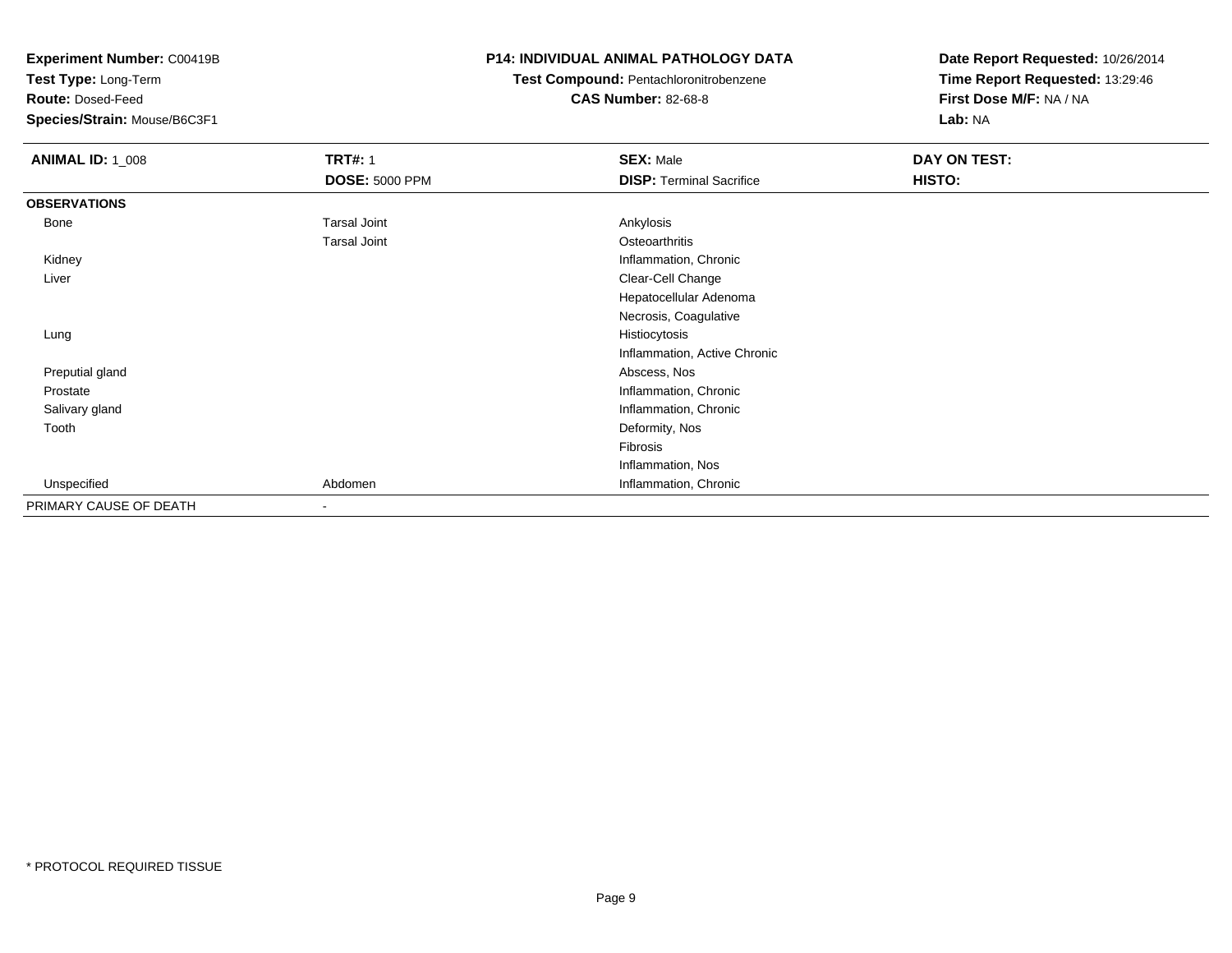**Test Type:** Long-Term

**Route:** Dosed-Feed

**Species/Strain:** Mouse/B6C3F1

### **P14: INDIVIDUAL ANIMAL PATHOLOGY DATA**

**Test Compound:** Pentachloronitrobenzene

**CAS Number:** 82-68-8

| <b>ANIMAL ID: 1_009</b> | <b>TRT#: 1</b>            | <b>SEX: Male</b>                 | DAY ON TEST: |  |
|-------------------------|---------------------------|----------------------------------|--------------|--|
|                         | <b>DOSE: 5000 PPM</b>     | <b>DISP: Terminal Sacrifice</b>  | HISTO:       |  |
| <b>OBSERVATIONS</b>     |                           |                                  |              |  |
| Bone                    | <b>Tarsal Joint</b>       | Ankylosis                        |              |  |
|                         | <b>Tarsal Joint</b>       | Osteoarthritis                   |              |  |
| <b>Brain</b>            | Thalamus                  | Mineralization                   |              |  |
| Kidney                  |                           | Glomerulosclerosis, Nos          |              |  |
|                         | Tubule                    | Regeneration, Nos                |              |  |
| Liver                   |                           | Hepatocellular Adenoma           |              |  |
|                         |                           | Hepatocellular Carcinoma         |              |  |
| Lung                    |                           | Hyperplasia, Alveolar Epithelium |              |  |
|                         |                           | Inflammation, Active Chronic     |              |  |
| Lymph node              | Mandibular Lymph Node     | Pigmentation, Nos                |              |  |
| Pituitary gland         | <b>Anterior Pituitary</b> | Hyperplasia, Nos                 |              |  |
| Preputial gland         |                           | Inflammation, Active Chronic     |              |  |
| Prostate                |                           | Inflammation, Chronic            |              |  |
| Stomach                 | Omentum Nos               | Mineralization                   |              |  |
|                         | Omentum Nos               | Necrosis, Coagulative            |              |  |
| Tooth                   |                           | Deformity, Nos                   |              |  |
|                         |                           | Fibrosis                         |              |  |
| PRIMARY CAUSE OF DEATH  |                           |                                  |              |  |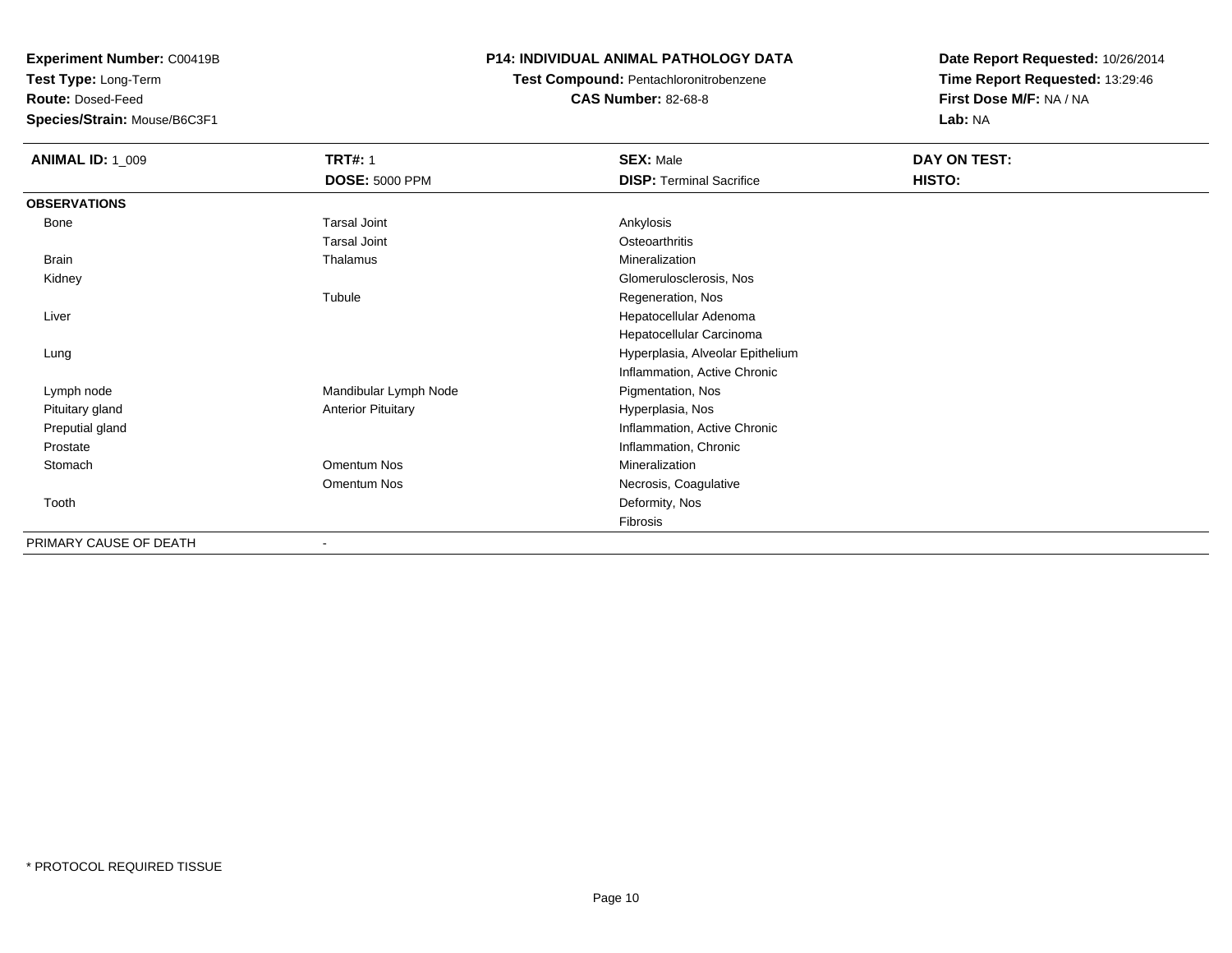**Test Type:** Long-Term

**Route:** Dosed-Feed

**Species/Strain:** Mouse/B6C3F1

### **P14: INDIVIDUAL ANIMAL PATHOLOGY DATA**

### **Test Compound:** Pentachloronitrobenzene**CAS Number:** 82-68-8

| <b>ANIMAL ID: 1_010</b> | <b>TRT#: 1</b>           | <b>SEX: Male</b>                | DAY ON TEST: |  |
|-------------------------|--------------------------|---------------------------------|--------------|--|
|                         | <b>DOSE: 5000 PPM</b>    | <b>DISP:</b> Terminal Sacrifice | HISTO:       |  |
| <b>OBSERVATIONS</b>     |                          |                                 |              |  |
| Bone                    | <b>Tarsal Joint</b>      | Ankylosis                       |              |  |
| <b>Brain</b>            | Thalamus                 | Mineralization                  |              |  |
| Kidney                  |                          | Inflammation, Chronic           |              |  |
| Liver                   |                          | Inflammation, Active Chronic    |              |  |
|                         |                          | Necrosis, Coagulative           |              |  |
| Lung                    |                          | Alveolar/Bronchiolar Adenoma    |              |  |
|                         |                          | Inflammation, Chronic           |              |  |
| Lymph node              | Inguinal Lymph Node      | Hyperplasia, Nos                |              |  |
| Thymus                  |                          | Cyst, Nos                       |              |  |
| Tooth                   |                          | Deformity, Nos                  |              |  |
|                         |                          | Inflammation, Nos               |              |  |
| Urinary bladder         |                          | Inflammation, Chronic           |              |  |
| PRIMARY CAUSE OF DEATH  | $\overline{\phantom{a}}$ |                                 |              |  |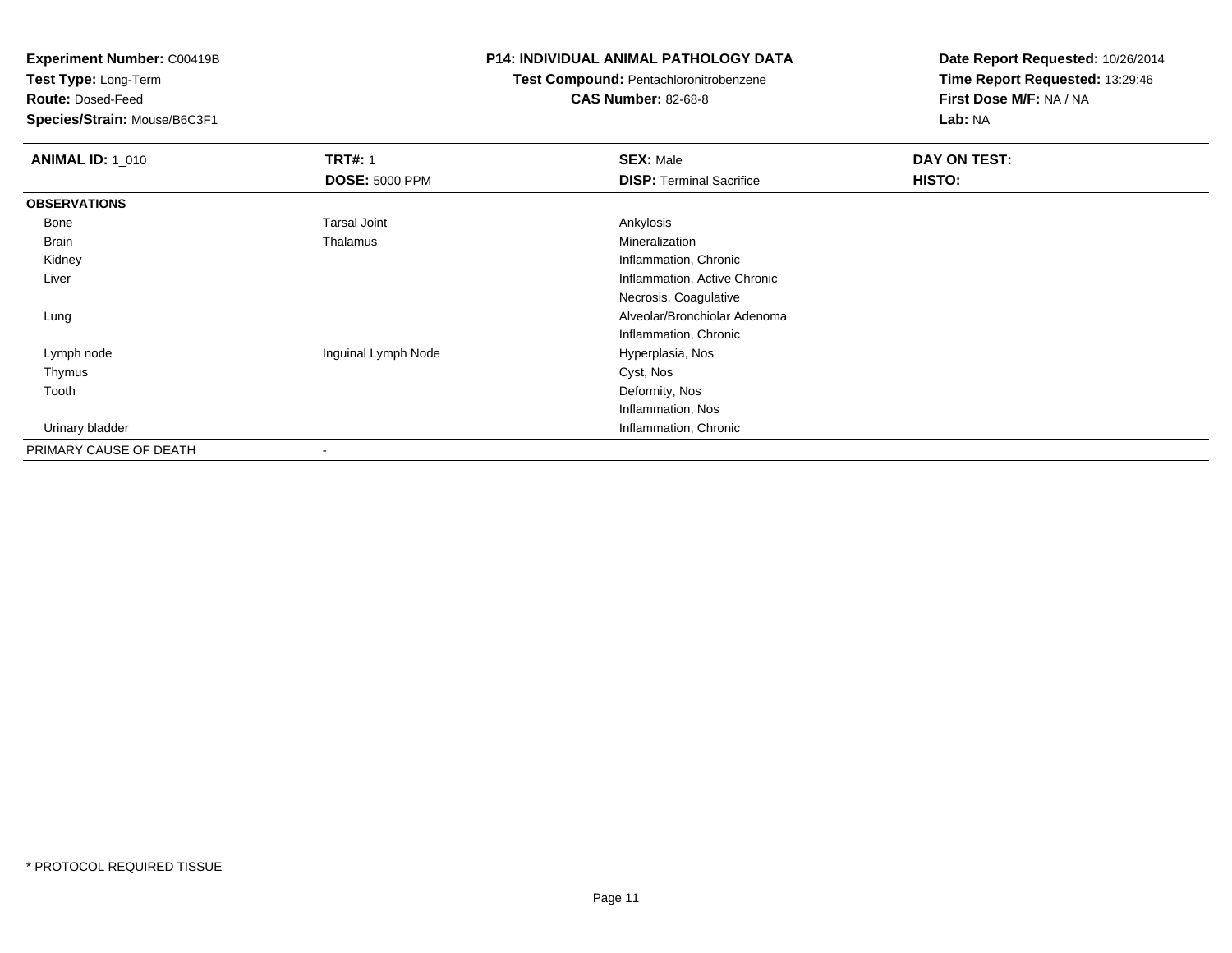**Test Type:** Long-Term

**Route:** Dosed-Feed

**Species/Strain:** Mouse/B6C3F1

### **P14: INDIVIDUAL ANIMAL PATHOLOGY DATA**

**Test Compound:** Pentachloronitrobenzene**CAS Number:** 82-68-8

| <b>ANIMAL ID: 1_011</b> | <b>TRT#: 1</b>        | <b>SEX: Male</b>                 | DAY ON TEST: |  |
|-------------------------|-----------------------|----------------------------------|--------------|--|
|                         | <b>DOSE: 5000 PPM</b> | <b>DISP:</b> Terminal Sacrifice  | HISTO:       |  |
| <b>OBSERVATIONS</b>     |                       |                                  |              |  |
| Bone                    | <b>Tarsal Joint</b>   | Ankylosis                        |              |  |
|                         | <b>Tarsal Joint</b>   | Osteoarthritis                   |              |  |
| Brain                   | Thalamus              | Mineralization                   |              |  |
| Kidney                  |                       | Inflammation, Chronic            |              |  |
|                         | Tubule                | Regeneration, Nos                |              |  |
| Liver                   |                       | Hepatocellular Adenoma           |              |  |
| Lung                    |                       | Hyperplasia, Alveolar Epithelium |              |  |
|                         |                       | Inflammation, Active Chronic     |              |  |
| Salivary gland          |                       | Inflammation, Chronic            |              |  |
| Tooth                   |                       | Deformity, Nos                   |              |  |
|                         |                       | Inflammation, Nos                |              |  |
| Urinary bladder         |                       | Inflammation, Chronic            |              |  |
| PRIMARY CAUSE OF DEATH  |                       |                                  |              |  |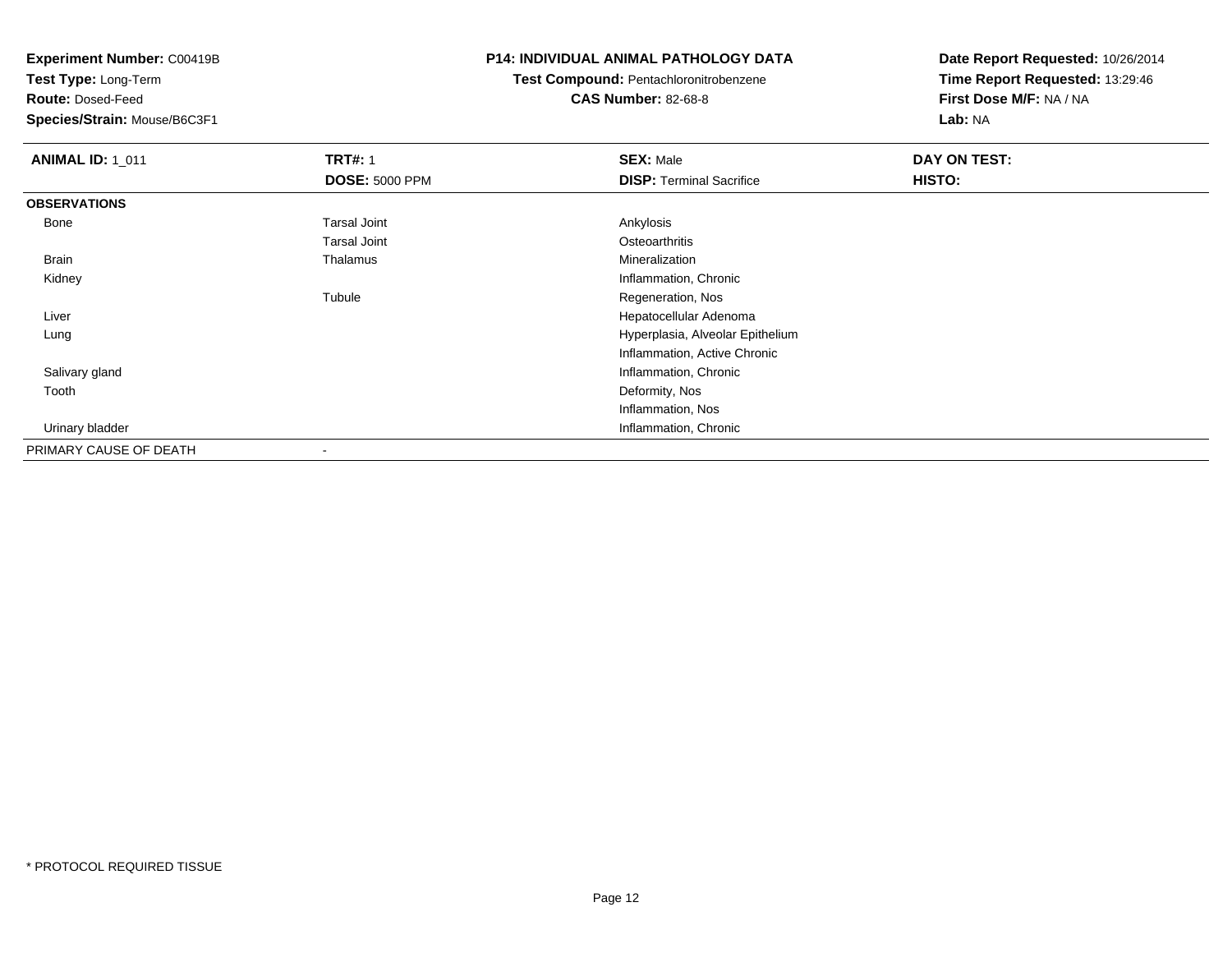**Test Type:** Long-Term

**Route:** Dosed-Feed

**Species/Strain:** Mouse/B6C3F1

### **P14: INDIVIDUAL ANIMAL PATHOLOGY DATA**

### **Test Compound:** Pentachloronitrobenzene**CAS Number:** 82-68-8

| <b>ANIMAL ID: 1_012</b> | <b>TRT#: 1</b>        | <b>SEX: Male</b>                  | DAY ON TEST: |  |
|-------------------------|-----------------------|-----------------------------------|--------------|--|
|                         | <b>DOSE: 5000 PPM</b> | <b>DISP:</b> Moribund Sacrifice   | HISTO:       |  |
| <b>OBSERVATIONS</b>     |                       |                                   |              |  |
| Bone                    | <b>Tarsal Joint</b>   | Ankylosis                         |              |  |
| Brain                   | Thalamus              | Mineralization                    |              |  |
| Kidney                  |                       | Inflammation, Chronic             |              |  |
|                         | Tubule                | Regeneration, Nos                 |              |  |
| Lung                    |                       | Hyperplasia, Alveolar Epithelium  |              |  |
|                         |                       | Inflammation, Active Chronic      |              |  |
| Preputial gland         |                       | Inflammation, Active Chronic      |              |  |
| Skin                    |                       | Inflammation, Acute Necrotizing   |              |  |
| Spleen                  |                       | Hematopoiesis                     |              |  |
| Thymus                  |                       | Depletion, Lymphoid               |              |  |
| Tooth                   |                       | Deformity, Nos                    |              |  |
|                         |                       | Inflammation, Nos                 |              |  |
| Urinary bladder         |                       | Calculus, Microscopic Examination |              |  |
|                         |                       | Inflammation, Chronic             |              |  |
| PRIMARY CAUSE OF DEATH  |                       |                                   |              |  |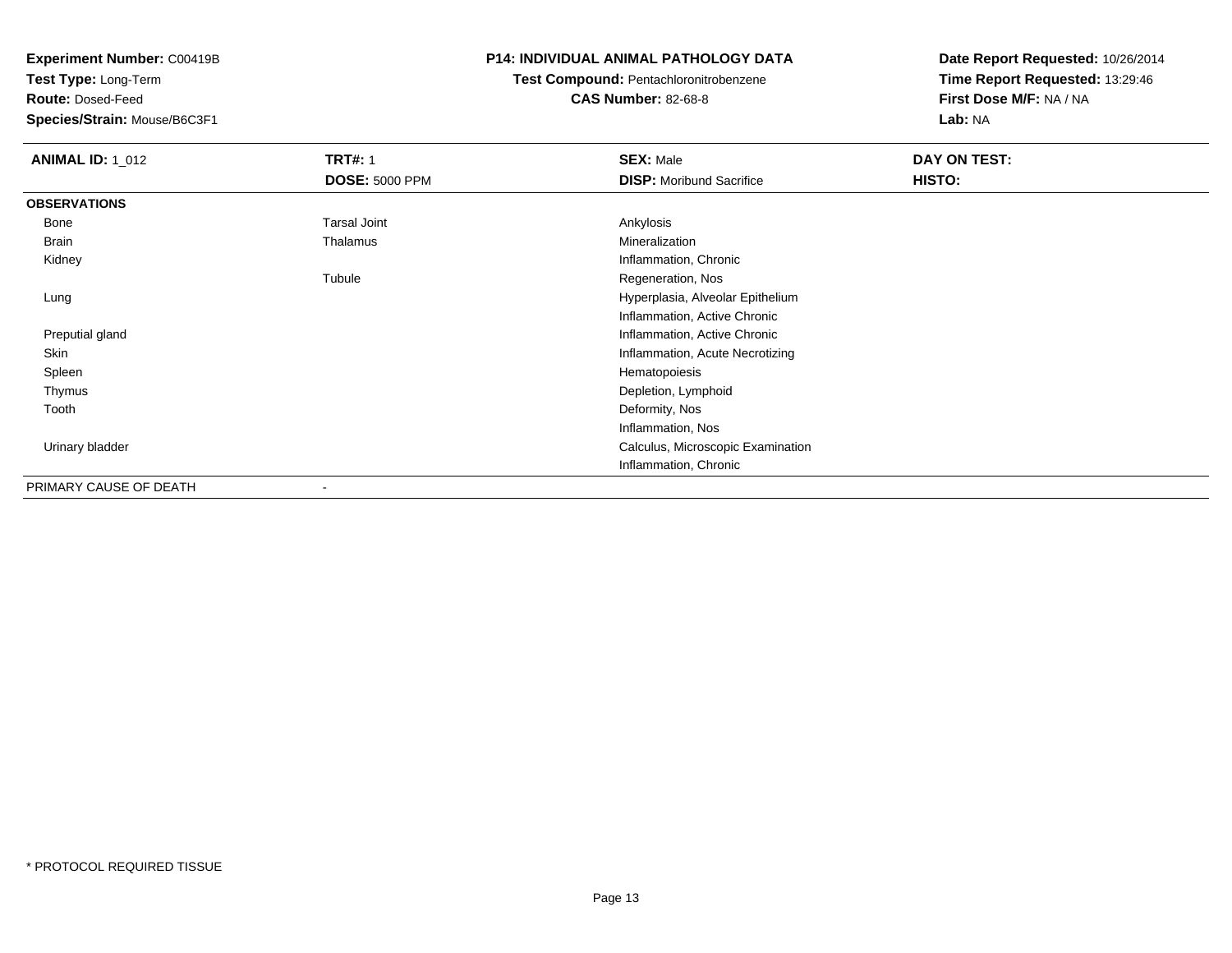**Test Type:** Long-Term

**Route:** Dosed-Feed

**Species/Strain:** Mouse/B6C3F1

### **P14: INDIVIDUAL ANIMAL PATHOLOGY DATA**

**Test Compound:** Pentachloronitrobenzene

**CAS Number:** 82-68-8

| <b>ANIMAL ID: 1_013</b> | <b>TRT#: 1</b>        | <b>SEX: Male</b>                  | DAY ON TEST: |  |
|-------------------------|-----------------------|-----------------------------------|--------------|--|
|                         | <b>DOSE: 5000 PPM</b> | <b>DISP: Terminal Sacrifice</b>   | HISTO:       |  |
| <b>OBSERVATIONS</b>     |                       |                                   |              |  |
| Bone                    | Tarsal Joint          | Ankylosis                         |              |  |
|                         | <b>Tarsal Joint</b>   | Osteoarthritis                    |              |  |
| Brain                   | Thalamus              | Mineralization                    |              |  |
| Kidney                  |                       | Inflammation, Chronic             |              |  |
|                         | Tubule                | Regeneration, Nos                 |              |  |
| Liver                   |                       | Hepatocellular Adenoma            |              |  |
| Lung                    |                       | Alveolar/Bronchiolar Adenoma      |              |  |
|                         |                       | Hyperplasia, Alveolar Epithelium  |              |  |
| Preputial gland         |                       | Inflammation, Active Chronic      |              |  |
| Salivary gland          |                       | Inflammation, Chronic             |              |  |
| Tooth                   |                       | Deformity, Nos                    |              |  |
|                         |                       | Inflammation, Nos                 |              |  |
| Urinary bladder         |                       | Calculus, Microscopic Examination |              |  |
| PRIMARY CAUSE OF DEATH  |                       |                                   |              |  |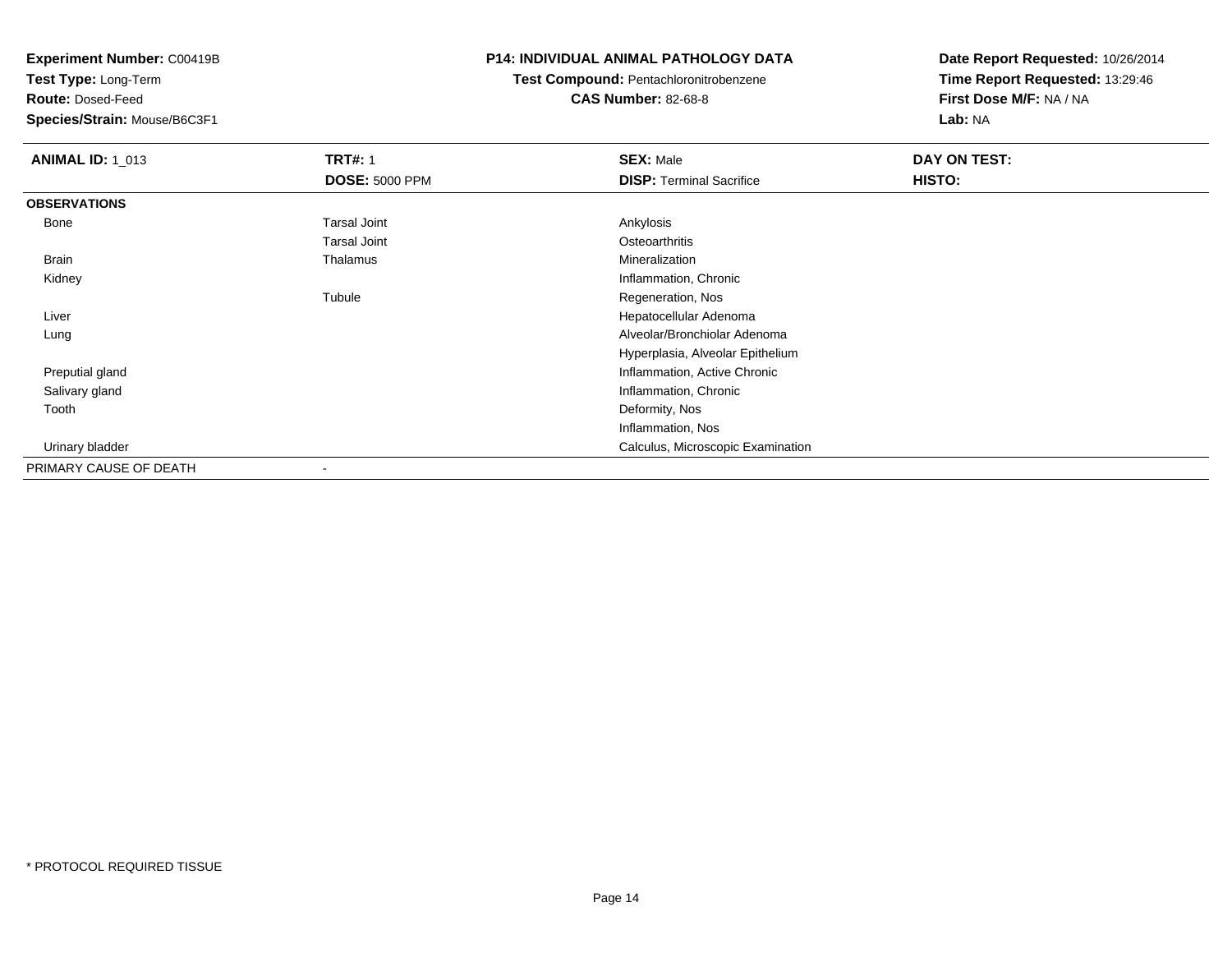**Test Type:** Long-Term

**Route:** Dosed-Feed

**Species/Strain:** Mouse/B6C3F1

### **P14: INDIVIDUAL ANIMAL PATHOLOGY DATA**

**Test Compound:** Pentachloronitrobenzene

**CAS Number:** 82-68-8

| <b>ANIMAL ID: 1 014</b> | <b>TRT#: 1</b><br><b>DOSE: 5000 PPM</b> | <b>SEX: Male</b><br><b>DISP: Terminal Sacrifice</b> | DAY ON TEST:<br>HISTO: |
|-------------------------|-----------------------------------------|-----------------------------------------------------|------------------------|
| <b>OBSERVATIONS</b>     |                                         |                                                     |                        |
| Bone                    | <b>Tarsal Joint</b>                     | Ankylosis                                           |                        |
|                         | <b>Tarsal Joint</b>                     | Osteoarthritis                                      |                        |
| Brain                   | Thalamus                                | Mineralization                                      |                        |
| Epididymis              |                                         | Inflammation, Chronic                               |                        |
| Kidney                  | Tubule                                  | Regeneration, Nos                                   |                        |
| Lung                    |                                         | Hyperplasia, Alveolar Epithelium                    |                        |
| Lymph node              | Mesenteric Lymph Node                   | Angiectasis                                         |                        |
|                         | Mesenteric Lymph Node                   | Depletion, Lymphoid                                 |                        |
| Preputial gland         |                                         | Inflammation, Active Chronic                        |                        |
| Spleen                  |                                         | Hematopoiesis                                       |                        |
| Tooth                   |                                         | Inflammation, Nos                                   |                        |
| Unspecified             | Groin                                   | Fibrosis                                            |                        |
|                         | Groin                                   | Inflammation, Active Chronic                        |                        |
| PRIMARY CAUSE OF DEATH  | $\overline{\phantom{a}}$                |                                                     |                        |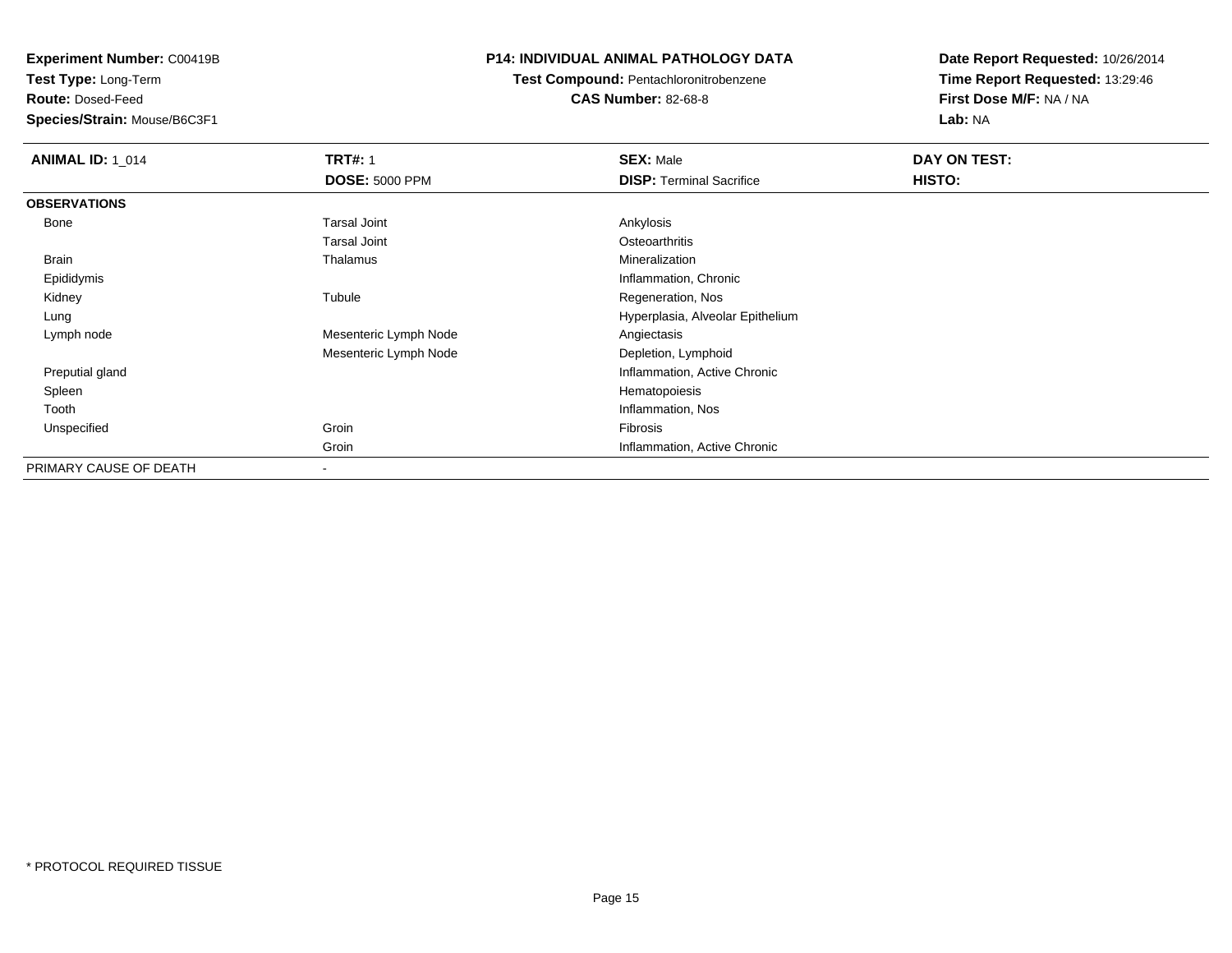**Test Type:** Long-Term

**Route:** Dosed-Feed

**Species/Strain:** Mouse/B6C3F1

### **P14: INDIVIDUAL ANIMAL PATHOLOGY DATA**

# **Test Compound:** Pentachloronitrobenzene

**CAS Number:** 82-68-8

| <b>ANIMAL ID: 1_015</b> | <b>TRT#: 1</b>           | <b>SEX: Male</b>                | DAY ON TEST: |
|-------------------------|--------------------------|---------------------------------|--------------|
|                         | <b>DOSE: 5000 PPM</b>    | <b>DISP: Terminal Sacrifice</b> | HISTO:       |
| <b>OBSERVATIONS</b>     |                          |                                 |              |
| Bone                    | <b>Tarsal Joint</b>      | Ankylosis                       |              |
|                         | <b>Tarsal Joint</b>      | Osteoarthritis                  |              |
| Brain                   | Thalamus                 | Mineralization                  |              |
| Kidney                  |                          | Inflammation, Chronic           |              |
|                         | Tubule                   | Regeneration, Nos               |              |
| Liver                   |                          | Hepatocellular Adenoma          |              |
| Lymph node              | Mesenteric Lymph Node    | Angiectasis                     |              |
| Preputial gland         |                          | Cyst, Nos                       |              |
|                         |                          | Inflammation, Chronic           |              |
| Salivary gland          |                          | Inflammation, Chronic           |              |
| Testis                  |                          | Atrophy, Nos                    |              |
| Urinary bladder         |                          | Inflammation, Chronic           |              |
| PRIMARY CAUSE OF DEATH  | $\overline{\phantom{a}}$ |                                 |              |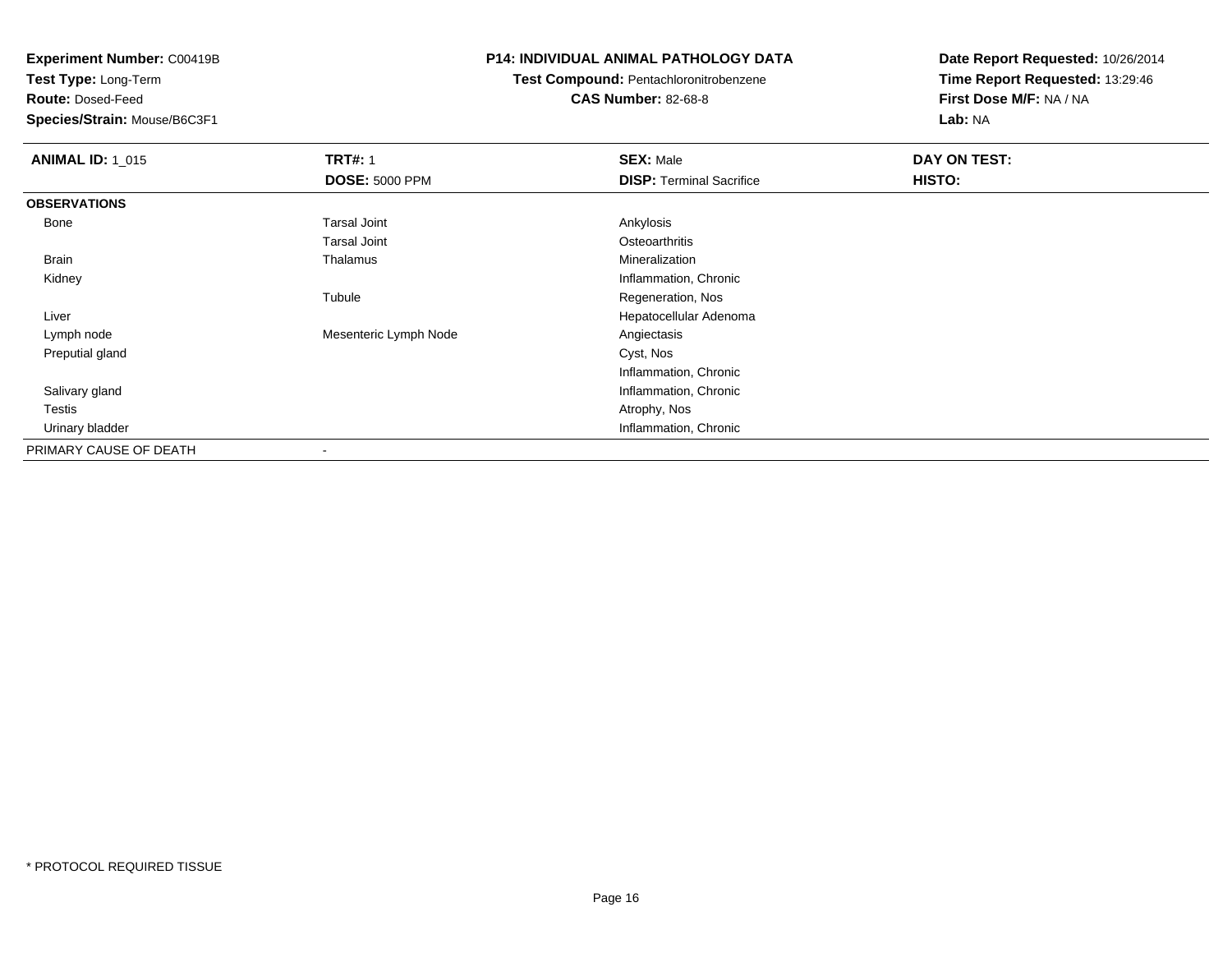| <b>Experiment Number: C00419B</b><br>Test Type: Long-Term<br><b>Route: Dosed-Feed</b><br>Species/Strain: Mouse/B6C3F1 |                       | <b>P14: INDIVIDUAL ANIMAL PATHOLOGY DATA</b><br>Test Compound: Pentachloronitrobenzene<br><b>CAS Number: 82-68-8</b> | Date Report Requested: 10/26/2014<br>Time Report Requested: 13:29:46<br>First Dose M/F: NA / NA |
|-----------------------------------------------------------------------------------------------------------------------|-----------------------|----------------------------------------------------------------------------------------------------------------------|-------------------------------------------------------------------------------------------------|
|                                                                                                                       |                       |                                                                                                                      | Lab: NA                                                                                         |
| <b>ANIMAL ID: 1 016</b>                                                                                               | <b>TRT#: 1</b>        | <b>SEX: Male</b>                                                                                                     | DAY ON TEST:                                                                                    |
|                                                                                                                       | <b>DOSE: 5000 PPM</b> | <b>DISP:</b> Terminal Sacrifice                                                                                      | HISTO:                                                                                          |
| <b>OBSERVATIONS</b>                                                                                                   |                       |                                                                                                                      |                                                                                                 |
| Bone                                                                                                                  | Tarsal Joint          | Ankylosis                                                                                                            |                                                                                                 |
|                                                                                                                       | Tarsal Joint          | Osteoarthritis                                                                                                       |                                                                                                 |
| Kidney                                                                                                                |                       | Inflammation, Chronic                                                                                                |                                                                                                 |
| Liver                                                                                                                 |                       | Hepatocellular Adenoma                                                                                               |                                                                                                 |
| Lung                                                                                                                  |                       | Histiocytosis                                                                                                        |                                                                                                 |
|                                                                                                                       |                       | Inflammation, Chronic                                                                                                |                                                                                                 |
| Lymph node                                                                                                            | Mesenteric Lymph Node | Angiectasis                                                                                                          |                                                                                                 |
| Salivary gland                                                                                                        |                       | Inflammation, Chronic                                                                                                |                                                                                                 |
| PRIMARY CAUSE OF DEATH                                                                                                |                       |                                                                                                                      |                                                                                                 |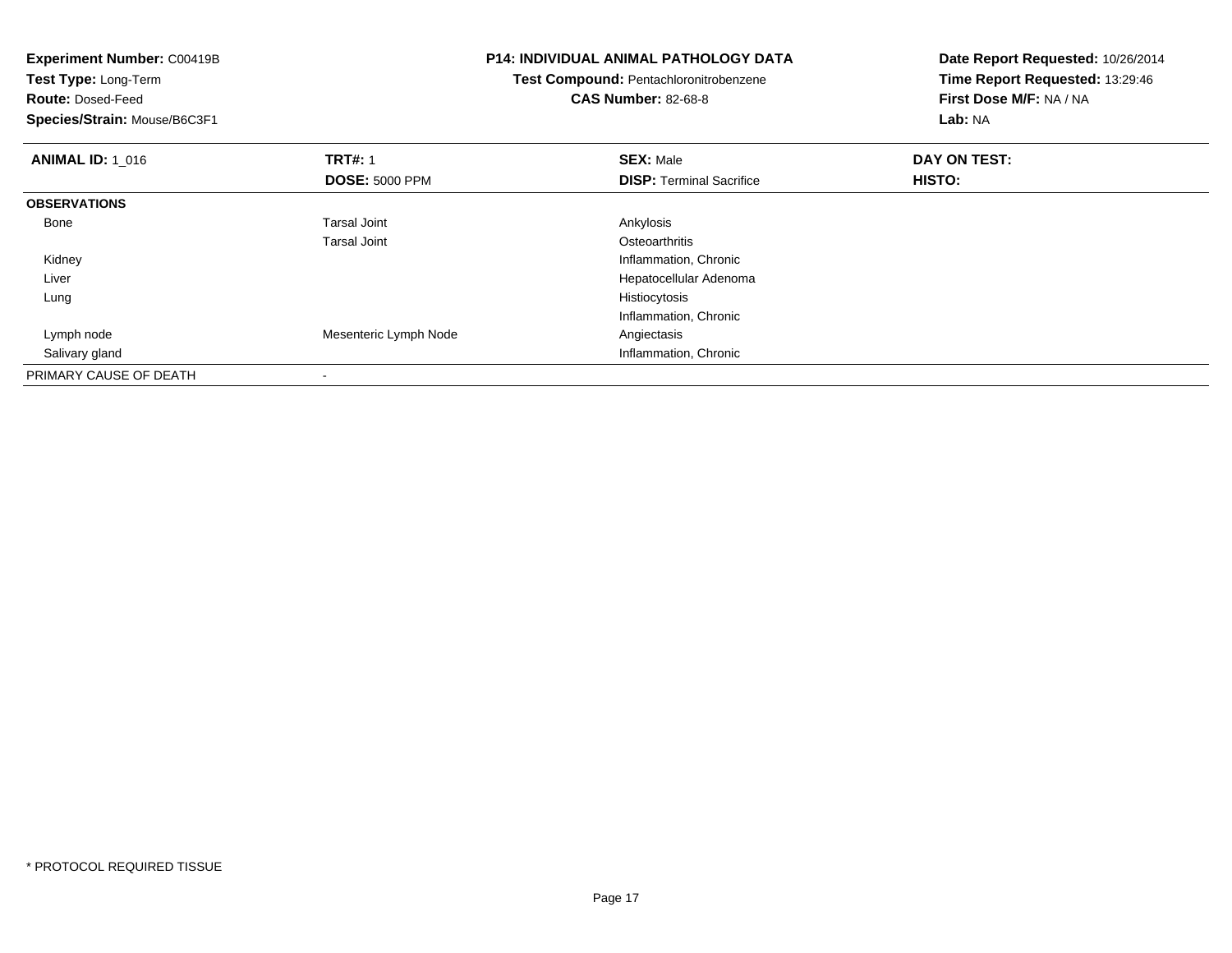**Test Type:** Long-Term

**Route:** Dosed-Feed

**Species/Strain:** Mouse/B6C3F1

### **P14: INDIVIDUAL ANIMAL PATHOLOGY DATA**

**Test Compound:** Pentachloronitrobenzene

**CAS Number:** 82-68-8

| <b>ANIMAL ID: 1 017</b> | <b>TRT#: 1</b>             | <b>SEX: Male</b>                          | DAY ON TEST: |
|-------------------------|----------------------------|-------------------------------------------|--------------|
|                         | <b>DOSE: 5000 PPM</b>      | <b>DISP: Terminal Sacrifice</b>           | HISTO:       |
| <b>OBSERVATIONS</b>     |                            |                                           |              |
| Bone                    | <b>Tarsal Joint</b>        | Ankylosis                                 |              |
|                         | Tarsal Joint               | Osteoarthritis                            |              |
| Kidney                  |                            | Inflammation, Chronic                     |              |
|                         | Tubule                     | Regeneration, Nos                         |              |
| Liver                   |                            | Necrosis, Coagulative                     |              |
| Lung                    |                            | Histiocytosis                             |              |
|                         |                            | Hyperplasia, Alveolar Epithelium          |              |
| Lymph node              | Mesenteric Lymph Node      | Lymphoma, Undifferentiated-Malignant Type |              |
| Preputial gland         |                            | Abscess, Nos                              |              |
| Tooth                   |                            | Deformity, Nos                            |              |
|                         |                            | Inflammation, Nos                         |              |
| Unspecified             | <b>Multiple Organs Nos</b> | Inflammation, Active Chronic              |              |
| PRIMARY CAUSE OF DEATH  |                            |                                           |              |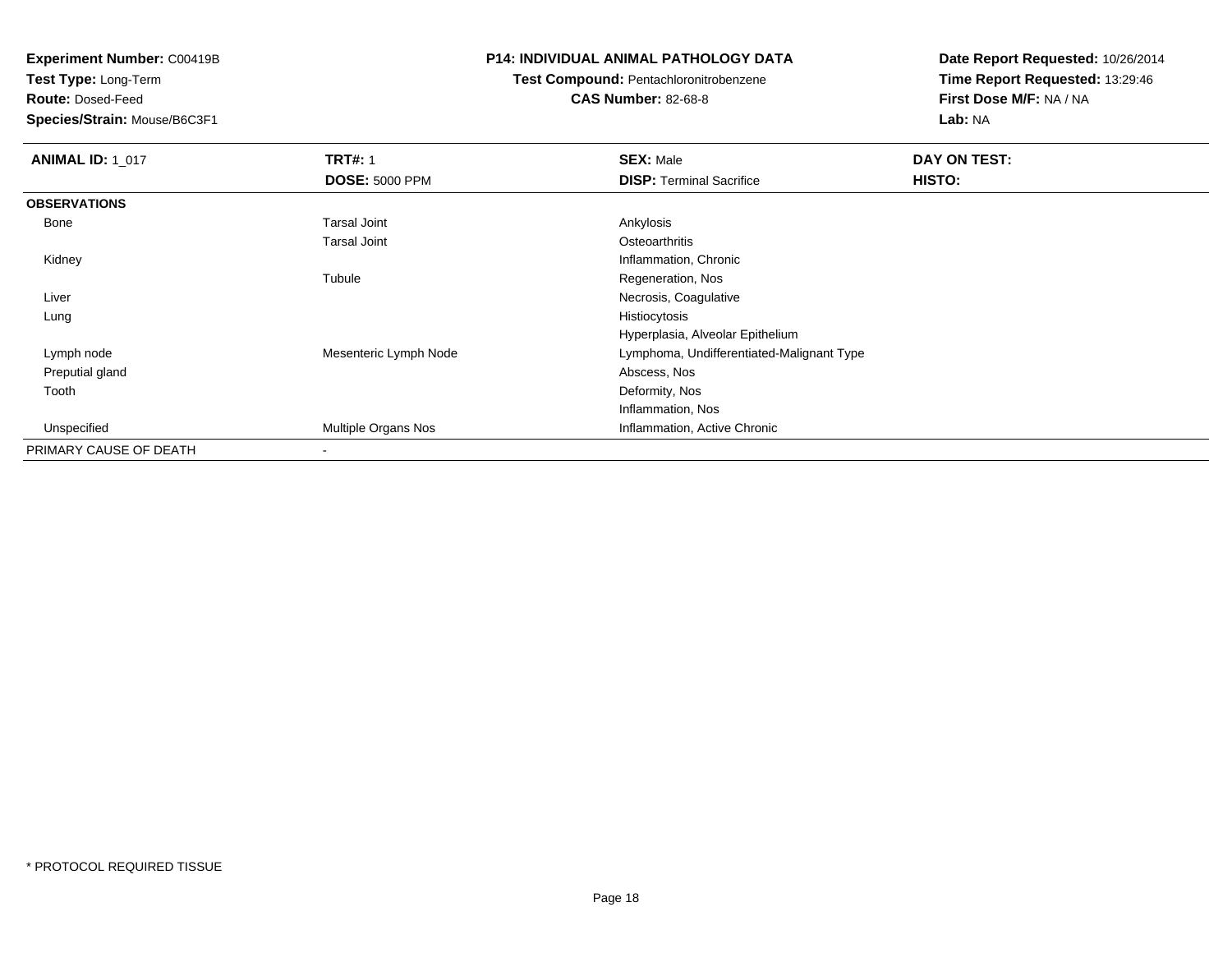**Test Type:** Long-Term

**Route:** Dosed-Feed

**Species/Strain:** Mouse/B6C3F1

### **P14: INDIVIDUAL ANIMAL PATHOLOGY DATA**

## **Test Compound:** Pentachloronitrobenzene

**CAS Number:** 82-68-8

| <b>ANIMAL ID: 1 018</b> | <b>TRT#: 1</b>        | <b>SEX: Male</b>              | DAY ON TEST: |
|-------------------------|-----------------------|-------------------------------|--------------|
|                         | <b>DOSE: 5000 PPM</b> | <b>DISP: Natural Death</b>    | HISTO:       |
| <b>OBSERVATIONS</b>     |                       |                               |              |
| Bone marrow             |                       | Hyperplasia, Hematopoietic    |              |
| Kidney                  | Papilla               | Necrosis, Coagulative         |              |
|                         |                       | Nephropathy                   |              |
|                         |                       | Pyelonephritis, Acute/Chronic |              |
| Lung                    |                       | Edema, Nos                    |              |
|                         |                       | Periarteritis                 |              |
| Lymph node              | Mandibular Lymph Node | Depletion, Lymphoid           |              |
| Prostate                |                       | Inflammation, Active Chronic  |              |
| Seminal vesicle         |                       | Inflammation, Acute           |              |
| Spleen                  |                       | Hematopoiesis                 |              |
| Testis                  | Tubule                | Mineralization                |              |
| Urinary bladder         |                       | Inflammation, Active Chronic  |              |
| PRIMARY CAUSE OF DEATH  |                       |                               |              |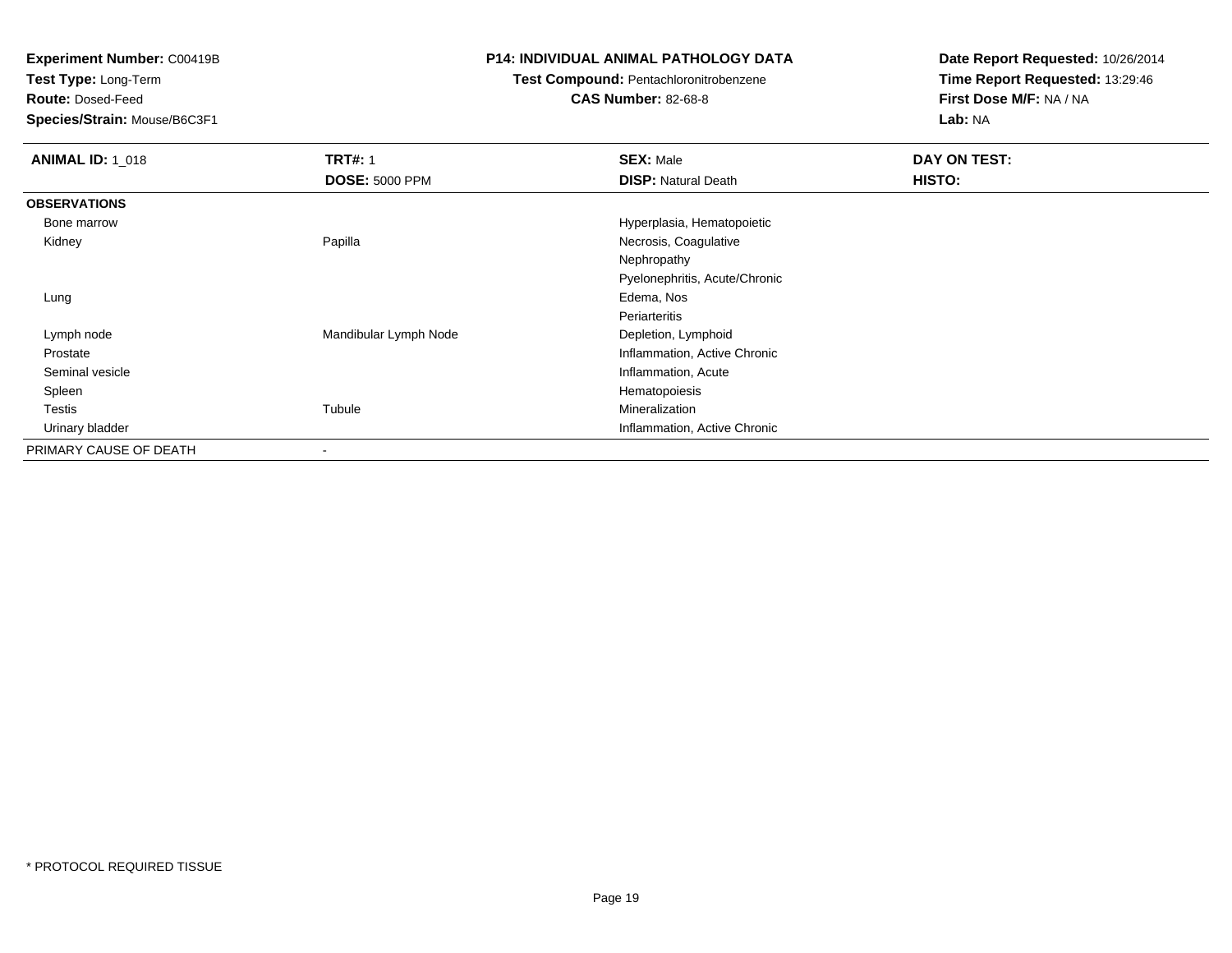**Test Type:** Long-Term

**Route:** Dosed-Feed

**Species/Strain:** Mouse/B6C3F1

### **P14: INDIVIDUAL ANIMAL PATHOLOGY DATA**

## **Test Compound:** Pentachloronitrobenzene

**CAS Number:** 82-68-8

| <b>ANIMAL ID: 1 019</b> | <b>TRT#: 1</b>            | <b>SEX: Male</b>                 | DAY ON TEST: |  |
|-------------------------|---------------------------|----------------------------------|--------------|--|
|                         | <b>DOSE: 5000 PPM</b>     | <b>DISP: Terminal Sacrifice</b>  | HISTO:       |  |
| <b>OBSERVATIONS</b>     |                           |                                  |              |  |
| Kidney                  |                           | Inflammation, Chronic            |              |  |
|                         | Tubule                    | Regeneration, Nos                |              |  |
| Lung                    |                           | Hyperplasia, Alveolar Epithelium |              |  |
|                         |                           | Inflammation, Active Chronic     |              |  |
| Lymph node              | Mesenteric Lymph Node     | Necrosis, Nos                    |              |  |
| Pituitary gland         | <b>Anterior Pituitary</b> | Hyperplasia, Nos                 |              |  |
| Prostate                |                           | Inflammation, Chronic            |              |  |
| Unspecified             | Back                      | Fibrosarcoma                     |              |  |
|                         | Multiple Organs Nos       | Lymphoma, Mixed-Malignant Type   |              |  |
| PRIMARY CAUSE OF DEATH  | $\,$                      |                                  |              |  |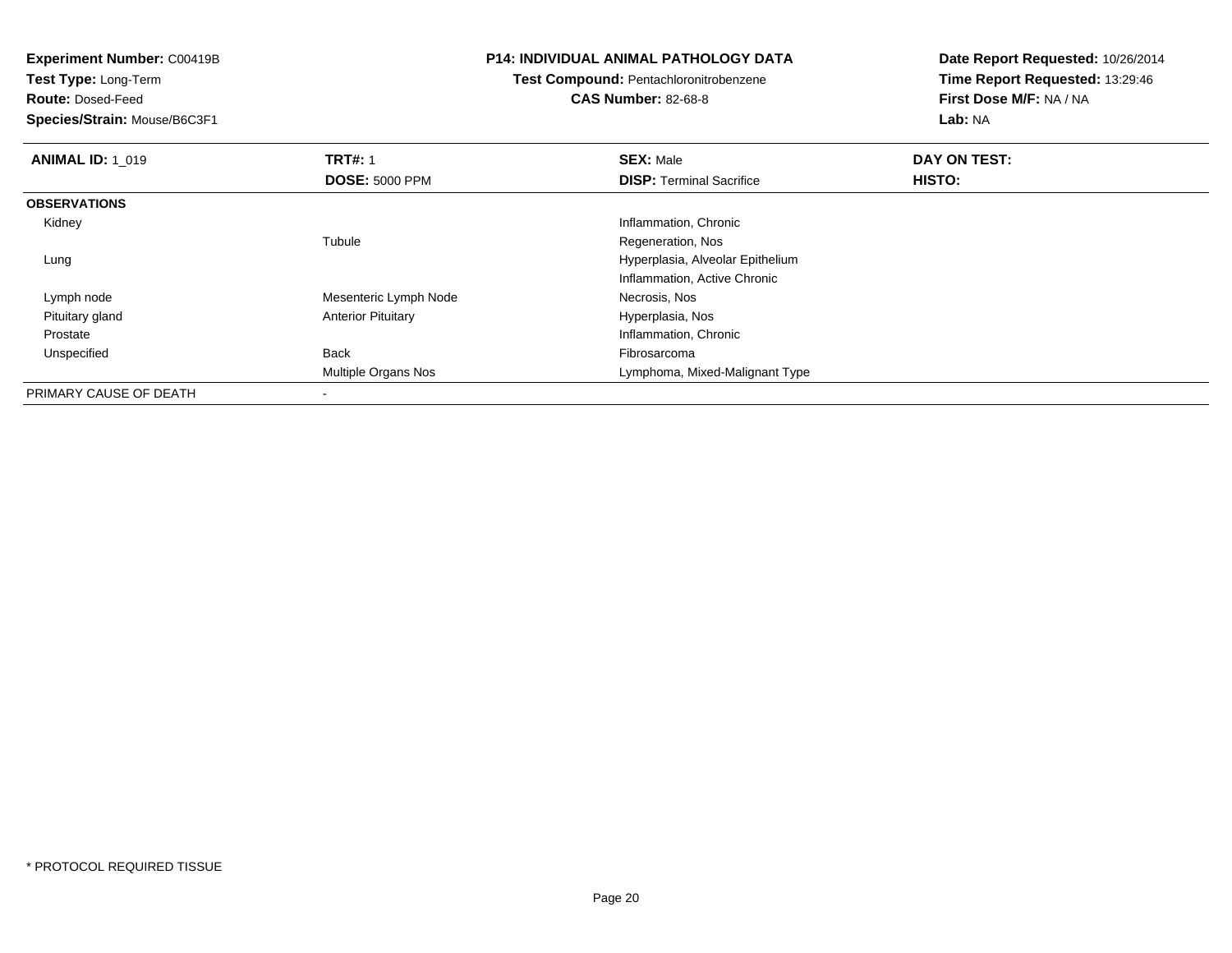**Test Type:** Long-Term

**Route:** Dosed-Feed

**Species/Strain:** Mouse/B6C3F1

### **P14: INDIVIDUAL ANIMAL PATHOLOGY DATA**

**Test Compound:** Pentachloronitrobenzene**CAS Number:** 82-68-8

| <b>ANIMAL ID: 1_020</b> | <b>TRT#: 1</b>               | <b>SEX: Male</b>                 | DAY ON TEST: |
|-------------------------|------------------------------|----------------------------------|--------------|
|                         | <b>DOSE: 5000 PPM</b>        | <b>DISP: Terminal Sacrifice</b>  | HISTO:       |
| <b>OBSERVATIONS</b>     |                              |                                  |              |
| Bone                    | <b>Tarsal Joint</b>          | Ankylosis                        |              |
|                         | <b>Tarsal Joint</b>          | Osteoarthritis                   |              |
| Brain                   | Thalamus                     | Mineralization                   |              |
| Eye                     | <b>Nasolacrimal Duct</b>     | Inflammation, Chronic            |              |
| <b>Intestine Small</b>  | Peyers Patch                 | Hyperplasia, Lymphoid            |              |
| Kidney                  |                              | Inflammation, Chronic            |              |
|                         | Tubule                       | Regeneration, Nos                |              |
| Liver                   |                              | Inflammation, Active Chronic     |              |
|                         |                              | Necrosis, Coagulative            |              |
| Lung                    |                              | Histiocytosis                    |              |
|                         |                              | Hyperplasia, Alveolar Epithelium |              |
|                         |                              | Inflammation, Active Chronic     |              |
| Lymph node              | Mesenteric Lymph Node        | Angiectasis                      |              |
|                         | Mandibular Lymph Node        | Hyperplasia, Nos                 |              |
| Pituitary gland         | <b>Anterior Pituitary</b>    | Hyperplasia, Nos                 |              |
| Salivary gland          |                              | Inflammation, Chronic            |              |
| Tooth                   |                              | Deformity, Nos                   |              |
|                         |                              | Inflammation, Nos                |              |
| Urinary bladder         |                              | Inflammation, Chronic            |              |
| PRIMARY CAUSE OF DEATH  | $\qquad \qquad \blacksquare$ |                                  |              |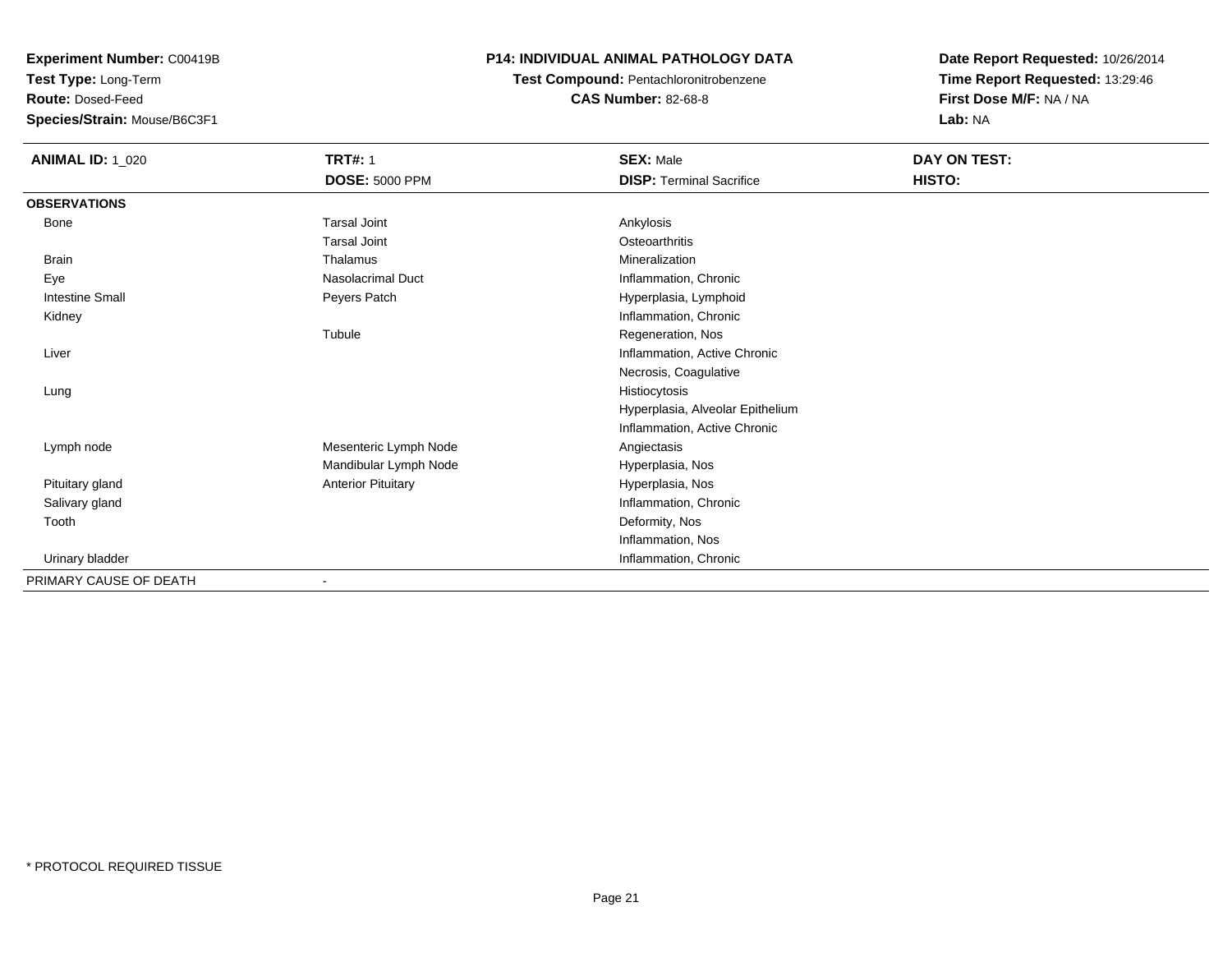**Test Type:** Long-Term

**Route:** Dosed-Feed

**Species/Strain:** Mouse/B6C3F1

### **P14: INDIVIDUAL ANIMAL PATHOLOGY DATA**

**Test Compound:** Pentachloronitrobenzene**CAS Number:** 82-68-8

| <b>ANIMAL ID: 1_021</b> | <b>TRT#: 1</b>            | <b>SEX: Male</b>                | DAY ON TEST: |  |
|-------------------------|---------------------------|---------------------------------|--------------|--|
|                         | <b>DOSE: 5000 PPM</b>     | <b>DISP: Terminal Sacrifice</b> | HISTO:       |  |
| <b>OBSERVATIONS</b>     |                           |                                 |              |  |
| Bone                    | <b>Tarsal Joint</b>       | Ankylosis                       |              |  |
|                         | <b>Tarsal Joint</b>       | Osteoarthritis                  |              |  |
| Eye                     | Cornea                    | Inflammation, Active Chronic    |              |  |
|                         | Cornea                    | Necrosis, Coagulative           |              |  |
| Harderian gland         | Hardarian Gland           | Carcinoma, Nos                  |              |  |
| Lung                    |                           | Carcinoma, Nos, Metastatic      |              |  |
| Lymph node              | Mesenteric Lymph Node     | Angiectasis                     |              |  |
| Nasal cavity            |                           | Inflammation, Active Chronic    |              |  |
| Pituitary gland         | <b>Anterior Pituitary</b> | Cyst, Nos                       |              |  |
| Salivary gland          |                           | Inflammation, Chronic           |              |  |
| Tooth                   |                           | Deformity, Nos                  |              |  |
|                         |                           | Inflammation, Nos               |              |  |
| PRIMARY CAUSE OF DEATH  |                           |                                 |              |  |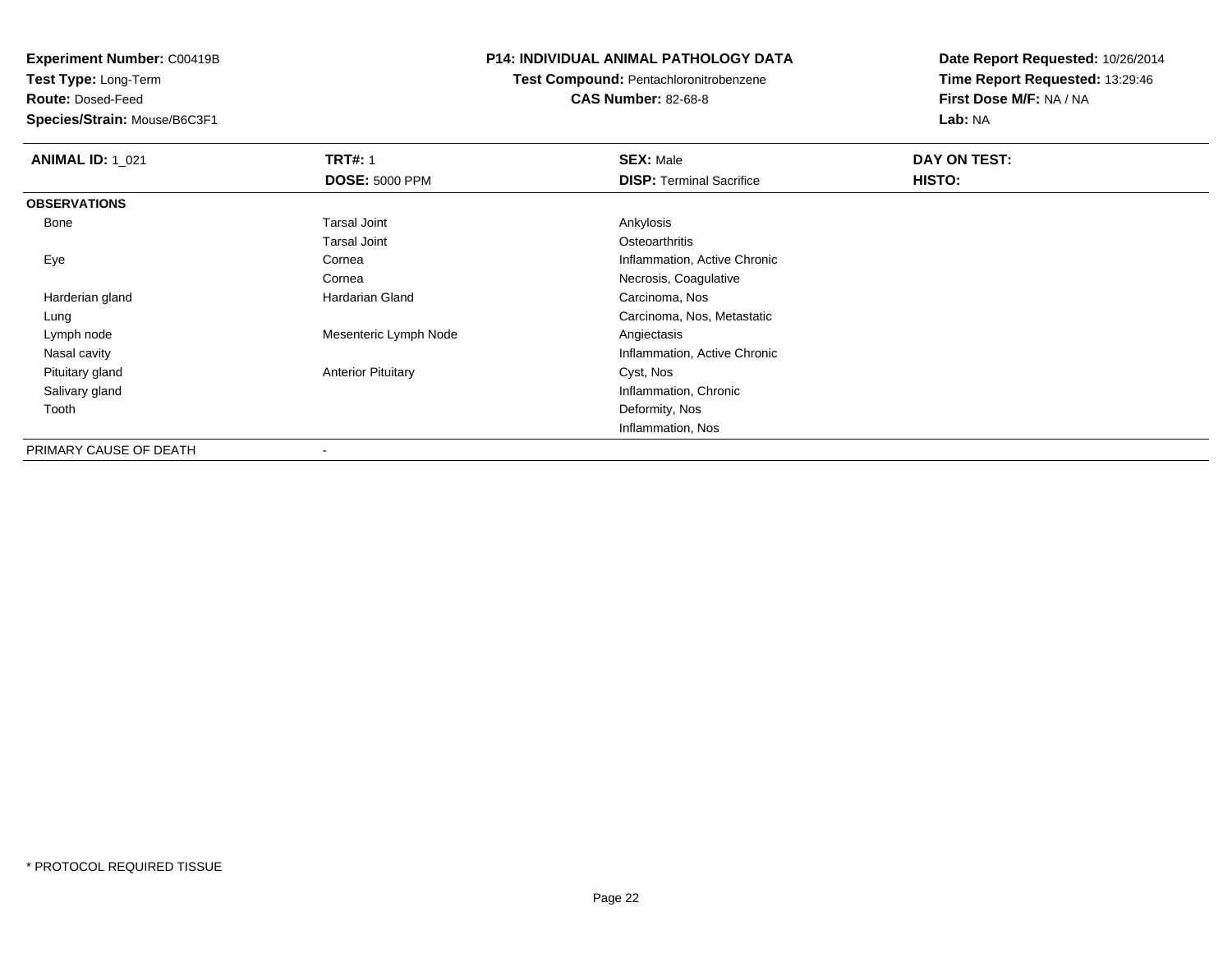**Test Type:** Long-Term

**Route:** Dosed-Feed

**Species/Strain:** Mouse/B6C3F1

### **P14: INDIVIDUAL ANIMAL PATHOLOGY DATA**

# **Test Compound:** Pentachloronitrobenzene

**CAS Number:** 82-68-8

| <b>ANIMAL ID: 1_022</b> | <b>TRT#: 1</b>        | <b>SEX: Male</b>                 | DAY ON TEST: |
|-------------------------|-----------------------|----------------------------------|--------------|
|                         | <b>DOSE: 5000 PPM</b> | <b>DISP: Terminal Sacrifice</b>  | HISTO:       |
| <b>OBSERVATIONS</b>     |                       |                                  |              |
| Bone                    | <b>Tarsal Joint</b>   | Ankylosis                        |              |
|                         | <b>Tarsal Joint</b>   | Osteoarthritis                   |              |
| Kidney                  |                       | Inflammation, Chronic            |              |
| Lung                    |                       | Histiocytosis                    |              |
|                         |                       | Hyperplasia, Alveolar Epithelium |              |
|                         |                       | Inflammation, Acute              |              |
| Lymph node              | Lumbar Lymph Node     | Hemorrhage                       |              |
| Preputial gland         |                       | Abscess, Nos                     |              |
|                         |                       | Inflammation, Active Chronic     |              |
| Spleen                  |                       | Hematopoiesis                    |              |
| Tooth                   |                       | Deformity, Nos                   |              |
|                         |                       | Inflammation, Nos                |              |
| Unspecified             | Groin                 | Fibrosarcoma                     |              |
| PRIMARY CAUSE OF DEATH  | $\blacksquare$        |                                  |              |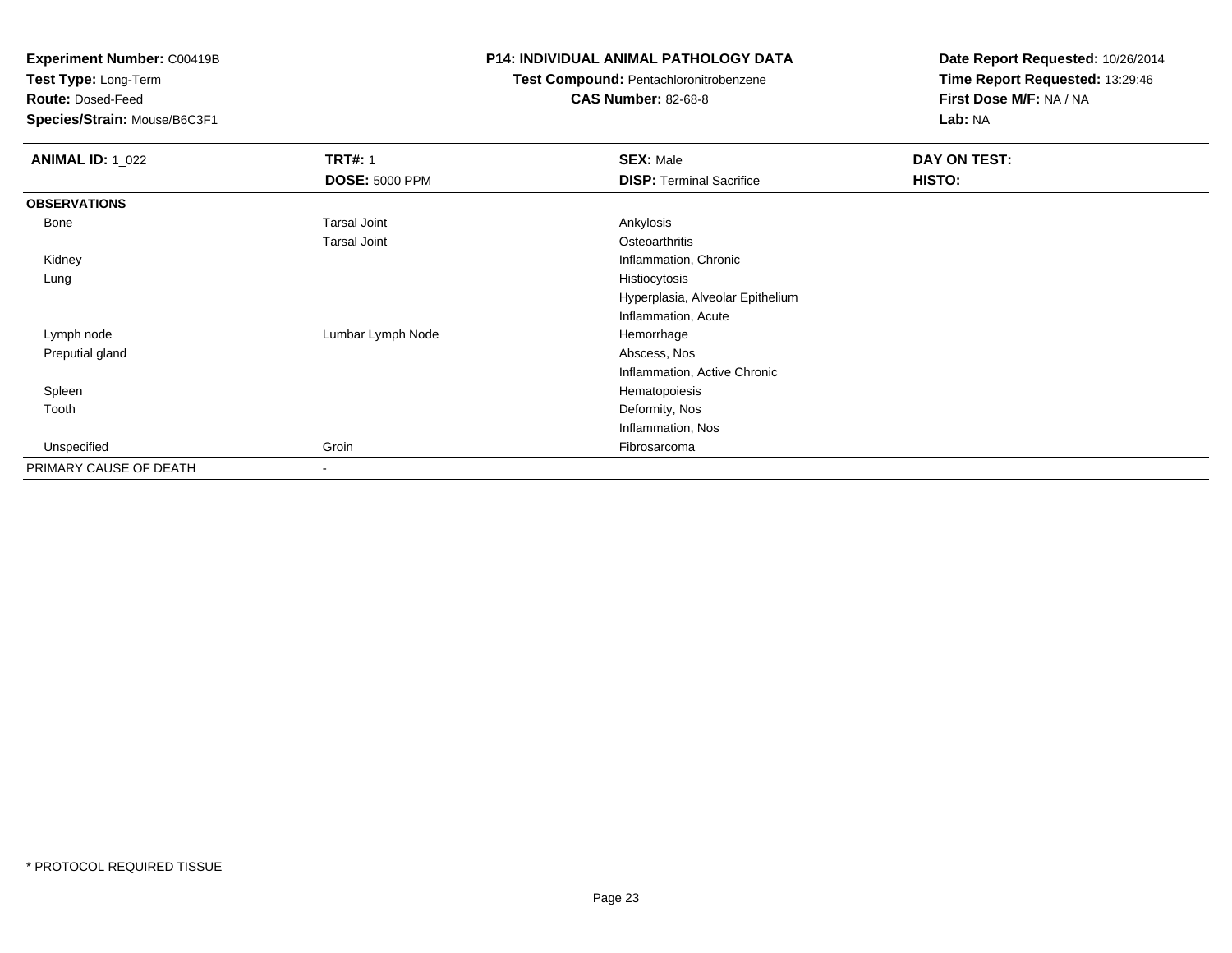**Test Type:** Long-Term

**Route:** Dosed-Feed

**Species/Strain:** Mouse/B6C3F1

### **P14: INDIVIDUAL ANIMAL PATHOLOGY DATA**

**Test Compound:** Pentachloronitrobenzene**CAS Number:** 82-68-8

| <b>ANIMAL ID: 1_023</b> | <b>TRT#: 1</b>           | <b>SEX: Male</b>                | DAY ON TEST:  |  |
|-------------------------|--------------------------|---------------------------------|---------------|--|
|                         | <b>DOSE: 5000 PPM</b>    | <b>DISP: Terminal Sacrifice</b> | <b>HISTO:</b> |  |
| <b>OBSERVATIONS</b>     |                          |                                 |               |  |
| Bone                    | <b>Tarsal Joint</b>      | Ankylosis                       |               |  |
|                         | <b>Tarsal Joint</b>      | Osteoarthritis                  |               |  |
| Brain                   | Thalamus                 | Mineralization                  |               |  |
| Kidney                  |                          | Inflammation, Chronic           |               |  |
|                         | Tubule                   | Regeneration, Nos               |               |  |
| Lymph node              | Mesenteric Lymph Node    | Angiectasis                     |               |  |
| Salivary gland          |                          | Inflammation, Chronic           |               |  |
| Spleen                  |                          | Hyperplasia, Lymphoid           |               |  |
| Tooth                   |                          | Deformity, Nos                  |               |  |
|                         |                          | Inflammation, Nos               |               |  |
| Urinary bladder         |                          | Inflammation, Chronic           |               |  |
| PRIMARY CAUSE OF DEATH  | $\overline{\phantom{a}}$ |                                 |               |  |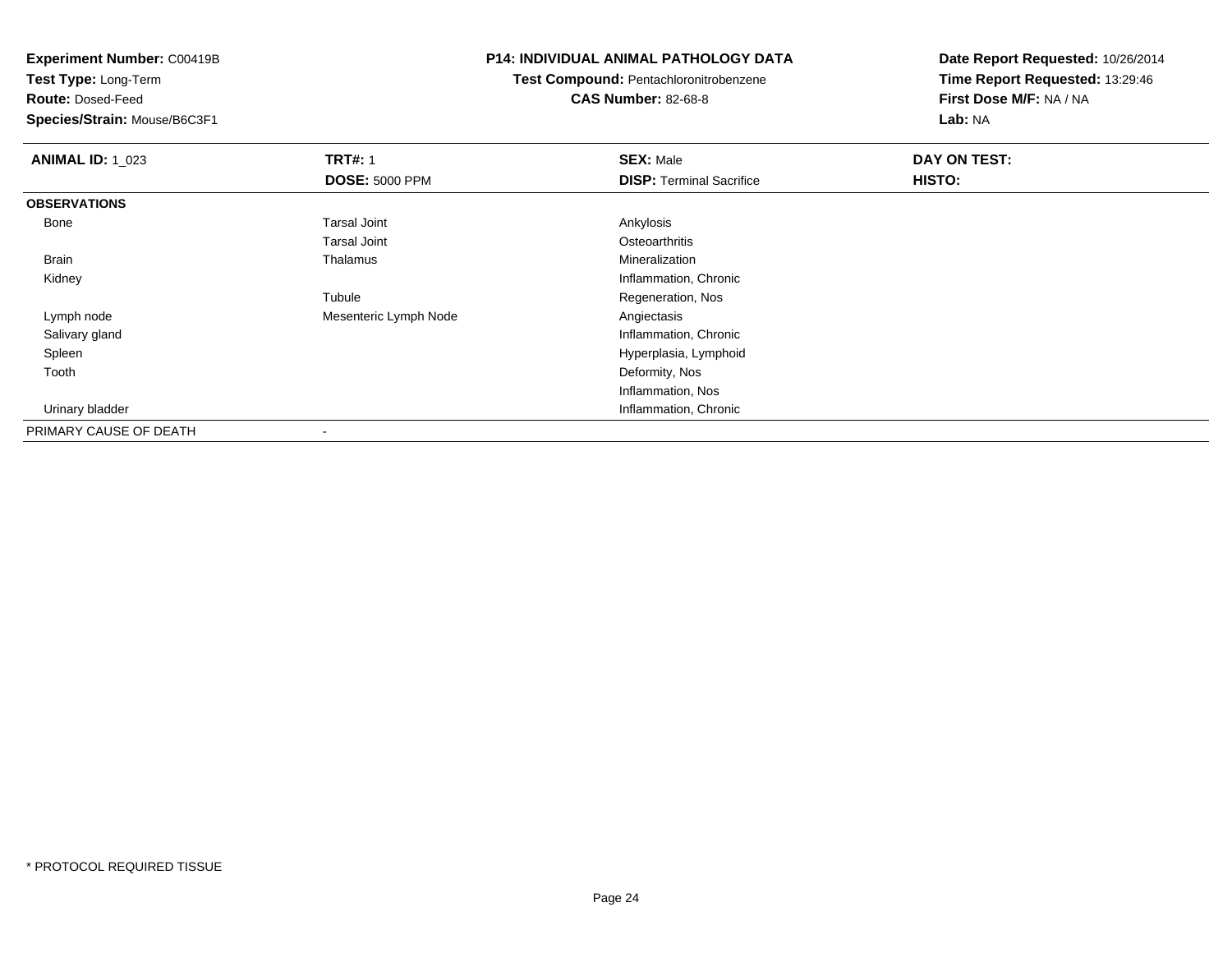**Experiment Number:** C00419B**Test Type:** Long-Term**Route:** Dosed-Feed **Species/Strain:** Mouse/B6C3F1**P14: INDIVIDUAL ANIMAL PATHOLOGY DATATest Compound:** Pentachloronitrobenzene**CAS Number:** 82-68-8**Date Report Requested:** 10/26/2014**Time Report Requested:** 13:29:46**First Dose M/F:** NA / NA**Lab:** NA**ANIMAL ID: 1\_024 1 TRT#:** 1 **SEX:** Male **DAY ON TEST: DOSE:** 5000 PPM**DISP:** Terminal Sacrifice **HISTO: OBSERVATIONS** Bonee and the set of the set of the set of the set of the set of the set of the set of the set of the set of the s Tarsal Joint**Osteoarthritis** e and the Superson of Nasolacrimal Duct be a set of the Inflammation, Chronic Eye Harderian glandHardarian Gland **Carcinoma**, Nos Kidney Inflammation, Chronic TubuleRegeneration, Nos<br>Hemorrhage Lungg and the state of the state of the state of the state of the state of the state of the state of the state of the state of the state of the state of the state of the state of the state of the state of the state of the stat Salivary gland Inflammation, Chronic Tooth Inflammation, Nos PRIMARY CAUSE OF DEATH-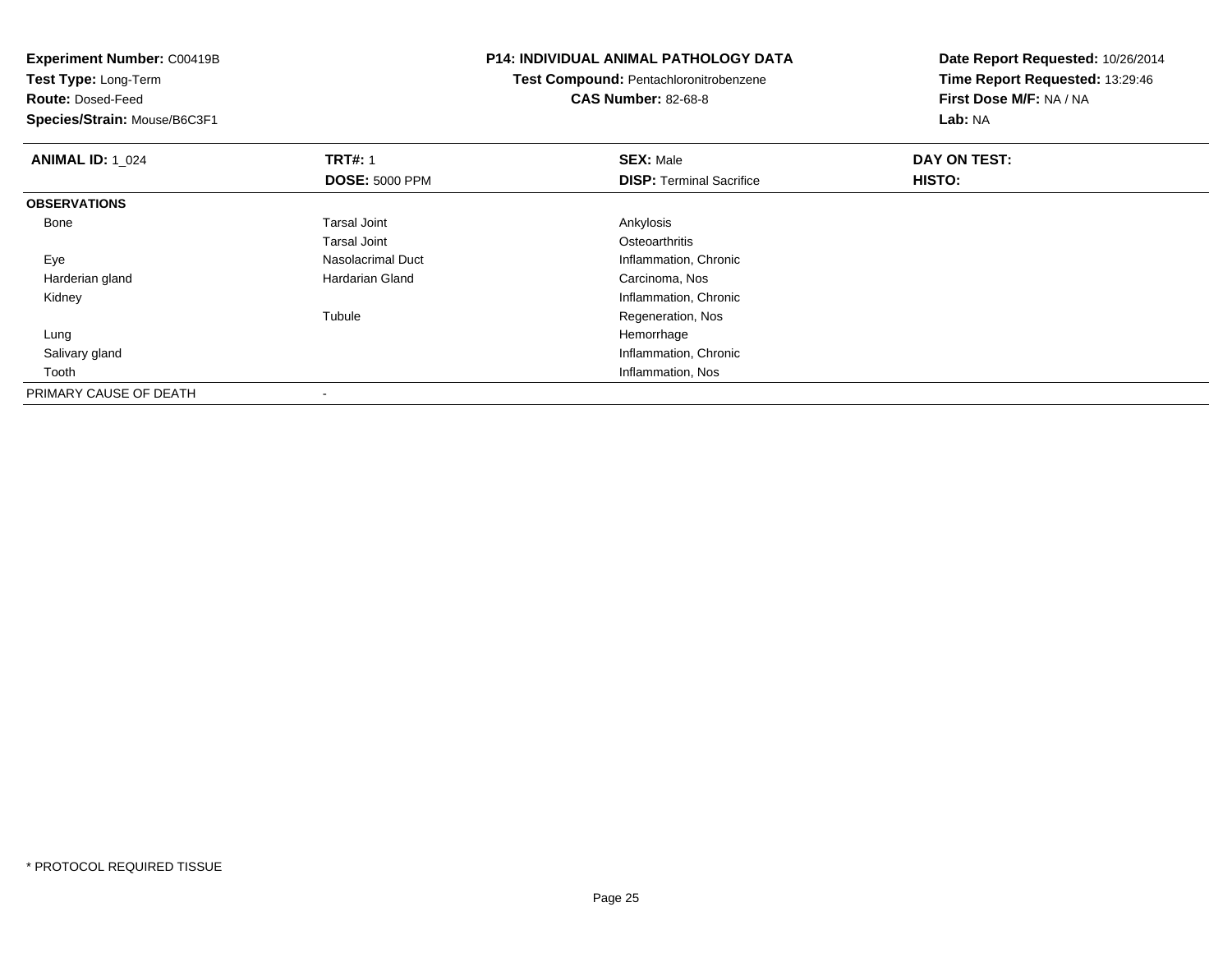**Experiment Number:** C00419B**Test Type:** Long-Term**Route:** Dosed-Feed **Species/Strain:** Mouse/B6C3F1**P14: INDIVIDUAL ANIMAL PATHOLOGY DATATest Compound:** Pentachloronitrobenzene**CAS Number:** 82-68-8**Date Report Requested:** 10/26/2014**Time Report Requested:** 13:29:46**First Dose M/F:** NA / NA**Lab:** NA**ANIMAL ID: 1\_025 TRT#:** <sup>1</sup> **SEX:** Male **DAY ON TEST: DOSE:** 5000 PPM**DISP:** Moribund Sacrifice **HISTO: OBSERVATIONS** Bonee and the set of the set of the set of the set of the set of the set of the set of the set of the set of the s Tarsal Joint**Osteoarthritis** Mineralization Brain Thalamus Mineralization Liver Hepatocellular Carcinoma Hepatocellular Carcinoma, Metastatic Lung Lymph nodeMesenteric Lymph Node Depletion, Lymphoid Pituitary glandAnterior Pituitary **Anterior Pituitary Hyperplasia, Nos**  Spleen Depletion, Lymphoid Urinary bladder Inflammation, ChronicPRIMARY CAUSE OF DEATH

-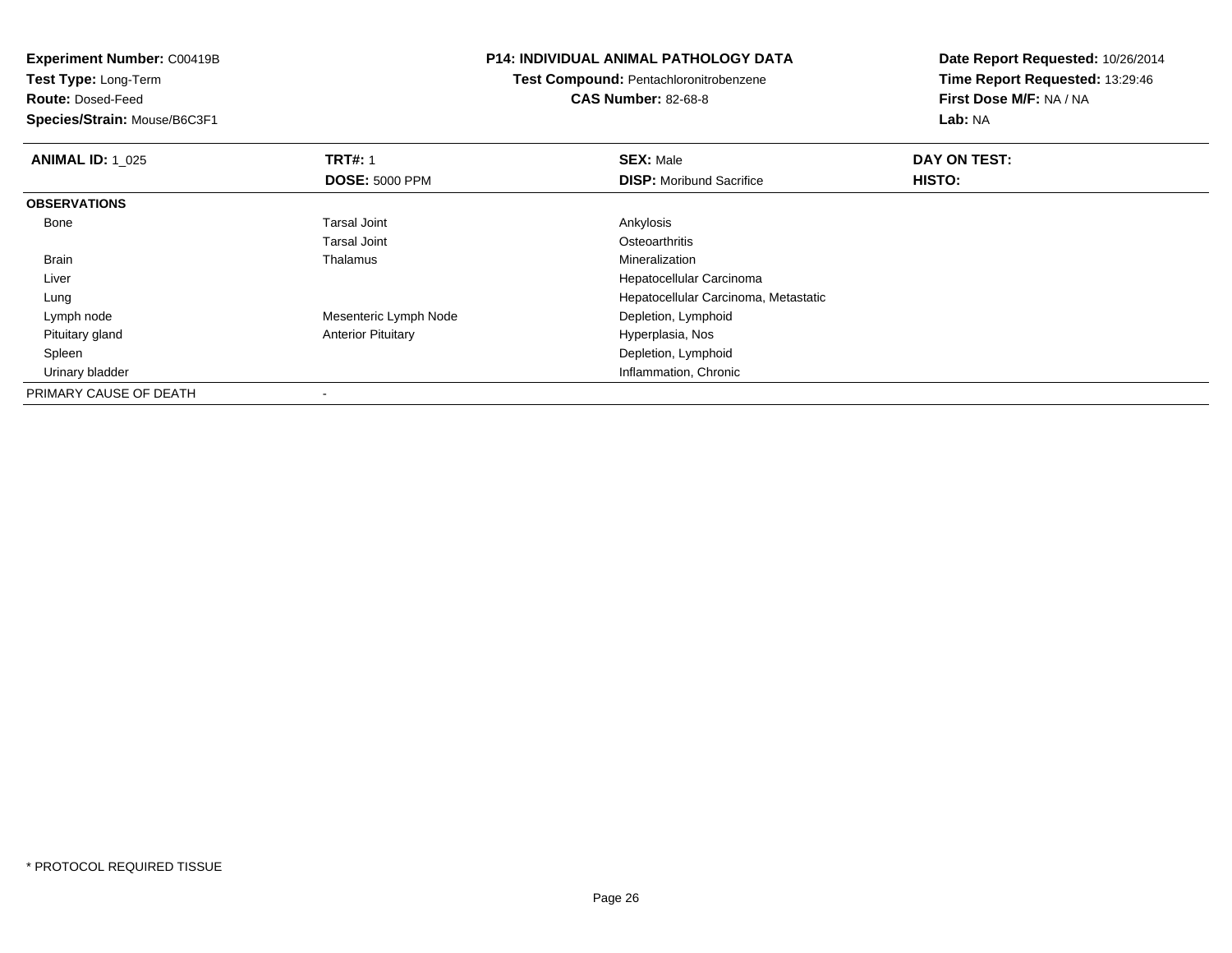**Test Type:** Long-Term

**Route:** Dosed-Feed

**Species/Strain:** Mouse/B6C3F1

### **P14: INDIVIDUAL ANIMAL PATHOLOGY DATA**

**Test Compound:** Pentachloronitrobenzene**CAS Number:** 82-68-8

| <b>ANIMAL ID: 1_026</b> | <b>TRT#: 1</b><br><b>DOSE: 5000 PPM</b> | <b>SEX: Male</b><br><b>DISP: Terminal Sacrifice</b> | DAY ON TEST:<br>HISTO: |
|-------------------------|-----------------------------------------|-----------------------------------------------------|------------------------|
| <b>OBSERVATIONS</b>     |                                         |                                                     |                        |
| Bone                    | <b>Tarsal Joint</b>                     | Ankylosis                                           |                        |
|                         | <b>Tarsal Joint</b>                     | Osteoarthritis                                      |                        |
| Brain                   | Thalamus                                | Mineralization                                      |                        |
| Eye                     | Nasolacrimal Duct                       | Inflammation, Active Chronic                        |                        |
| Intestine Large         | Rectum                                  | Inflammation, Acute Focal                           |                        |
|                         | Rectum                                  | Metaplasia, Squamous                                |                        |
| Kidney                  |                                         | Cyst, Nos                                           |                        |
|                         |                                         | Inflammation, Chronic                               |                        |
| Lung                    |                                         | Alveolar/Bronchiolar Adenoma                        |                        |
| Lymph node              | Mesenteric Lymph Node                   | Hemorrhage                                          |                        |
| Nasal cavity            | Mucosa                                  | Inflammation, Active Chronic                        |                        |
| Parathyroid gland       |                                         | Cyst, Nos                                           |                        |
| Pituitary gland         | <b>Anterior Pituitary</b>               | Hyperplasia, Nos                                    |                        |
| Salivary gland          |                                         | Inflammation, Chronic                               |                        |
| Thyroid                 |                                         | Inflammation, Chronic Focal                         |                        |
| Tooth                   |                                         | Deformity, Nos                                      |                        |
|                         |                                         | Inflammation, Nos                                   |                        |
| Urinary bladder         |                                         | Inflammation, Chronic                               |                        |
| PRIMARY CAUSE OF DEATH  | $\blacksquare$                          |                                                     |                        |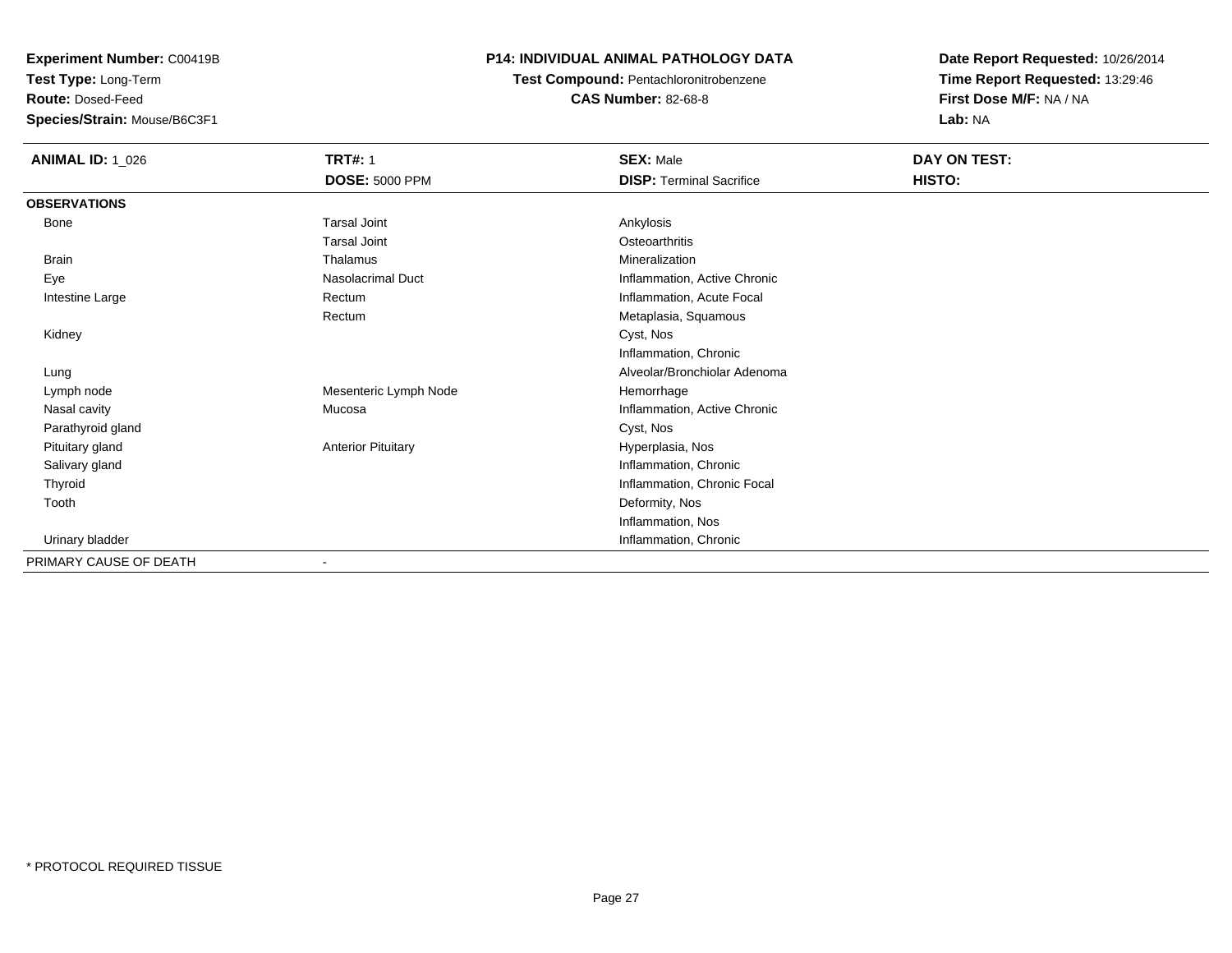| <b>Experiment Number: C00419B</b><br>Test Type: Long-Term<br><b>Route: Dosed-Feed</b><br>Species/Strain: Mouse/B6C3F1 |                       | <b>P14: INDIVIDUAL ANIMAL PATHOLOGY DATA</b><br><b>Test Compound: Pentachloronitrobenzene</b><br><b>CAS Number: 82-68-8</b> | Date Report Requested: 10/26/2014<br>Time Report Requested: 13:29:46<br>First Dose M/F: NA / NA<br>Lab: NA |  |
|-----------------------------------------------------------------------------------------------------------------------|-----------------------|-----------------------------------------------------------------------------------------------------------------------------|------------------------------------------------------------------------------------------------------------|--|
| <b>ANIMAL ID: 1 027</b>                                                                                               | <b>TRT#: 1</b>        | <b>SEX: Male</b>                                                                                                            | DAY ON TEST:                                                                                               |  |
|                                                                                                                       | <b>DOSE: 5000 PPM</b> | <b>DISP: Natural Death</b>                                                                                                  | HISTO:                                                                                                     |  |
| <b>OBSERVATIONS</b>                                                                                                   |                       |                                                                                                                             |                                                                                                            |  |
| Kidney                                                                                                                |                       | Inflammation, Chronic                                                                                                       |                                                                                                            |  |
| Liver                                                                                                                 |                       | Hemangiosarcoma                                                                                                             |                                                                                                            |  |
|                                                                                                                       |                       | Hepatocellular Adenoma                                                                                                      |                                                                                                            |  |
|                                                                                                                       |                       | Necrosis, Coagulative                                                                                                       |                                                                                                            |  |
| Spleen                                                                                                                |                       | Hematopoiesis                                                                                                               |                                                                                                            |  |
| Stomach                                                                                                               |                       | Cyst, Nos                                                                                                                   |                                                                                                            |  |
| Tooth                                                                                                                 |                       | Deformity, Nos                                                                                                              |                                                                                                            |  |
| Unspecified                                                                                                           | Multiple Organs Nos   | Lymphoma, Undifferentiated-Malignant Type                                                                                   |                                                                                                            |  |
| PRIMARY CAUSE OF DEATH                                                                                                |                       |                                                                                                                             |                                                                                                            |  |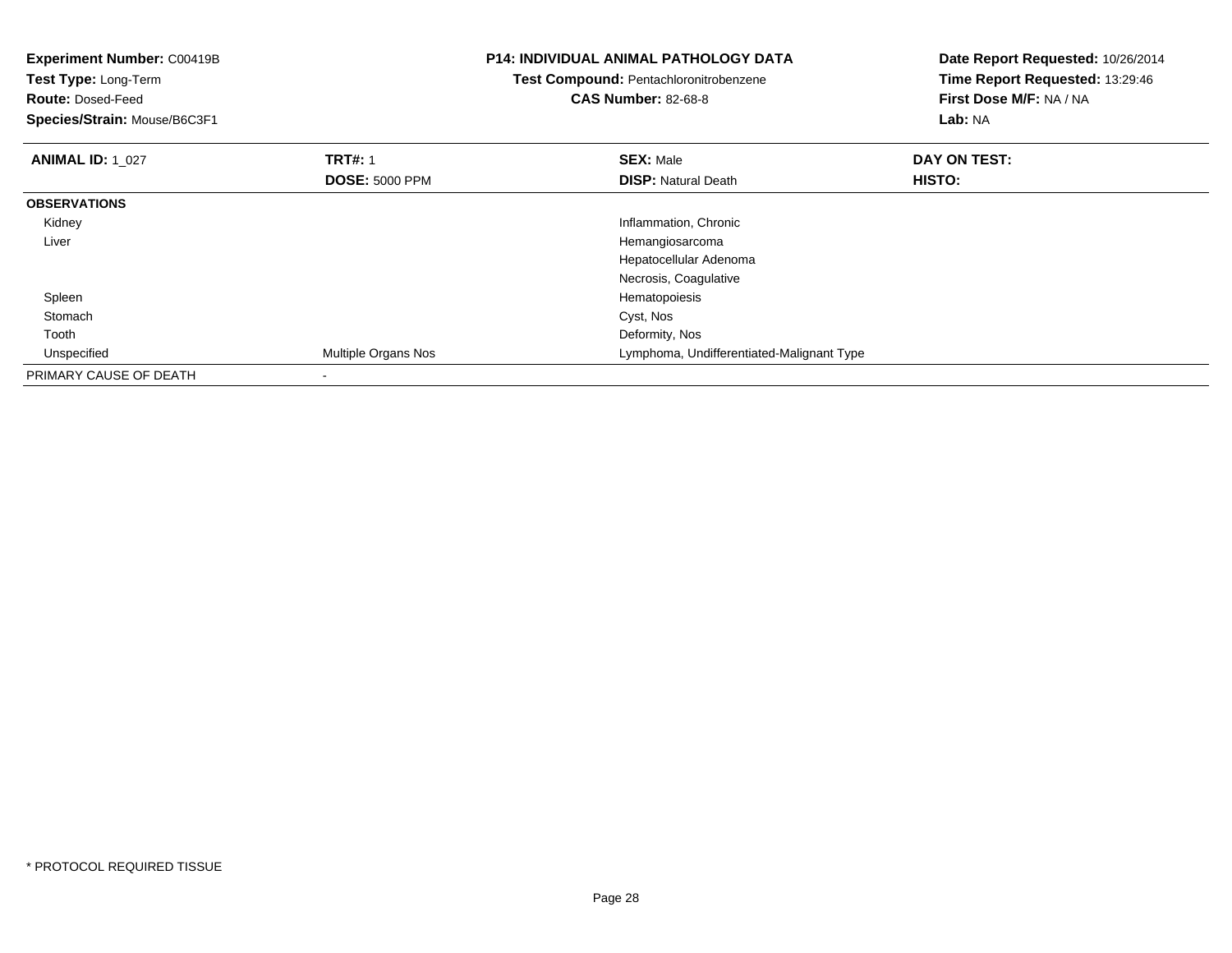**Experiment Number:** C00419B**Test Type:** Long-Term**Route:** Dosed-Feed **Species/Strain:** Mouse/B6C3F1**P14: INDIVIDUAL ANIMAL PATHOLOGY DATATest Compound:** Pentachloronitrobenzene**CAS Number:** 82-68-8**Date Report Requested:** 10/26/2014**Time Report Requested:** 13:29:46**First Dose M/F:** NA / NA**Lab:** NA**ANIMAL ID: 1\_028 REX:** Male **DAY ON TEST: TRT#:** 1 **SEX:** Male **SEX:** Male **DOSE:** 5000 PPM**DISP:** Moribund Sacrifice **HISTO: OBSERVATIONS** Bonee and the set of the set of the set of the set of the set of the set of the set of the set of the set of the s Tarsal Joint**Osteoarthritis** Mineralization Brain Thalamus Mineralization Heart Degeneration, Nos**Inflammation, Chronic**  Kidney Liver Hepatocellular Adenoma SpleenHematopoiesis<br>Atrophy, Nos Testiss and the contract of the contract of the contract of the contract of the contract of the contract of the contract of the contract of the contract of the contract of the contract of the contract of the contract of the cont UnspecifiedAbdomen Sarcoma, Nos Urinary bladder Calculus, Microscopic ExaminationPRIMARY CAUSE OF DEATH

-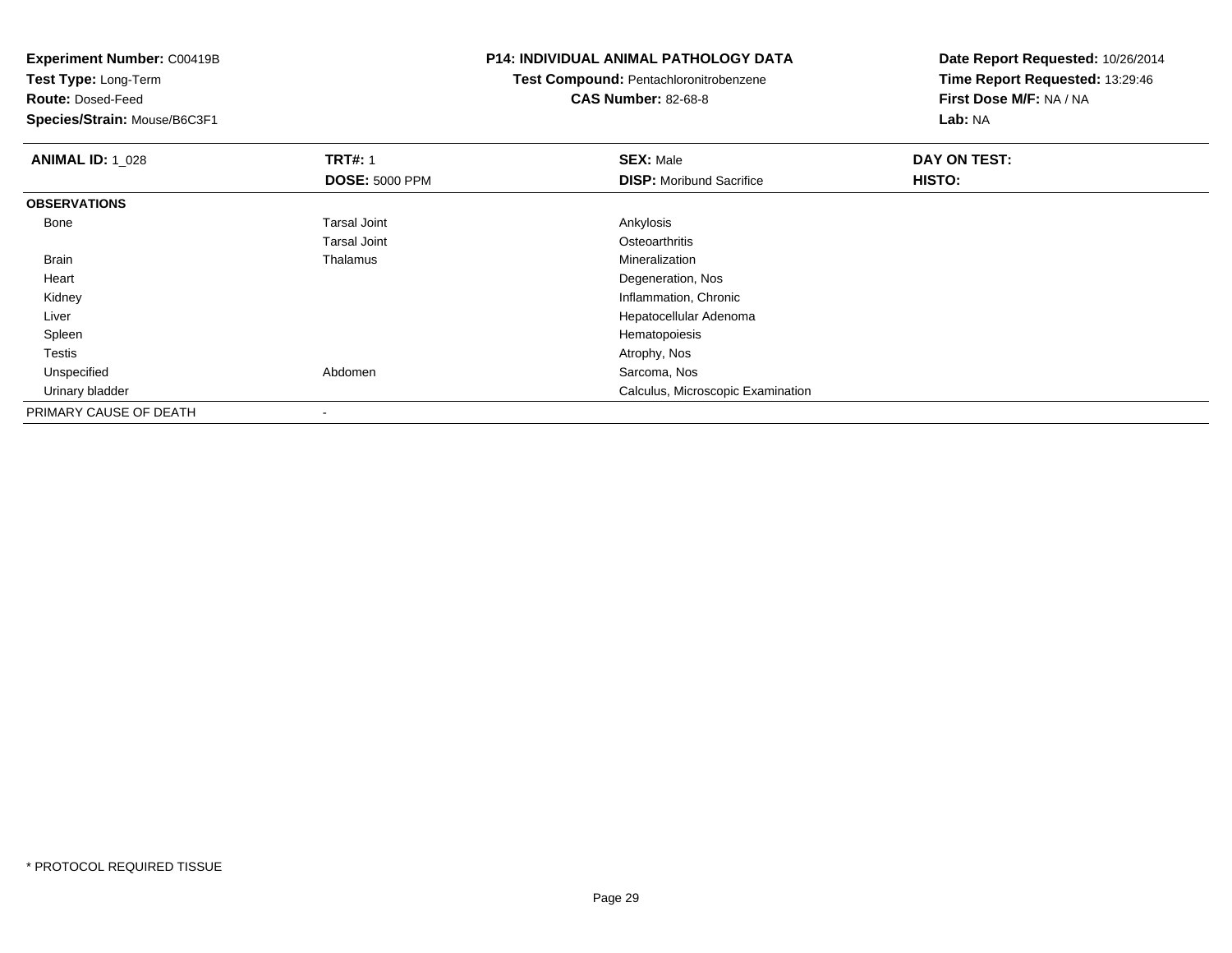**Test Type:** Long-Term

**Route:** Dosed-Feed

**Species/Strain:** Mouse/B6C3F1

### **P14: INDIVIDUAL ANIMAL PATHOLOGY DATA**

**Test Compound:** Pentachloronitrobenzene**CAS Number:** 82-68-8

| <b>ANIMAL ID: 1_029</b> | <b>TRT#: 1</b>            | <b>SEX: Male</b>                 | DAY ON TEST: |  |
|-------------------------|---------------------------|----------------------------------|--------------|--|
|                         | <b>DOSE: 5000 PPM</b>     | <b>DISP: Terminal Sacrifice</b>  | HISTO:       |  |
| <b>OBSERVATIONS</b>     |                           |                                  |              |  |
| Bone                    | <b>Tarsal Joint</b>       | Ankylosis                        |              |  |
|                         | <b>Tarsal Joint</b>       | Osteoarthritis                   |              |  |
| Brain                   | Thalamus                  | Mineralization                   |              |  |
| Eye                     | Nasolacrimal Duct         | Inflammation, Acute              |              |  |
| Kidney                  |                           | Inflammation, Chronic            |              |  |
| Lung                    |                           | Hyperplasia, Alveolar Epithelium |              |  |
|                         |                           | Inflammation, Acute              |              |  |
| Lymph node              | Mesenteric Lymph Node     | Angiectasis                      |              |  |
| Nasal cavity            |                           | Inflammation, Acute              |              |  |
| Pituitary gland         | <b>Anterior Pituitary</b> | Cyst, Nos                        |              |  |
|                         | <b>Anterior Pituitary</b> | Hyperplasia, Nos                 |              |  |
| Preputial gland         |                           | Inflammation, Active Chronic     |              |  |
| Salivary gland          |                           | Inflammation, Chronic            |              |  |
| Tooth                   |                           | Inflammation, Nos                |              |  |
| Unspecified             | <b>Back</b>               | Fibroma                          |              |  |
| Urinary bladder         |                           | Inflammation, Chronic            |              |  |
| PRIMARY CAUSE OF DEATH  |                           |                                  |              |  |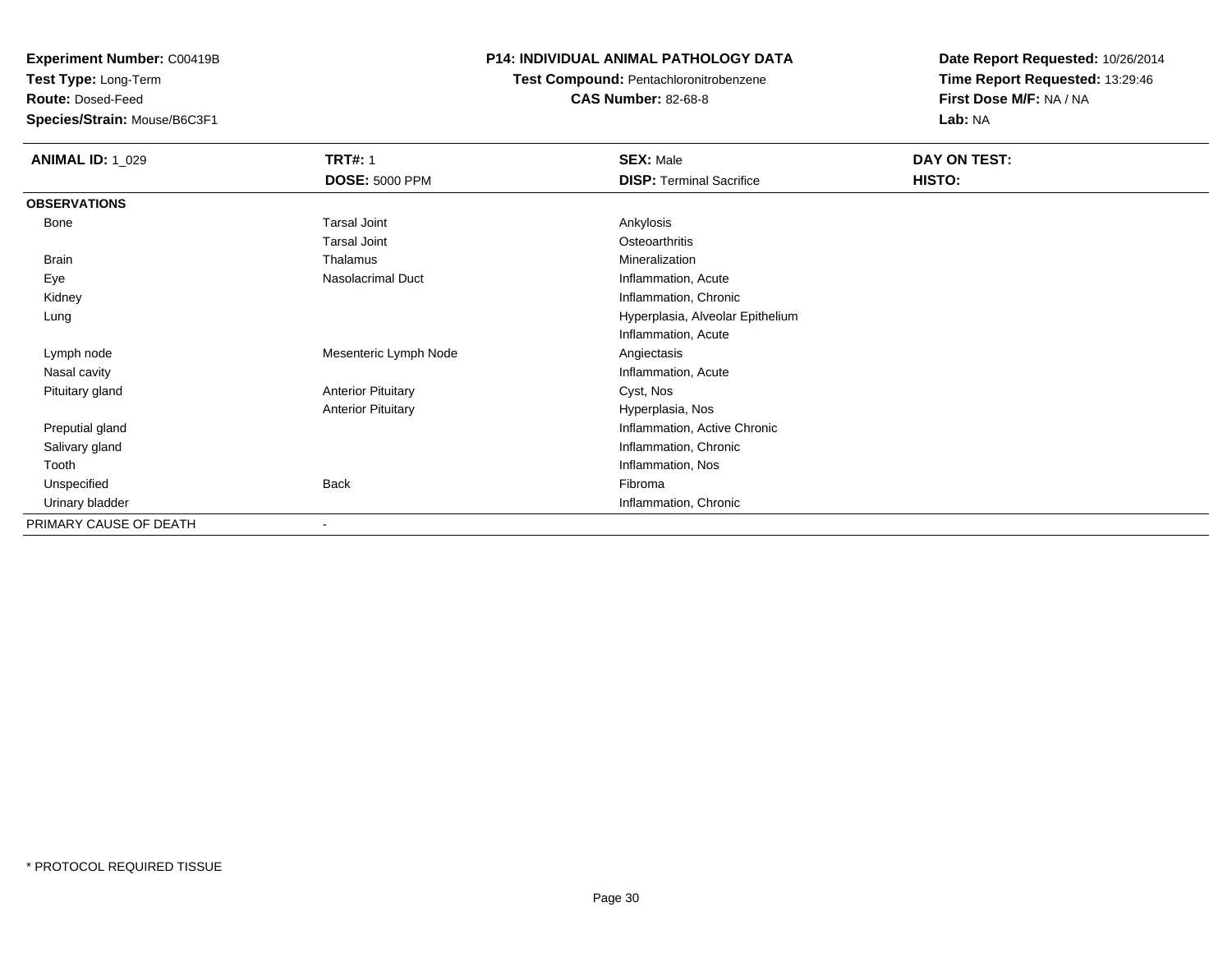| <b>Experiment Number: C00419B</b><br>Test Type: Long-Term<br><b>Route: Dosed-Feed</b><br>Species/Strain: Mouse/B6C3F1 |                       | <b>P14: INDIVIDUAL ANIMAL PATHOLOGY DATA</b><br>Test Compound: Pentachloronitrobenzene<br><b>CAS Number: 82-68-8</b> | Date Report Requested: 10/26/2014<br>Time Report Requested: 13:29:46<br>First Dose M/F: NA / NA<br>Lab: NA |
|-----------------------------------------------------------------------------------------------------------------------|-----------------------|----------------------------------------------------------------------------------------------------------------------|------------------------------------------------------------------------------------------------------------|
| <b>ANIMAL ID: 1 030</b>                                                                                               | <b>TRT#: 1</b>        | <b>SEX: Male</b>                                                                                                     | DAY ON TEST:                                                                                               |
|                                                                                                                       | <b>DOSE: 5000 PPM</b> | <b>DISP:</b> Natural Death                                                                                           | <b>HISTO:</b>                                                                                              |
| <b>OBSERVATIONS</b>                                                                                                   |                       |                                                                                                                      |                                                                                                            |
| <b>Brain</b>                                                                                                          |                       | Mineralization                                                                                                       |                                                                                                            |
| Kidney                                                                                                                |                       | Inflammation, Chronic                                                                                                |                                                                                                            |
| Preputial gland                                                                                                       |                       | Inflammation, Acute                                                                                                  |                                                                                                            |
| Prostate                                                                                                              |                       | Inflammation, Acute                                                                                                  |                                                                                                            |
| Unspecified                                                                                                           | Multiple Organs Nos   | Depletion, Lymphoid                                                                                                  |                                                                                                            |
| Urethra                                                                                                               | Lumen                 | Inflammation, Acute                                                                                                  |                                                                                                            |
| PRIMARY CAUSE OF DEATH                                                                                                |                       |                                                                                                                      |                                                                                                            |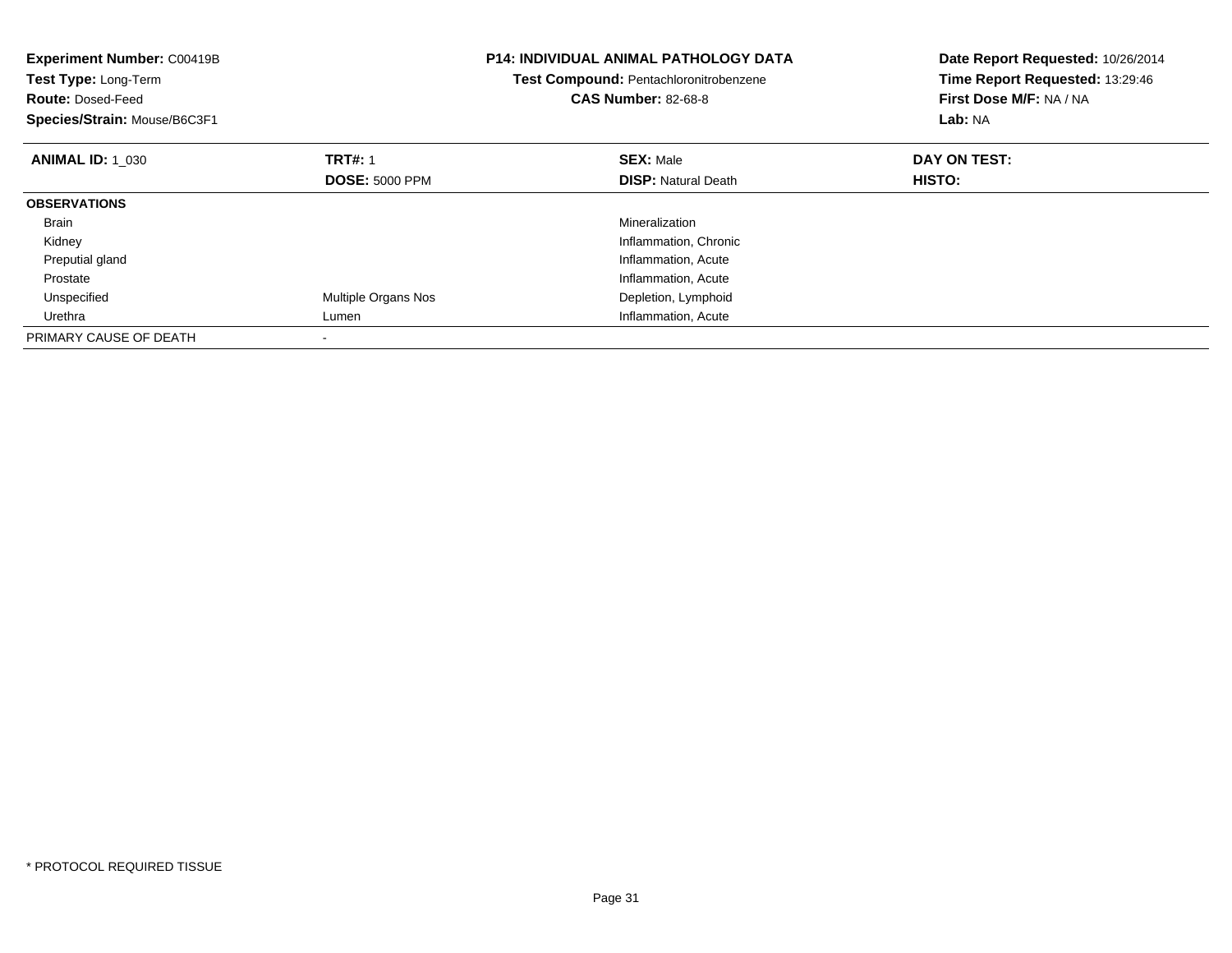**Test Type:** Long-Term

**Route:** Dosed-Feed

**Species/Strain:** Mouse/B6C3F1

### **P14: INDIVIDUAL ANIMAL PATHOLOGY DATA**

### **Test Compound:** Pentachloronitrobenzene**CAS Number:** 82-68-8

| <b>ANIMAL ID: 1 031</b> | <b>TRT#: 1</b>           | <b>SEX: Male</b>                | DAY ON TEST: |  |
|-------------------------|--------------------------|---------------------------------|--------------|--|
|                         | <b>DOSE: 5000 PPM</b>    | <b>DISP: Terminal Sacrifice</b> | HISTO:       |  |
| <b>OBSERVATIONS</b>     |                          |                                 |              |  |
| Bone                    | <b>Tarsal Joint</b>      | Ankylosis                       |              |  |
|                         | <b>Tarsal Joint</b>      | Osteoarthritis                  |              |  |
| Brain                   | Thalamus                 | Mineralization                  |              |  |
| Kidney                  |                          | Inflammation, Chronic           |              |  |
| Liver                   |                          | <b>Nuclear Alteration</b>       |              |  |
| Lymph node              | Mesenteric Lymph Node    | Angiectasis                     |              |  |
| Preputial gland         |                          | Inflammation, Chronic           |              |  |
| Salivary gland          |                          | Inflammation, Chronic           |              |  |
| Tooth                   |                          | Deformity, Nos                  |              |  |
| Urinary bladder         |                          | Inflammation, Chronic           |              |  |
| PRIMARY CAUSE OF DEATH  | $\overline{\phantom{a}}$ |                                 |              |  |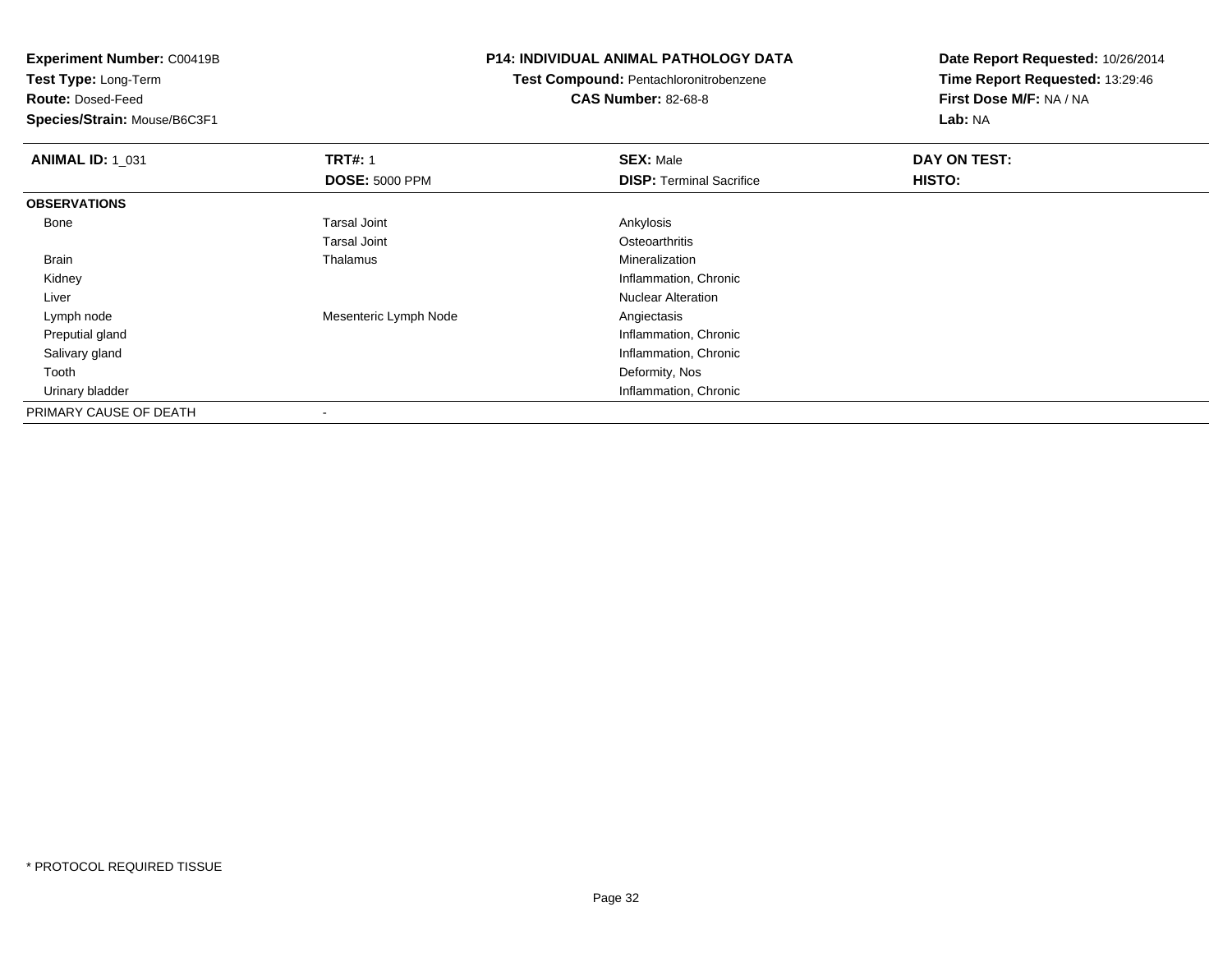**Test Type:** Long-Term

**Route:** Dosed-Feed

**Species/Strain:** Mouse/B6C3F1

### **P14: INDIVIDUAL ANIMAL PATHOLOGY DATA**

**Test Compound:** Pentachloronitrobenzene

**CAS Number:** 82-68-8

| <b>ANIMAL ID: 1_032</b> | <b>TRT#: 1</b>           | <b>SEX: Male</b>                 | DAY ON TEST: |
|-------------------------|--------------------------|----------------------------------|--------------|
|                         | <b>DOSE: 5000 PPM</b>    | <b>DISP: Terminal Sacrifice</b>  | HISTO:       |
| <b>OBSERVATIONS</b>     |                          |                                  |              |
| Bone                    | <b>Tarsal Joint</b>      | Ankylosis                        |              |
|                         | <b>Tarsal Joint</b>      | Osteoarthritis                   |              |
| <b>Brain</b>            | Thalamus                 | Mineralization                   |              |
| Kidney                  |                          | Inflammation, Chronic            |              |
|                         | Tubule                   | Regeneration, Nos                |              |
| Liver                   |                          | Hepatocellular Adenoma           |              |
| Lung                    |                          | Histiocytosis                    |              |
|                         |                          | Hyperplasia, Alveolar Epithelium |              |
|                         |                          | Inflammation, Acute              |              |
| Lymph node              | Mesenteric Lymph Node    | Angiectasis                      |              |
| Preputial gland         |                          | Inflammation, Chronic            |              |
| Salivary gland          |                          | Inflammation, Chronic            |              |
| Tooth                   |                          | Deformity, Nos                   |              |
|                         |                          | Inflammation, Nos                |              |
| PRIMARY CAUSE OF DEATH  | $\overline{\phantom{a}}$ |                                  |              |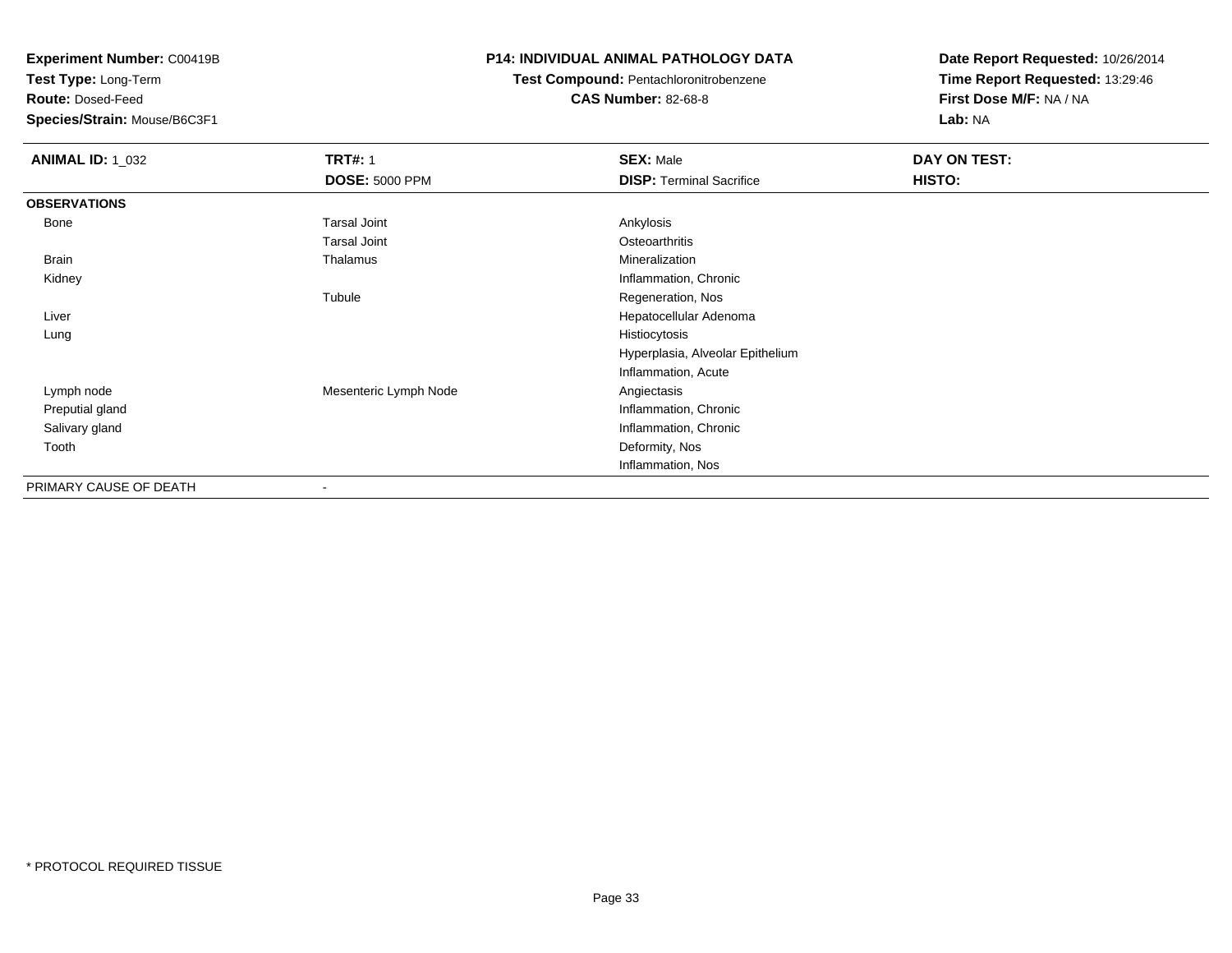**Test Type:** Long-Term

**Route:** Dosed-Feed

**Species/Strain:** Mouse/B6C3F1

### **P14: INDIVIDUAL ANIMAL PATHOLOGY DATA**

**Test Compound:** Pentachloronitrobenzene

**CAS Number:** 82-68-8

| <b>ANIMAL ID: 1_033</b> | <b>TRT#: 1</b>           | <b>SEX: Male</b>                 | DAY ON TEST: |  |
|-------------------------|--------------------------|----------------------------------|--------------|--|
|                         | <b>DOSE: 5000 PPM</b>    | <b>DISP:</b> Moribund Sacrifice  | HISTO:       |  |
| <b>OBSERVATIONS</b>     |                          |                                  |              |  |
| Adrenal gland           | Medulla                  | Pheochromocytoma                 |              |  |
| Bone                    | <b>Tarsal Joint</b>      | Ankylosis                        |              |  |
|                         | <b>Tarsal Joint</b>      | Osteoarthritis                   |              |  |
| Brain                   | Thalamus                 | Mineralization                   |              |  |
| Kidney                  |                          | Inflammation, Chronic            |              |  |
| Liver                   |                          | Hepatocellular Carcinoma         |              |  |
| Lung                    |                          | Histiocytosis                    |              |  |
|                         |                          | Hyperplasia, Alveolar Epithelium |              |  |
|                         |                          | Inflammation, Active Chronic     |              |  |
| Lymph node              | Mesenteric Lymph Node    | Angiectasis                      |              |  |
| Skin                    | Back                     | Inflammation, Acute Necrotizing  |              |  |
| Spleen                  |                          | Hematopoiesis                    |              |  |
| Tooth                   |                          | Deformity, Nos                   |              |  |
|                         |                          | Inflammation, Nos                |              |  |
| Unspecified             | <b>Back</b>              | Fibrosarcoma                     |              |  |
| Urinary bladder         |                          | Inflammation, Chronic            |              |  |
| PRIMARY CAUSE OF DEATH  | $\overline{\phantom{a}}$ |                                  |              |  |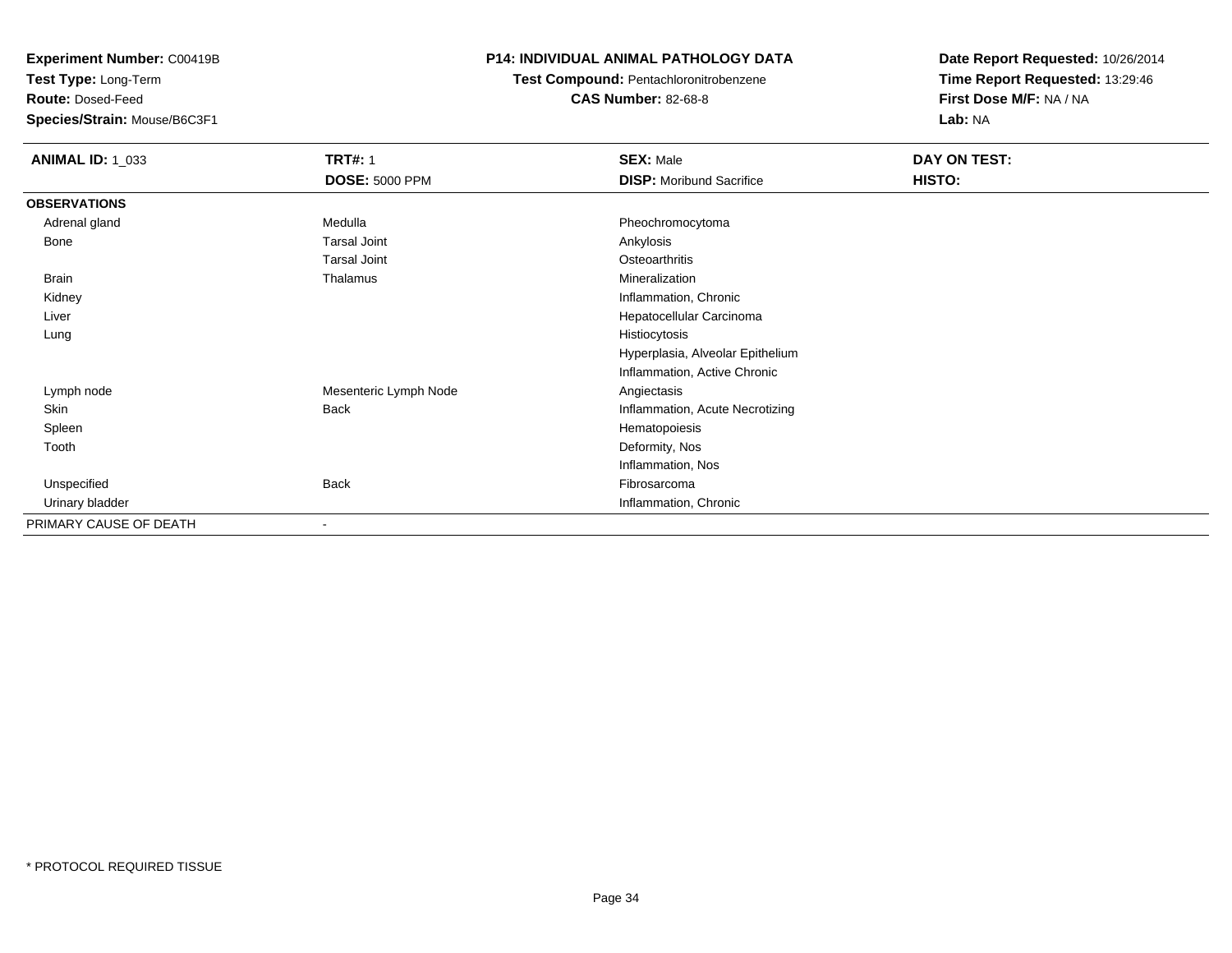**Test Type:** Long-Term

**Route:** Dosed-Feed

**Species/Strain:** Mouse/B6C3F1

### **P14: INDIVIDUAL ANIMAL PATHOLOGY DATA**

**Test Compound:** Pentachloronitrobenzene

**CAS Number:** 82-68-8

| <b>ANIMAL ID: 1_034</b> | <b>TRT#: 1</b>            | <b>SEX: Male</b>                     | DAY ON TEST: |  |
|-------------------------|---------------------------|--------------------------------------|--------------|--|
|                         | <b>DOSE: 5000 PPM</b>     | <b>DISP:</b> Moribund Sacrifice      | HISTO:       |  |
| <b>OBSERVATIONS</b>     |                           |                                      |              |  |
| Bone                    | <b>Tarsal Joint</b>       | Ankylosis                            |              |  |
|                         | <b>Tarsal Joint</b>       | Osteoarthritis                       |              |  |
| Eye                     | Nasolacrimal Duct         | Inflammation, Active Chronic         |              |  |
| Kidney                  |                           | Inflammation, Chronic                |              |  |
| Liver                   |                           | Hemorrhage                           |              |  |
|                         |                           | Hepatocellular Carcinoma             |              |  |
|                         |                           | Necrosis, Coagulative                |              |  |
| Lung                    |                           | Hepatocellular Carcinoma, Metastatic |              |  |
|                         |                           | Inflammation, Acute                  |              |  |
|                         | Pleura Nos                | Mesothelioma, Malignant              |              |  |
| Lymph node              | Mesenteric Lymph Node     | Hemorrhage                           |              |  |
| Peritoneum              | Peritoneal Cavity Nos     | Hemoperitoneum                       |              |  |
| Pituitary gland         | <b>Anterior Pituitary</b> | Angiectasis                          |              |  |
| Salivary gland          |                           | Inflammation, Chronic                |              |  |
| Stomach                 |                           | Dilatation, Ducts                    |              |  |
|                         |                           | Necrosis, Coagulative                |              |  |
| Urinary bladder         |                           | Calculus, Microscopic Examination    |              |  |
| PRIMARY CAUSE OF DEATH  |                           |                                      |              |  |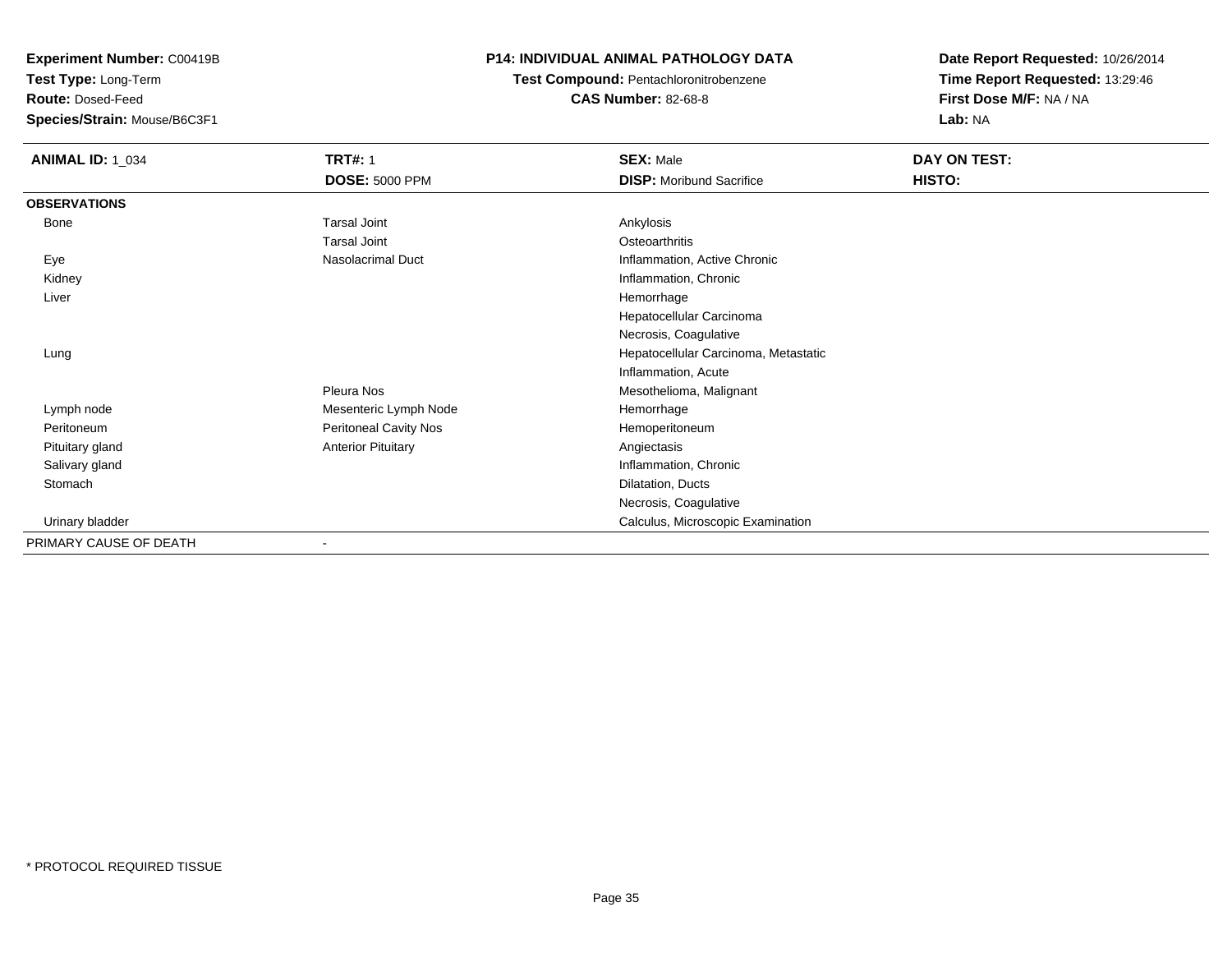**Test Type:** Long-Term

**Route:** Dosed-Feed

**Species/Strain:** Mouse/B6C3F1

### **P14: INDIVIDUAL ANIMAL PATHOLOGY DATA**

**Test Compound:** Pentachloronitrobenzene**CAS Number:** 82-68-8

| <b>ANIMAL ID: 1_035</b> | <b>TRT#: 1</b>           | <b>SEX: Male</b>                 | DAY ON TEST: |  |
|-------------------------|--------------------------|----------------------------------|--------------|--|
|                         | <b>DOSE: 5000 PPM</b>    | <b>DISP: Terminal Sacrifice</b>  | HISTO:       |  |
| <b>OBSERVATIONS</b>     |                          |                                  |              |  |
| Bone                    | <b>Tarsal Joint</b>      | Ankylosis                        |              |  |
|                         | <b>Tarsal Joint</b>      | Osteoarthritis                   |              |  |
| Brain                   | Thalamus                 | Mineralization                   |              |  |
| Kidney                  |                          | Inflammation, Chronic            |              |  |
| Liver                   |                          | Cytoplasmic Change, Basophilic   |              |  |
| Lung                    |                          | Hemorrhage                       |              |  |
|                         |                          | Histiocytosis                    |              |  |
|                         |                          | Hyperplasia, Alveolar Epithelium |              |  |
| Lymph node              | Mesenteric Lymph Node    | Angiectasis                      |              |  |
| Salivary gland          |                          | Inflammation, Chronic            |              |  |
| Tooth                   |                          | Deformity, Nos                   |              |  |
|                         |                          | Inflammation, Nos                |              |  |
| Unspecified             |                          | Inflammation, Active Chronic     |              |  |
| Urinary bladder         |                          | Inflammation, Chronic            |              |  |
| PRIMARY CAUSE OF DEATH  | $\overline{\phantom{a}}$ |                                  |              |  |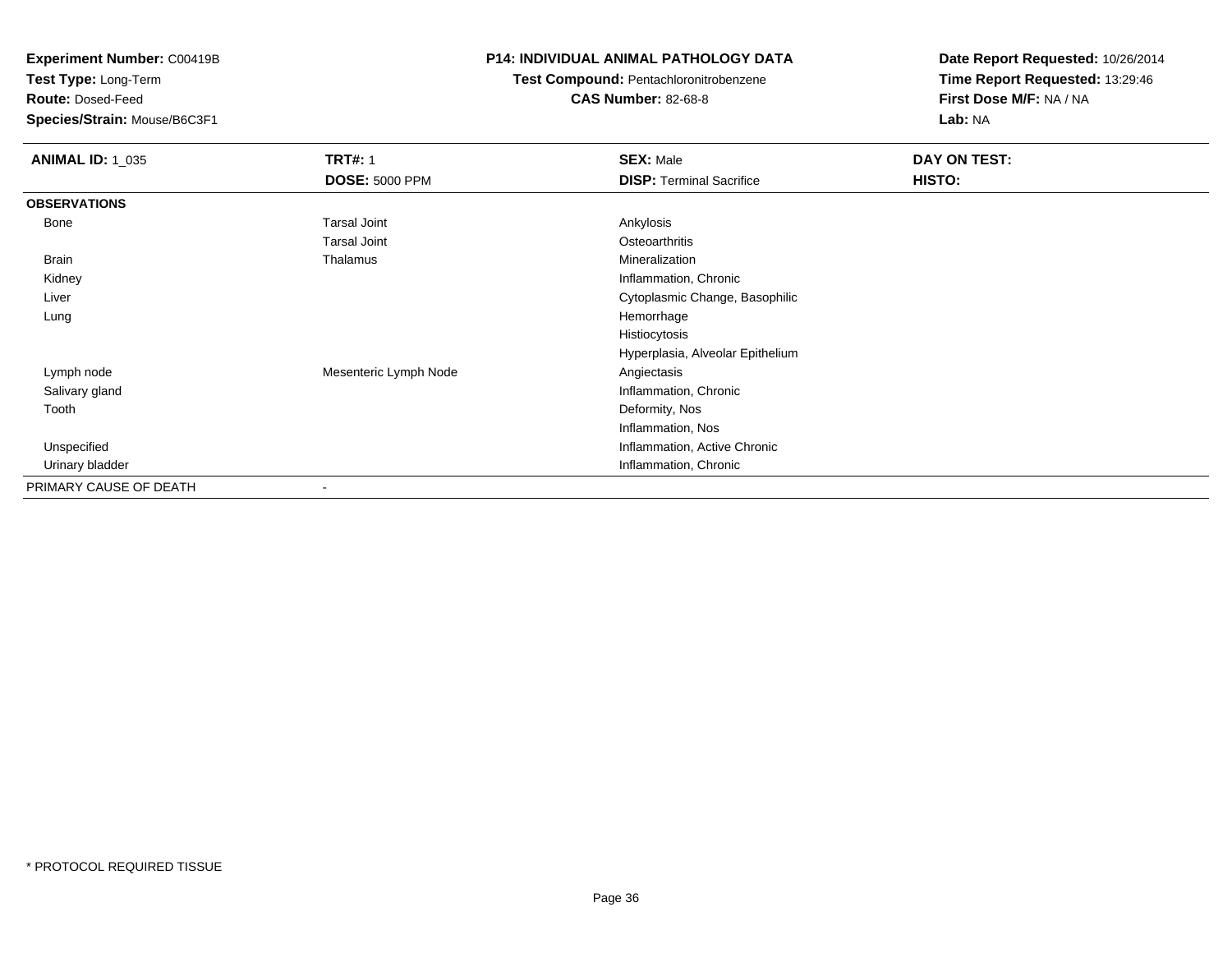**Test Type:** Long-Term

**Route:** Dosed-Feed

**Species/Strain:** Mouse/B6C3F1

### **P14: INDIVIDUAL ANIMAL PATHOLOGY DATA**

### **Test Compound:** Pentachloronitrobenzene**CAS Number:** 82-68-8

| <b>ANIMAL ID: 1 036</b> | <b>TRT#: 1</b>        | <b>SEX: Male</b>                | DAY ON TEST:  |  |
|-------------------------|-----------------------|---------------------------------|---------------|--|
|                         | <b>DOSE: 5000 PPM</b> | <b>DISP: Natural Death</b>      | <b>HISTO:</b> |  |
| <b>OBSERVATIONS</b>     |                       |                                 |               |  |
| Brain                   | Thalamus              | Mineralization                  |               |  |
| Kidney                  |                       | Inflammation, Chronic           |               |  |
| Liver                   |                       | Hepatocellular Adenoma          |               |  |
|                         |                       | Necrosis, Coagulative           |               |  |
| Lymph node              | Mesenteric Lymph Node | Hyperplasia, Nos                |               |  |
| Skin                    |                       | Inflammation, Acute Necrotizing |               |  |
| Spleen                  |                       | Hematopoiesis                   |               |  |
| Testis                  | Spermatogonia         | Cytomegaly                      |               |  |
| Unspecified             |                       | Inflammation, Active Chronic    |               |  |
| PRIMARY CAUSE OF DEATH  |                       |                                 |               |  |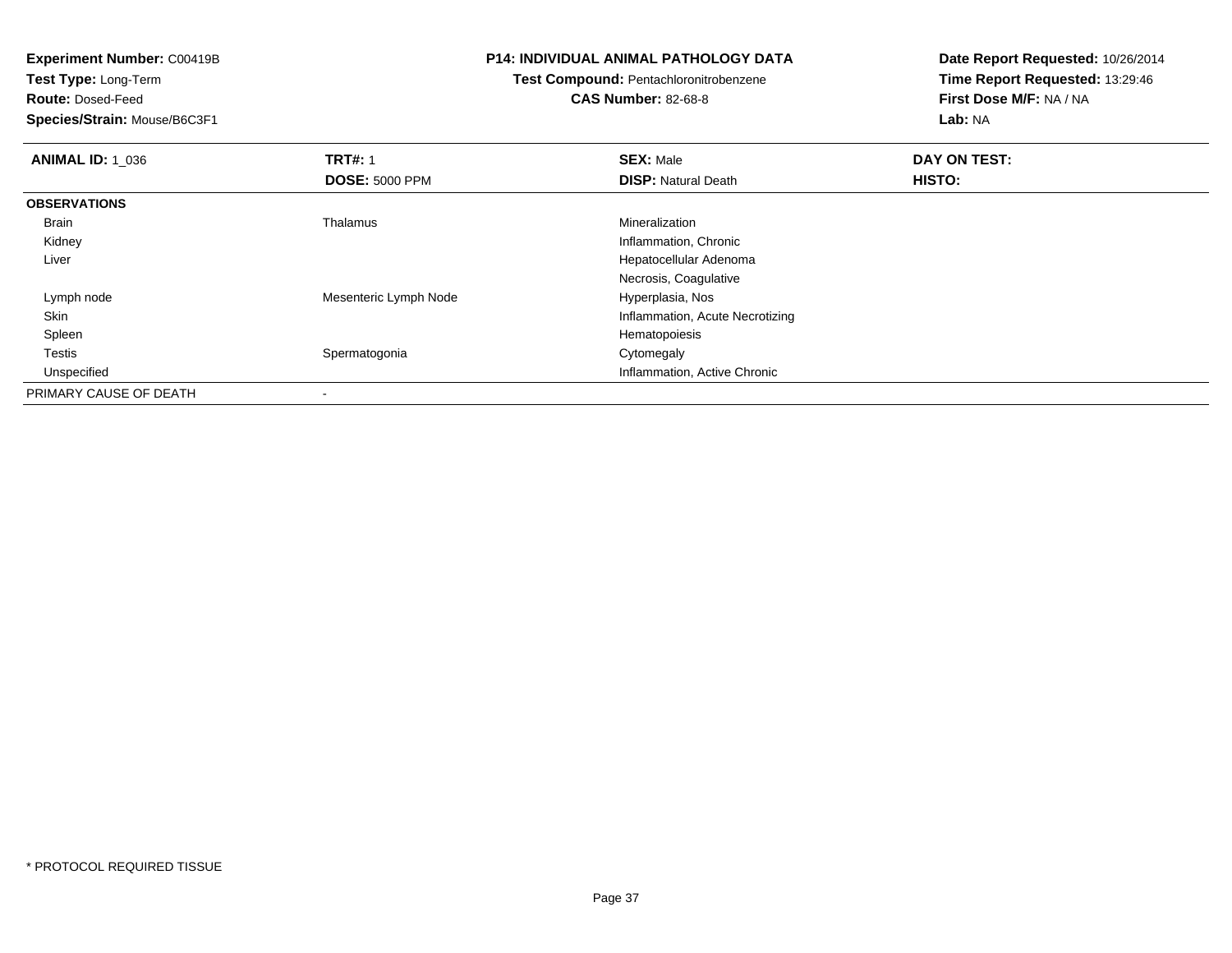**Test Type:** Long-Term

**Route:** Dosed-Feed

**Species/Strain:** Mouse/B6C3F1

### **P14: INDIVIDUAL ANIMAL PATHOLOGY DATA**

### **Test Compound:** Pentachloronitrobenzene**CAS Number:** 82-68-8

| <b>ANIMAL ID: 1_037</b> | <b>TRT#: 1</b>            | <b>SEX: Male</b>                | DAY ON TEST: |  |
|-------------------------|---------------------------|---------------------------------|--------------|--|
|                         | <b>DOSE: 5000 PPM</b>     | <b>DISP: Terminal Sacrifice</b> | HISTO:       |  |
| <b>OBSERVATIONS</b>     |                           |                                 |              |  |
| Bone                    | <b>Tarsal Joint</b>       | Ankylosis                       |              |  |
|                         | <b>Tarsal Joint</b>       | Osteoarthritis                  |              |  |
| Brain                   | Thalamus                  | Mineralization                  |              |  |
| Kidney                  |                           | Infarct, Healed                 |              |  |
|                         |                           | Inflammation, Chronic           |              |  |
|                         | Tubule                    | Regeneration, Nos               |              |  |
| Liver                   |                           | Necrosis, Coagulative           |              |  |
| Pituitary gland         | <b>Anterior Pituitary</b> | Hyperplasia, Nos                |              |  |
| Prostate                |                           | Inflammation, Active Chronic    |              |  |
| Thymus                  |                           | Cyst, Nos                       |              |  |
| Tooth                   |                           | Deformity, Nos                  |              |  |
|                         |                           | Fibrosis                        |              |  |
| Urinary bladder         |                           | Inflammation, Active Chronic    |              |  |
| PRIMARY CAUSE OF DEATH  | $\overline{\phantom{a}}$  |                                 |              |  |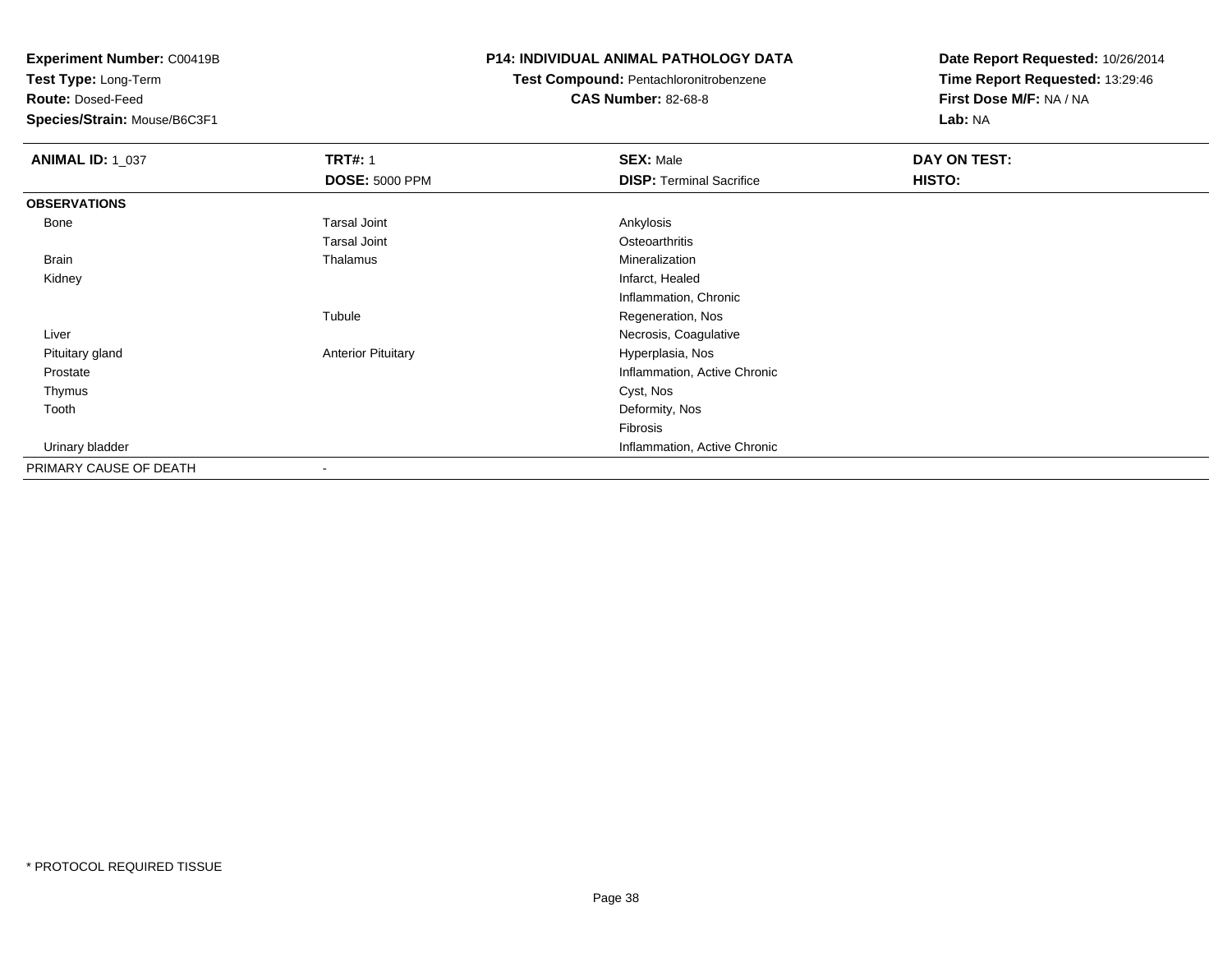**Test Type:** Long-Term

**Route:** Dosed-Feed

**Species/Strain:** Mouse/B6C3F1

### **P14: INDIVIDUAL ANIMAL PATHOLOGY DATA**

**Test Compound:** Pentachloronitrobenzene**CAS Number:** 82-68-8

| <b>ANIMAL ID: 1_038</b> | <b>TRT#: 1</b>        | <b>SEX: Male</b>                | DAY ON TEST: |  |
|-------------------------|-----------------------|---------------------------------|--------------|--|
|                         | <b>DOSE: 5000 PPM</b> | <b>DISP: Terminal Sacrifice</b> | HISTO:       |  |
| <b>OBSERVATIONS</b>     |                       |                                 |              |  |
| Bone                    | <b>Tarsal Joint</b>   | Ankylosis                       |              |  |
|                         | <b>Tarsal Joint</b>   | Osteoarthritis                  |              |  |
| Brain                   | Thalamus              | Mineralization                  |              |  |
| Kidney                  |                       | Inflammation, Chronic           |              |  |
|                         | Tubule                | Regeneration, Nos               |              |  |
| Skin                    | Shoulder              | Inflammation, Acute Necrotizing |              |  |
| Thymus                  |                       | Cyst, Nos                       |              |  |
| Thyroid                 |                       | Hyperplasia, Follicular Cell    |              |  |
| Tooth                   |                       | Deformity, Nos                  |              |  |
| Unspecified             | Shoulder              | Fibrosarcoma                    |              |  |
| Urinary bladder         |                       | Inflammation, Chronic           |              |  |
| PRIMARY CAUSE OF DEATH  | $\,$                  |                                 |              |  |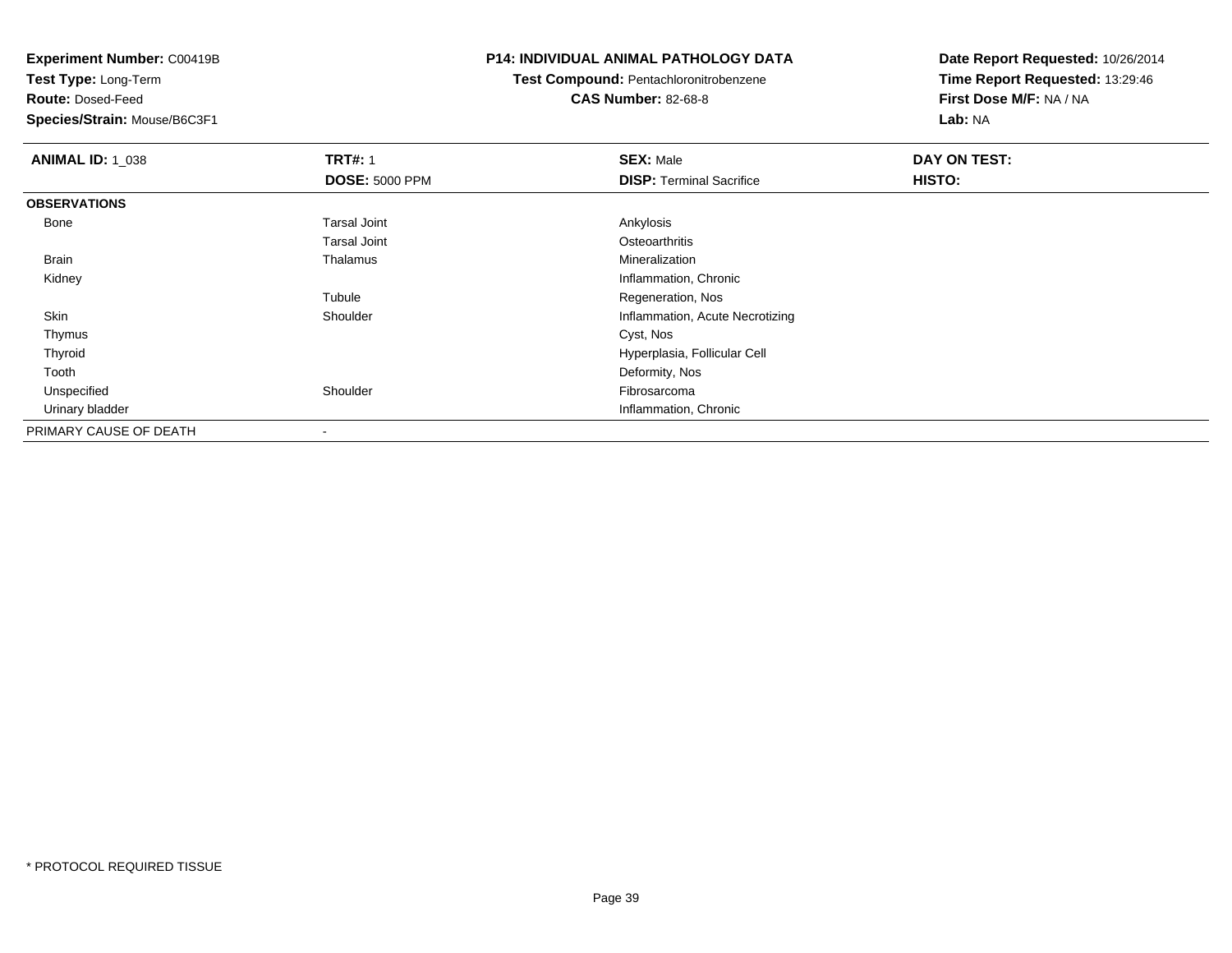| <b>Experiment Number: C00419B</b><br>Test Type: Long-Term<br><b>Route: Dosed-Feed</b><br>Species/Strain: Mouse/B6C3F1 |                       | P14: INDIVIDUAL ANIMAL PATHOLOGY DATA<br>Test Compound: Pentachloronitrobenzene<br><b>CAS Number: 82-68-8</b> | Date Report Requested: 10/26/2014<br>Time Report Requested: 13:29:46<br>First Dose M/F: NA / NA<br>Lab: NA |
|-----------------------------------------------------------------------------------------------------------------------|-----------------------|---------------------------------------------------------------------------------------------------------------|------------------------------------------------------------------------------------------------------------|
| <b>ANIMAL ID: 1 039</b>                                                                                               | <b>TRT#: 1</b>        | <b>SEX: Male</b>                                                                                              | DAY ON TEST:                                                                                               |
|                                                                                                                       | <b>DOSE: 5000 PPM</b> | <b>DISP:</b> Natural Death                                                                                    | <b>HISTO:</b>                                                                                              |
| <b>OBSERVATIONS</b>                                                                                                   |                       |                                                                                                               |                                                                                                            |
| Adrenal gland                                                                                                         | Medulla               | Hyperplasia, Focal                                                                                            |                                                                                                            |
| Kidney                                                                                                                | Tubule                | Mineralization                                                                                                |                                                                                                            |
| Liver                                                                                                                 |                       | Hepatocellular Carcinoma                                                                                      |                                                                                                            |
| Lymph node                                                                                                            | Mesenteric Lymph Node | Hemorrhage                                                                                                    |                                                                                                            |
| Salivary gland                                                                                                        |                       | Inflammation, Chronic                                                                                         |                                                                                                            |
| Spleen                                                                                                                |                       | Depletion, Lymphoid                                                                                           |                                                                                                            |
| PRIMARY CAUSE OF DEATH                                                                                                |                       |                                                                                                               |                                                                                                            |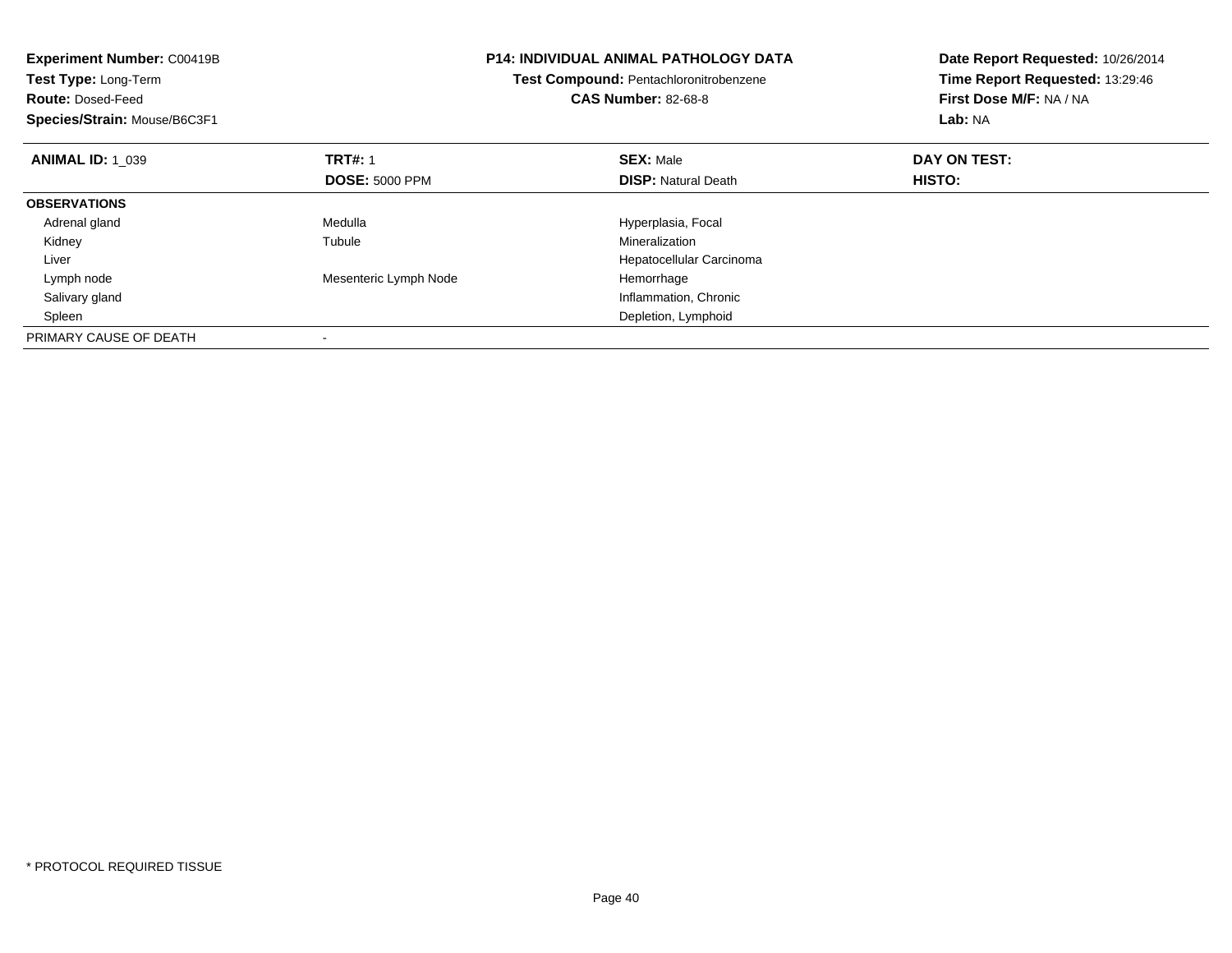**Test Type:** Long-Term

**Route:** Dosed-Feed

**Species/Strain:** Mouse/B6C3F1

### **P14: INDIVIDUAL ANIMAL PATHOLOGY DATA**

## **Test Compound:** Pentachloronitrobenzene

**CAS Number:** 82-68-8

| <b>ANIMAL ID: 1_040</b> | <b>TRT#: 1</b>        | <b>SEX: Male</b>             | DAY ON TEST: |
|-------------------------|-----------------------|------------------------------|--------------|
|                         | <b>DOSE: 5000 PPM</b> | <b>DISP: Natural Death</b>   | HISTO:       |
| <b>OBSERVATIONS</b>     |                       |                              |              |
| Kidney                  |                       | Inflammation, Chronic        |              |
|                         | Tubule                | Mineralization               |              |
| Lung                    |                       | Congestion, Nos              |              |
| Lymph node              | Inguinal Lymph Node   | Hyperplasia, Nos             |              |
| Preputial gland         |                       | Abscess, Nos                 |              |
|                         |                       | Inflammation, Active Chronic |              |
| Prostate                |                       | Abscess, Nos                 |              |
|                         |                       | Inflammation, Active Chronic |              |
| Seminal vesicle         |                       | Inflammation, Acute          |              |
| Spleen                  |                       | Depletion, Lymphoid          |              |
| <b>Testis</b>           |                       | Atrophy, Nos                 |              |
|                         | Tubule                | Mineralization               |              |
| Tooth                   |                       | Deformity, Nos               |              |
|                         |                       | Inflammation, Nos            |              |
| Urinary bladder         |                       | Inflammation, Chronic        |              |
| PRIMARY CAUSE OF DEATH  | $\blacksquare$        |                              |              |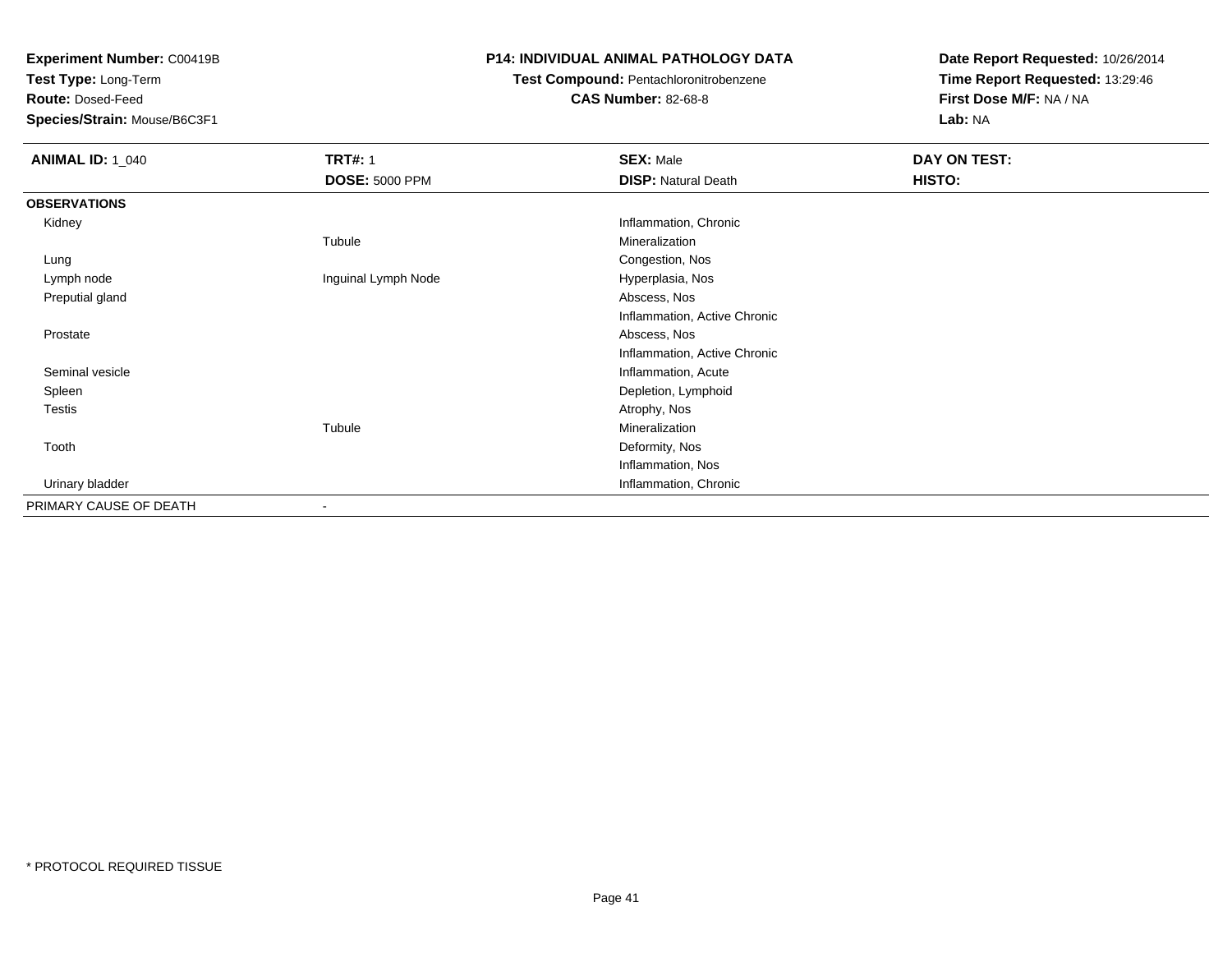**Test Type:** Long-Term

**Route:** Dosed-Feed

**Species/Strain:** Mouse/B6C3F1

### **P14: INDIVIDUAL ANIMAL PATHOLOGY DATA**

**Test Compound:** Pentachloronitrobenzene**CAS Number:** 82-68-8

| <b>ANIMAL ID: 1_041</b> | <b>TRT#: 1</b>        | <b>SEX: Male</b>                | DAY ON TEST: |  |
|-------------------------|-----------------------|---------------------------------|--------------|--|
|                         | <b>DOSE: 5000 PPM</b> | <b>DISP: Terminal Sacrifice</b> | HISTO:       |  |
| <b>OBSERVATIONS</b>     |                       |                                 |              |  |
| Bone                    | <b>Tarsal Joint</b>   | Ankylosis                       |              |  |
|                         | <b>Tarsal Joint</b>   | Osteoarthritis                  |              |  |
| <b>Brain</b>            | Meninges              | Inflammation, Chronic           |              |  |
|                         | Thalamus              | Mineralization                  |              |  |
| Kidney                  |                       | Inflammation, Chronic           |              |  |
| Lung                    |                       | Alveolar/Bronchiolar Adenoma    |              |  |
|                         |                       | Inflammation, Chronic           |              |  |
| Lymph node              | Mesenteric Lymph Node | Angiectasis                     |              |  |
| Pituitary gland         | Intermedia            | Adenoma, Nos                    |              |  |
| Preputial gland         |                       | Inflammation, Active Chronic    |              |  |
| Salivary gland          |                       | Inflammation, Chronic           |              |  |
| Spleen                  |                       | Hyperplasia, Lymphoid           |              |  |
| Tooth                   |                       | Deformity, Nos                  |              |  |
|                         |                       | Inflammation, Nos               |              |  |
| Urinary bladder         |                       | Inflammation, Chronic           |              |  |
| PRIMARY CAUSE OF DEATH  |                       |                                 |              |  |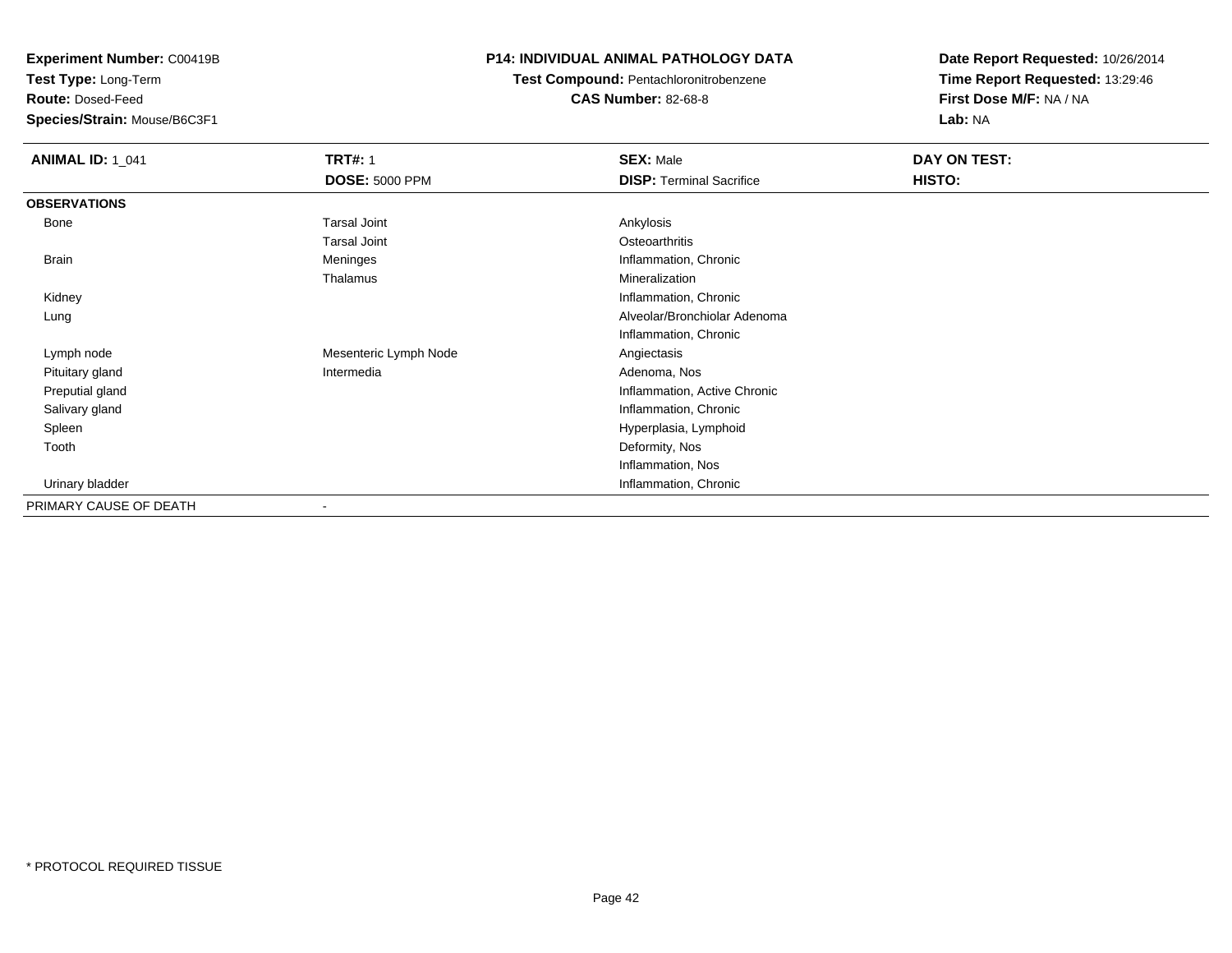**Test Type:** Long-Term

**Route:** Dosed-Feed

**Species/Strain:** Mouse/B6C3F1

### **P14: INDIVIDUAL ANIMAL PATHOLOGY DATA**

### **Test Compound:** Pentachloronitrobenzene

**CAS Number:** 82-68-8

| <b>ANIMAL ID: 1_042</b> | <b>TRT#: 1</b>        | <b>SEX: Male</b>            | DAY ON TEST: |
|-------------------------|-----------------------|-----------------------------|--------------|
|                         | <b>DOSE: 5000 PPM</b> | <b>DISP: Natural Death</b>  | HISTO:       |
| <b>OBSERVATIONS</b>     |                       |                             |              |
| <b>Brain</b>            |                       | Inflammation, Chronic Focal |              |
|                         |                       | Malacia                     |              |
|                         | Thalamus              | Mineralization              |              |
| Heart                   |                       | Degeneration, Nos           |              |
|                         |                       | Fibrosis, Focal             |              |
|                         |                       | Inflammation, Chronic Focal |              |
| <b>Intestine Small</b>  | Duodenum              | Congestion, Nos             |              |
| Liver                   |                       | Congestion, Nos             |              |
|                         |                       | Necrosis, Coagulative       |              |
| Lung                    |                       | Fibrosis, Focal             |              |
|                         |                       | Histiocytosis               |              |
| Lymph node              | Mesenteric Lymph Node | Angiectasis                 |              |
| Spleen                  |                       | Angiectasis                 |              |
| Unspecified             | Thorax Nos            | Hemothorax                  |              |
| PRIMARY CAUSE OF DEATH  | $\blacksquare$        |                             |              |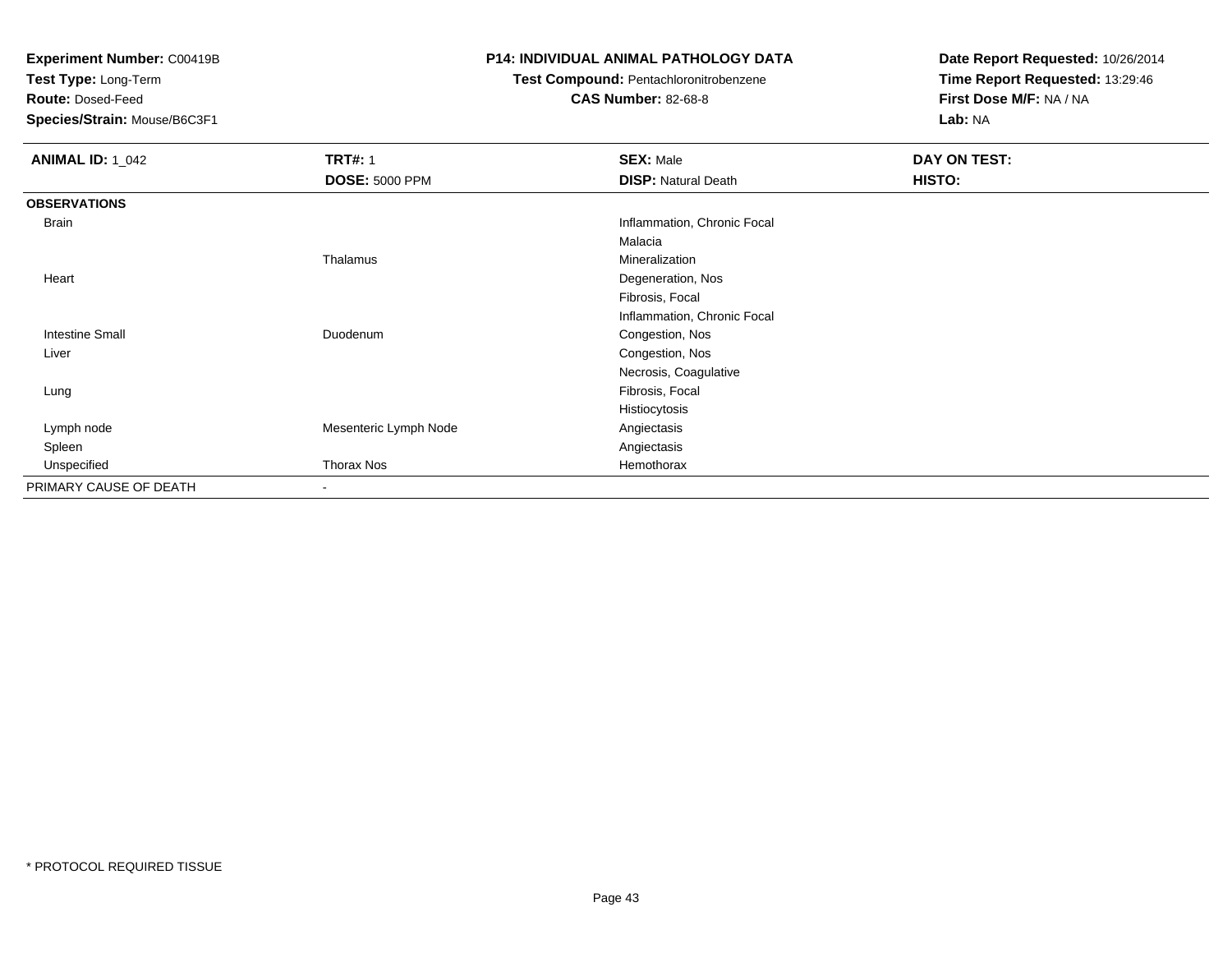**Test Type:** Long-Term

**Route:** Dosed-Feed

**Species/Strain:** Mouse/B6C3F1

### **P14: INDIVIDUAL ANIMAL PATHOLOGY DATA**

**Test Compound:** Pentachloronitrobenzene

**CAS Number:** 82-68-8

| <b>ANIMAL ID: 1_043</b> | <b>TRT#: 1</b>            | <b>SEX: Male</b>                 | DAY ON TEST: |
|-------------------------|---------------------------|----------------------------------|--------------|
|                         | <b>DOSE: 5000 PPM</b>     | <b>DISP: Terminal Sacrifice</b>  | HISTO:       |
| <b>OBSERVATIONS</b>     |                           |                                  |              |
| Bone                    | <b>Tarsal Joint</b>       | Ankylosis                        |              |
|                         | <b>Tarsal Joint</b>       | Osteoarthritis                   |              |
| Brain                   | Thalamus                  | Mineralization                   |              |
| Kidney                  |                           | Inflammation, Chronic            |              |
|                         | Tubule                    | Regeneration, Nos                |              |
| Lung                    |                           | Alveolar/Bronchiolar Adenoma     |              |
|                         |                           | Histiocytosis                    |              |
|                         |                           | Hyperplasia, Alveolar Epithelium |              |
| Lymph node              | Mesenteric Lymph Node     | Angiectasis                      |              |
|                         | Mesenteric Lymph Node     | Depletion, Lymphoid              |              |
| Pituitary gland         | <b>Anterior Pituitary</b> | Hyperplasia, Nos                 |              |
| Salivary gland          |                           | Inflammation, Chronic            |              |
| Tooth                   |                           | Deformity, Nos                   |              |
|                         |                           | Inflammation, Nos                |              |
| Urinary bladder         |                           | Inflammation, Chronic            |              |
| PRIMARY CAUSE OF DEATH  |                           |                                  |              |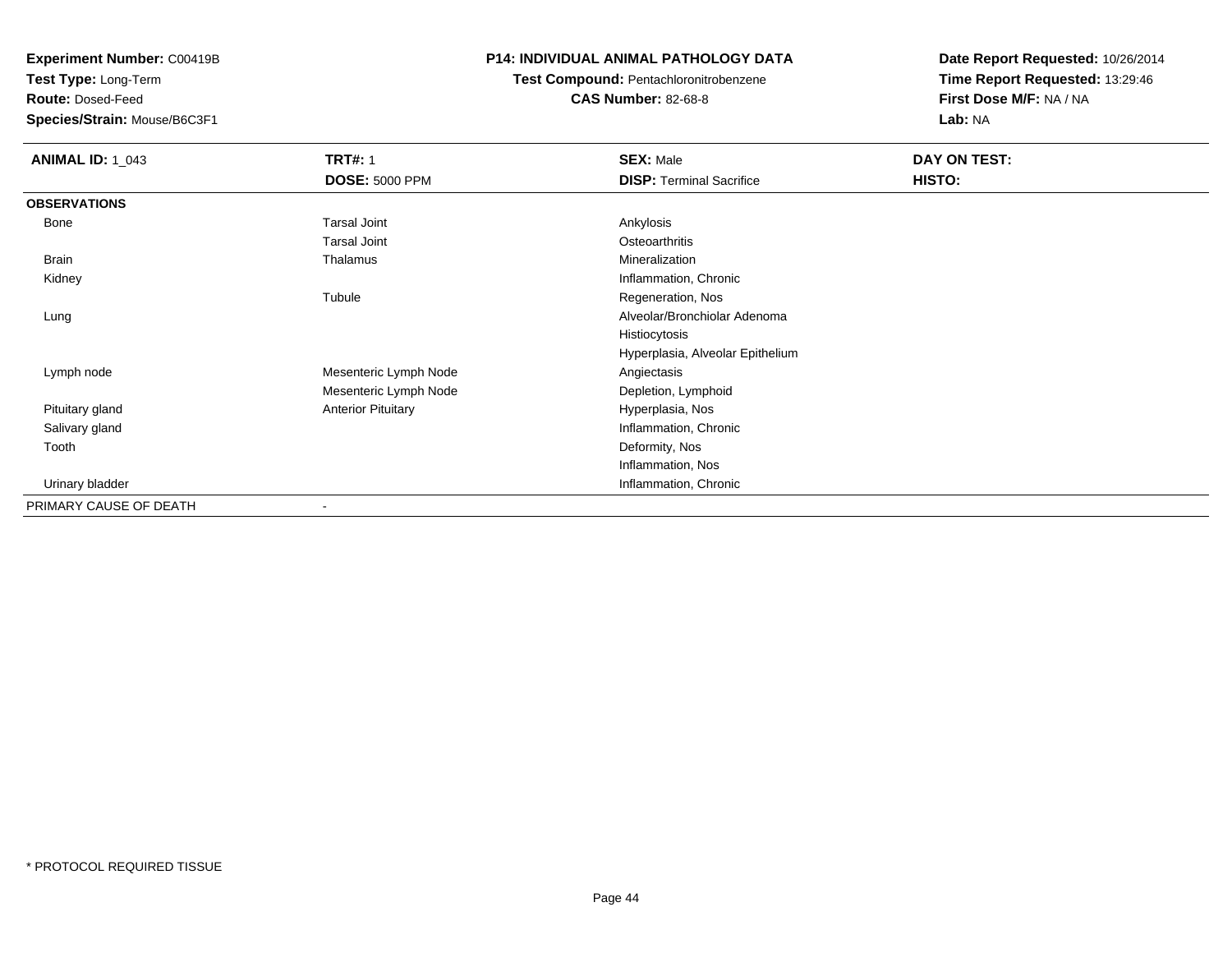**Test Type:** Long-Term

**Route:** Dosed-Feed

**Species/Strain:** Mouse/B6C3F1

### **P14: INDIVIDUAL ANIMAL PATHOLOGY DATA**

### **Test Compound:** Pentachloronitrobenzene**CAS Number:** 82-68-8

| <b>ANIMAL ID: 1 044</b> | <b>TRT#: 1</b>               | <b>SEX: Male</b>                     | DAY ON TEST: |  |
|-------------------------|------------------------------|--------------------------------------|--------------|--|
|                         | <b>DOSE: 5000 PPM</b>        | <b>DISP: Natural Death</b>           | HISTO:       |  |
| <b>OBSERVATIONS</b>     |                              |                                      |              |  |
| Eye                     | Nasolacrimal Duct            | Inflammation, Chronic                |              |  |
| Kidney                  |                              | Nephropathy                          |              |  |
| Liver                   |                              | Hepatocellular Carcinoma             |              |  |
|                         |                              | Necrosis, Coagulative                |              |  |
| Lung                    |                              | Hepatocellular Carcinoma, Metastatic |              |  |
| Lymph node              | Mesenteric Lymph Node        | Hemorrhage                           |              |  |
| Peritoneum              | <b>Peritoneal Cavity Nos</b> | Hemoperitoneum                       |              |  |
| Salivary gland          |                              | Inflammation, Chronic                |              |  |
| Spleen                  |                              | Hematopoiesis                        |              |  |
| Testis                  |                              | Atrophy, Nos                         |              |  |
| PRIMARY CAUSE OF DEATH  |                              |                                      |              |  |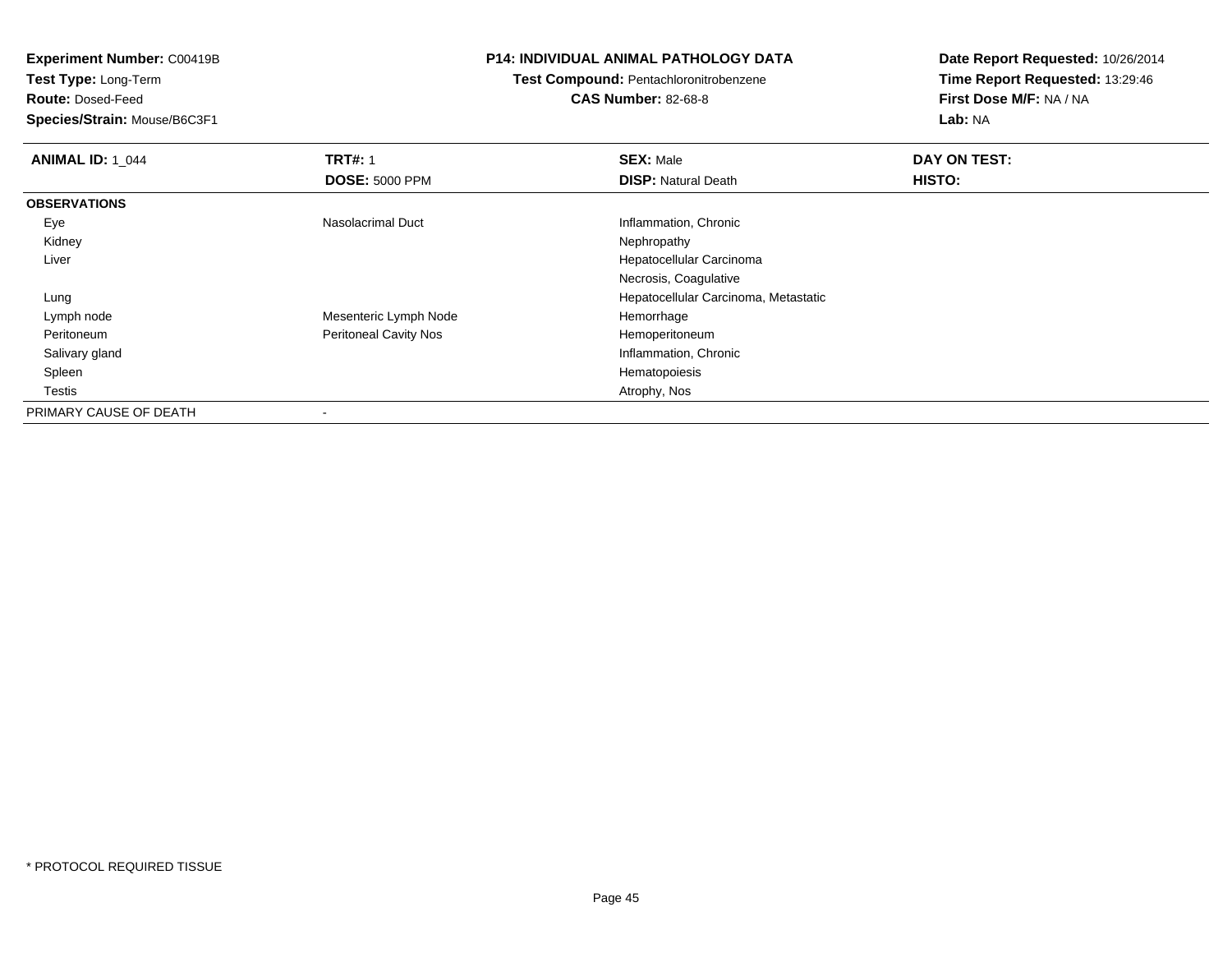**Experiment Number:** C00419B**Test Type:** Long-Term**Route:** Dosed-Feed **Species/Strain:** Mouse/B6C3F1**P14: INDIVIDUAL ANIMAL PATHOLOGY DATATest Compound:** Pentachloronitrobenzene**CAS Number:** 82-68-8**Date Report Requested:** 10/26/2014**Time Report Requested:** 13:29:46**First Dose M/F:** NA / NA**Lab:** NA**ANIMAL ID: 1\_045 TRT#:** <sup>1</sup> **SEX:** Male **DAY ON TEST: DOSE:** 5000 PPM**DISP:** Terminal Sacrifice **HISTO: OBSERVATIONS** Bonee and the set of the set of the set of the set of the set of the set of the set of the set of the set of the s Tarsal Joint**Osteoarthritis** Mineralization Brain Thalamus Mineralization Kidney Inflammation, Chronic TubuleRegeneration, Nos<br>Angiectasis Lymph nodeMesenteric Lymph Node Salivary glandInflammation, Chronic<br>Deformity, Nos Toothh and the control of the control of the control of the control of the control of the control of the control of the control of the control of the control of the control of the control of the control of the control of the co Inflammation, Nos**Inflammation, Chronic Chronic Chronic Chronic Chronic Chronic Chronic Chronic Chronic Chronic Chronic Chronic Chronic Chronic Chronic Chronic Chronic Chronic Chronic Chronic Chronic Chronic Chronic Chronic Chronic Chronic** Urinary bladder

PRIMARY CAUSE OF DEATH-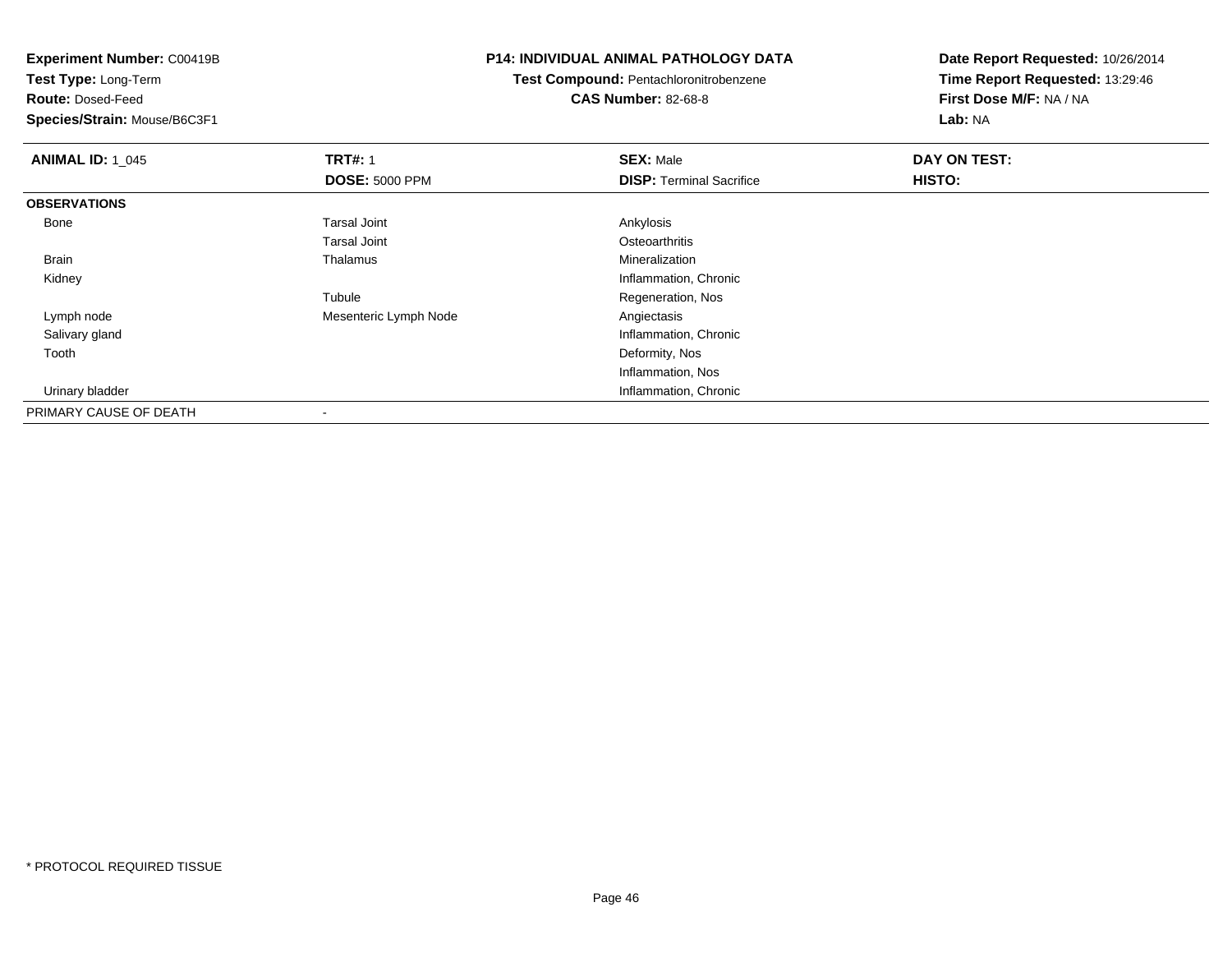| <b>Experiment Number: C00419B</b> |                       | <b>P14: INDIVIDUAL ANIMAL PATHOLOGY DATA</b> | Date Report Requested: 10/26/2014 |
|-----------------------------------|-----------------------|----------------------------------------------|-----------------------------------|
| Test Type: Long-Term              |                       | Test Compound: Pentachloronitrobenzene       | Time Report Requested: 13:29:46   |
| <b>Route: Dosed-Feed</b>          |                       | <b>CAS Number: 82-68-8</b>                   | First Dose M/F: NA / NA           |
| Species/Strain: Mouse/B6C3F1      |                       |                                              | Lab: NA                           |
| <b>ANIMAL ID: 1_046</b>           | <b>TRT#: 1</b>        | <b>SEX: Male</b>                             | DAY ON TEST:                      |
|                                   | <b>DOSE: 5000 PPM</b> | <b>DISP: Terminal Sacrifice</b>              | HISTO:                            |
| <b>OBSERVATIONS</b>               |                       |                                              |                                   |
| Adrenal gland                     | Cortex Nos            | Hyperplasia, Nos                             |                                   |
| Bone                              | <b>Tarsal Joint</b>   | Ankylosis                                    |                                   |
|                                   | <b>Tarsal Joint</b>   | Osteoarthritis                               |                                   |
| Brain                             | Thalamus              | Mineralization                               |                                   |
| Lymph node                        | Inguinal Lymph Node   | Hyperplasia, Nos                             |                                   |
| Preputial gland                   |                       | Inflammation, Active Chronic                 |                                   |
| Tooth                             |                       | Deformity, Nos                               |                                   |
|                                   |                       | Inflammation, Nos                            |                                   |
| Unspecified                       | Multiple Organs Nos   | Inflammation, Chronic                        |                                   |
| PRIMARY CAUSE OF DEATH            |                       |                                              |                                   |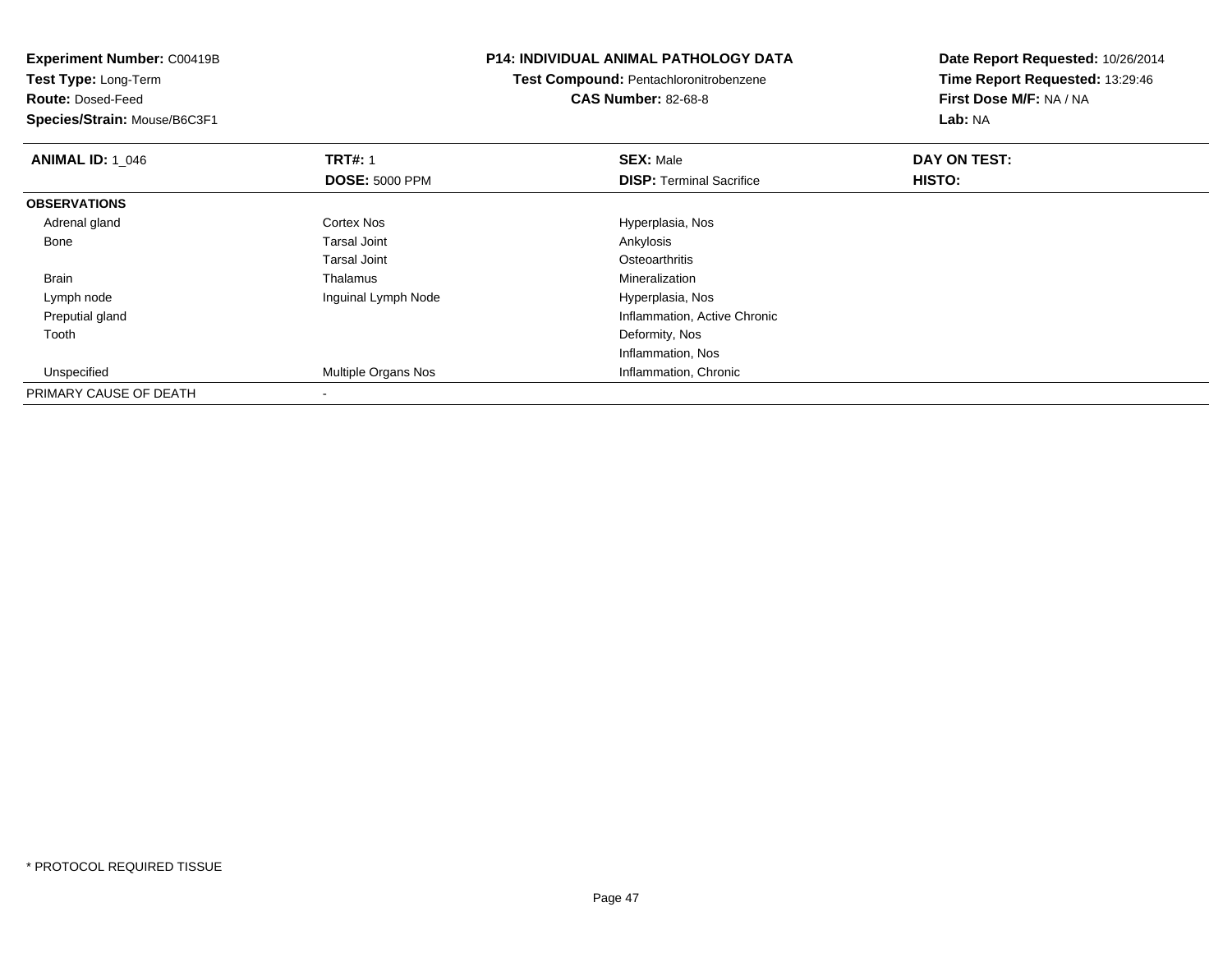| <b>Experiment Number: C00419B</b><br>Test Type: Long-Term<br><b>Route: Dosed-Feed</b><br>Species/Strain: Mouse/B6C3F1 |                       | <b>P14: INDIVIDUAL ANIMAL PATHOLOGY DATA</b><br><b>Test Compound: Pentachloronitrobenzene</b><br><b>CAS Number: 82-68-8</b> | Date Report Requested: 10/26/2014<br>Time Report Requested: 13:29:46<br>First Dose M/F: NA / NA<br>Lab: NA |
|-----------------------------------------------------------------------------------------------------------------------|-----------------------|-----------------------------------------------------------------------------------------------------------------------------|------------------------------------------------------------------------------------------------------------|
| <b>ANIMAL ID: 1 047</b>                                                                                               | <b>TRT#: 1</b>        | <b>SEX: Male</b>                                                                                                            | DAY ON TEST:                                                                                               |
|                                                                                                                       | <b>DOSE: 5000 PPM</b> | <b>DISP: Natural Death</b>                                                                                                  | HISTO:                                                                                                     |
| <b>OBSERVATIONS</b>                                                                                                   |                       |                                                                                                                             |                                                                                                            |
| Lymph node                                                                                                            | Lumbar Lymph Node     | Inflammation, Acute                                                                                                         |                                                                                                            |
|                                                                                                                       | Lumbar Lymph Node     | Necrosis, Nos                                                                                                               |                                                                                                            |
| Prostate                                                                                                              |                       | Inflammation, Acute                                                                                                         |                                                                                                            |
| Spleen                                                                                                                |                       | Necrosis, Nos                                                                                                               |                                                                                                            |
| Thymus                                                                                                                |                       | Necrosis, Nos                                                                                                               |                                                                                                            |
| PRIMARY CAUSE OF DEATH                                                                                                |                       |                                                                                                                             |                                                                                                            |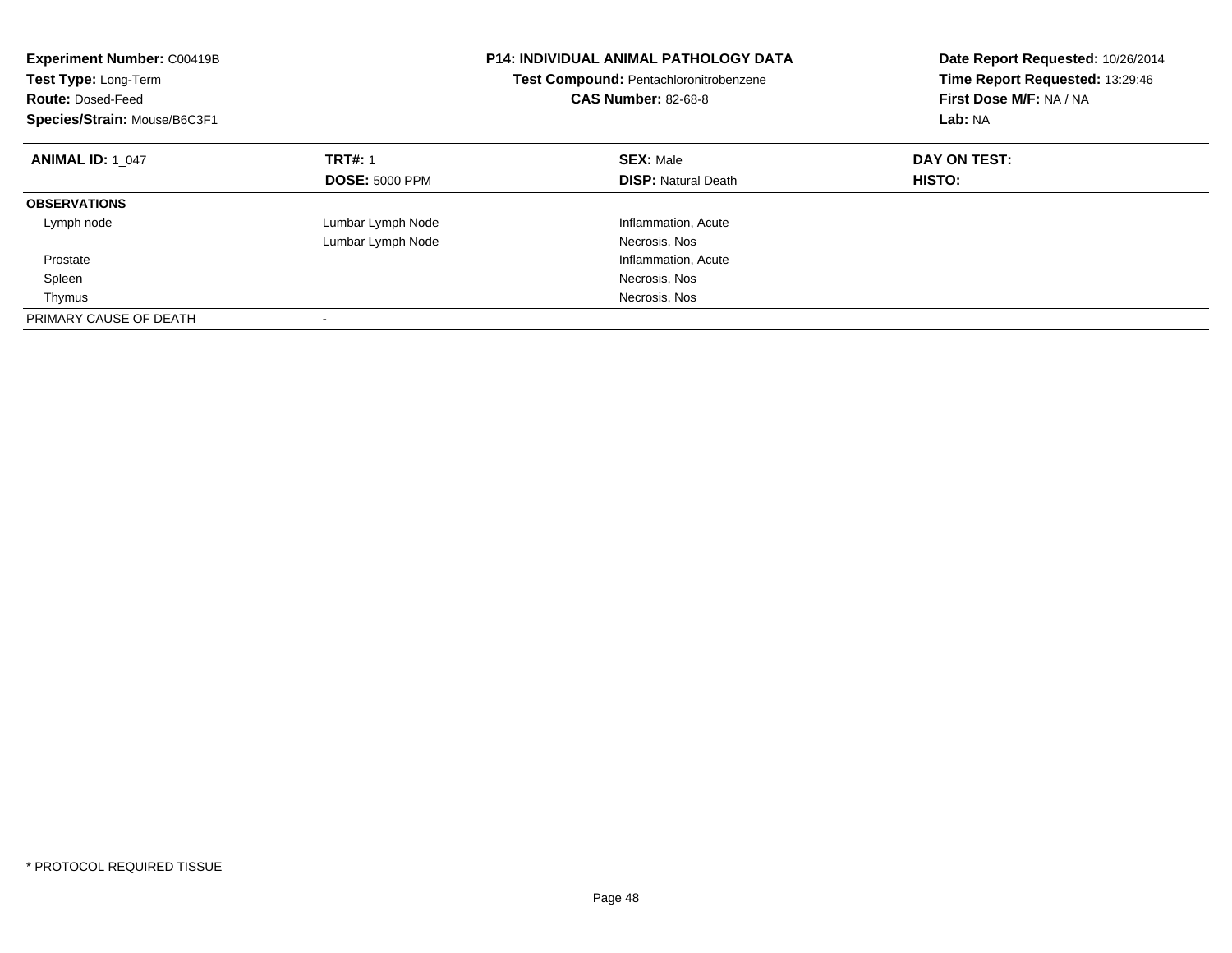**Test Type:** Long-Term

**Route:** Dosed-Feed

**Species/Strain:** Mouse/B6C3F1

### **P14: INDIVIDUAL ANIMAL PATHOLOGY DATA**

**Test Compound:** Pentachloronitrobenzene**CAS Number:** 82-68-8

| <b>ANIMAL ID: 1_048</b> | <b>TRT#: 1</b>            | <b>SEX: Male</b>                | DAY ON TEST: |  |
|-------------------------|---------------------------|---------------------------------|--------------|--|
|                         | <b>DOSE: 5000 PPM</b>     | <b>DISP: Terminal Sacrifice</b> | HISTO:       |  |
| <b>OBSERVATIONS</b>     |                           |                                 |              |  |
| Bone                    | <b>Tarsal Joint</b>       | Ankylosis                       |              |  |
|                         | <b>Tarsal Joint</b>       | Osteoarthritis                  |              |  |
| Brain                   | Thalamus                  | Mineralization                  |              |  |
| Kidney                  |                           | Inflammation, Chronic           |              |  |
| Pancreas                |                           | Cytoplasmic Change, Nos         |              |  |
| Pituitary gland         | <b>Anterior Pituitary</b> | Hyperplasia, Nos                |              |  |
| Salivary gland          |                           | Inflammation, Chronic           |              |  |
| Stomach                 |                           | Cyst, Nos                       |              |  |
| Tooth                   |                           | Deformity, Nos                  |              |  |
|                         |                           | Inflammation, Nos               |              |  |
| PRIMARY CAUSE OF DEATH  | ۰                         |                                 |              |  |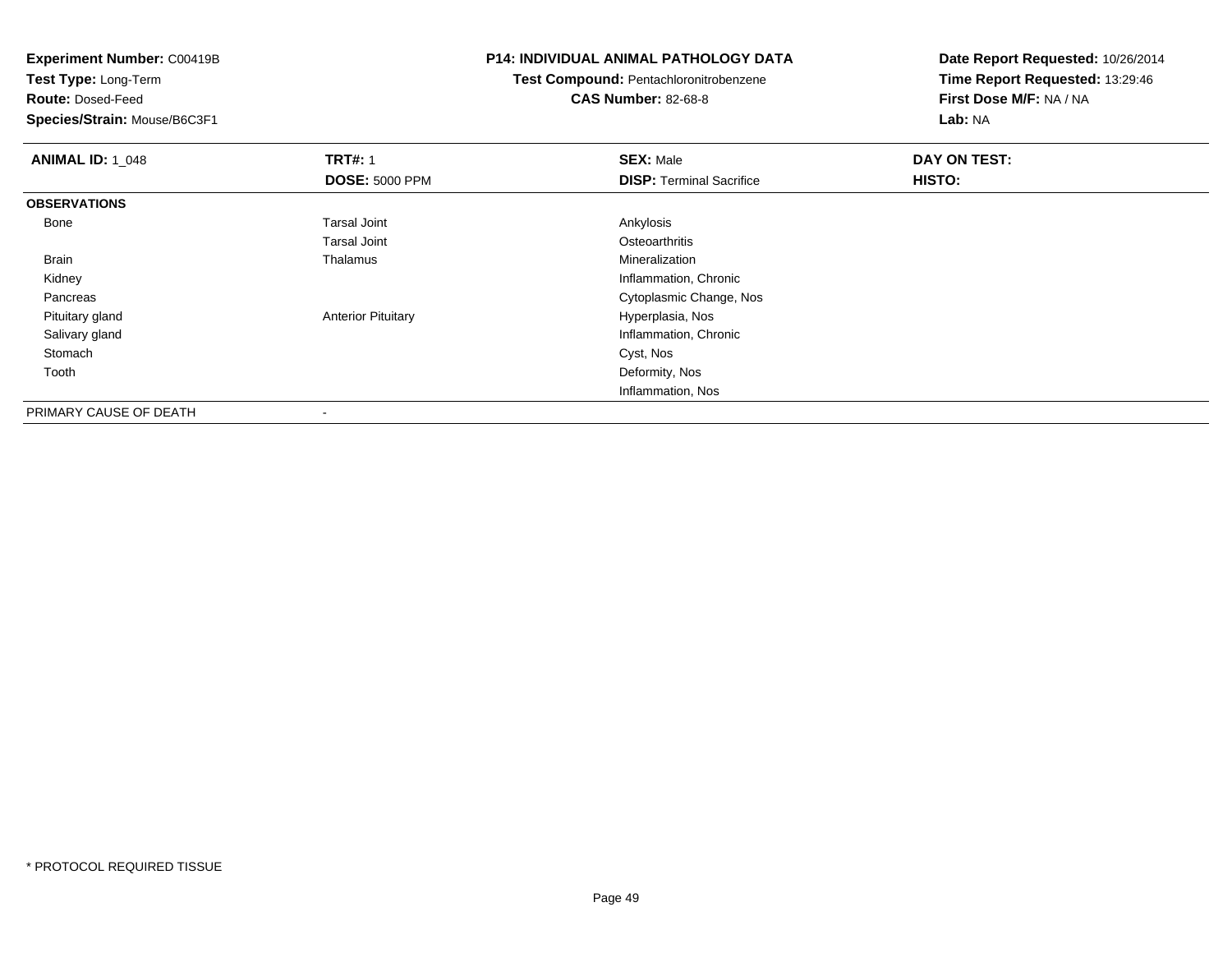| <b>Experiment Number: C00419B</b><br>Test Type: Long-Term<br><b>Route: Dosed-Feed</b><br>Species/Strain: Mouse/B6C3F1 |                       | <b>P14: INDIVIDUAL ANIMAL PATHOLOGY DATA</b><br>Test Compound: Pentachloronitrobenzene<br><b>CAS Number: 82-68-8</b> | Date Report Requested: 10/26/2014<br>Time Report Requested: 13:29:46<br>First Dose M/F: NA / NA<br>Lab: NA |
|-----------------------------------------------------------------------------------------------------------------------|-----------------------|----------------------------------------------------------------------------------------------------------------------|------------------------------------------------------------------------------------------------------------|
| <b>ANIMAL ID: 1 049</b>                                                                                               | <b>TRT#: 1</b>        | <b>SEX: Male</b>                                                                                                     | DAY ON TEST:                                                                                               |
|                                                                                                                       | <b>DOSE: 5000 PPM</b> | <b>DISP: Natural Death</b>                                                                                           | <b>HISTO:</b>                                                                                              |
| <b>OBSERVATIONS</b>                                                                                                   |                       |                                                                                                                      |                                                                                                            |
| Blood vessel                                                                                                          | Aorta Nos             | Mineralization                                                                                                       |                                                                                                            |
| Lung                                                                                                                  |                       | Edema, Nos                                                                                                           |                                                                                                            |
| Prostate                                                                                                              |                       | Inflammation, Acute                                                                                                  |                                                                                                            |
| PRIMARY CAUSE OF DEATH                                                                                                |                       |                                                                                                                      |                                                                                                            |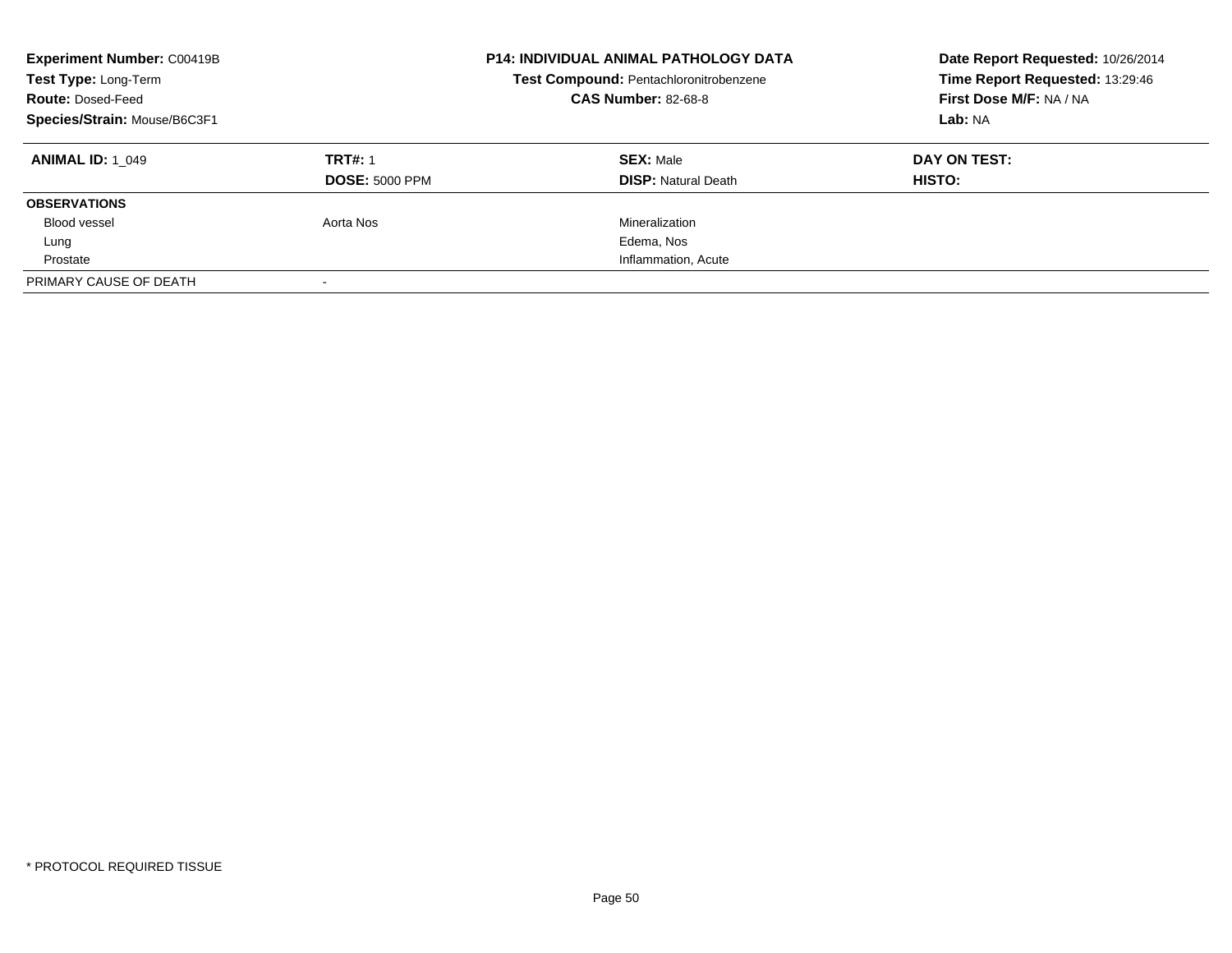**Test Type:** Long-Term

**Route:** Dosed-Feed

**Species/Strain:** Mouse/B6C3F1

### **P14: INDIVIDUAL ANIMAL PATHOLOGY DATA**

**Test Compound:** Pentachloronitrobenzene**CAS Number:** 82-68-8

| <b>ANIMAL ID: 1_050</b> | <b>TRT#: 1</b>            | <b>SEX: Male</b>                 | DAY ON TEST: |  |
|-------------------------|---------------------------|----------------------------------|--------------|--|
|                         | <b>DOSE: 5000 PPM</b>     | <b>DISP: Terminal Sacrifice</b>  | HISTO:       |  |
| <b>OBSERVATIONS</b>     |                           |                                  |              |  |
| Bone                    | Tarsal Joint              | Ankylosis                        |              |  |
|                         | <b>Tarsal Joint</b>       | Osteoarthritis                   |              |  |
| Kidney                  |                           | Inflammation, Chronic            |              |  |
|                         | Tubule                    | Regeneration, Nos                |              |  |
| Liver                   | Hepatocytes               | <b>Nuclear Alteration</b>        |              |  |
| Lung                    |                           | Hyperplasia, Alveolar Epithelium |              |  |
| Lymph node              | Mesenteric Lymph Node     | Angiectasis                      |              |  |
| Pituitary gland         | <b>Anterior Pituitary</b> | Hyperplasia, Nos                 |              |  |
| <b>Testis</b>           |                           | Atrophy, Nos                     |              |  |
| Tooth                   |                           | Deformity, Nos                   |              |  |
|                         |                           | Inflammation, Nos                |              |  |
| Urinary bladder         |                           | Inflammation, Chronic            |              |  |
| PRIMARY CAUSE OF DEATH  |                           |                                  |              |  |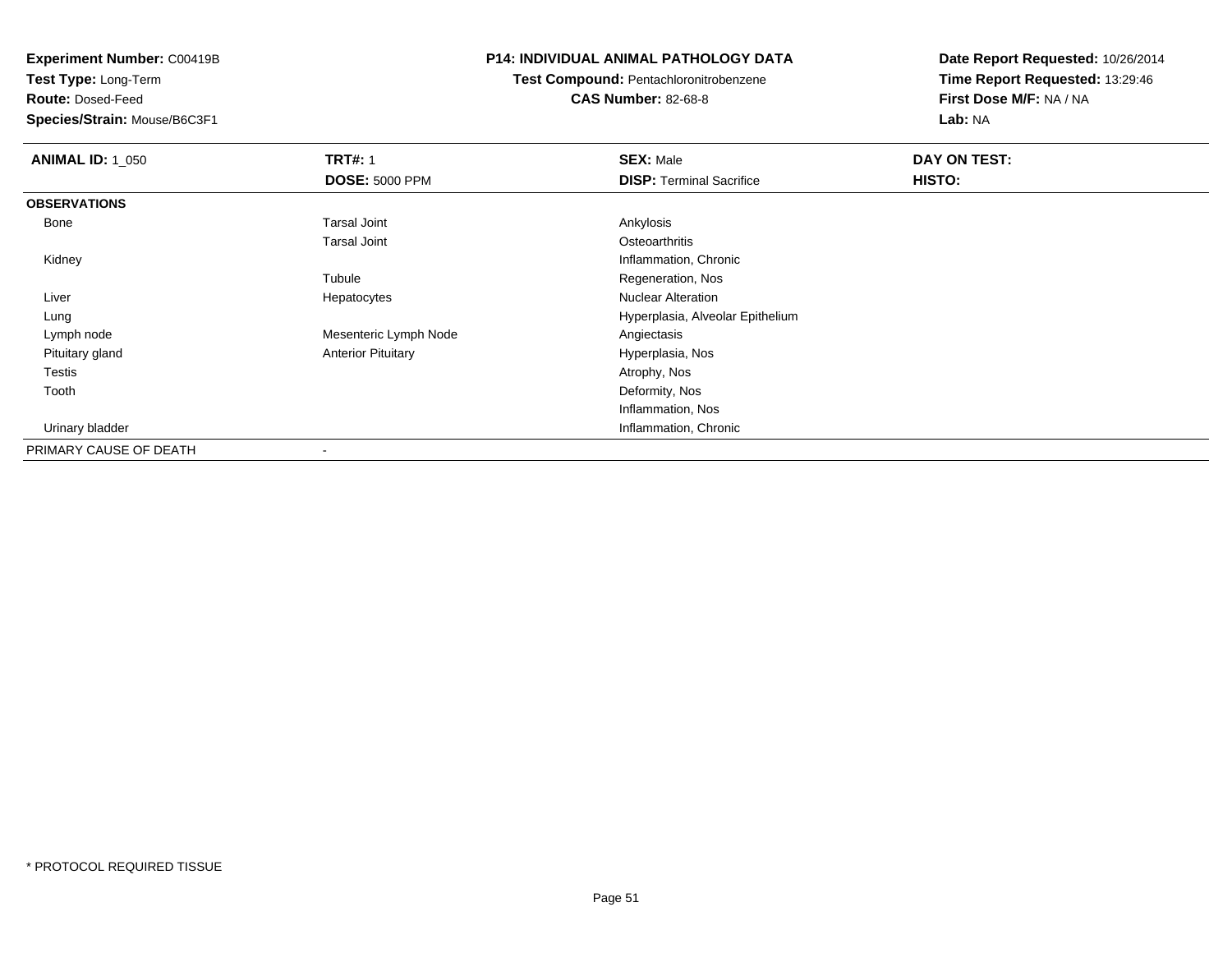**Experiment Number:** C00419B**Test Type:** Long-Term**Route:** Dosed-Feed **Species/Strain:** Mouse/B6C3F1**P14: INDIVIDUAL ANIMAL PATHOLOGY DATATest Compound:** Pentachloronitrobenzene**CAS Number:** 82-68-8**Date Report Requested:** 10/26/2014**Time Report Requested:** 13:29:46**First Dose M/F:** NA / NA**Lab:** NA**ANIMAL ID: 2 001 TRT#:** 2 **SEX:** Male **DAY ON TEST: DOSE:** 2500 PPM**DISP:** Terminal Sacrifice **HISTO: OBSERVATIONS** Bonee and the set of the set of the set of the set of the set of the set of the set of the set of the set of the s Tarsal Joint**Osteoarthritis**  Lymph nodeMandibular Lymph Node **Angiectasis** Angiectasis Mesenteric Lymph Node Angiectasis Mandibular Lymph Node Hyperplasia, Nos Salivary glandParotid Gland Nos SkinInflammation, Chronic Necrotizing<br>Hematopoiesis Spleenn and the state of the state of the state of the state of the state of the state of the state of the state of the state of the state of the state of the state of the state of the state of the state of the state of the stat Toothh and the control of the control of the control of the control of the control of the control of the control of the control of the control of the control of the control of the control of the control of the control of the co Unspecifiedd **Executive Contract of Contract Contract Contract Contract Contract Contract Contract Contract Contract Contract Contract Contract Contract Contract Contract Contract Contract Contract Contract Contract Contract Contract** PRIMARY CAUSE OF DEATH-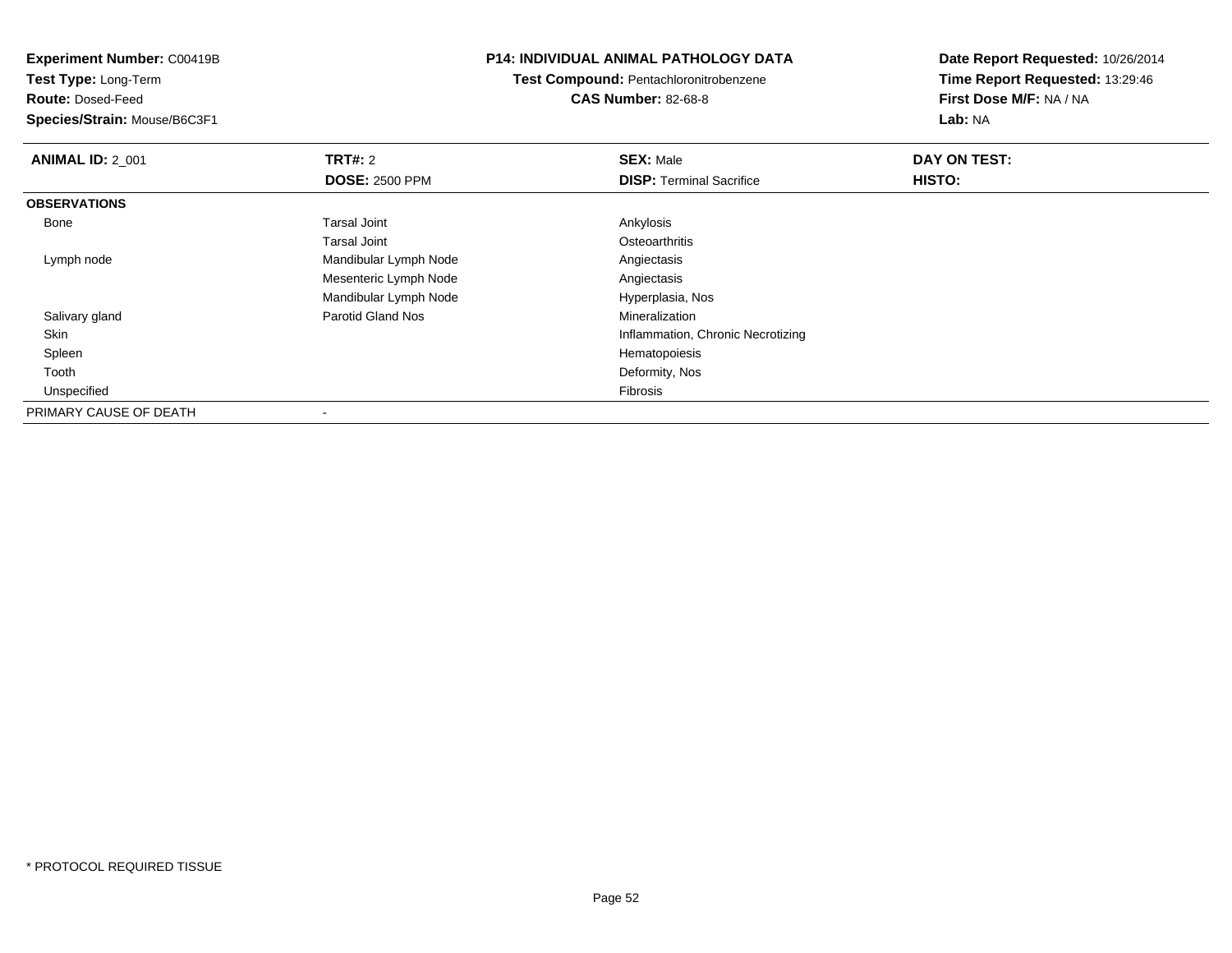| <b>Experiment Number: C00419B</b><br>Test Type: Long-Term<br><b>Route: Dosed-Feed</b><br>Species/Strain: Mouse/B6C3F1 |                                  | <b>P14: INDIVIDUAL ANIMAL PATHOLOGY DATA</b><br>Test Compound: Pentachloronitrobenzene<br><b>CAS Number: 82-68-8</b> | Date Report Requested: 10/26/2014<br>Time Report Requested: 13:29:46<br>First Dose M/F: NA / NA<br>Lab: NA |
|-----------------------------------------------------------------------------------------------------------------------|----------------------------------|----------------------------------------------------------------------------------------------------------------------|------------------------------------------------------------------------------------------------------------|
| <b>ANIMAL ID: 2 002</b>                                                                                               | TRT#: 2<br><b>DOSE: 2500 PPM</b> | <b>SEX: Male</b><br><b>DISP:</b> Terminal Sacrifice                                                                  | DAY ON TEST:<br>HISTO:                                                                                     |
| <b>OBSERVATIONS</b>                                                                                                   |                                  |                                                                                                                      |                                                                                                            |
| Bone                                                                                                                  | Tarsal Joint<br>Tarsal Joint     | Ankylosis<br>Osteoarthritis                                                                                          |                                                                                                            |
| Tooth                                                                                                                 |                                  | Deformity, Nos                                                                                                       |                                                                                                            |
| PRIMARY CAUSE OF DEATH                                                                                                |                                  |                                                                                                                      |                                                                                                            |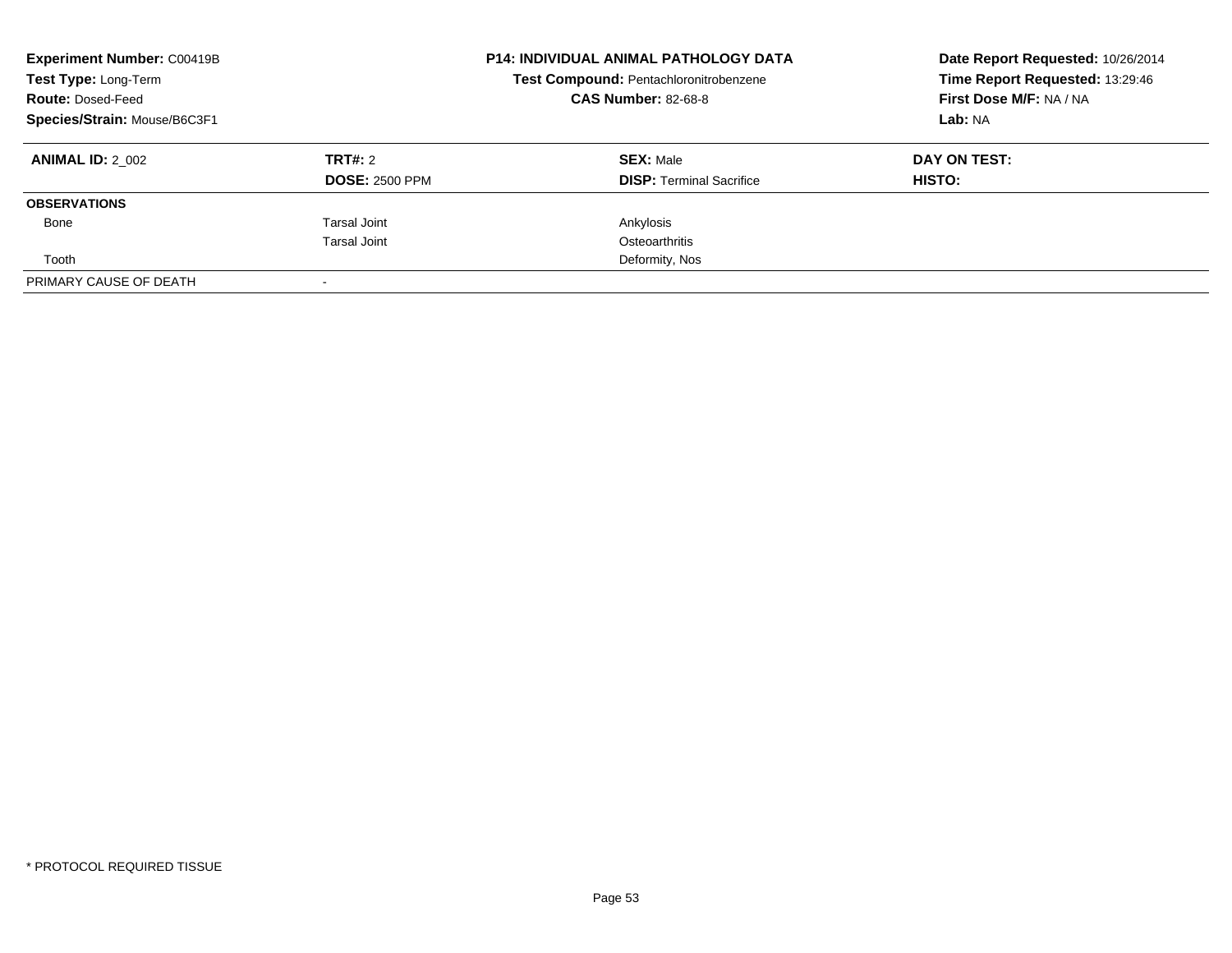| <b>Experiment Number: C00419B</b><br>Test Type: Long-Term<br><b>Route: Dosed-Feed</b><br>Species/Strain: Mouse/B6C3F1 |                                         | <b>P14: INDIVIDUAL ANIMAL PATHOLOGY DATA</b><br>Test Compound: Pentachloronitrobenzene<br><b>CAS Number: 82-68-8</b> | Date Report Requested: 10/26/2014<br>Time Report Requested: 13:29:46<br>First Dose M/F: NA / NA<br>Lab: NA |
|-----------------------------------------------------------------------------------------------------------------------|-----------------------------------------|----------------------------------------------------------------------------------------------------------------------|------------------------------------------------------------------------------------------------------------|
| <b>ANIMAL ID: 2_003</b>                                                                                               | <b>TRT#:</b> 2<br><b>DOSE: 2500 PPM</b> | <b>SEX: Male</b><br><b>DISP:</b> Moribund Sacrifice                                                                  | DAY ON TEST:<br>HISTO:                                                                                     |
| <b>OBSERVATIONS</b>                                                                                                   |                                         |                                                                                                                      |                                                                                                            |
| Bone                                                                                                                  | Tarsal Joint<br><b>Tarsal Joint</b>     | Ankylosis<br>Osteoarthritis                                                                                          |                                                                                                            |
| Nasal cavity                                                                                                          |                                         | Polyp, Nos                                                                                                           |                                                                                                            |
| Tooth                                                                                                                 |                                         | Deformity, Nos<br>Inflammation, Nos                                                                                  |                                                                                                            |
| Unspecified                                                                                                           | Arm Nos                                 | Hemangioma                                                                                                           |                                                                                                            |
| Urinary bladder                                                                                                       |                                         | Inflammation, Chronic                                                                                                |                                                                                                            |
| PRIMARY CAUSE OF DEATH                                                                                                |                                         |                                                                                                                      |                                                                                                            |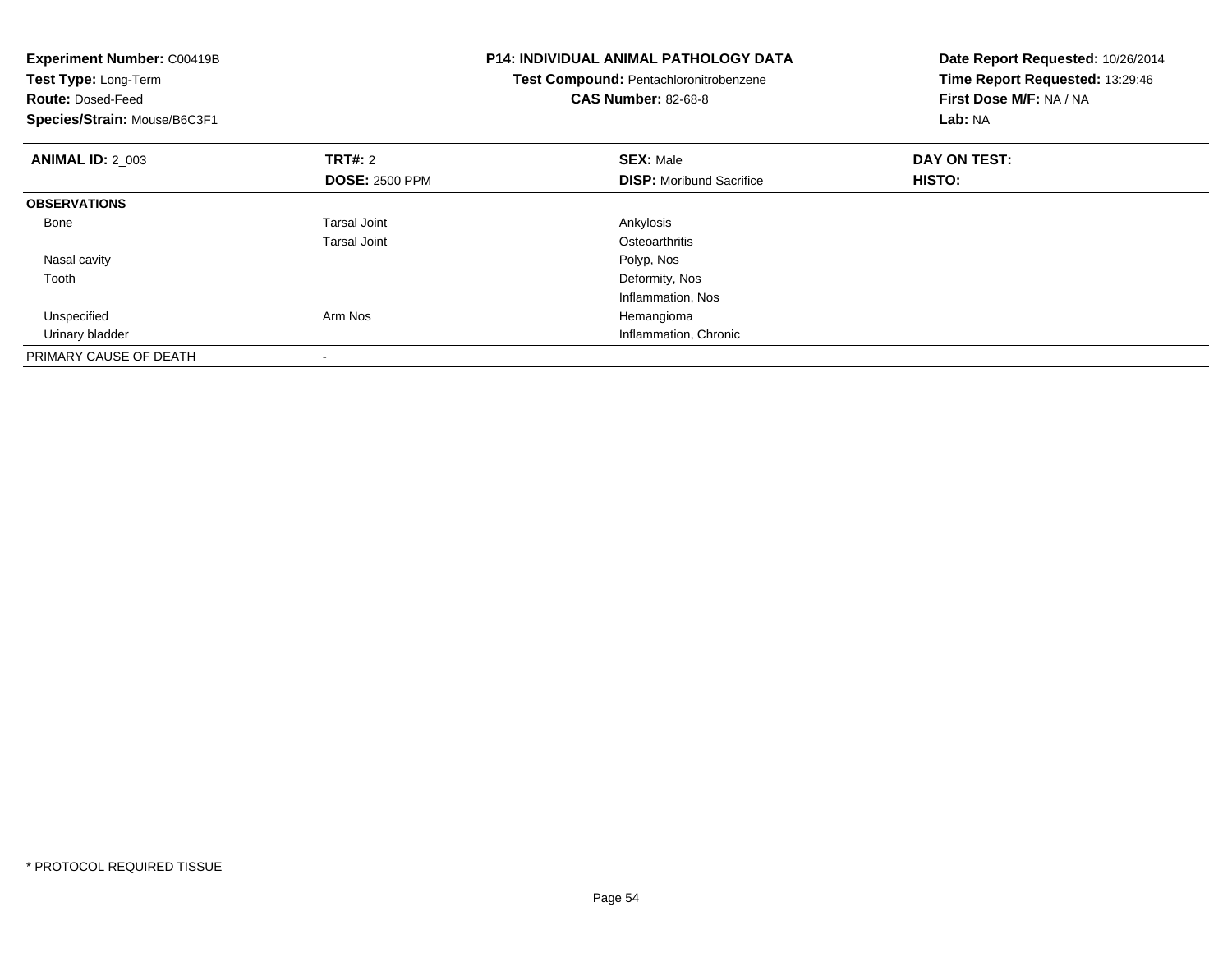| <b>Experiment Number: C00419B</b> | <b>P14: INDIVIDUAL ANIMAL PATHOLOGY DATA</b><br>Test Compound: Pentachloronitrobenzene |                                 | Date Report Requested: 10/26/2014<br>Time Report Requested: 13:29:46 |
|-----------------------------------|----------------------------------------------------------------------------------------|---------------------------------|----------------------------------------------------------------------|
| Test Type: Long-Term              |                                                                                        |                                 |                                                                      |
| <b>Route: Dosed-Feed</b>          |                                                                                        | <b>CAS Number: 82-68-8</b>      | First Dose M/F: NA / NA                                              |
| Species/Strain: Mouse/B6C3F1      |                                                                                        |                                 | <b>Lab: NA</b>                                                       |
| <b>ANIMAL ID: 2 004</b>           | <b>TRT#:</b> 2                                                                         | <b>SEX: Male</b>                | DAY ON TEST:                                                         |
|                                   | <b>DOSE: 2500 PPM</b>                                                                  | <b>DISP:</b> Terminal Sacrifice | HISTO:                                                               |
| <b>OBSERVATIONS</b>               |                                                                                        |                                 |                                                                      |
| Bone                              | <b>Tarsal Joint</b>                                                                    | Ankylosis                       |                                                                      |
|                                   | <b>Tarsal Joint</b>                                                                    | Osteoarthritis                  |                                                                      |
| Liver                             |                                                                                        | Angiectasis                     |                                                                      |
|                                   |                                                                                        | Hepatocellular Adenoma          |                                                                      |
| Lymph node                        | Mesenteric Lymph Node                                                                  | Angiectasis                     |                                                                      |
| Preputial gland                   |                                                                                        | Inflammation, Chronic           |                                                                      |
| Tooth                             |                                                                                        | Deformity, Nos                  |                                                                      |
|                                   |                                                                                        | Inflammation, Nos               |                                                                      |
| PRIMARY CAUSE OF DEATH            |                                                                                        |                                 |                                                                      |

-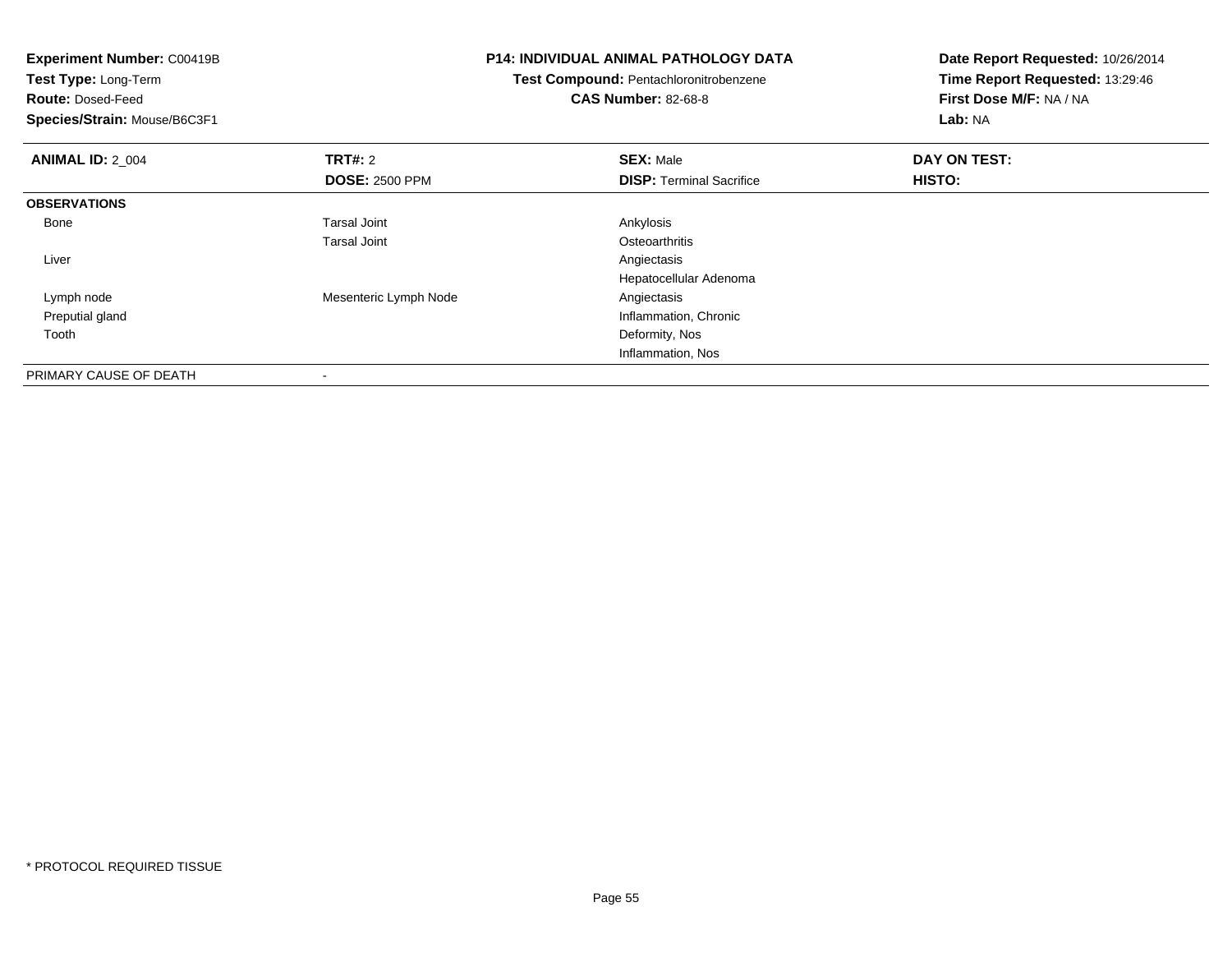| <b>Experiment Number: C00419B</b> | <b>P14: INDIVIDUAL ANIMAL PATHOLOGY DATA</b><br>Test Compound: Pentachloronitrobenzene |                                 | Date Report Requested: 10/26/2014 |
|-----------------------------------|----------------------------------------------------------------------------------------|---------------------------------|-----------------------------------|
| Test Type: Long-Term              |                                                                                        |                                 | Time Report Requested: 13:29:46   |
| <b>Route: Dosed-Feed</b>          |                                                                                        | <b>CAS Number: 82-68-8</b>      | First Dose M/F: NA / NA           |
| Species/Strain: Mouse/B6C3F1      |                                                                                        |                                 | Lab: NA                           |
| <b>ANIMAL ID: 2_005</b>           | TRT#: 2                                                                                | <b>SEX: Male</b>                | DAY ON TEST:                      |
|                                   | <b>DOSE: 2500 PPM</b>                                                                  | <b>DISP:</b> Terminal Sacrifice | HISTO:                            |
| <b>OBSERVATIONS</b>               |                                                                                        |                                 |                                   |
| Bone                              | <b>Tarsal Joint</b>                                                                    | Ankylosis                       |                                   |
|                                   | <b>Tarsal Joint</b>                                                                    | Osteoarthritis                  |                                   |
| Lymph node                        | Mesenteric Lymph Node                                                                  | Angiectasis                     |                                   |
|                                   | Mesenteric Lymph Node                                                                  | Hyperplasia, Nos                |                                   |
| Skin                              |                                                                                        | Inflammation, Acute Necrotizing |                                   |
| Tooth                             |                                                                                        | Deformity, Nos                  |                                   |
|                                   |                                                                                        | Inflammation, Nos               |                                   |
| Unspecified                       | Back                                                                                   | Fibrosarcoma                    |                                   |
| PRIMARY CAUSE OF DEATH            |                                                                                        |                                 |                                   |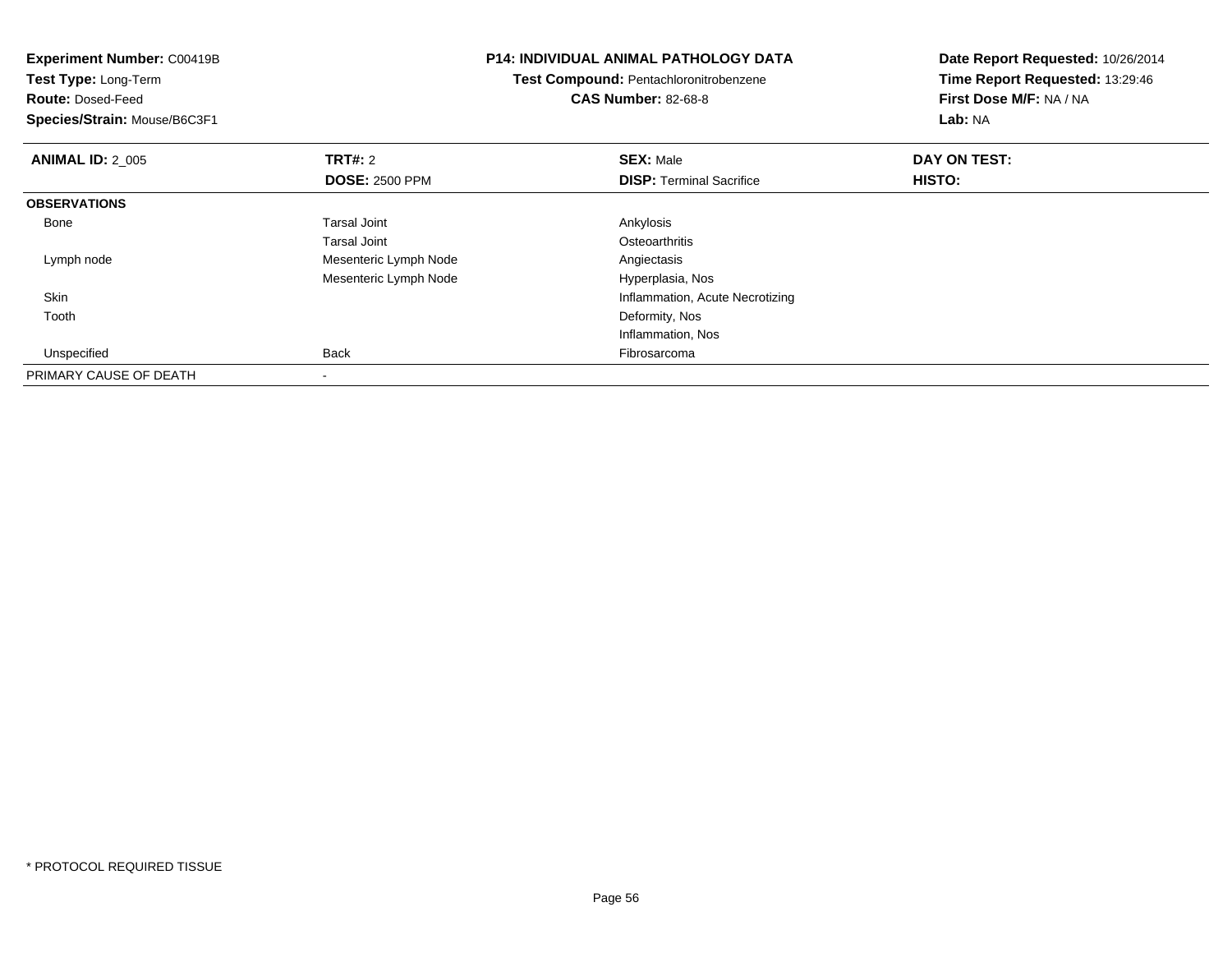| <b>Experiment Number: C00419B</b><br>Test Type: Long-Term<br><b>Route: Dosed-Feed</b><br>Species/Strain: Mouse/B6C3F1 |                                  | <b>P14: INDIVIDUAL ANIMAL PATHOLOGY DATA</b><br>Test Compound: Pentachloronitrobenzene<br><b>CAS Number: 82-68-8</b> | Date Report Requested: 10/26/2014<br>Time Report Requested: 13:29:46<br>First Dose M/F: NA / NA<br>Lab: NA |
|-----------------------------------------------------------------------------------------------------------------------|----------------------------------|----------------------------------------------------------------------------------------------------------------------|------------------------------------------------------------------------------------------------------------|
| <b>ANIMAL ID: 2 006</b>                                                                                               | TRT#: 2<br><b>DOSE: 2500 PPM</b> | <b>SEX: Male</b><br><b>DISP:</b> Terminal Sacrifice                                                                  | DAY ON TEST:<br><b>HISTO:</b>                                                                              |
| <b>OBSERVATIONS</b>                                                                                                   |                                  |                                                                                                                      |                                                                                                            |
| Liver                                                                                                                 |                                  | Hepatocellular Adenoma                                                                                               |                                                                                                            |
| Nasal cavity                                                                                                          |                                  | Inflammation, Acute                                                                                                  |                                                                                                            |
| Tooth                                                                                                                 |                                  | Deformity, Nos                                                                                                       |                                                                                                            |
| PRIMARY CAUSE OF DEATH                                                                                                |                                  |                                                                                                                      |                                                                                                            |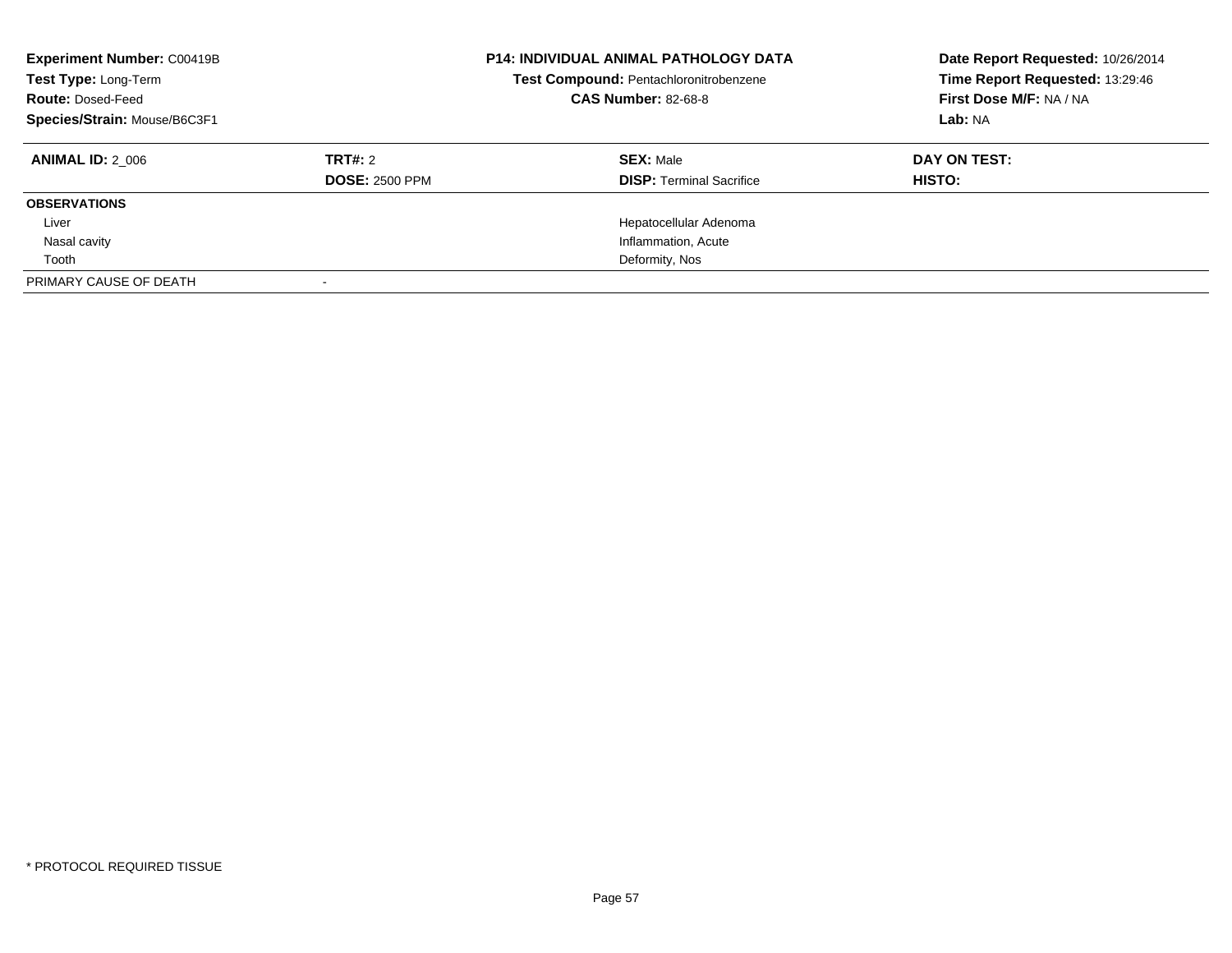| <b>Experiment Number: C00419B</b><br>Test Type: Long-Term<br><b>Route: Dosed-Feed</b><br>Species/Strain: Mouse/B6C3F1 |                       | <b>P14: INDIVIDUAL ANIMAL PATHOLOGY DATA</b><br>Test Compound: Pentachloronitrobenzene<br><b>CAS Number: 82-68-8</b> | Date Report Requested: 10/26/2014<br>Time Report Requested: 13:29:46<br>First Dose M/F: NA / NA<br>Lab: NA |
|-----------------------------------------------------------------------------------------------------------------------|-----------------------|----------------------------------------------------------------------------------------------------------------------|------------------------------------------------------------------------------------------------------------|
| <b>ANIMAL ID: 2 007</b>                                                                                               | <b>TRT#:</b> 2        | <b>SEX: Male</b>                                                                                                     | DAY ON TEST:                                                                                               |
|                                                                                                                       | <b>DOSE: 2500 PPM</b> | <b>DISP:</b> Natural Death                                                                                           | HISTO:                                                                                                     |
| <b>OBSERVATIONS</b>                                                                                                   |                       |                                                                                                                      |                                                                                                            |
| Bone                                                                                                                  | <b>Tarsal Joint</b>   | Ankylosis                                                                                                            |                                                                                                            |
|                                                                                                                       | <b>Tarsal Joint</b>   | Osteoarthritis                                                                                                       |                                                                                                            |
| Kidney                                                                                                                | Pelvis                | Inflammation, Chronic                                                                                                |                                                                                                            |
| Liver                                                                                                                 |                       | Necrosis, Coagulative                                                                                                |                                                                                                            |
| Pancreas                                                                                                              |                       | Atrophy, Nos                                                                                                         |                                                                                                            |
| Tooth                                                                                                                 |                       | Inflammation, Nos                                                                                                    |                                                                                                            |
| Unspecified                                                                                                           | Multiple Organs Nos   | Lymphoma, Mixed-Malignant Type                                                                                       |                                                                                                            |
| PRIMARY CAUSE OF DEATH                                                                                                |                       |                                                                                                                      |                                                                                                            |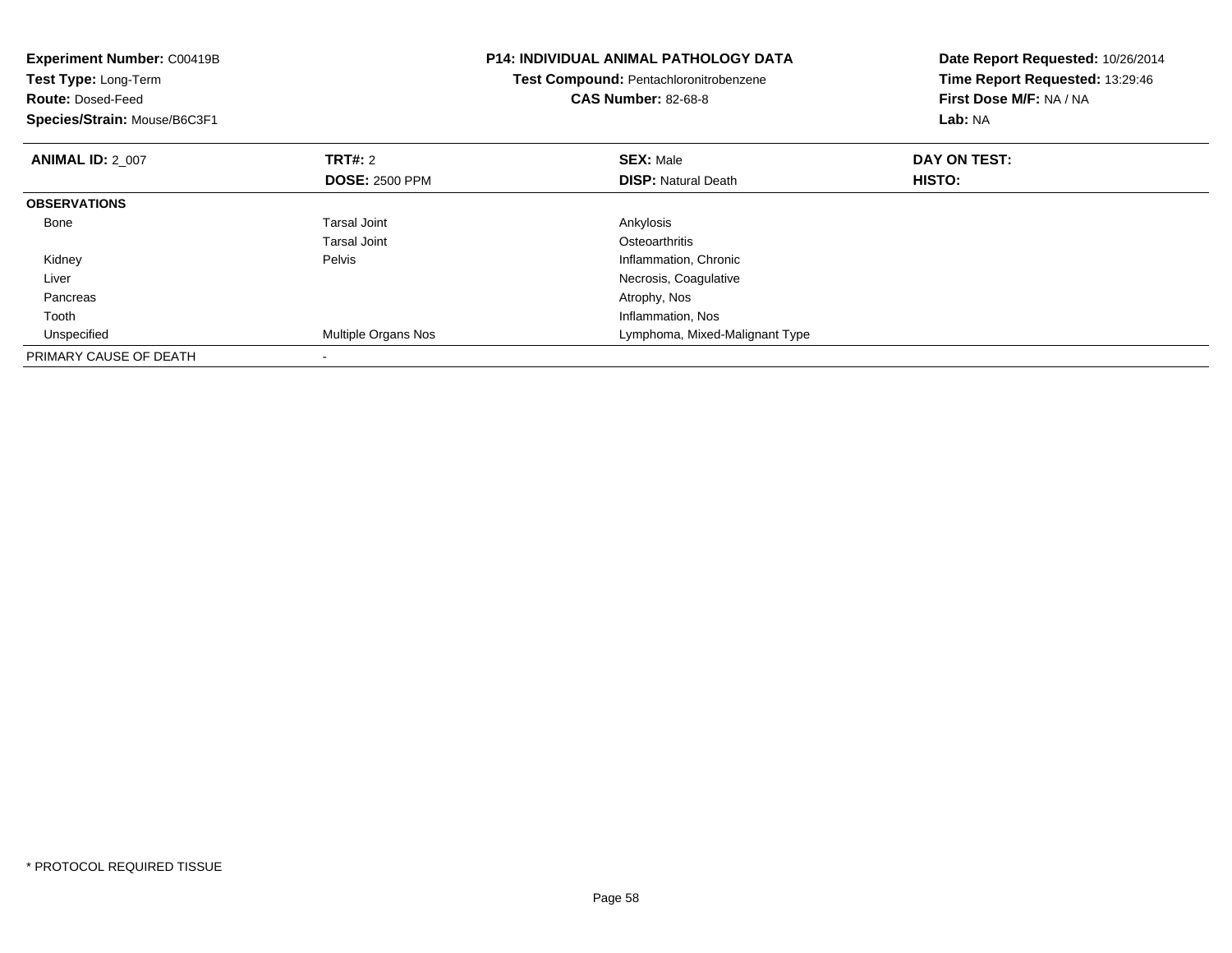| <b>Experiment Number: C00419B</b><br>Test Type: Long-Term<br><b>Route: Dosed-Feed</b><br>Species/Strain: Mouse/B6C3F1 |                                         | <b>P14: INDIVIDUAL ANIMAL PATHOLOGY DATA</b><br>Test Compound: Pentachloronitrobenzene<br><b>CAS Number: 82-68-8</b> | Date Report Requested: 10/26/2014<br>Time Report Requested: 13:29:46<br>First Dose M/F: NA / NA<br><b>Lab: NA</b> |
|-----------------------------------------------------------------------------------------------------------------------|-----------------------------------------|----------------------------------------------------------------------------------------------------------------------|-------------------------------------------------------------------------------------------------------------------|
| <b>ANIMAL ID: 2 008</b>                                                                                               | <b>TRT#:</b> 2<br><b>DOSE: 2500 PPM</b> | <b>SEX: Male</b><br><b>DISP:</b> Natural Death                                                                       | DAY ON TEST:<br><b>HISTO:</b>                                                                                     |
| <b>OBSERVATIONS</b>                                                                                                   |                                         |                                                                                                                      |                                                                                                                   |
| Spleen                                                                                                                |                                         | Lymphoma, Mixed-Malignant Type                                                                                       |                                                                                                                   |
| PRIMARY CAUSE OF DEATH                                                                                                |                                         |                                                                                                                      |                                                                                                                   |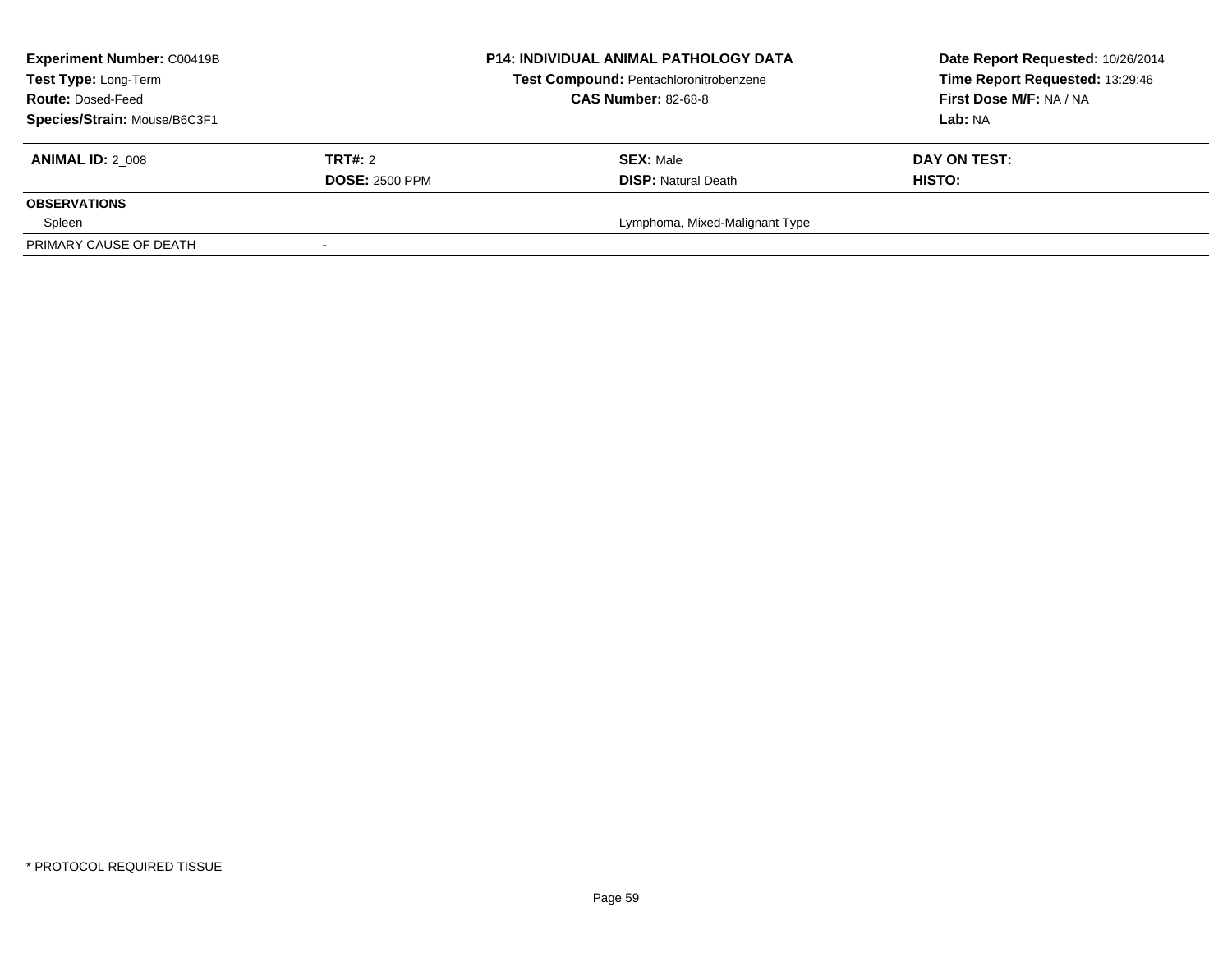**Experiment Number:** C00419B**Test Type:** Long-Term**Route:** Dosed-Feed **Species/Strain:** Mouse/B6C3F1**P14: INDIVIDUAL ANIMAL PATHOLOGY DATATest Compound:** Pentachloronitrobenzene**CAS Number:** 82-68-8**Date Report Requested:** 10/26/2014**Time Report Requested:** 13:29:46**First Dose M/F:** NA / NA**Lab:** NA**ANIMAL ID: 2 009 TRT#:** 2 **SEX:** Male **DAY ON TEST: DOSE:** 2500 PPM**DISP:** Natural Death **HISTO: OBSERVATIONS** Bonee and the set of the set of the set of the set of the set of the set of the set of the set of the set of the s Tarsal Joint**Osteoarthritis** e and the settlement of the Nasolacrimal Duct between the settlement of the Inflammation, Acute Eye Liver Lymphoma, Histiocytic-Malignant Type Lung Alveolar/Bronchiolar Adenoma Salivary gland Inflammation, Chronic Spleen Depletion, Lymphoid Hematopoiesis**Inflammation, Chronic Chronic Chronic Chronic Chronic Chronic Chronic Chronic Chronic Chronic Chronic Chronic Chronic Chronic Chronic Chronic Chronic Chronic Chronic Chronic Chronic Chronic Chronic Chronic Chronic Chronic**  Urinary bladderPRIMARY CAUSE OF DEATH-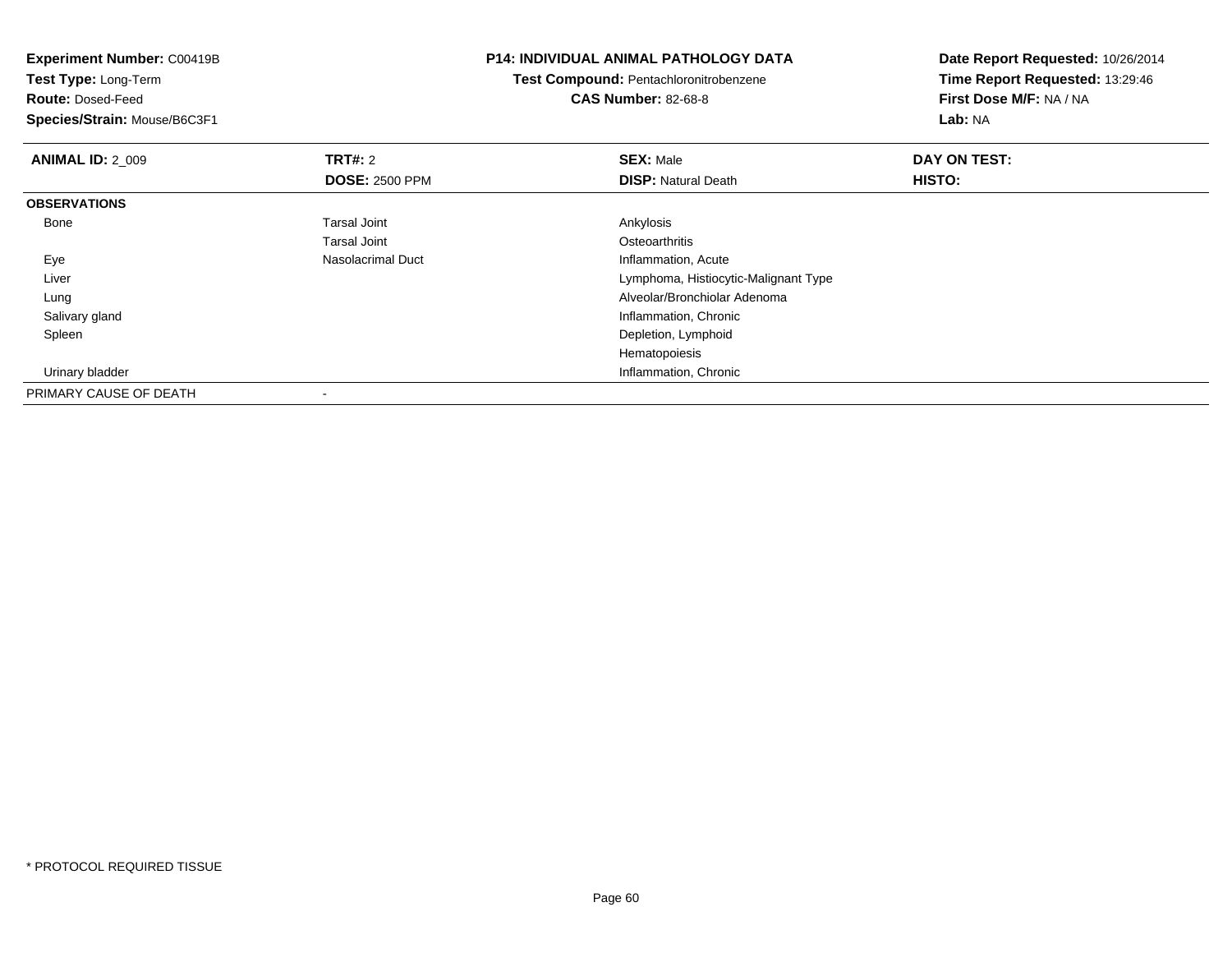| <b>Experiment Number: C00419B</b><br>Test Type: Long-Term<br><b>Route: Dosed-Feed</b><br>Species/Strain: Mouse/B6C3F1 |                       | <b>P14: INDIVIDUAL ANIMAL PATHOLOGY DATA</b><br>Test Compound: Pentachloronitrobenzene<br><b>CAS Number: 82-68-8</b> | Date Report Requested: 10/26/2014<br>Time Report Requested: 13:29:46<br>First Dose M/F: NA / NA<br>Lab: NA |
|-----------------------------------------------------------------------------------------------------------------------|-----------------------|----------------------------------------------------------------------------------------------------------------------|------------------------------------------------------------------------------------------------------------|
| <b>ANIMAL ID: 2 010</b>                                                                                               | <b>TRT#:</b> 2        | <b>SEX: Male</b>                                                                                                     | DAY ON TEST:                                                                                               |
|                                                                                                                       | <b>DOSE: 2500 PPM</b> | <b>DISP:</b> Terminal Sacrifice                                                                                      | <b>HISTO:</b>                                                                                              |
| <b>OBSERVATIONS</b>                                                                                                   |                       |                                                                                                                      |                                                                                                            |
| Bone                                                                                                                  | <b>Tarsal Joint</b>   | Ankylosis                                                                                                            |                                                                                                            |
|                                                                                                                       | Tarsal Joint          | Osteoarthritis                                                                                                       |                                                                                                            |
| Lymph node                                                                                                            | Inguinal Lymph Node   | Hyperplasia, Nos                                                                                                     |                                                                                                            |
| Preputial gland                                                                                                       |                       | Abscess, Nos                                                                                                         |                                                                                                            |
| Tooth                                                                                                                 |                       | Deformity, Nos                                                                                                       |                                                                                                            |
| PRIMARY CAUSE OF DEATH                                                                                                |                       |                                                                                                                      |                                                                                                            |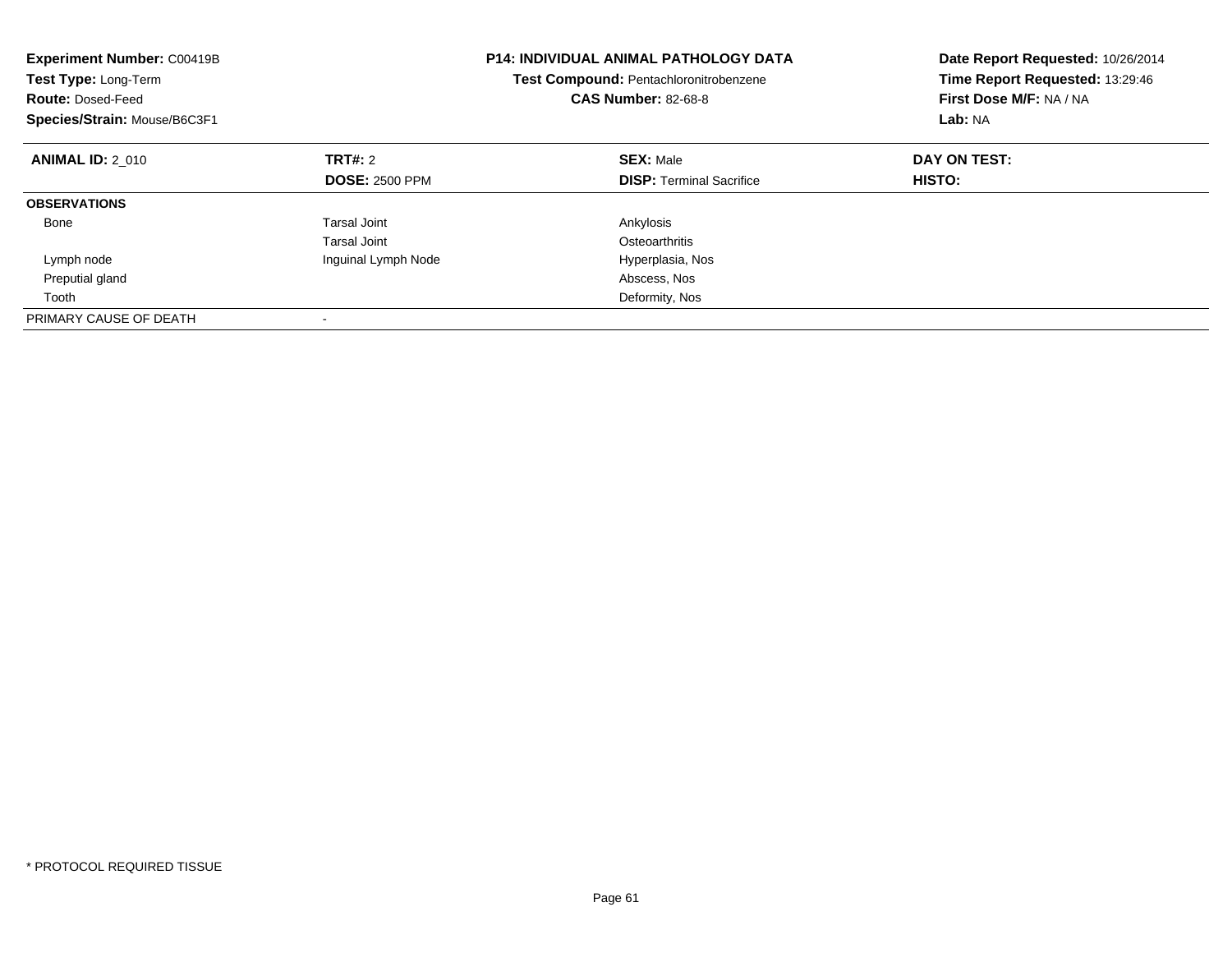| <b>Experiment Number: C00419B</b><br>Test Type: Long-Term<br><b>Route: Dosed-Feed</b><br>Species/Strain: Mouse/B6C3F1 |                       | <b>P14: INDIVIDUAL ANIMAL PATHOLOGY DATA</b><br>Test Compound: Pentachloronitrobenzene<br><b>CAS Number: 82-68-8</b> | Date Report Requested: 10/26/2014<br>Time Report Requested: 13:29:46<br>First Dose M/F: NA / NA<br>Lab: NA |
|-----------------------------------------------------------------------------------------------------------------------|-----------------------|----------------------------------------------------------------------------------------------------------------------|------------------------------------------------------------------------------------------------------------|
| <b>ANIMAL ID: 2 011</b>                                                                                               | <b>TRT#: 2</b>        | <b>SEX: Male</b>                                                                                                     | DAY ON TEST:                                                                                               |
|                                                                                                                       | <b>DOSE: 2500 PPM</b> | <b>DISP:</b> Terminal Sacrifice                                                                                      | HISTO:                                                                                                     |
| <b>OBSERVATIONS</b>                                                                                                   |                       |                                                                                                                      |                                                                                                            |
| Bone                                                                                                                  | Tarsal Joint          | Ankylosis                                                                                                            |                                                                                                            |
|                                                                                                                       | Tarsal Joint          | Osteoarthritis                                                                                                       |                                                                                                            |
| Liver                                                                                                                 |                       | Hepatocellular Adenoma                                                                                               |                                                                                                            |
| Tooth                                                                                                                 |                       | Deformity, Nos                                                                                                       |                                                                                                            |
|                                                                                                                       |                       | Inflammation, Nos                                                                                                    |                                                                                                            |
| PRIMARY CAUSE OF DEATH                                                                                                |                       |                                                                                                                      |                                                                                                            |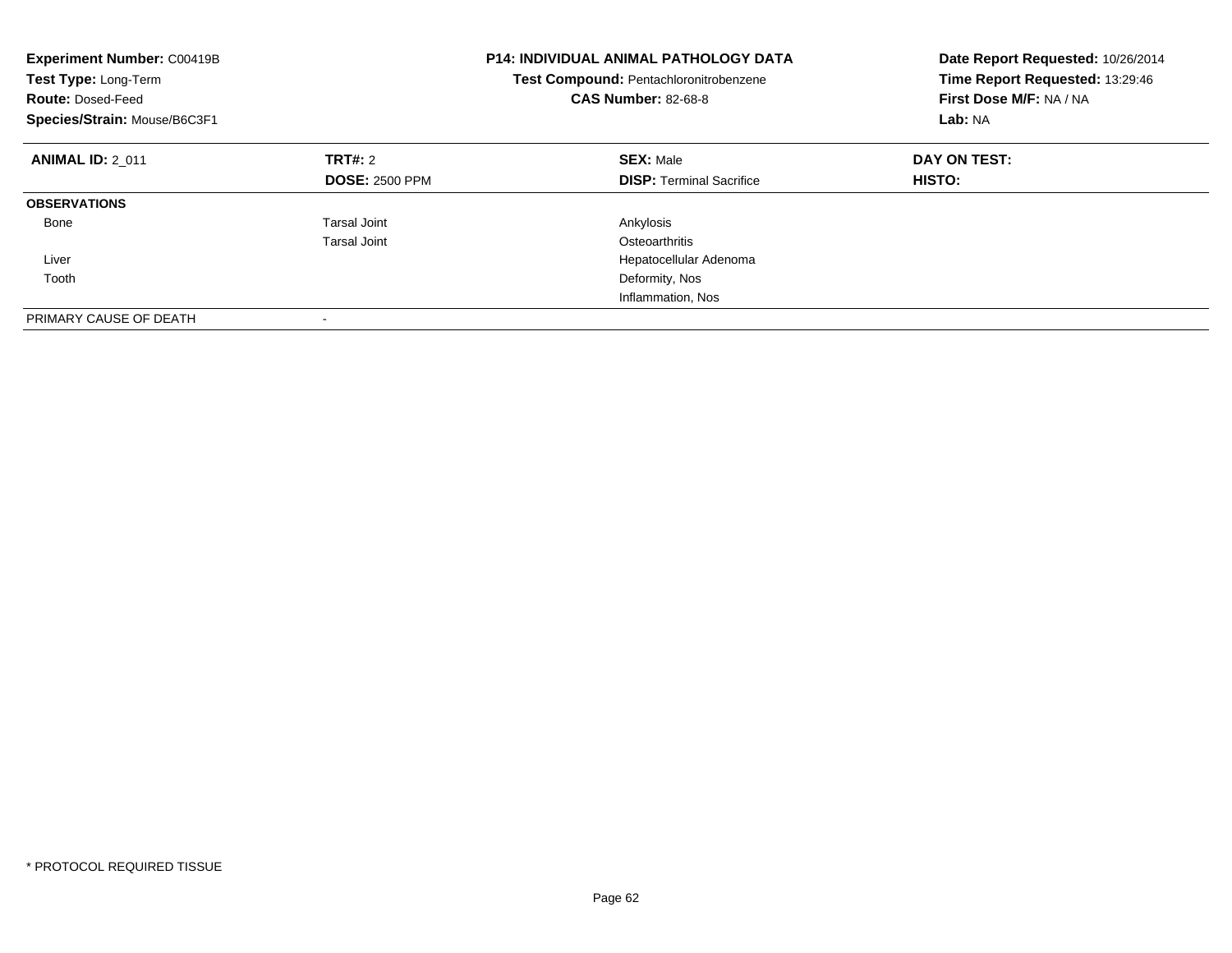| <b>Experiment Number: C00419B</b><br>Test Type: Long-Term<br><b>Route: Dosed-Feed</b><br>Species/Strain: Mouse/B6C3F1 |                                         | <b>P14: INDIVIDUAL ANIMAL PATHOLOGY DATA</b><br>Test Compound: Pentachloronitrobenzene<br><b>CAS Number: 82-68-8</b> | Date Report Requested: 10/26/2014<br>Time Report Requested: 13:29:46<br>First Dose M/F: NA / NA<br>Lab: NA |
|-----------------------------------------------------------------------------------------------------------------------|-----------------------------------------|----------------------------------------------------------------------------------------------------------------------|------------------------------------------------------------------------------------------------------------|
| <b>ANIMAL ID: 2 012</b>                                                                                               | <b>TRT#:</b> 2<br><b>DOSE: 2500 PPM</b> | <b>SEX: Male</b><br><b>DISP:</b> Natural Death                                                                       | DAY ON TEST:<br>HISTO:                                                                                     |
| <b>OBSERVATIONS</b>                                                                                                   |                                         |                                                                                                                      |                                                                                                            |
| Liver                                                                                                                 |                                         | Hepatocellular Carcinoma                                                                                             |                                                                                                            |
| Lung                                                                                                                  |                                         | Histiocytosis                                                                                                        |                                                                                                            |
|                                                                                                                       |                                         | Hyperplasia, Alveolar Epithelium                                                                                     |                                                                                                            |
|                                                                                                                       |                                         | Inflammation, Chronic                                                                                                |                                                                                                            |
| Preputial gland                                                                                                       |                                         | Abscess, Nos                                                                                                         |                                                                                                            |
|                                                                                                                       |                                         | Hemorrhage                                                                                                           |                                                                                                            |
| Tooth                                                                                                                 |                                         | Deformity, Nos                                                                                                       |                                                                                                            |
| PRIMARY CAUSE OF DEATH                                                                                                |                                         |                                                                                                                      |                                                                                                            |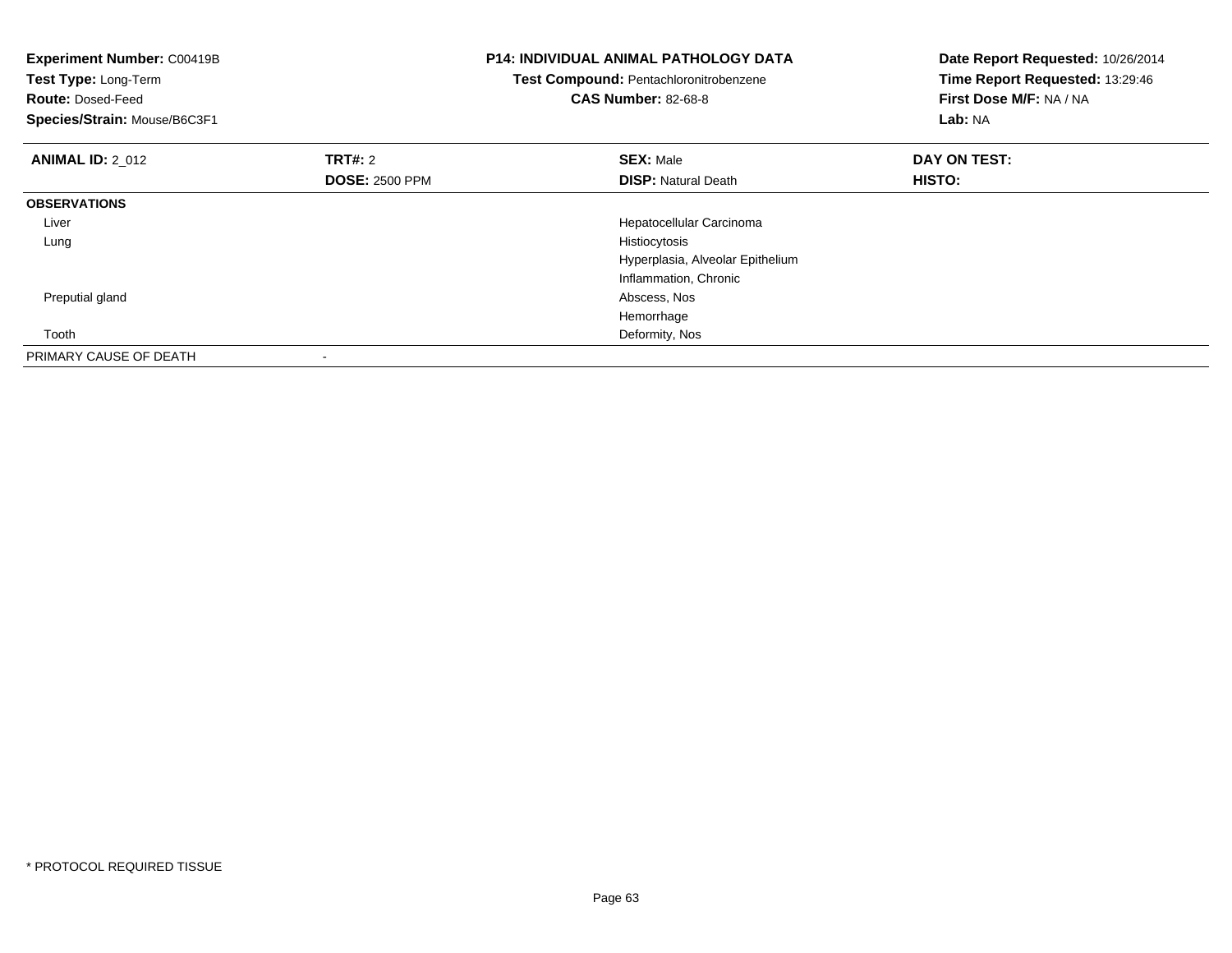| <b>Experiment Number: C00419B</b><br>Test Type: Long-Term<br><b>Route: Dosed-Feed</b><br>Species/Strain: Mouse/B6C3F1 |                       | <b>P14: INDIVIDUAL ANIMAL PATHOLOGY DATA</b><br>Test Compound: Pentachloronitrobenzene<br><b>CAS Number: 82-68-8</b> | Date Report Requested: 10/26/2014<br>Time Report Requested: 13:29:46<br>First Dose M/F: NA / NA<br>Lab: NA |
|-----------------------------------------------------------------------------------------------------------------------|-----------------------|----------------------------------------------------------------------------------------------------------------------|------------------------------------------------------------------------------------------------------------|
| <b>ANIMAL ID: 2 013</b>                                                                                               | TRT#: 2               | <b>SEX: Male</b>                                                                                                     | DAY ON TEST:                                                                                               |
|                                                                                                                       | <b>DOSE: 2500 PPM</b> | <b>DISP:</b> Terminal Sacrifice                                                                                      | HISTO:                                                                                                     |
| <b>OBSERVATIONS</b>                                                                                                   |                       |                                                                                                                      |                                                                                                            |
| Bone                                                                                                                  | Tarsal Joint          | Ankylosis                                                                                                            |                                                                                                            |
|                                                                                                                       | Tarsal Joint          | Osteoarthritis                                                                                                       |                                                                                                            |
| Liver                                                                                                                 |                       | Hepatocellular Carcinoma                                                                                             |                                                                                                            |
| Lymph node                                                                                                            | Mesenteric Lymph Node | Angiectasis                                                                                                          |                                                                                                            |
| Preputial gland                                                                                                       |                       | Inflammation, Active Chronic                                                                                         |                                                                                                            |
| Tooth                                                                                                                 |                       | Deformity, Nos                                                                                                       |                                                                                                            |
| PRIMARY CAUSE OF DEATH                                                                                                |                       |                                                                                                                      |                                                                                                            |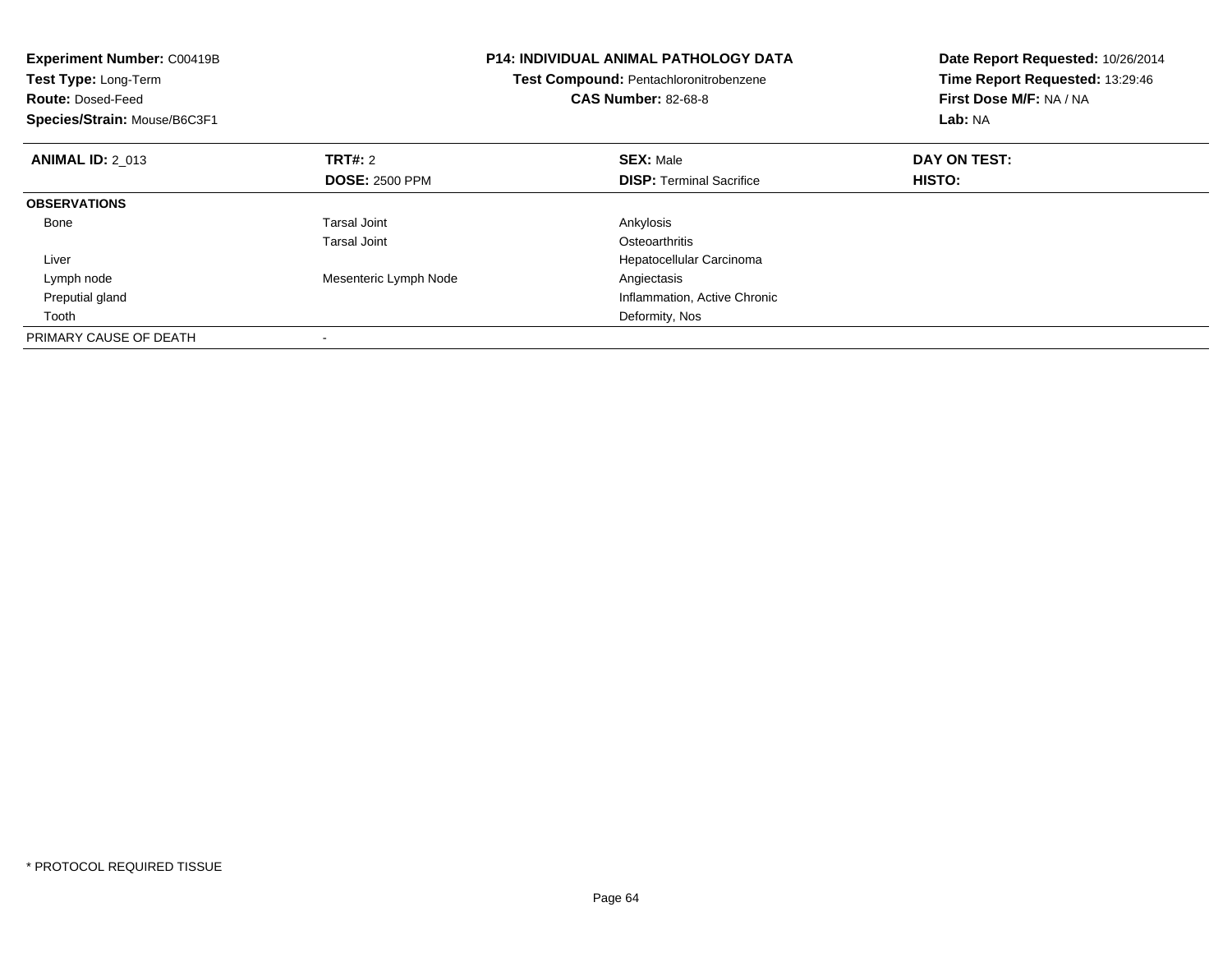**Test Type:** Long-Term

**Route:** Dosed-Feed

**Species/Strain:** Mouse/B6C3F1

### **P14: INDIVIDUAL ANIMAL PATHOLOGY DATA**

**Test Compound:** Pentachloronitrobenzene

**CAS Number:** 82-68-8

| <b>ANIMAL ID: 2_014</b> | <b>TRT#: 2</b>               | <b>SEX: Male</b>           | DAY ON TEST: |  |
|-------------------------|------------------------------|----------------------------|--------------|--|
|                         | <b>DOSE: 2500 PPM</b>        | <b>DISP: Natural Death</b> | HISTO:       |  |
| <b>OBSERVATIONS</b>     |                              |                            |              |  |
| Bone                    | <b>Tarsal Joint</b>          | Ankylosis                  |              |  |
|                         | <b>Tarsal Joint</b>          | Osteoarthritis             |              |  |
| Brain                   | Thalamus                     | Mineralization             |              |  |
| Eye                     | Nasolacrimal Duct            | Inflammation, Acute        |              |  |
| Kidney                  |                              | Glomerulonephritis, Nos    |              |  |
|                         |                              | Inflammation, Chronic      |              |  |
| Liver                   |                              | Angiectasis                |              |  |
|                         |                              | Hepatocellular Carcinoma   |              |  |
|                         |                              | Necrosis, Coagulative      |              |  |
| Lung                    |                              | Congestion, Nos            |              |  |
|                         |                              | Histiocytosis              |              |  |
| Peritoneum              | <b>Peritoneal Cavity Nos</b> | Hemoperitoneum             |              |  |
| Pituitary gland         | <b>Anterior Pituitary</b>    | Hyperplasia, Nos           |              |  |
| Salivary gland          |                              | Inflammation, Chronic      |              |  |
| PRIMARY CAUSE OF DEATH  | $\overline{\phantom{a}}$     |                            |              |  |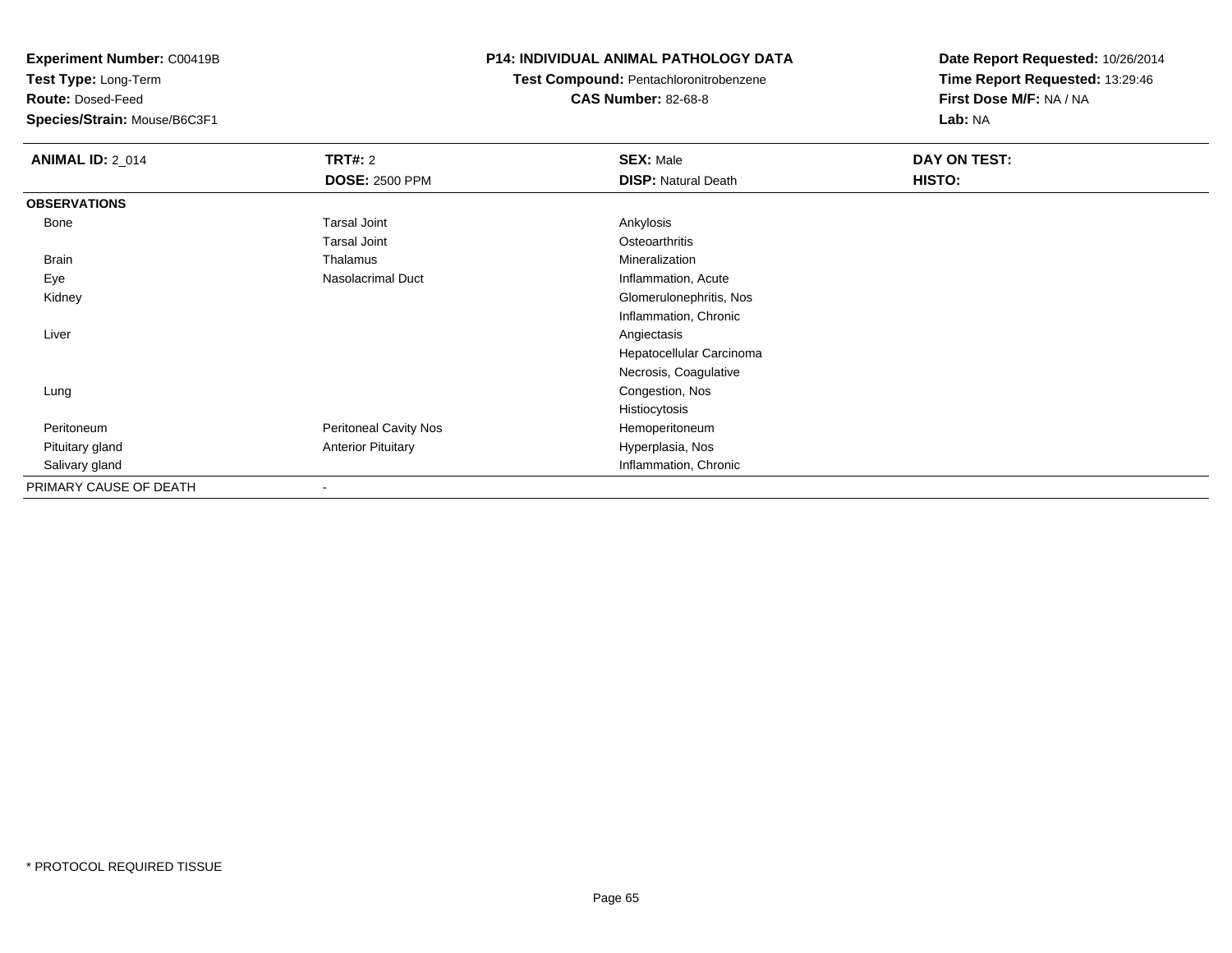| <b>Experiment Number: C00419B</b><br>Test Type: Long-Term<br><b>Route: Dosed-Feed</b><br>Species/Strain: Mouse/B6C3F1 |                                         | <b>P14: INDIVIDUAL ANIMAL PATHOLOGY DATA</b><br>Test Compound: Pentachloronitrobenzene<br><b>CAS Number: 82-68-8</b> | Date Report Requested: 10/26/2014<br>Time Report Requested: 13:29:46<br>First Dose M/F: NA / NA<br>Lab: NA |
|-----------------------------------------------------------------------------------------------------------------------|-----------------------------------------|----------------------------------------------------------------------------------------------------------------------|------------------------------------------------------------------------------------------------------------|
| <b>ANIMAL ID: 2 015</b>                                                                                               | <b>TRT#:</b> 2<br><b>DOSE: 2500 PPM</b> | <b>SEX: Male</b><br><b>DISP:</b> Terminal Sacrifice                                                                  | DAY ON TEST:<br>HISTO:                                                                                     |
| <b>OBSERVATIONS</b>                                                                                                   |                                         |                                                                                                                      |                                                                                                            |
| Bone                                                                                                                  | Tarsal Joint<br>Tarsal Joint            | Ankylosis<br>Osteoarthritis                                                                                          |                                                                                                            |
| Liver                                                                                                                 |                                         | Hepatocellular Adenoma                                                                                               |                                                                                                            |
| Preputial gland                                                                                                       |                                         | Inflammation, Active Chronic                                                                                         |                                                                                                            |
| Tooth                                                                                                                 |                                         | Deformity, Nos                                                                                                       |                                                                                                            |
| Urinary bladder                                                                                                       |                                         | Calculus, Gross Observation Only                                                                                     |                                                                                                            |
|                                                                                                                       |                                         | Calculus, Microscopic Examination                                                                                    |                                                                                                            |
| PRIMARY CAUSE OF DEATH                                                                                                |                                         |                                                                                                                      |                                                                                                            |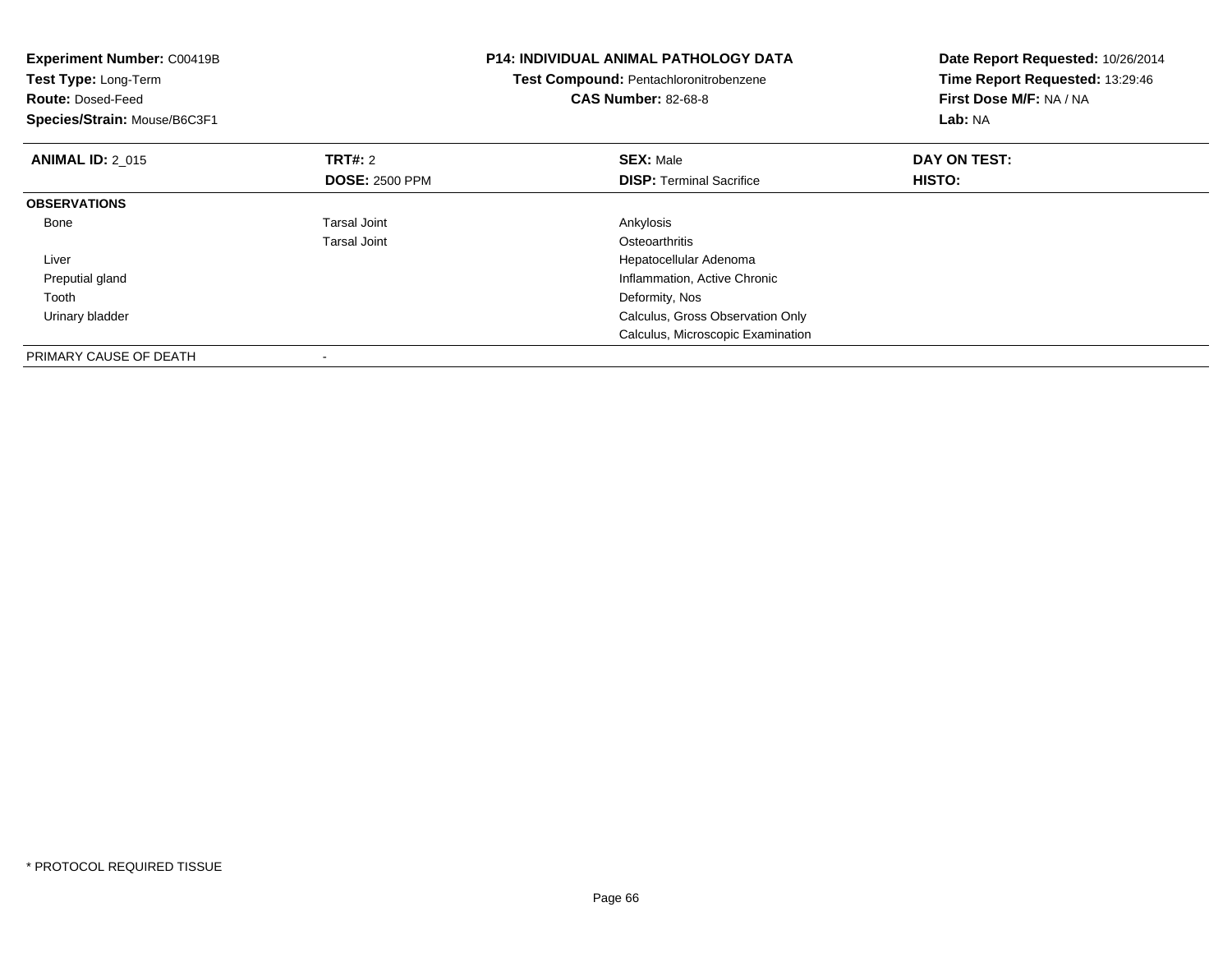| <b>Experiment Number: C00419B</b> |                                        | <b>P14: INDIVIDUAL ANIMAL PATHOLOGY DATA</b> | Date Report Requested: 10/26/2014 |  |
|-----------------------------------|----------------------------------------|----------------------------------------------|-----------------------------------|--|
| <b>Test Type: Long-Term</b>       | Test Compound: Pentachloronitrobenzene |                                              | Time Report Requested: 13:29:46   |  |
| <b>Route: Dosed-Feed</b>          |                                        | <b>CAS Number: 82-68-8</b>                   | First Dose M/F: NA / NA           |  |
| Species/Strain: Mouse/B6C3F1      |                                        |                                              | Lab: NA                           |  |
| <b>ANIMAL ID: 2 016</b>           | <b>TRT#: 2</b>                         | <b>SEX: Male</b>                             | DAY ON TEST:                      |  |
|                                   | <b>DOSE: 2500 PPM</b>                  | <b>DISP:</b> Terminal Sacrifice              | HISTO:                            |  |
| <b>OBSERVATIONS</b>               |                                        |                                              |                                   |  |
| Bone                              | Tarsal Joint                           | Ankylosis                                    |                                   |  |
|                                   | Tarsal Joint                           | Osteoarthritis                               |                                   |  |
| Liver                             |                                        | Hepatocellular Carcinoma                     |                                   |  |
|                                   |                                        | Thrombus, Organized                          |                                   |  |
| Lymph node                        | Mesenteric Lymph Node                  | Angiectasis                                  |                                   |  |
| Peritoneum                        | <b>Peritoneal Cavity Nos</b>           | Hemoperitoneum                               |                                   |  |
| Preputial gland                   |                                        | Inflammation, Chronic                        |                                   |  |
| Spleen                            |                                        | Lymphoma, Undifferentiated-Malignant Type    |                                   |  |
| PRIMARY CAUSE OF DEATH            |                                        |                                              |                                   |  |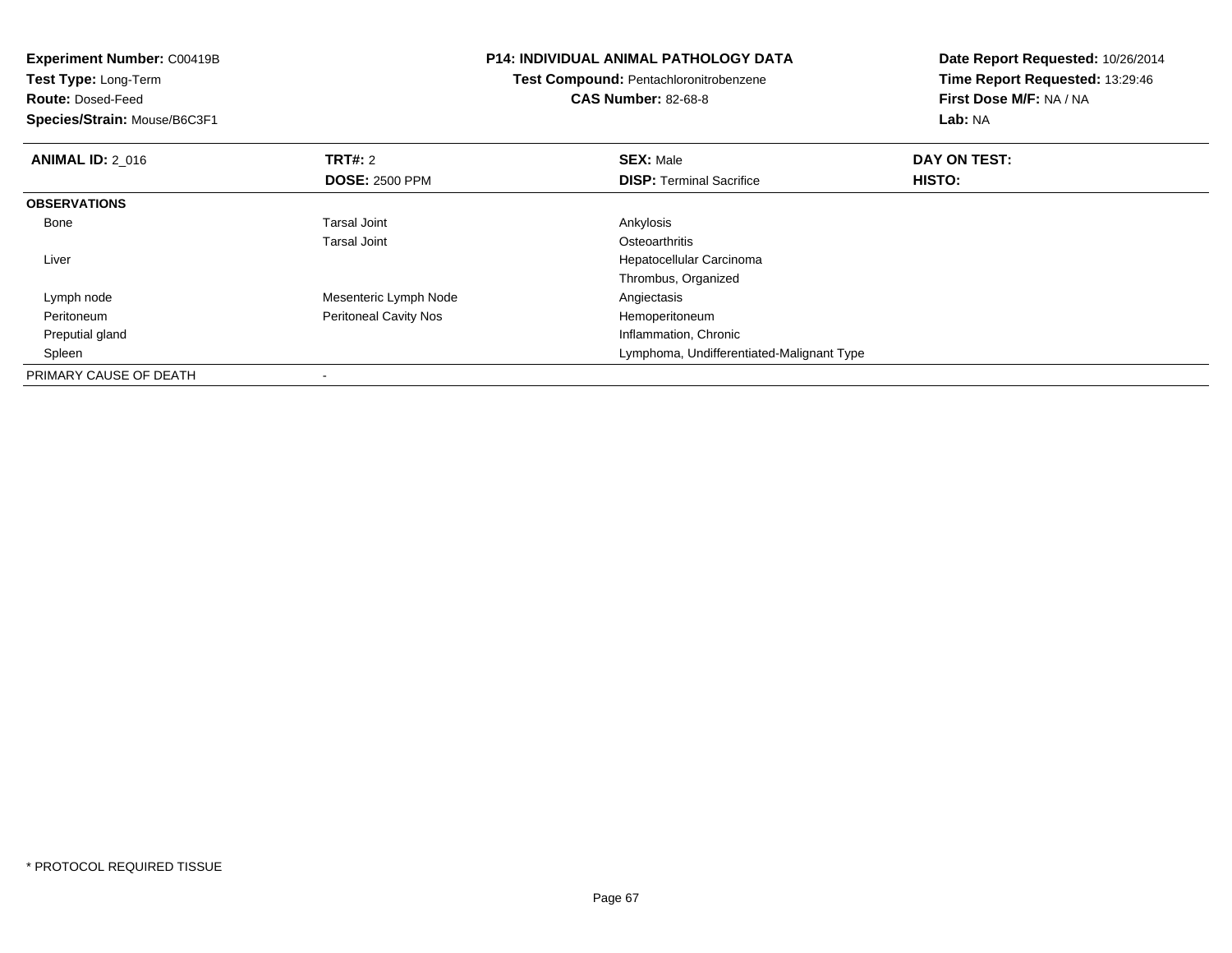| <b>Experiment Number: C00419B</b><br>Test Type: Long-Term<br><b>Route: Dosed-Feed</b><br>Species/Strain: Mouse/B6C3F1 |                                         | <b>P14: INDIVIDUAL ANIMAL PATHOLOGY DATA</b><br>Test Compound: Pentachloronitrobenzene<br><b>CAS Number: 82-68-8</b> | Date Report Requested: 10/26/2014<br>Time Report Requested: 13:29:46<br>First Dose M/F: NA / NA<br>Lab: NA |
|-----------------------------------------------------------------------------------------------------------------------|-----------------------------------------|----------------------------------------------------------------------------------------------------------------------|------------------------------------------------------------------------------------------------------------|
| <b>ANIMAL ID: 2 017</b>                                                                                               | <b>TRT#: 2</b><br><b>DOSE: 2500 PPM</b> | <b>SEX: Male</b><br><b>DISP:</b> Natural Death                                                                       | DAY ON TEST:<br><b>HISTO:</b>                                                                              |
| <b>OBSERVATIONS</b>                                                                                                   |                                         |                                                                                                                      |                                                                                                            |
| Liver                                                                                                                 |                                         | Necrosis, Coagulative                                                                                                |                                                                                                            |
| Preputial gland                                                                                                       |                                         | Inflammation, Chronic                                                                                                |                                                                                                            |
| Spleen                                                                                                                |                                         | Hematopoiesis                                                                                                        |                                                                                                            |
| Testis                                                                                                                |                                         | Atrophy, Nos                                                                                                         |                                                                                                            |
| Thymus                                                                                                                |                                         | Cyst, Nos                                                                                                            |                                                                                                            |
|                                                                                                                       |                                         | Depletion, Lymphoid                                                                                                  |                                                                                                            |
| Unspecified                                                                                                           | Leg                                     | Sarcoma, Nos                                                                                                         |                                                                                                            |
| PRIMARY CAUSE OF DEATH                                                                                                | -                                       |                                                                                                                      |                                                                                                            |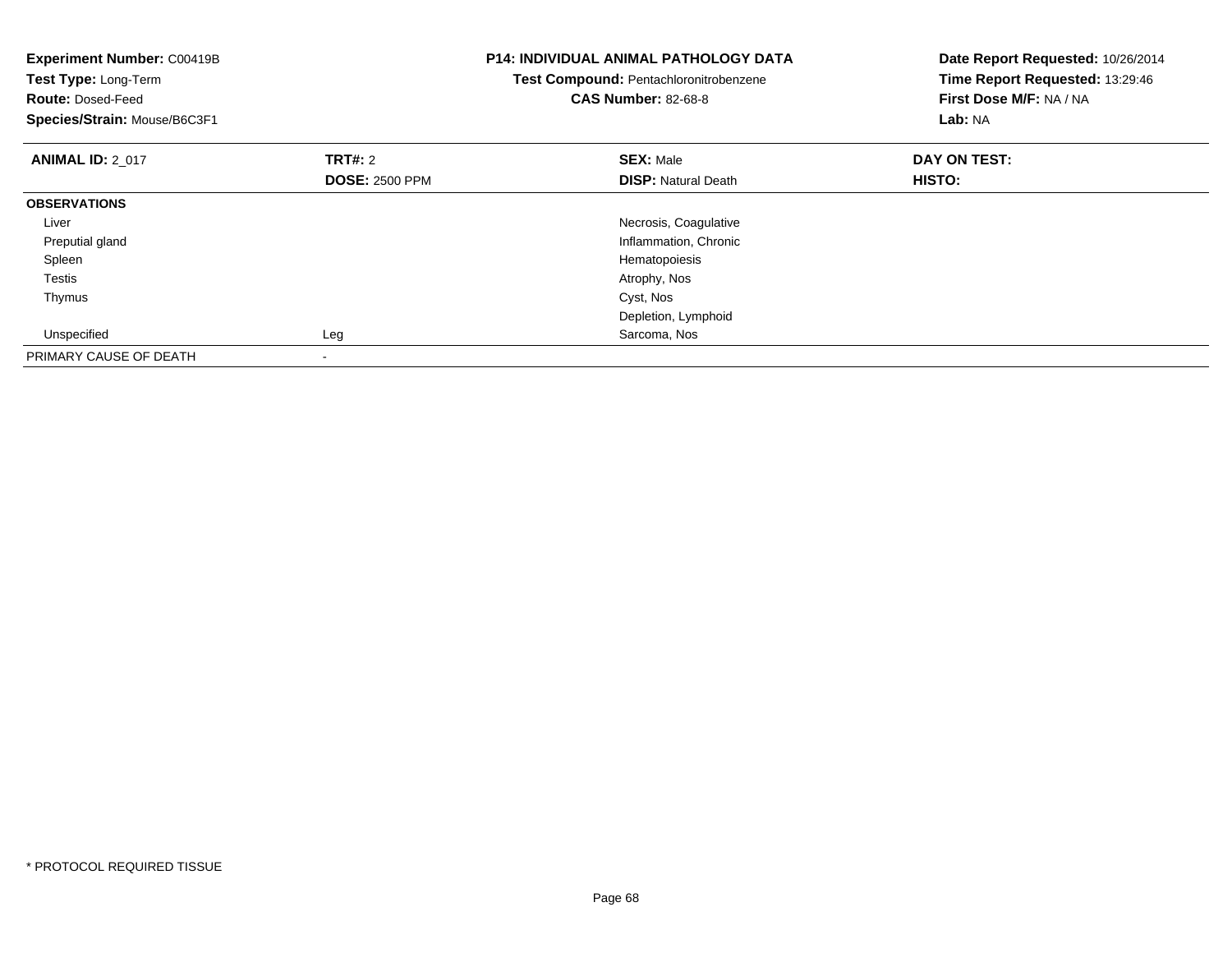| <b>Experiment Number: C00419B</b><br>Test Type: Long-Term<br><b>Route: Dosed-Feed</b><br>Species/Strain: Mouse/B6C3F1 |                       | <b>P14: INDIVIDUAL ANIMAL PATHOLOGY DATA</b><br>Test Compound: Pentachloronitrobenzene<br><b>CAS Number: 82-68-8</b> | Date Report Requested: 10/26/2014<br>Time Report Requested: 13:29:46<br>First Dose M/F: NA / NA<br>Lab: NA |
|-----------------------------------------------------------------------------------------------------------------------|-----------------------|----------------------------------------------------------------------------------------------------------------------|------------------------------------------------------------------------------------------------------------|
| <b>ANIMAL ID: 2_018</b>                                                                                               | <b>TRT#: 2</b>        | <b>SEX: Male</b>                                                                                                     | DAY ON TEST:                                                                                               |
|                                                                                                                       | <b>DOSE: 2500 PPM</b> | <b>DISP:</b> Terminal Sacrifice                                                                                      | HISTO:                                                                                                     |
| <b>OBSERVATIONS</b>                                                                                                   |                       |                                                                                                                      |                                                                                                            |
| Bone                                                                                                                  | <b>Tarsal Joint</b>   | Ankylosis                                                                                                            |                                                                                                            |
|                                                                                                                       | <b>Tarsal Joint</b>   | Osteoarthritis                                                                                                       |                                                                                                            |
| Liver                                                                                                                 |                       | Hepatocellular Carcinoma                                                                                             |                                                                                                            |
|                                                                                                                       |                       | Necrosis, Coagulative                                                                                                |                                                                                                            |
| Lung                                                                                                                  |                       | Alveolar/Bronchiolar Carcinoma                                                                                       |                                                                                                            |
| Preputial gland                                                                                                       |                       | Inflammation, Chronic                                                                                                |                                                                                                            |
| Tooth                                                                                                                 |                       | Deformity, Nos                                                                                                       |                                                                                                            |
|                                                                                                                       |                       | Inflammation, Nos                                                                                                    |                                                                                                            |
| PRIMARY CAUSE OF DEATH                                                                                                |                       |                                                                                                                      |                                                                                                            |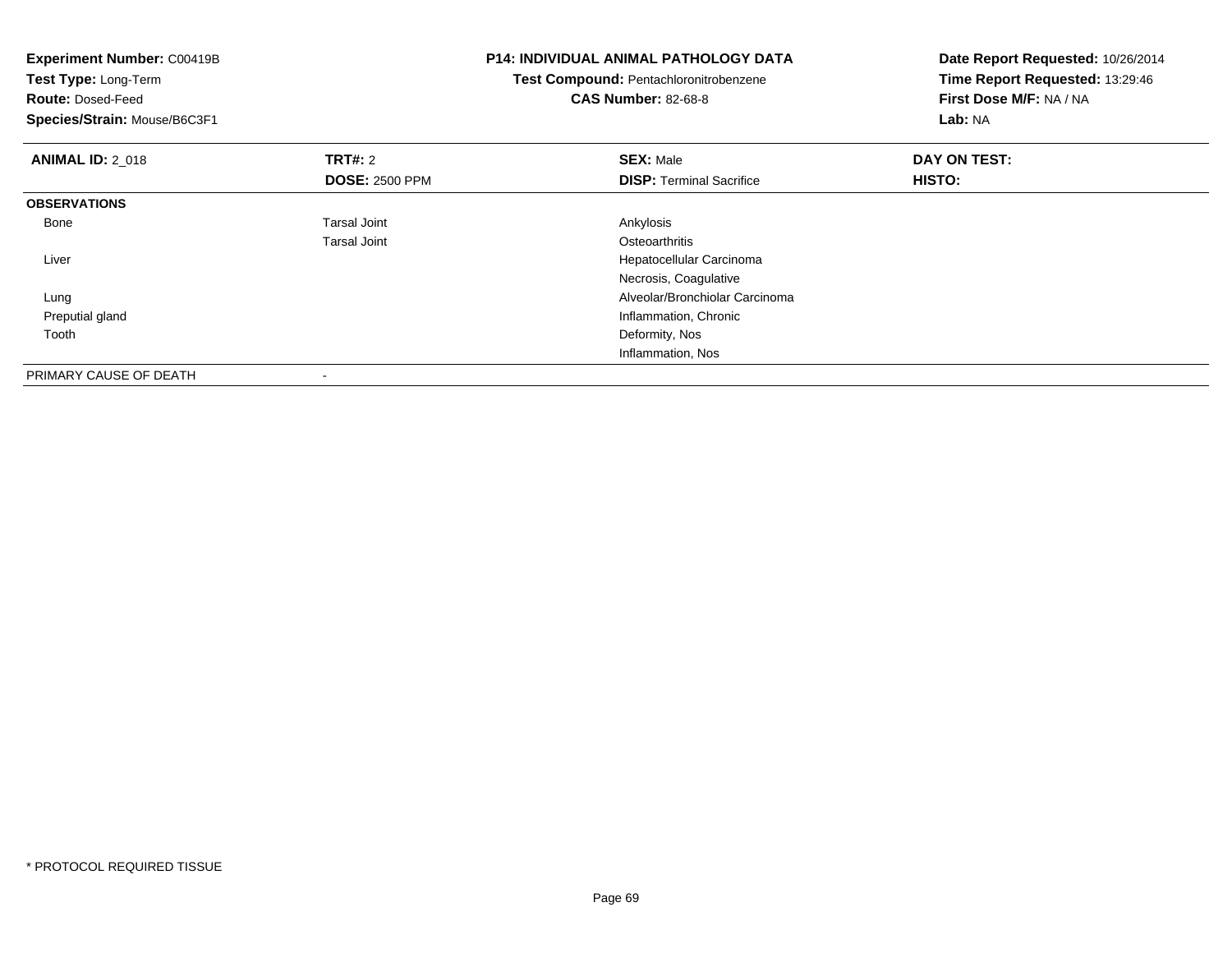| <b>Experiment Number: C00419B</b><br>Test Type: Long-Term<br><b>Route: Dosed-Feed</b><br>Species/Strain: Mouse/B6C3F1 |                                  | <b>P14: INDIVIDUAL ANIMAL PATHOLOGY DATA</b><br>Test Compound: Pentachloronitrobenzene<br><b>CAS Number: 82-68-8</b> | Date Report Requested: 10/26/2014<br>Time Report Requested: 13:29:46<br>First Dose M/F: NA / NA<br>Lab: NA |
|-----------------------------------------------------------------------------------------------------------------------|----------------------------------|----------------------------------------------------------------------------------------------------------------------|------------------------------------------------------------------------------------------------------------|
| <b>ANIMAL ID: 2 019</b>                                                                                               | TRT#: 2<br><b>DOSE: 2500 PPM</b> | <b>SEX: Male</b><br><b>DISP:</b> Terminal Sacrifice                                                                  | DAY ON TEST:<br><b>HISTO:</b>                                                                              |
| <b>OBSERVATIONS</b>                                                                                                   |                                  |                                                                                                                      |                                                                                                            |
| Bone                                                                                                                  | <b>Tarsal Joint</b>              | Ankylosis                                                                                                            |                                                                                                            |
|                                                                                                                       | Tarsal Joint                     | Osteoarthritis                                                                                                       |                                                                                                            |
| Tooth                                                                                                                 |                                  | Deformity, Nos                                                                                                       |                                                                                                            |
|                                                                                                                       |                                  | Inflammation, Nos                                                                                                    |                                                                                                            |
| PRIMARY CAUSE OF DEATH                                                                                                | $\overline{\phantom{a}}$         |                                                                                                                      |                                                                                                            |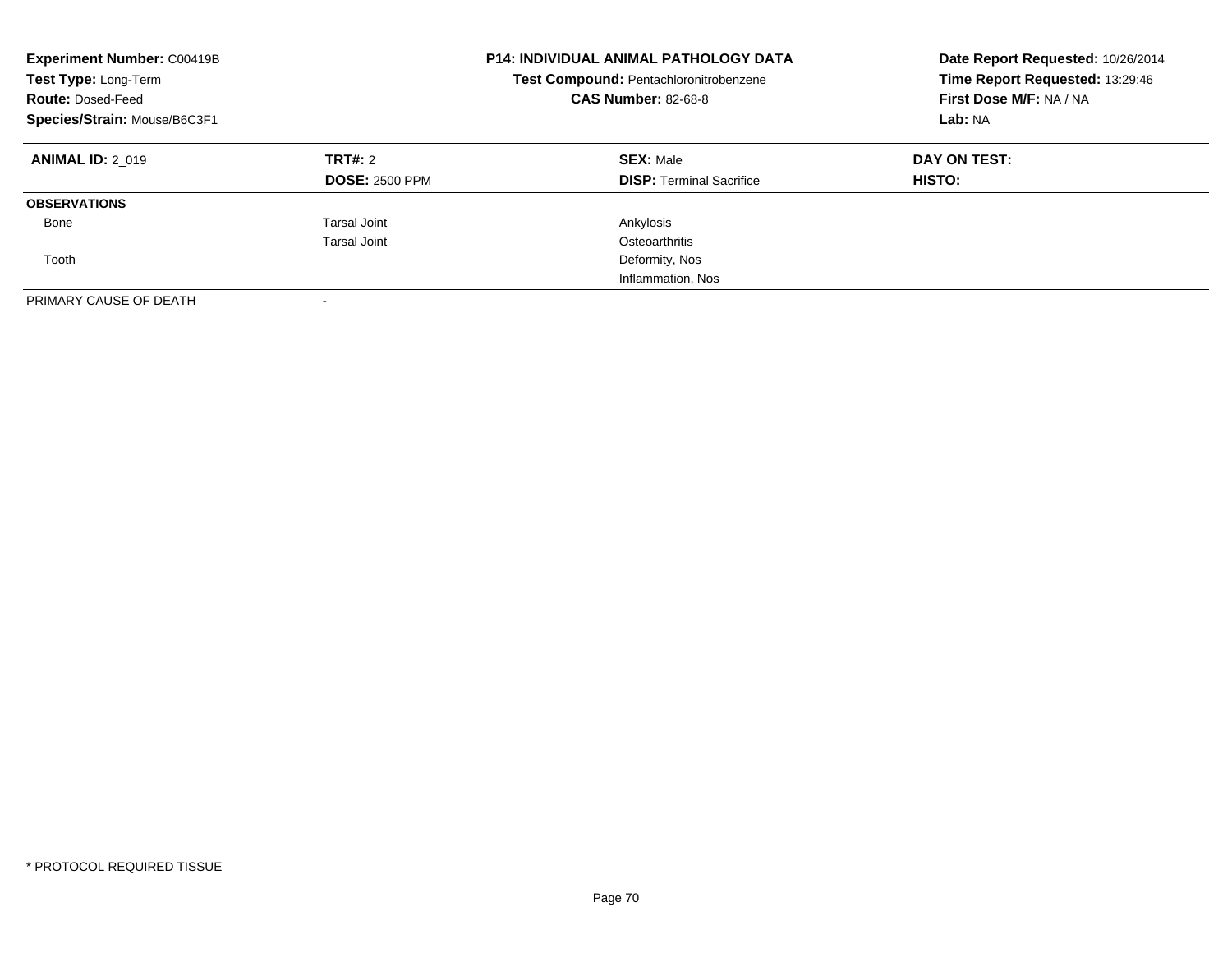**Test Type:** Long-Term

**Route:** Dosed-Feed

**Species/Strain:** Mouse/B6C3F1

### **P14: INDIVIDUAL ANIMAL PATHOLOGY DATA**

# **Test Compound:** Pentachloronitrobenzene

**CAS Number:** 82-68-8

| <b>ANIMAL ID: 2_020</b> | TRT#: 2                  | <b>SEX: Male</b>                                 | DAY ON TEST: |
|-------------------------|--------------------------|--------------------------------------------------|--------------|
|                         | <b>DOSE: 2500 PPM</b>    | <b>DISP:</b> Moribund Sacrifice                  | HISTO:       |
| <b>OBSERVATIONS</b>     |                          |                                                  |              |
| Bone                    | <b>Tarsal Joint</b>      | Ankylosis                                        |              |
|                         | <b>Tarsal Joint</b>      | Osteoarthritis                                   |              |
| Liver                   |                          | Hemangiosarcoma, Uncertain Primary Or Metastatic |              |
|                         |                          | Hepatocellular Carcinoma                         |              |
| Lung                    |                          | Alveolar/Bronchiolar Adenoma                     |              |
|                         |                          | Histiocytosis                                    |              |
| Nasal cavity            |                          | Inflammation, Acute                              |              |
| Pancreas                |                          | Inflammation, Chronic                            |              |
| Peritoneum              | Peritoneal Cavity Nos    | Hemoperitoneum                                   |              |
| Preputial gland         |                          | Abscess, Nos                                     |              |
| Spleen                  |                          | Hemangiosarcoma, Uncertain Primary Or Metastatic |              |
|                         |                          | Thrombus, Organized                              |              |
| Tooth                   |                          | Deformity, Nos                                   |              |
|                         |                          | Inflammation, Nos                                |              |
| PRIMARY CAUSE OF DEATH  | $\overline{\phantom{a}}$ |                                                  |              |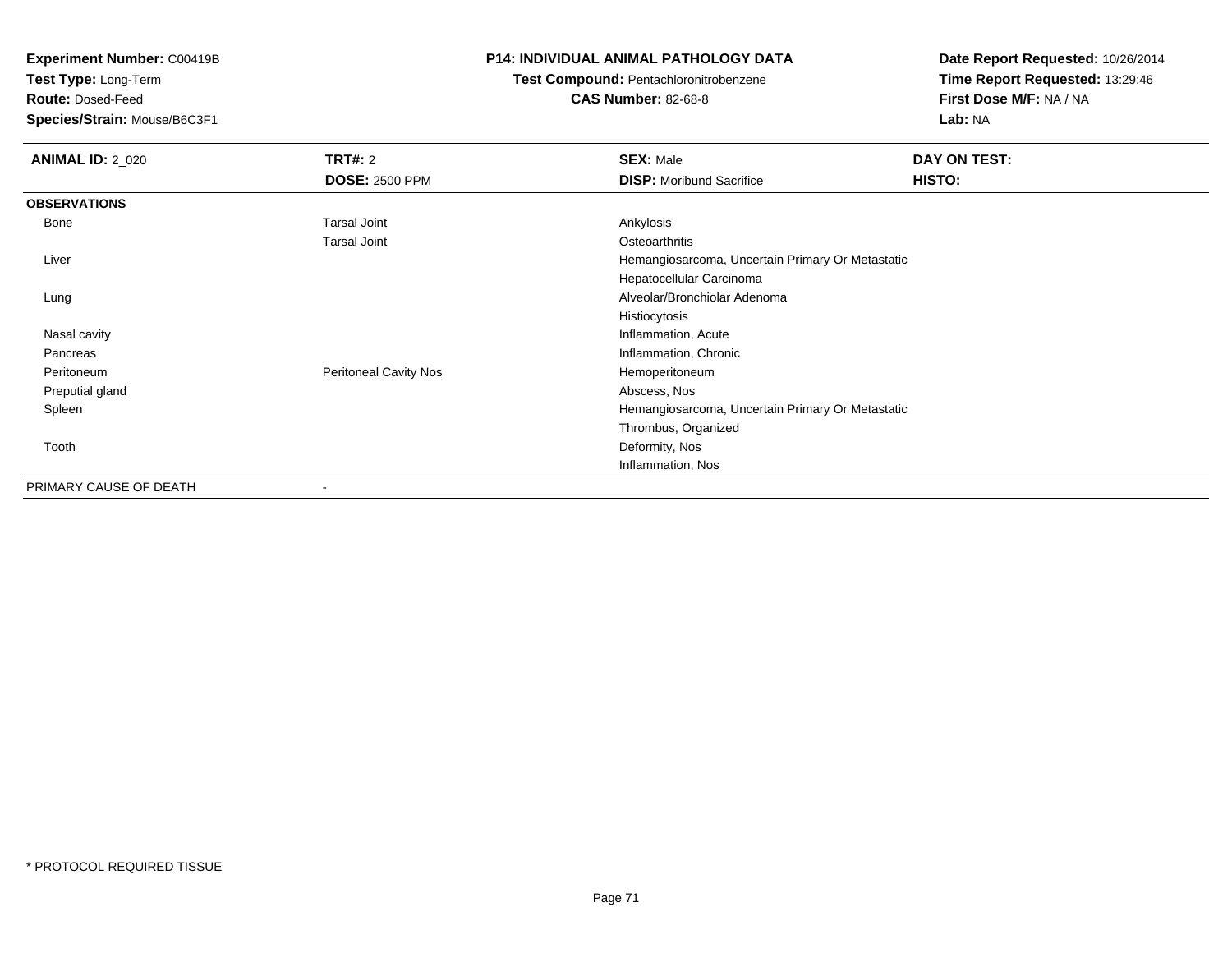| <b>Experiment Number: C00419B</b><br>Test Type: Long-Term<br><b>Route: Dosed-Feed</b><br>Species/Strain: Mouse/B6C3F1 |                                  | <b>P14: INDIVIDUAL ANIMAL PATHOLOGY DATA</b><br>Test Compound: Pentachloronitrobenzene<br><b>CAS Number: 82-68-8</b> | Date Report Requested: 10/26/2014<br>Time Report Requested: 13:29:46<br>First Dose M/F: NA / NA<br>Lab: NA |
|-----------------------------------------------------------------------------------------------------------------------|----------------------------------|----------------------------------------------------------------------------------------------------------------------|------------------------------------------------------------------------------------------------------------|
| <b>ANIMAL ID: 2 021</b>                                                                                               | TRT#: 2<br><b>DOSE: 2500 PPM</b> | <b>SEX: Male</b><br><b>DISP:</b> Terminal Sacrifice                                                                  | DAY ON TEST:<br><b>HISTO:</b>                                                                              |
| <b>OBSERVATIONS</b>                                                                                                   |                                  |                                                                                                                      |                                                                                                            |
| Bone                                                                                                                  | <b>Tarsal Joint</b>              | Ankylosis                                                                                                            |                                                                                                            |
|                                                                                                                       | Tarsal Joint                     | Osteoarthritis                                                                                                       |                                                                                                            |
| Tooth                                                                                                                 |                                  | Deformity, Nos                                                                                                       |                                                                                                            |
|                                                                                                                       |                                  | Inflammation, Nos                                                                                                    |                                                                                                            |
| PRIMARY CAUSE OF DEATH                                                                                                | $\overline{\phantom{a}}$         |                                                                                                                      |                                                                                                            |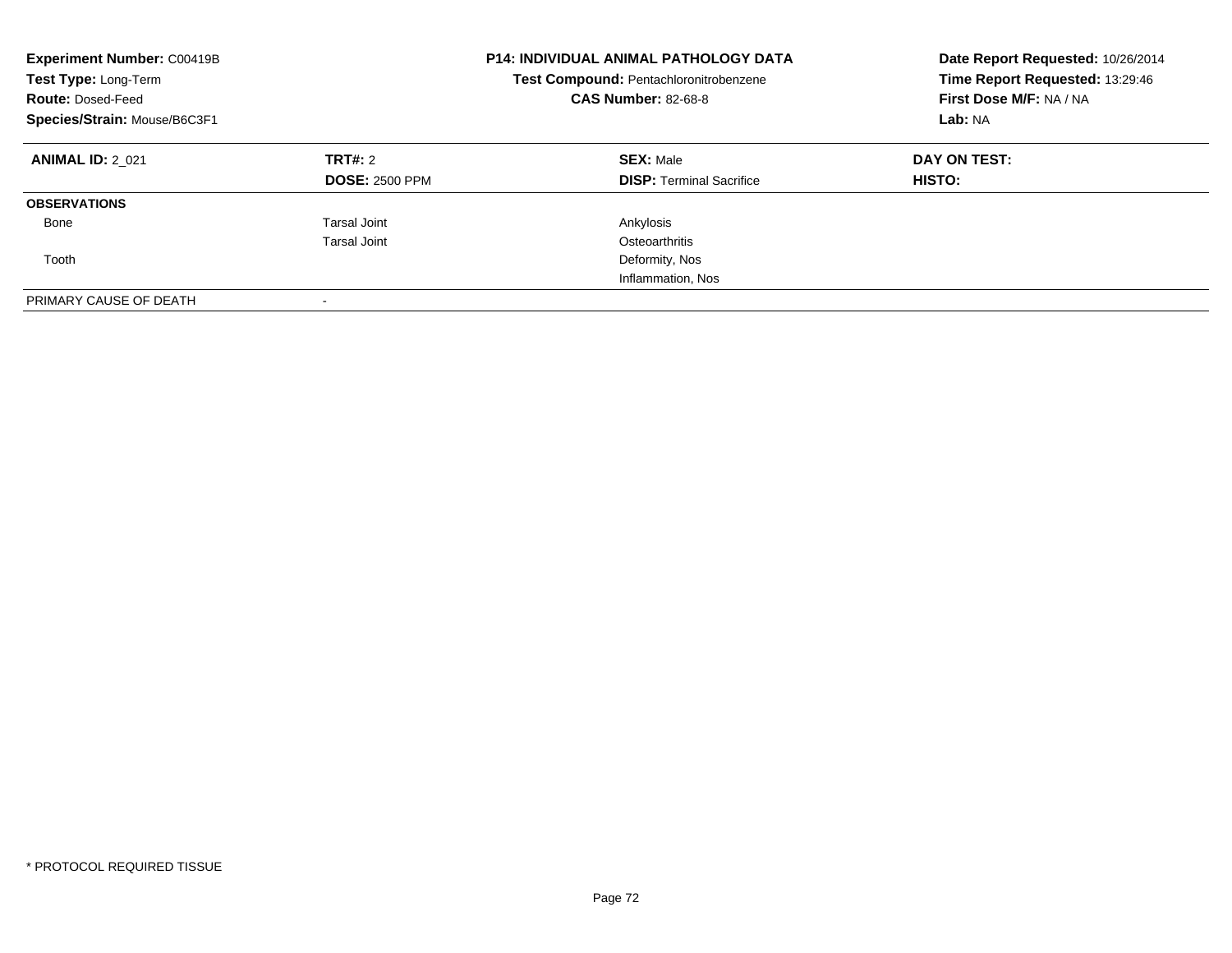| <b>Experiment Number: C00419B</b><br>Test Type: Long-Term<br><b>Route: Dosed-Feed</b><br>Species/Strain: Mouse/B6C3F1 |                       | <b>P14: INDIVIDUAL ANIMAL PATHOLOGY DATA</b><br>Test Compound: Pentachloronitrobenzene<br><b>CAS Number: 82-68-8</b> | Date Report Requested: 10/26/2014<br>Time Report Requested: 13:29:46<br>First Dose M/F: NA / NA<br>Lab: NA |
|-----------------------------------------------------------------------------------------------------------------------|-----------------------|----------------------------------------------------------------------------------------------------------------------|------------------------------------------------------------------------------------------------------------|
| <b>ANIMAL ID: 2 023</b>                                                                                               | TRT#: 2               | <b>SEX: Male</b>                                                                                                     | DAY ON TEST:                                                                                               |
|                                                                                                                       | <b>DOSE: 2500 PPM</b> | <b>DISP:</b> Moribund Sacrifice                                                                                      | HISTO:                                                                                                     |
| <b>OBSERVATIONS</b>                                                                                                   |                       |                                                                                                                      |                                                                                                            |
| Liver                                                                                                                 |                       | Hepatocellular Adenoma                                                                                               |                                                                                                            |
|                                                                                                                       |                       | Necrosis, Coagulative                                                                                                |                                                                                                            |
| Lymph node                                                                                                            | Mesenteric Lymph Node | Hemorrhage                                                                                                           |                                                                                                            |
|                                                                                                                       | Mesenteric Lymph Node | Necrosis, Nos                                                                                                        |                                                                                                            |
| Unspecified                                                                                                           | Multiple Organs Nos   | Lymphoma, Undifferentiated-Malignant Type                                                                            |                                                                                                            |
| PRIMARY CAUSE OF DEATH                                                                                                |                       |                                                                                                                      |                                                                                                            |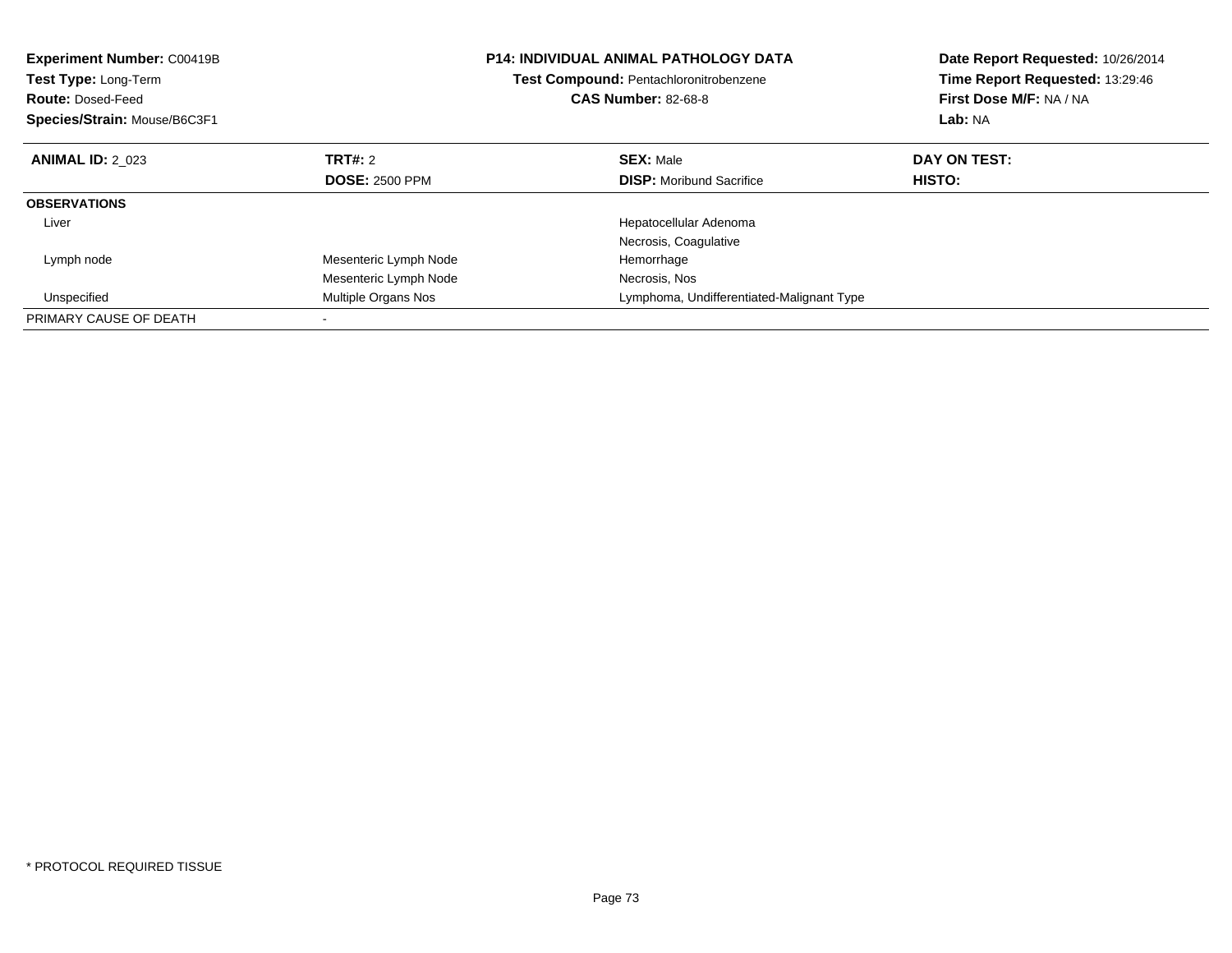| <b>Experiment Number: C00419B</b><br><b>Test Type: Long-Term</b> |                       | <b>P14: INDIVIDUAL ANIMAL PATHOLOGY DATA</b><br>Test Compound: Pentachloronitrobenzene<br><b>CAS Number: 82-68-8</b> | Date Report Requested: 10/26/2014<br>Time Report Requested: 13:29:46 |  |
|------------------------------------------------------------------|-----------------------|----------------------------------------------------------------------------------------------------------------------|----------------------------------------------------------------------|--|
| <b>Route: Dosed-Feed</b>                                         |                       |                                                                                                                      | First Dose M/F: NA / NA                                              |  |
| Species/Strain: Mouse/B6C3F1                                     |                       |                                                                                                                      | Lab: NA                                                              |  |
| <b>ANIMAL ID: 2 024</b>                                          | TRT#: 2               | <b>SEX: Male</b>                                                                                                     | DAY ON TEST:                                                         |  |
|                                                                  | <b>DOSE: 2500 PPM</b> | <b>DISP:</b> Terminal Sacrifice                                                                                      | HISTO:                                                               |  |
| <b>OBSERVATIONS</b>                                              |                       |                                                                                                                      |                                                                      |  |
| Bone                                                             | Tarsal Joint          | Ankylosis                                                                                                            |                                                                      |  |
|                                                                  | Tarsal Joint          | Osteoarthritis                                                                                                       |                                                                      |  |
| PRIMARY CAUSE OF DEATH                                           |                       |                                                                                                                      |                                                                      |  |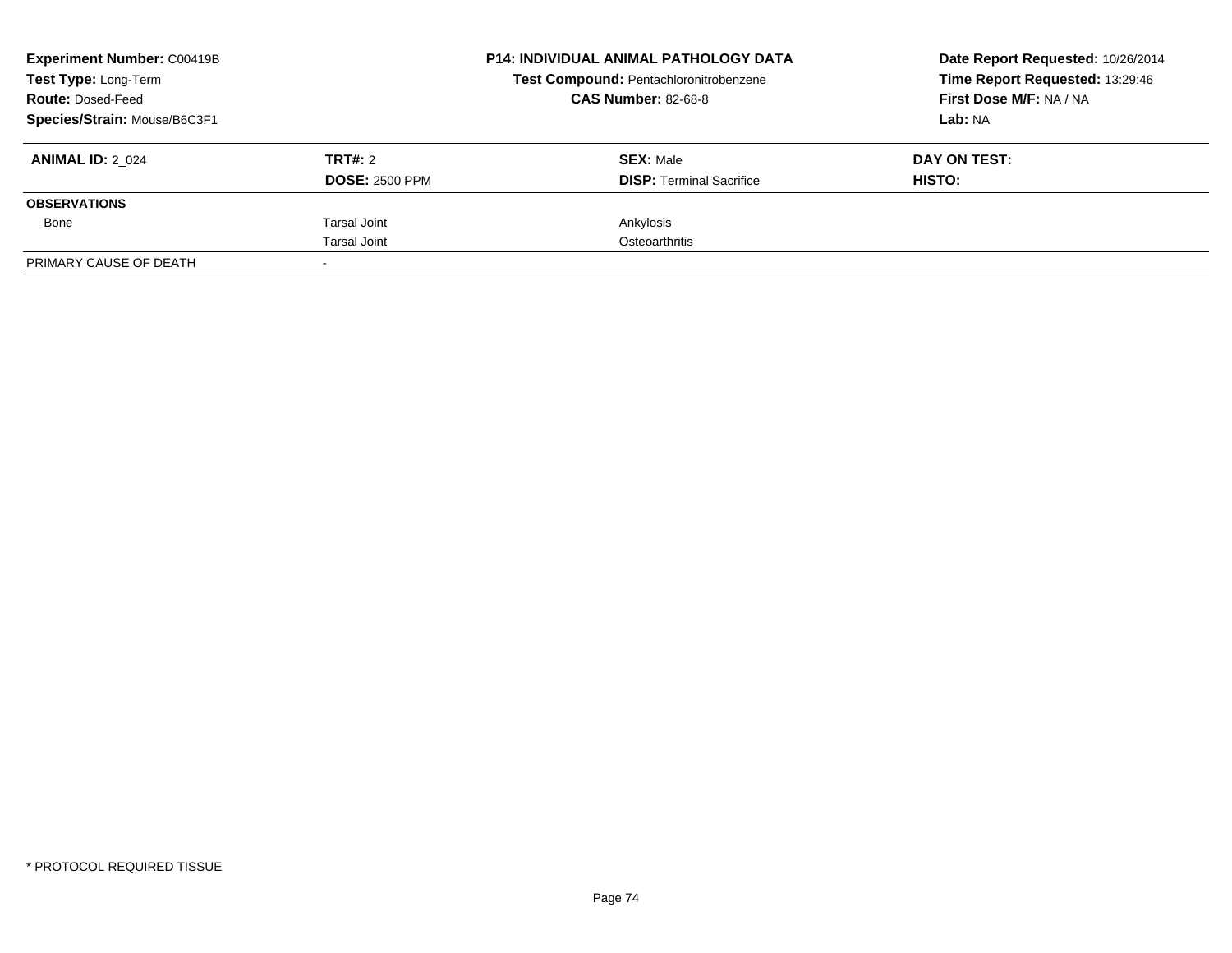| <b>Experiment Number: C00419B</b><br>Test Type: Long-Term<br><b>Route: Dosed-Feed</b><br>Species/Strain: Mouse/B6C3F1 |                                              | <b>P14: INDIVIDUAL ANIMAL PATHOLOGY DATA</b><br>Test Compound: Pentachloronitrobenzene<br><b>CAS Number: 82-68-8</b> | Date Report Requested: 10/26/2014<br>Time Report Requested: 13:29:46<br>First Dose M/F: NA / NA<br>Lab: NA |
|-----------------------------------------------------------------------------------------------------------------------|----------------------------------------------|----------------------------------------------------------------------------------------------------------------------|------------------------------------------------------------------------------------------------------------|
| <b>ANIMAL ID: 2 025</b>                                                                                               | TRT#: 2<br><b>DOSE: 2500 PPM</b>             | <b>SEX: Male</b><br><b>DISP:</b> Terminal Sacrifice                                                                  | DAY ON TEST:<br>HISTO:                                                                                     |
| <b>OBSERVATIONS</b>                                                                                                   |                                              |                                                                                                                      |                                                                                                            |
| Bone                                                                                                                  | <b>Tarsal Joint</b>                          | Ankylosis                                                                                                            |                                                                                                            |
| Liver<br>Lymph node                                                                                                   | <b>Tarsal Joint</b><br>Mesenteric Lymph Node | Osteoarthritis<br>Hepatocellular Adenoma<br>Angiectasis                                                              |                                                                                                            |
| PRIMARY CAUSE OF DEATH                                                                                                |                                              |                                                                                                                      |                                                                                                            |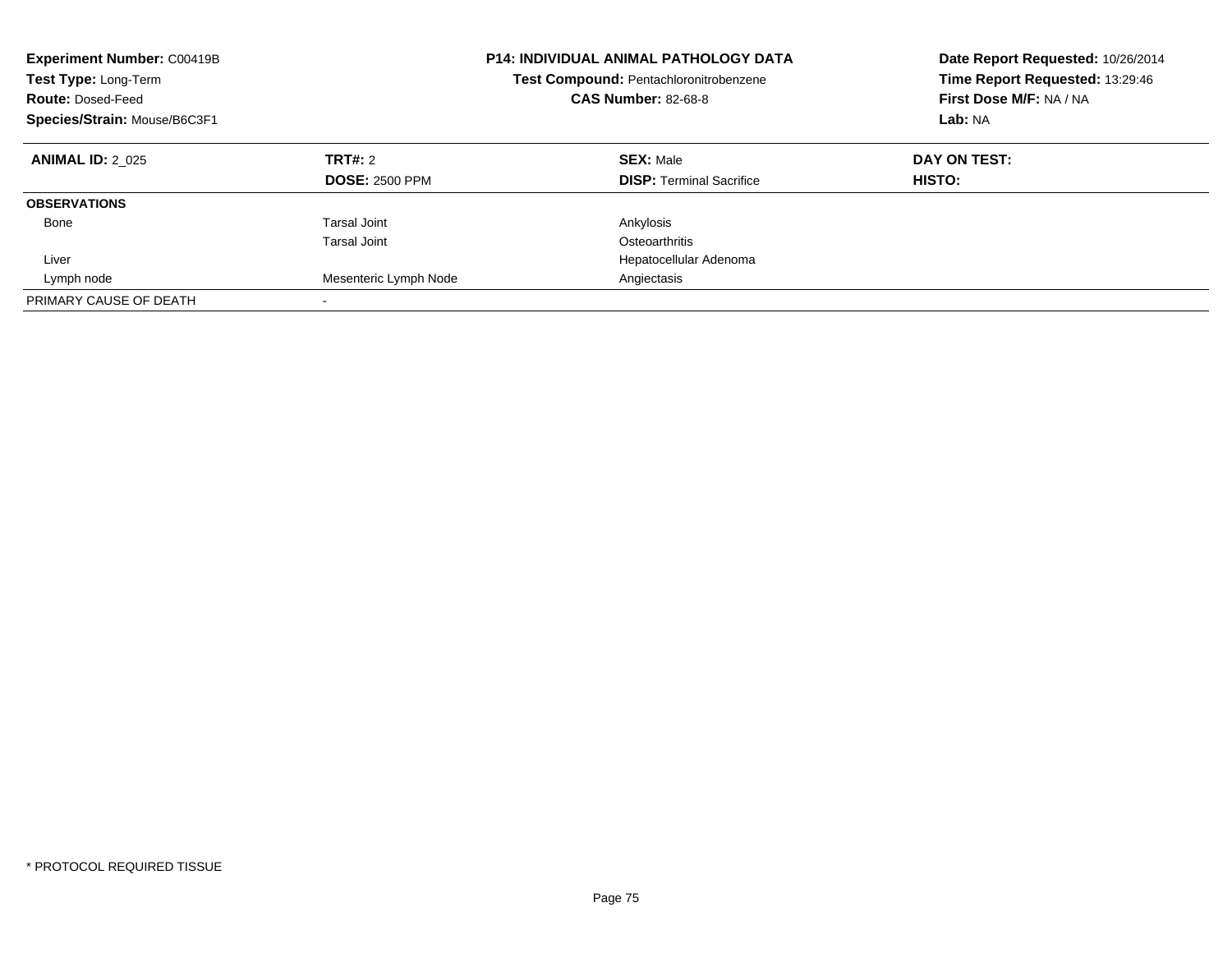| <b>Experiment Number: C00419B</b><br>Test Type: Long-Term<br><b>Route: Dosed-Feed</b><br>Species/Strain: Mouse/B6C3F1 |                          | <b>P14: INDIVIDUAL ANIMAL PATHOLOGY DATA</b><br>Test Compound: Pentachloronitrobenzene<br><b>CAS Number: 82-68-8</b> | Date Report Requested: 10/26/2014<br>Time Report Requested: 13:29:46<br>First Dose M/F: NA / NA<br>Lab: NA |
|-----------------------------------------------------------------------------------------------------------------------|--------------------------|----------------------------------------------------------------------------------------------------------------------|------------------------------------------------------------------------------------------------------------|
| <b>ANIMAL ID: 2 026</b>                                                                                               | TRT#: 2                  | <b>SEX: Male</b>                                                                                                     | DAY ON TEST:                                                                                               |
|                                                                                                                       | <b>DOSE: 2500 PPM</b>    | <b>DISP:</b> Moribund Sacrifice                                                                                      | HISTO:                                                                                                     |
| <b>OBSERVATIONS</b>                                                                                                   |                          |                                                                                                                      |                                                                                                            |
| Bone                                                                                                                  | Tarsal Joint             | Ankylosis                                                                                                            |                                                                                                            |
|                                                                                                                       | Tarsal Joint             | Osteoarthritis                                                                                                       |                                                                                                            |
| Preputial gland                                                                                                       |                          | Inflammation, Chronic                                                                                                |                                                                                                            |
| Skin                                                                                                                  | Perineum                 | Inflammation, Acute Necrotizing                                                                                      |                                                                                                            |
| Tooth                                                                                                                 |                          | Deformity, Nos                                                                                                       |                                                                                                            |
| Unspecified                                                                                                           | Foot                     | Abscess, Nos                                                                                                         |                                                                                                            |
|                                                                                                                       |                          | Fibroma                                                                                                              |                                                                                                            |
| PRIMARY CAUSE OF DEATH                                                                                                | $\overline{\phantom{a}}$ |                                                                                                                      |                                                                                                            |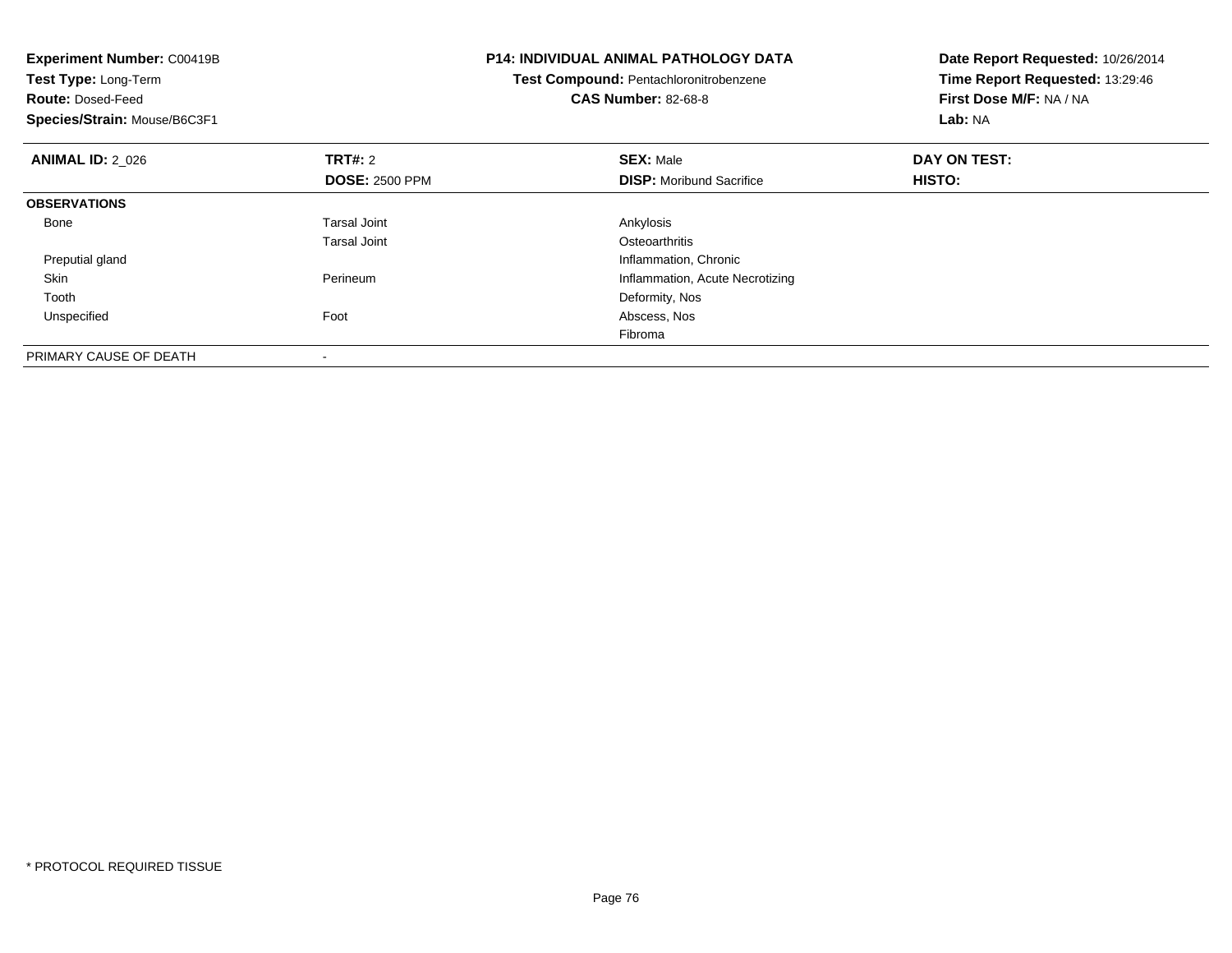**Test Type:** Long-Term

**Route:** Dosed-Feed

**Species/Strain:** Mouse/B6C3F1

## **P14: INDIVIDUAL ANIMAL PATHOLOGY DATA**

**Test Compound:** Pentachloronitrobenzene**CAS Number:** 82-68-8

| <b>ANIMAL ID: 2_027</b> | <b>TRT#: 2</b>        | <b>SEX: Male</b>                | DAY ON TEST: |  |
|-------------------------|-----------------------|---------------------------------|--------------|--|
|                         | <b>DOSE: 2500 PPM</b> | <b>DISP:</b> Moribund Sacrifice | HISTO:       |  |
| <b>OBSERVATIONS</b>     |                       |                                 |              |  |
| Bone                    | <b>Tarsal Joint</b>   | Ankylosis                       |              |  |
|                         | <b>Tarsal Joint</b>   | Osteoarthritis                  |              |  |
| Liver                   |                       | Hematopoiesis                   |              |  |
| Lymph node              | Mesenteric Lymph Node | Angiectasis                     |              |  |
|                         | Mesenteric Lymph Node | Lymphangiectasis                |              |  |
| Pancreas                |                       | Inflammation, Chronic           |              |  |
| Spleen                  |                       | Depletion, Lymphoid             |              |  |
|                         |                       | Hematopoiesis                   |              |  |
| Tooth                   |                       | Inflammation, Nos               |              |  |
| Unspecified             | Hip                   | Abscess, Nos                    |              |  |
|                         | Hip                   | Fibrosarcoma                    |              |  |
| PRIMARY CAUSE OF DEATH  | $\blacksquare$        |                                 |              |  |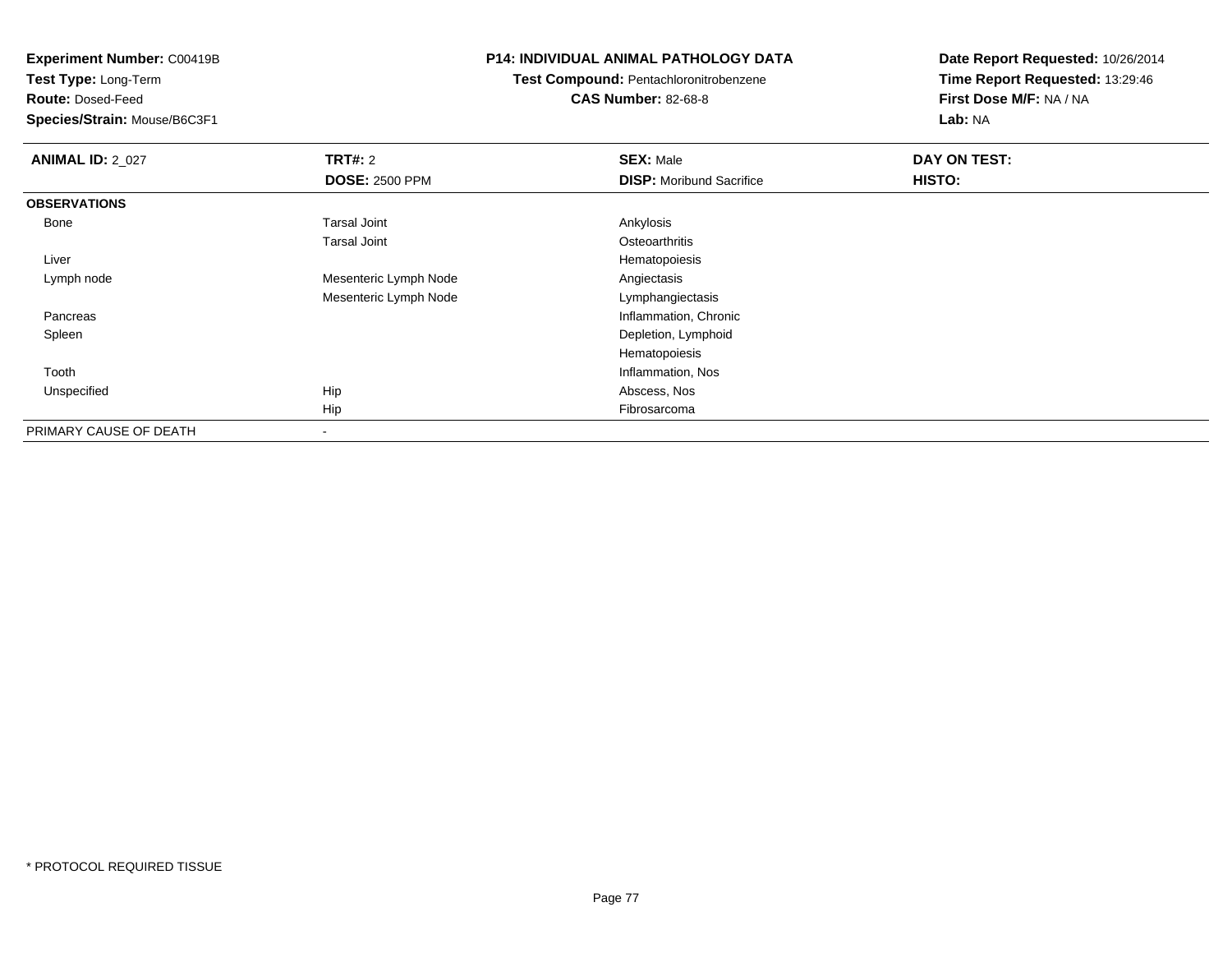| <b>Experiment Number: C00419B</b><br><b>Test Type: Long-Term</b><br><b>Route: Dosed-Feed</b><br>Species/Strain: Mouse/B6C3F1 |                                  | <b>P14: INDIVIDUAL ANIMAL PATHOLOGY DATA</b><br>Test Compound: Pentachloronitrobenzene<br><b>CAS Number: 82-68-8</b> | Date Report Requested: 10/26/2014<br>Time Report Requested: 13:29:46<br>First Dose M/F: NA / NA<br>Lab: NA |
|------------------------------------------------------------------------------------------------------------------------------|----------------------------------|----------------------------------------------------------------------------------------------------------------------|------------------------------------------------------------------------------------------------------------|
| <b>ANIMAL ID: 2 029</b>                                                                                                      | TRT#: 2<br><b>DOSE: 2500 PPM</b> | <b>SEX: Male</b><br><b>DISP:</b> Terminal Sacrifice                                                                  | DAY ON TEST:<br>HISTO:                                                                                     |
| <b>OBSERVATIONS</b>                                                                                                          |                                  |                                                                                                                      |                                                                                                            |
| Bone                                                                                                                         | Tarsal Joint                     | Ankylosis                                                                                                            |                                                                                                            |
|                                                                                                                              | Tarsal Joint                     | Osteoarthritis                                                                                                       |                                                                                                            |
| Lymph node                                                                                                                   | Mesenteric Lymph Node            | Angiectasis                                                                                                          |                                                                                                            |
| Preputial gland                                                                                                              |                                  | Abscess, Nos                                                                                                         |                                                                                                            |
| PRIMARY CAUSE OF DEATH                                                                                                       |                                  |                                                                                                                      |                                                                                                            |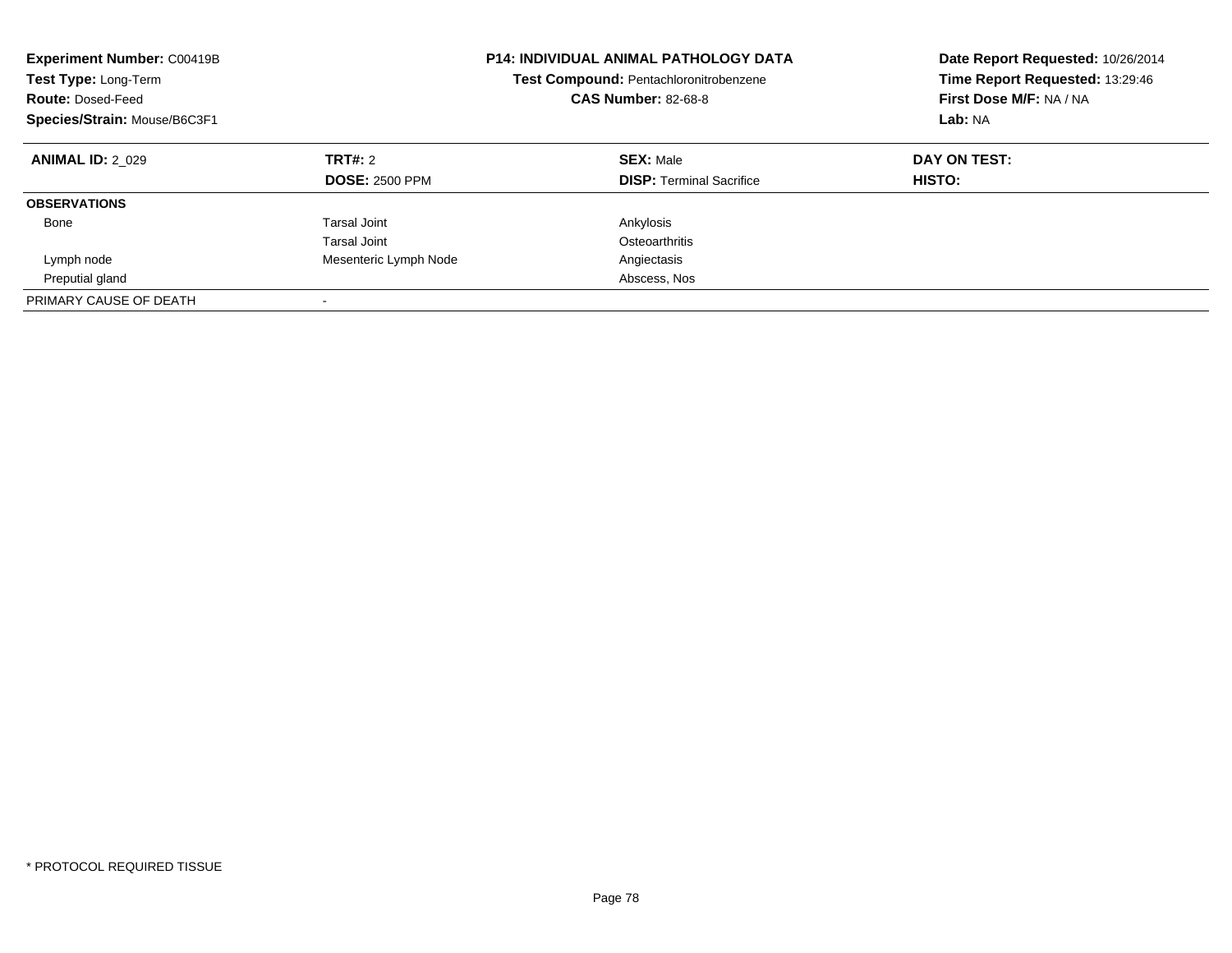**Test Type:** Long-Term

**Route:** Dosed-Feed

**Species/Strain:** Mouse/B6C3F1

## **P14: INDIVIDUAL ANIMAL PATHOLOGY DATA**

**Test Compound:** Pentachloronitrobenzene

**CAS Number:** 82-68-8

| <b>ANIMAL ID: 2_030</b> | <b>TRT#: 2</b>             | <b>SEX: Male</b>                | DAY ON TEST: |
|-------------------------|----------------------------|---------------------------------|--------------|
|                         | <b>DOSE: 2500 PPM</b>      | <b>DISP:</b> Moribund Sacrifice | HISTO:       |
| <b>OBSERVATIONS</b>     |                            |                                 |              |
| Bone                    | Tarsal Joint               | Ankylosis                       |              |
|                         | <b>Tarsal Joint</b>        | Osteoarthritis                  |              |
| Liver                   |                            | Hematopoiesis                   |              |
| Lymph node              | Pancreatic Lymph Node      | Angiectasis                     |              |
|                         | Pancreatic Lymph Node      | Inflammation, Acute             |              |
| Skin                    | Hip                        | Inflammation, Acute Necrotizing |              |
| Spleen                  |                            | Hematopoiesis                   |              |
| Tooth                   |                            | Deformity, Nos                  |              |
| Unspecified             | Hip                        | Fibrosarcoma                    |              |
|                         | <b>Multiple Organs Nos</b> | Fibrosarcoma, Metastatic        |              |
|                         | Hip                        | Necrosis, Nos                   |              |
| PRIMARY CAUSE OF DEATH  |                            |                                 |              |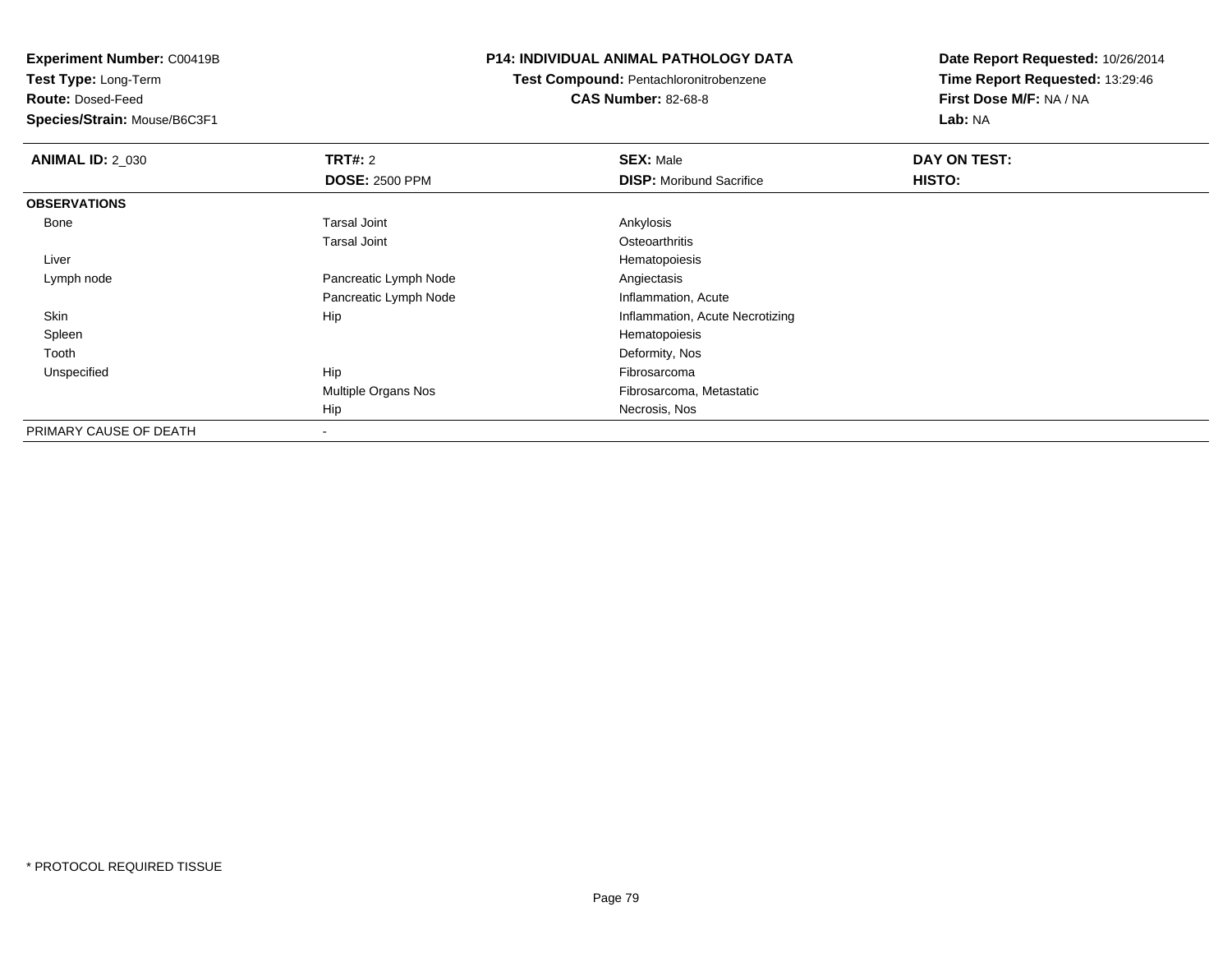| <b>Experiment Number: C00419B</b><br>Test Type: Long-Term<br><b>Route: Dosed-Feed</b><br>Species/Strain: Mouse/B6C3F1 |                       | <b>P14: INDIVIDUAL ANIMAL PATHOLOGY DATA</b><br>Test Compound: Pentachloronitrobenzene<br><b>CAS Number: 82-68-8</b> | Date Report Requested: 10/26/2014<br>Time Report Requested: 13:29:46<br>First Dose M/F: NA / NA<br>Lab: NA |
|-----------------------------------------------------------------------------------------------------------------------|-----------------------|----------------------------------------------------------------------------------------------------------------------|------------------------------------------------------------------------------------------------------------|
| <b>ANIMAL ID: 2 031</b>                                                                                               | TRT#: 2               | <b>SEX: Male</b>                                                                                                     | DAY ON TEST:                                                                                               |
|                                                                                                                       | <b>DOSE: 2500 PPM</b> | <b>DISP: Terminal Sacrifice</b>                                                                                      | HISTO:                                                                                                     |
| <b>OBSERVATIONS</b>                                                                                                   |                       |                                                                                                                      |                                                                                                            |
| Kidney                                                                                                                |                       | Inflammation, Chronic                                                                                                |                                                                                                            |
| Lymph node                                                                                                            | Mesenteric Lymph Node | Angiectasis                                                                                                          |                                                                                                            |
| Skin                                                                                                                  | Lower Leg             | Inflammation, Acute Necrotizing                                                                                      |                                                                                                            |
| Thyroid                                                                                                               |                       | Follicular-Cell Carcinoma                                                                                            |                                                                                                            |
| Unspecified                                                                                                           | Leg                   | Fibroma                                                                                                              |                                                                                                            |
| PRIMARY CAUSE OF DEATH                                                                                                |                       |                                                                                                                      |                                                                                                            |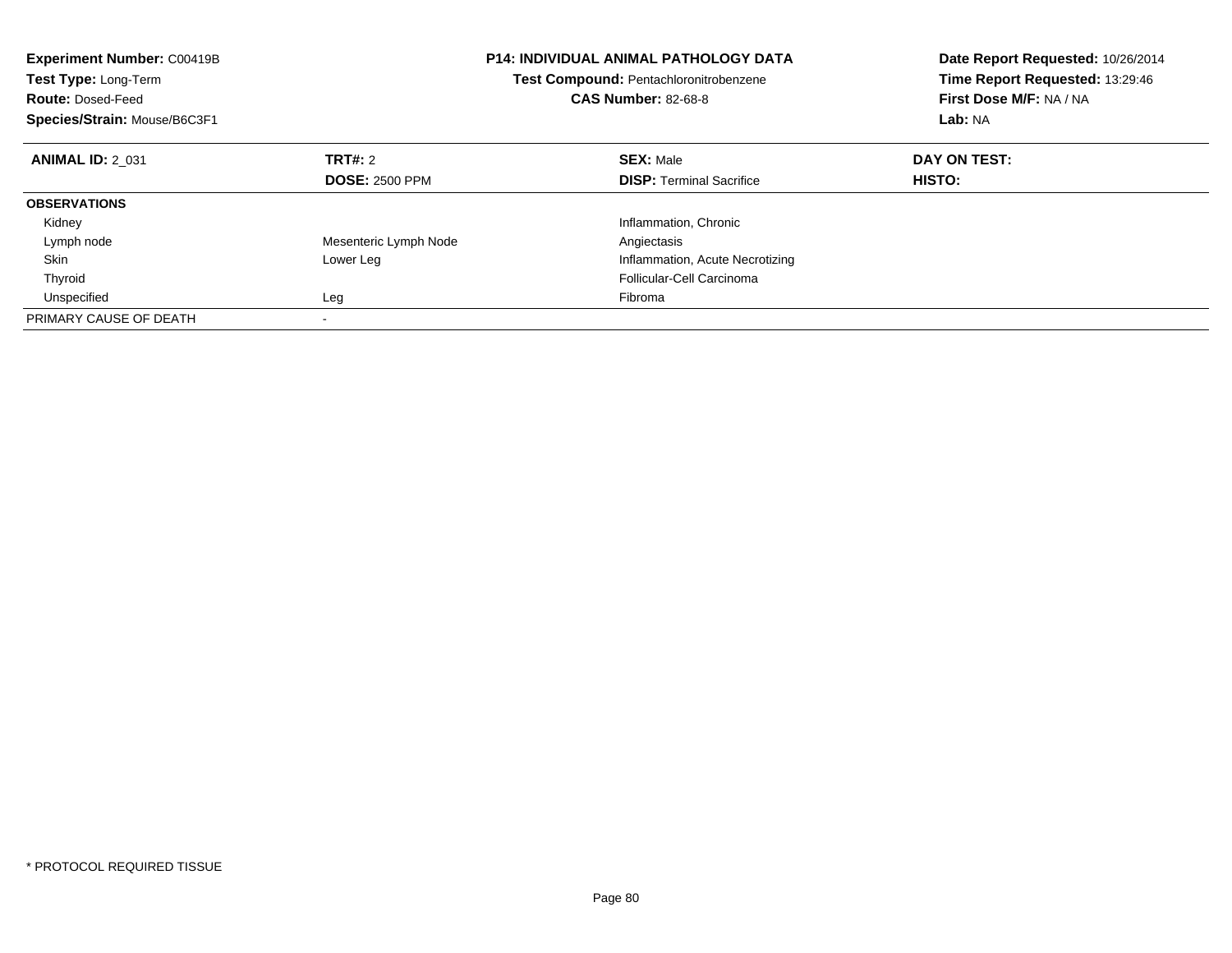**Test Type:** Long-Term

**Route:** Dosed-Feed

**Species/Strain:** Mouse/B6C3F1

## **P14: INDIVIDUAL ANIMAL PATHOLOGY DATA**

# **Test Compound:** Pentachloronitrobenzene

**CAS Number:** 82-68-8

| <b>ANIMAL ID: 2_032</b> | <b>TRT#: 2</b>        | <b>SEX: Male</b>                | DAY ON TEST: |  |
|-------------------------|-----------------------|---------------------------------|--------------|--|
|                         | <b>DOSE: 2500 PPM</b> | <b>DISP: Terminal Sacrifice</b> | HISTO:       |  |
| <b>OBSERVATIONS</b>     |                       |                                 |              |  |
| Bone                    | <b>Tarsal Joint</b>   | Ankylosis                       |              |  |
|                         | <b>Tarsal Joint</b>   | Osteoarthritis                  |              |  |
| Liver                   |                       | Hepatocellular Adenoma          |              |  |
|                         |                       | Hepatocellular Carcinoma        |              |  |
| Lymph node              | Mesenteric Lymph Node | Angiectasis                     |              |  |
| Preputial gland         |                       | Inflammation, Chronic           |              |  |
| Spleen                  |                       | Hematopoiesis                   |              |  |
| Tooth                   |                       | Deformity, Nos                  |              |  |
|                         |                       | Inflammation, Nos               |              |  |
| Unspecified             | Flank                 | Fibrosarcoma                    |              |  |
| PRIMARY CAUSE OF DEATH  | $\,$ $\,$             |                                 |              |  |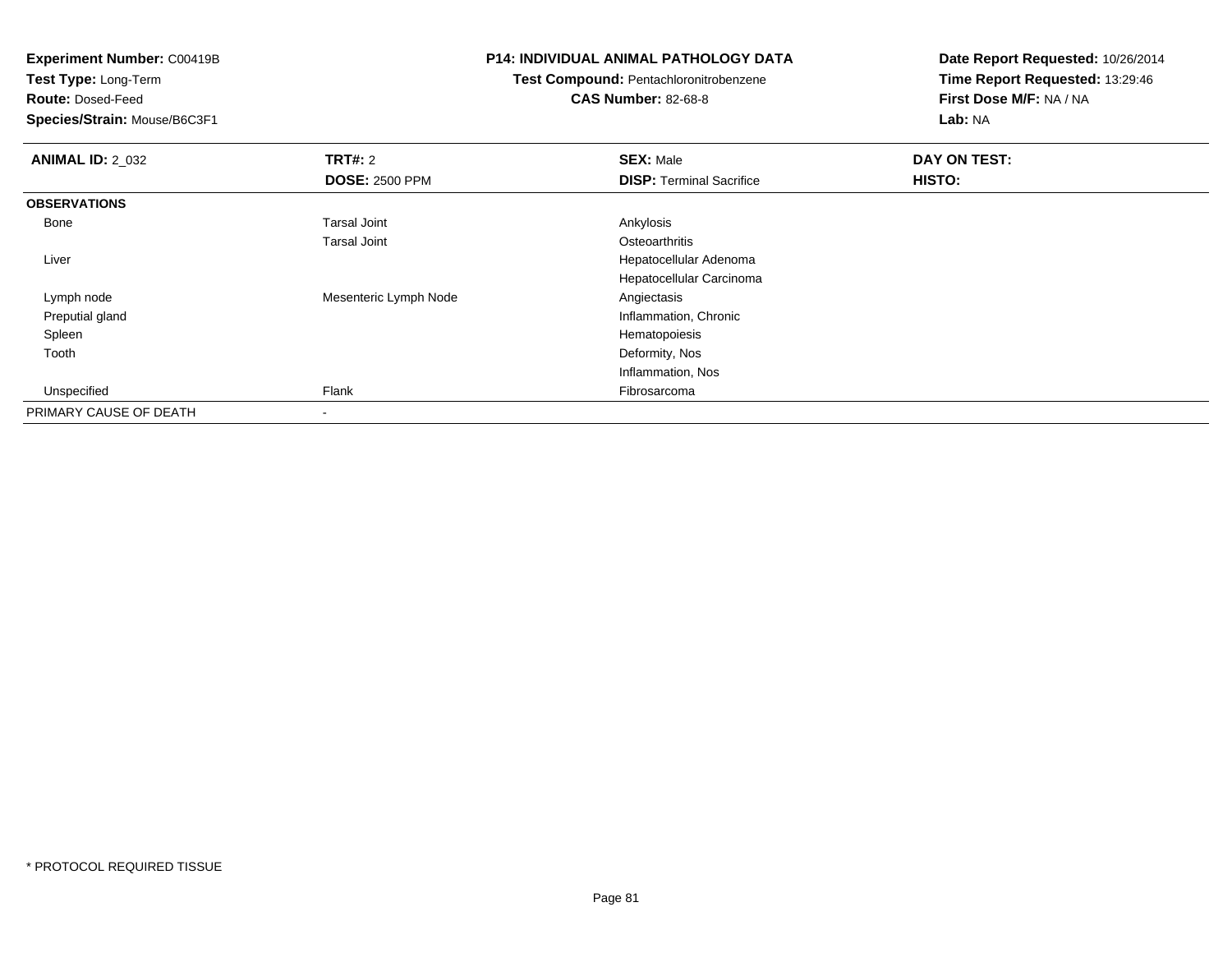| <b>Experiment Number: C00419B</b><br>Test Type: Long-Term<br><b>Route: Dosed-Feed</b><br>Species/Strain: Mouse/B6C3F1 | <b>P14: INDIVIDUAL ANIMAL PATHOLOGY DATA</b><br>Test Compound: Pentachloronitrobenzene<br><b>CAS Number: 82-68-8</b> |                                 | Date Report Requested: 10/26/2014<br>Time Report Requested: 13:29:46<br>First Dose M/F: NA / NA<br>Lab: NA |
|-----------------------------------------------------------------------------------------------------------------------|----------------------------------------------------------------------------------------------------------------------|---------------------------------|------------------------------------------------------------------------------------------------------------|
| <b>ANIMAL ID: 2 033</b>                                                                                               | <b>TRT#: 2</b>                                                                                                       | <b>SEX: Male</b>                | DAY ON TEST:                                                                                               |
|                                                                                                                       | <b>DOSE: 2500 PPM</b>                                                                                                | <b>DISP:</b> Moribund Sacrifice | HISTO:                                                                                                     |
| <b>OBSERVATIONS</b>                                                                                                   |                                                                                                                      |                                 |                                                                                                            |
| Liver                                                                                                                 |                                                                                                                      | Hepatocellular Carcinoma        |                                                                                                            |
|                                                                                                                       |                                                                                                                      | Necrosis, Coagulative           |                                                                                                            |
| Lymph node                                                                                                            | Axillary Lymph Node                                                                                                  | Fibrosarcoma, Metastatic        |                                                                                                            |
| Pancreas                                                                                                              |                                                                                                                      | Atrophy, Nos                    |                                                                                                            |
| Spleen                                                                                                                |                                                                                                                      | Hematopoiesis                   |                                                                                                            |
| <b>Testis</b>                                                                                                         |                                                                                                                      | Atrophy, Nos                    |                                                                                                            |
| Unspecified                                                                                                           | <b>Back</b>                                                                                                          | Fibrosarcoma                    |                                                                                                            |
| Urinary bladder                                                                                                       |                                                                                                                      | Inflammation, Chronic           |                                                                                                            |
| PRIMARY CAUSE OF DEATH                                                                                                |                                                                                                                      |                                 |                                                                                                            |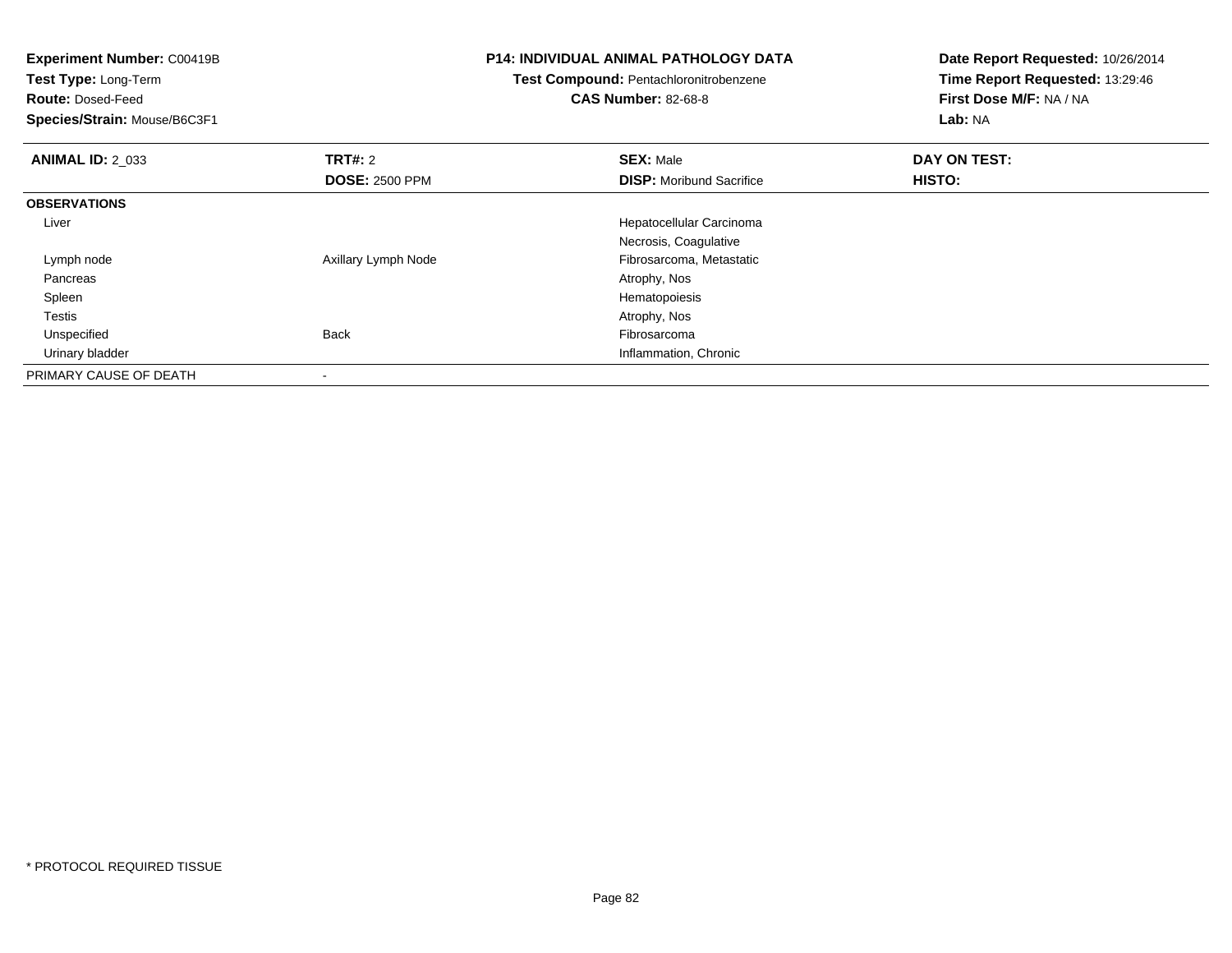| Experiment Number: C00419B<br>Test Type: Long-Term<br><b>Route: Dosed-Feed</b><br>Species/Strain: Mouse/B6C3F1 | <b>P14: INDIVIDUAL ANIMAL PATHOLOGY DATA</b><br>Test Compound: Pentachloronitrobenzene<br><b>CAS Number: 82-68-8</b> |                                 | Date Report Requested: 10/26/2014<br>Time Report Requested: 13:29:46<br>First Dose M/F: NA / NA<br>Lab: NA |
|----------------------------------------------------------------------------------------------------------------|----------------------------------------------------------------------------------------------------------------------|---------------------------------|------------------------------------------------------------------------------------------------------------|
| <b>ANIMAL ID: 2 034</b>                                                                                        | TRT#: 2                                                                                                              | <b>SEX: Male</b>                | DAY ON TEST:                                                                                               |
|                                                                                                                | <b>DOSE: 2500 PPM</b>                                                                                                | <b>DISP:</b> Terminal Sacrifice | HISTO:                                                                                                     |
| <b>OBSERVATIONS</b>                                                                                            |                                                                                                                      |                                 |                                                                                                            |
| Bone                                                                                                           | Tarsal Joint                                                                                                         | Ankylosis                       |                                                                                                            |
|                                                                                                                | Tarsal Joint                                                                                                         | Osteoarthritis                  |                                                                                                            |
| Lymph node                                                                                                     | Mesenteric Lymph Node                                                                                                | Angiectasis                     |                                                                                                            |
| Skin                                                                                                           | <b>Back</b>                                                                                                          | Inflammation, Acute Necrotizing |                                                                                                            |
| Spleen                                                                                                         |                                                                                                                      | Hematopoiesis                   |                                                                                                            |
| Unspecified                                                                                                    | <b>Back</b>                                                                                                          | Fibrosarcoma                    |                                                                                                            |
| PRIMARY CAUSE OF DEATH                                                                                         |                                                                                                                      |                                 |                                                                                                            |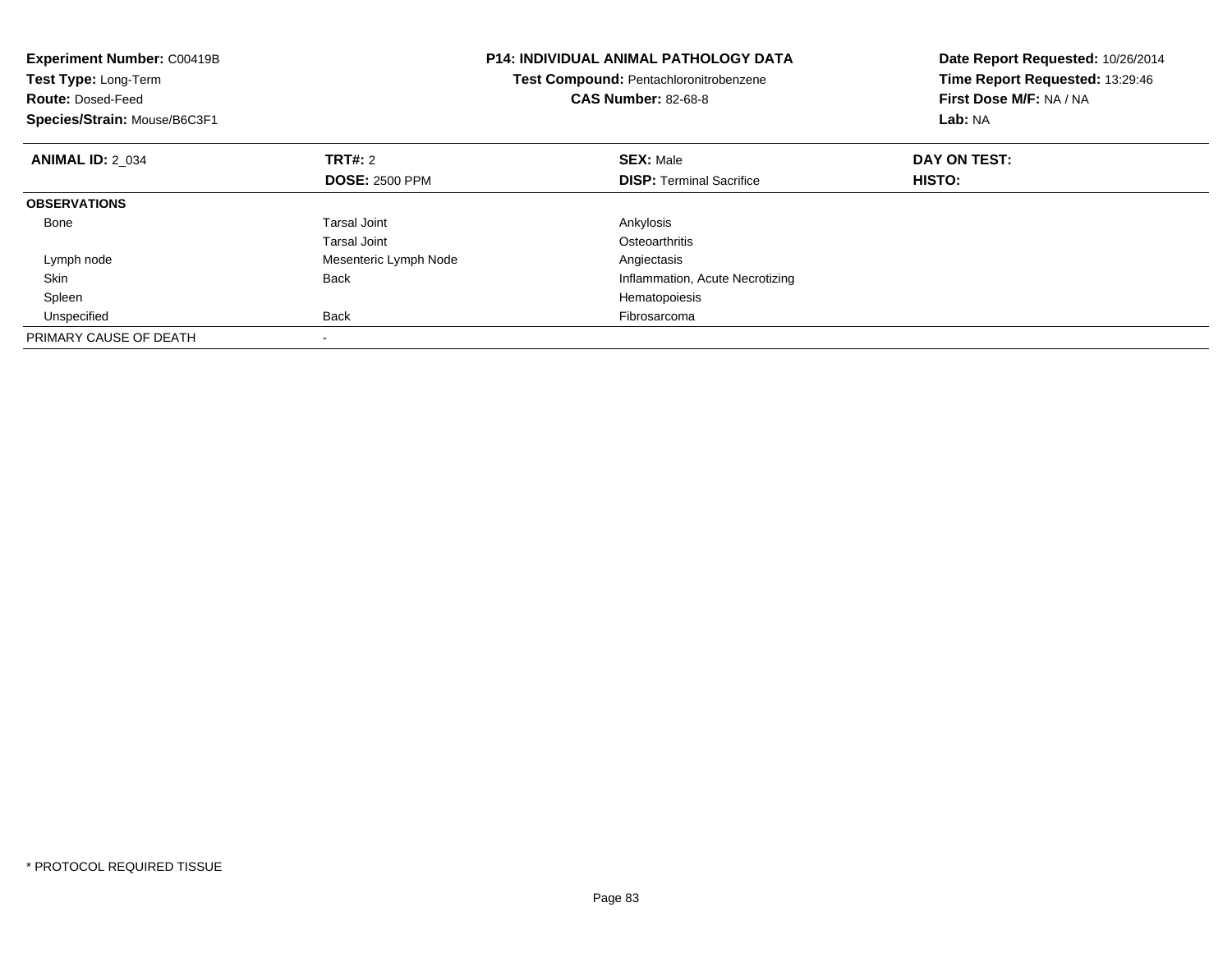**Experiment Number:** C00419B**Test Type:** Long-Term**Route:** Dosed-Feed **Species/Strain:** Mouse/B6C3F1**P14: INDIVIDUAL ANIMAL PATHOLOGY DATATest Compound:** Pentachloronitrobenzene**CAS Number:** 82-68-8**Date Report Requested:** 10/26/2014**Time Report Requested:** 13:29:46**First Dose M/F:** NA / NA**Lab:** NA**ANIMAL ID: 2 035 TRT#:** <sup>2</sup> **SEX:** Male **DAY ON TEST: DOSE:** 2500 PPM**DISP:** Natural Death **HISTO: OBSERVATIONS** Brain Thalamus Mineralization Kidney Glomerulonephritis, Nos Liver Hepatocellular Carcinoma Hepatocellular Carcinoma, Metastatic Lung Pituitary glandAnterior Pituitary **Congestion**, Nos Salivary gland Inflammation, Chronic Thymus Depletion, Lymphoid**Inflammation, Chronic Chronic Chronic Chronic Chronic Chronic Chronic Chronic Chronic Chronic Chronic Chronic Chronic Chronic Chronic Chronic Chronic Chronic Chronic Chronic Chronic Chronic Chronic Chronic Chronic Chronic**  Urinary bladderPRIMARY CAUSE OF DEATH-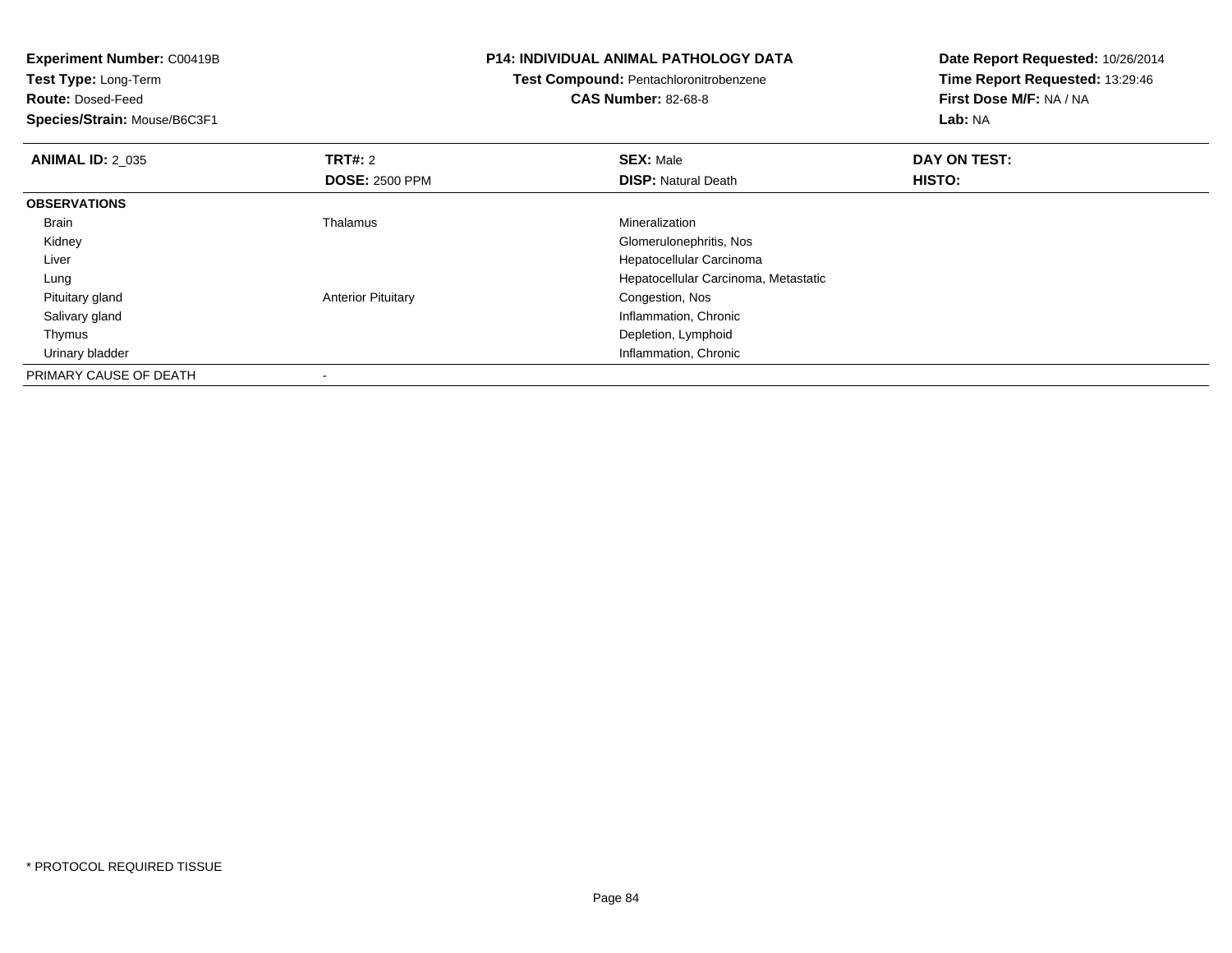| <b>Experiment Number: C00419B</b><br>Test Type: Long-Term<br><b>Route: Dosed-Feed</b><br>Species/Strain: Mouse/B6C3F1 | <b>P14: INDIVIDUAL ANIMAL PATHOLOGY DATA</b><br>Test Compound: Pentachloronitrobenzene<br><b>CAS Number: 82-68-8</b> |                                 | Date Report Requested: 10/26/2014<br>Time Report Requested: 13:29:46<br>First Dose M/F: NA / NA<br>Lab: NA |
|-----------------------------------------------------------------------------------------------------------------------|----------------------------------------------------------------------------------------------------------------------|---------------------------------|------------------------------------------------------------------------------------------------------------|
| <b>ANIMAL ID: 2 036</b>                                                                                               | TRT#: 2                                                                                                              | <b>SEX: Male</b>                | DAY ON TEST:                                                                                               |
|                                                                                                                       | <b>DOSE: 2500 PPM</b>                                                                                                | <b>DISP:</b> Terminal Sacrifice | <b>HISTO:</b>                                                                                              |
| <b>OBSERVATIONS</b>                                                                                                   |                                                                                                                      |                                 |                                                                                                            |
| Gall bladder                                                                                                          |                                                                                                                      | Hyperplasia, Epithelial         |                                                                                                            |
| Liver                                                                                                                 |                                                                                                                      | Hepatocellular Carcinoma        |                                                                                                            |
| Skin                                                                                                                  | <b>Back</b>                                                                                                          | Inflammation, Acute Necrotizing |                                                                                                            |
| Tooth                                                                                                                 |                                                                                                                      | Deformity, Nos                  |                                                                                                            |
| Unspecified                                                                                                           | <b>Back</b>                                                                                                          | Fibrosarcoma                    |                                                                                                            |
| PRIMARY CAUSE OF DEATH                                                                                                |                                                                                                                      |                                 |                                                                                                            |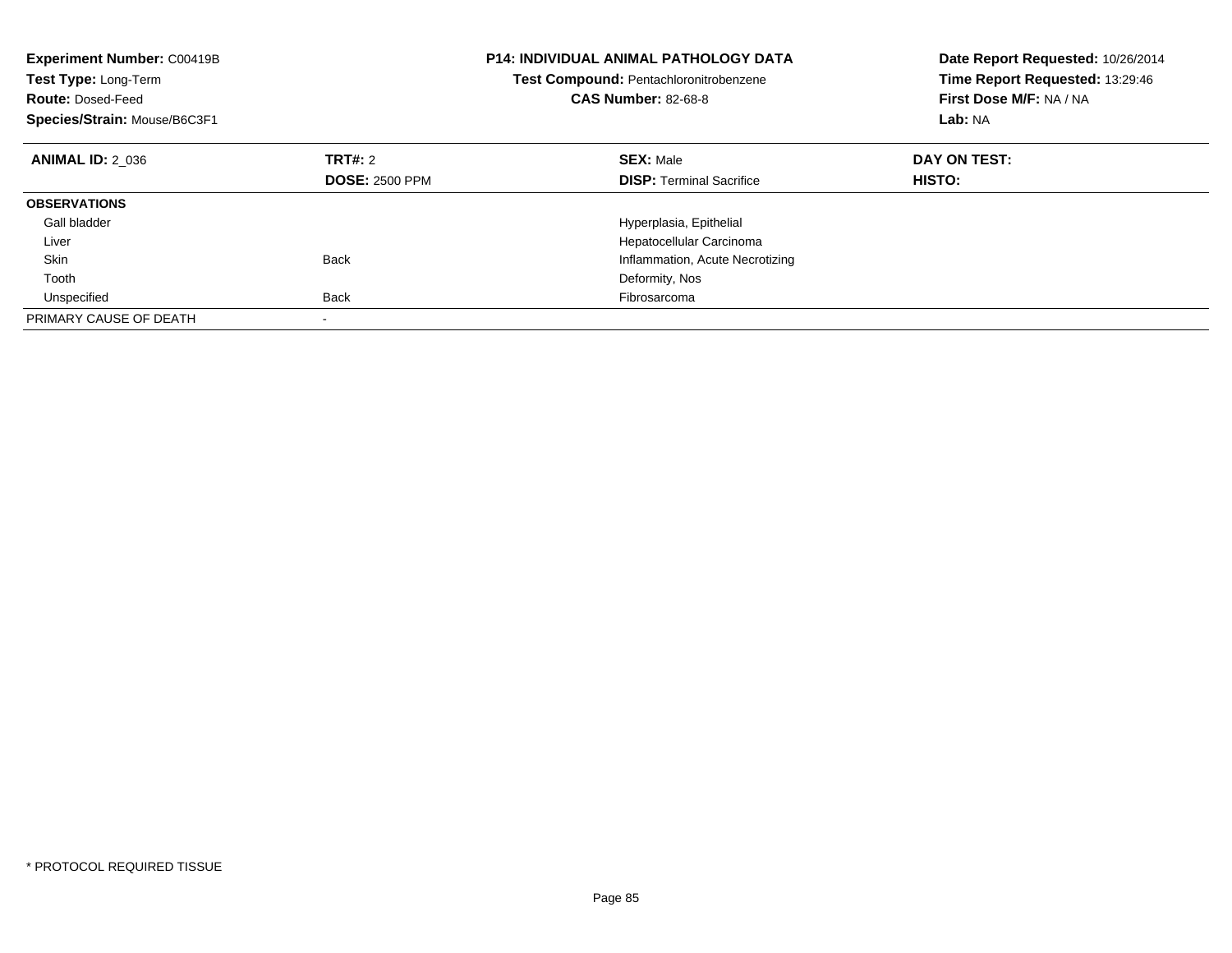| Experiment Number: C00419B<br>Test Type: Long-Term<br><b>Route: Dosed-Feed</b><br>Species/Strain: Mouse/B6C3F1 |                       | <b>P14: INDIVIDUAL ANIMAL PATHOLOGY DATA</b><br>Date Report Requested: 10/26/2014<br>Time Report Requested: 13:29:46<br>Test Compound: Pentachloronitrobenzene<br>First Dose M/F: NA / NA<br><b>CAS Number: 82-68-8</b><br>Lab: NA |               |
|----------------------------------------------------------------------------------------------------------------|-----------------------|------------------------------------------------------------------------------------------------------------------------------------------------------------------------------------------------------------------------------------|---------------|
| <b>ANIMAL ID: 2 037</b>                                                                                        | TRT#: 2               | <b>SEX: Male</b>                                                                                                                                                                                                                   | DAY ON TEST:  |
|                                                                                                                | <b>DOSE: 2500 PPM</b> | <b>DISP:</b> Terminal Sacrifice                                                                                                                                                                                                    | <b>HISTO:</b> |
| <b>OBSERVATIONS</b>                                                                                            |                       |                                                                                                                                                                                                                                    |               |
| Bone                                                                                                           | Tarsal Joint          | Ankylosis                                                                                                                                                                                                                          |               |
|                                                                                                                | Tarsal Joint          | Osteoarthritis                                                                                                                                                                                                                     |               |
| Kidney                                                                                                         |                       | Inflammation, Chronic                                                                                                                                                                                                              |               |
| Liver                                                                                                          |                       | Lymphoma, Histiocytic-Malignant Type                                                                                                                                                                                               |               |
| Tooth                                                                                                          |                       | Deformity, Nos                                                                                                                                                                                                                     |               |
| PRIMARY CAUSE OF DEATH                                                                                         |                       |                                                                                                                                                                                                                                    |               |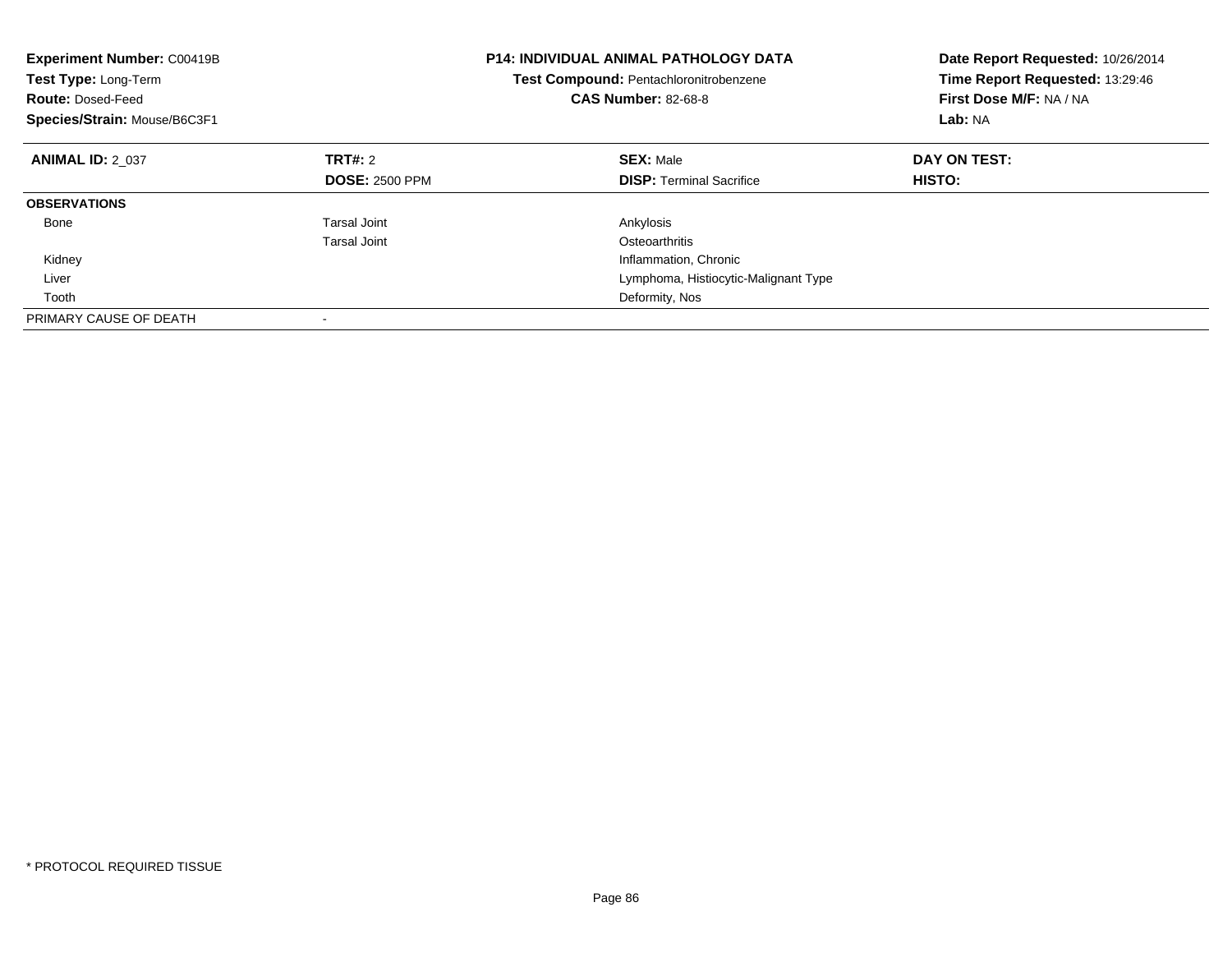| <b>Experiment Number: C00419B</b><br>Test Type: Long-Term<br><b>Route: Dosed-Feed</b><br>Species/Strain: Mouse/B6C3F1 |                       | <b>P14: INDIVIDUAL ANIMAL PATHOLOGY DATA</b><br>Test Compound: Pentachloronitrobenzene<br><b>CAS Number: 82-68-8</b> | Date Report Requested: 10/26/2014<br>Time Report Requested: 13:29:46<br>First Dose M/F: NA / NA<br>Lab: NA |
|-----------------------------------------------------------------------------------------------------------------------|-----------------------|----------------------------------------------------------------------------------------------------------------------|------------------------------------------------------------------------------------------------------------|
| <b>ANIMAL ID: 2 038</b>                                                                                               | <b>TRT#: 2</b>        | <b>SEX: Male</b>                                                                                                     | DAY ON TEST:                                                                                               |
|                                                                                                                       | <b>DOSE: 2500 PPM</b> | <b>DISP:</b> Terminal Sacrifice                                                                                      | HISTO:                                                                                                     |
| <b>OBSERVATIONS</b>                                                                                                   |                       |                                                                                                                      |                                                                                                            |
| Bone                                                                                                                  | <b>Tarsal Joint</b>   | Ankylosis                                                                                                            |                                                                                                            |
|                                                                                                                       | Tarsal Joint          | Osteoarthritis                                                                                                       |                                                                                                            |
| Liver                                                                                                                 |                       | Hepatocellular Adenoma                                                                                               |                                                                                                            |
| Lymph node                                                                                                            | Mesenteric Lymph Node | Angiectasis                                                                                                          |                                                                                                            |
| Tooth                                                                                                                 |                       | Deformity, Nos                                                                                                       |                                                                                                            |
| Unspecified                                                                                                           | Multiple Organs Nos   | Lymphoma, Undifferentiated-Malignant Type                                                                            |                                                                                                            |
| PRIMARY CAUSE OF DEATH                                                                                                |                       |                                                                                                                      |                                                                                                            |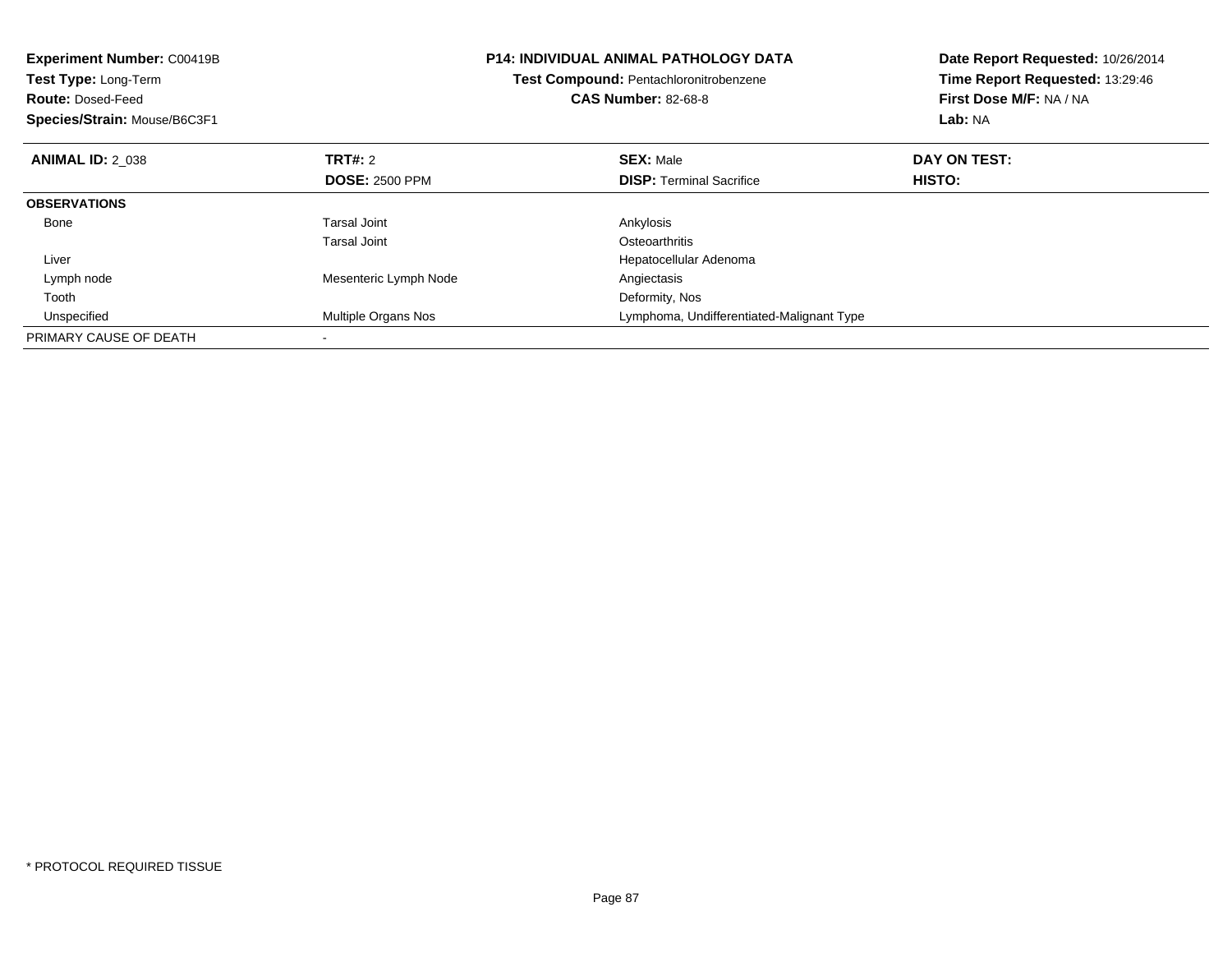| <b>Experiment Number: C00419B</b> |                       | <b>P14: INDIVIDUAL ANIMAL PATHOLOGY DATA</b> | Date Report Requested: 10/26/2014 |  |
|-----------------------------------|-----------------------|----------------------------------------------|-----------------------------------|--|
| Test Type: Long-Term              |                       | Test Compound: Pentachloronitrobenzene       | Time Report Requested: 13:29:46   |  |
| <b>Route: Dosed-Feed</b>          |                       | <b>CAS Number: 82-68-8</b>                   | First Dose M/F: NA / NA           |  |
| Species/Strain: Mouse/B6C3F1      |                       |                                              | Lab: NA                           |  |
| <b>ANIMAL ID: 2 039</b>           | <b>TRT#: 2</b>        | <b>SEX: Male</b>                             | DAY ON TEST:                      |  |
|                                   | <b>DOSE: 2500 PPM</b> | <b>DISP:</b> Terminal Sacrifice              | HISTO:                            |  |
| <b>OBSERVATIONS</b>               |                       |                                              |                                   |  |
| Bone                              | Tarsal Joint          | Ankylosis                                    |                                   |  |
|                                   | Tarsal Joint          | Osteoarthritis                               |                                   |  |
| Kidney                            |                       | Inflammation, Chronic                        |                                   |  |
|                                   |                       | Nephropathy                                  |                                   |  |
| Liver                             |                       | Inflammation, Chronic                        |                                   |  |
| Lymph node                        | Mesenteric Lymph Node | Angiectasis                                  |                                   |  |
| Salivary gland                    |                       | Inflammation, Chronic                        |                                   |  |
| Tooth                             |                       | Deformity, Nos                               |                                   |  |
| PRIMARY CAUSE OF DEATH            |                       |                                              |                                   |  |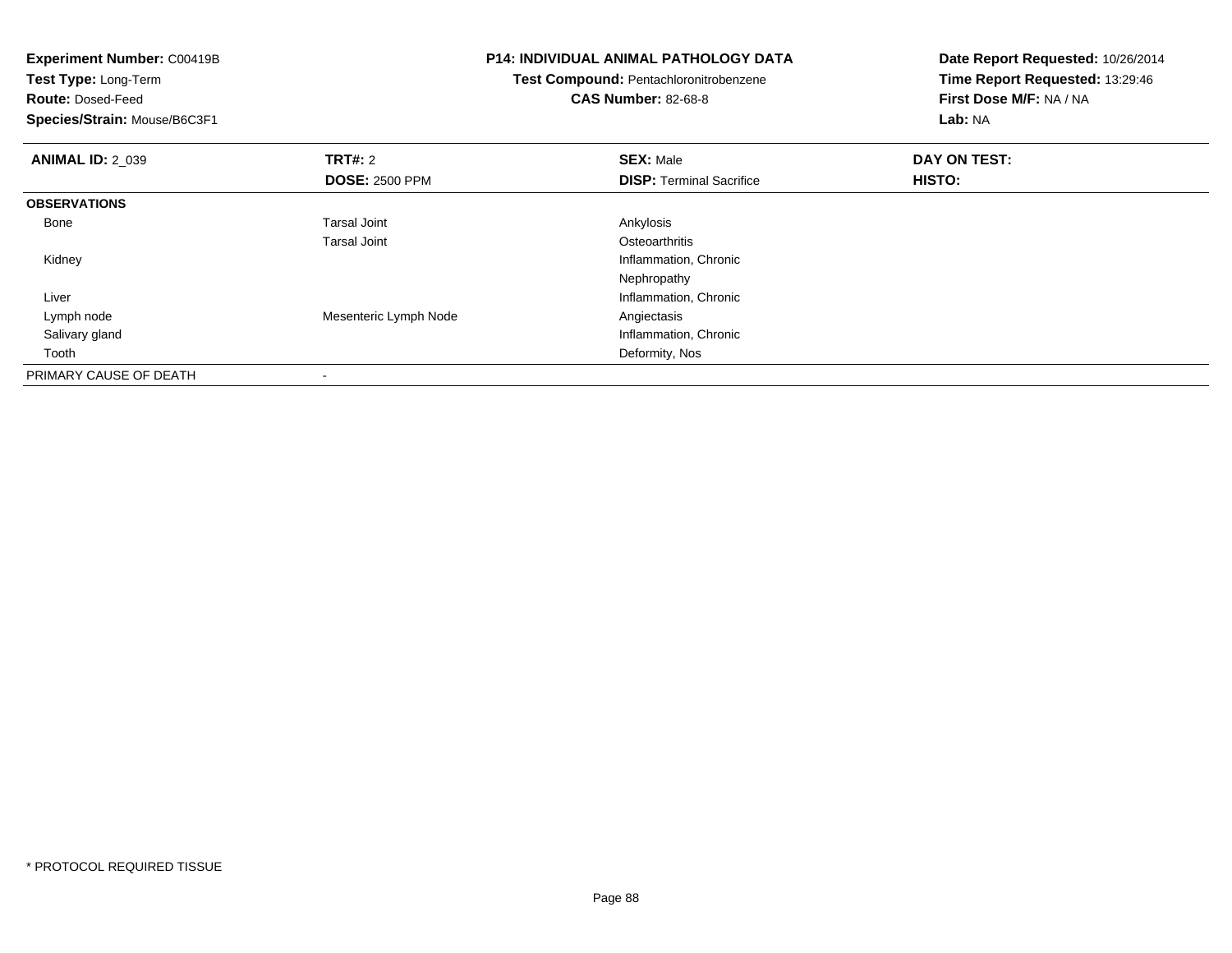**Test Type:** Long-Term

**Route:** Dosed-Feed

**Species/Strain:** Mouse/B6C3F1

## **P14: INDIVIDUAL ANIMAL PATHOLOGY DATA**

## **Test Compound:** Pentachloronitrobenzene**CAS Number:** 82-68-8

| <b>ANIMAL ID: 2_040</b> | TRT#: 2               | <b>SEX: Male</b>                  | DAY ON TEST: |  |
|-------------------------|-----------------------|-----------------------------------|--------------|--|
|                         | <b>DOSE: 2500 PPM</b> | <b>DISP:</b> Moribund Sacrifice   | HISTO:       |  |
| <b>OBSERVATIONS</b>     |                       |                                   |              |  |
| Bone                    | <b>Tarsal Joint</b>   | Ankylosis                         |              |  |
|                         | <b>Tarsal Joint</b>   | Osteoarthritis                    |              |  |
| Liver                   |                       | Inflammation, Active Chronic      |              |  |
|                         |                       | Necrosis, Coagulative             |              |  |
| Lung                    |                       | Alveolar/Bronchiolar Adenoma      |              |  |
|                         |                       | Inflammation, Acute               |              |  |
|                         |                       | Inflammation, Interstitial        |              |  |
| Nasal cavity            |                       | Inflammation, Acute               |              |  |
| Skin                    | <b>Back</b>           | Inflammation, Chronic Necrotizing |              |  |
| Unspecified             | <b>Back</b>           | Fibroma                           |              |  |
| Urinary bladder         |                       | Calculus, Gross Observation Only  |              |  |
|                         |                       | Inflammation, Chronic             |              |  |
| PRIMARY CAUSE OF DEATH  | $\,$                  |                                   |              |  |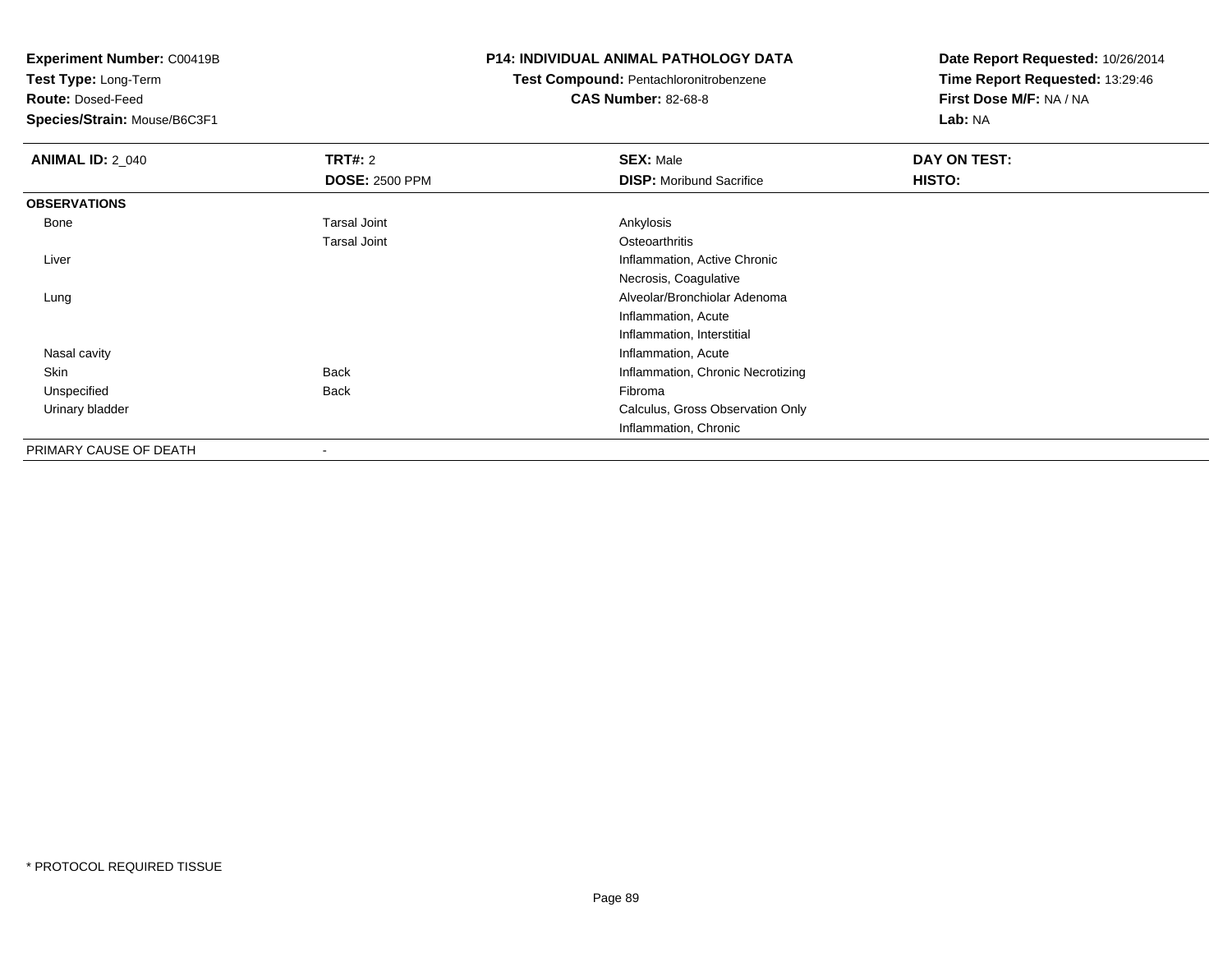| <b>Experiment Number: C00419B</b><br><b>Test Type: Long-Term</b><br><b>Route: Dosed-Feed</b><br>Species/Strain: Mouse/B6C3F1 |                       | <b>P14: INDIVIDUAL ANIMAL PATHOLOGY DATA</b><br>Test Compound: Pentachloronitrobenzene<br><b>CAS Number: 82-68-8</b> | Date Report Requested: 10/26/2014<br>Time Report Requested: 13:29:46<br>First Dose M/F: NA / NA |
|------------------------------------------------------------------------------------------------------------------------------|-----------------------|----------------------------------------------------------------------------------------------------------------------|-------------------------------------------------------------------------------------------------|
|                                                                                                                              |                       |                                                                                                                      | Lab: NA                                                                                         |
| <b>ANIMAL ID: 2 041</b>                                                                                                      | <b>TRT#:</b> 2        | <b>SEX: Male</b>                                                                                                     | DAY ON TEST:                                                                                    |
|                                                                                                                              | <b>DOSE: 2500 PPM</b> | <b>DISP:</b> Terminal Sacrifice                                                                                      | HISTO:                                                                                          |
| <b>OBSERVATIONS</b>                                                                                                          |                       |                                                                                                                      |                                                                                                 |
| Bone                                                                                                                         | Tarsal Joint          | Ankylosis                                                                                                            |                                                                                                 |
|                                                                                                                              | Tarsal Joint          | Osteoarthritis                                                                                                       |                                                                                                 |
| PRIMARY CAUSE OF DEATH                                                                                                       |                       |                                                                                                                      |                                                                                                 |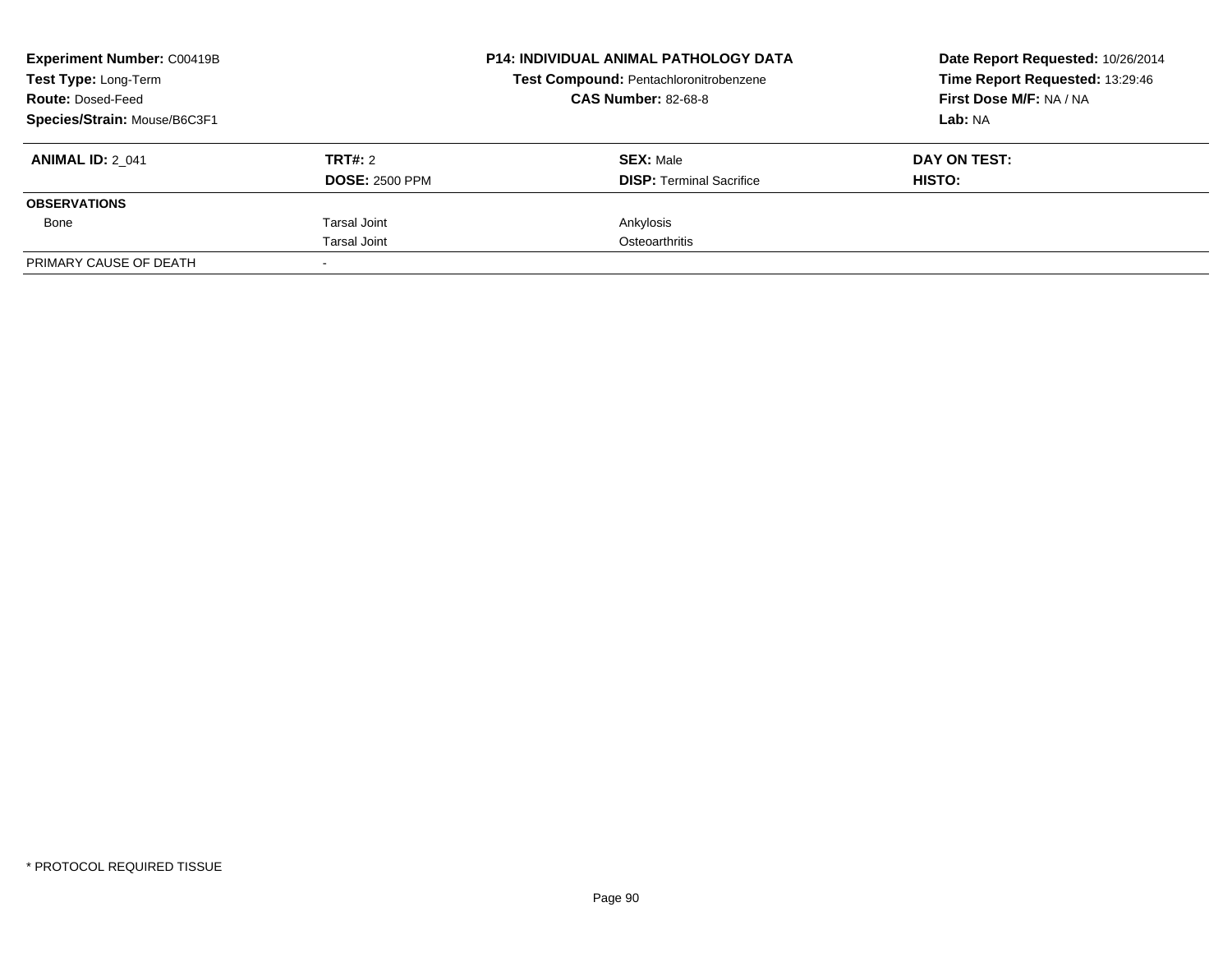**Test Type:** Long-Term

**Route:** Dosed-Feed

**Species/Strain:** Mouse/B6C3F1

## **P14: INDIVIDUAL ANIMAL PATHOLOGY DATA**

**Test Compound:** Pentachloronitrobenzene**CAS Number:** 82-68-8

| <b>ANIMAL ID: 2_042</b> | <b>TRT#: 2</b>        | <b>SEX: Male</b>                | DAY ON TEST: |  |
|-------------------------|-----------------------|---------------------------------|--------------|--|
|                         | <b>DOSE: 2500 PPM</b> | <b>DISP:</b> Moribund Sacrifice | HISTO:       |  |
| <b>OBSERVATIONS</b>     |                       |                                 |              |  |
| Bone                    | <b>Tarsal Joint</b>   | Ankylosis                       |              |  |
|                         | <b>Tarsal Joint</b>   | Osteoarthritis                  |              |  |
| Liver                   |                       | Hepatocellular Carcinoma        |              |  |
| Lymph node              | Mesenteric Lymph Node | Angiectasis                     |              |  |
|                         | Pancreatic Lymph Node | Angiectasis                     |              |  |
|                         | Pancreatic Lymph Node | Depletion, Lymphoid             |              |  |
|                         | Mesenteric Lymph Node | Lymphangiectasis                |              |  |
|                         | Renal Lymph Node      | Thrombus, Organized             |              |  |
| Preputial gland         |                       | Cyst, Nos                       |              |  |
|                         |                       | Inflammation, Active Chronic    |              |  |
| PRIMARY CAUSE OF DEATH  |                       |                                 |              |  |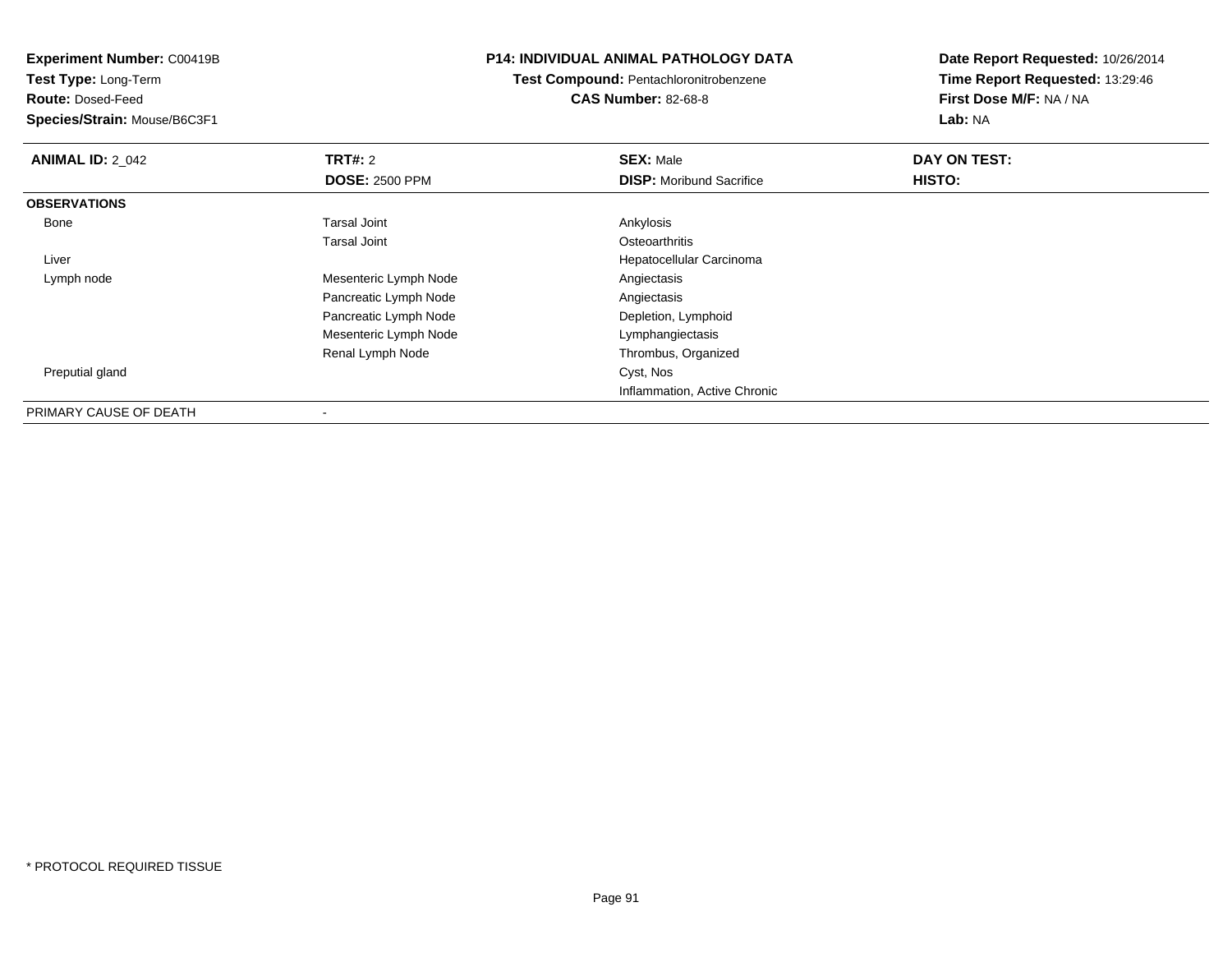| <b>Experiment Number: C00419B</b><br>Test Type: Long-Term<br><b>Route: Dosed-Feed</b><br>Species/Strain: Mouse/B6C3F1 |                                  | <b>P14: INDIVIDUAL ANIMAL PATHOLOGY DATA</b><br>Test Compound: Pentachloronitrobenzene<br><b>CAS Number: 82-68-8</b> | Date Report Requested: 10/26/2014<br>Time Report Requested: 13:29:46<br>First Dose M/F: NA / NA<br>Lab: NA |
|-----------------------------------------------------------------------------------------------------------------------|----------------------------------|----------------------------------------------------------------------------------------------------------------------|------------------------------------------------------------------------------------------------------------|
| <b>ANIMAL ID: 2 043</b>                                                                                               | TRT#: 2<br><b>DOSE: 2500 PPM</b> | <b>SEX: Male</b><br><b>DISP:</b> Terminal Sacrifice                                                                  | DAY ON TEST:<br><b>HISTO:</b>                                                                              |
| <b>OBSERVATIONS</b>                                                                                                   |                                  |                                                                                                                      |                                                                                                            |
| Bone                                                                                                                  | Tarsal Joint<br>Tarsal Joint     | Ankylosis<br>Osteoarthritis                                                                                          |                                                                                                            |
| Tooth                                                                                                                 |                                  | Inflammation, Nos                                                                                                    |                                                                                                            |
| PRIMARY CAUSE OF DEATH                                                                                                |                                  |                                                                                                                      |                                                                                                            |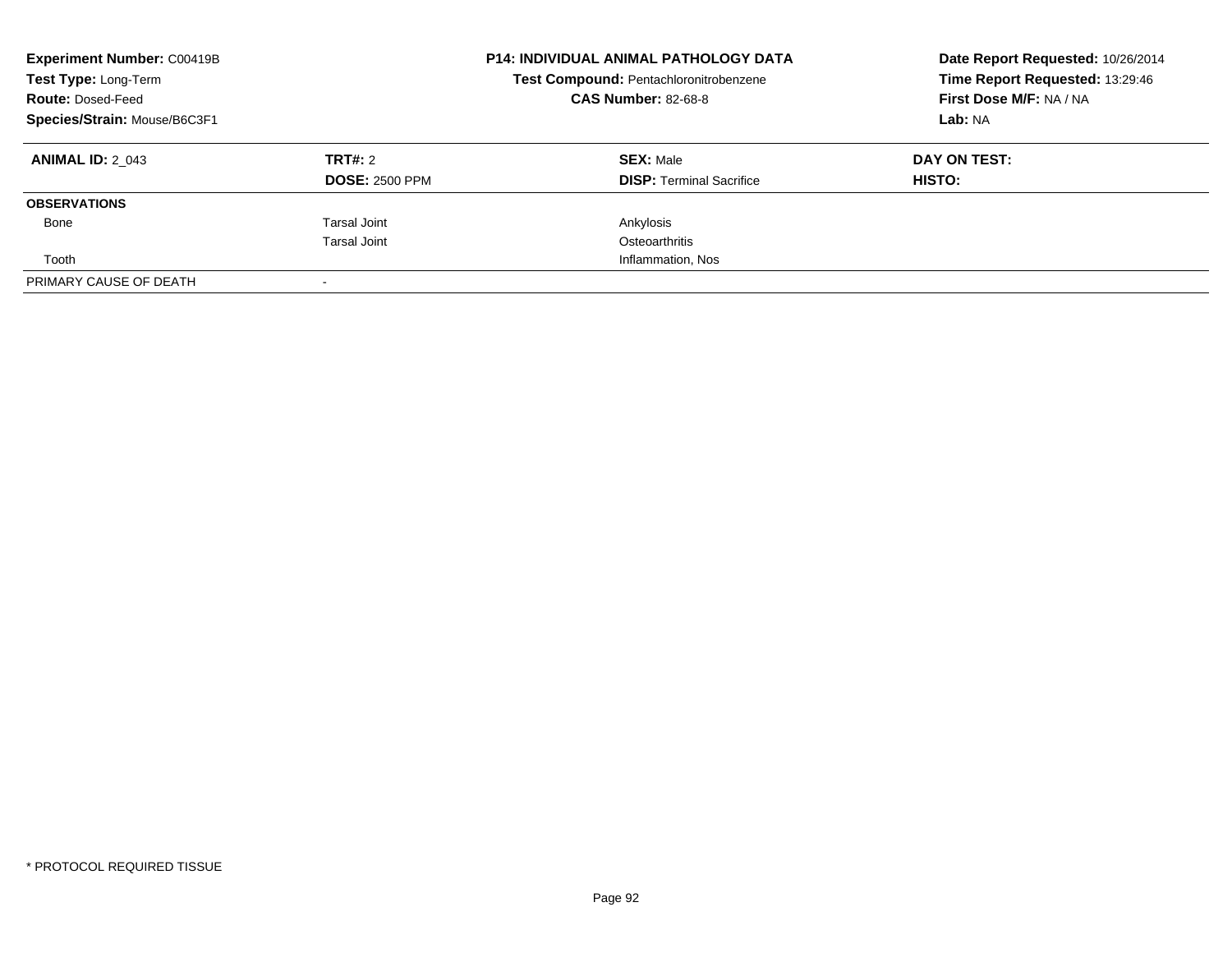| <b>Experiment Number: C00419B</b><br>Test Type: Long-Term<br><b>Route: Dosed-Feed</b><br>Species/Strain: Mouse/B6C3F1 |                                  | <b>P14: INDIVIDUAL ANIMAL PATHOLOGY DATA</b><br>Test Compound: Pentachloronitrobenzene<br><b>CAS Number: 82-68-8</b> | Date Report Requested: 10/26/2014<br>Time Report Requested: 13:29:46<br>First Dose M/F: NA / NA<br>Lab: NA |
|-----------------------------------------------------------------------------------------------------------------------|----------------------------------|----------------------------------------------------------------------------------------------------------------------|------------------------------------------------------------------------------------------------------------|
| <b>ANIMAL ID: 2 044</b>                                                                                               | TRT#: 2<br><b>DOSE: 2500 PPM</b> | <b>SEX: Male</b><br><b>DISP:</b> Terminal Sacrifice                                                                  | DAY ON TEST:<br><b>HISTO:</b>                                                                              |
| <b>OBSERVATIONS</b>                                                                                                   |                                  |                                                                                                                      |                                                                                                            |
| Bone                                                                                                                  | <b>Tarsal Joint</b>              | Ankylosis                                                                                                            |                                                                                                            |
|                                                                                                                       | Tarsal Joint                     | Osteoarthritis                                                                                                       |                                                                                                            |
| Lymph node                                                                                                            | Mesenteric Lymph Node            | Angiectasis                                                                                                          |                                                                                                            |
| PRIMARY CAUSE OF DEATH                                                                                                |                                  |                                                                                                                      |                                                                                                            |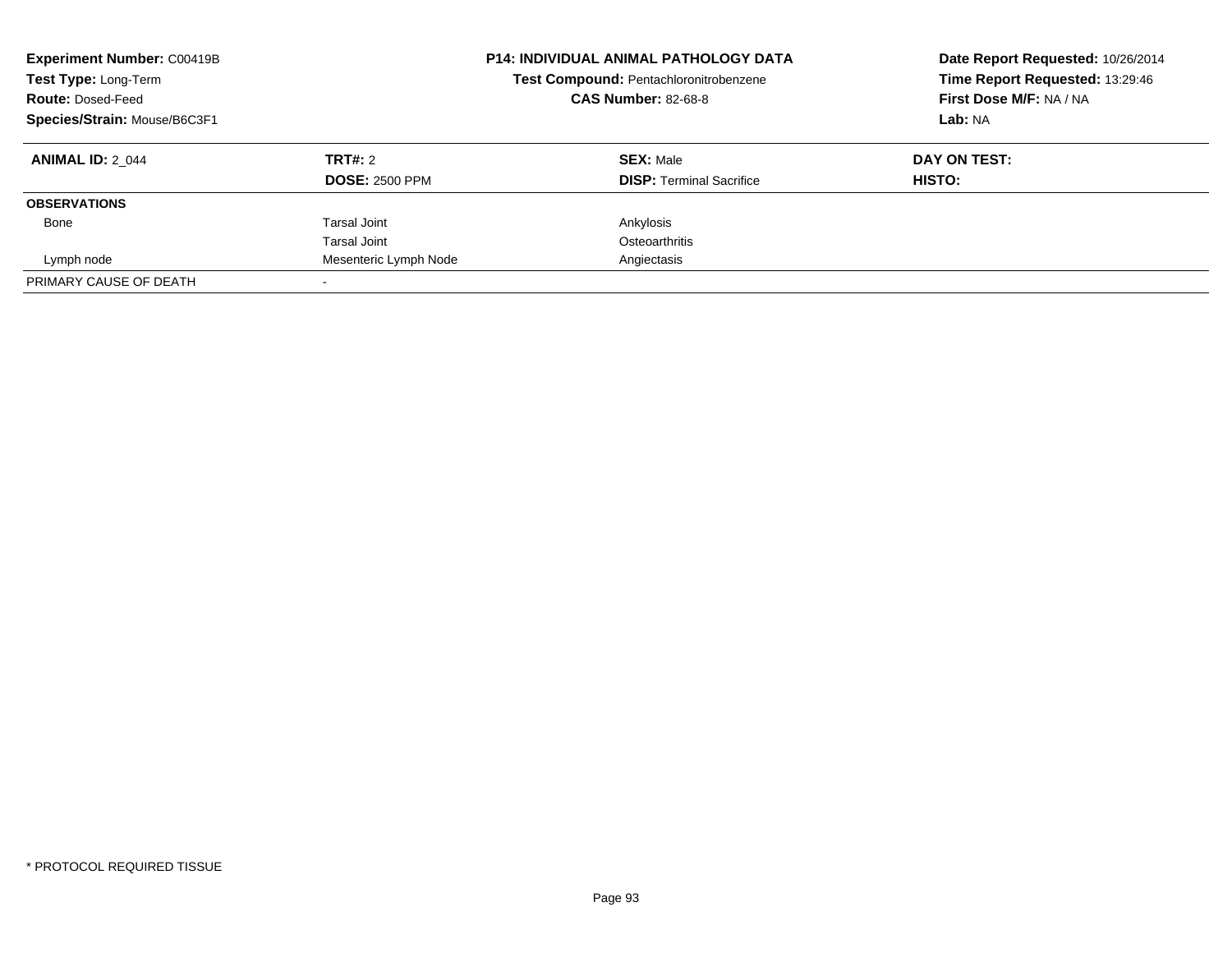| <b>Experiment Number: C00419B</b><br>Test Type: Long-Term<br><b>Route: Dosed-Feed</b><br>Species/Strain: Mouse/B6C3F1 |                       | <b>P14: INDIVIDUAL ANIMAL PATHOLOGY DATA</b><br>Date Report Requested: 10/26/2014<br>Time Report Requested: 13:29:46<br>Test Compound: Pentachloronitrobenzene<br>First Dose M/F: NA / NA<br><b>CAS Number: 82-68-8</b><br>Lab: NA |               |
|-----------------------------------------------------------------------------------------------------------------------|-----------------------|------------------------------------------------------------------------------------------------------------------------------------------------------------------------------------------------------------------------------------|---------------|
| <b>ANIMAL ID: 2 045</b>                                                                                               | TRT#: 2               | <b>SEX: Male</b>                                                                                                                                                                                                                   | DAY ON TEST:  |
|                                                                                                                       | <b>DOSE: 2500 PPM</b> | <b>DISP:</b> Terminal Sacrifice                                                                                                                                                                                                    | <b>HISTO:</b> |
| <b>OBSERVATIONS</b>                                                                                                   |                       |                                                                                                                                                                                                                                    |               |
| Bone                                                                                                                  | Tarsal Joint          | Ankylosis                                                                                                                                                                                                                          |               |
|                                                                                                                       | Tarsal Joint          | Osteoarthritis                                                                                                                                                                                                                     |               |
| Liver                                                                                                                 |                       | Inflammation, Active Chronic                                                                                                                                                                                                       |               |
|                                                                                                                       |                       | Necrosis, Coagulative                                                                                                                                                                                                              |               |
| Tooth                                                                                                                 |                       | Deformity, Nos                                                                                                                                                                                                                     |               |
|                                                                                                                       |                       | Inflammation, Nos                                                                                                                                                                                                                  |               |
| PRIMARY CAUSE OF DEATH                                                                                                |                       |                                                                                                                                                                                                                                    |               |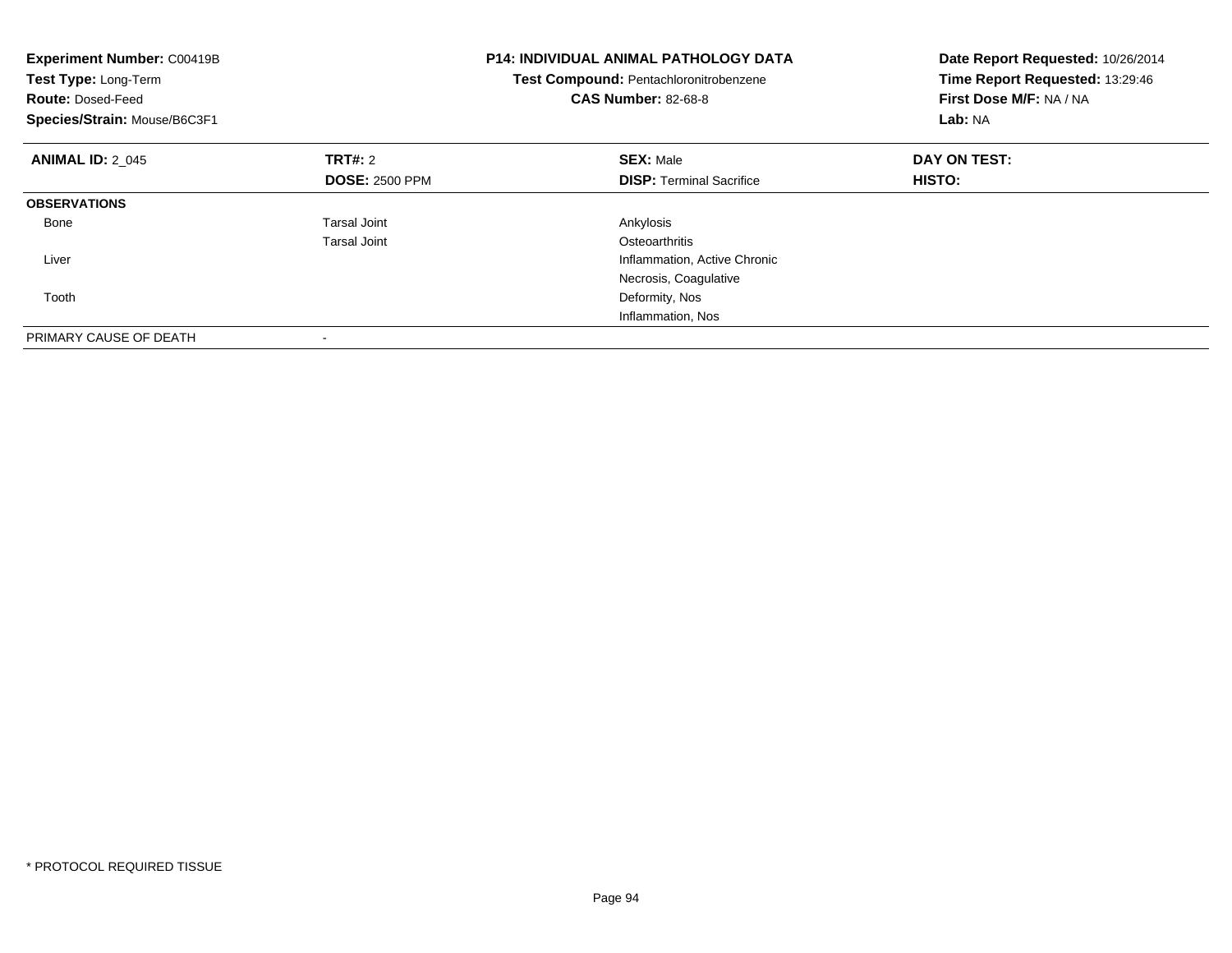| <b>Experiment Number: C00419B</b><br>Test Type: Long-Term<br><b>Route: Dosed-Feed</b><br>Species/Strain: Mouse/B6C3F1 |                       | <b>P14: INDIVIDUAL ANIMAL PATHOLOGY DATA</b><br>Test Compound: Pentachloronitrobenzene<br><b>CAS Number: 82-68-8</b> | Date Report Requested: 10/26/2014<br>Time Report Requested: 13:29:46<br>First Dose M/F: NA / NA<br>Lab: NA |  |
|-----------------------------------------------------------------------------------------------------------------------|-----------------------|----------------------------------------------------------------------------------------------------------------------|------------------------------------------------------------------------------------------------------------|--|
| <b>ANIMAL ID: 2 046</b>                                                                                               | TRT#: 2               | <b>SEX: Male</b>                                                                                                     | DAY ON TEST:                                                                                               |  |
|                                                                                                                       | <b>DOSE: 2500 PPM</b> | <b>DISP: Natural Death</b>                                                                                           | HISTO:                                                                                                     |  |
| <b>OBSERVATIONS</b>                                                                                                   |                       |                                                                                                                      |                                                                                                            |  |
| Lymph node                                                                                                            | Mesenteric Lymph Node | Hemorrhage                                                                                                           |                                                                                                            |  |
| Skin                                                                                                                  | Groin                 | Inflammation, Active Chronic                                                                                         |                                                                                                            |  |
| Testis                                                                                                                |                       | Atrophy, Nos                                                                                                         |                                                                                                            |  |
| Unspecified                                                                                                           | Multiple Organs Nos   | Depletion, Lymphoid                                                                                                  |                                                                                                            |  |
|                                                                                                                       | Multiple Organs Nos   | Inflammation, Chronic                                                                                                |                                                                                                            |  |
| PRIMARY CAUSE OF DEATH                                                                                                |                       |                                                                                                                      |                                                                                                            |  |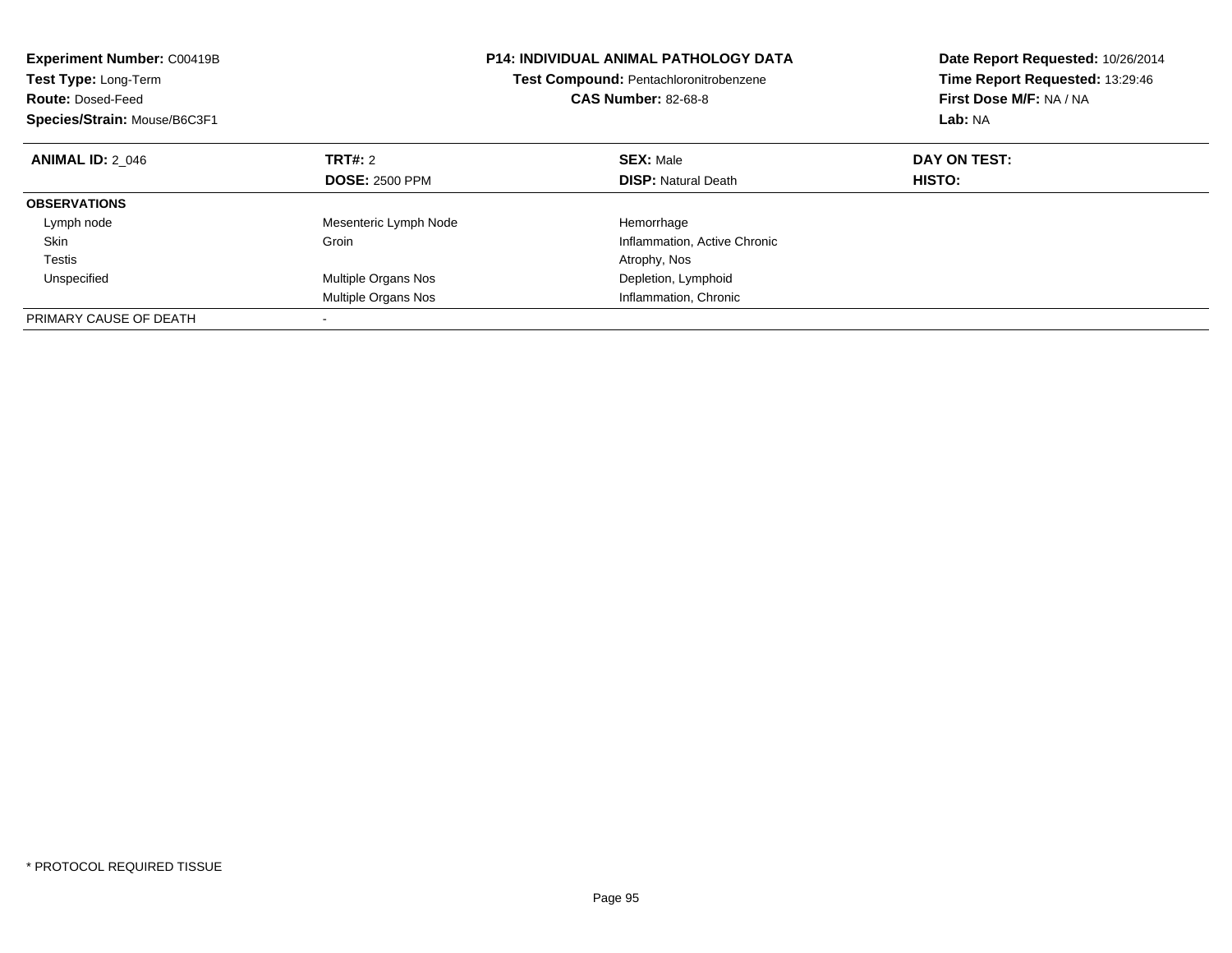| <b>Experiment Number: C00419B</b><br>Test Type: Long-Term<br><b>Route: Dosed-Feed</b><br>Species/Strain: Mouse/B6C3F1 |                                  | <b>P14: INDIVIDUAL ANIMAL PATHOLOGY DATA</b><br>Test Compound: Pentachloronitrobenzene<br><b>CAS Number: 82-68-8</b> | Date Report Requested: 10/26/2014<br>Time Report Requested: 13:29:46<br>First Dose M/F: NA / NA<br>Lab: NA |
|-----------------------------------------------------------------------------------------------------------------------|----------------------------------|----------------------------------------------------------------------------------------------------------------------|------------------------------------------------------------------------------------------------------------|
| <b>ANIMAL ID: 2 047</b>                                                                                               | TRT#: 2<br><b>DOSE: 2500 PPM</b> | <b>SEX: Male</b><br><b>DISP:</b> Terminal Sacrifice                                                                  | DAY ON TEST:<br><b>HISTO:</b>                                                                              |
| <b>OBSERVATIONS</b>                                                                                                   |                                  |                                                                                                                      |                                                                                                            |
| Bone                                                                                                                  | <b>Tarsal Joint</b>              | Ankylosis                                                                                                            |                                                                                                            |
|                                                                                                                       | Tarsal Joint                     | Osteoarthritis                                                                                                       |                                                                                                            |
| Liver                                                                                                                 |                                  | Hemangiosarcoma                                                                                                      |                                                                                                            |
|                                                                                                                       |                                  | Inflammation, Chronic                                                                                                |                                                                                                            |
| PRIMARY CAUSE OF DEATH                                                                                                | $\overline{\phantom{a}}$         |                                                                                                                      |                                                                                                            |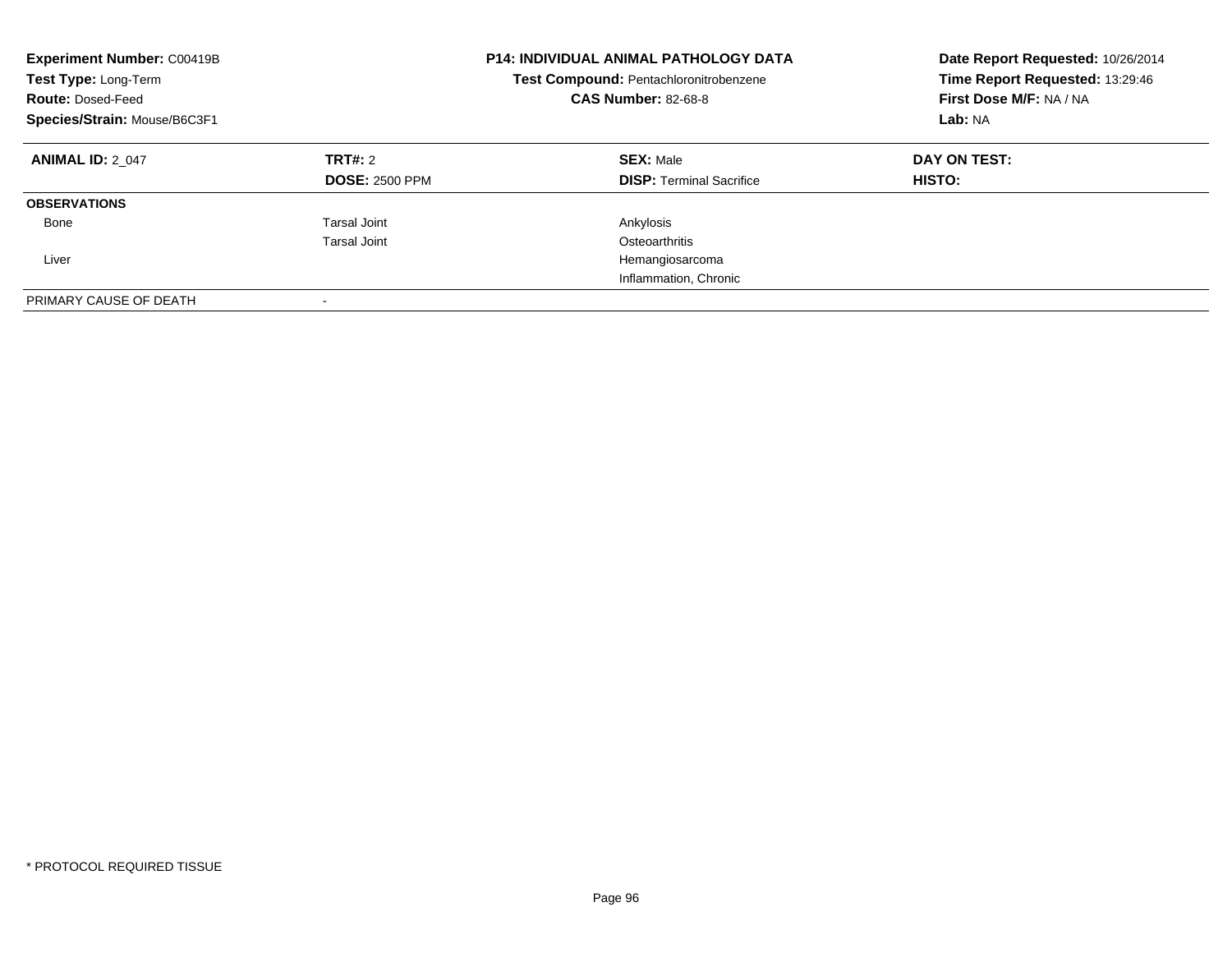**Test Type:** Long-Term

**Route:** Dosed-Feed

**Species/Strain:** Mouse/B6C3F1

## **P14: INDIVIDUAL ANIMAL PATHOLOGY DATA**

**Test Compound:** Pentachloronitrobenzene**CAS Number:** 82-68-8

| <b>ANIMAL ID: 2_048</b> | <b>TRT#: 2</b><br><b>DOSE: 2500 PPM</b> | <b>SEX: Male</b><br><b>DISP: Natural Death</b> | DAY ON TEST:<br>HISTO: |
|-------------------------|-----------------------------------------|------------------------------------------------|------------------------|
| <b>OBSERVATIONS</b>     |                                         |                                                |                        |
| Bone                    | <b>Tarsal Joint</b>                     | Ankylosis                                      |                        |
|                         | <b>Tarsal Joint</b>                     | Osteoarthritis                                 |                        |
| Epididymis              |                                         | Inflammation, Chronic Focal                    |                        |
| Kidney                  | Pelvis                                  | Inflammation, Chronic                          |                        |
| Lymph node              | Mesenteric Lymph Node                   | Depletion, Lymphoid                            |                        |
|                         | Mesenteric Lymph Node                   | Hemorrhage                                     |                        |
|                         | Mesenteric Lymph Node                   | Inflammation, Acute                            |                        |
| Seminal vesicle         |                                         | Hemorrhage                                     |                        |
| Spleen                  |                                         | Depletion, Lymphoid                            |                        |
| Testis                  |                                         | Atrophy, Nos                                   |                        |
| Thymus                  |                                         | Depletion, Lymphoid                            |                        |
| Tooth                   |                                         | Deformity, Nos                                 |                        |
|                         |                                         | Inflammation, Nos                              |                        |
| Urinary bladder         |                                         | Calculus, Gross Observation Only               |                        |
|                         |                                         | Fibrosis                                       |                        |
|                         |                                         | Inflammation, Chronic                          |                        |
| PRIMARY CAUSE OF DEATH  | $\blacksquare$                          |                                                |                        |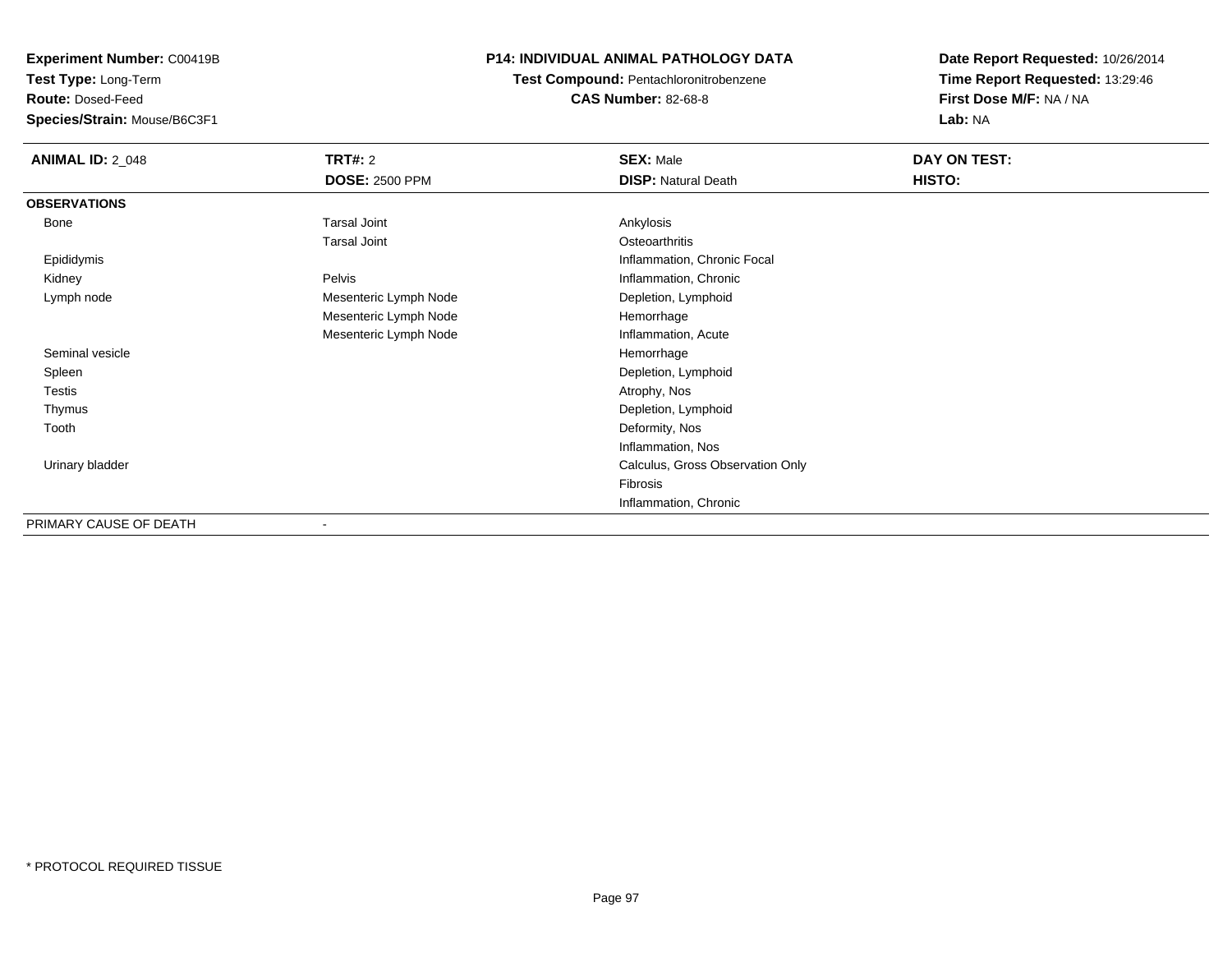**Experiment Number:** C00419B**Test Type:** Long-Term**Route:** Dosed-Feed **Species/Strain:** Mouse/B6C3F1**P14: INDIVIDUAL ANIMAL PATHOLOGY DATATest Compound:** Pentachloronitrobenzene**CAS Number:** 82-68-8**Date Report Requested:** 10/26/2014**Time Report Requested:** 13:29:46**First Dose M/F:** NA / NA**Lab:** NA**ANIMAL ID: 2 049 TRT#:** 2 **SEX:** Male **DAY ON TEST: DOSE:** 2500 PPM**DISP:** Natural Death **HISTO: OBSERVATIONS** Bonee and the set of the set of the set of the set of the set of the set of the set of the set of the set of the s EyeNasolacrimal Duct **Inflammation**, Acute Liver Necrosis, CoagulativeDepletion, Lymphoid Lymph nodeMesenteric Lymph Node Mesenteric Lymph Node Hemorrhage Thyroid Follicular-Cell Adenoma Toothh and the control of the control of the control of the control of the control of the control of the control of the control of the control of the control of the control of the control of the control of the control of the co Inflammation, Nos Urinary bladder Perivesical Tissue Abscess, Nos PRIMARY CAUSE OF DEATH-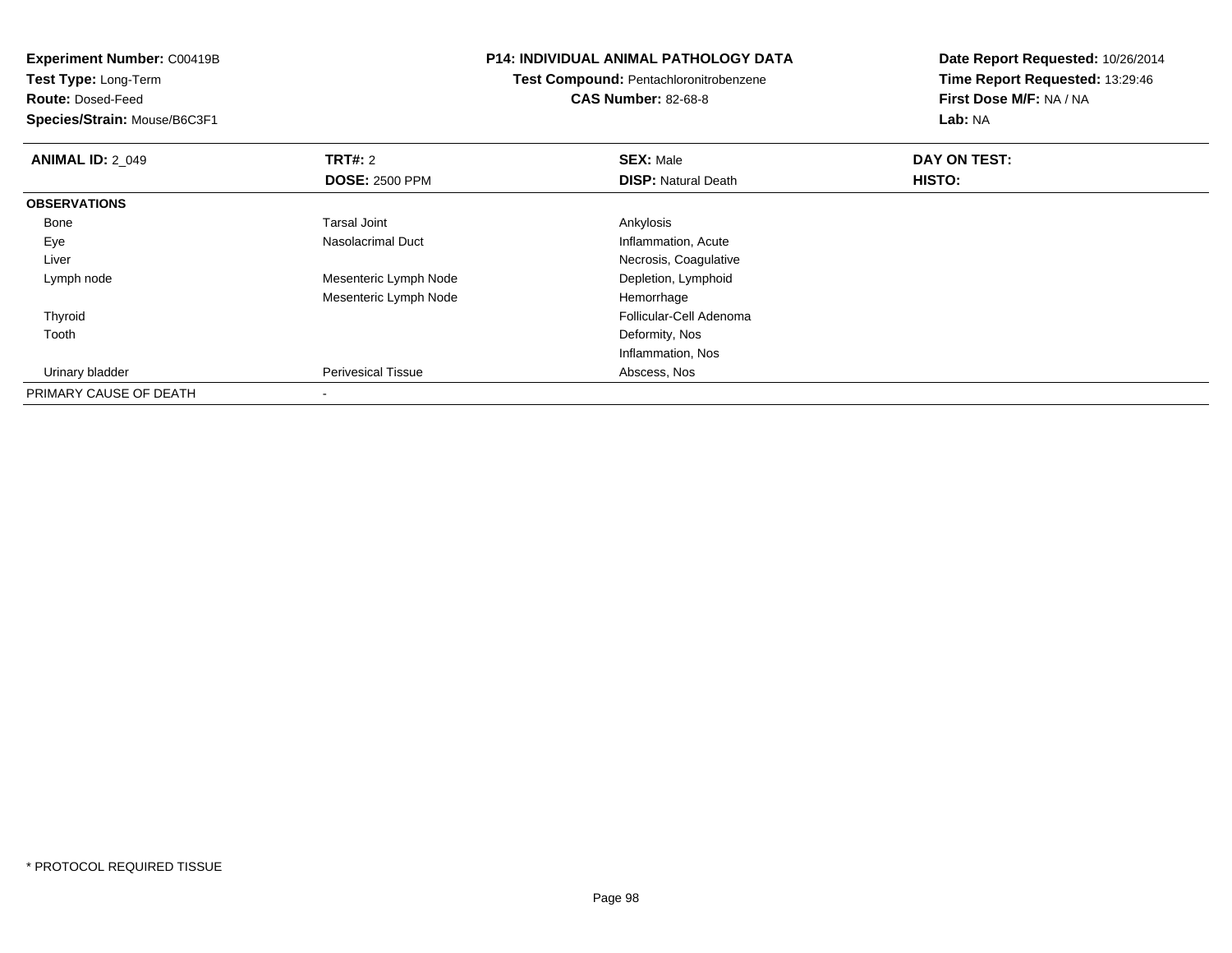**Experiment Number:** C00419B**Test Type:** Long-Term**Route:** Dosed-Feed **Species/Strain:** Mouse/B6C3F1**P14: INDIVIDUAL ANIMAL PATHOLOGY DATATest Compound:** Pentachloronitrobenzene**CAS Number:** 82-68-8**Date Report Requested:** 10/26/2014**Time Report Requested:** 13:29:46**First Dose M/F:** NA / NA**Lab:** NA**ANIMAL ID: 2 050 C TRT#:** 2 **SEX:** Male **DAY ON TEST: DOSE:** 2500 PPM**DISP:** Terminal Sacrifice **HISTO: OBSERVATIONS** Bonee and the set of the set of the set of the set of the set of the set of the set of the set of the set of the s Sternum Hyperostosis Tarsal Joint**Osteoarthritis**  Lymph nodeMesenteric Lymph Node Angiectasis Lumbar Lymph Node Hyperplasia, Lymphoid Nasal cavity Inflammation, Acuten and the Back Back Channel Controller and the Beam of the Beam of the Beam of the Beam of the Beam of the Beam of the Beam of the Beam of the Beam of the Beam of the Beam of the Beam of the Beam of the Beam of the Beam of Skin Spleenn and the state of the state of the state of the state of the state of the state of the state of the state of the state of the state of the state of the state of the state of the state of the state of the state of the stat Hyperplasia, Lymphoid Unspecifiedd **Back Fibrosarcoma** Back Fibrosarcoma Back Fibrosarcoma and the set of the set of the set of the set of the set of the set of the set of the set of the set of the set of the set of the set of the set of the set of the se PRIMARY CAUSE OF DEATH

-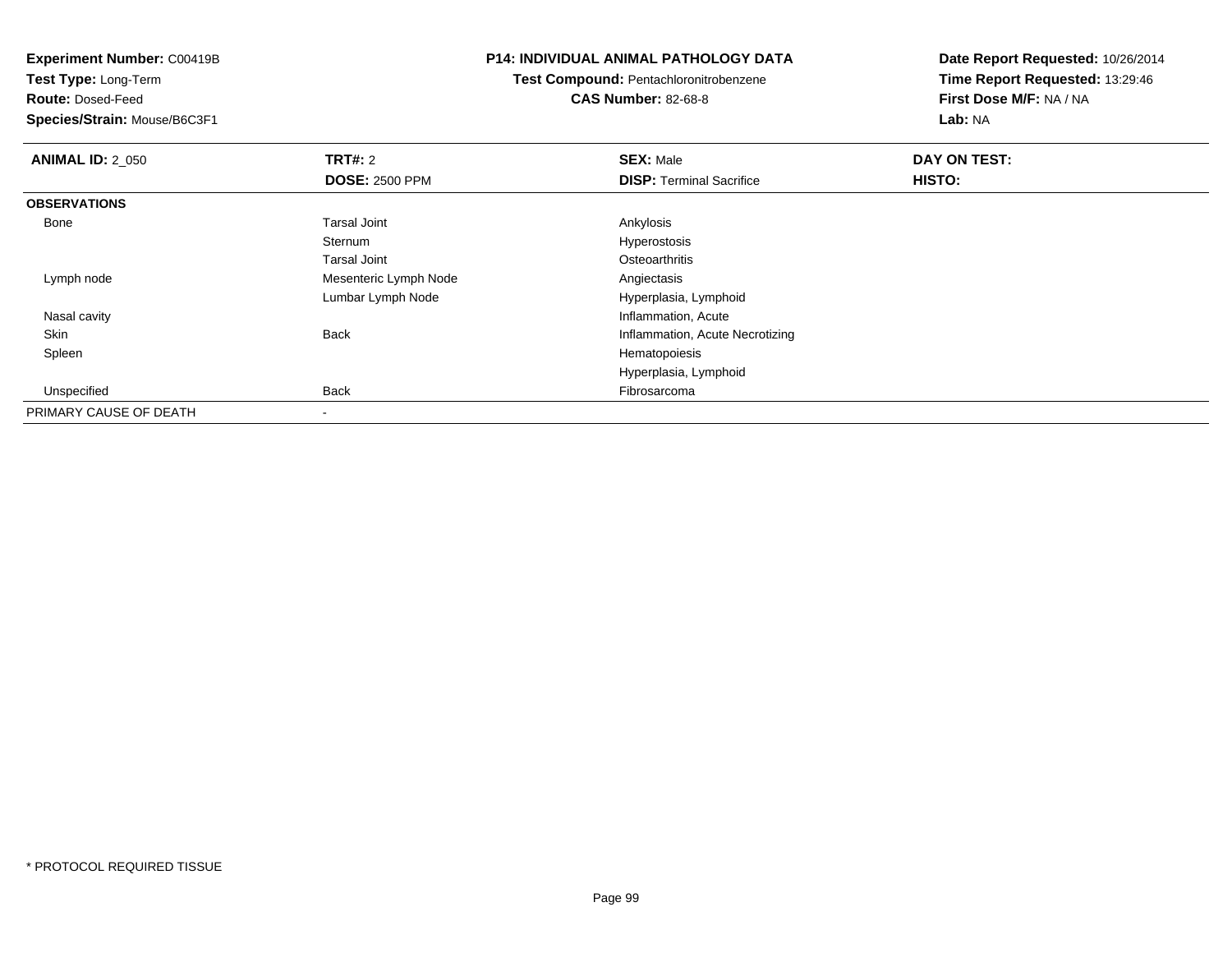**Test Type:** Long-Term

**Route:** Dosed-Feed

**Species/Strain:** Mouse/B6C3F1

## **P14: INDIVIDUAL ANIMAL PATHOLOGY DATA**

**Test Compound:** Pentachloronitrobenzene

**CAS Number:** 82-68-8

| <b>ANIMAL ID: 3_001</b> | <b>TRT#: 3</b>      | <b>SEX: Male</b>                                 | DAY ON TEST: |  |
|-------------------------|---------------------|--------------------------------------------------|--------------|--|
|                         | <b>DOSE: 0</b>      | <b>DISP: Natural Death</b>                       | HISTO:       |  |
| <b>OBSERVATIONS</b>     |                     |                                                  |              |  |
| <b>Bone</b>             | <b>Tarsal Joint</b> | Ankylosis                                        |              |  |
|                         | <b>Tarsal Joint</b> | Osteoarthritis                                   |              |  |
| Epididymis              |                     | Inflammation, Acute                              |              |  |
| Kidney                  |                     | Infection, Bacterial                             |              |  |
|                         | Pelvis              | Inflammation, Acute                              |              |  |
|                         | Papilla             | Necrosis, Coagulative                            |              |  |
|                         |                     | Pyelonephritis, Acute                            |              |  |
| Liver                   |                     | Hemangiosarcoma, Uncertain Primary Or Metastatic |              |  |
| Histiocytosis<br>Lung   |                     |                                                  |              |  |
|                         |                     | Hyperplasia, Alveolar Epithelium                 |              |  |
| Preputial gland         |                     | Inflammation, Chronic                            |              |  |
| Salivary gland          |                     | Inflammation, Chronic                            |              |  |
| Spleen                  |                     | Hemangiosarcoma, Uncertain Primary Or Metastatic |              |  |
| <b>Testis</b>           | Tubule              | Mineralization                                   |              |  |
| Thymus                  |                     | Depletion, Lymphoid                              |              |  |
| Urinary bladder         |                     | Inflammation, Active Chronic                     |              |  |
| PRIMARY CAUSE OF DEATH  |                     |                                                  |              |  |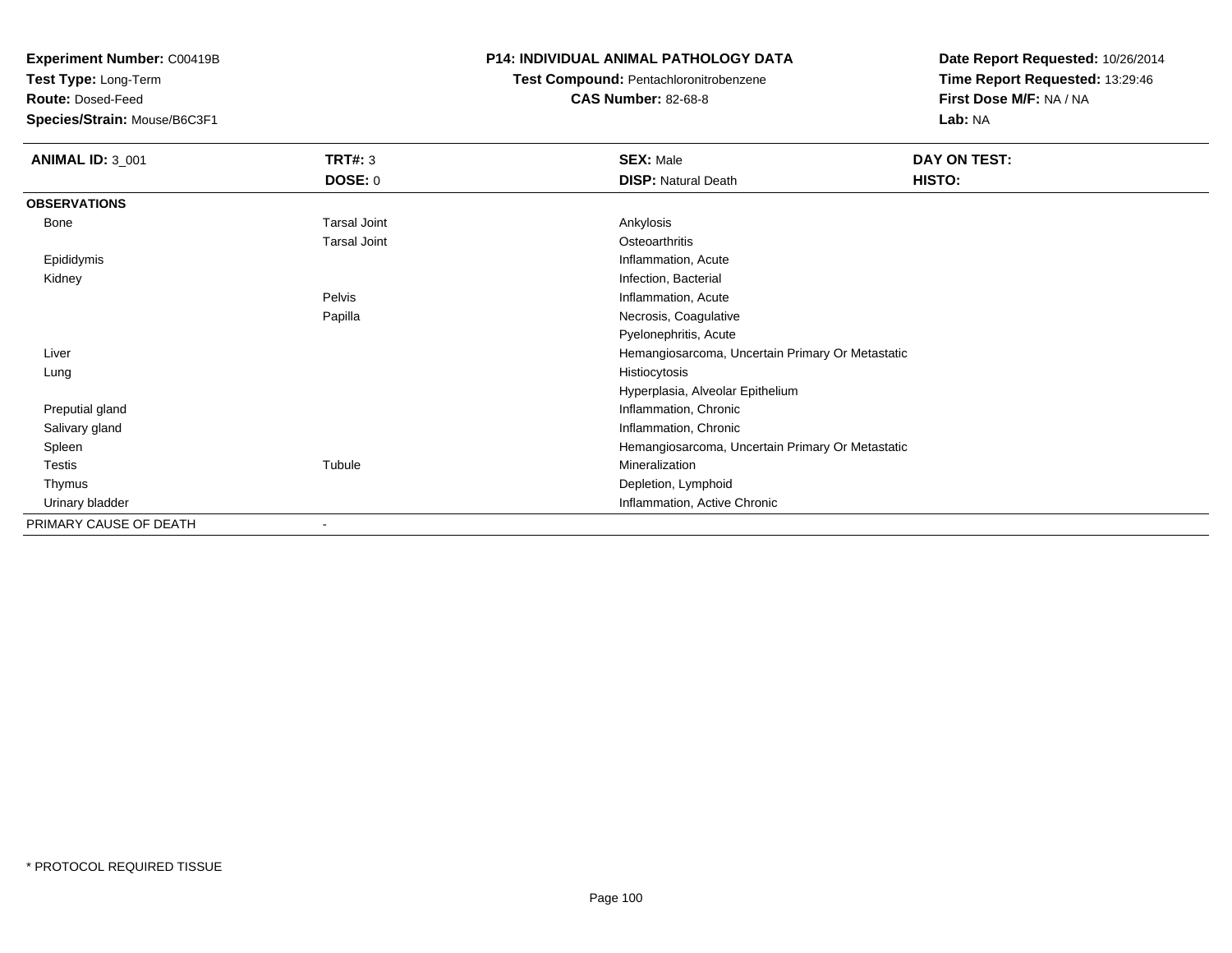| <b>Experiment Number: C00419B</b><br>Test Type: Long-Term |                       | <b>P14: INDIVIDUAL ANIMAL PATHOLOGY DATA</b> | Date Report Requested: 10/26/2014<br>Time Report Requested: 13:29:46 |  |
|-----------------------------------------------------------|-----------------------|----------------------------------------------|----------------------------------------------------------------------|--|
|                                                           |                       | Test Compound: Pentachloronitrobenzene       |                                                                      |  |
| <b>Route: Dosed-Feed</b>                                  |                       | <b>CAS Number: 82-68-8</b>                   | First Dose M/F: NA / NA                                              |  |
| Species/Strain: Mouse/B6C3F1                              |                       |                                              | Lab: NA                                                              |  |
| <b>ANIMAL ID: 3_002</b>                                   | <b>TRT#: 3</b>        | <b>SEX: Male</b>                             | DAY ON TEST:                                                         |  |
|                                                           | <b>DOSE: 0</b>        | <b>DISP: Terminal Sacrifice</b>              | <b>HISTO:</b>                                                        |  |
| <b>OBSERVATIONS</b>                                       |                       |                                              |                                                                      |  |
| Bone                                                      | <b>Tarsal Joint</b>   | Ankylosis                                    |                                                                      |  |
|                                                           | <b>Tarsal Joint</b>   | Osteoarthritis                               |                                                                      |  |
| Kidney                                                    |                       | Glomerulonephritis, Nos                      |                                                                      |  |
|                                                           |                       | Inflammation, Chronic                        |                                                                      |  |
| Liver                                                     |                       | Hepatocellular Adenoma                       |                                                                      |  |
| Lung                                                      |                       | Alveolar/Bronchiolar Adenoma                 |                                                                      |  |
| Lymph node                                                | Mesenteric Lymph Node | Angiectasis                                  |                                                                      |  |
| Preputial gland                                           |                       | Inflammation, Active Chronic                 |                                                                      |  |
| Urinary bladder                                           |                       | Inflammation, Chronic                        |                                                                      |  |
| PRIMARY CAUSE OF DEATH                                    |                       |                                              |                                                                      |  |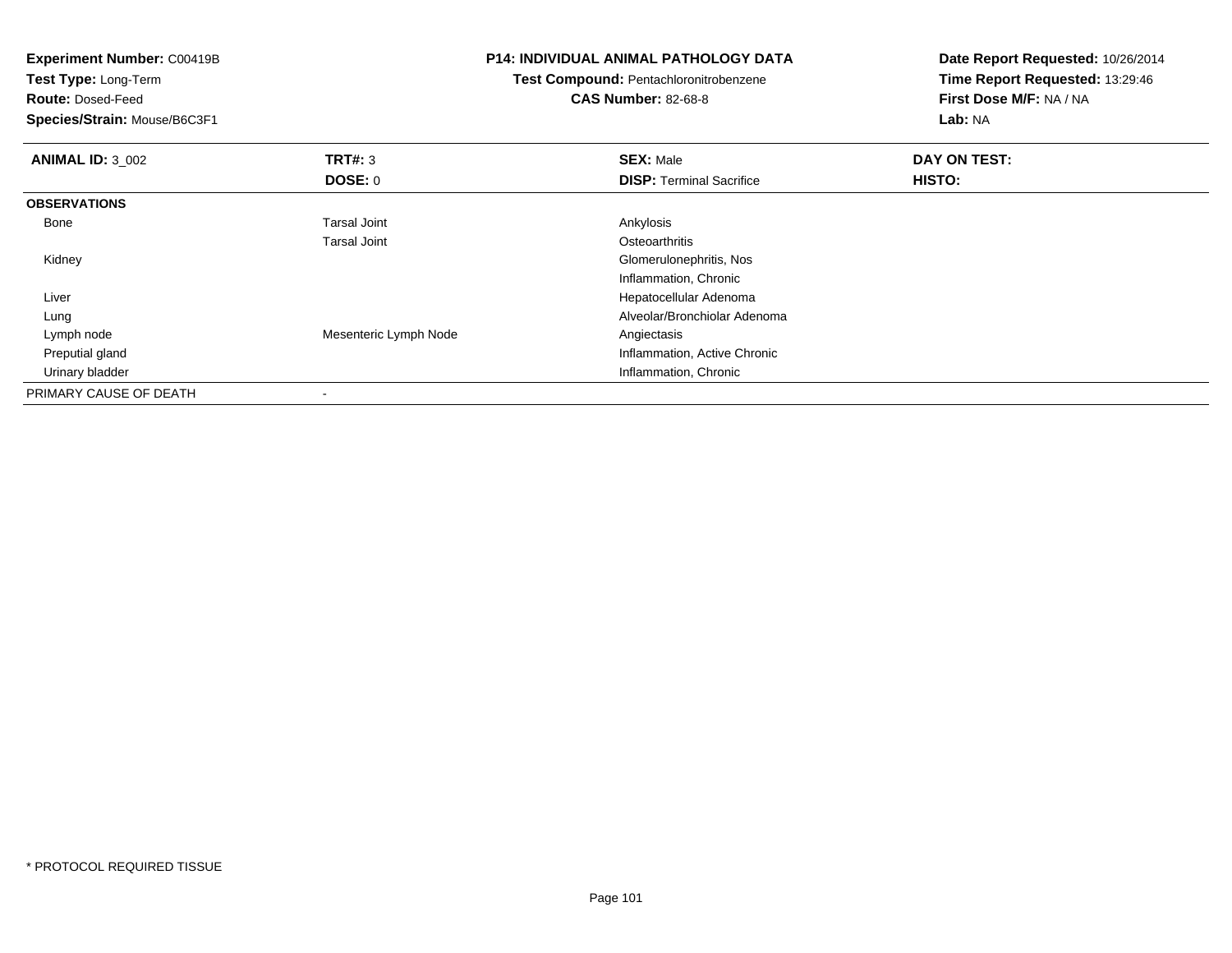| <b>Experiment Number: C00419B</b><br><b>Test Type: Long-Term</b><br><b>Route: Dosed-Feed</b><br>Species/Strain: Mouse/B6C3F1 |              | <b>P14: INDIVIDUAL ANIMAL PATHOLOGY DATA</b><br>Test Compound: Pentachloronitrobenzene<br><b>CAS Number: 82-68-8</b> | Date Report Requested: 10/26/2014<br>Time Report Requested: 13:29:46<br>First Dose M/F: NA / NA<br>Lab: NA |
|------------------------------------------------------------------------------------------------------------------------------|--------------|----------------------------------------------------------------------------------------------------------------------|------------------------------------------------------------------------------------------------------------|
| <b>ANIMAL ID: 3 003</b>                                                                                                      | TRT#: 3      | <b>SEX: Male</b>                                                                                                     | DAY ON TEST:                                                                                               |
|                                                                                                                              | DOSE: 0      | <b>DISP:</b> Terminal Sacrifice                                                                                      | <b>HISTO:</b>                                                                                              |
| <b>OBSERVATIONS</b>                                                                                                          |              |                                                                                                                      |                                                                                                            |
| Bone                                                                                                                         | Tarsal Joint | Ankylosis                                                                                                            |                                                                                                            |
|                                                                                                                              | Tarsal Joint | Osteoarthritis                                                                                                       |                                                                                                            |
| Kidney                                                                                                                       |              | Inflammation, Chronic                                                                                                |                                                                                                            |
| Lung                                                                                                                         |              | Hyperplasia, Alveolar Epithelium                                                                                     |                                                                                                            |
| Preputial gland                                                                                                              |              | Inflammation, Active Chronic                                                                                         |                                                                                                            |
| PRIMARY CAUSE OF DEATH                                                                                                       |              |                                                                                                                      |                                                                                                            |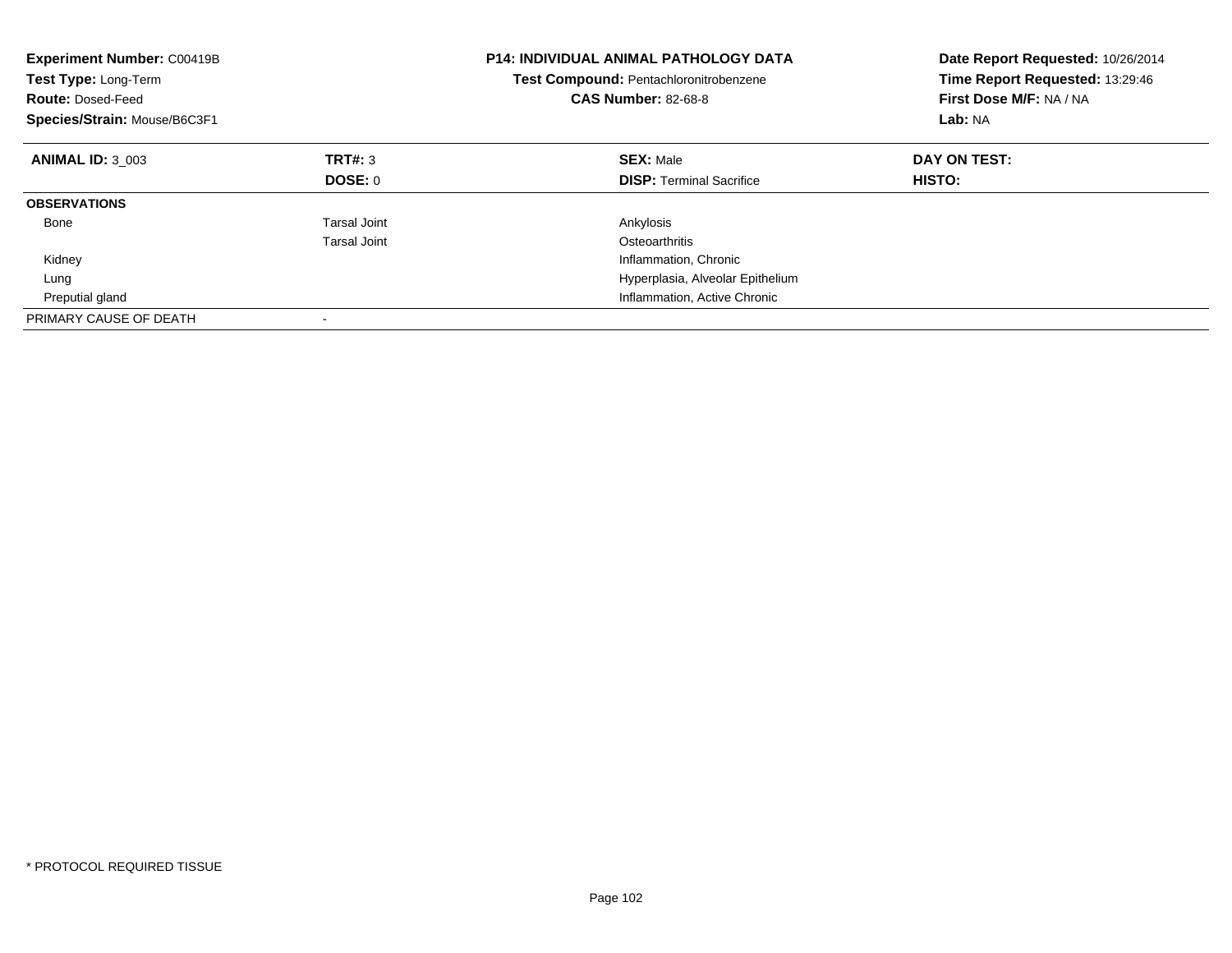**Test Type:** Long-Term

**Route:** Dosed-Feed

**Species/Strain:** Mouse/B6C3F1

## **P14: INDIVIDUAL ANIMAL PATHOLOGY DATA**

**Test Compound:** Pentachloronitrobenzene

**CAS Number:** 82-68-8

| <b>ANIMAL ID: 3_004</b> | TRT#: 3               | <b>SEX: Male</b>                | DAY ON TEST: |  |
|-------------------------|-----------------------|---------------------------------|--------------|--|
|                         | <b>DOSE: 0</b>        | <b>DISP: Terminal Sacrifice</b> | HISTO:       |  |
| <b>OBSERVATIONS</b>     |                       |                                 |              |  |
| Adrenal gland           | <b>Cortex Nos</b>     | Hyperplasia, Nos                |              |  |
| Bone                    | <b>Tarsal Joint</b>   | Ankylosis                       |              |  |
|                         | <b>Tarsal Joint</b>   | Osteoarthritis                  |              |  |
| Kidney                  |                       | Inflammation, Active Chronic    |              |  |
|                         | Tubule                | Regeneration, Nos               |              |  |
| Liver                   |                       | Hepatocellular Adenoma          |              |  |
|                         |                       | Inflammation, Active Chronic    |              |  |
| Lymph node              | Mesenteric Lymph Node | Angiectasis                     |              |  |
| Unspecified             |                       | Fibrosis                        |              |  |
| Urinary bladder         |                       | Inflammation, Chronic           |              |  |
| PRIMARY CAUSE OF DEATH  | $\,$                  |                                 |              |  |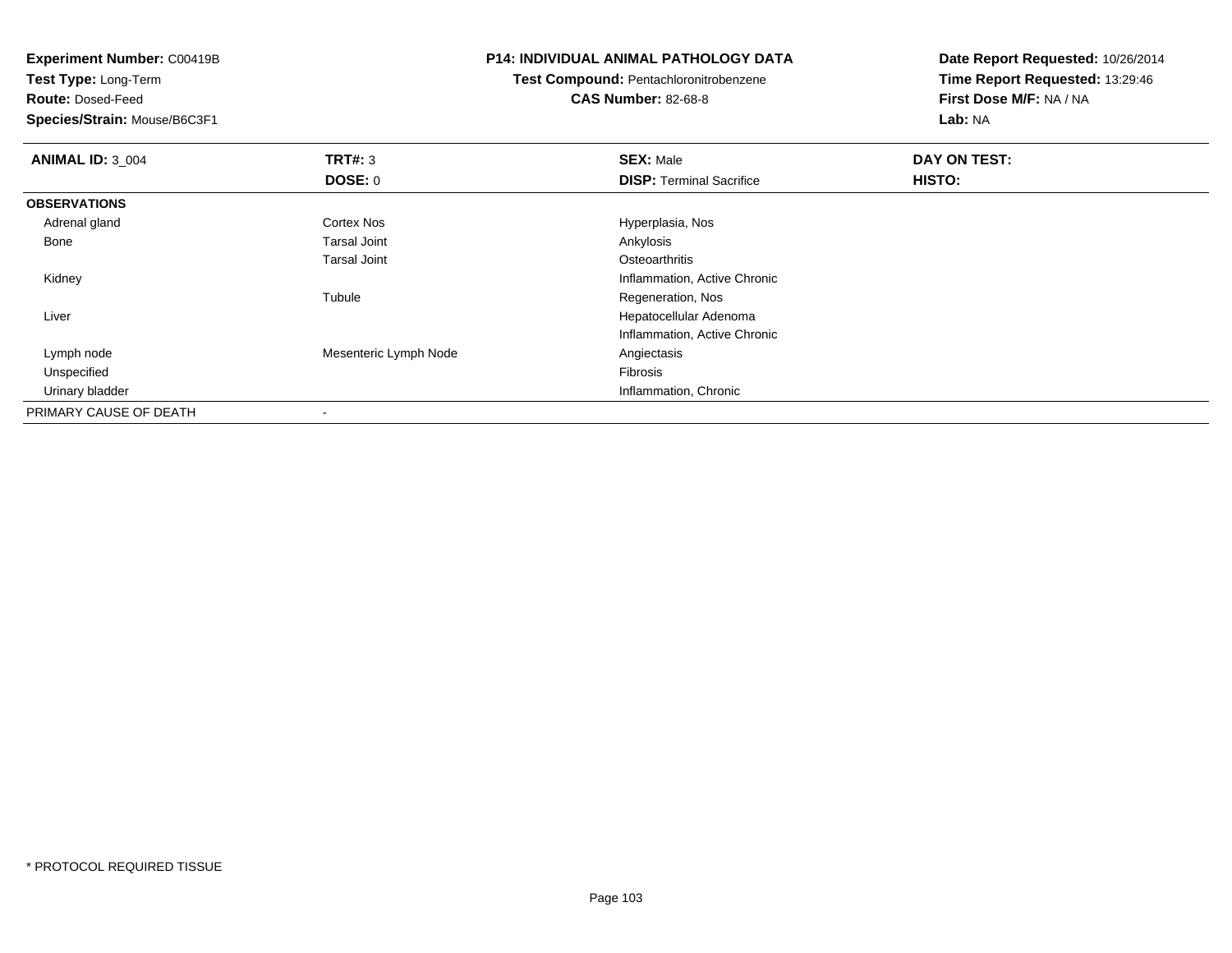| <b>Experiment Number: C00419B</b><br><b>Test Type: Long-Term</b><br><b>Route: Dosed-Feed</b><br>Species/Strain: Mouse/B6C3F1 |                           | <b>P14: INDIVIDUAL ANIMAL PATHOLOGY DATA</b><br><b>Test Compound: Pentachloronitrobenzene</b><br><b>CAS Number: 82-68-8</b> | Date Report Requested: 10/26/2014<br>Time Report Requested: 13:29:46<br>First Dose M/F: NA / NA<br>Lab: NA |  |
|------------------------------------------------------------------------------------------------------------------------------|---------------------------|-----------------------------------------------------------------------------------------------------------------------------|------------------------------------------------------------------------------------------------------------|--|
| <b>ANIMAL ID: 3 005</b>                                                                                                      | TRT#: 3<br><b>DOSE: 0</b> | <b>SEX: Male</b><br><b>DISP:</b> Natural Death                                                                              | DAY ON TEST:<br><b>HISTO:</b>                                                                              |  |
| <b>OBSERVATIONS</b>                                                                                                          |                           |                                                                                                                             |                                                                                                            |  |
| Liver                                                                                                                        |                           | Hemangiosarcoma<br>Necrosis, Coagulative                                                                                    |                                                                                                            |  |
| Lymph node                                                                                                                   | Pancreatic Lymph Node     | Angiectasis                                                                                                                 |                                                                                                            |  |
| Unspecified                                                                                                                  | Multiple Organs Nos       | Lymphoma, Undifferentiated-Malignant Type                                                                                   |                                                                                                            |  |
| PRIMARY CAUSE OF DEATH                                                                                                       |                           |                                                                                                                             |                                                                                                            |  |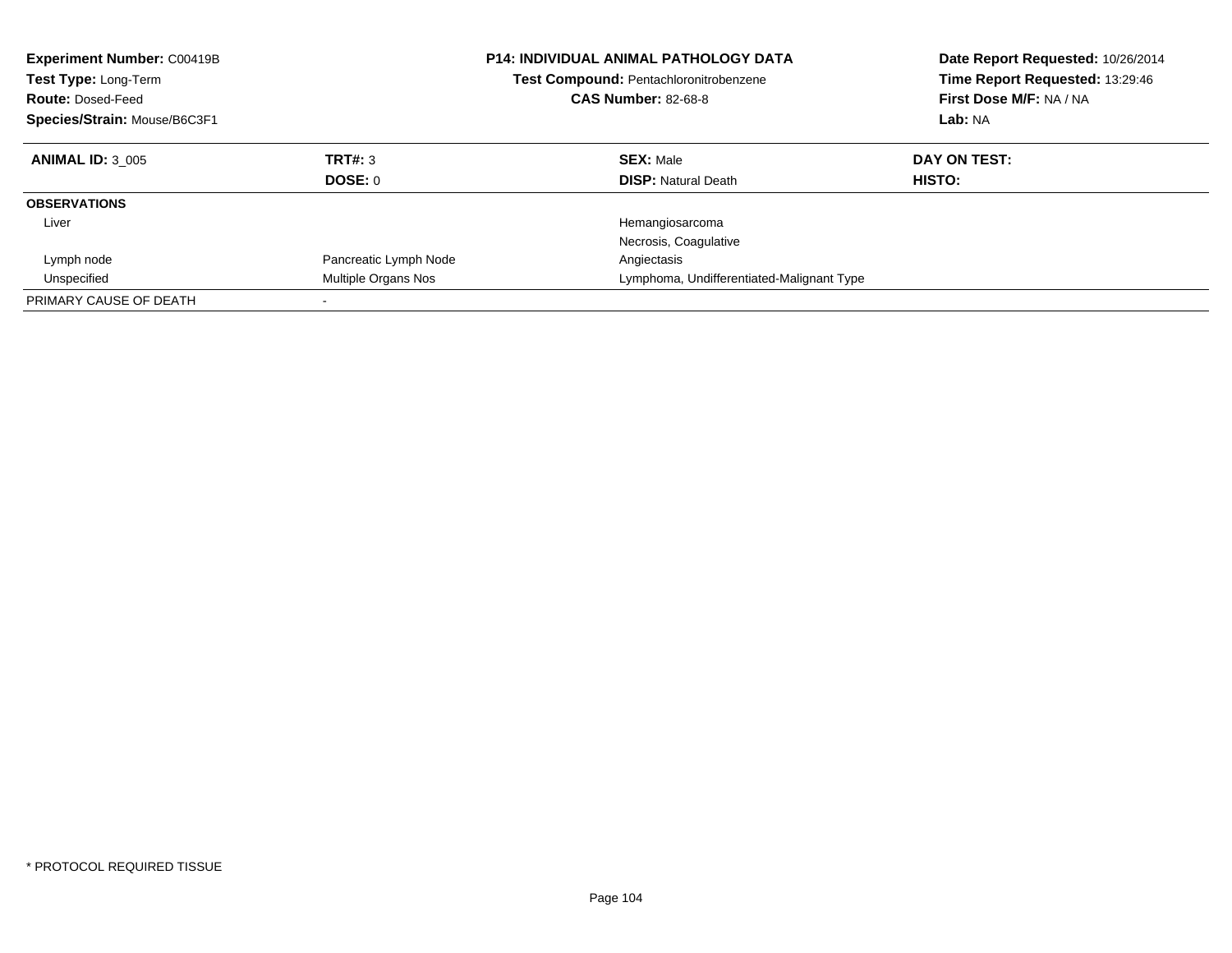| <b>Experiment Number: C00419B</b><br>Test Type: Long-Term<br><b>Route: Dosed-Feed</b><br>Species/Strain: Mouse/B6C3F1 |                                  | <b>P14: INDIVIDUAL ANIMAL PATHOLOGY DATA</b><br>Test Compound: Pentachloronitrobenzene<br><b>CAS Number: 82-68-8</b> | Date Report Requested: 10/26/2014<br>Time Report Requested: 13:29:46<br>First Dose M/F: NA / NA<br>Lab: NA |  |
|-----------------------------------------------------------------------------------------------------------------------|----------------------------------|----------------------------------------------------------------------------------------------------------------------|------------------------------------------------------------------------------------------------------------|--|
| <b>ANIMAL ID: 3 006</b>                                                                                               | <b>TRT#: 3</b><br><b>DOSE: 0</b> | <b>SEX: Male</b><br><b>DISP:</b> Terminal Sacrifice                                                                  | DAY ON TEST:<br>HISTO:                                                                                     |  |
| <b>OBSERVATIONS</b>                                                                                                   |                                  |                                                                                                                      |                                                                                                            |  |
| Bone                                                                                                                  | <b>Tarsal Joint</b>              | Ankylosis                                                                                                            |                                                                                                            |  |
|                                                                                                                       | Tarsal Joint                     | Osteoarthritis                                                                                                       |                                                                                                            |  |
| Brain                                                                                                                 | Thalamus                         | Mineralization                                                                                                       |                                                                                                            |  |
| Kidney                                                                                                                |                                  | Inflammation, Chronic                                                                                                |                                                                                                            |  |
|                                                                                                                       | Tubule                           | Regeneration, Nos                                                                                                    |                                                                                                            |  |
| Lymph node                                                                                                            | Mesenteric Lymph Node            | Angiectasis                                                                                                          |                                                                                                            |  |
| Preputial gland                                                                                                       |                                  | Inflammation, Active Chronic                                                                                         |                                                                                                            |  |
| Salivary gland                                                                                                        |                                  | Inflammation, Chronic                                                                                                |                                                                                                            |  |
| PRIMARY CAUSE OF DEATH                                                                                                |                                  |                                                                                                                      |                                                                                                            |  |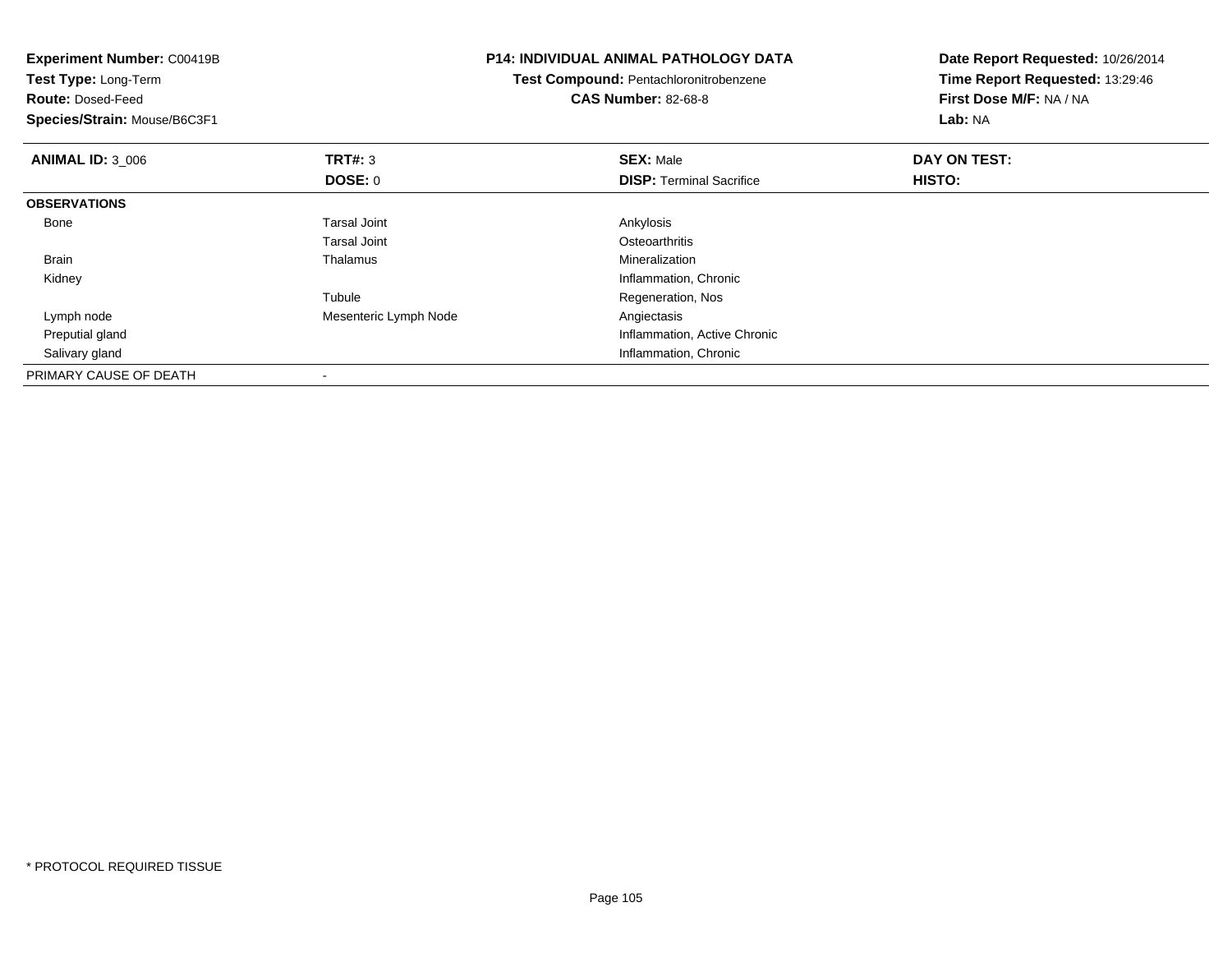**Test Type:** Long-Term

**Route:** Dosed-Feed

**Species/Strain:** Mouse/B6C3F1

## **P14: INDIVIDUAL ANIMAL PATHOLOGY DATA**

**Test Compound:** Pentachloronitrobenzene

**CAS Number:** 82-68-8

| <b>ANIMAL ID: 3_007</b> | TRT#: 3                   | <b>SEX: Male</b>                 | DAY ON TEST: |  |
|-------------------------|---------------------------|----------------------------------|--------------|--|
|                         | <b>DOSE: 0</b>            | <b>DISP: Terminal Sacrifice</b>  | HISTO:       |  |
| <b>OBSERVATIONS</b>     |                           |                                  |              |  |
| Bone                    | <b>Tarsal Joint</b>       | Ankylosis                        |              |  |
|                         | <b>Tarsal Joint</b>       | Osteoarthritis                   |              |  |
| Brain                   | Thalamus                  | Mineralization                   |              |  |
| Kidney                  |                           | Inflammation, Chronic            |              |  |
|                         | Tubule                    | Regeneration, Nos                |              |  |
| Liver                   |                           | Hepatocellular Adenoma           |              |  |
| Lung                    |                           | Hyperplasia, Alveolar Epithelium |              |  |
|                         |                           | Inflammation, Active Chronic     |              |  |
| Lymph node              | Mesenteric Lymph Node     | Angiectasis                      |              |  |
| Pituitary gland         | <b>Anterior Pituitary</b> | Cyst, Nos                        |              |  |
| Salivary gland          |                           | Inflammation, Chronic            |              |  |
| Tooth                   |                           | Deformity, Nos                   |              |  |
|                         |                           | Inflammation, Nos                |              |  |
| PRIMARY CAUSE OF DEATH  | $\overline{\phantom{a}}$  |                                  |              |  |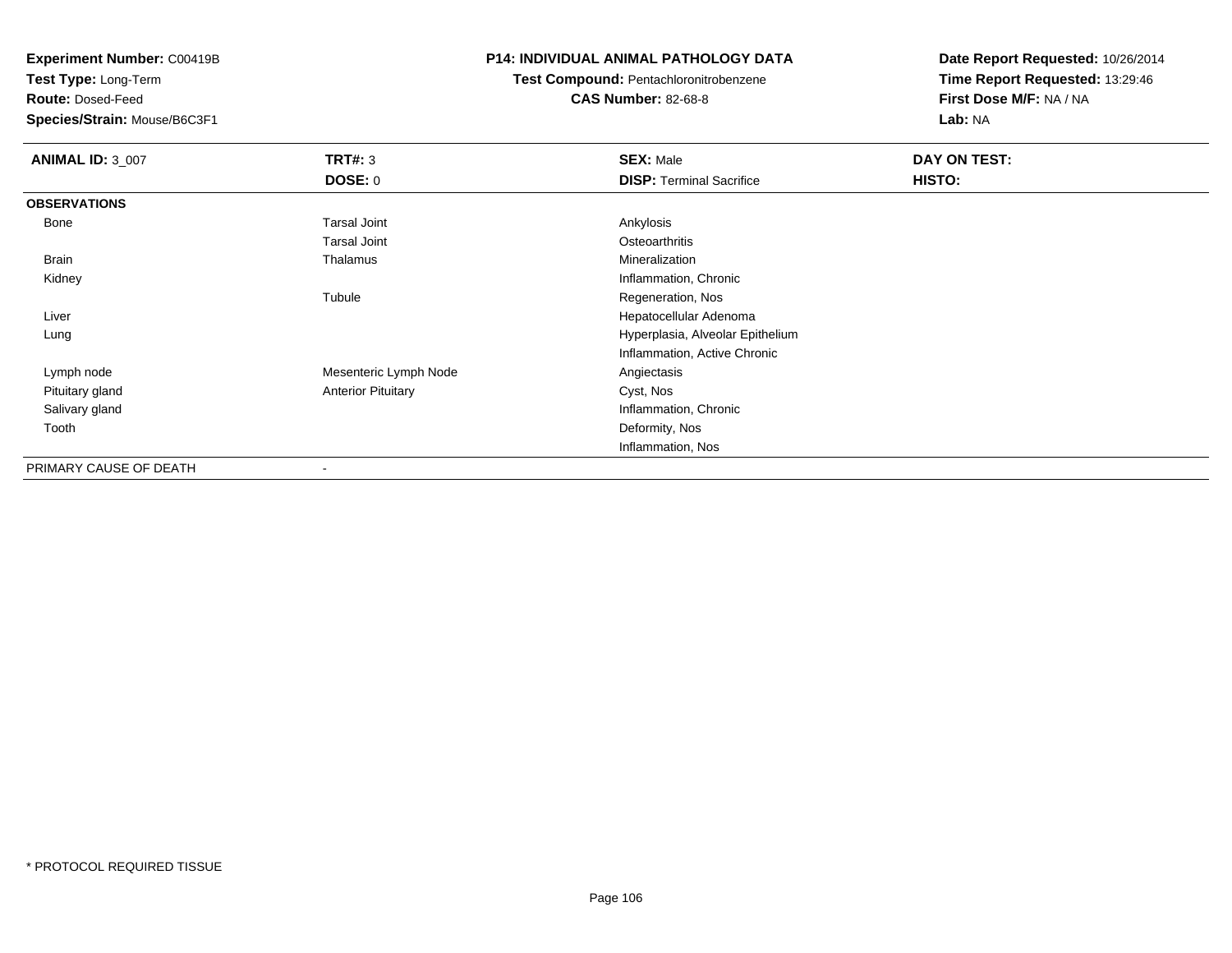**Test Type:** Long-Term

**Route:** Dosed-Feed

**Species/Strain:** Mouse/B6C3F1

## **P14: INDIVIDUAL ANIMAL PATHOLOGY DATA**

**Test Compound:** Pentachloronitrobenzene

**CAS Number:** 82-68-8

| <b>ANIMAL ID: 3_008</b> | TRT#: 3                   | <b>SEX: Male</b>                     | DAY ON TEST: |  |
|-------------------------|---------------------------|--------------------------------------|--------------|--|
|                         | <b>DOSE: 0</b>            | <b>DISP: Terminal Sacrifice</b>      | HISTO:       |  |
| <b>OBSERVATIONS</b>     |                           |                                      |              |  |
| Brain                   | Thalamus                  | Mineralization                       |              |  |
| Kidney                  |                           | Inflammation, Chronic                |              |  |
|                         | Tubule                    | Regeneration, Nos                    |              |  |
| Liver                   |                           | Hepatocellular Carcinoma             |              |  |
| Lung                    |                           | Hepatocellular Carcinoma, Metastatic |              |  |
| Lymph node              | Mesenteric Lymph Node     | Angiectasis                          |              |  |
| Pituitary gland         | <b>Anterior Pituitary</b> | Cyst, Nos                            |              |  |
| Preputial gland         |                           | Dilatation, Ducts                    |              |  |
|                         |                           | Inflammation, Active Chronic         |              |  |
| Salivary gland          |                           | Inflammation, Chronic                |              |  |
| Testis                  |                           | Atrophy, Nos                         |              |  |
| PRIMARY CAUSE OF DEATH  |                           |                                      |              |  |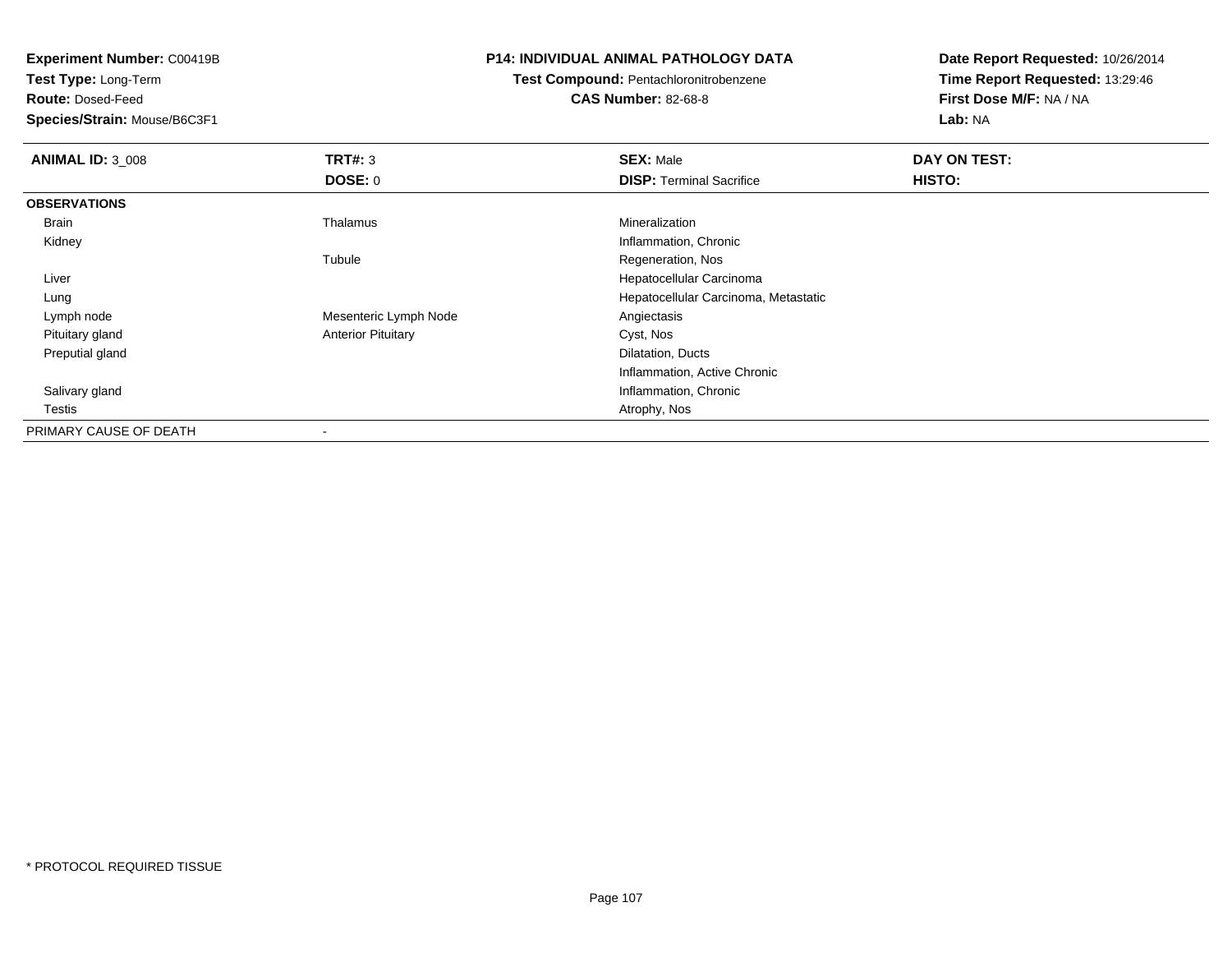**Test Type:** Long-Term

**Route:** Dosed-Feed

**Species/Strain:** Mouse/B6C3F1

## **P14: INDIVIDUAL ANIMAL PATHOLOGY DATA**

**Test Compound:** Pentachloronitrobenzene**CAS Number:** 82-68-8

| <b>ANIMAL ID: 3_009</b> | TRT#: 3             | <b>SEX: Male</b>                          | DAY ON TEST: |
|-------------------------|---------------------|-------------------------------------------|--------------|
|                         | <b>DOSE: 0</b>      | <b>DISP: Terminal Sacrifice</b>           | HISTO:       |
| <b>OBSERVATIONS</b>     |                     |                                           |              |
| Bone                    | <b>Tarsal Joint</b> | Ankylosis                                 |              |
|                         | <b>Tarsal Joint</b> | Osteoarthritis                            |              |
| Brain                   | Thalamus            | Mineralization                            |              |
| <b>Intestine Small</b>  | Peyers Patch        | Hyperplasia, Lymphoid                     |              |
| Kidney                  |                     | Inflammation, Chronic                     |              |
|                         | Tubule              | Regeneration, Nos                         |              |
| Liver                   |                     | Hepatocellular Carcinoma                  |              |
| Lung                    |                     | Congestion, Nos                           |              |
|                         |                     | Histiocytosis                             |              |
|                         |                     | Hyperplasia, Alveolar Epithelium          |              |
|                         |                     | Inflammation, Active Chronic              |              |
| Salivary gland          |                     | Inflammation, Chronic                     |              |
| Spleen                  |                     | Hematopoiesis                             |              |
| Stomach                 |                     | Acanthosis                                |              |
|                         |                     | Inflammation, Active Chronic              |              |
| Unspecified             | Multiple Organs Nos | Lymphoma, Undifferentiated-Malignant Type |              |
| Urinary bladder         |                     | Inflammation, Chronic                     |              |
| PRIMARY CAUSE OF DEATH  |                     |                                           |              |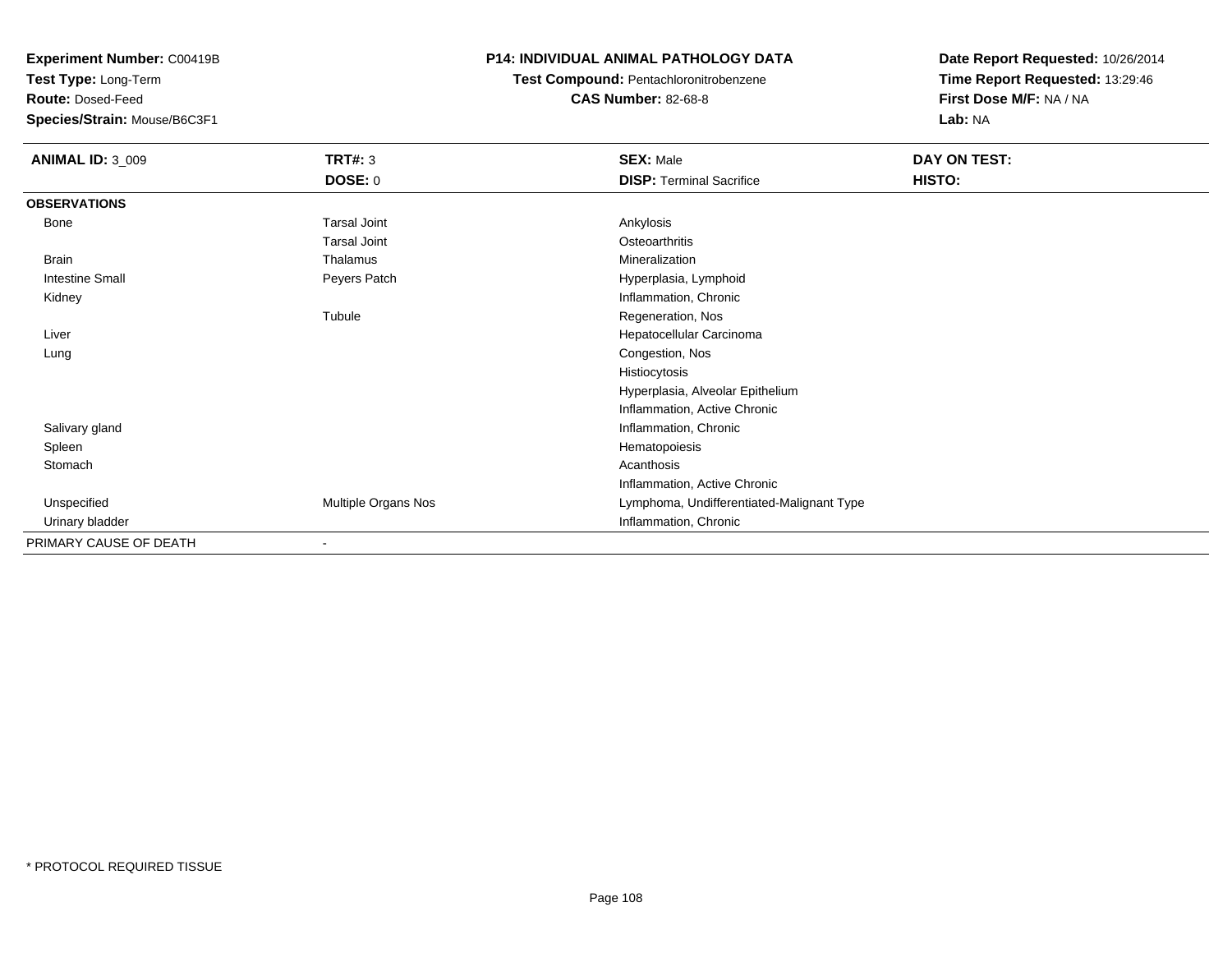**Test Type:** Long-Term

**Route:** Dosed-Feed

**Species/Strain:** Mouse/B6C3F1

# **P14: INDIVIDUAL ANIMAL PATHOLOGY DATA**

**Test Compound:** Pentachloronitrobenzene**CAS Number:** 82-68-8

| <b>ANIMAL ID: 3_010</b> | <b>TRT#: 3</b>            | <b>SEX: Male</b>                 | DAY ON TEST: |  |
|-------------------------|---------------------------|----------------------------------|--------------|--|
|                         | <b>DOSE: 0</b>            | <b>DISP: Terminal Sacrifice</b>  | HISTO:       |  |
| <b>OBSERVATIONS</b>     |                           |                                  |              |  |
| Bone                    | <b>Tarsal Joint</b>       | Ankylosis                        |              |  |
|                         | <b>Tarsal Joint</b>       | Osteoarthritis                   |              |  |
| <b>Brain</b>            | Thalamus                  | Mineralization                   |              |  |
| Kidney                  |                           | Inflammation, Chronic            |              |  |
|                         | Tubule                    | Regeneration, Nos                |              |  |
| Liver                   |                           | Hepatocellular Adenoma           |              |  |
|                         |                           | Hepatocellular Carcinoma         |              |  |
| Lung                    |                           | Hyperplasia, Alveolar Epithelium |              |  |
|                         |                           | Inflammation, Active Chronic     |              |  |
| Lymph node              | Mesenteric Lymph Node     | Angiectasis                      |              |  |
| Pituitary gland         | <b>Anterior Pituitary</b> | Hyperplasia, Nos                 |              |  |
| Preputial gland         |                           | Dilatation, Ducts                |              |  |
|                         |                           | Inflammation, Active Chronic     |              |  |
| Prostate                |                           | Inflammation, Chronic            |              |  |
| Urinary bladder         |                           | Inflammation, Chronic            |              |  |
| PRIMARY CAUSE OF DEATH  |                           |                                  |              |  |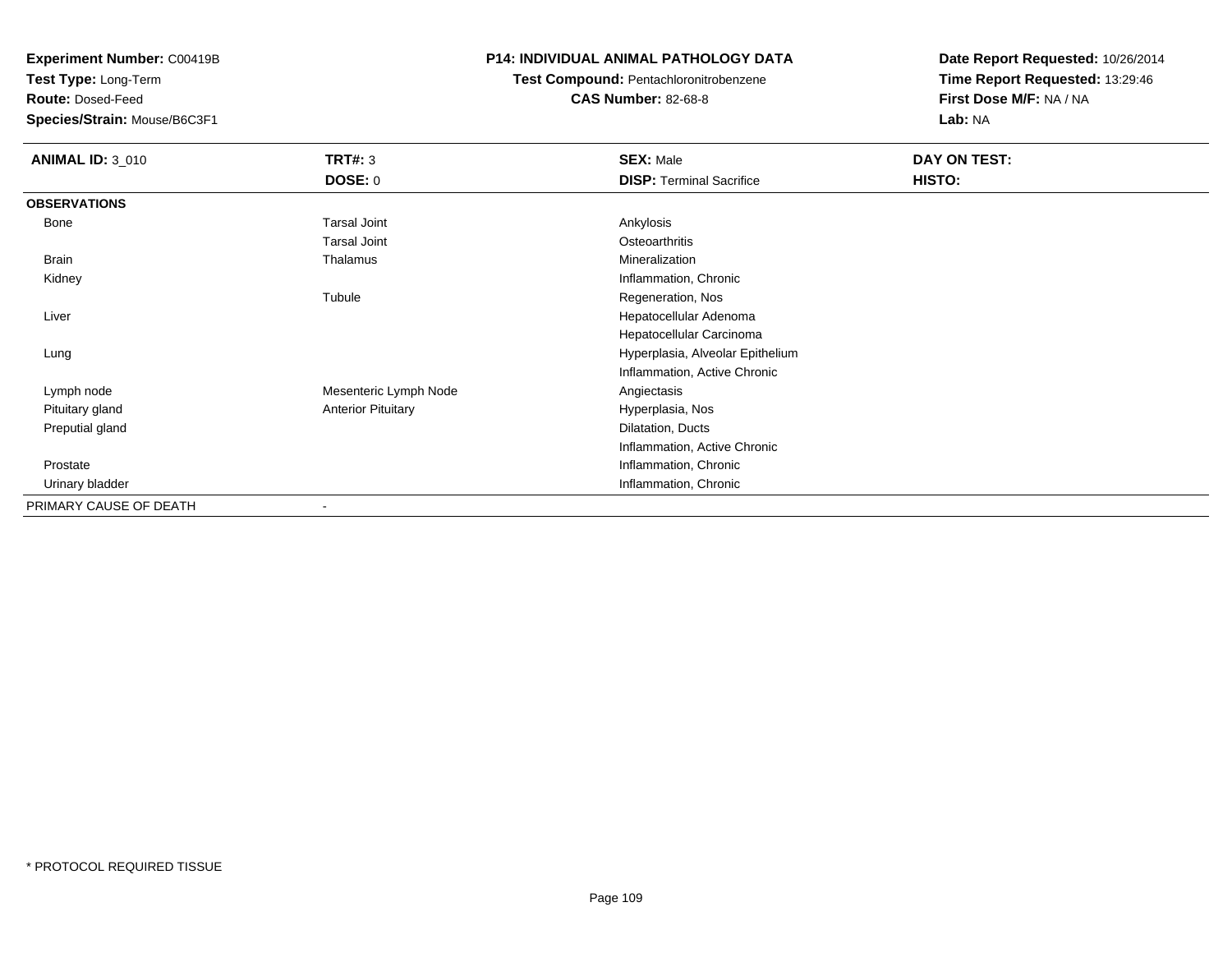**Test Type:** Long-Term

**Route:** Dosed-Feed

**Species/Strain:** Mouse/B6C3F1

## **P14: INDIVIDUAL ANIMAL PATHOLOGY DATA**

**Test Compound:** Pentachloronitrobenzene**CAS Number:** 82-68-8

| <b>ANIMAL ID: 3_011</b> | <b>TRT#: 3</b>           | <b>SEX: Male</b>                     | DAY ON TEST: |  |
|-------------------------|--------------------------|--------------------------------------|--------------|--|
|                         | DOSE: 0                  | <b>DISP:</b> Moribund Sacrifice      | HISTO:       |  |
| <b>OBSERVATIONS</b>     |                          |                                      |              |  |
| Adrenal gland           | Medulla                  | Pheochromocytoma                     |              |  |
| Bone                    | <b>Tarsal Joint</b>      | Ankylosis                            |              |  |
|                         | <b>Tarsal Joint</b>      | Osteoarthritis                       |              |  |
| <b>Brain</b>            | Thalamus                 | Mineralization                       |              |  |
| Eye                     | Nasolacrimal Duct        | Inflammation, Chronic                |              |  |
| Intestine Large         | Cecum, Colon             | Necrosis, Focal                      |              |  |
| Liver                   |                          | Hepatocellular Carcinoma             |              |  |
|                         |                          | Necrosis, Coagulative                |              |  |
| Lung                    |                          | Hepatocellular Carcinoma, Metastatic |              |  |
| Skeletal muscle         |                          | Rhabdomyosarcoma                     |              |  |
| Spleen                  |                          | Hematopoiesis                        |              |  |
| Stomach                 | Forestomach              | Ulcer, Acute                         |              |  |
| Unspecified             | <b>Back</b>              | Fibrosarcoma                         |              |  |
| Urinary bladder         |                          | Inflammation, Chronic                |              |  |
| PRIMARY CAUSE OF DEATH  | $\overline{\phantom{a}}$ |                                      |              |  |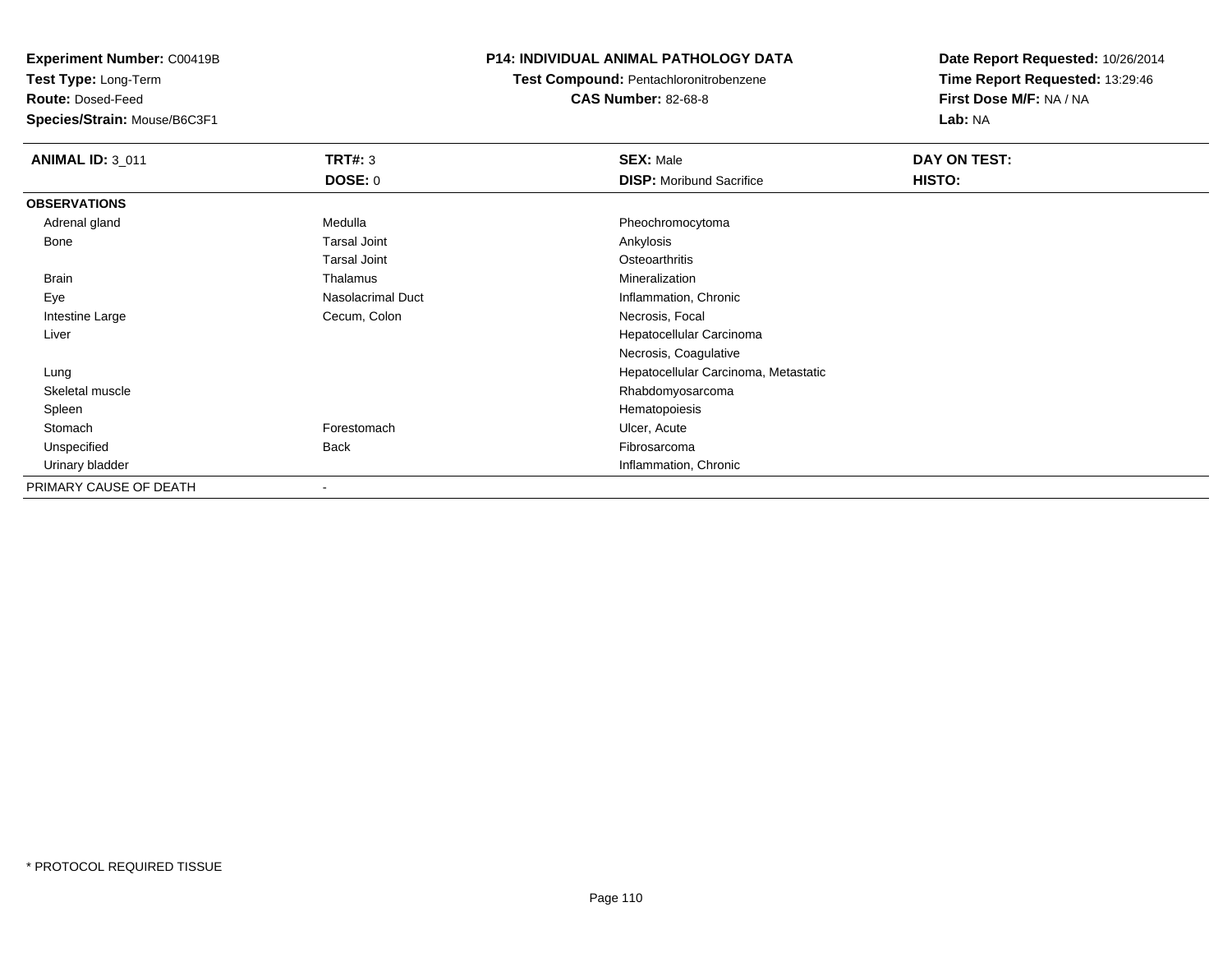**Test Type:** Long-Term

**Route:** Dosed-Feed

**Species/Strain:** Mouse/B6C3F1

# **P14: INDIVIDUAL ANIMAL PATHOLOGY DATA**

**Test Compound:** Pentachloronitrobenzene

**CAS Number:** 82-68-8

| <b>ANIMAL ID: 3_012</b> | <b>TRT#: 3</b>        | <b>SEX: Male</b>                  | DAY ON TEST: |  |
|-------------------------|-----------------------|-----------------------------------|--------------|--|
|                         | <b>DOSE: 0</b>        | <b>DISP: Terminal Sacrifice</b>   | HISTO:       |  |
| <b>OBSERVATIONS</b>     |                       |                                   |              |  |
| Bone                    | <b>Tarsal Joint</b>   | Ankylosis                         |              |  |
|                         | <b>Tarsal Joint</b>   | Osteoarthritis                    |              |  |
| Brain                   | Thalamus              | Mineralization                    |              |  |
| Kidney                  |                       | Inflammation, Chronic             |              |  |
|                         | Tubule                | Regeneration, Nos                 |              |  |
| Liver                   |                       | Hepatocellular Adenoma            |              |  |
| Lung                    |                       | Alveolar/Bronchiolar Adenoma      |              |  |
| Lymph node              | Mesenteric Lymph Node | Angiectasis                       |              |  |
| Pancreas                |                       | Dilatation, Ducts                 |              |  |
| Preputial gland         |                       | Dilatation, Ducts                 |              |  |
|                         |                       | Inflammation, Active Chronic      |              |  |
| Prostate                |                       | Fibrosis, Focal                   |              |  |
|                         |                       | Hyperplasia, Epithelial           |              |  |
| Salivary gland          |                       | Inflammation, Chronic             |              |  |
| Stomach                 |                       | Inflammation, Active Chronic      |              |  |
| Testis                  |                       | Atrophy, Nos                      |              |  |
| Tooth                   |                       | Deformity, Nos                    |              |  |
|                         |                       | Inflammation, Nos                 |              |  |
| Urinary bladder         |                       | Calculus, Microscopic Examination |              |  |
| PRIMARY CAUSE OF DEATH  |                       |                                   |              |  |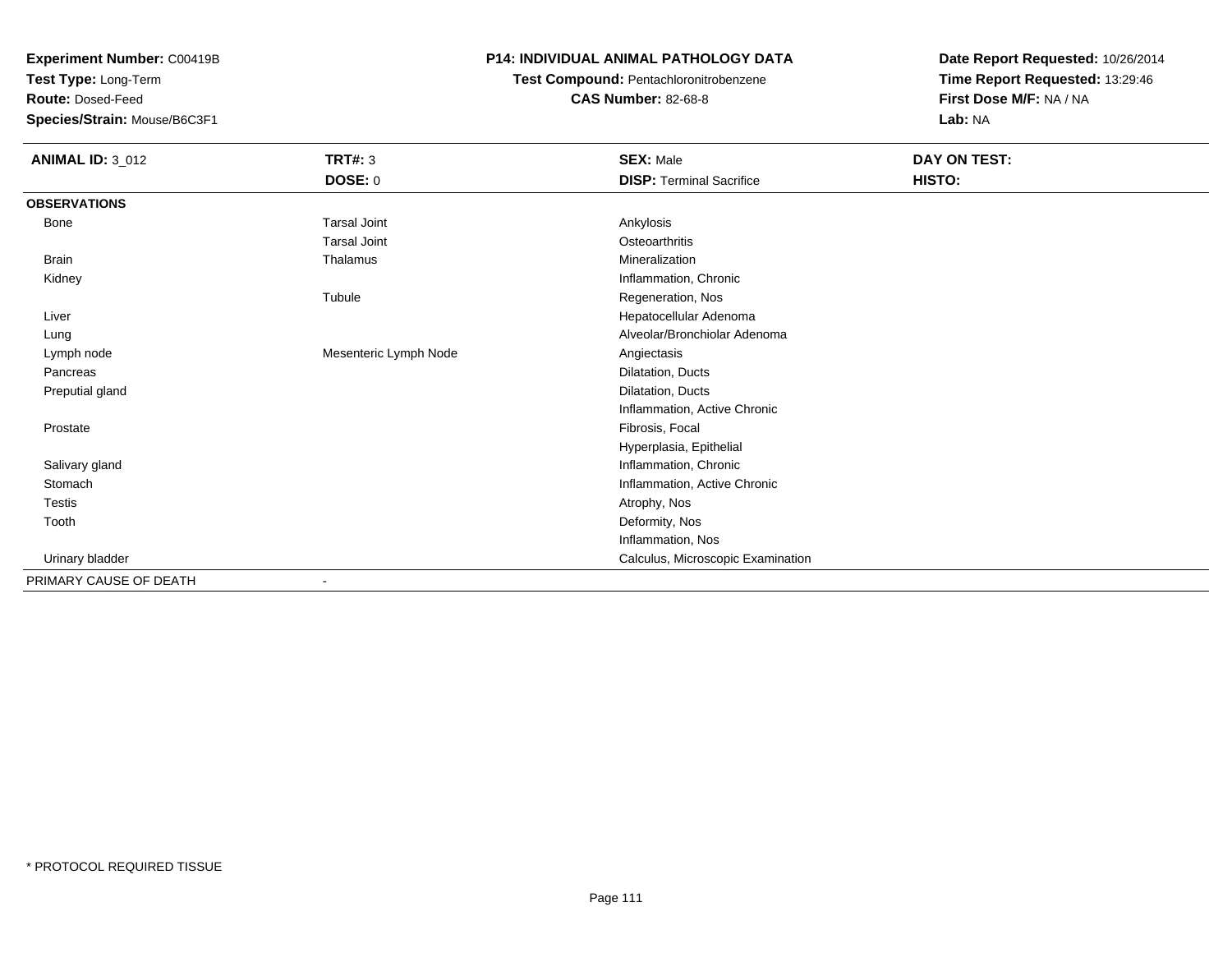| Experiment Number: C00419B   |                     | <b>P14: INDIVIDUAL ANIMAL PATHOLOGY DATA</b>  | Date Report Requested: 10/26/2014 |  |
|------------------------------|---------------------|-----------------------------------------------|-----------------------------------|--|
| Test Type: Long-Term         |                     | <b>Test Compound: Pentachloronitrobenzene</b> | Time Report Requested: 13:29:46   |  |
| <b>Route: Dosed-Feed</b>     |                     | <b>CAS Number: 82-68-8</b>                    | First Dose M/F: NA / NA           |  |
| Species/Strain: Mouse/B6C3F1 |                     |                                               | Lab: NA                           |  |
| <b>ANIMAL ID: 3_014</b>      | <b>TRT#: 3</b>      | <b>SEX: Male</b>                              | DAY ON TEST:                      |  |
|                              | <b>DOSE: 0</b>      | <b>DISP: Terminal Sacrifice</b>               | <b>HISTO:</b>                     |  |
| <b>OBSERVATIONS</b>          |                     |                                               |                                   |  |
| Bone                         | <b>Tarsal Joint</b> | Ankylosis                                     |                                   |  |
|                              | <b>Tarsal Joint</b> | Osteoarthritis                                |                                   |  |
| Brain                        | Thalamus            | Mineralization                                |                                   |  |
| Kidney                       |                     | Glomerulonephritis, Nos                       |                                   |  |
| Lung                         |                     | Histiocytosis                                 |                                   |  |
| Salivary gland               |                     | Atrophy, Nos                                  |                                   |  |
| Spleen                       |                     | Infarct, Nos                                  |                                   |  |
| Tooth                        |                     | Deformity, Nos                                |                                   |  |
|                              |                     | Inflammation, Nos                             |                                   |  |
| Unspecified                  | Multiple Organs Nos | Lymphoma, Undifferentiated-Malignant Type     |                                   |  |
| PRIMARY CAUSE OF DEATH       |                     |                                               |                                   |  |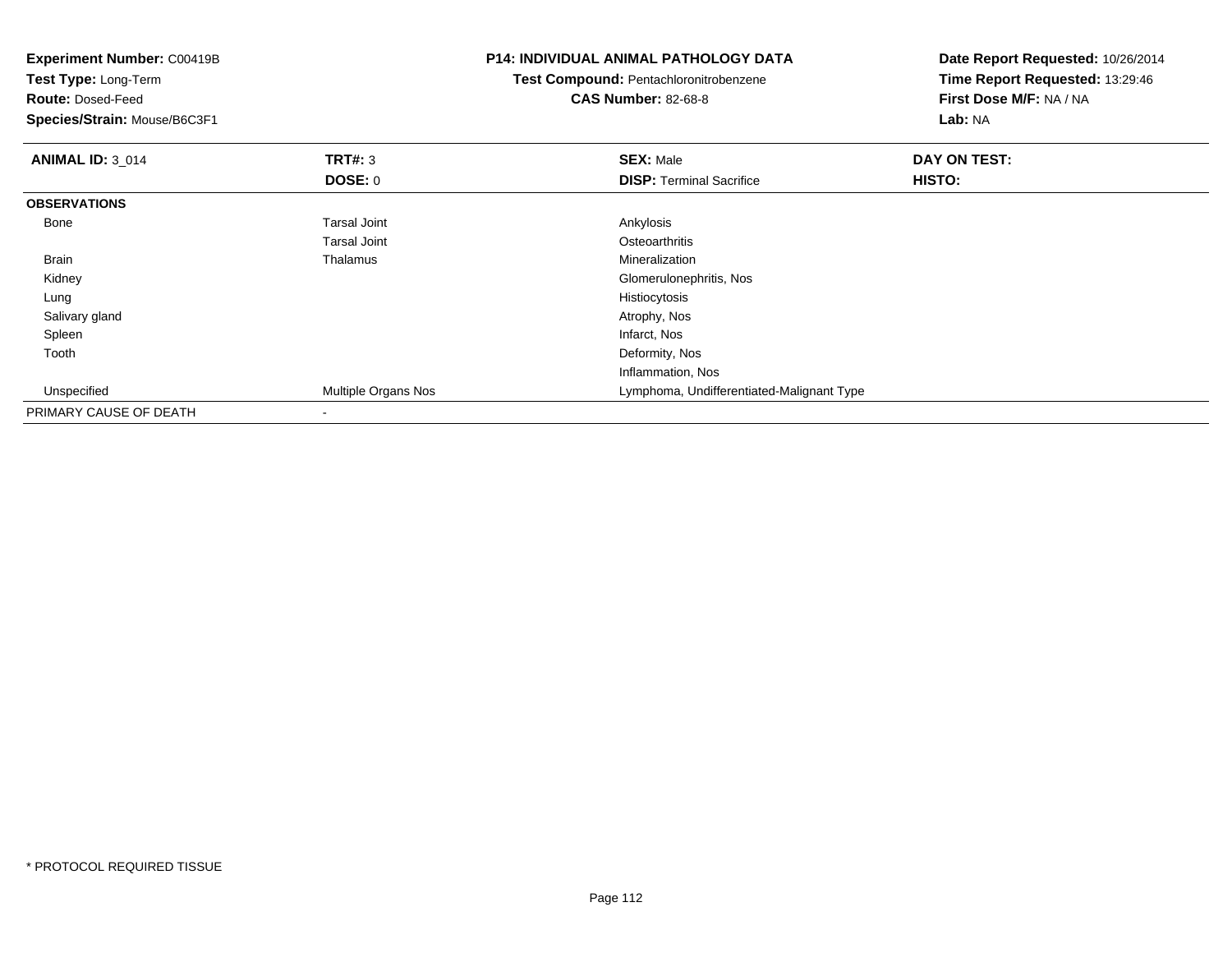**Test Type:** Long-Term

**Route:** Dosed-Feed

**Species/Strain:** Mouse/B6C3F1

## **P14: INDIVIDUAL ANIMAL PATHOLOGY DATA**

**Test Compound:** Pentachloronitrobenzene**CAS Number:** 82-68-8

| <b>ANIMAL ID: 3_015</b> | TRT#: 3                   | <b>SEX: Male</b>                | DAY ON TEST: |  |
|-------------------------|---------------------------|---------------------------------|--------------|--|
|                         | <b>DOSE: 0</b>            | <b>DISP:</b> Terminal Sacrifice | HISTO:       |  |
| <b>OBSERVATIONS</b>     |                           |                                 |              |  |
| Bone                    | <b>Tarsal Joint</b>       | Ankylosis                       |              |  |
|                         | Tarsal Joint              | Osteoarthritis                  |              |  |
| Brain                   | Thalamus                  | Mineralization                  |              |  |
| Kidney                  |                           | Inflammation, Chronic           |              |  |
|                         | Tubule                    | Regeneration, Nos               |              |  |
| Lymph node              | Mesenteric Lymph Node     | Angiectasis                     |              |  |
| Pituitary gland         | <b>Anterior Pituitary</b> | Cyst, Nos                       |              |  |
| Preputial gland         |                           | Inflammation, Active Chronic    |              |  |
| Salivary gland          |                           | Inflammation, Chronic           |              |  |
| Tooth                   |                           | Deformity, Nos                  |              |  |
|                         |                           | Inflammation, Nos               |              |  |
| Urinary bladder         |                           | Inflammation, Chronic           |              |  |
| PRIMARY CAUSE OF DEATH  | $\overline{\phantom{a}}$  |                                 |              |  |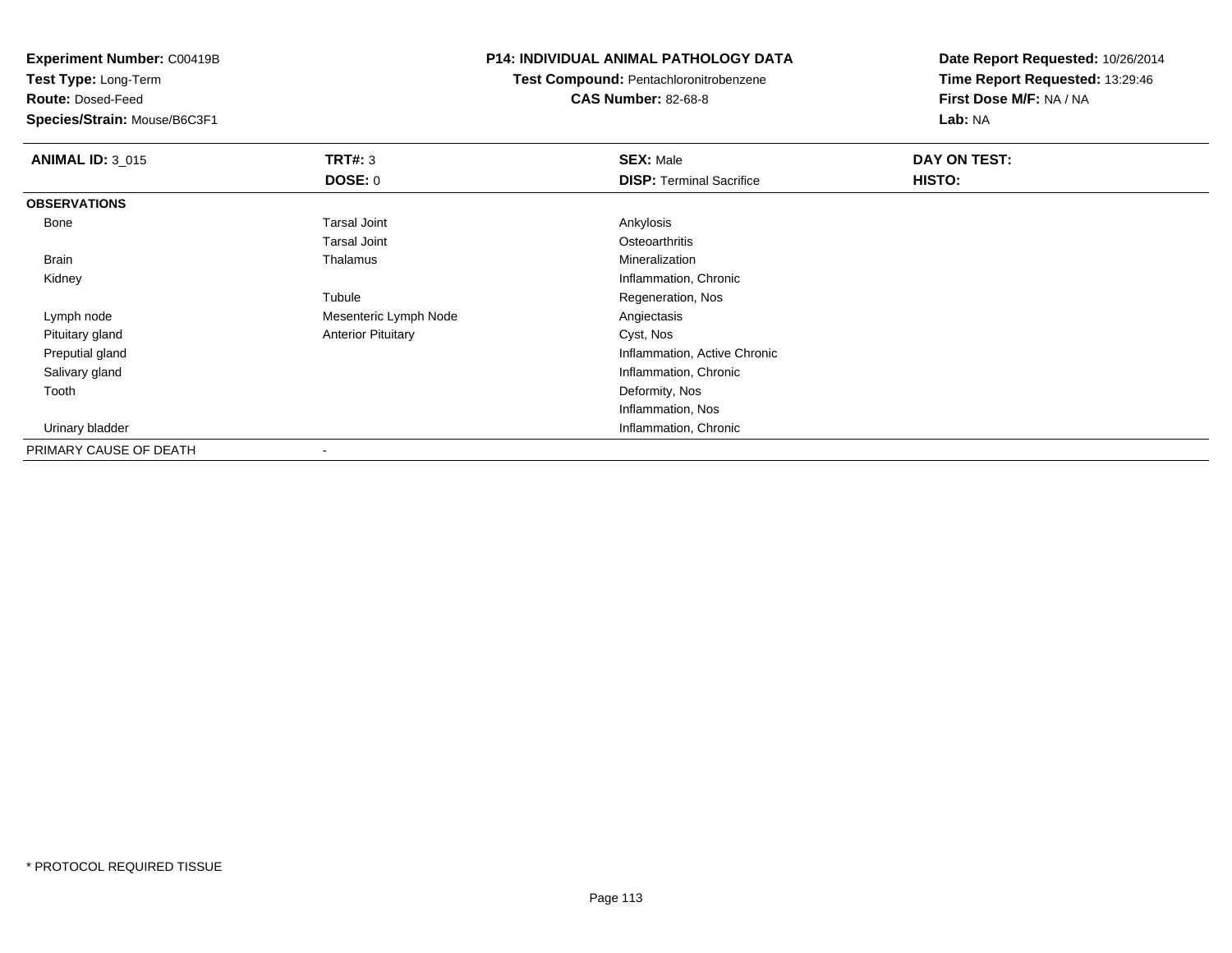**Test Type:** Long-Term

**Route:** Dosed-Feed

**Species/Strain:** Mouse/B6C3F1

# **P14: INDIVIDUAL ANIMAL PATHOLOGY DATA**

**Test Compound:** Pentachloronitrobenzene**CAS Number:** 82-68-8

| <b>ANIMAL ID: 3_016</b> | <b>TRT#: 3</b>        | <b>SEX: Male</b>                | DAY ON TEST: |  |
|-------------------------|-----------------------|---------------------------------|--------------|--|
|                         | <b>DOSE: 0</b>        | <b>DISP:</b> Moribund Sacrifice | HISTO:       |  |
| <b>OBSERVATIONS</b>     |                       |                                 |              |  |
| <b>Bone</b>             | Carpometacarpal Joint | Ankylosis                       |              |  |
|                         | <b>Tarsal Joint</b>   | Ankylosis                       |              |  |
|                         | <b>Tarsal Joint</b>   | Osteoarthritis                  |              |  |
| <b>Brain</b>            | Thalamus              | Mineralization                  |              |  |
| <b>Intestine Small</b>  | Jejunum               | Abscess, Nos                    |              |  |
|                         | Jejunum               | Adenocarcinoma, Nos             |              |  |
|                         | Jejunum               | Inflammation, Active Chronic    |              |  |
| Kidney                  | Tubule                | Regeneration, Nos               |              |  |
| Liver                   |                       | Hepatocellular Adenoma          |              |  |
| Lymph node              | Mesenteric Lymph Node | Angiectasis                     |              |  |
| Skin                    |                       | Inflammation, Acute Necrotizing |              |  |
| Spleen                  |                       | Hematopoiesis                   |              |  |
| Thyroid                 |                       | Hyperplasia, Follicular Cell    |              |  |
| Tooth                   |                       | Deformity, Nos                  |              |  |
|                         |                       | Inflammation, Nos               |              |  |
| Unspecified             | Abdomen               | Fibrosarcoma                    |              |  |
|                         | Multiple Organs Nos   | Inflammation, Chronic           |              |  |
| PRIMARY CAUSE OF DEATH  | $\blacksquare$        |                                 |              |  |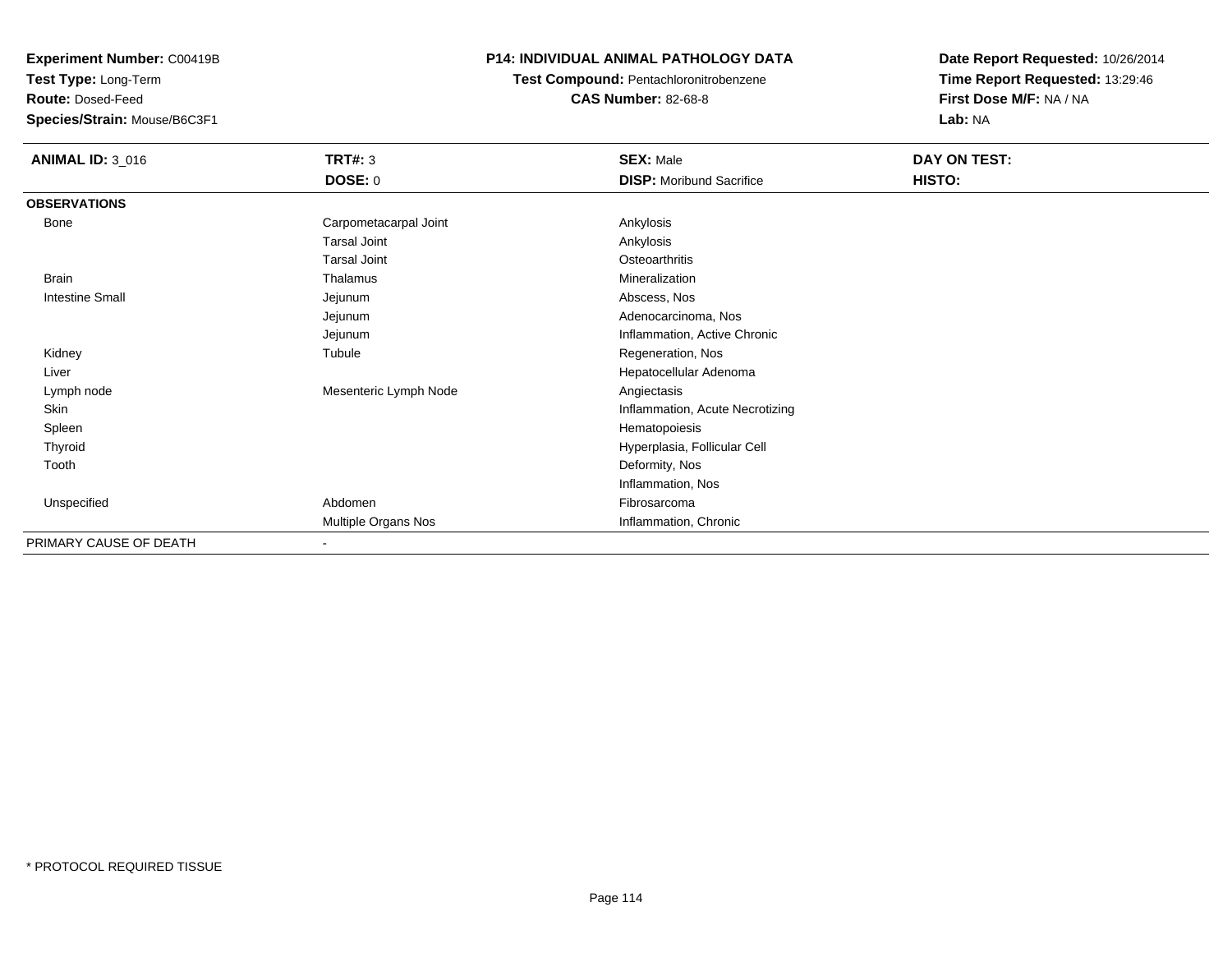**Test Type:** Long-Term

**Route:** Dosed-Feed

**Species/Strain:** Mouse/B6C3F1

# **P14: INDIVIDUAL ANIMAL PATHOLOGY DATA**

**Test Compound:** Pentachloronitrobenzene

**CAS Number:** 82-68-8

| <b>ANIMAL ID: 3_017</b> | TRT#: 3                  | <b>SEX: Male</b>                | DAY ON TEST: |  |
|-------------------------|--------------------------|---------------------------------|--------------|--|
|                         | <b>DOSE: 0</b>           | <b>DISP: Terminal Sacrifice</b> | HISTO:       |  |
| <b>OBSERVATIONS</b>     |                          |                                 |              |  |
| Blood vessel            | <b>Central Veins</b>     | Inflammation, Active Chronic    |              |  |
| Bone                    | <b>Tarsal Joint</b>      | Ankylosis                       |              |  |
|                         | <b>Tarsal Joint</b>      | Osteoarthritis                  |              |  |
| Brain                   | Thalamus                 | Mineralization                  |              |  |
| <b>Intestine Small</b>  | Peyers Patch             | Hyperplasia, Lymphoid           |              |  |
| Kidney                  |                          | Inflammation, Chronic           |              |  |
|                         | Tubule                   | Regeneration, Nos               |              |  |
| Liver                   | Kupffer Cell             | Hyperplasia, Nos                |              |  |
| Lung                    |                          | Periarteritis                   |              |  |
| Lymph node              | Mesenteric Lymph Node    | Angiectasis                     |              |  |
| Preputial gland         |                          | Inflammation, Active Chronic    |              |  |
| Stomach                 |                          | Hyperkeratosis                  |              |  |
| Tooth                   |                          | Deformity, Nos                  |              |  |
| Urinary bladder         |                          | Inflammation, Chronic           |              |  |
| PRIMARY CAUSE OF DEATH  | $\overline{\phantom{a}}$ |                                 |              |  |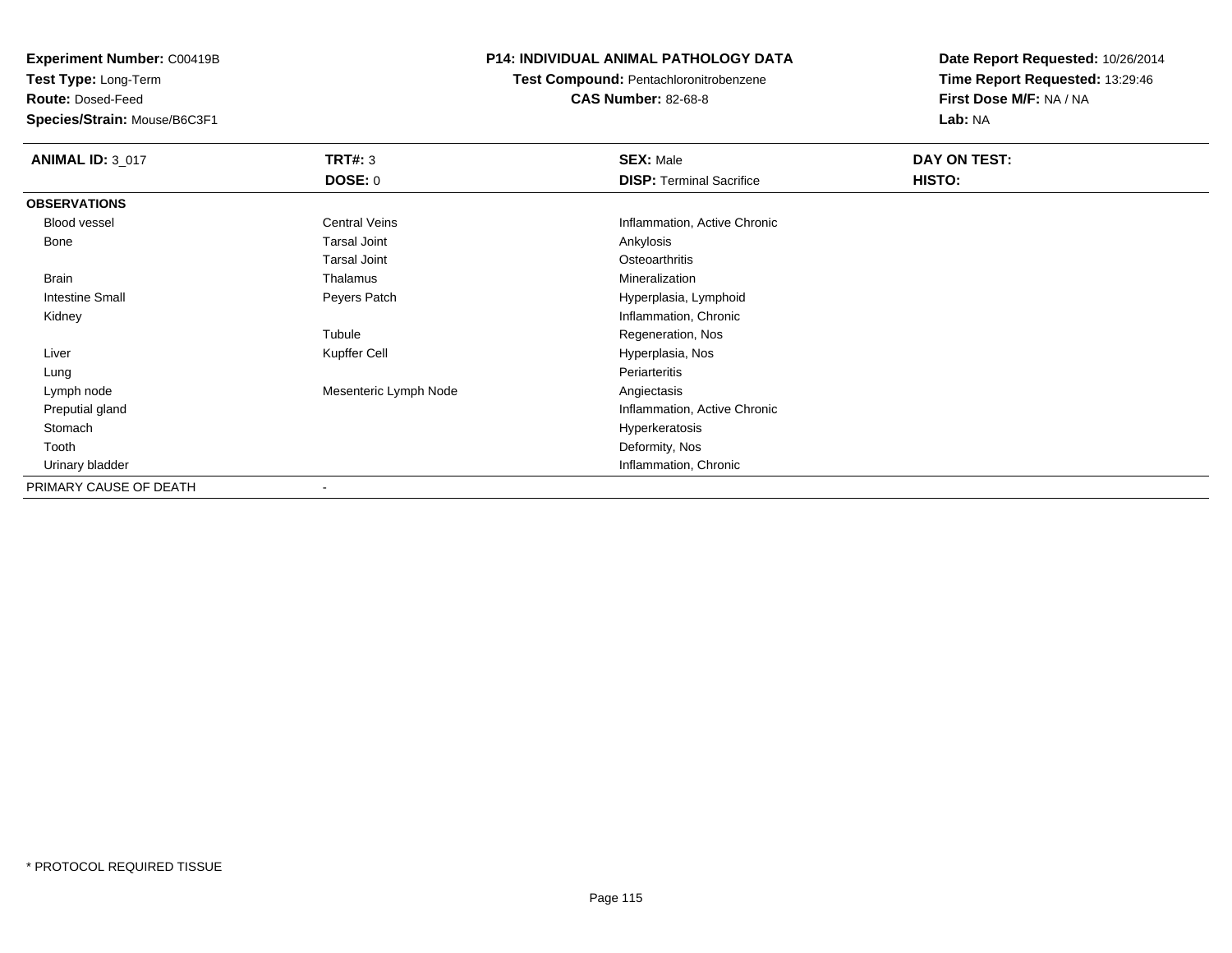**Test Type:** Long-Term

**Route:** Dosed-Feed

**Species/Strain:** Mouse/B6C3F1

#### **P14: INDIVIDUAL ANIMAL PATHOLOGY DATA**

**Test Compound:** Pentachloronitrobenzene

**CAS Number:** 82-68-8

| <b>ANIMAL ID: 3_018</b> | TRT#: 3                    | <b>SEX: Male</b>                     | DAY ON TEST: |
|-------------------------|----------------------------|--------------------------------------|--------------|
|                         | <b>DOSE: 0</b>             | <b>DISP: Terminal Sacrifice</b>      | HISTO:       |
| <b>OBSERVATIONS</b>     |                            |                                      |              |
| Bone                    | <b>Tarsal Joint</b>        | Ankylosis                            |              |
|                         | <b>Tarsal Joint</b>        | Osteoarthritis                       |              |
| Brain                   | Thalamus                   | Mineralization                       |              |
| Lung                    |                            | Histiocytosis                        |              |
|                         |                            | Hyperplasia, Alveolar Epithelium     |              |
|                         |                            | Inflammation, Acute                  |              |
| Lymph node              | Mesenteric Lymph Node      | Angiectasis                          |              |
| Pancreas                |                            | Atrophy, Nos                         |              |
| Thymus                  |                            | Cyst, Nos                            |              |
| Tooth                   |                            | Deformity, Nos                       |              |
|                         |                            | Inflammation, Nos                    |              |
| Unspecified             | <b>Multiple Organs Nos</b> | Lymphoma, Lymphocytic-Malignant Type |              |
| PRIMARY CAUSE OF DEATH  | $\blacksquare$             |                                      |              |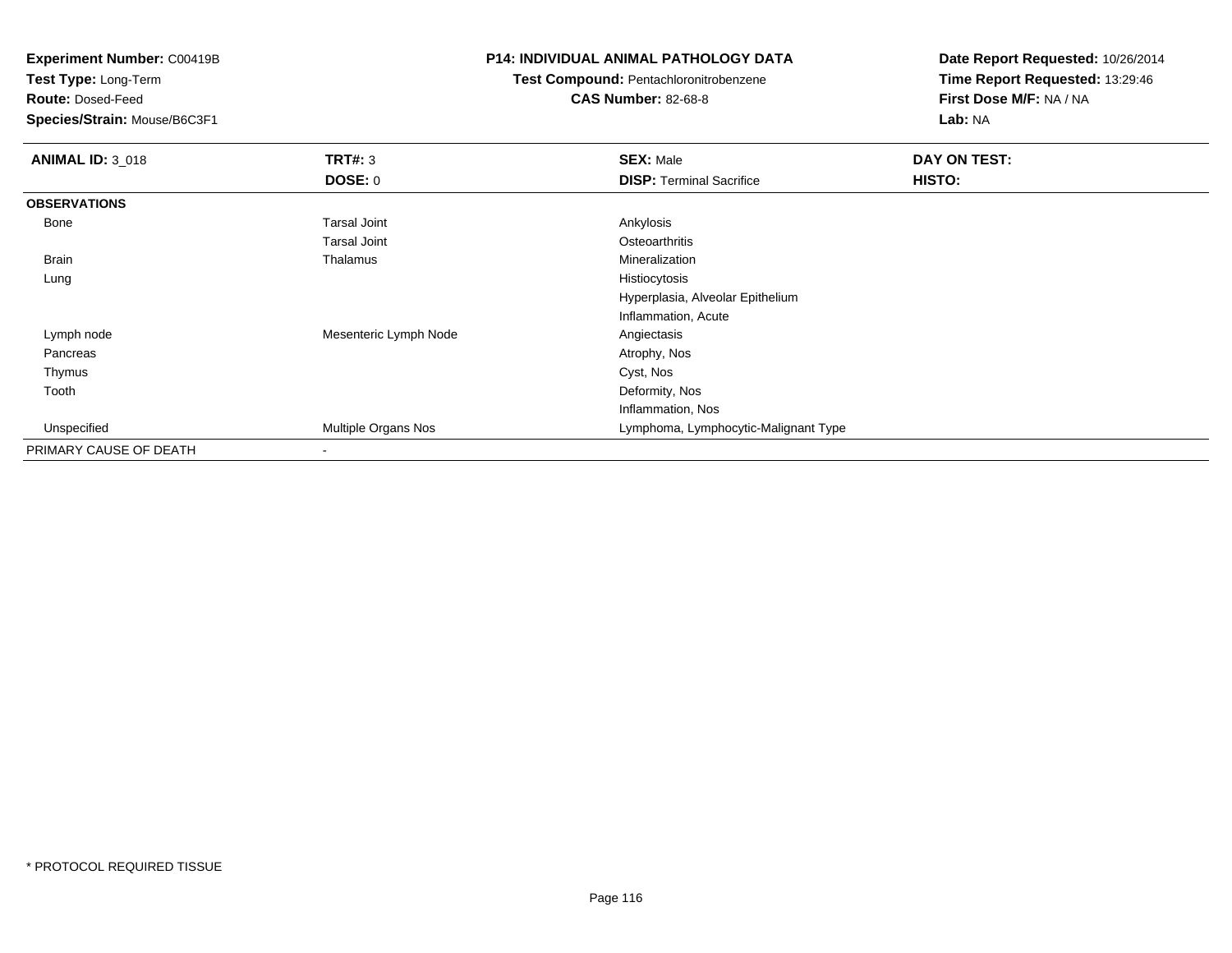**Test Type:** Long-Term

**Route:** Dosed-Feed

**Species/Strain:** Mouse/B6C3F1

# **P14: INDIVIDUAL ANIMAL PATHOLOGY DATA**

**Test Compound:** Pentachloronitrobenzene

**CAS Number:** 82-68-8

| <b>ANIMAL ID: 3_019</b> | TRT#: 3                   | <b>SEX: Male</b>                 | DAY ON TEST: |
|-------------------------|---------------------------|----------------------------------|--------------|
|                         | <b>DOSE: 0</b>            | <b>DISP: Terminal Sacrifice</b>  | HISTO:       |
| <b>OBSERVATIONS</b>     |                           |                                  |              |
| Adrenal gland           | <b>Cortex Nos</b>         | Hyperplasia, Nos                 |              |
| Bone                    | <b>Tarsal Joint</b>       | Ankylosis                        |              |
|                         | <b>Tarsal Joint</b>       | Osteoarthritis                   |              |
| Brain                   | Thalamus                  | Mineralization                   |              |
| Kidney                  |                           | Inflammation, Chronic            |              |
|                         | Tubule                    | Regeneration, Nos                |              |
| Lung                    |                           | Histiocytosis                    |              |
|                         |                           | Hyperplasia, Alveolar Epithelium |              |
|                         |                           | Inflammation, Acute              |              |
| Lymph node              | Mesenteric Lymph Node     | Angiectasis                      |              |
| Pituitary gland         | <b>Anterior Pituitary</b> | Hyperplasia, Nos                 |              |
| Salivary gland          |                           | Inflammation, Chronic            |              |
| Tooth                   |                           | Deformity, Nos                   |              |
| Urinary bladder         |                           | Inflammation, Chronic            |              |
| PRIMARY CAUSE OF DEATH  | $\overline{\phantom{a}}$  |                                  |              |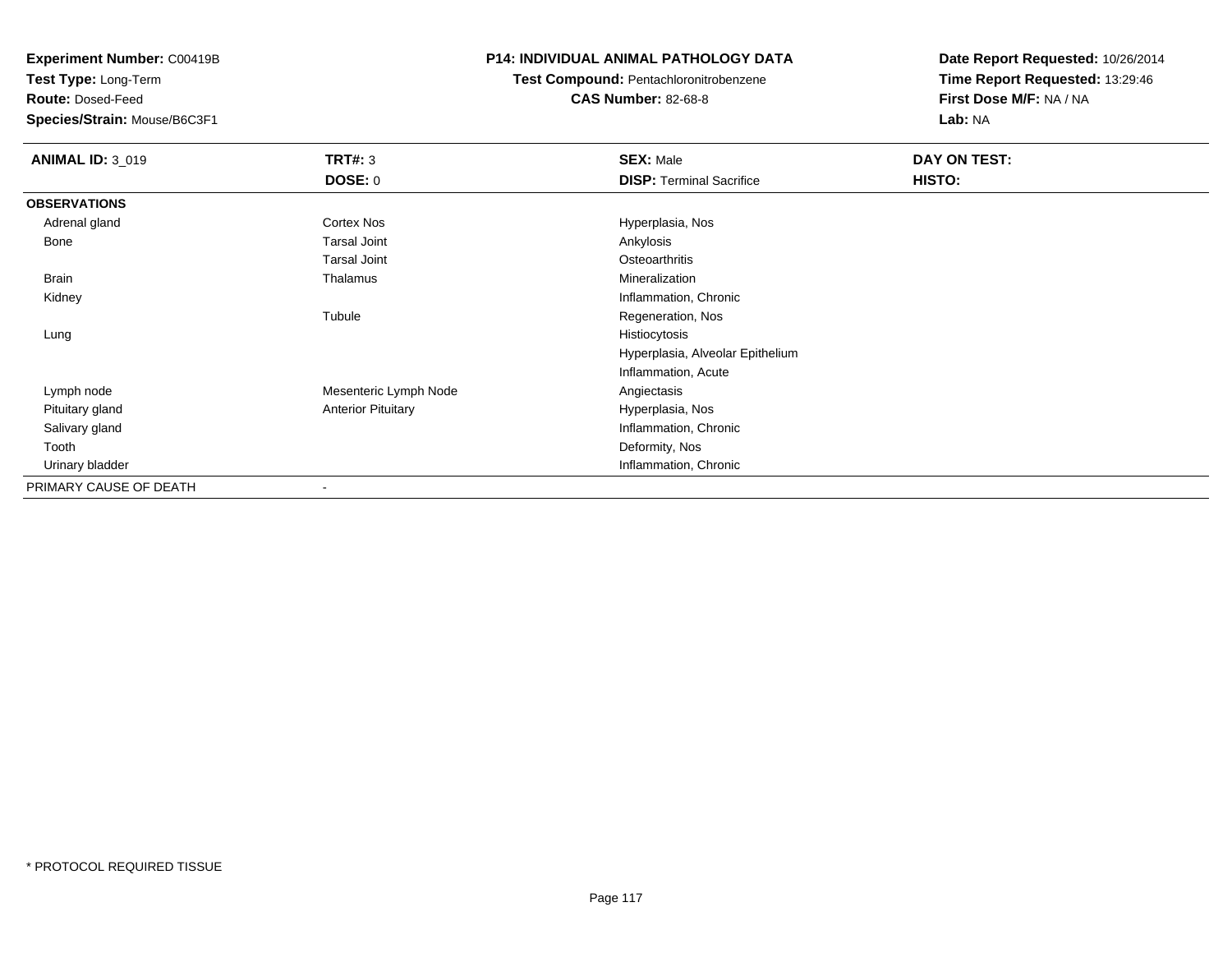**Test Type:** Long-Term

**Route:** Dosed-Feed

**Species/Strain:** Mouse/B6C3F1

# **P14: INDIVIDUAL ANIMAL PATHOLOGY DATA**

**Test Compound:** Pentachloronitrobenzene**CAS Number:** 82-68-8

| <b>ANIMAL ID: 3_020</b> | TRT#: 3               | <b>SEX: Male</b>                | DAY ON TEST: |  |
|-------------------------|-----------------------|---------------------------------|--------------|--|
|                         | DOSE: 0               | <b>DISP: Terminal Sacrifice</b> | HISTO:       |  |
| <b>OBSERVATIONS</b>     |                       |                                 |              |  |
| Bone                    | <b>Tarsal Joint</b>   | Ankylosis                       |              |  |
|                         | <b>Tarsal Joint</b>   | Osteoarthritis                  |              |  |
| Brain                   | Thalamus              | Mineralization                  |              |  |
| Kidney                  |                       | Inflammation, Chronic           |              |  |
| Lymph node              | Mesenteric Lymph Node | Angiectasis                     |              |  |
|                         | Mandibular Lymph Node | Hyperplasia, Nos                |              |  |
| Preputial gland         |                       | Inflammation, Active Chronic    |              |  |
| Salivary gland          |                       | Inflammation, Chronic           |              |  |
| Stomach                 |                       | Inflammation, Active Chronic    |              |  |
| Thymus                  |                       | Depletion, Lymphoid             |              |  |
| Tooth                   |                       | Deformity, Nos                  |              |  |
|                         |                       | Inflammation, Nos               |              |  |
| Urinary bladder         |                       | Inflammation, Chronic           |              |  |
| PRIMARY CAUSE OF DEATH  |                       |                                 |              |  |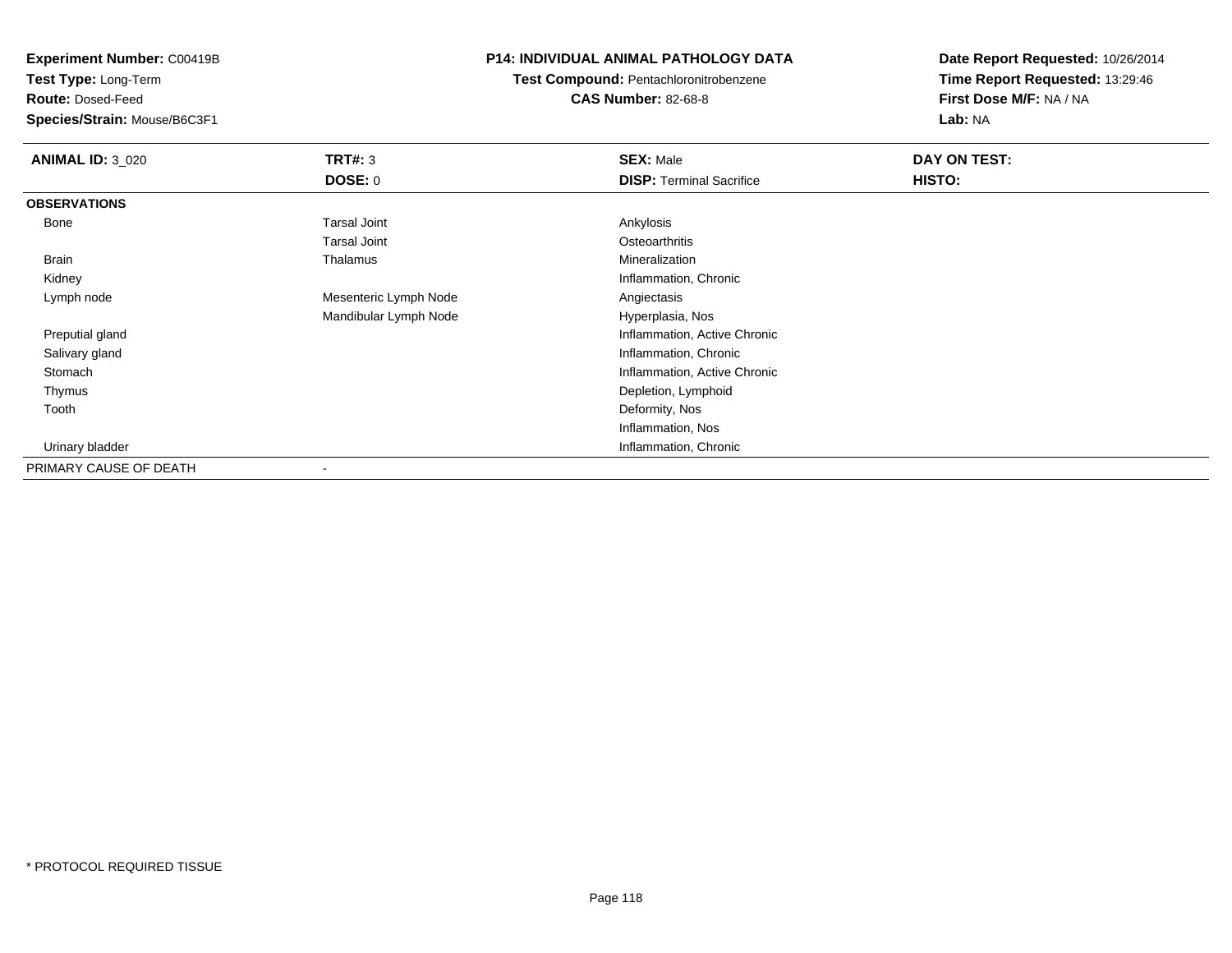| Experiment Number: C00419B   |                       | <b>P14: INDIVIDUAL ANIMAL PATHOLOGY DATA</b> | Date Report Requested: 10/26/2014 |
|------------------------------|-----------------------|----------------------------------------------|-----------------------------------|
| Test Type: Long-Term         |                       | Test Compound: Pentachloronitrobenzene       | Time Report Requested: 13:29:46   |
| <b>Route: Dosed-Feed</b>     |                       | <b>CAS Number: 82-68-8</b>                   | First Dose M/F: NA / NA           |
| Species/Strain: Mouse/B6C3F1 |                       |                                              | Lab: NA                           |
| <b>ANIMAL ID: 3_021</b>      | <b>TRT#: 3</b>        | <b>SEX: Male</b>                             | DAY ON TEST:                      |
|                              | <b>DOSE: 0</b>        | <b>DISP: Terminal Sacrifice</b>              | <b>HISTO:</b>                     |
| <b>OBSERVATIONS</b>          |                       |                                              |                                   |
| Bone                         | Tarsal Joint          | Ankylosis                                    |                                   |
|                              | <b>Tarsal Joint</b>   | Osteoarthritis                               |                                   |
| Brain                        | Thalamus              | Mineralization                               |                                   |
| Kidney                       | Tubule                | Regeneration, Nos                            |                                   |
| Liver                        |                       | Hepatocellular Carcinoma                     |                                   |
| Lung                         |                       | Alveolar/Bronchiolar Adenoma                 |                                   |
| Lymph node                   | Mesenteric Lymph Node | Angiectasis                                  |                                   |
| Testis                       |                       | Atrophy, Nos                                 |                                   |
| Unspecified                  | Multiple Organs Nos   | Inflammation, Chronic                        |                                   |
| PRIMARY CAUSE OF DEATH       |                       |                                              |                                   |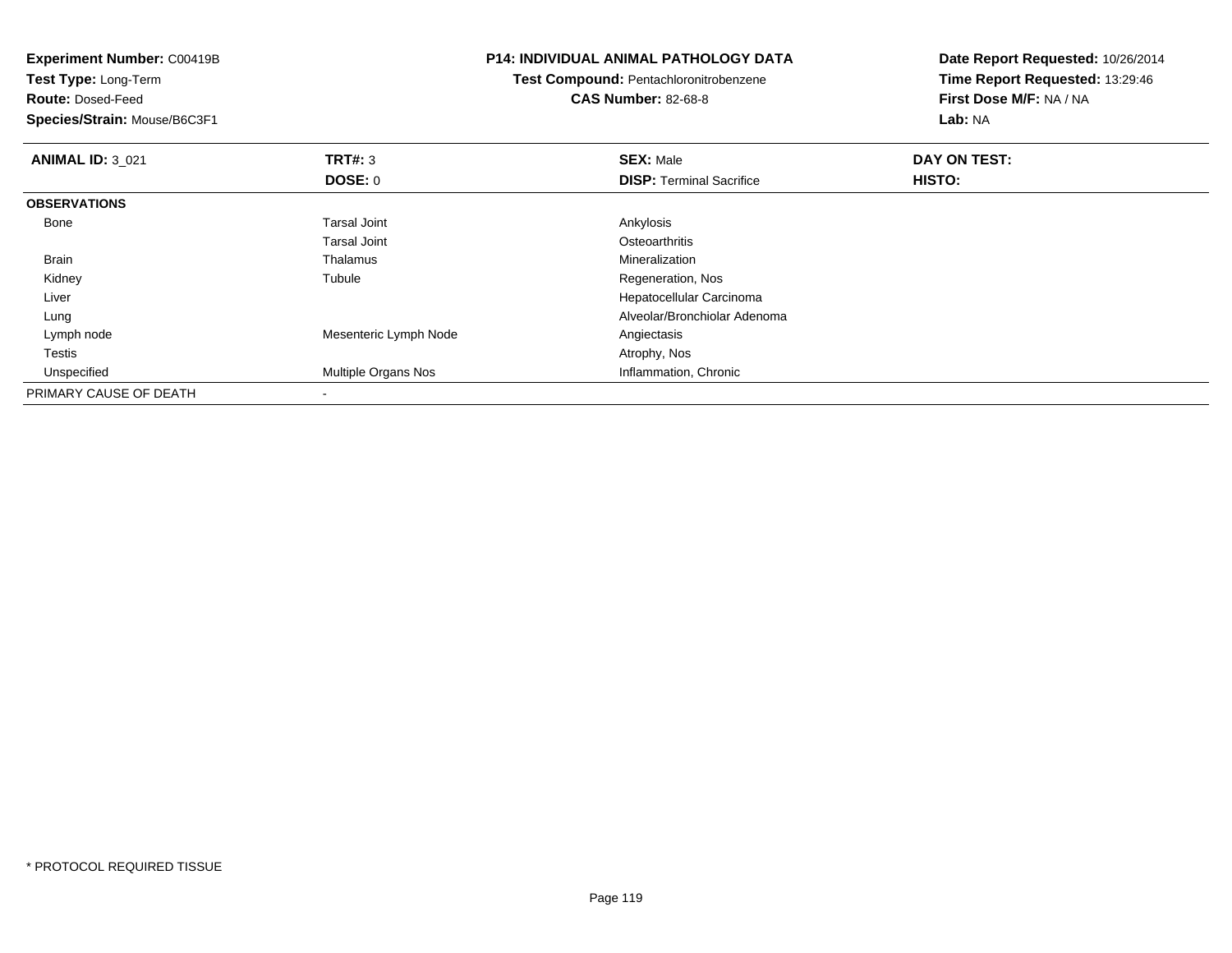**Experiment Number:** C00419B**Test Type:** Long-Term**Route:** Dosed-Feed **Species/Strain:** Mouse/B6C3F1**P14: INDIVIDUAL ANIMAL PATHOLOGY DATATest Compound:** Pentachloronitrobenzene**CAS Number:** 82-68-8**Date Report Requested:** 10/26/2014**Time Report Requested:** 13:29:46**First Dose M/F:** NA / NA**Lab:** NA**ANIMAL ID:** 3\_022 **TRT#:** <sup>3</sup> **SEX:** Male **DAY ON TEST: DOSE:** 0**DISP:** Moribund Sacrifice **HISTO: OBSERVATIONS** Bonee and the set of the set of the set of the set of the set of the set of the set of the set of the set of the s Maxilla**Osteoarthritis** Tarsal Joint**Osteoarthritis** Mineralization Brain Thalamus Mineralization EyeNasolacrimal Duct **Inflammation**, Acute Lung Alveolar/Bronchiolar Adenoma Testiss and the contract of the contract of the contract of the contract of the contract of the contract of the contract of the contract of the contract of the contract of the contract of the contract of the contract of the cont Tooth Deformity, Nos Inflammation, NosInflammation, Chronic UnspecifiedMultiple Organs Nos PRIMARY CAUSE OF DEATH-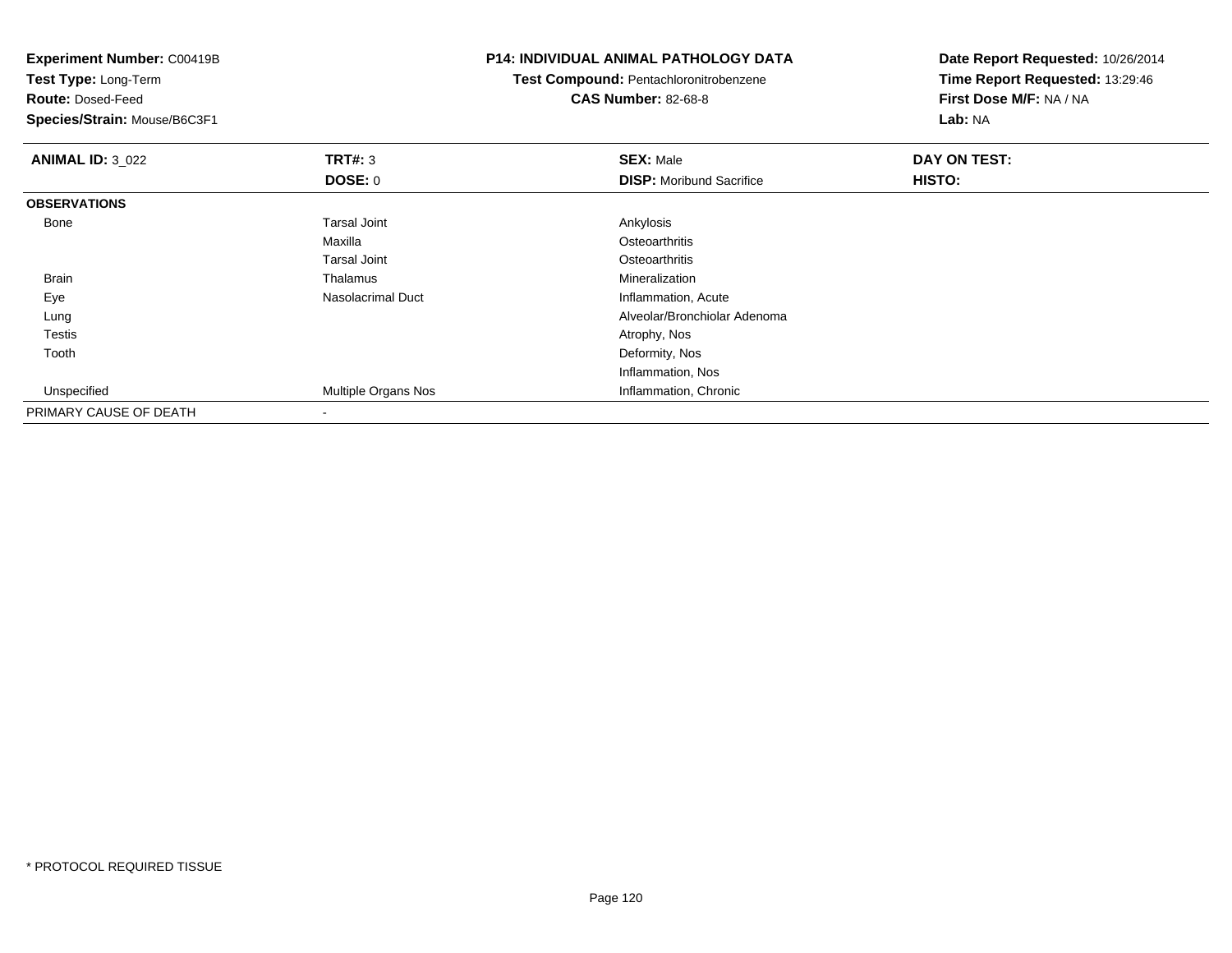| <b>Experiment Number: C00419B</b><br>Test Type: Long-Term |                       | <b>P14: INDIVIDUAL ANIMAL PATHOLOGY DATA</b> | Date Report Requested: 10/26/2014 |
|-----------------------------------------------------------|-----------------------|----------------------------------------------|-----------------------------------|
|                                                           |                       | Test Compound: Pentachloronitrobenzene       | Time Report Requested: 13:29:46   |
| <b>Route: Dosed-Feed</b>                                  |                       | <b>CAS Number: 82-68-8</b>                   | First Dose M/F: NA / NA           |
| Species/Strain: Mouse/B6C3F1                              |                       |                                              | Lab: NA                           |
| <b>ANIMAL ID: 3_023</b>                                   | TRT#: 3               | <b>SEX: Male</b>                             | DAY ON TEST:                      |
|                                                           | DOSE: 0               | <b>DISP:</b> Terminal Sacrifice              | <b>HISTO:</b>                     |
| <b>OBSERVATIONS</b>                                       |                       |                                              |                                   |
| Bone                                                      | <b>Tarsal Joint</b>   | Ankylosis                                    |                                   |
|                                                           | <b>Tarsal Joint</b>   | Osteoarthritis                               |                                   |
| Kidney                                                    |                       | Inflammation, Chronic                        |                                   |
|                                                           | Tubule                | Regeneration, Nos                            |                                   |
| Lymph node                                                | Mesenteric Lymph Node | Angiectasis                                  |                                   |
| Preputial gland                                           |                       | Inflammation, Active Chronic                 |                                   |
| Prostate                                                  |                       | Inflammation, Chronic                        |                                   |
| Salivary gland                                            |                       | Inflammation, Chronic                        |                                   |
| PRIMARY CAUSE OF DEATH                                    |                       |                                              |                                   |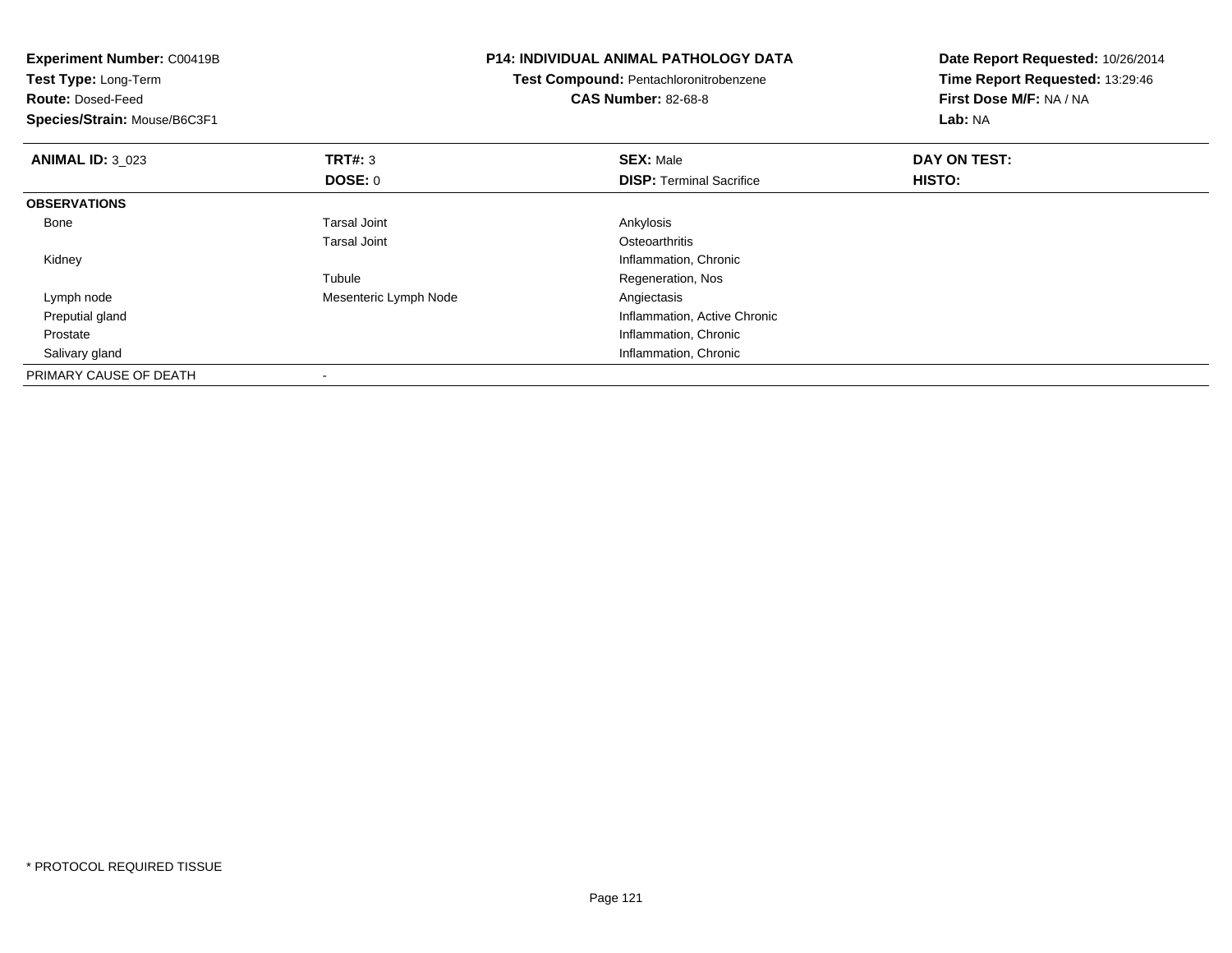**Test Type:** Long-Term

**Route:** Dosed-Feed

**Species/Strain:** Mouse/B6C3F1

# **P14: INDIVIDUAL ANIMAL PATHOLOGY DATA**

**Test Compound:** Pentachloronitrobenzene

**CAS Number:** 82-68-8

| <b>ANIMAL ID: 3_024</b> | <b>TRT#: 3</b>        | <b>SEX: Male</b>                 | DAY ON TEST: |
|-------------------------|-----------------------|----------------------------------|--------------|
|                         | <b>DOSE: 0</b>        | <b>DISP: Terminal Sacrifice</b>  | HISTO:       |
| <b>OBSERVATIONS</b>     |                       |                                  |              |
| Adrenal gland           | Cortex Nos            | Hyperplasia, Nos                 |              |
| <b>Brain</b>            | Thalamus              | Mineralization                   |              |
| Kidney                  |                       | Inflammation, Chronic            |              |
|                         | Tubule                | Regeneration, Nos                |              |
| Lung                    |                       | Histiocytosis                    |              |
|                         |                       | Hyperplasia, Alveolar Epithelium |              |
|                         |                       | Inflammation, Acute              |              |
|                         |                       | Inflammation, Chronic            |              |
| Lymph node              | Mesenteric Lymph Node | Angiectasis                      |              |
| Prostate                |                       | Inflammation, Chronic            |              |
| Salivary gland          |                       | Inflammation, Chronic            |              |
| Stomach                 |                       | Inflammation, Active Chronic     |              |
| Thymus                  |                       | Cyst, Nos                        |              |
| Tooth                   |                       | Deformity, Nos                   |              |
| Urinary bladder         |                       | Inflammation, Chronic            |              |
| PRIMARY CAUSE OF DEATH  |                       |                                  |              |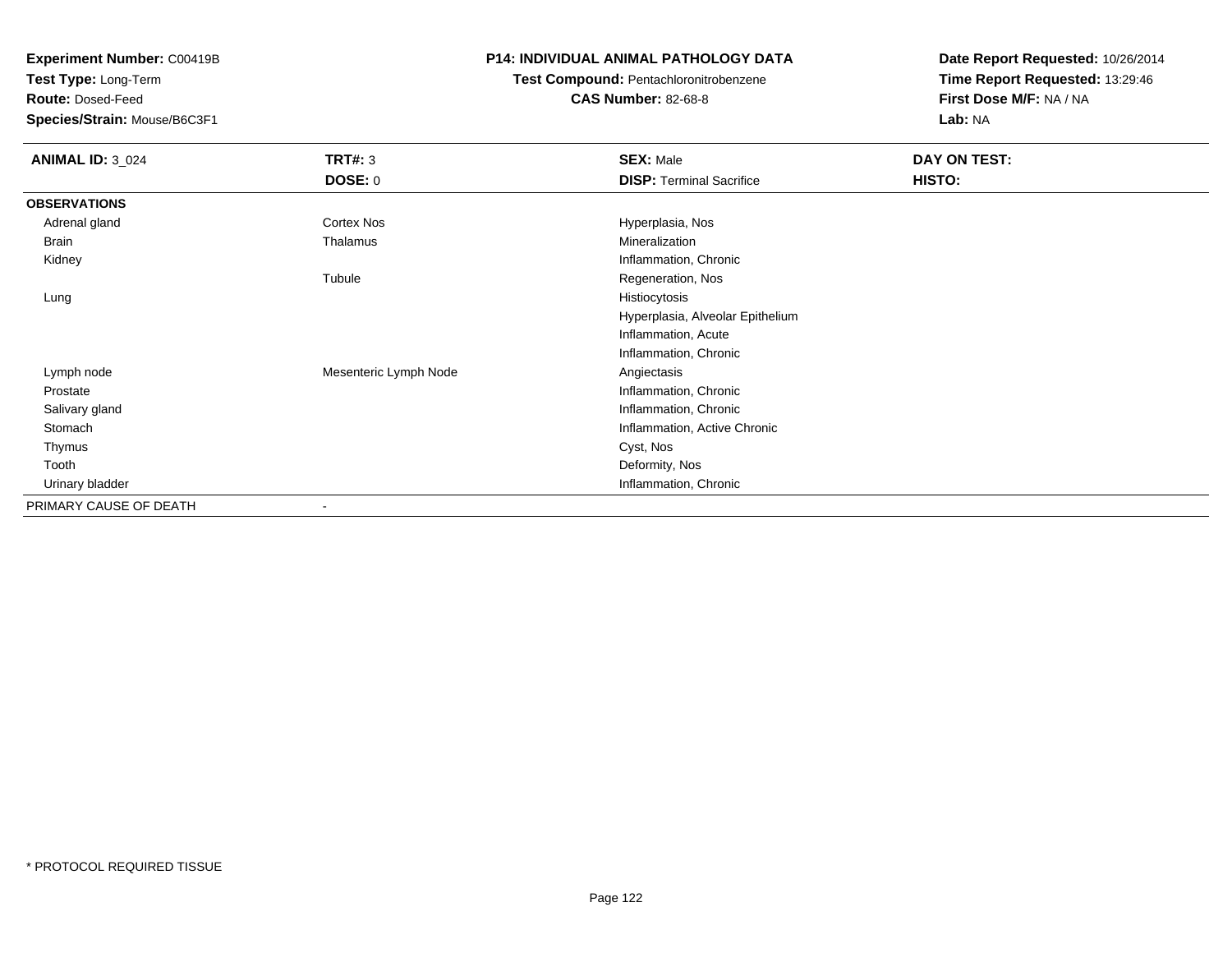**Test Type:** Long-Term

**Route:** Dosed-Feed

**Species/Strain:** Mouse/B6C3F1

## **P14: INDIVIDUAL ANIMAL PATHOLOGY DATA**

**Test Compound:** Pentachloronitrobenzene**CAS Number:** 82-68-8

| <b>ANIMAL ID: 3_025</b> | <b>TRT#: 3</b>        | <b>SEX: Male</b>                | DAY ON TEST: |  |
|-------------------------|-----------------------|---------------------------------|--------------|--|
|                         | <b>DOSE: 0</b>        | <b>DISP: Terminal Sacrifice</b> | HISTO:       |  |
| <b>OBSERVATIONS</b>     |                       |                                 |              |  |
| Bone                    | <b>Tarsal Joint</b>   | Ankylosis                       |              |  |
|                         | <b>Tarsal Joint</b>   | Osteoarthritis                  |              |  |
| Brain                   | Thalamus              | Mineralization                  |              |  |
| Kidney                  |                       | Inflammation, Chronic           |              |  |
| Liver                   |                       | Clear-Cell Change               |              |  |
| Lung                    |                       | Hemorrhage                      |              |  |
| Lymph node              | Mesenteric Lymph Node | Angiectasis                     |              |  |
| Preputial gland         |                       | Inflammation, Active Chronic    |              |  |
| Prostate                |                       | Inflammation, Chronic           |              |  |
| Salivary gland          |                       | Inflammation, Chronic           |              |  |
| Spleen                  |                       | Hyperplasia, Lymphoid           |              |  |
| Tooth                   |                       | Deformity, Nos                  |              |  |
|                         |                       | Inflammation, Nos               |              |  |
| PRIMARY CAUSE OF DEATH  |                       |                                 |              |  |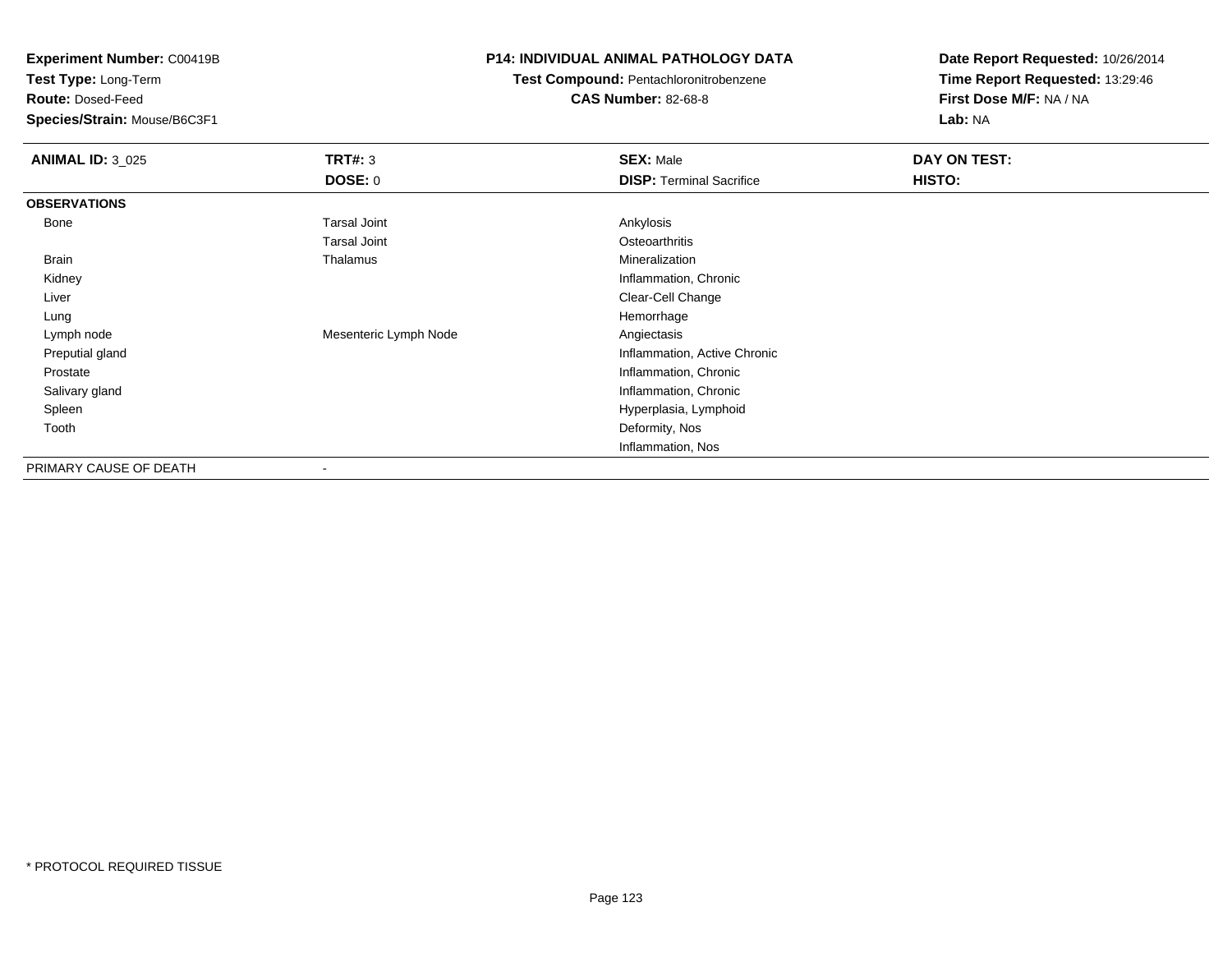**Test Type:** Long-Term

**Route:** Dosed-Feed

**Species/Strain:** Mouse/B6C3F1

#### **P14: INDIVIDUAL ANIMAL PATHOLOGY DATA**

# **Test Compound:** Pentachloronitrobenzene**CAS Number:** 82-68-8

| <b>ANIMAL ID: 3_026</b> | TRT#: 3                  | <b>SEX: Male</b>                 | DAY ON TEST: |  |
|-------------------------|--------------------------|----------------------------------|--------------|--|
|                         | <b>DOSE: 0</b>           | <b>DISP: Natural Death</b>       | HISTO:       |  |
| <b>OBSERVATIONS</b>     |                          |                                  |              |  |
| <b>Brain</b>            | Thalamus                 | Mineralization                   |              |  |
| Kidney                  |                          | Inflammation, Chronic            |              |  |
| Lung                    |                          | Hyperplasia, Alveolar Epithelium |              |  |
|                         | <b>Bronchiole</b>        | Hyperplasia, Epithelial          |              |  |
|                         |                          | Inflammation, Active Chronic     |              |  |
| Lymph node              | Mesenteric Lymph Node    | Angiectasis                      |              |  |
|                         | Mandibular Lymph Node    | Hyperplasia, Nos                 |              |  |
|                         | Mediastinal Lymph Node   | Hyperplasia, Nos                 |              |  |
| Pancreas                |                          | Inflammation, Chronic            |              |  |
| Salivary gland          |                          | Inflammation, Chronic            |              |  |
| Testis                  | Tubule                   | Mineralization                   |              |  |
| PRIMARY CAUSE OF DEATH  | $\overline{\phantom{a}}$ |                                  |              |  |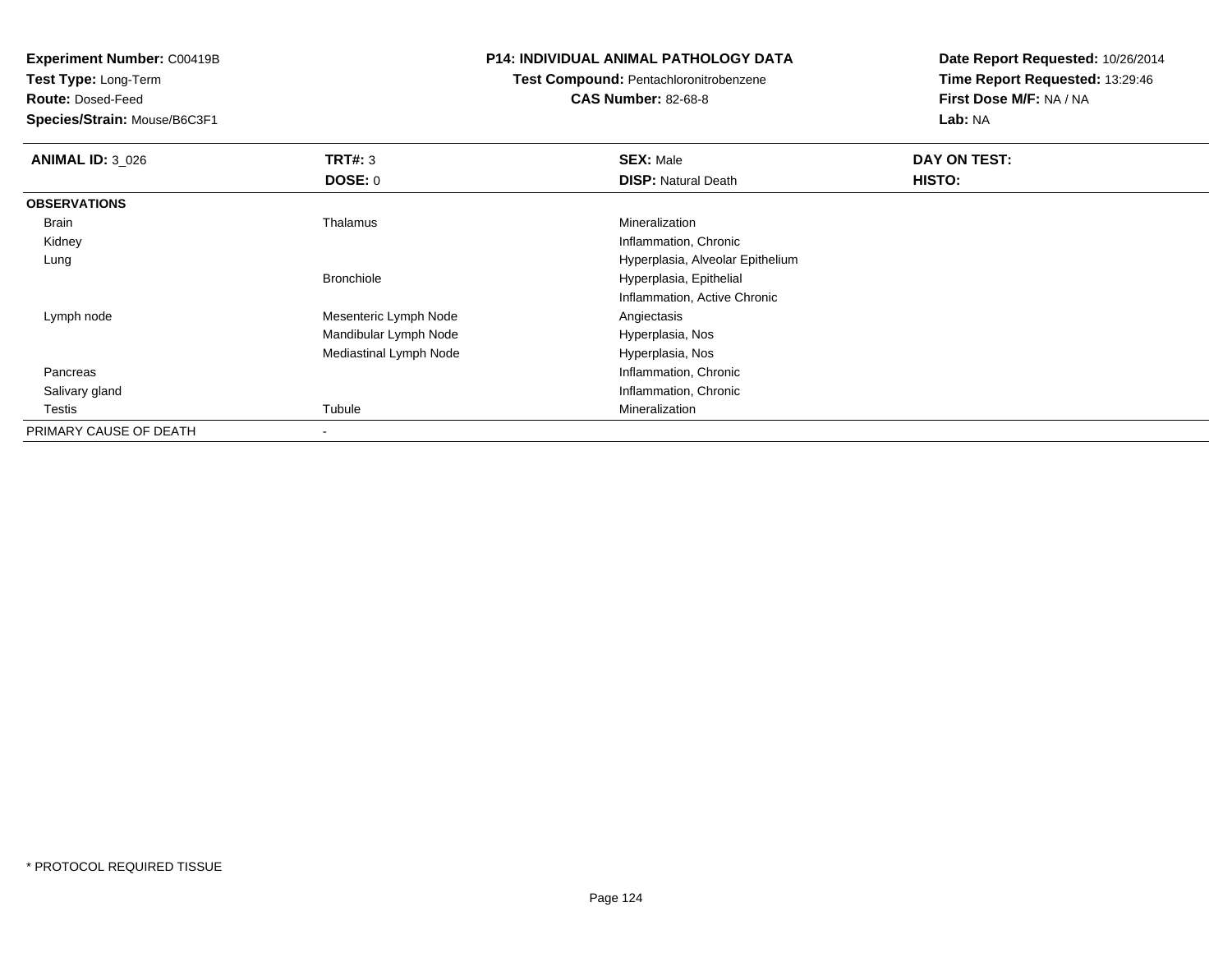| <b>Experiment Number: C00419B</b><br>Test Type: Long-Term<br><b>Route: Dosed-Feed</b><br>Species/Strain: Mouse/B6C3F1 |                     | <b>P14: INDIVIDUAL ANIMAL PATHOLOGY DATA</b><br>Date Report Requested: 10/26/2014<br>Time Report Requested: 13:29:46<br>Test Compound: Pentachloronitrobenzene<br>First Dose M/F: NA / NA<br><b>CAS Number: 82-68-8</b><br>Lab: NA |               |
|-----------------------------------------------------------------------------------------------------------------------|---------------------|------------------------------------------------------------------------------------------------------------------------------------------------------------------------------------------------------------------------------------|---------------|
| <b>ANIMAL ID: 3 027</b>                                                                                               | <b>TRT#: 3</b>      | <b>SEX: Male</b>                                                                                                                                                                                                                   | DAY ON TEST:  |
|                                                                                                                       | DOSE: 0             | <b>DISP:</b> Natural Death                                                                                                                                                                                                         | <b>HISTO:</b> |
| <b>OBSERVATIONS</b>                                                                                                   |                     |                                                                                                                                                                                                                                    |               |
| <b>Brain</b>                                                                                                          | Thalamus            | Mineralization                                                                                                                                                                                                                     |               |
| Epididymis                                                                                                            |                     | Hemorrhage                                                                                                                                                                                                                         |               |
| Liver                                                                                                                 |                     | Hepatocellular Carcinoma                                                                                                                                                                                                           |               |
| Pancreas                                                                                                              |                     | Atrophy, Nos                                                                                                                                                                                                                       |               |
| Spleen                                                                                                                |                     | Depletion, Lymphoid                                                                                                                                                                                                                |               |
| Testis                                                                                                                |                     | Hemorrhage                                                                                                                                                                                                                         |               |
| Unspecified                                                                                                           | Multiple Organs Nos | Osteosarcoma, Metastatic                                                                                                                                                                                                           |               |
| PRIMARY CAUSE OF DEATH                                                                                                |                     |                                                                                                                                                                                                                                    |               |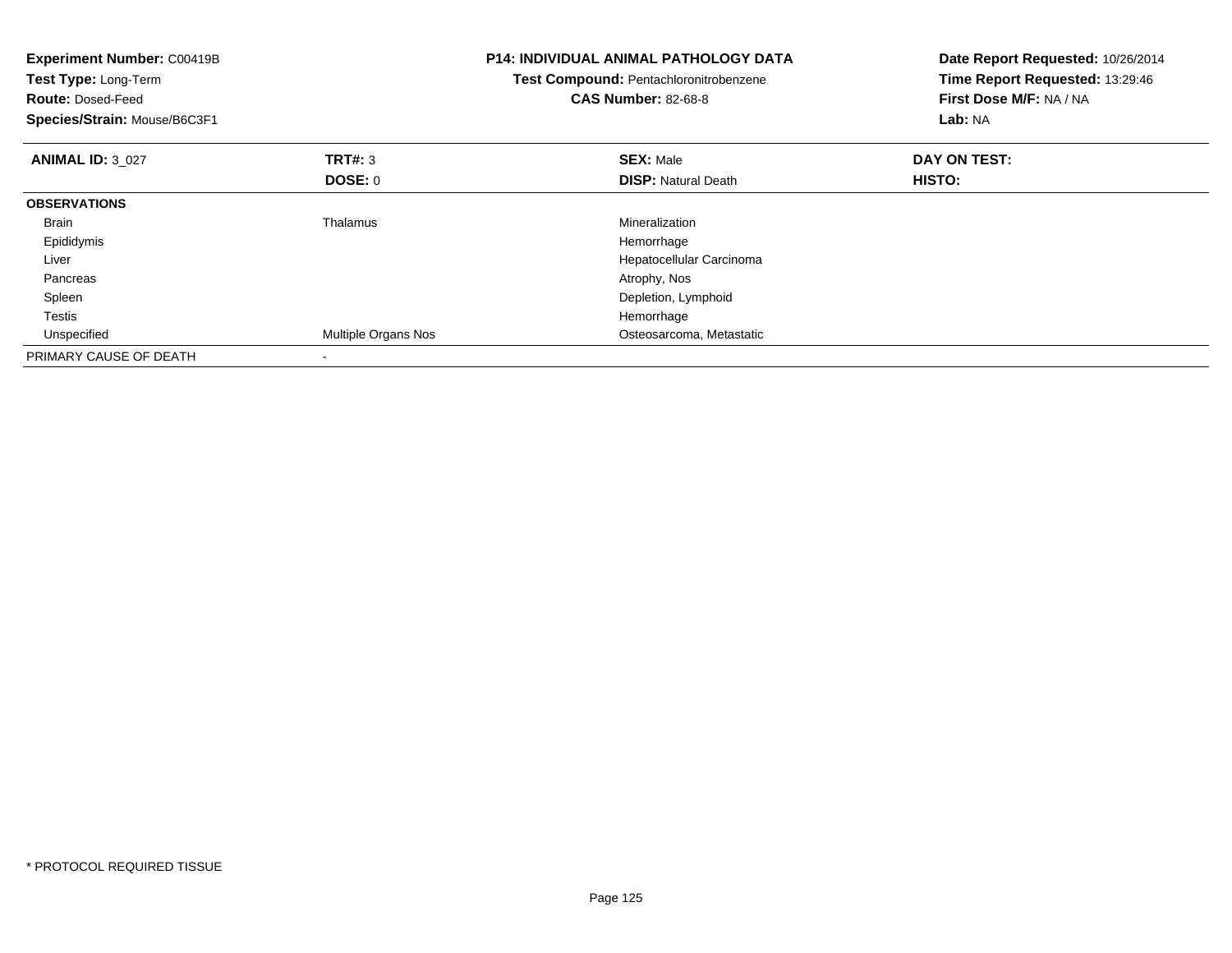**Test Type:** Long-Term

**Route:** Dosed-Feed

**Species/Strain:** Mouse/B6C3F1

#### **P14: INDIVIDUAL ANIMAL PATHOLOGY DATA**

**Test Compound:** Pentachloronitrobenzene

**CAS Number:** 82-68-8

| <b>ANIMAL ID: 3_028</b> | <b>TRT#: 3</b>           | <b>SEX: Male</b>                | DAY ON TEST: |
|-------------------------|--------------------------|---------------------------------|--------------|
|                         | <b>DOSE: 0</b>           | <b>DISP:</b> Moribund Sacrifice | HISTO:       |
| <b>OBSERVATIONS</b>     |                          |                                 |              |
| Bone                    | <b>Tarsal Joint</b>      | Ankylosis                       |              |
|                         | <b>Tarsal Joint</b>      | Osteoarthritis                  |              |
| Brain                   | Thalamus                 | Mineralization                  |              |
| Kidney                  |                          | Glomerulonephritis, Nos         |              |
| Liver                   |                          | Hepatocellular Carcinoma        |              |
| Pancreas                | Islets                   | Hyperplasia, Nos                |              |
| Prostate                |                          | Inflammation, Chronic           |              |
| Salivary gland          |                          | Inflammation, Chronic           |              |
| Spleen                  |                          | Depletion, Lymphoid             |              |
|                         |                          | Hematopoiesis                   |              |
| <b>Testis</b>           |                          | Atrophy, Nos                    |              |
| Tooth                   |                          | Deformity, Nos                  |              |
|                         |                          | Inflammation, Nos               |              |
| Urinary bladder         |                          | Inflammation, Chronic           |              |
| PRIMARY CAUSE OF DEATH  | $\overline{\phantom{a}}$ |                                 |              |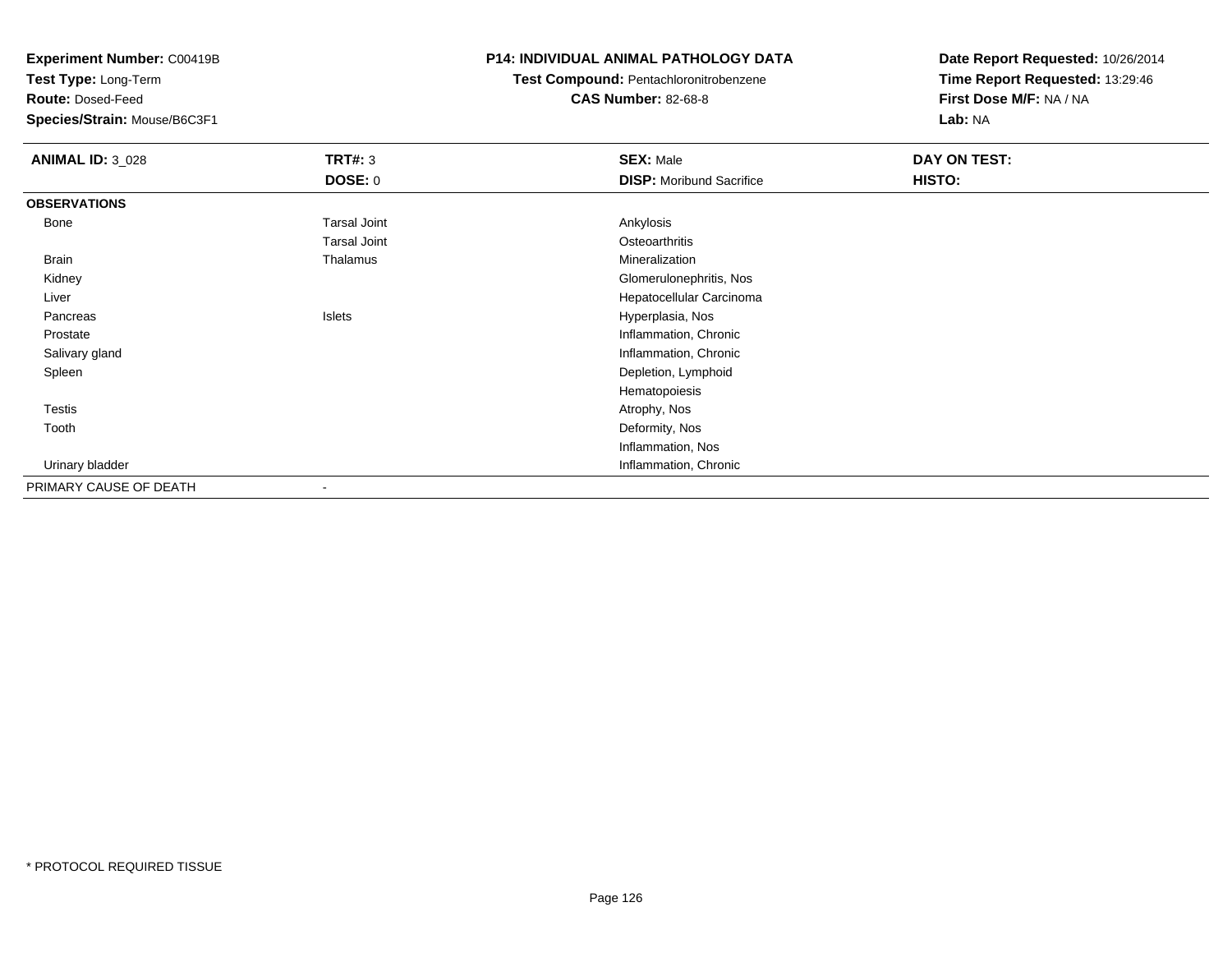**Test Type:** Long-Term

**Route:** Dosed-Feed

**Species/Strain:** Mouse/B6C3F1

# **P14: INDIVIDUAL ANIMAL PATHOLOGY DATA**

**Test Compound:** Pentachloronitrobenzene**CAS Number:** 82-68-8

| <b>ANIMAL ID: 3_029</b> | TRT#: 3                   | <b>SEX: Male</b>                | DAY ON TEST: |  |
|-------------------------|---------------------------|---------------------------------|--------------|--|
|                         | <b>DOSE: 0</b>            | <b>DISP:</b> Moribund Sacrifice | HISTO:       |  |
| <b>OBSERVATIONS</b>     |                           |                                 |              |  |
| <b>Bone</b>             | <b>Tarsal Joint</b>       | Ankylosis                       |              |  |
|                         | <b>Tarsal Joint</b>       | Osteoarthritis                  |              |  |
| <b>Brain</b>            | Thalamus                  | Mineralization                  |              |  |
| Harderian gland         | Hardarian Gland           | Adenoma, Nos                    |              |  |
| Kidney                  |                           | Inflammation, Chronic           |              |  |
|                         | Tubule                    | Regeneration, Nos               |              |  |
| Lymph node              | Mesenteric Lymph Node     | Angiectasis                     |              |  |
| Pancreas                |                           | Cytoplasmic Change, Nos         |              |  |
|                         |                           | Inflammation, Chronic           |              |  |
| Pituitary gland         | <b>Anterior Pituitary</b> | Cyst, Nos                       |              |  |
| Preputial gland         |                           | Inflammation, Active Chronic    |              |  |
| Prostate                |                           | Inflammation, Chronic           |              |  |
| Salivary gland          |                           | Inflammation, Chronic           |              |  |
| PRIMARY CAUSE OF DEATH  |                           |                                 |              |  |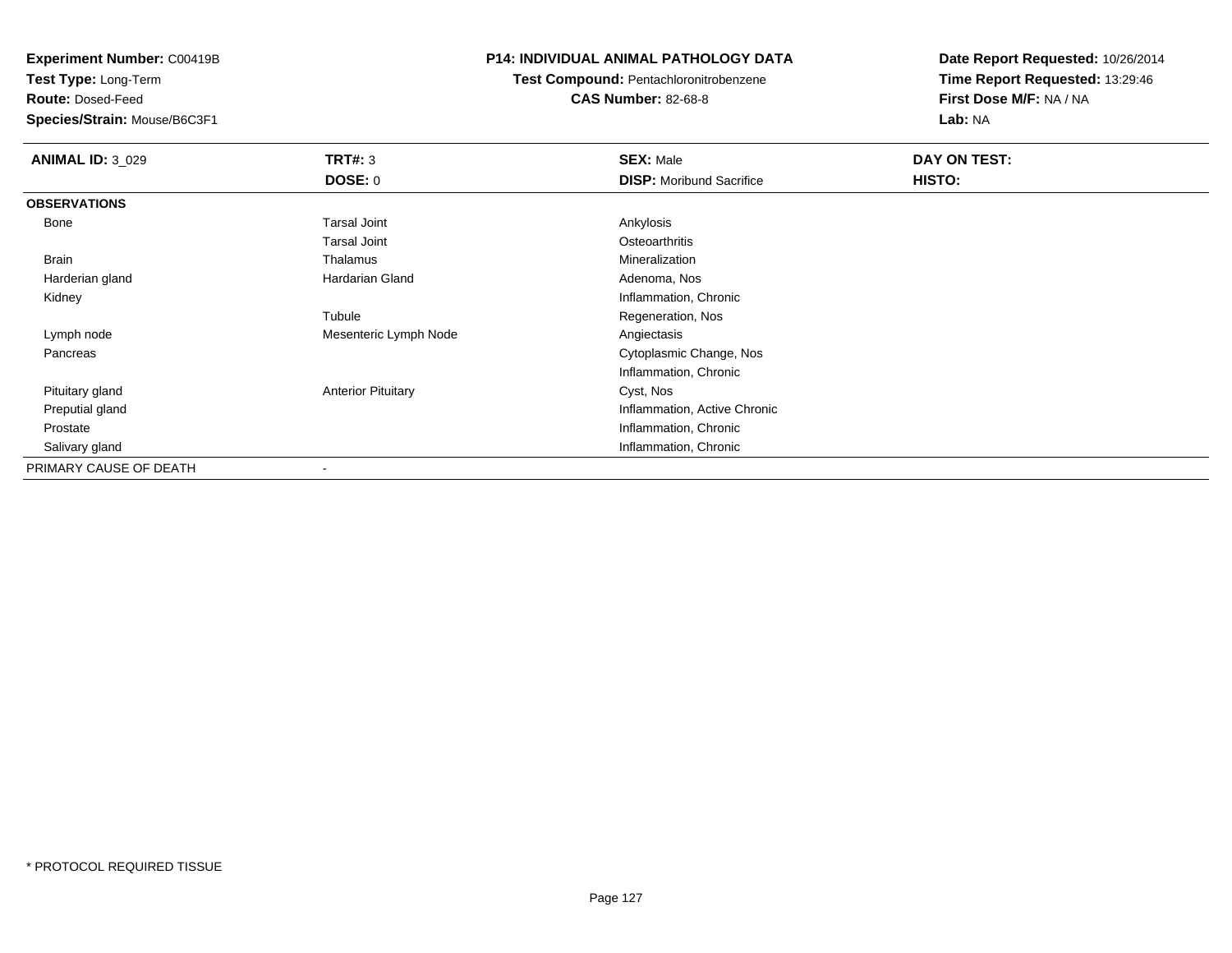| <b>Experiment Number: C00419B</b><br>Test Type: Long-Term<br><b>CAS Number: 82-68-8</b><br><b>Route: Dosed-Feed</b><br>Species/Strain: Mouse/B6C3F1 |                     | <b>P14: INDIVIDUAL ANIMAL PATHOLOGY DATA</b><br>Test Compound: Pentachloronitrobenzene | Date Report Requested: 10/26/2014<br>Time Report Requested: 13:29:46<br>First Dose M/F: NA / NA<br>Lab: NA |
|-----------------------------------------------------------------------------------------------------------------------------------------------------|---------------------|----------------------------------------------------------------------------------------|------------------------------------------------------------------------------------------------------------|
|                                                                                                                                                     |                     |                                                                                        |                                                                                                            |
| <b>ANIMAL ID: 3 030</b>                                                                                                                             | <b>TRT#: 3</b>      | <b>SEX: Male</b>                                                                       | DAY ON TEST:                                                                                               |
|                                                                                                                                                     | <b>DOSE: 0</b>      | <b>DISP:</b> Terminal Sacrifice                                                        | HISTO:                                                                                                     |
| <b>OBSERVATIONS</b>                                                                                                                                 |                     |                                                                                        |                                                                                                            |
| Bone                                                                                                                                                | <b>Tarsal Joint</b> | Ankylosis                                                                              |                                                                                                            |
|                                                                                                                                                     | Tarsal Joint        | Osteoarthritis                                                                         |                                                                                                            |
| Brain                                                                                                                                               | Thalamus            | Mineralization                                                                         |                                                                                                            |
| Kidney                                                                                                                                              |                     | Inflammation, Chronic                                                                  |                                                                                                            |
|                                                                                                                                                     | Tubule              | Regeneration, Nos                                                                      |                                                                                                            |
| Lung                                                                                                                                                |                     | Alveolar/Bronchiolar Adenoma                                                           |                                                                                                            |
| Parathyroid gland                                                                                                                                   |                     | Cyst, Nos                                                                              |                                                                                                            |
| Salivary gland                                                                                                                                      |                     | Inflammation, Chronic                                                                  |                                                                                                            |
| PRIMARY CAUSE OF DEATH                                                                                                                              |                     |                                                                                        |                                                                                                            |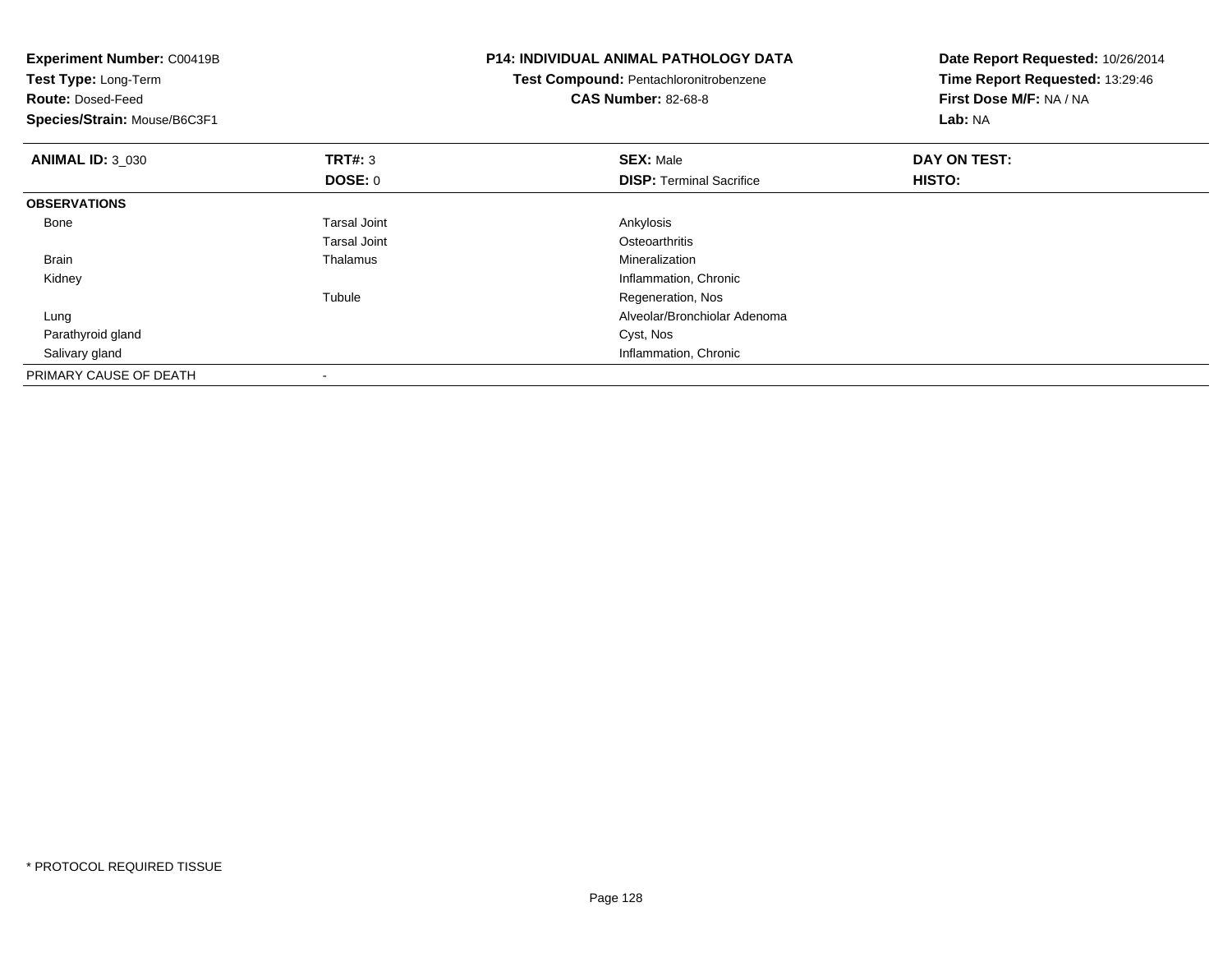**Experiment Number:** C00419B**Test Type:** Long-Term**Route:** Dosed-Feed **Species/Strain:** Mouse/B6C3F1**P14: INDIVIDUAL ANIMAL PATHOLOGY DATATest Compound:** Pentachloronitrobenzene**CAS Number:** 82-68-8**Date Report Requested:** 10/26/2014**Time Report Requested:** 13:29:46**First Dose M/F:** NA / NA**Lab:** NA**ANIMAL ID:** 3\_031**TRT#:** 3 **SEX:** Male **DAY ON TEST: DOSE:** 0**DISP:** Terminal Sacrifice **HISTO: OBSERVATIONS** Kidney Inflammation, Chronic Liver Clear-Cell Change Lungg en de la component de la component de la component de la component de la component de la component de la com Pancreas Inflammation, Chronic Pituitary glandAnterior Pituitary **Material Contract Contract Pitual** Hyperplasia, Nos Preputial gland Inflammation, Active Chronic Salivary glandInflammation, Chronic<br>Deformity, Nos Toothh and the control of the control of the control of the control of the control of the control of the control of the control of the control of the control of the control of the control of the control of the control of the co Inflammation, Nos**Inflammation, Chronic Chronic Chronic Chronic Chronic Chronic Chronic Chronic Chronic Chronic Chronic Chronic Chronic Chronic Chronic Chronic Chronic Chronic Chronic Chronic Chronic Chronic Chronic Chronic Chronic Chronic**  Urinary bladderPRIMARY CAUSE OF DEATH-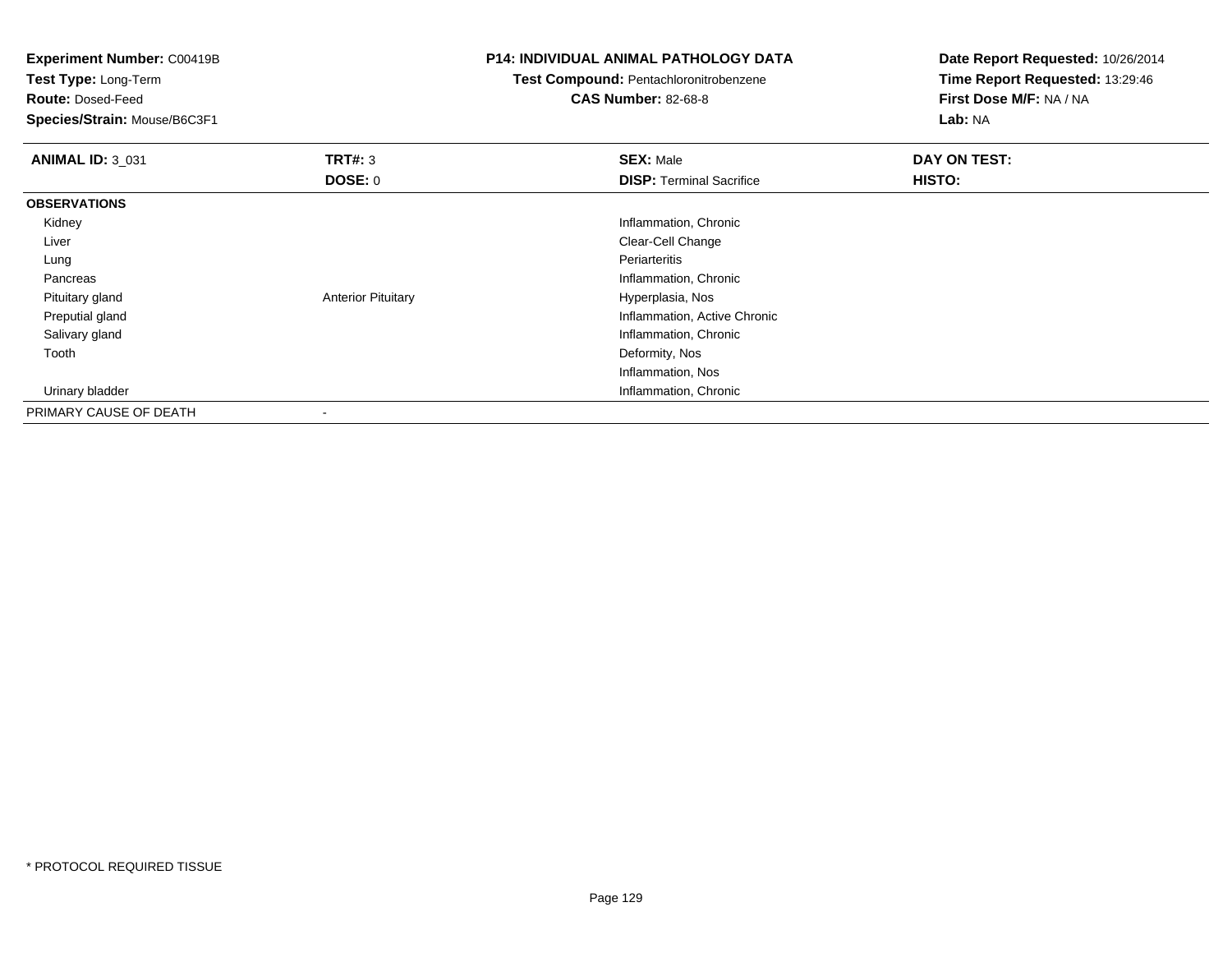**Test Type:** Long-Term

**Route:** Dosed-Feed

**Species/Strain:** Mouse/B6C3F1

# **P14: INDIVIDUAL ANIMAL PATHOLOGY DATA**

**Test Compound:** Pentachloronitrobenzene**CAS Number:** 82-68-8

| <b>ANIMAL ID: 3_032</b> | <b>TRT#: 3</b>            | <b>SEX: Male</b>                 | DAY ON TEST: |
|-------------------------|---------------------------|----------------------------------|--------------|
|                         | <b>DOSE: 0</b>            | <b>DISP: Moribund Sacrifice</b>  | HISTO:       |
| <b>OBSERVATIONS</b>     |                           |                                  |              |
| Bone                    | <b>Tarsal Joint</b>       | Ankylosis                        |              |
|                         | <b>Tarsal Joint</b>       | Osteoarthritis                   |              |
| Kidney                  |                           | Glomerulosclerosis, Nos          |              |
|                         |                           | Inflammation, Chronic            |              |
| Liver                   |                           | Cytoplasmic Change, Eosinophilic |              |
|                         |                           | Hepatocellular Adenoma           |              |
|                         |                           | Necrosis, Coagulative            |              |
| Lung                    |                           | Histiocytosis                    |              |
|                         |                           | Hyperplasia, Alveolar Epithelium |              |
| Lymph node              | Mesenteric Lymph Node     | Angiectasis                      |              |
|                         | Mesenteric Lymph Node     | Depletion, Lymphoid              |              |
|                         | Mesenteric Lymph Node     | Inflammation, Acute              |              |
|                         | Inguinal Lymph Node       | Pigmentation, Nos                |              |
| Pituitary gland         | <b>Anterior Pituitary</b> | Hyperplasia, Nos                 |              |
| Preputial gland         |                           | Inflammation, Active Chronic     |              |
| Prostate                |                           | Inflammation, Chronic            |              |
| Salivary gland          |                           | Inflammation, Chronic            |              |
| Skin                    |                           | Acanthosis                       |              |
|                         |                           | Hyperplasia, Basal Cell          |              |
|                         | Flank                     | Inflammation, Acute Necrotizing  |              |
| Spleen                  |                           | Hematopoiesis                    |              |
| Testis                  | Tubule                    | Mineralization                   |              |
| Unspecified             | Flank                     | Fibroma                          |              |
|                         | Flank                     | Fibrosarcoma                     |              |
| Urinary bladder         |                           | Inflammation, Chronic            |              |
| PRIMARY CAUSE OF DEATH  |                           |                                  |              |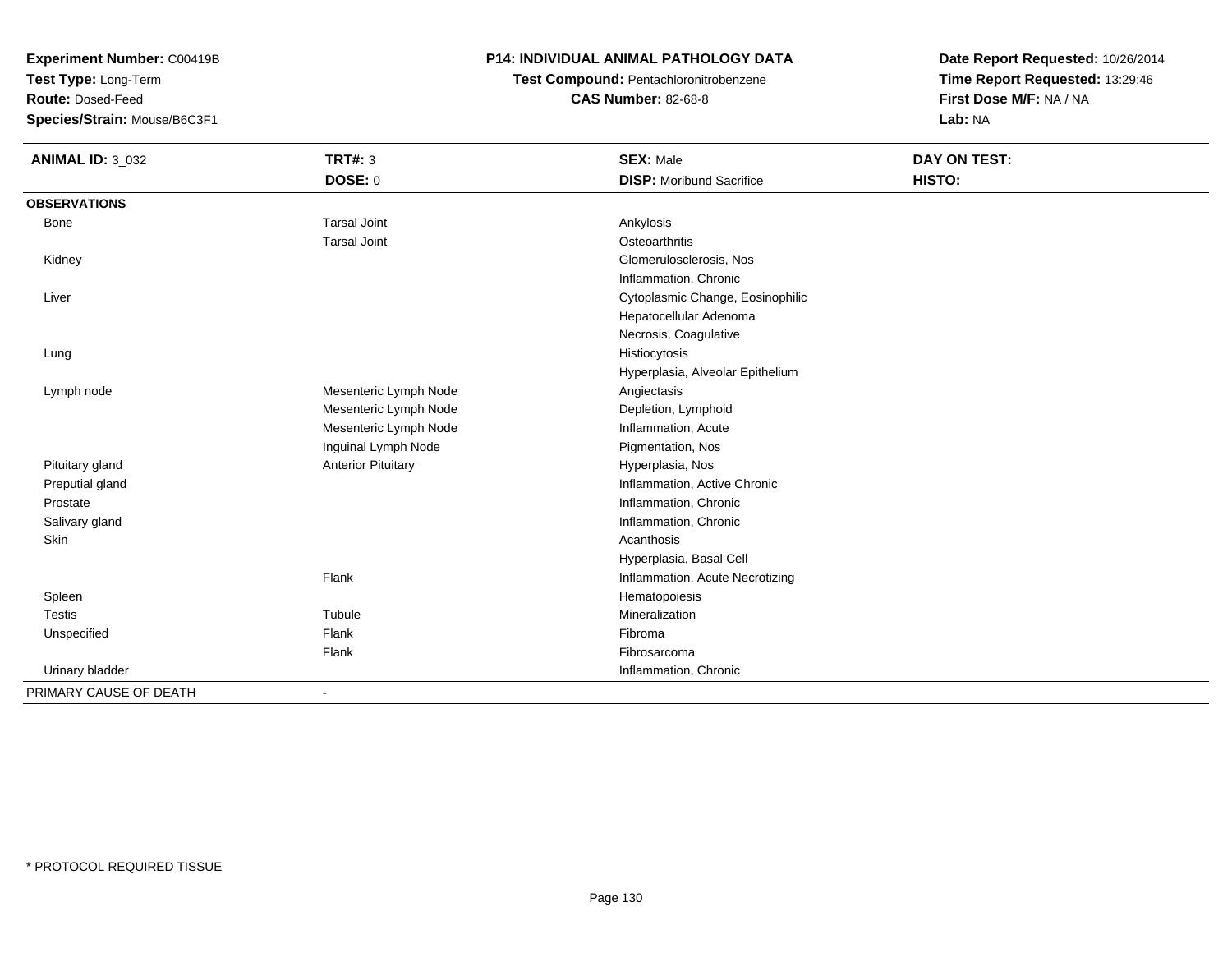**Test Type:** Long-Term

**Route:** Dosed-Feed

**Species/Strain:** Mouse/B6C3F1

#### **P14: INDIVIDUAL ANIMAL PATHOLOGY DATA**

# **Test Compound:** Pentachloronitrobenzene

**CAS Number:** 82-68-8

| <b>ANIMAL ID: 3 033</b> | <b>TRT#: 3</b> | <b>SEX: Male</b>                | DAY ON TEST: |
|-------------------------|----------------|---------------------------------|--------------|
|                         | <b>DOSE: 0</b> | <b>DISP: Terminal Sacrifice</b> | HISTO:       |
| <b>OBSERVATIONS</b>     |                |                                 |              |
| Kidney                  |                | Glomerulosclerosis, Nos         |              |
|                         |                | Inflammation, Chronic           |              |
|                         | Tubule         | Regeneration, Nos               |              |
| Liver                   |                | Hepatocellular Adenoma          |              |
|                         |                | Hepatocellular Carcinoma        |              |
| Preputial gland         |                | Inflammation, Active Chronic    |              |
| Salivary gland          |                | Inflammation, Chronic           |              |
| Skin                    | <b>Back</b>    | Inflammation, Acute Necrotizing |              |
| Spleen                  |                | Hematopoiesis                   |              |
| Testis                  | Tubule         | Mineralization                  |              |
| Unspecified             | <b>Back</b>    | Fibrosarcoma                    |              |
| Urinary bladder         |                | Inflammation, Chronic           |              |
| PRIMARY CAUSE OF DEATH  | -              |                                 |              |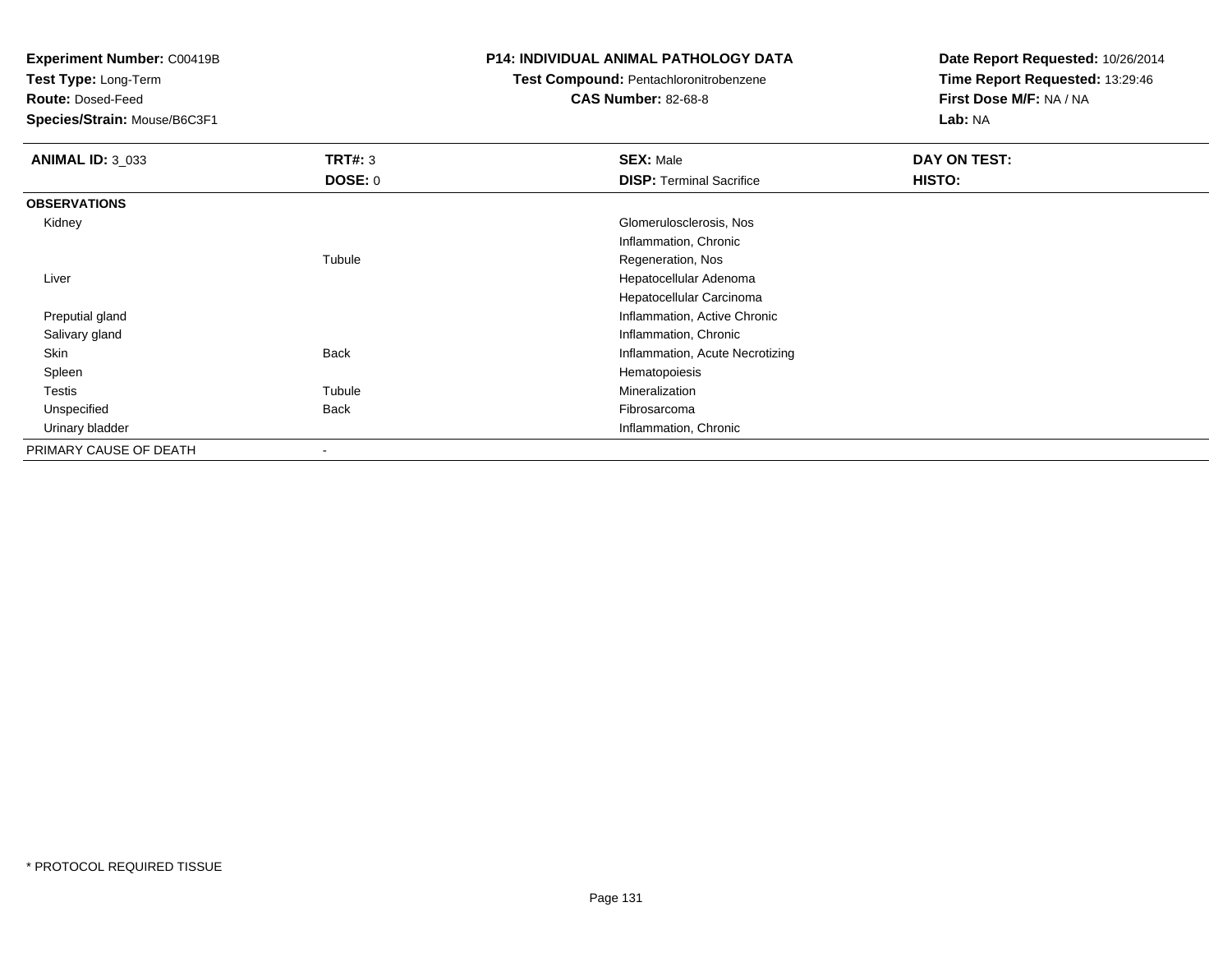| <b>Experiment Number: C00419B</b> |                       | <b>P14: INDIVIDUAL ANIMAL PATHOLOGY DATA</b>  | Date Report Requested: 10/26/2014 |  |
|-----------------------------------|-----------------------|-----------------------------------------------|-----------------------------------|--|
| <b>Test Type: Long-Term</b>       |                       | <b>Test Compound: Pentachloronitrobenzene</b> | Time Report Requested: 13:29:46   |  |
| <b>Route: Dosed-Feed</b>          |                       | <b>CAS Number: 82-68-8</b>                    | First Dose M/F: NA / NA           |  |
| Species/Strain: Mouse/B6C3F1      |                       |                                               | Lab: NA                           |  |
| <b>ANIMAL ID: 3_034</b>           | TRT#: 3               | <b>SEX: Male</b>                              | DAY ON TEST:                      |  |
|                                   | DOSE: 0               | <b>DISP:</b> Terminal Sacrifice               | <b>HISTO:</b>                     |  |
| <b>OBSERVATIONS</b>               |                       |                                               |                                   |  |
| Bone                              | <b>Tarsal Joint</b>   | Ankylosis                                     |                                   |  |
|                                   | <b>Tarsal Joint</b>   | Osteoarthritis                                |                                   |  |
| Kidney                            |                       | Inflammation, Chronic                         |                                   |  |
| Lymph node                        | Mesenteric Lymph Node | Angiectasis                                   |                                   |  |
| Salivary gland                    |                       | Atrophy, Nos                                  |                                   |  |
|                                   |                       | Dilatation, Ducts                             |                                   |  |
|                                   |                       | Fibrosis                                      |                                   |  |
|                                   |                       | Inflammation, Chronic                         |                                   |  |
| Tooth                             |                       | Deformity, Nos                                |                                   |  |
| Urinary bladder                   |                       | Inflammation, Chronic                         |                                   |  |
| PRIMARY CAUSE OF DEATH            |                       |                                               |                                   |  |

-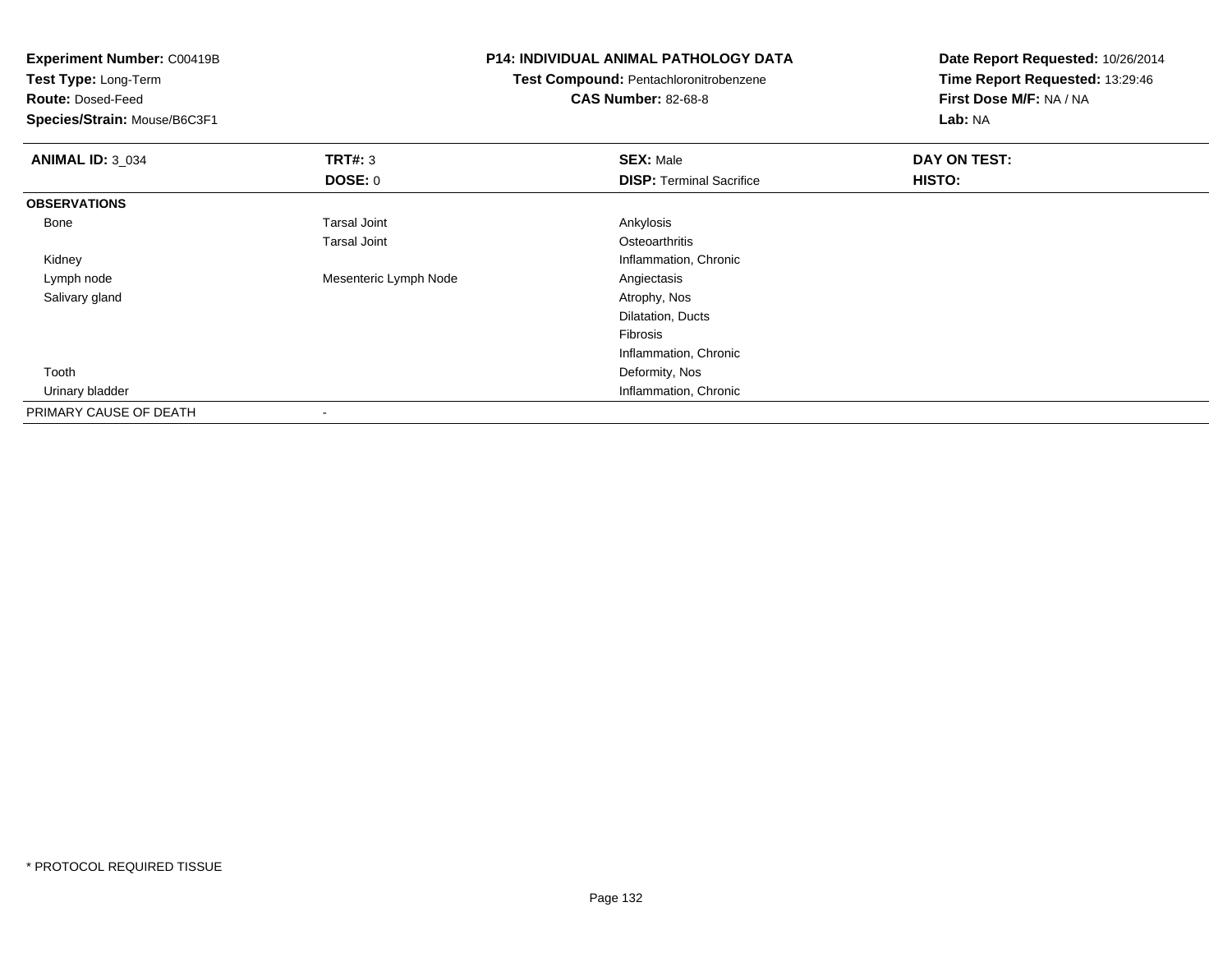**Test Type:** Long-Term

**Route:** Dosed-Feed

**Species/Strain:** Mouse/B6C3F1

#### **P14: INDIVIDUAL ANIMAL PATHOLOGY DATA**

**Test Compound:** Pentachloronitrobenzene

**CAS Number:** 82-68-8

| <b>ANIMAL ID: 3 035</b> | TRT#: 3               | <b>SEX: Male</b>                | DAY ON TEST: |  |
|-------------------------|-----------------------|---------------------------------|--------------|--|
|                         | DOSE: 0               | <b>DISP: Terminal Sacrifice</b> | HISTO:       |  |
| <b>OBSERVATIONS</b>     |                       |                                 |              |  |
| Bone                    | <b>Tarsal Joint</b>   | Ankylosis                       |              |  |
|                         | <b>Tarsal Joint</b>   | Osteoarthritis                  |              |  |
| Kidney                  |                       | Glomerulosclerosis, Nos         |              |  |
|                         |                       | Inflammation, Chronic           |              |  |
|                         | Tubule                | Regeneration, Nos               |              |  |
| Liver                   |                       | Hepatocellular Adenoma          |              |  |
| Lung                    |                       | Hemorrhage                      |              |  |
| Lymph node              | Mesenteric Lymph Node | Angiectasis                     |              |  |
| Salivary gland          |                       | Inflammation, Chronic           |              |  |
| Testis                  | Tubule                | Mineralization                  |              |  |
| PRIMARY CAUSE OF DEATH  |                       |                                 |              |  |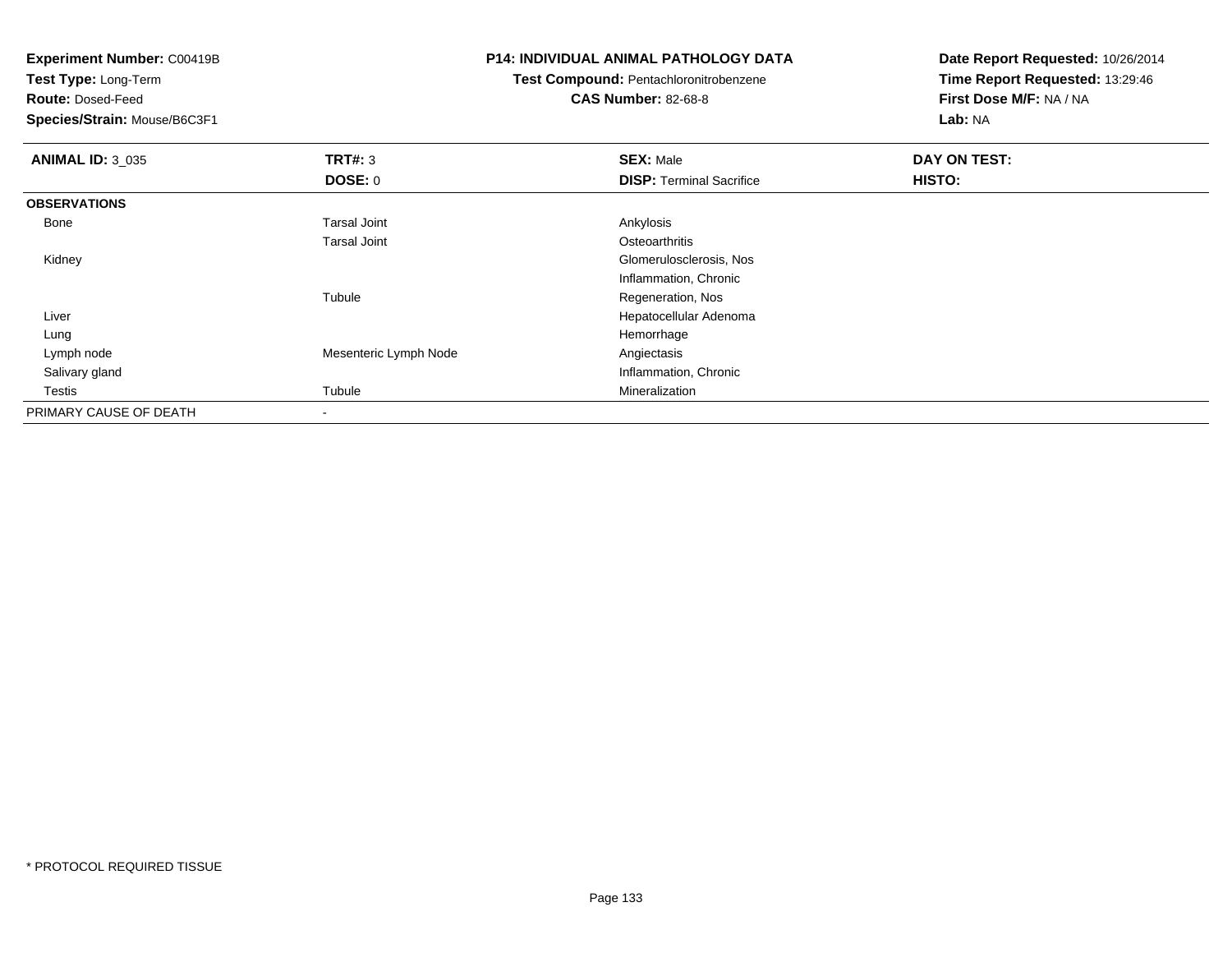**Test Type:** Long-Term

**Route:** Dosed-Feed

**Species/Strain:** Mouse/B6C3F1

# **P14: INDIVIDUAL ANIMAL PATHOLOGY DATA**

# **Test Compound:** Pentachloronitrobenzene

**CAS Number:** 82-68-8

| <b>ANIMAL ID: 3 036</b> | TRT#: 3                   | <b>SEX: Male</b>                          | DAY ON TEST: |
|-------------------------|---------------------------|-------------------------------------------|--------------|
|                         | <b>DOSE: 0</b>            | <b>DISP: Terminal Sacrifice</b>           | HISTO:       |
| <b>OBSERVATIONS</b>     |                           |                                           |              |
| Kidney                  |                           | Inflammation, Chronic                     |              |
| Lung                    |                           | Hyperplasia, Alveolar Epithelium          |              |
|                         |                           | Inflammation, Active Chronic              |              |
| Pituitary gland         | <b>Anterior Pituitary</b> | Hyperplasia, Nos                          |              |
| Preputial gland         |                           | Fibrosis                                  |              |
|                         |                           | Inflammation, Active Chronic              |              |
| Prostate                |                           | Inflammation, Chronic                     |              |
| Salivary gland          |                           | Inflammation, Chronic                     |              |
| Spleen                  |                           | Lymphoma, Undifferentiated-Malignant Type |              |
| Tooth                   |                           | Deformity, Nos                            |              |
|                         |                           | Inflammation, Nos                         |              |
| PRIMARY CAUSE OF DEATH  | $\blacksquare$            |                                           |              |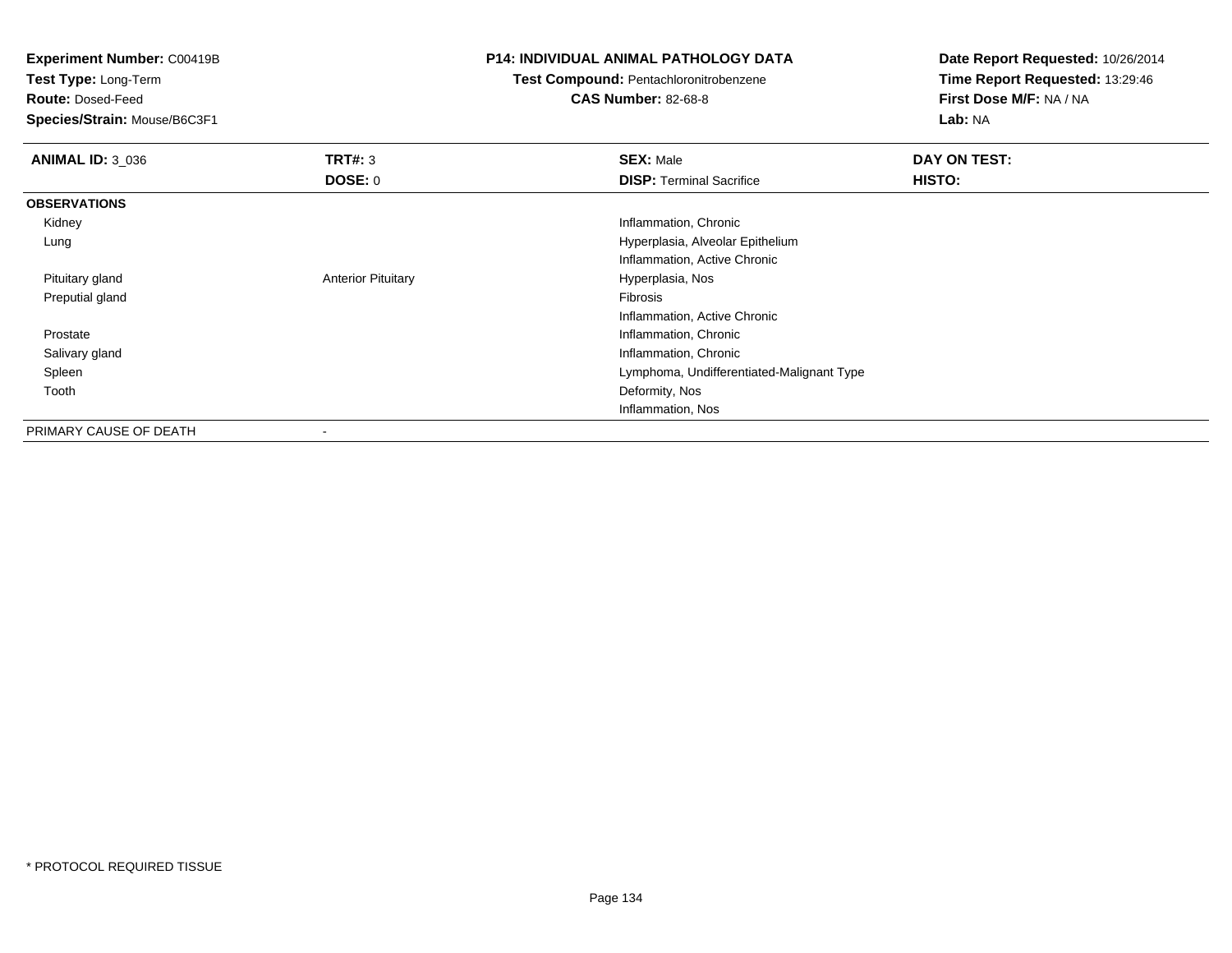**Test Type:** Long-Term

**Route:** Dosed-Feed

**Species/Strain:** Mouse/B6C3F1

#### **P14: INDIVIDUAL ANIMAL PATHOLOGY DATA**

**Test Compound:** Pentachloronitrobenzene

**CAS Number:** 82-68-8

| <b>ANIMAL ID: 3_037</b> | TRT#: 3               | <b>SEX: Male</b>                | DAY ON TEST: |
|-------------------------|-----------------------|---------------------------------|--------------|
|                         | <b>DOSE: 0</b>        | <b>DISP: Terminal Sacrifice</b> | HISTO:       |
| <b>OBSERVATIONS</b>     |                       |                                 |              |
| Bone                    | Tarsal Joint          | Ankylosis                       |              |
|                         | <b>Tarsal Joint</b>   | Osteoarthritis                  |              |
| Kidney                  | Tubule                | Regeneration, Nos               |              |
| Lung                    |                       | Periarteritis                   |              |
| Lymph node              | Mesenteric Lymph Node | Angiectasis                     |              |
| Preputial gland         |                       | Inflammation, Active Chronic    |              |
| Prostate                |                       | Inflammation, Active Chronic    |              |
| Thymus                  |                       | Cyst, Nos                       |              |
| Tooth                   |                       | Deformity, Nos                  |              |
|                         |                       | Inflammation, Nos               |              |
| Unspecified             | Multiple Organs Nos   | Inflammation, Chronic           |              |
| PRIMARY CAUSE OF DEATH  | $\,$                  |                                 |              |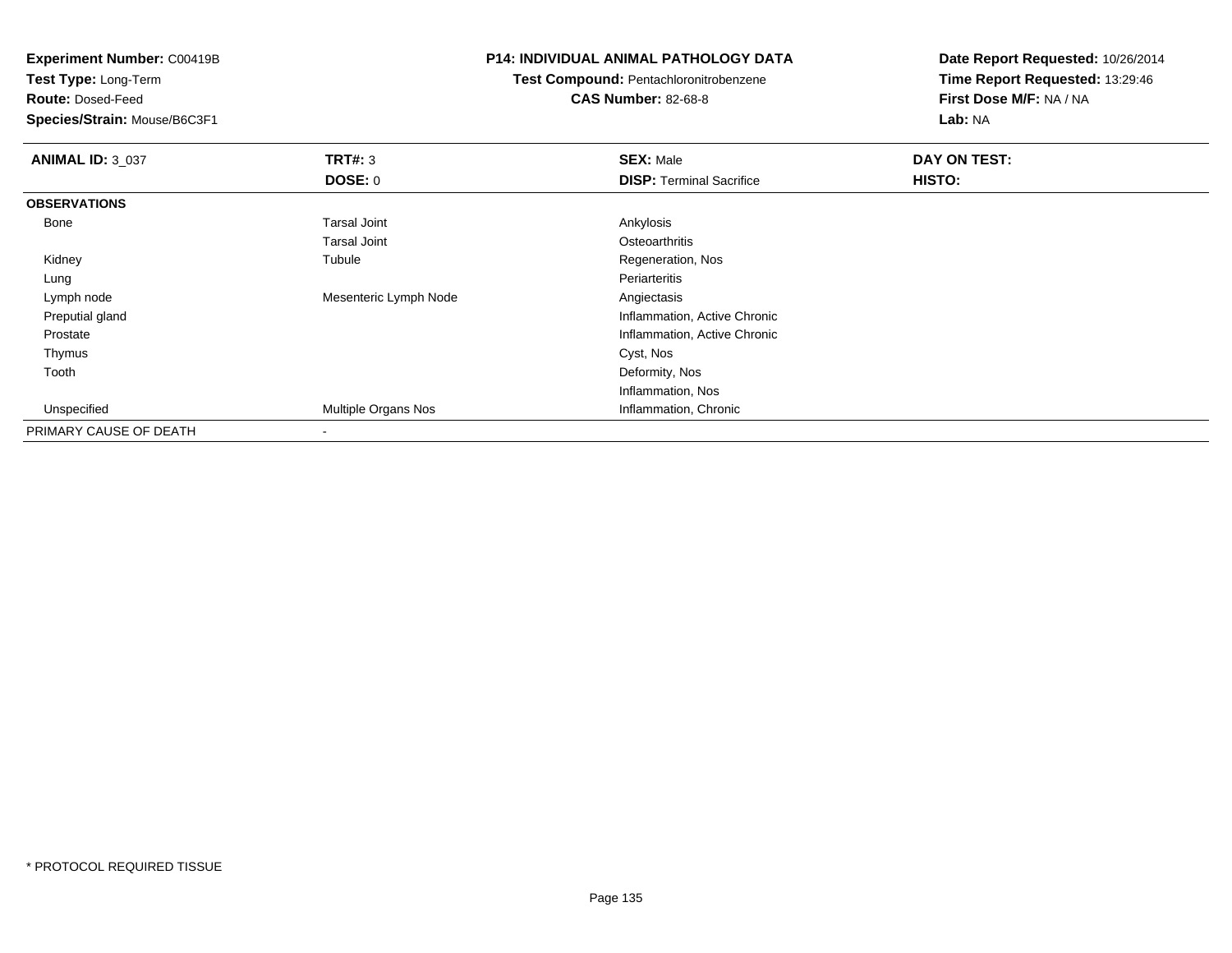**Experiment Number:** C00419B**Test Type:** Long-Term**Route:** Dosed-Feed **Species/Strain:** Mouse/B6C3F1**P14: INDIVIDUAL ANIMAL PATHOLOGY DATATest Compound:** Pentachloronitrobenzene**CAS Number:** 82-68-8**Date Report Requested:** 10/26/2014**Time Report Requested:** 13:29:46**First Dose M/F:** NA / NA**Lab:** NA**ANIMAL ID:** 3\_038**REX:** Male **DAY ON TEST: SEX:** Male **SEX:** Male **DOSE:** 0**DISP:** Terminal Sacrifice **HISTO: OBSERVATIONS** Bonee and the set of the set of the set of the set of the set of the set of the set of the set of the set of the s Tarsal Joint**Osteoarthritis** Mineralization Brain Thalamus Mineralization Intestine Small Peyers Patch Inflammation, Active Chronic Kidney Inflammation, Chronic Lung Alveolar/Bronchiolar Adenoma Salivary gland Inflammation, Chronic Spleen Depletion, Lymphoid Unspecified Multiple Organs Nos Lymphoma, Undifferentiated-Malignant Type Urinary bladder Inflammation, ChronicPRIMARY CAUSE OF DEATH-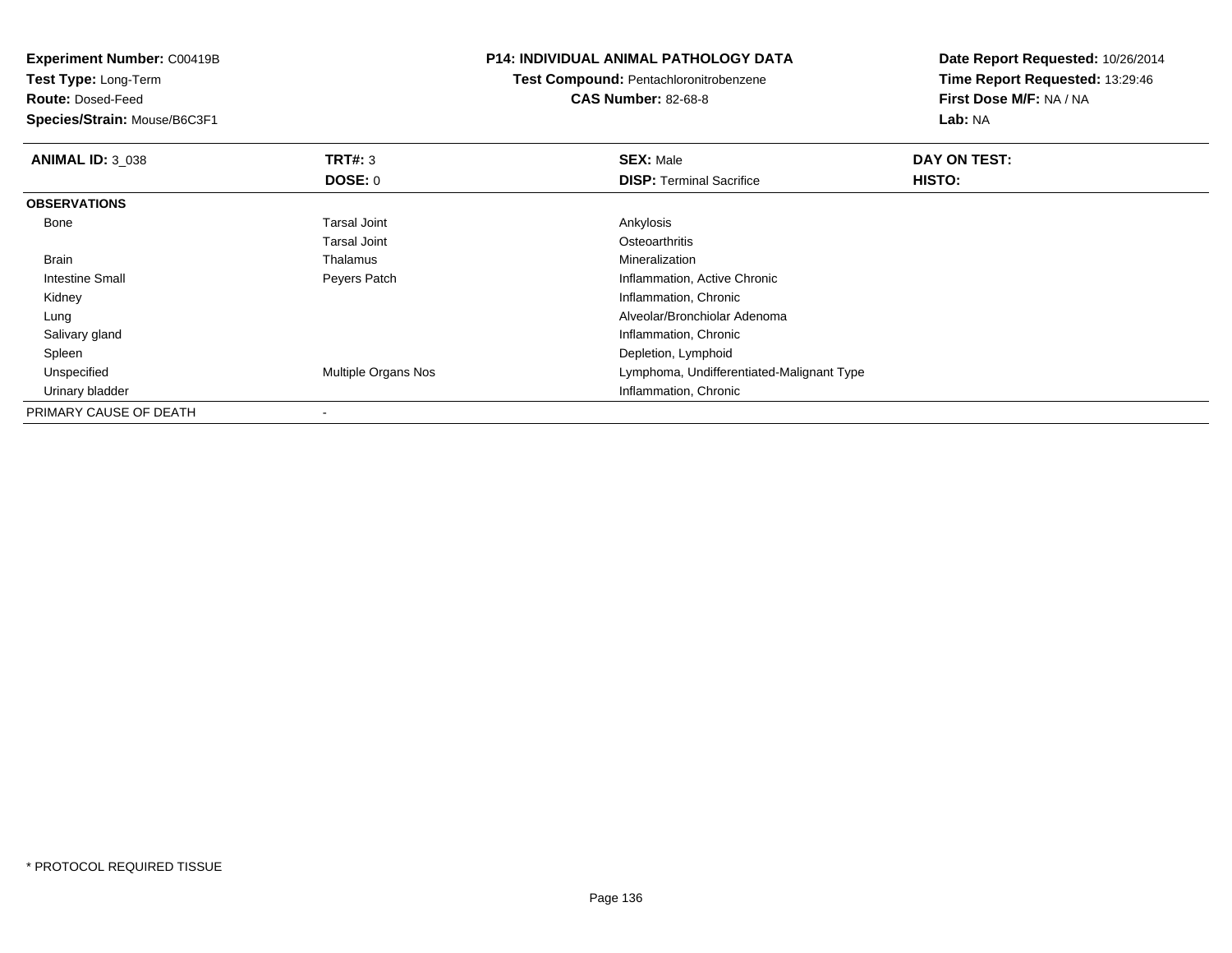**Test Type:** Long-Term

**Route:** Dosed-Feed

**Species/Strain:** Mouse/B6C3F1

## **P14: INDIVIDUAL ANIMAL PATHOLOGY DATA**

**Test Compound:** Pentachloronitrobenzene

**CAS Number:** 82-68-8

| <b>ANIMAL ID: 3 039</b> | TRT#: 3                      | <b>SEX: Male</b>             | DAY ON TEST: |
|-------------------------|------------------------------|------------------------------|--------------|
|                         | DOSE: 0                      | <b>DISP: Natural Death</b>   | HISTO:       |
| <b>OBSERVATIONS</b>     |                              |                              |              |
| Brain                   | Thalamus                     | Mineralization               |              |
| Kidney                  | Tubule                       | Mineralization               |              |
| Liver                   |                              | Infarct, Nos                 |              |
|                         |                              | Necrosis, Coagulative        |              |
| Lung                    |                              | Hemorrhage                   |              |
| Lymph node              | Pancreatic Lymph Node        | Angiectasis                  |              |
|                         | Pancreatic Lymph Node        | Depletion, Lymphoid          |              |
| Peritoneum              | <b>Peritoneal Cavity Nos</b> | Hemoperitoneum               |              |
| Preputial gland         |                              | Atrophy, Nos                 |              |
|                         |                              | Inflammation, Active Chronic |              |
| Spleen                  |                              | Depletion, Lymphoid          |              |
| Unspecified             | Multiple Organs Nos          | Carcinosarcoma, Metastatic   |              |
| PRIMARY CAUSE OF DEATH  | $\,$                         |                              |              |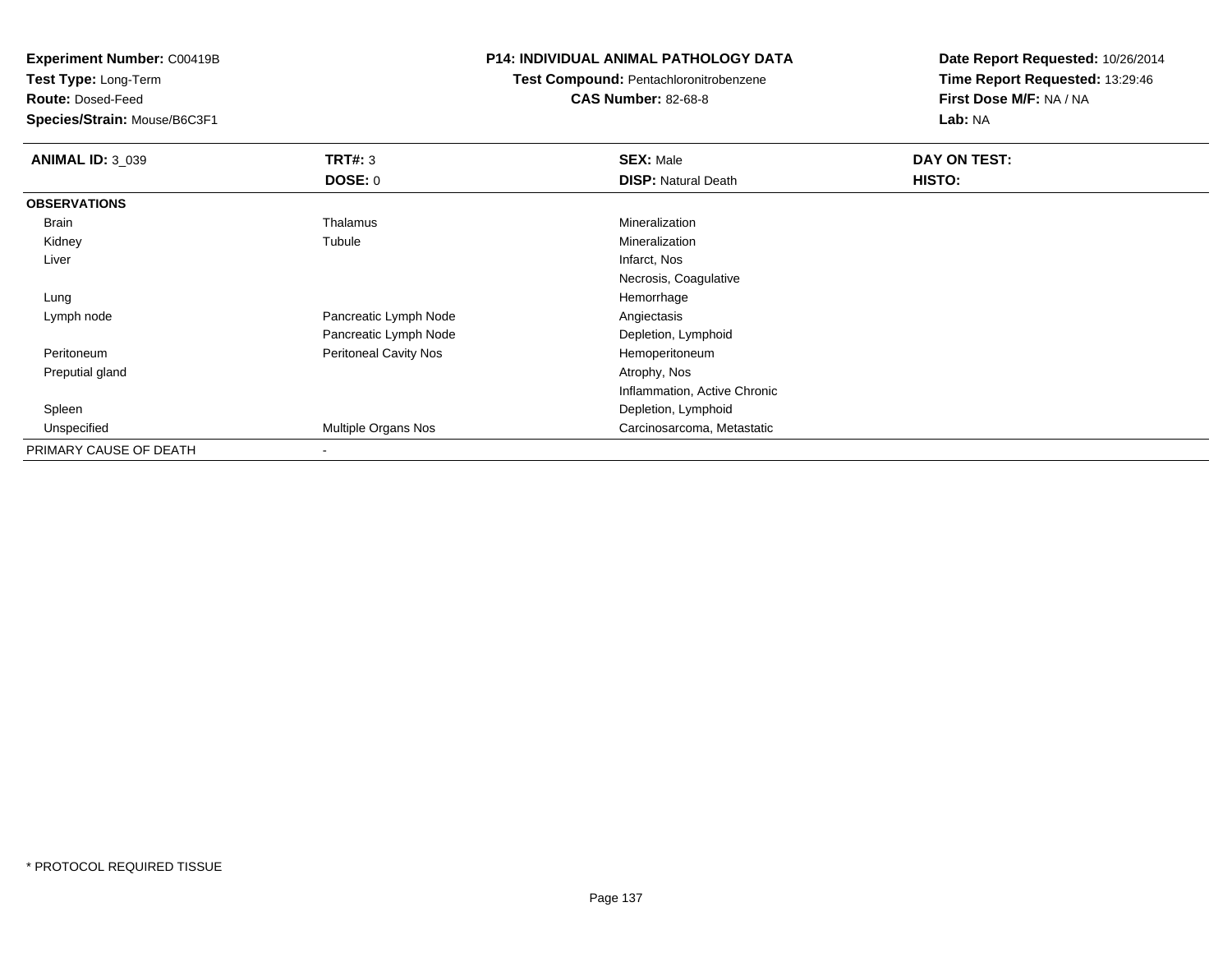**Test Type:** Long-Term

**Route:** Dosed-Feed

**Species/Strain:** Mouse/B6C3F1

#### **P14: INDIVIDUAL ANIMAL PATHOLOGY DATA**

**Test Compound:** Pentachloronitrobenzene

**CAS Number:** 82-68-8

| <b>ANIMAL ID: 3_040</b> | TRT#: 3                | <b>SEX: Male</b>                    | DAY ON TEST: |  |
|-------------------------|------------------------|-------------------------------------|--------------|--|
|                         | <b>DOSE: 0</b>         | <b>DISP:</b> Moribund Sacrifice     | HISTO:       |  |
| <b>OBSERVATIONS</b>     |                        |                                     |              |  |
| Adrenal gland           |                        | Angiectasis                         |              |  |
| Bone                    | Tarsal Joint           | Ankylosis                           |              |  |
|                         | <b>Tarsal Joint</b>    | Osteoarthritis                      |              |  |
| Brain                   | Thalamus               | Mineralization                      |              |  |
| Kidney                  |                        | Inflammation, Chronic               |              |  |
|                         |                        | Metaplasia, Osseous                 |              |  |
| Lung                    |                        | Alveolar/Bronchiolar Adenoma        |              |  |
|                         |                        | Squamous Cell Carcinoma, Metastatic |              |  |
| Lymph node              | Mesenteric Lymph Node  | Angiectasis                         |              |  |
|                         | Mediastinal Lymph Node | Squamous Cell Carcinoma, Metastatic |              |  |
| Skin                    | Perineum               | Squamous Cell Carcinoma             |              |  |
| Thymus                  |                        | Cyst, Nos                           |              |  |
| Tooth                   |                        | Deformity, Nos                      |              |  |
| PRIMARY CAUSE OF DEATH  | -                      |                                     |              |  |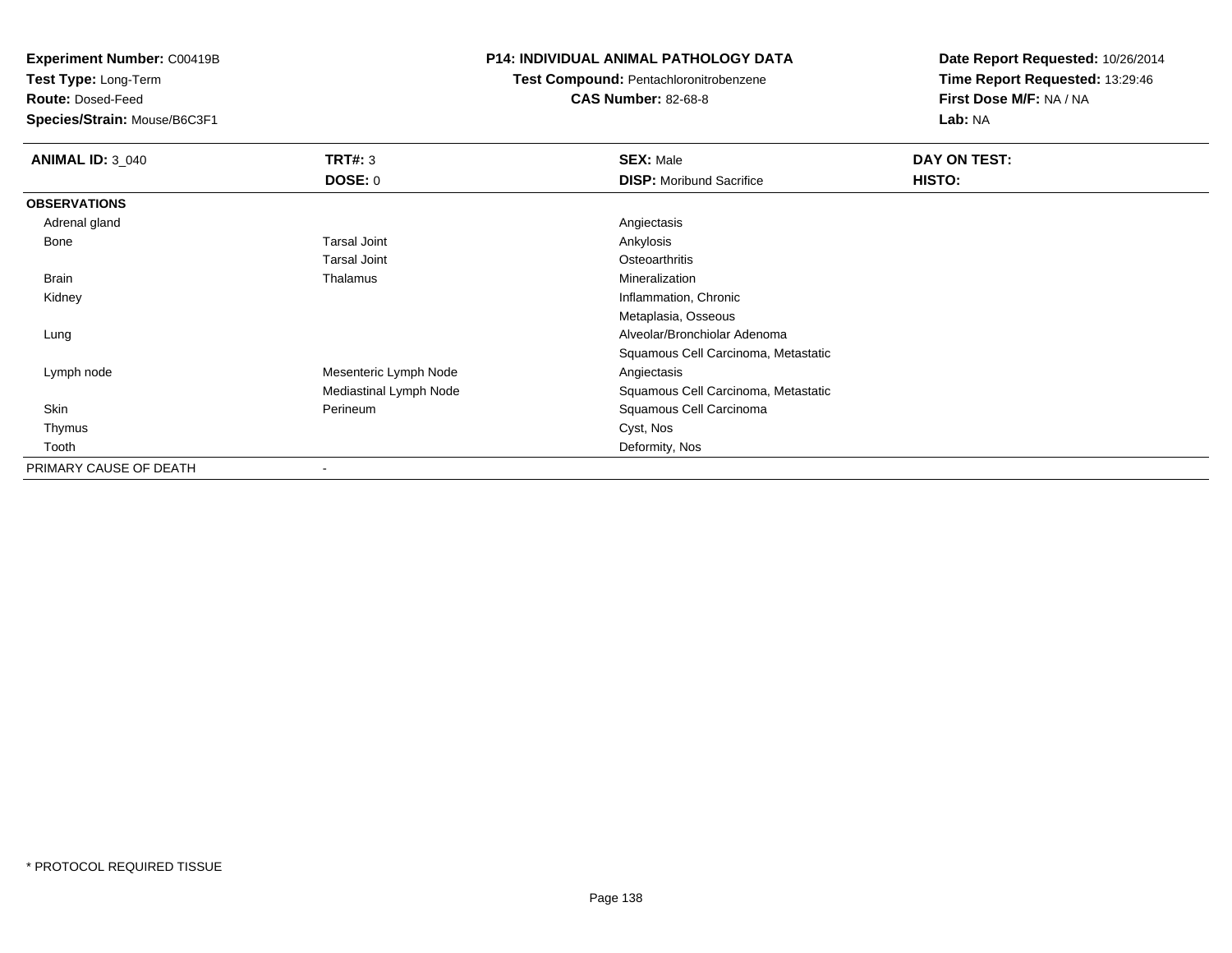**Test Type:** Long-Term

**Route:** Dosed-Feed

**Species/Strain:** Mouse/B6C3F1

# **P14: INDIVIDUAL ANIMAL PATHOLOGY DATA**

**Test Compound:** Pentachloronitrobenzene**CAS Number:** 82-68-8

| <b>ANIMAL ID: 3_041</b> | <b>TRT#: 3</b>            | <b>SEX: Male</b>                 | DAY ON TEST: |  |
|-------------------------|---------------------------|----------------------------------|--------------|--|
|                         | DOSE: 0                   | <b>DISP: Terminal Sacrifice</b>  | HISTO:       |  |
| <b>OBSERVATIONS</b>     |                           |                                  |              |  |
| Bone                    | <b>Tarsal Joint</b>       | Ankylosis                        |              |  |
|                         | <b>Tarsal Joint</b>       | Osteoarthritis                   |              |  |
| <b>Brain</b>            | Thalamus                  | Mineralization                   |              |  |
| Kidney                  |                           | Inflammation, Chronic            |              |  |
| Liver                   |                           | Hepatocellular Adenoma           |              |  |
| Lung                    |                           | Alveolar/Bronchiolar Adenoma     |              |  |
|                         |                           | Hyperplasia, Alveolar Epithelium |              |  |
| Lymph node              | Mesenteric Lymph Node     | Angiectasis                      |              |  |
| Pituitary gland         | <b>Anterior Pituitary</b> | Cyst, Nos                        |              |  |
|                         | <b>Anterior Pituitary</b> | Hyperplasia, Nos                 |              |  |
| Preputial gland         |                           | Inflammation, Chronic            |              |  |
| Salivary gland          |                           | Inflammation, Chronic            |              |  |
| Thymus                  |                           | Cyst, Nos                        |              |  |
| Tooth                   |                           | Deformity, Nos                   |              |  |
| PRIMARY CAUSE OF DEATH  | $\overline{\phantom{a}}$  |                                  |              |  |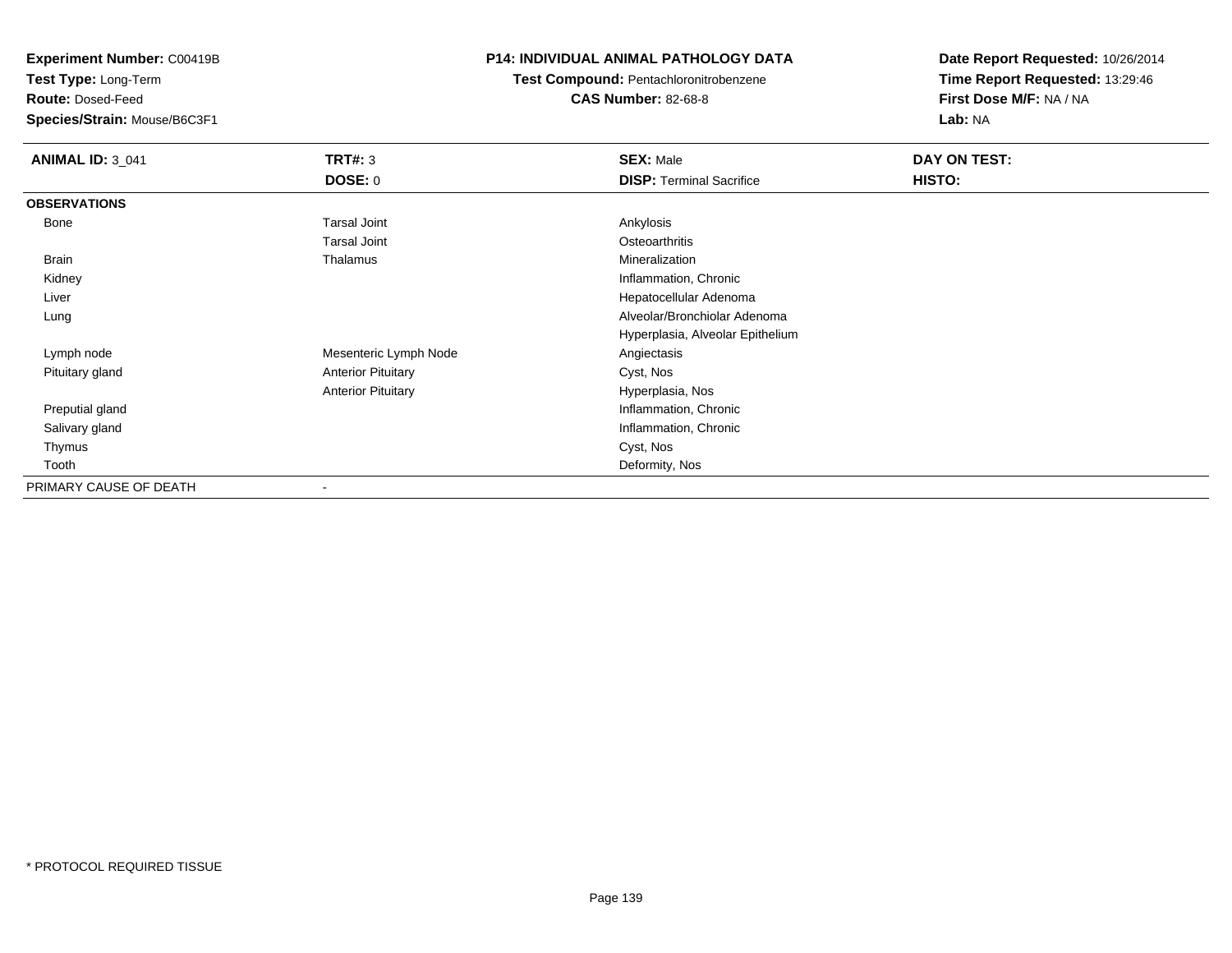**Experiment Number:** C00419B**Test Type:** Long-Term**Route:** Dosed-Feed **Species/Strain:** Mouse/B6C3F1**P14: INDIVIDUAL ANIMAL PATHOLOGY DATATest Compound:** Pentachloronitrobenzene**CAS Number:** 82-68-8**Date Report Requested:** 10/26/2014**Time Report Requested:** 13:29:47**First Dose M/F:** NA / NA**Lab:** NA**ANIMAL ID: 3 042 TRT#:** <sup>3</sup> **SEX:** Male **DAY ON TEST: DOSE:** 0**DISP:** Terminal Sacrifice **HISTO: OBSERVATIONS** Bonee and the set of the set of the set of the set of the set of the set of the set of the set of the set of the s Tarsal Joint**Osteoarthritis** Mineralization Brain Thalamus Mineralization Kidney Metaplasia, Osseous Lungg and the state of the state of the state of the state of the state of the state of the state of the state of the state of the state of the state of the state of the state of the state of the state of the state of the stat Hyperplasia, Alveolar EpitheliumInflammation, Acute Lymph nodeMesenteric Lymph Node **Angiectasis** Angiectasis Toothh and the control of the control of the control of the control of the control of the control of the control of the control of the control of the control of the control of the control of the control of the control of the co UnspecifiedMultiple Organs Nos **Inflammation**, Chronic PRIMARY CAUSE OF DEATH-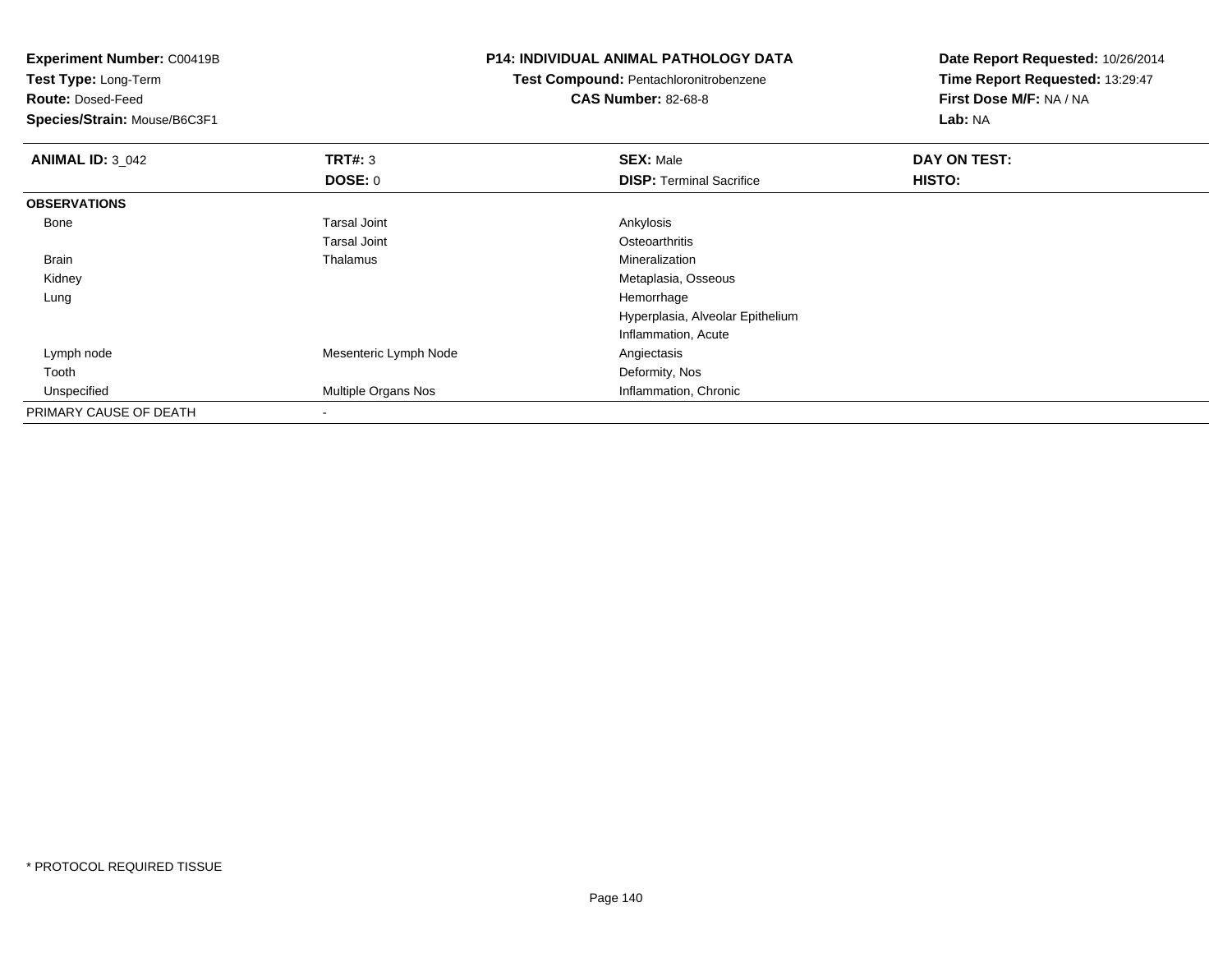| <b>Experiment Number: C00419B</b><br>Test Type: Long-Term<br><b>Route: Dosed-Feed</b><br>Species/Strain: Mouse/B6C3F1 |                       | <b>P14: INDIVIDUAL ANIMAL PATHOLOGY DATA</b><br>Test Compound: Pentachloronitrobenzene<br><b>CAS Number: 82-68-8</b> | Date Report Requested: 10/26/2014<br>Time Report Requested: 13:29:47<br>First Dose M/F: NA / NA<br>Lab: NA |  |
|-----------------------------------------------------------------------------------------------------------------------|-----------------------|----------------------------------------------------------------------------------------------------------------------|------------------------------------------------------------------------------------------------------------|--|
|                                                                                                                       |                       |                                                                                                                      |                                                                                                            |  |
| <b>ANIMAL ID: 3 043</b>                                                                                               | TRT#: 3               | <b>SEX: Male</b>                                                                                                     | DAY ON TEST:                                                                                               |  |
|                                                                                                                       | DOSE: 0               | <b>DISP: Terminal Sacrifice</b>                                                                                      | HISTO:                                                                                                     |  |
| <b>OBSERVATIONS</b>                                                                                                   |                       |                                                                                                                      |                                                                                                            |  |
| Bone                                                                                                                  | <b>Tarsal Joint</b>   | Ankylosis                                                                                                            |                                                                                                            |  |
|                                                                                                                       | <b>Tarsal Joint</b>   | Osteoarthritis                                                                                                       |                                                                                                            |  |
| <b>Brain</b>                                                                                                          | Thalamus              | Mineralization                                                                                                       |                                                                                                            |  |
| Kidney                                                                                                                | Tubule                | Regeneration, Nos                                                                                                    |                                                                                                            |  |
| Lymph node                                                                                                            | Mesenteric Lymph Node | Angiectasis                                                                                                          |                                                                                                            |  |
| Pancreas                                                                                                              |                       | Atrophy, Nos                                                                                                         |                                                                                                            |  |
| Preputial gland                                                                                                       |                       | Mineralization                                                                                                       |                                                                                                            |  |
| Tooth                                                                                                                 |                       | Deformity, Nos                                                                                                       |                                                                                                            |  |
| Unspecified                                                                                                           | Multiple Organs Nos   | Inflammation, Chronic                                                                                                |                                                                                                            |  |
| PRIMARY CAUSE OF DEATH                                                                                                |                       |                                                                                                                      |                                                                                                            |  |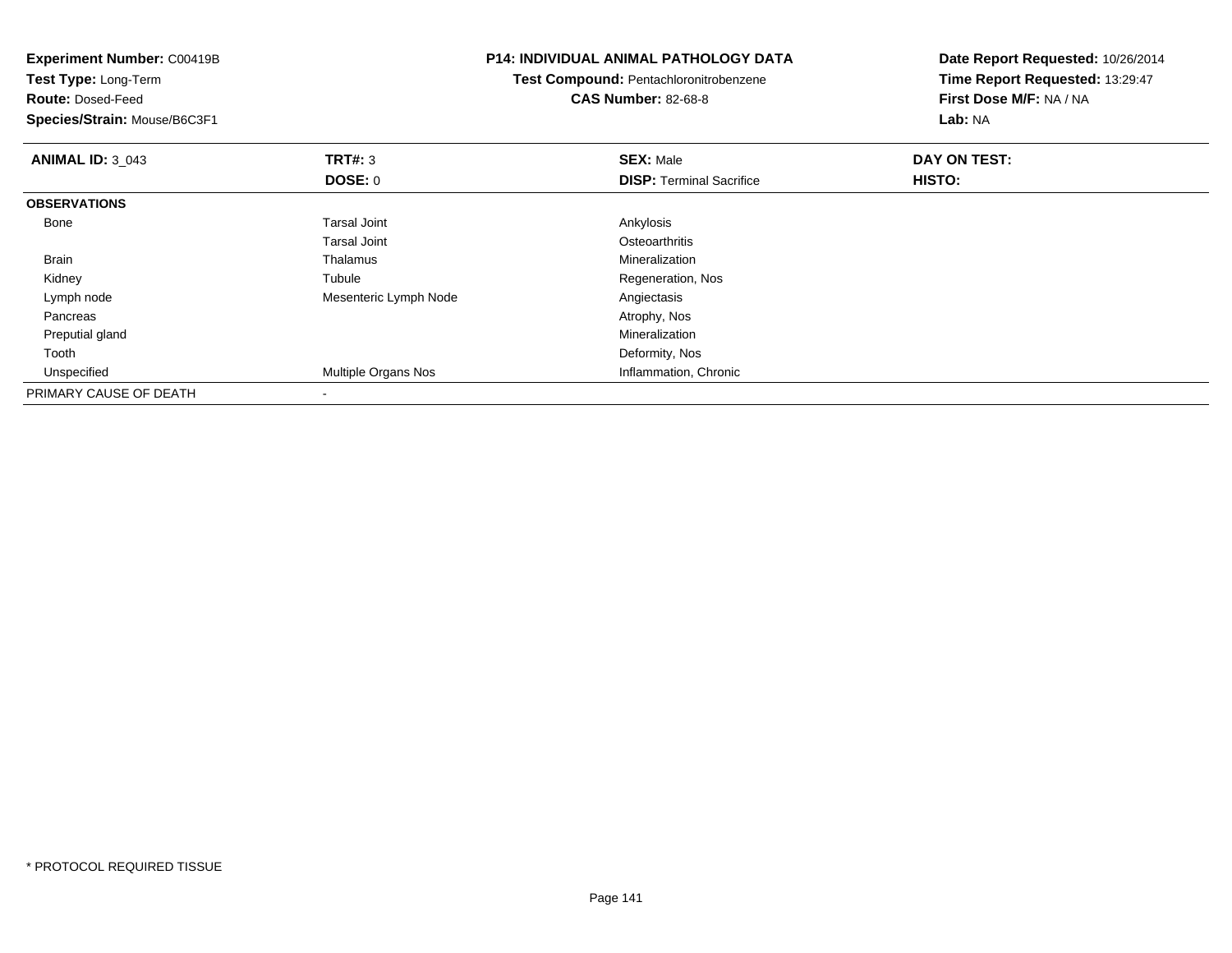**Test Type:** Long-Term

**Route:** Dosed-Feed

**Species/Strain:** Mouse/B6C3F1

# **P14: INDIVIDUAL ANIMAL PATHOLOGY DATA**

**Test Compound:** Pentachloronitrobenzene**CAS Number:** 82-68-8

| <b>ANIMAL ID: 3 044</b> | TRT#: 3                  | <b>SEX: Male</b>                | DAY ON TEST: |  |
|-------------------------|--------------------------|---------------------------------|--------------|--|
|                         | <b>DOSE: 0</b>           | <b>DISP: Terminal Sacrifice</b> | HISTO:       |  |
| <b>OBSERVATIONS</b>     |                          |                                 |              |  |
| Bone                    | <b>Tarsal Joint</b>      | Ankylosis                       |              |  |
|                         | <b>Tarsal Joint</b>      | Osteoarthritis                  |              |  |
| Harderian gland         | Hardarian Gland          | Carcinoma, Nos                  |              |  |
| Kidney                  | Tubule                   | Regeneration, Nos               |              |  |
| Lymph node              | Mesenteric Lymph Node    | Angiectasis                     |              |  |
| Preputial gland         |                          | Inflammation, Active Chronic    |              |  |
|                         |                          | Inflammation, Acute Necrotizing |              |  |
| Thymus                  |                          | Cyst, Nos                       |              |  |
| Tooth                   |                          | Deformity, Nos                  |              |  |
|                         |                          | Inflammation, Nos               |              |  |
| Unspecified             | Multiple Organs Nos      | Carcinoma, Nos, Metastatic      |              |  |
|                         | Multiple Organs Nos      | Inflammation, Chronic           |              |  |
| PRIMARY CAUSE OF DEATH  | $\overline{\phantom{a}}$ |                                 |              |  |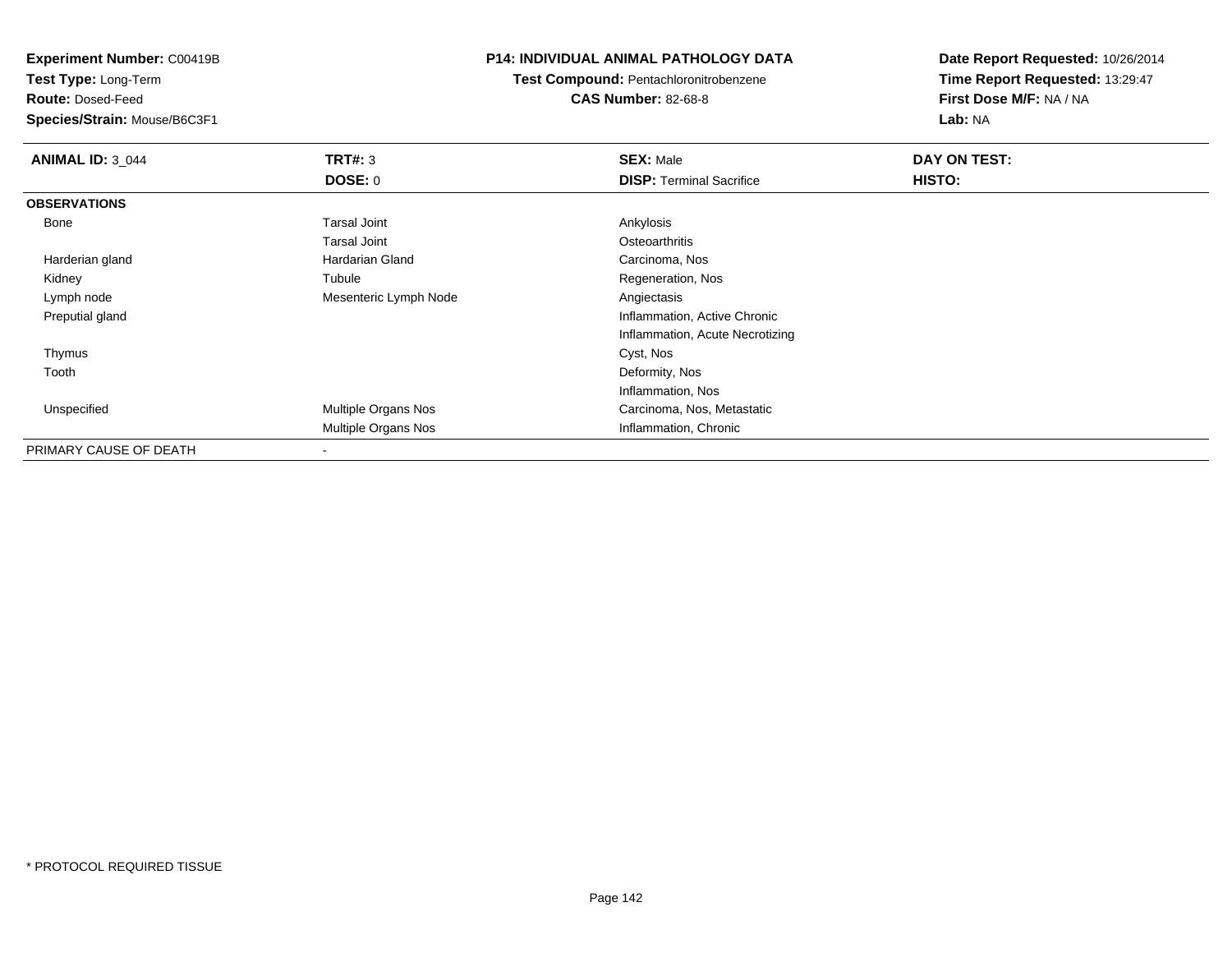**Test Type:** Long-Term

**Route:** Dosed-Feed

**Species/Strain:** Mouse/B6C3F1

#### **P14: INDIVIDUAL ANIMAL PATHOLOGY DATA**

**Test Compound:** Pentachloronitrobenzene

**CAS Number:** 82-68-8

| <b>ANIMAL ID: 3_045</b> | TRT#: 3                   | <b>SEX: Male</b>                 | DAY ON TEST: |  |
|-------------------------|---------------------------|----------------------------------|--------------|--|
|                         | <b>DOSE: 0</b>            | <b>DISP: Terminal Sacrifice</b>  | HISTO:       |  |
| <b>OBSERVATIONS</b>     |                           |                                  |              |  |
| <b>Blood vessel</b>     | <b>Central Veins</b>      | Inflammation, Active Chronic     |              |  |
| Brain                   | Thalamus                  | Mineralization                   |              |  |
| Heart                   |                           | Periarteritis                    |              |  |
| Kidney                  |                           | Inflammation, Chronic            |              |  |
|                         | Tubule                    | Regeneration, Nos                |              |  |
| Liver                   | Kupffer Cell              | Hyperplasia, Nos                 |              |  |
| Lung                    |                           | Hyperplasia, Alveolar Epithelium |              |  |
|                         |                           | Inflammation, Active Chronic     |              |  |
|                         |                           | Inflammation, Acute              |              |  |
| Lymph node              | Mesenteric Lymph Node     | Angiectasis                      |              |  |
| Pituitary gland         | <b>Anterior Pituitary</b> | Cyst, Nos                        |              |  |
| Urinary bladder         |                           | Inflammation, Chronic            |              |  |
| PRIMARY CAUSE OF DEATH  |                           |                                  |              |  |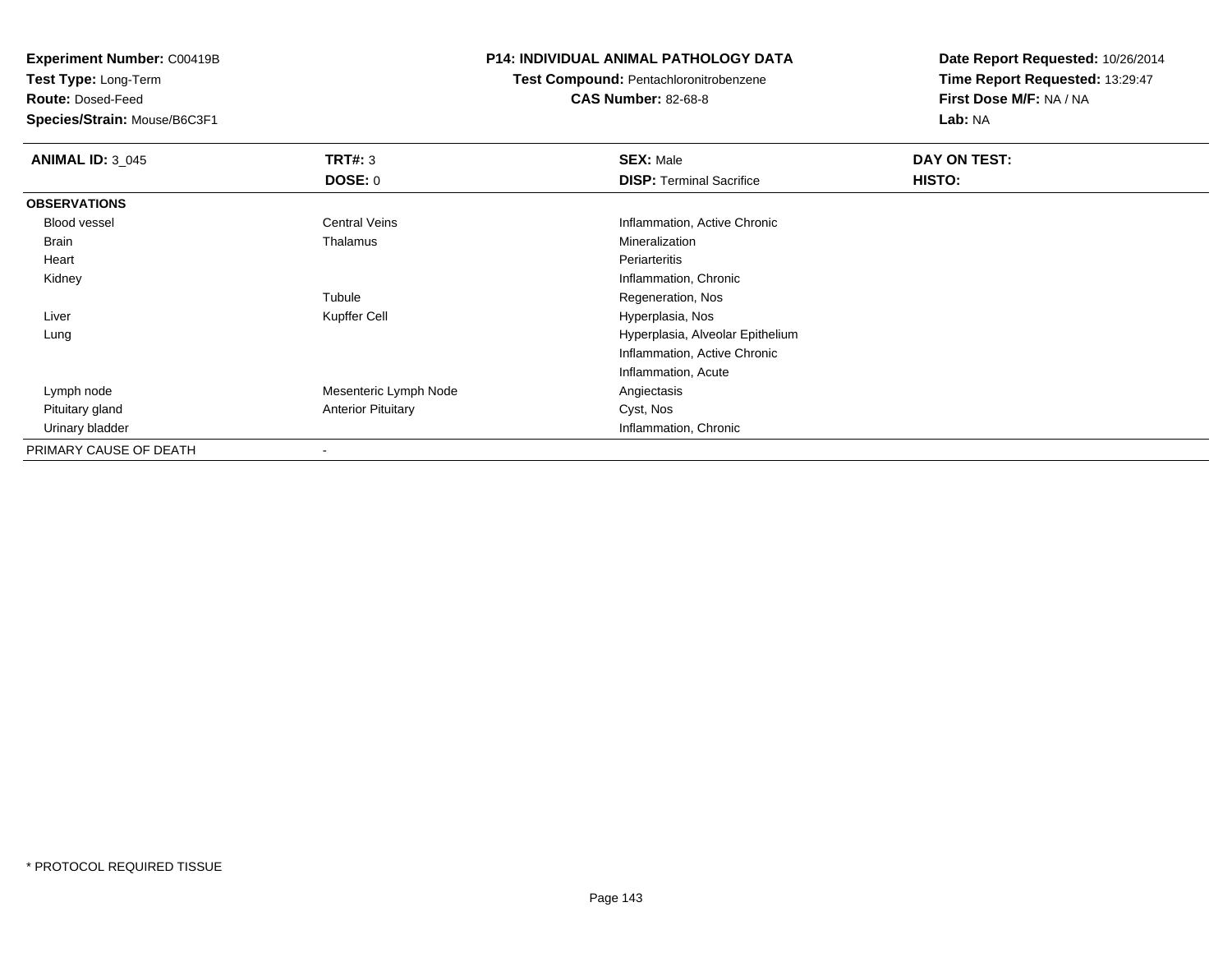| <b>Experiment Number: C00419B</b><br>Test Type: Long-Term |                           | <b>P14: INDIVIDUAL ANIMAL PATHOLOGY DATA</b> | Date Report Requested: 10/26/2014<br>Time Report Requested: 13:29:47 |  |
|-----------------------------------------------------------|---------------------------|----------------------------------------------|----------------------------------------------------------------------|--|
|                                                           |                           | Test Compound: Pentachloronitrobenzene       |                                                                      |  |
| <b>Route: Dosed-Feed</b>                                  |                           | <b>CAS Number: 82-68-8</b>                   | First Dose M/F: NA / NA                                              |  |
| Species/Strain: Mouse/B6C3F1                              |                           |                                              | Lab: NA                                                              |  |
| <b>ANIMAL ID: 3 046</b>                                   | TRT#: 3                   | <b>SEX: Male</b>                             | DAY ON TEST:                                                         |  |
|                                                           | DOSE: 0                   | <b>DISP:</b> Terminal Sacrifice              | <b>HISTO:</b>                                                        |  |
| <b>OBSERVATIONS</b>                                       |                           |                                              |                                                                      |  |
| Bone                                                      | <b>Tarsal Joint</b>       | Ankylosis                                    |                                                                      |  |
|                                                           | <b>Tarsal Joint</b>       | Osteoarthritis                               |                                                                      |  |
| Kidney                                                    | Tubule                    | Mineralization                               |                                                                      |  |
|                                                           | Tubule                    | Regeneration, Nos                            |                                                                      |  |
| Lymph node                                                | Mesenteric Lymph Node     | Angiectasis                                  |                                                                      |  |
| Pituitary gland                                           | <b>Anterior Pituitary</b> | Hyperplasia, Nos                             |                                                                      |  |
| Spleen                                                    |                           | Hyperplasia, Lymphoid                        |                                                                      |  |
| Stomach                                                   |                           | Mineralization                               |                                                                      |  |
| Unspecified                                               | Multiple Organs Nos       | Inflammation, Chronic                        |                                                                      |  |
| PRIMARY CAUSE OF DEATH                                    |                           |                                              |                                                                      |  |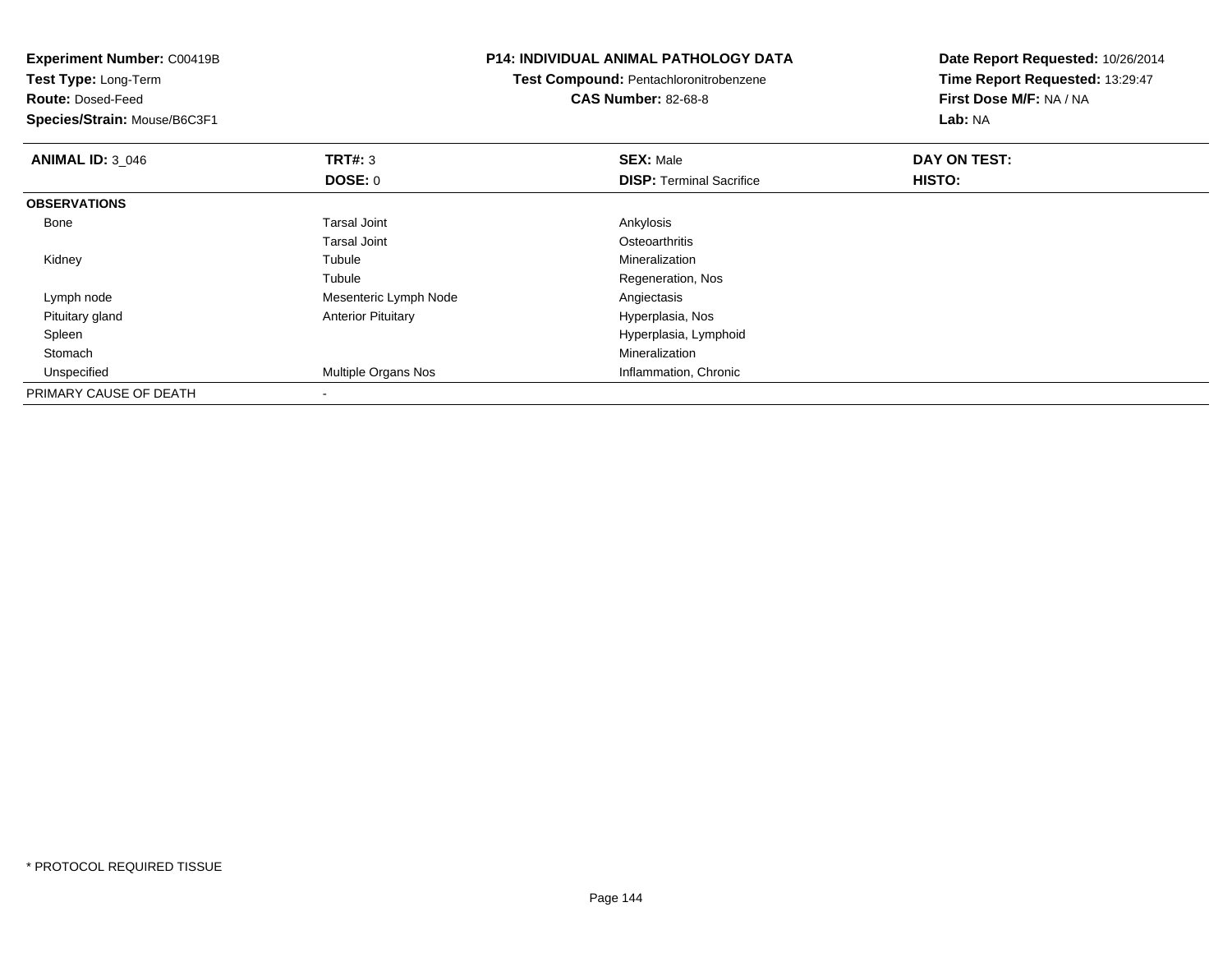| <b>Experiment Number: C00419B</b><br>Test Type: Long-Term<br><b>Route: Dosed-Feed</b><br>Species/Strain: Mouse/B6C3F1 |                                  | <b>P14: INDIVIDUAL ANIMAL PATHOLOGY DATA</b><br>Test Compound: Pentachloronitrobenzene<br><b>CAS Number: 82-68-8</b> | Date Report Requested: 10/26/2014<br>Time Report Requested: 13:29:47<br>First Dose M/F: NA / NA<br>Lab: NA |
|-----------------------------------------------------------------------------------------------------------------------|----------------------------------|----------------------------------------------------------------------------------------------------------------------|------------------------------------------------------------------------------------------------------------|
| <b>ANIMAL ID: 3 047</b>                                                                                               | <b>TRT#: 3</b><br><b>DOSE: 0</b> | <b>SEX: Male</b><br><b>DISP: Natural Death</b>                                                                       | DAY ON TEST:<br>HISTO:                                                                                     |
| <b>OBSERVATIONS</b>                                                                                                   |                                  |                                                                                                                      |                                                                                                            |
| <b>Brain</b>                                                                                                          | Thalamus                         | Mineralization                                                                                                       |                                                                                                            |
| Kidney                                                                                                                |                                  | Inflammation, Chronic                                                                                                |                                                                                                            |
| Spleen                                                                                                                |                                  | Depletion, Lymphoid                                                                                                  |                                                                                                            |
|                                                                                                                       |                                  | Hematopoiesis                                                                                                        |                                                                                                            |
| Tooth                                                                                                                 |                                  | Deformity, Nos                                                                                                       |                                                                                                            |
| Unspecified                                                                                                           | Flank                            | Fibrosarcoma                                                                                                         |                                                                                                            |
| Urinary bladder                                                                                                       |                                  | Inflammation, Chronic                                                                                                |                                                                                                            |
| PRIMARY CAUSE OF DEATH                                                                                                |                                  |                                                                                                                      |                                                                                                            |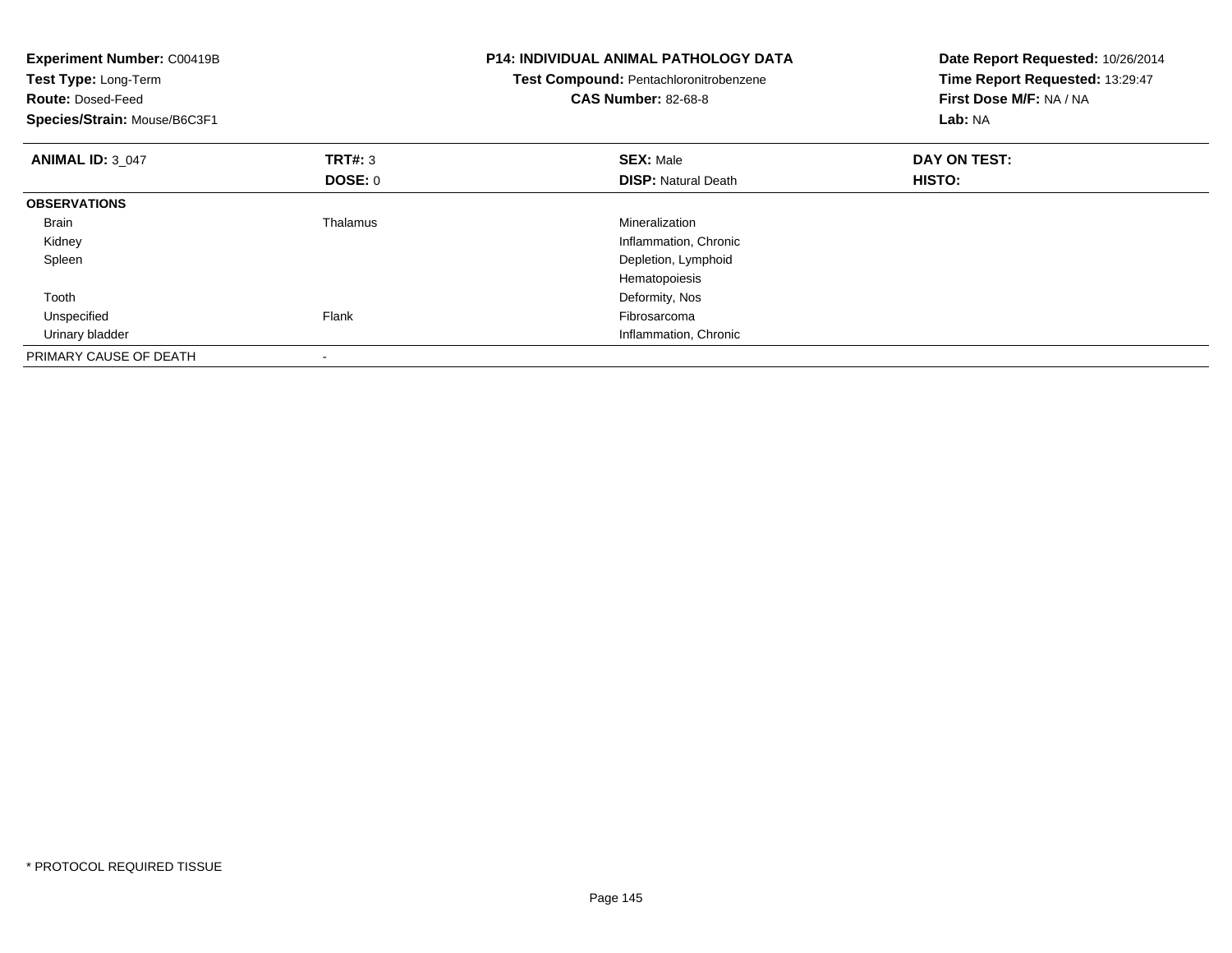| <b>Experiment Number: C00419B</b><br>Test Type: Long-Term<br><b>Route: Dosed-Feed</b><br>Species/Strain: Mouse/B6C3F1 |                    | <b>P14: INDIVIDUAL ANIMAL PATHOLOGY DATA</b><br>Test Compound: Pentachloronitrobenzene<br><b>CAS Number: 82-68-8</b> | Date Report Requested: 10/26/2014<br>Time Report Requested: 13:29:47<br>First Dose M/F: NA / NA<br>Lab: NA |
|-----------------------------------------------------------------------------------------------------------------------|--------------------|----------------------------------------------------------------------------------------------------------------------|------------------------------------------------------------------------------------------------------------|
| <b>ANIMAL ID: 3 048</b>                                                                                               | TRT#: 3<br>DOSE: 0 | <b>SEX: Male</b><br><b>DISP: Natural Death</b>                                                                       | DAY ON TEST:<br>HISTO:                                                                                     |
| <b>OBSERVATIONS</b>                                                                                                   |                    |                                                                                                                      |                                                                                                            |
| Bone marrow                                                                                                           |                    | Hyperplasia, Hematopoietic                                                                                           |                                                                                                            |
| Lung                                                                                                                  |                    | Congestion, Nos                                                                                                      |                                                                                                            |
| <b>Skin</b>                                                                                                           |                    | Inflammation, Acute Necrotizing                                                                                      |                                                                                                            |
| Unspecified                                                                                                           |                    | Abscess, Nos                                                                                                         |                                                                                                            |
|                                                                                                                       |                    | Edema, Nos                                                                                                           |                                                                                                            |
|                                                                                                                       |                    | Hemorrhage                                                                                                           |                                                                                                            |
|                                                                                                                       |                    | Inflammation, Acute                                                                                                  |                                                                                                            |
| PRIMARY CAUSE OF DEATH                                                                                                |                    |                                                                                                                      |                                                                                                            |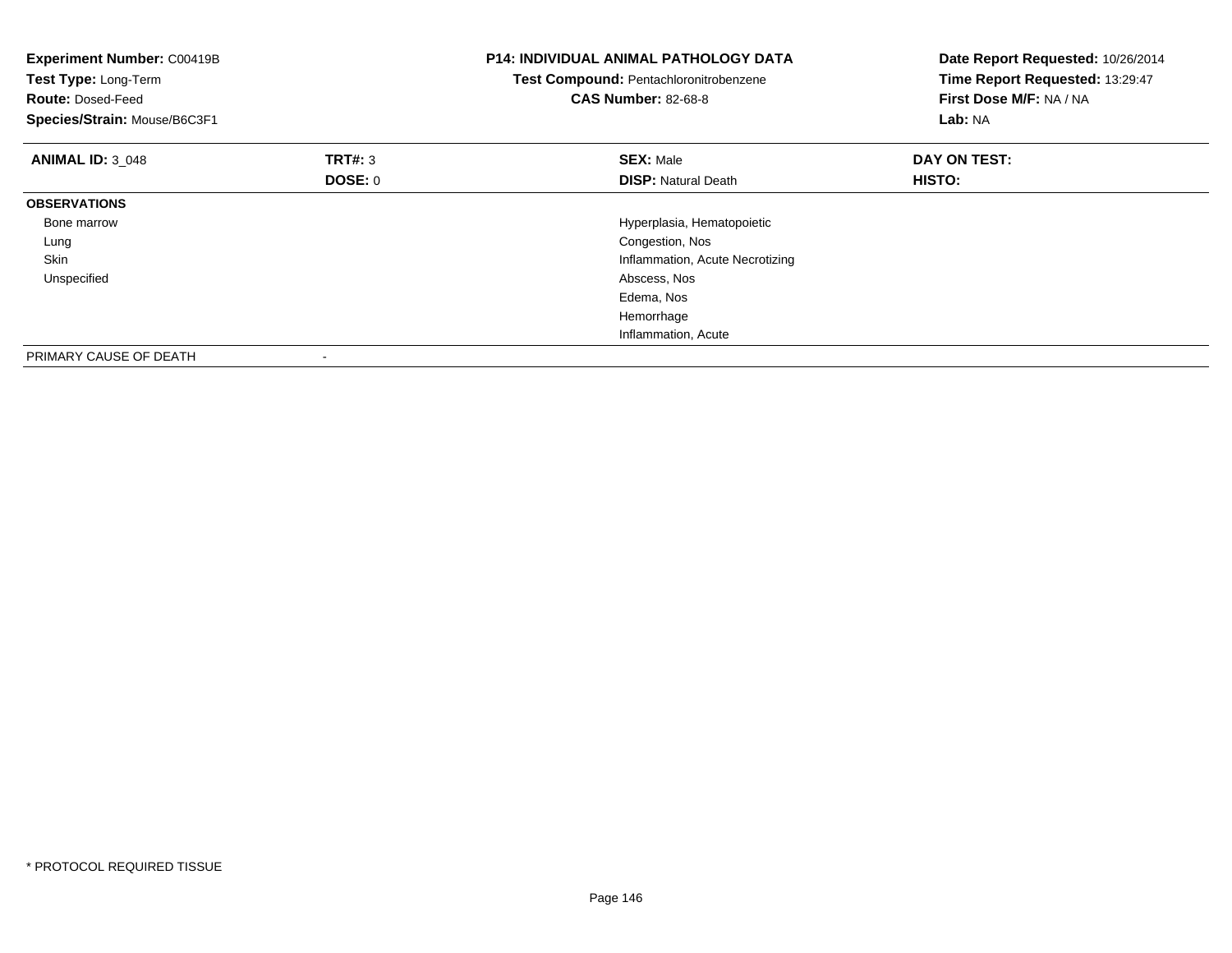**Experiment Number:** C00419B

**Test Type:** Long-Term

**Route:** Dosed-Feed

**Species/Strain:** Mouse/B6C3F1

## **P14: INDIVIDUAL ANIMAL PATHOLOGY DATA**

**Test Compound:** Pentachloronitrobenzene

**CAS Number:** 82-68-8

**Date Report Requested:** 10/26/2014**Time Report Requested:** 13:29:47**First Dose M/F:** NA / NA**Lab:** NA

| <b>ANIMAL ID: 3_049</b> | <b>TRT#: 3</b>            | <b>SEX: Male</b>                | DAY ON TEST: |
|-------------------------|---------------------------|---------------------------------|--------------|
|                         | <b>DOSE: 0</b>            | <b>DISP: Terminal Sacrifice</b> | HISTO:       |
| <b>OBSERVATIONS</b>     |                           |                                 |              |
| Kidney                  |                           | Inflammation, Chronic           |              |
| Liver                   |                           | Hepatocellular Adenoma          |              |
|                         |                           | Inflammation, Chronic           |              |
| Lung                    |                           | Hemorrhage                      |              |
| Lymph node              | Mesenteric Lymph Node     | Angiectasis                     |              |
| Pituitary gland         | <b>Anterior Pituitary</b> | Cyst, Nos                       |              |
| Prostate                |                           | Inflammation, Chronic           |              |
| Salivary gland          |                           | Inflammation, Chronic           |              |
| Spleen                  |                           | Angiectasis                     |              |
|                         |                           | Hyperplasia, Lymphoid           |              |
|                         |                           | Thrombus, Organized             |              |
| Stomach                 |                           | Acanthosis                      |              |
|                         |                           | Hyperkeratosis                  |              |
| Thymus                  |                           | Cyst, Nos                       |              |
| Tooth                   |                           | Deformity, Nos                  |              |
| Urinary bladder         |                           | Inflammation, Chronic           |              |
| PRIMARY CAUSE OF DEATH  |                           |                                 |              |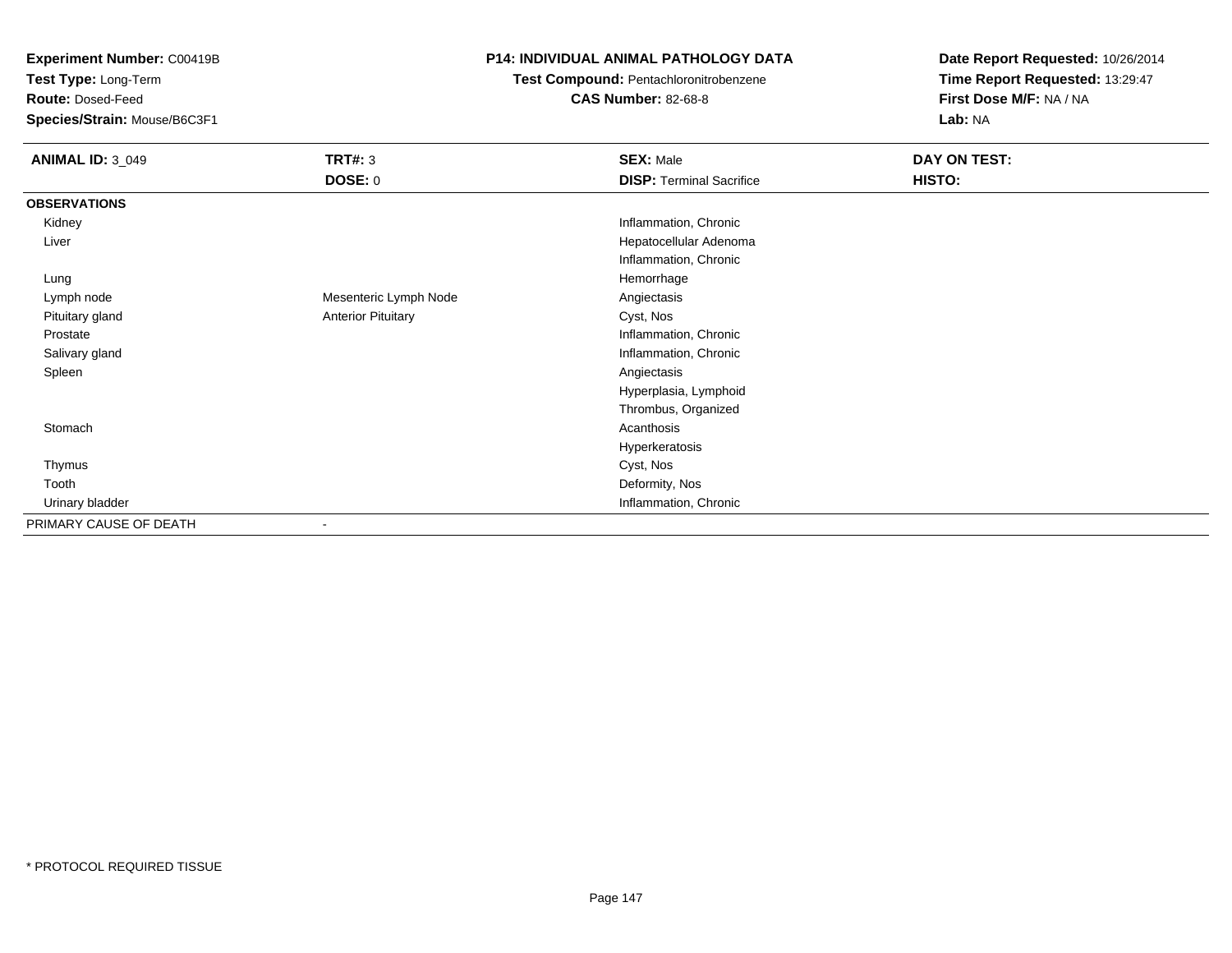**Experiment Number:** C00419B

**Test Type:** Long-Term

**Route:** Dosed-Feed

**Species/Strain:** Mouse/B6C3F1

## **P14: INDIVIDUAL ANIMAL PATHOLOGY DATA**

**Test Compound:** Pentachloronitrobenzene

**CAS Number:** 82-68-8

**Date Report Requested:** 10/26/2014**Time Report Requested:** 13:29:47**First Dose M/F:** NA / NA**Lab:** NA

| <b>ANIMAL ID: 3_050</b> | TRT#: 3                | <b>SEX: Male</b>                 | DAY ON TEST: |  |
|-------------------------|------------------------|----------------------------------|--------------|--|
|                         | <b>DOSE: 0</b>         | <b>DISP:</b> Moribund Sacrifice  | HISTO:       |  |
| <b>OBSERVATIONS</b>     |                        |                                  |              |  |
| Bone                    | <b>Tarsal Joint</b>    | Ankylosis                        |              |  |
|                         | <b>Tarsal Joint</b>    | Osteoarthritis                   |              |  |
| Brain                   | Thalamus               | Mineralization                   |              |  |
| Kidney                  |                        | Inflammation, Chronic            |              |  |
| Lung                    |                        | Alveolar/Bronchiolar Adenoma     |              |  |
|                         |                        | Hyperplasia, Alveolar Epithelium |              |  |
|                         | <b>Bronchiole</b>      | Hyperplasia, Epithelial          |              |  |
|                         |                        | Inflammation, Active Chronic     |              |  |
| Lymph node              | Mediastinal Lymph Node | Hyperplasia, Nos                 |              |  |
| Preputial gland         |                        | Abscess, Nos                     |              |  |
|                         |                        | Inflammation, Acute Necrotizing  |              |  |
| Tooth                   |                        | Deformity, Nos                   |              |  |
| Unspecified             | Neck                   | Fibrosarcoma                     |              |  |
| PRIMARY CAUSE OF DEATH  |                        |                                  |              |  |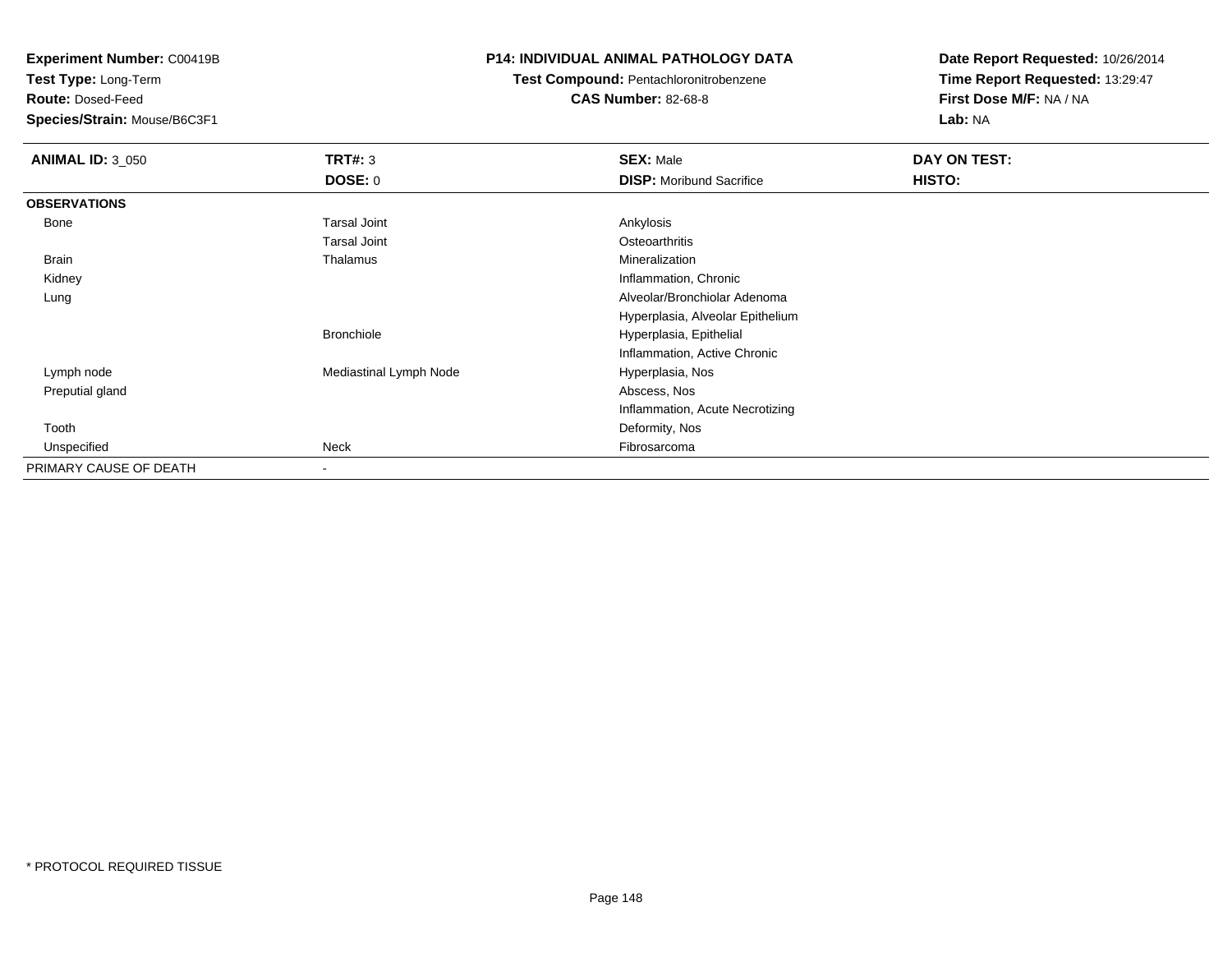| <b>Experiment Number: C00419B</b> |                | <b>P14: INDIVIDUAL ANIMAL PATHOLOGY DATA</b> | Date Report Requested: 10/26/2014 |
|-----------------------------------|----------------|----------------------------------------------|-----------------------------------|
| Test Type: Long-Term              |                | Test Compound: Pentachloronitrobenzene       | Time Report Requested: 13:29:47   |
| <b>Route: Dosed-Feed</b>          |                | <b>CAS Number: 82-68-8</b>                   | First Dose M/F: NA / NA           |
| Species/Strain: Mouse/B6C3F1      |                |                                              | Lab: NA                           |
| <b>ANIMAL ID: 4 002</b>           | <b>TRT#: 4</b> | <b>SEX: Male</b>                             | DAY ON TEST:                      |
|                                   | DOSE: 0        | <b>DISP:</b> Scheduled Sacrifice             | HISTO:                            |
| <b>OBSERVATIONS</b>               |                |                                              |                                   |
| Liver                             |                | Cyst, Nos                                    |                                   |
|                                   |                | Metamorphosis, Fatty                         |                                   |
| PRIMARY CAUSE OF DEATH            |                |                                              |                                   |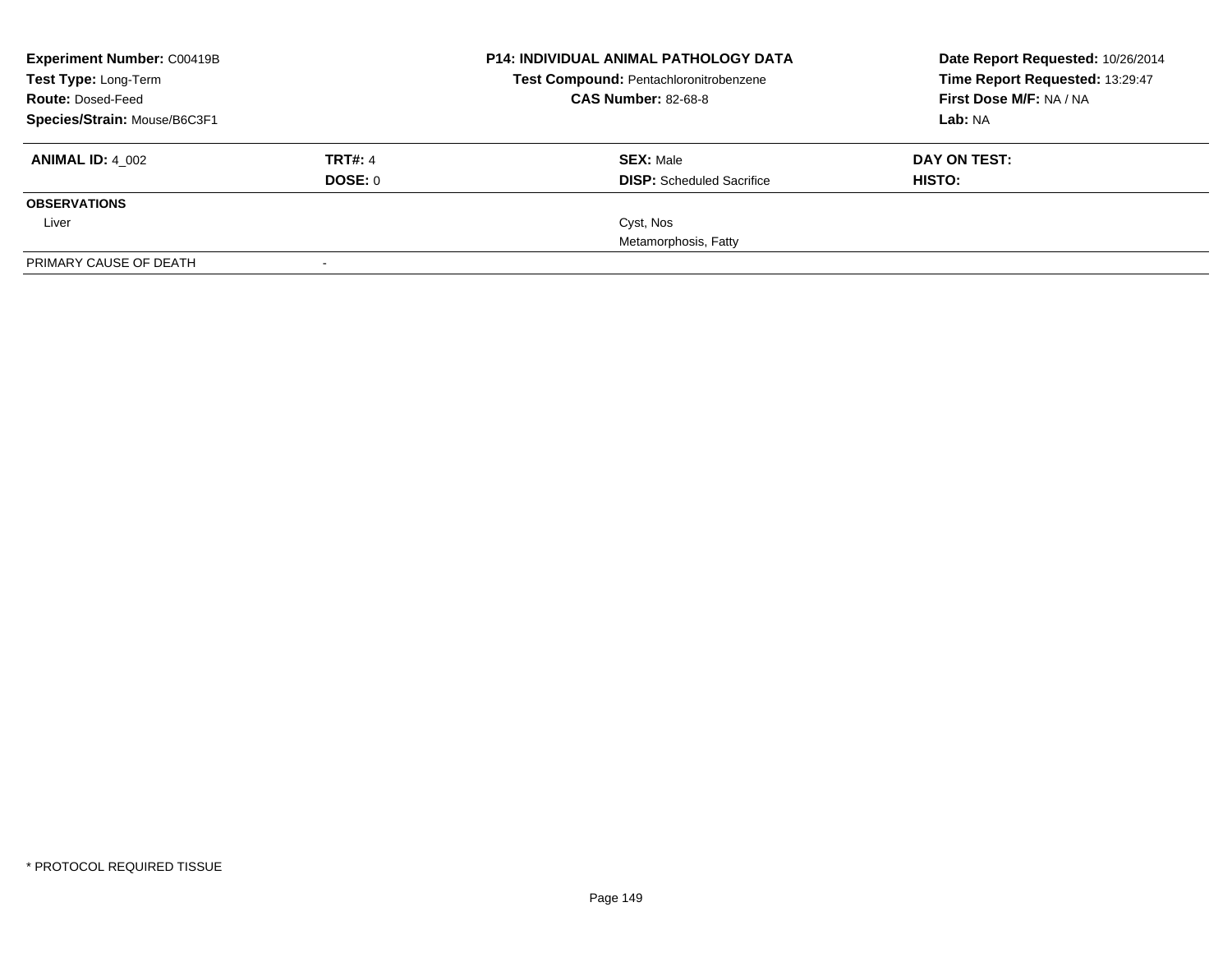| <b>Experiment Number: C00419B</b><br>Test Type: Long-Term<br><b>Route: Dosed-Feed</b> |                | <b>P14: INDIVIDUAL ANIMAL PATHOLOGY DATA</b><br>Test Compound: Pentachloronitrobenzene<br><b>CAS Number: 82-68-8</b> | Date Report Requested: 10/26/2014<br>Time Report Requested: 13:29:47<br>First Dose M/F: NA / NA |
|---------------------------------------------------------------------------------------|----------------|----------------------------------------------------------------------------------------------------------------------|-------------------------------------------------------------------------------------------------|
| Species/Strain: Mouse/B6C3F1                                                          |                |                                                                                                                      | Lab: NA                                                                                         |
| <b>ANIMAL ID: 4 003</b>                                                               | <b>TRT#: 4</b> | <b>SEX: Male</b>                                                                                                     | DAY ON TEST:                                                                                    |
|                                                                                       | DOSE: 0        | <b>DISP:</b> Scheduled Sacrifice                                                                                     | HISTO:                                                                                          |
| <b>OBSERVATIONS</b>                                                                   |                |                                                                                                                      |                                                                                                 |
| Lung                                                                                  |                | Pneumonia, Chronic Murine                                                                                            |                                                                                                 |
| PRIMARY CAUSE OF DEATH                                                                |                |                                                                                                                      |                                                                                                 |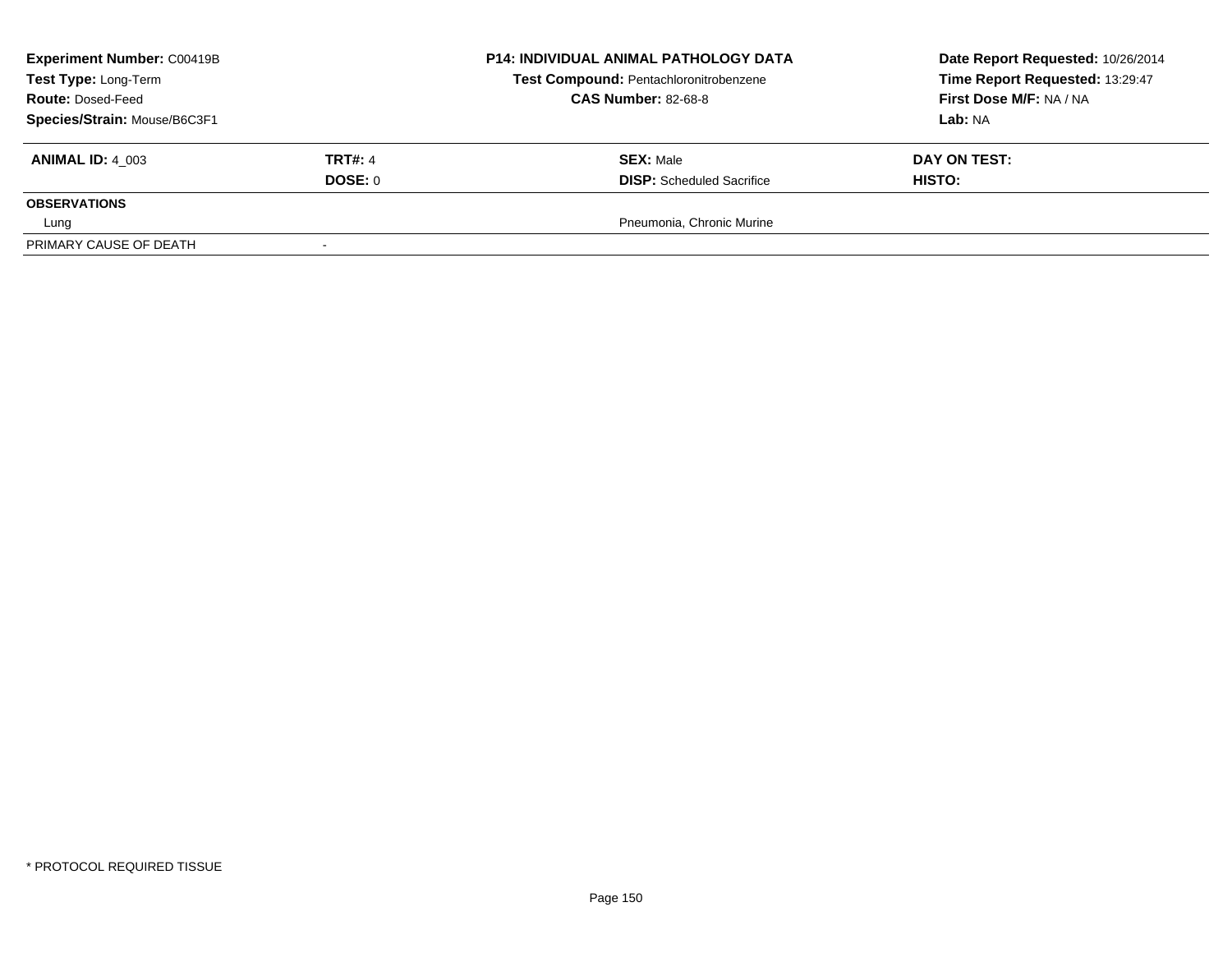| <b>Experiment Number: C00419B</b><br>Test Type: Long-Term<br><b>Route: Dosed-Feed</b> |                | <b>P14: INDIVIDUAL ANIMAL PATHOLOGY DATA</b><br>Test Compound: Pentachloronitrobenzene<br><b>CAS Number: 82-68-8</b> | Date Report Requested: 10/26/2014<br>Time Report Requested: 13:29:47<br>First Dose M/F: NA / NA |
|---------------------------------------------------------------------------------------|----------------|----------------------------------------------------------------------------------------------------------------------|-------------------------------------------------------------------------------------------------|
| Species/Strain: Mouse/B6C3F1                                                          |                |                                                                                                                      | <b>Lab: NA</b>                                                                                  |
| <b>ANIMAL ID: 4 004</b>                                                               | <b>TRT#: 4</b> | <b>SEX: Male</b>                                                                                                     | DAY ON TEST:                                                                                    |
|                                                                                       | DOSE: 0        | <b>DISP: Natural Death</b>                                                                                           | <b>HISTO:</b>                                                                                   |
| <b>OBSERVATIONS</b>                                                                   |                |                                                                                                                      |                                                                                                 |
| Spleen                                                                                |                | Amyloidosis                                                                                                          |                                                                                                 |
| PRIMARY CAUSE OF DEATH                                                                |                |                                                                                                                      |                                                                                                 |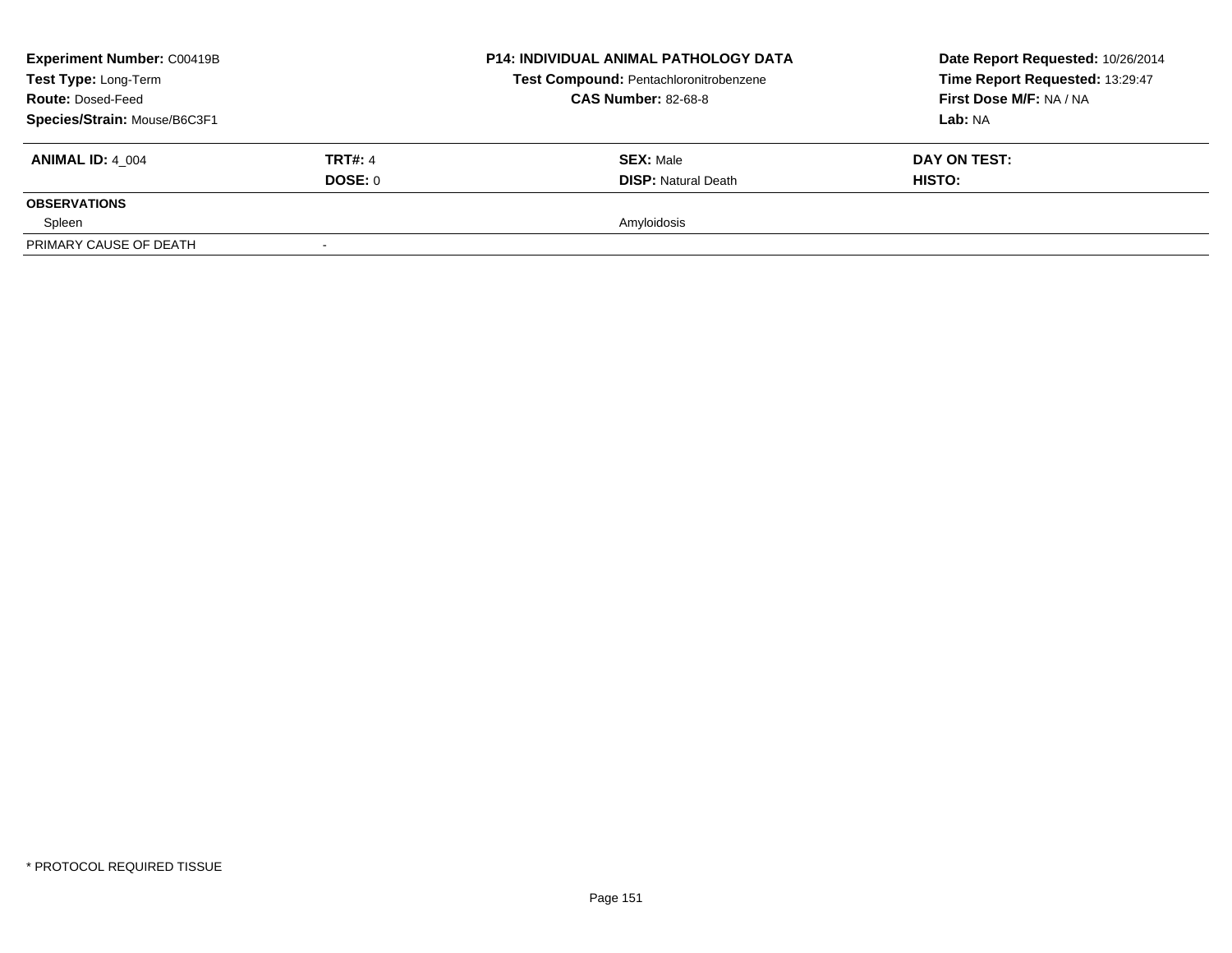| <b>Experiment Number: C00419B</b> |                | <b>P14: INDIVIDUAL ANIMAL PATHOLOGY DATA</b> | Date Report Requested: 10/26/2014 |
|-----------------------------------|----------------|----------------------------------------------|-----------------------------------|
| Test Type: Long-Term              |                | Test Compound: Pentachloronitrobenzene       | Time Report Requested: 13:29:47   |
| <b>Route: Dosed-Feed</b>          |                | <b>CAS Number: 82-68-8</b>                   | First Dose M/F: NA / NA           |
| Species/Strain: Mouse/B6C3F1      |                |                                              | Lab: NA                           |
| <b>ANIMAL ID: 4 005</b>           | <b>TRT#: 4</b> | <b>SEX: Male</b>                             | DAY ON TEST:                      |
|                                   | DOSE: 0        | <b>DISP: Natural Death</b>                   | <b>HISTO:</b>                     |
| <b>OBSERVATIONS</b>               |                |                                              |                                   |
| Liver                             |                | Hepatocellular Carcinoma                     |                                   |
| PRIMARY CAUSE OF DEATH            |                |                                              |                                   |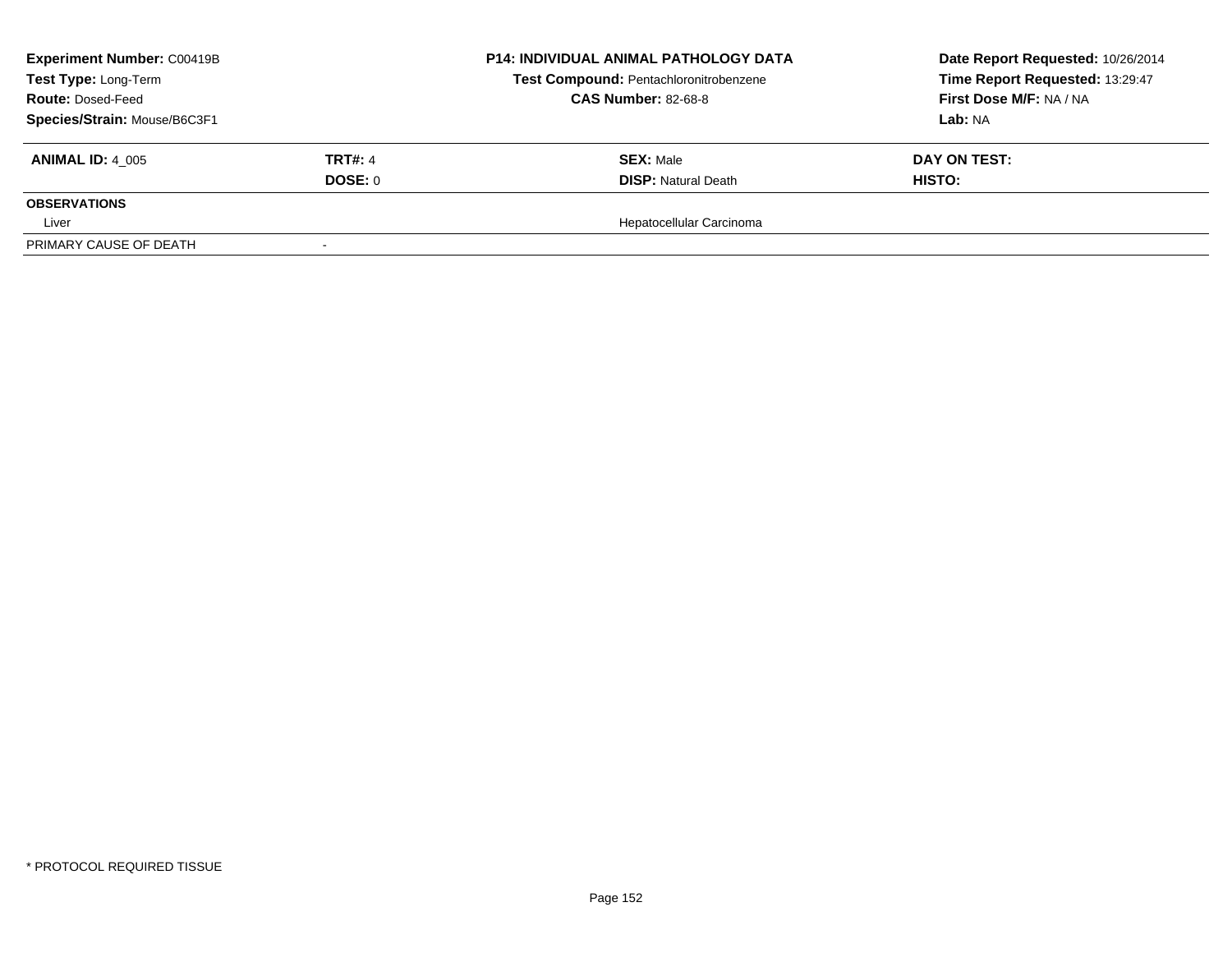| <b>Experiment Number: C00419B</b><br>Test Type: Long-Term<br><b>Route: Dosed-Feed</b><br>Species/Strain: Mouse/B6C3F1 |                                  | <b>P14: INDIVIDUAL ANIMAL PATHOLOGY DATA</b><br>Test Compound: Pentachloronitrobenzene<br><b>CAS Number: 82-68-8</b> | Date Report Requested: 10/26/2014<br>Time Report Requested: 13:29:47<br>First Dose M/F: NA / NA<br>Lab: NA |
|-----------------------------------------------------------------------------------------------------------------------|----------------------------------|----------------------------------------------------------------------------------------------------------------------|------------------------------------------------------------------------------------------------------------|
| <b>ANIMAL ID: 4 006</b>                                                                                               | <b>TRT#: 4</b><br><b>DOSE: 0</b> | <b>SEX: Male</b><br><b>DISP:</b> Natural Death                                                                       | DAY ON TEST:<br><b>HISTO:</b>                                                                              |
| <b>OBSERVATIONS</b>                                                                                                   |                                  |                                                                                                                      |                                                                                                            |
| Kidney                                                                                                                |                                  | Amyloidosis                                                                                                          |                                                                                                            |
| Liver                                                                                                                 |                                  | Amyloidosis                                                                                                          |                                                                                                            |
| Unspecified                                                                                                           | <b>Back</b>                      | Fibrosarcoma                                                                                                         |                                                                                                            |
| PRIMARY CAUSE OF DEATH                                                                                                |                                  |                                                                                                                      |                                                                                                            |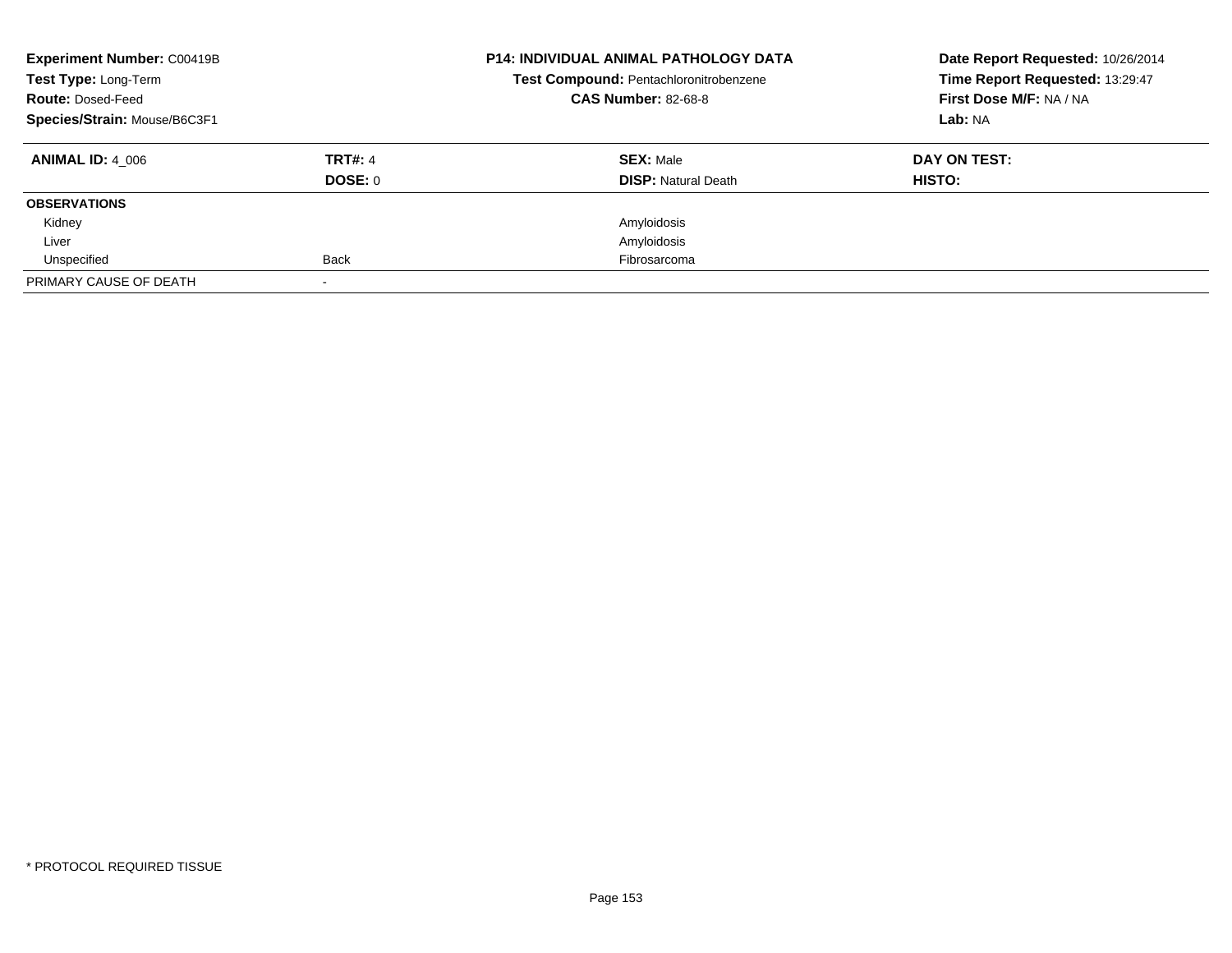| <b>Experiment Number: C00419B</b><br>Test Type: Long-Term<br><b>Route: Dosed-Feed</b><br>Species/Strain: Mouse/B6C3F1 |                           | <b>P14: INDIVIDUAL ANIMAL PATHOLOGY DATA</b><br>Test Compound: Pentachloronitrobenzene<br><b>CAS Number: 82-68-8</b> | Date Report Requested: 10/26/2014<br>Time Report Requested: 13:29:47<br>First Dose M/F: NA / NA<br>Lab: NA |
|-----------------------------------------------------------------------------------------------------------------------|---------------------------|----------------------------------------------------------------------------------------------------------------------|------------------------------------------------------------------------------------------------------------|
| <b>ANIMAL ID: 4 008</b>                                                                                               | <b>TRT#: 4</b><br>DOSE: 0 | <b>SEX: Male</b><br><b>DISP:</b> Natural Death                                                                       | DAY ON TEST:<br>HISTO:                                                                                     |
| <b>OBSERVATIONS</b>                                                                                                   |                           |                                                                                                                      |                                                                                                            |
| Unspecified                                                                                                           | Multiple Organs Nos       | Lymphoma, Nos-Malignant                                                                                              |                                                                                                            |
| PRIMARY CAUSE OF DEATH                                                                                                |                           |                                                                                                                      |                                                                                                            |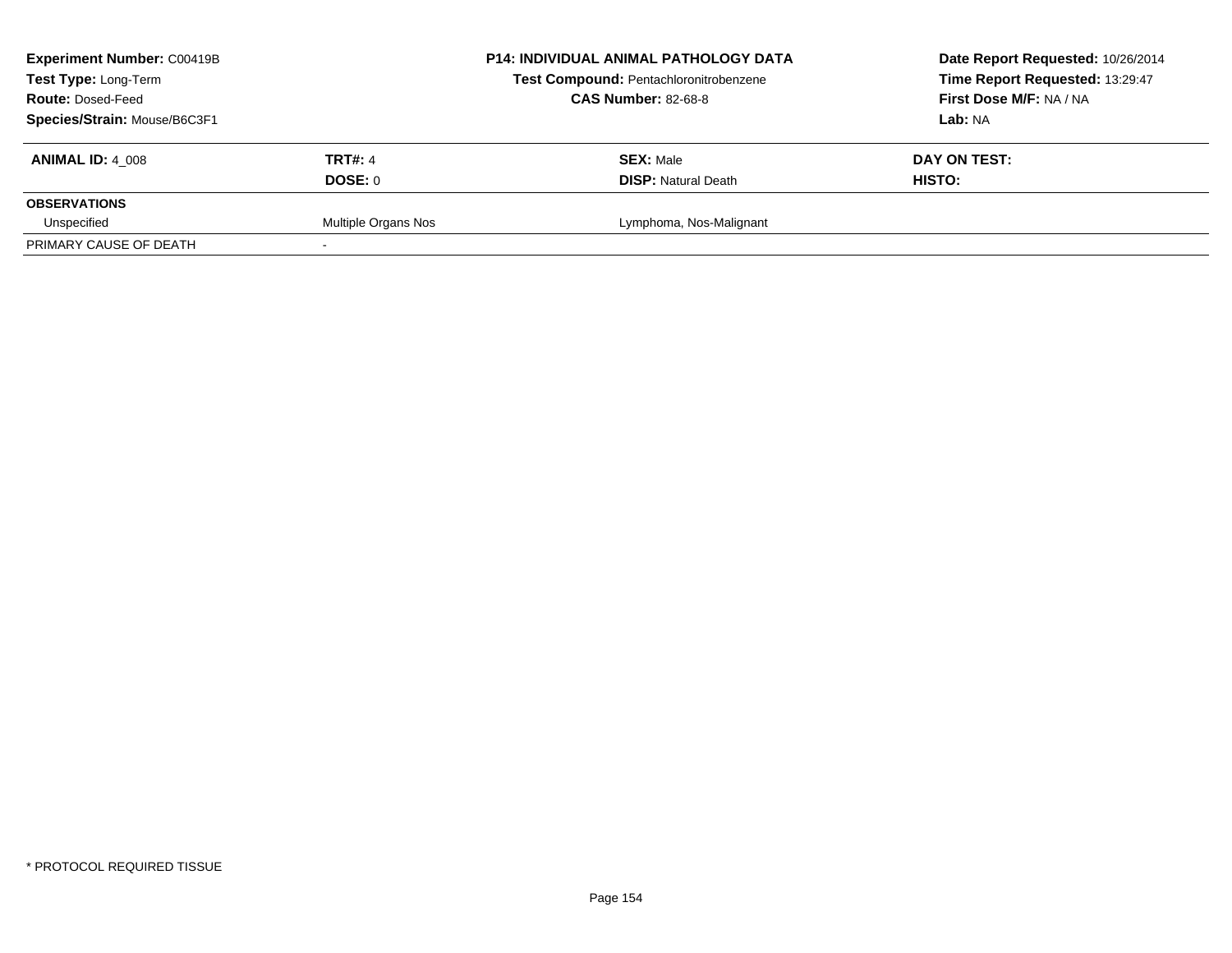| <b>Experiment Number: C00419B</b>                |                | <b>P14: INDIVIDUAL ANIMAL PATHOLOGY DATA</b> | Date Report Requested: 10/26/2014 |
|--------------------------------------------------|----------------|----------------------------------------------|-----------------------------------|
| Test Type: Long-Term<br><b>Route: Dosed-Feed</b> |                | Test Compound: Pentachloronitrobenzene       | Time Report Requested: 13:29:47   |
|                                                  |                | <b>CAS Number: 82-68-8</b>                   | First Dose M/F: NA / NA           |
| Species/Strain: Mouse/B6C3F1                     |                |                                              | Lab: NA                           |
| <b>ANIMAL ID: 4 009</b>                          | <b>TRT#: 4</b> | <b>SEX: Male</b>                             | DAY ON TEST:                      |
|                                                  | DOSE: 0        | <b>DISP:</b> Natural Death                   | <b>HISTO:</b>                     |
| <b>OBSERVATIONS</b>                              |                |                                              |                                   |
| Unspecified                                      | <b>Back</b>    | Fibrosarcoma                                 |                                   |
| PRIMARY CAUSE OF DEATH                           |                |                                              |                                   |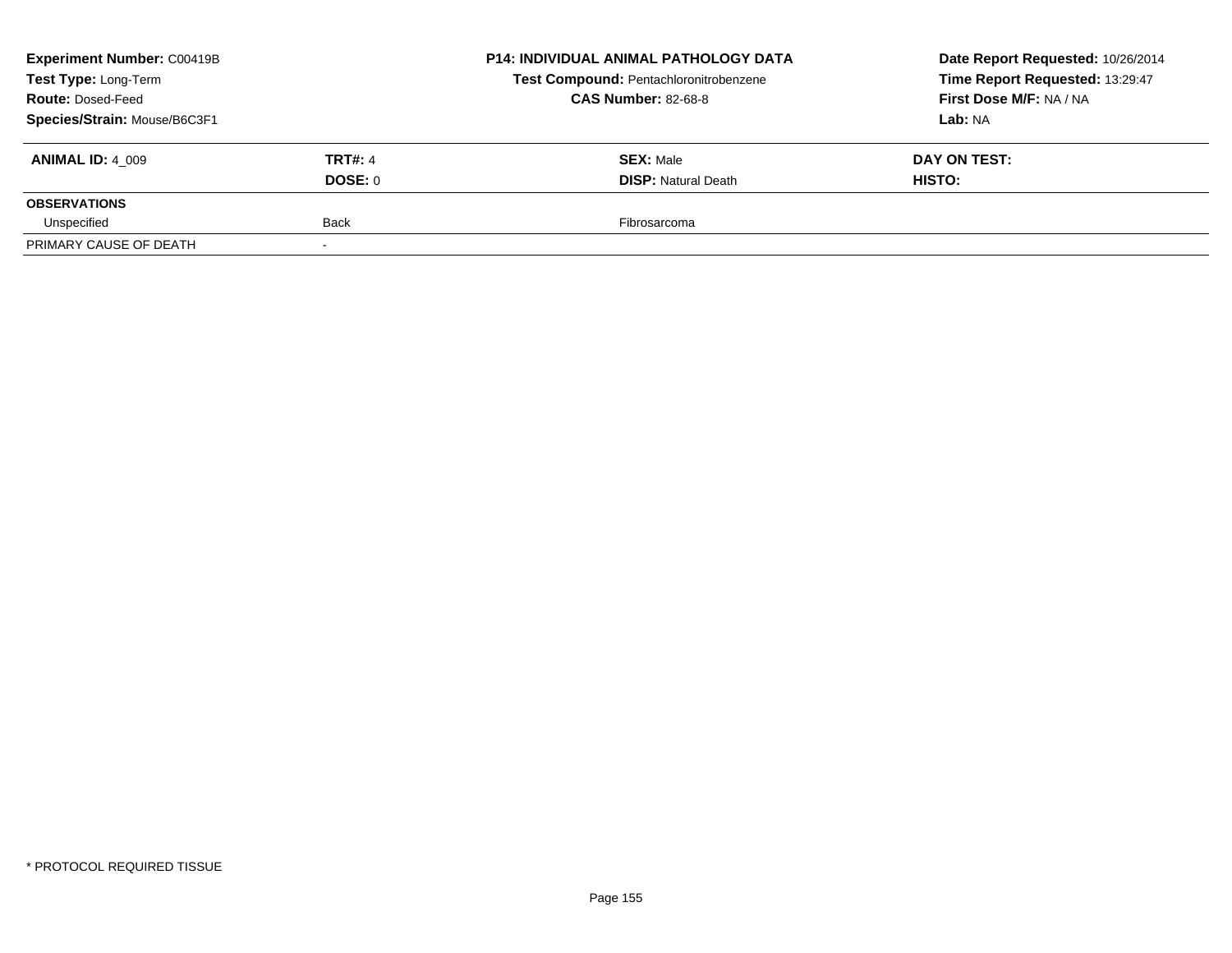| <b>Experiment Number: C00419B</b> |                     | <b>P14: INDIVIDUAL ANIMAL PATHOLOGY DATA</b> | Date Report Requested: 10/26/2014 |
|-----------------------------------|---------------------|----------------------------------------------|-----------------------------------|
| Test Type: Long-Term              |                     | Test Compound: Pentachloronitrobenzene       | Time Report Requested: 13:29:47   |
| <b>Route: Dosed-Feed</b>          |                     | <b>CAS Number: 82-68-8</b>                   | First Dose M/F: NA / NA           |
| Species/Strain: Mouse/B6C3F1      |                     |                                              | Lab: NA                           |
| <b>ANIMAL ID: 4 010</b>           | <b>TRT#: 4</b>      | <b>SEX: Male</b>                             | DAY ON TEST:                      |
|                                   | DOSE: 0             | <b>DISP:</b> Natural Death                   | HISTO:                            |
| <b>OBSERVATIONS</b>               |                     |                                              |                                   |
| Unspecified                       | Multiple Organs Nos | Lymphoma, Histiocytic-Malignant Type         |                                   |
| PRIMARY CAUSE OF DEATH            |                     |                                              |                                   |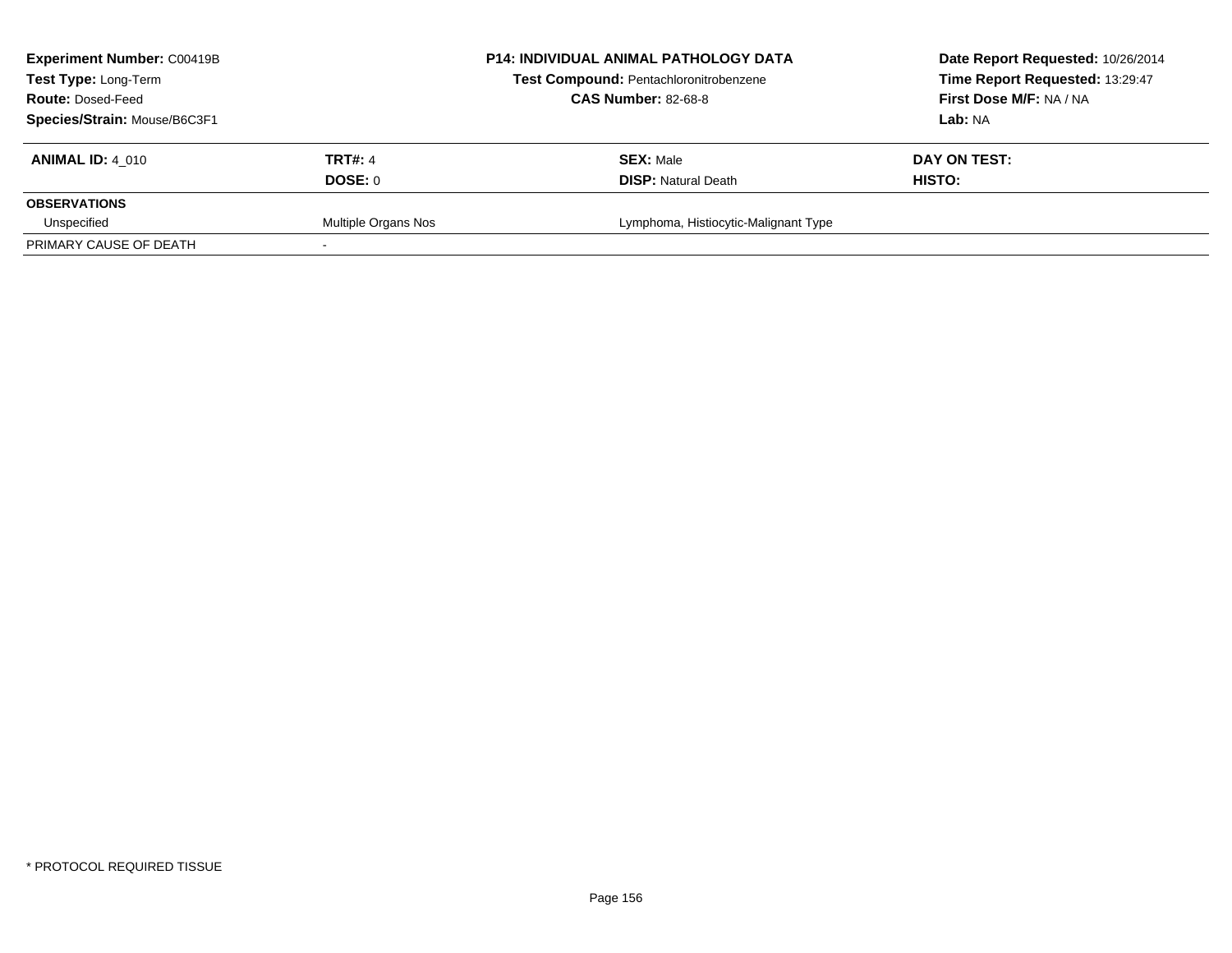| <b>Experiment Number: C00419B</b><br>Test Type: Long-Term |                | <b>P14: INDIVIDUAL ANIMAL PATHOLOGY DATA</b><br>Test Compound: Pentachloronitrobenzene | Date Report Requested: 10/26/2014<br>Time Report Requested: 13:29:47 |
|-----------------------------------------------------------|----------------|----------------------------------------------------------------------------------------|----------------------------------------------------------------------|
| <b>Route: Dosed-Feed</b>                                  |                | <b>CAS Number: 82-68-8</b>                                                             | First Dose M/F: NA / NA                                              |
| Species/Strain: Mouse/B6C3F1                              |                |                                                                                        | Lab: NA                                                              |
| <b>ANIMAL ID: 4 011</b>                                   | <b>TRT#: 4</b> | <b>SEX: Male</b>                                                                       | DAY ON TEST:                                                         |
|                                                           | DOSE: 0        | <b>DISP:</b> Scheduled Sacrifice                                                       | HISTO:                                                               |
| <b>OBSERVATIONS</b>                                       |                |                                                                                        |                                                                      |
| Kidney                                                    |                | Nephrosis, Hydro                                                                       |                                                                      |
|                                                           |                | Polycystic Kidney                                                                      |                                                                      |
| PRIMARY CAUSE OF DEATH                                    |                |                                                                                        |                                                                      |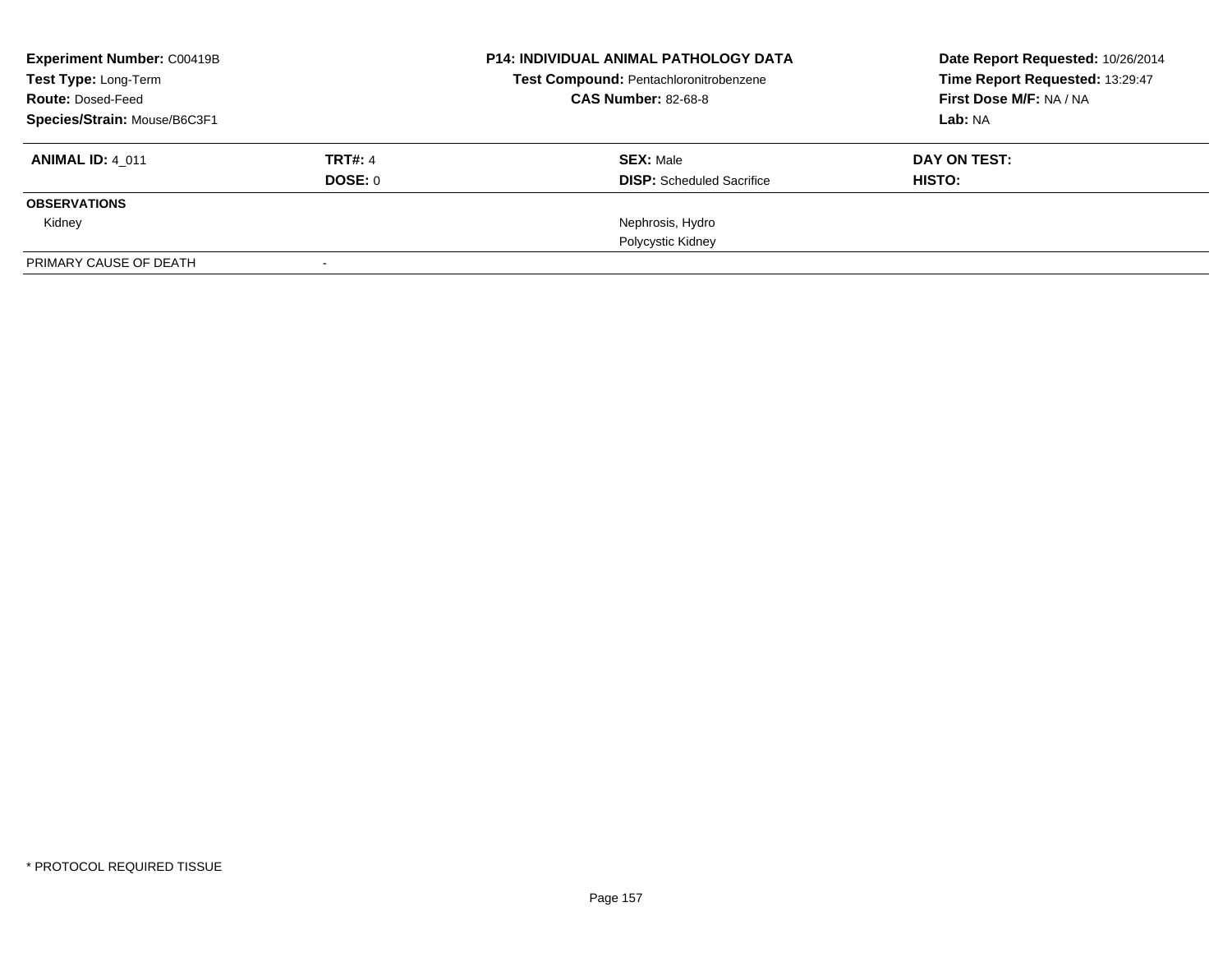| <b>Experiment Number: C00419B</b> |                | <b>P14: INDIVIDUAL ANIMAL PATHOLOGY DATA</b> | Date Report Requested: 10/26/2014 |
|-----------------------------------|----------------|----------------------------------------------|-----------------------------------|
| Test Type: Long-Term              |                | Test Compound: Pentachloronitrobenzene       | Time Report Requested: 13:29:47   |
| <b>Route: Dosed-Feed</b>          |                | <b>CAS Number: 82-68-8</b>                   | First Dose M/F: NA / NA           |
| Species/Strain: Mouse/B6C3F1      |                |                                              | Lab: NA                           |
| <b>ANIMAL ID: 4 012</b>           | <b>TRT#: 4</b> | <b>SEX: Male</b>                             | DAY ON TEST:                      |
|                                   | DOSE: 0        | <b>DISP:</b> Natural Death                   | HISTO:                            |
| <b>OBSERVATIONS</b>               |                |                                              |                                   |
| Kidney                            |                | Inflammation, Chronic                        |                                   |
| Spleen                            |                | Amyloidosis                                  |                                   |
| PRIMARY CAUSE OF DEATH            |                |                                              |                                   |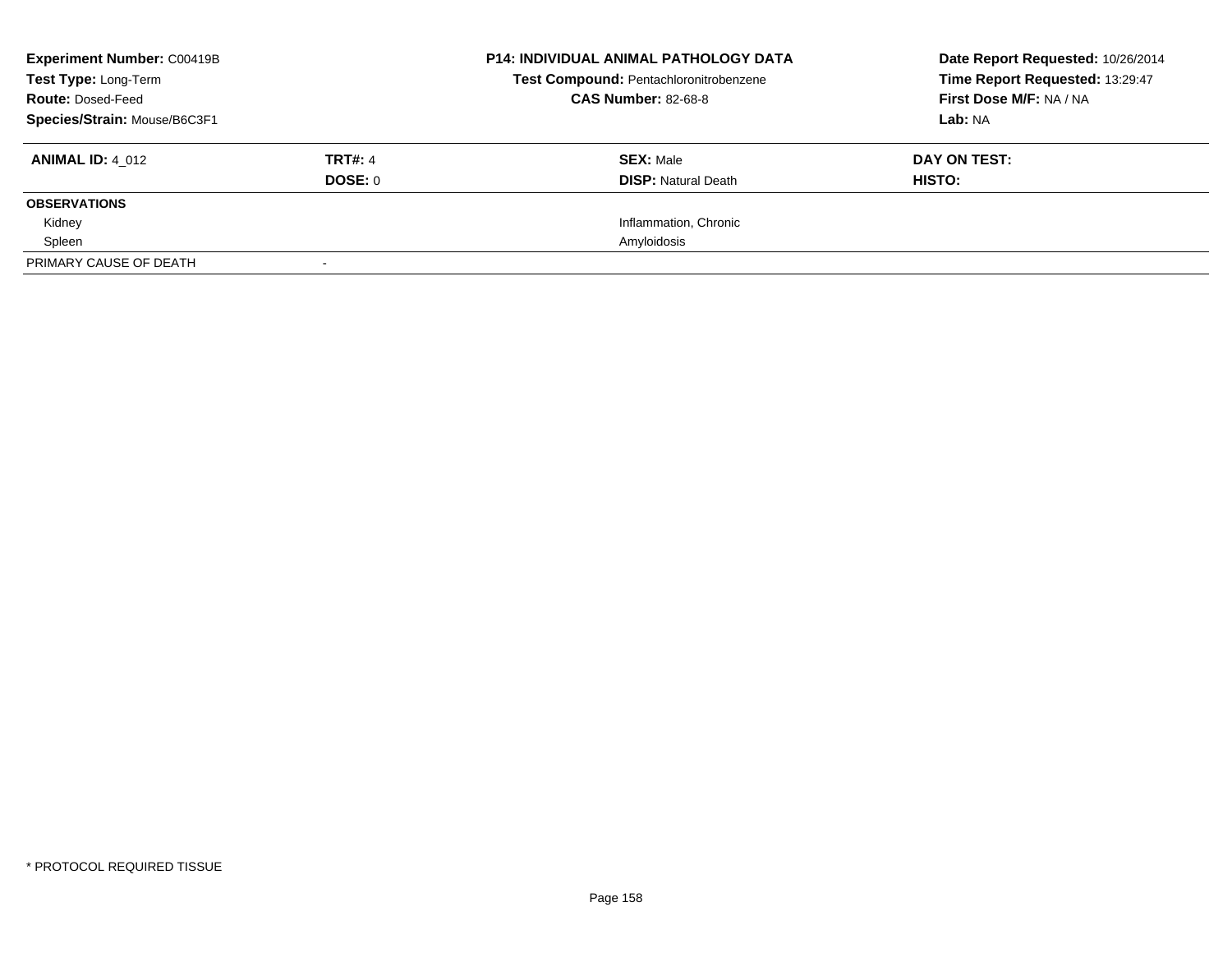| <b>Experiment Number: C00419B</b><br>Test Type: Long-Term<br><b>Route: Dosed-Feed</b><br>Species/Strain: Mouse/B6C3F1 |                 | <b>P14: INDIVIDUAL ANIMAL PATHOLOGY DATA</b><br>Test Compound: Pentachloronitrobenzene<br><b>CAS Number: 82-68-8</b> | Date Report Requested: 10/26/2014<br>Time Report Requested: 13:29:47<br>First Dose M/F: NA / NA<br>Lab: NA |
|-----------------------------------------------------------------------------------------------------------------------|-----------------|----------------------------------------------------------------------------------------------------------------------|------------------------------------------------------------------------------------------------------------|
| <b>ANIMAL ID: 4 013</b>                                                                                               | <b>TRT#: 4</b>  | <b>SEX: Male</b>                                                                                                     | DAY ON TEST:                                                                                               |
|                                                                                                                       | DOSE: 0         | <b>DISP:</b> Natural Death                                                                                           | HISTO:                                                                                                     |
| <b>OBSERVATIONS</b>                                                                                                   |                 |                                                                                                                      |                                                                                                            |
| Heart                                                                                                                 | Endocardium Nos | Inflammation, Nos                                                                                                    |                                                                                                            |
|                                                                                                                       | Myocardium Nos  | Inflammation, Nos                                                                                                    |                                                                                                            |
| Kidney                                                                                                                |                 | Amyloidosis                                                                                                          |                                                                                                            |
|                                                                                                                       |                 | Cyst, Nos                                                                                                            |                                                                                                            |
| Spleen                                                                                                                |                 | Amyloidosis                                                                                                          |                                                                                                            |
| PRIMARY CAUSE OF DEATH                                                                                                |                 |                                                                                                                      |                                                                                                            |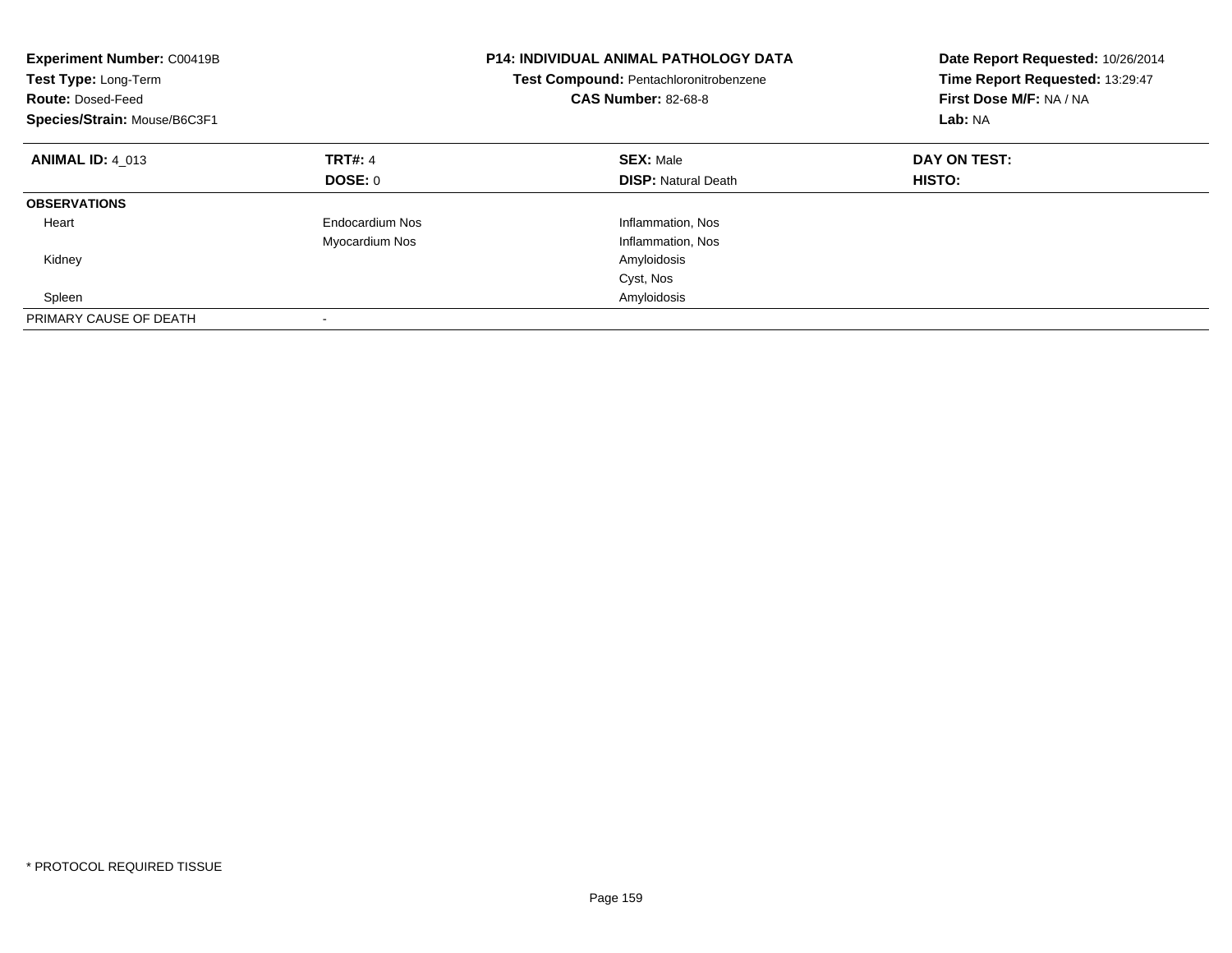| <b>Experiment Number: C00419B</b><br>Test Type: Long-Term<br><b>Route: Dosed-Feed</b><br>Species/Strain: Mouse/B6C3F1 |                 | <b>P14: INDIVIDUAL ANIMAL PATHOLOGY DATA</b><br>Test Compound: Pentachloronitrobenzene<br><b>CAS Number: 82-68-8</b> | Date Report Requested: 10/26/2014<br>Time Report Requested: 13:29:47<br>First Dose M/F: NA / NA<br>Lab: NA |
|-----------------------------------------------------------------------------------------------------------------------|-----------------|----------------------------------------------------------------------------------------------------------------------|------------------------------------------------------------------------------------------------------------|
| <b>ANIMAL ID: 4 014</b>                                                                                               | <b>TRT#: 4</b>  | <b>SEX: Male</b>                                                                                                     | DAY ON TEST:                                                                                               |
|                                                                                                                       | <b>DOSE: 0</b>  | <b>DISP:</b> Natural Death                                                                                           | <b>HISTO:</b>                                                                                              |
| <b>OBSERVATIONS</b>                                                                                                   |                 |                                                                                                                      |                                                                                                            |
| Heart                                                                                                                 | Endocardium Nos | Inflammation, Nos                                                                                                    |                                                                                                            |
|                                                                                                                       | Myocardium Nos  | Inflammation, Nos                                                                                                    |                                                                                                            |
| Kidney                                                                                                                |                 | Amyloidosis                                                                                                          |                                                                                                            |
|                                                                                                                       |                 | Pyelonephritis, Nos                                                                                                  |                                                                                                            |
| Liver                                                                                                                 |                 | Amyloidosis                                                                                                          |                                                                                                            |
| Spleen                                                                                                                |                 | Amyloidosis                                                                                                          |                                                                                                            |
| Urinary bladder                                                                                                       |                 | Cyst, Nos                                                                                                            |                                                                                                            |
| PRIMARY CAUSE OF DEATH                                                                                                |                 |                                                                                                                      |                                                                                                            |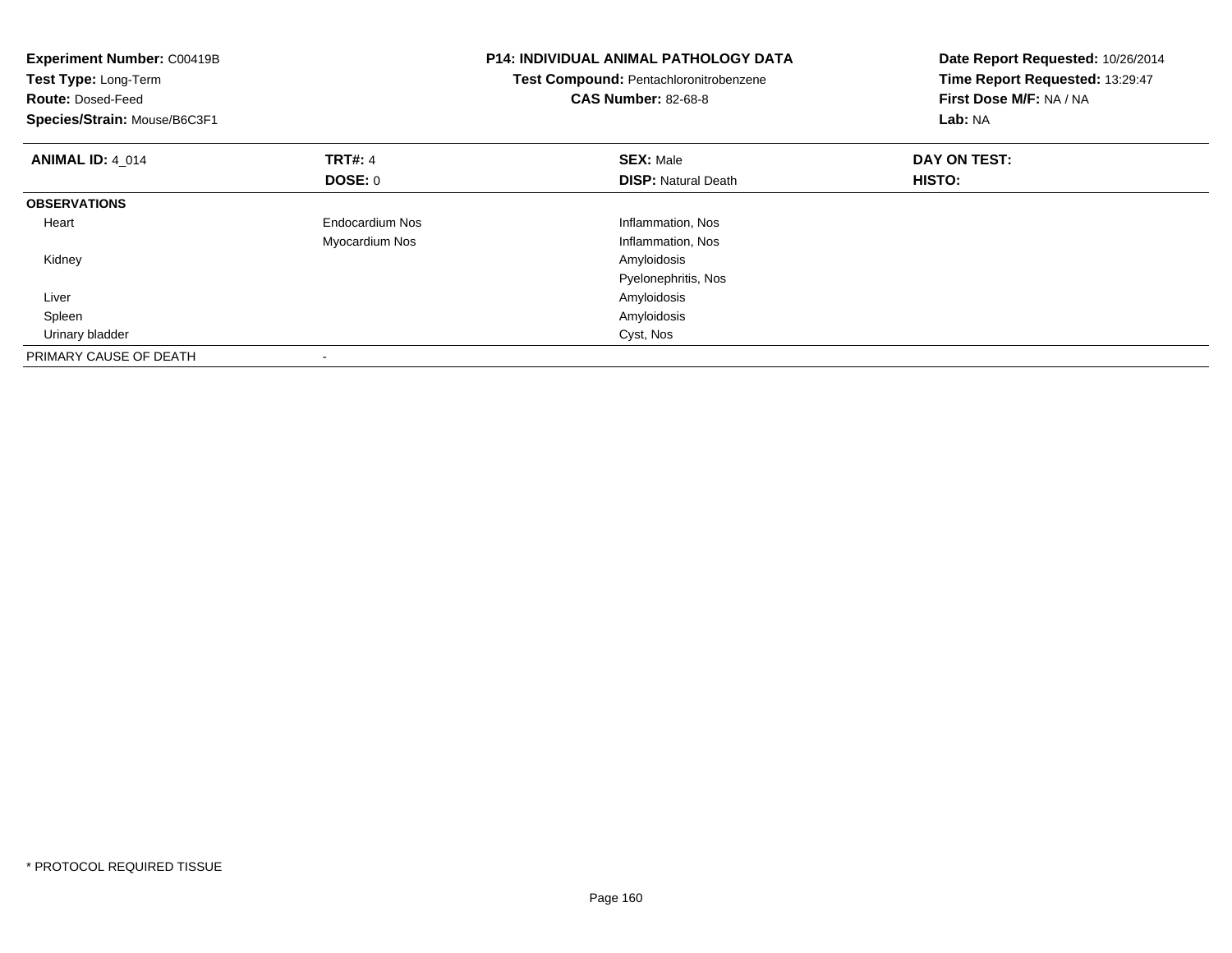| <b>Experiment Number: C00419B</b><br>Test Type: Long-Term<br><b>Route: Dosed-Feed</b><br>Species/Strain: Mouse/B6C3F1 |                           | <b>P14: INDIVIDUAL ANIMAL PATHOLOGY DATA</b><br>Test Compound: Pentachloronitrobenzene<br><b>CAS Number: 82-68-8</b> | Date Report Requested: 10/26/2014<br>Time Report Requested: 13:29:47<br>First Dose M/F: NA / NA<br>Lab: NA |
|-----------------------------------------------------------------------------------------------------------------------|---------------------------|----------------------------------------------------------------------------------------------------------------------|------------------------------------------------------------------------------------------------------------|
| <b>ANIMAL ID: 4 015</b>                                                                                               | <b>TRT#: 4</b><br>DOSE: 0 | <b>SEX: Male</b><br><b>DISP:</b> Natural Death                                                                       | DAY ON TEST:<br>HISTO:                                                                                     |
| <b>OBSERVATIONS</b>                                                                                                   |                           |                                                                                                                      |                                                                                                            |
| Kidney                                                                                                                |                           | <b>Calcium Deposit</b>                                                                                               |                                                                                                            |
|                                                                                                                       |                           | Inflammation, Chronic                                                                                                |                                                                                                            |
| Spleen                                                                                                                |                           | Amyloidosis                                                                                                          |                                                                                                            |
| PRIMARY CAUSE OF DEATH                                                                                                |                           |                                                                                                                      |                                                                                                            |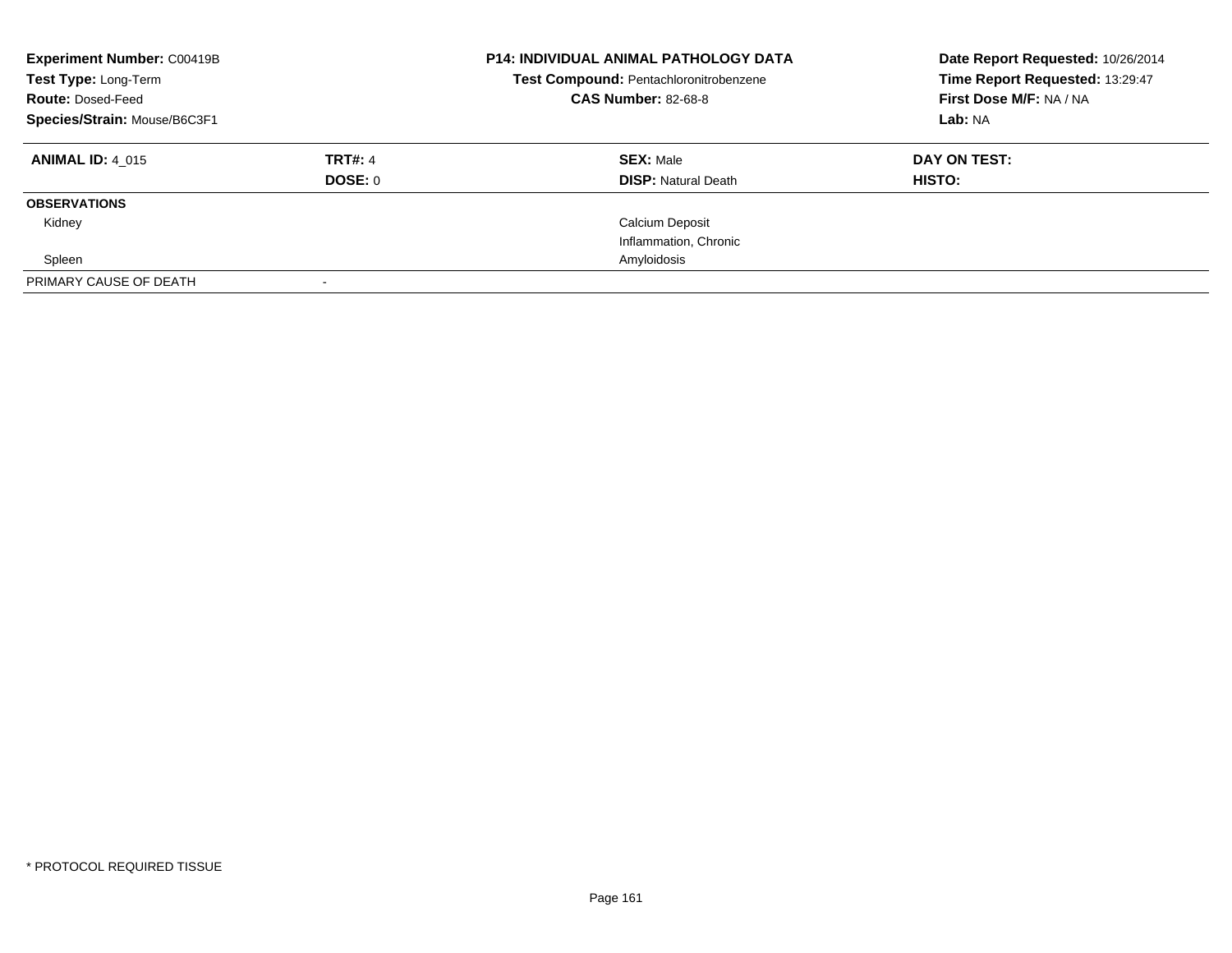| <b>Experiment Number: C00419B</b> |                | <b>P14: INDIVIDUAL ANIMAL PATHOLOGY DATA</b> | Date Report Requested: 10/26/2014 |
|-----------------------------------|----------------|----------------------------------------------|-----------------------------------|
| Test Type: Long-Term              |                | Test Compound: Pentachloronitrobenzene       | Time Report Requested: 13:29:47   |
| <b>Route: Dosed-Feed</b>          |                | <b>CAS Number: 82-68-8</b>                   | First Dose M/F: NA / NA           |
| Species/Strain: Mouse/B6C3F1      |                |                                              | Lab: NA                           |
| <b>ANIMAL ID: 4 016</b>           | <b>TRT#: 4</b> | <b>SEX: Male</b>                             | DAY ON TEST:                      |
|                                   | DOSE: 0        | <b>DISP:</b> Natural Death                   | HISTO:                            |
| <b>OBSERVATIONS</b>               |                |                                              |                                   |
| Kidney                            |                | Pyelonephritis, Nos                          |                                   |
| Spleen                            |                | Amyloidosis                                  |                                   |
| PRIMARY CAUSE OF DEATH            |                |                                              |                                   |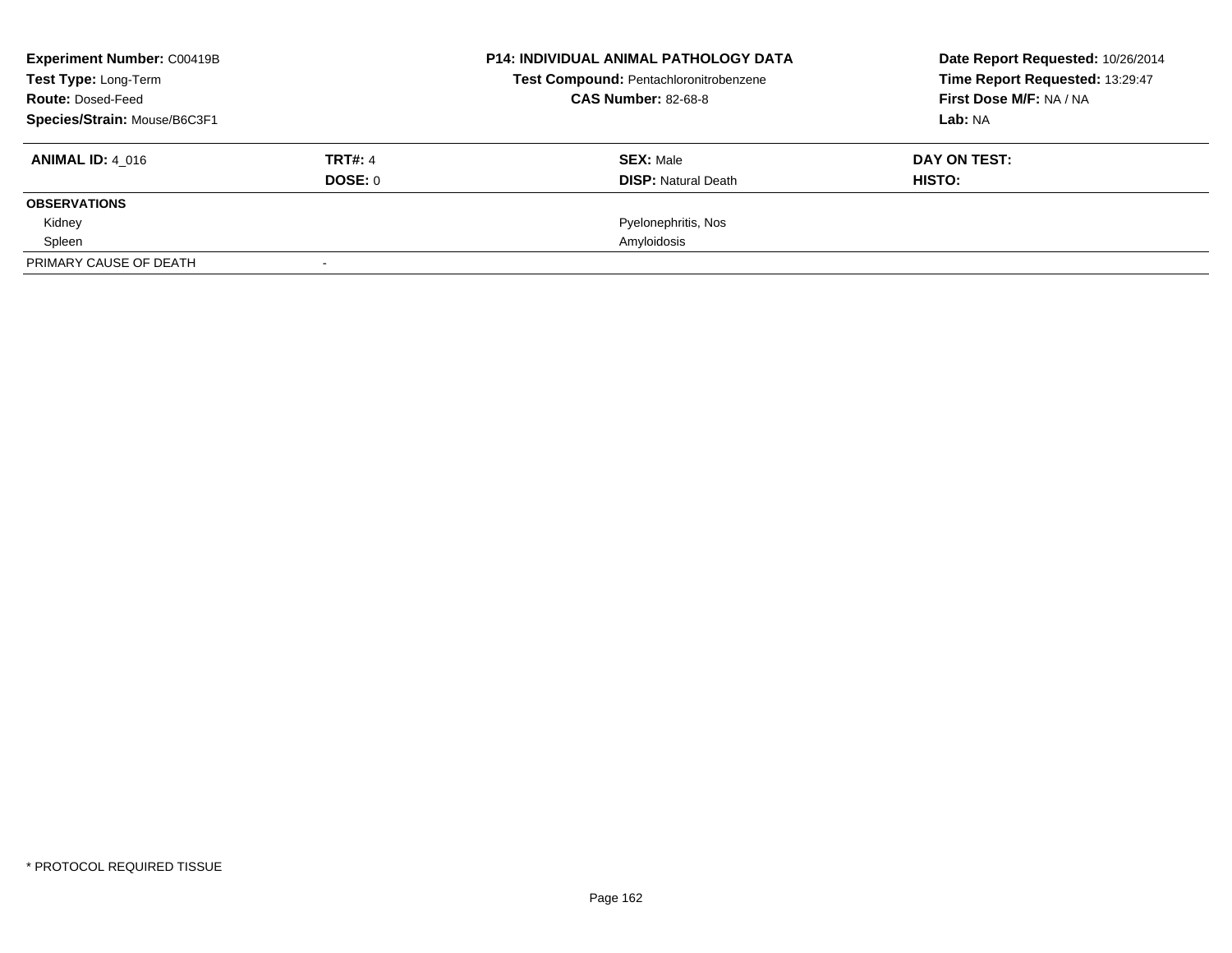| <b>Experiment Number: C00419B</b><br>Test Type: Long-Term<br><b>Route: Dosed-Feed</b><br>Species/Strain: Mouse/B6C3F1 |                                  | <b>P14: INDIVIDUAL ANIMAL PATHOLOGY DATA</b><br><b>Test Compound: Pentachloronitrobenzene</b><br><b>CAS Number: 82-68-8</b> | Date Report Requested: 10/26/2014<br>Time Report Requested: 13:29:47<br>First Dose M/F: NA / NA<br>Lab: NA |
|-----------------------------------------------------------------------------------------------------------------------|----------------------------------|-----------------------------------------------------------------------------------------------------------------------------|------------------------------------------------------------------------------------------------------------|
| <b>ANIMAL ID: 4 017</b>                                                                                               | <b>TRT#: 4</b><br><b>DOSE: 0</b> | <b>SEX: Male</b><br><b>DISP:</b> Natural Death                                                                              | DAY ON TEST:<br><b>HISTO:</b>                                                                              |
| <b>OBSERVATIONS</b>                                                                                                   |                                  |                                                                                                                             |                                                                                                            |
| Kidney                                                                                                                |                                  | Inflammation, Chronic                                                                                                       |                                                                                                            |
| Liver                                                                                                                 |                                  | Hepatocellular Carcinoma                                                                                                    |                                                                                                            |
| Lymph node                                                                                                            | Mesenteric Lymph Node            | Hemangiosarcoma                                                                                                             |                                                                                                            |
| Spleen                                                                                                                |                                  | Amyloidosis                                                                                                                 |                                                                                                            |
| PRIMARY CAUSE OF DEATH                                                                                                | $\overline{\phantom{a}}$         |                                                                                                                             |                                                                                                            |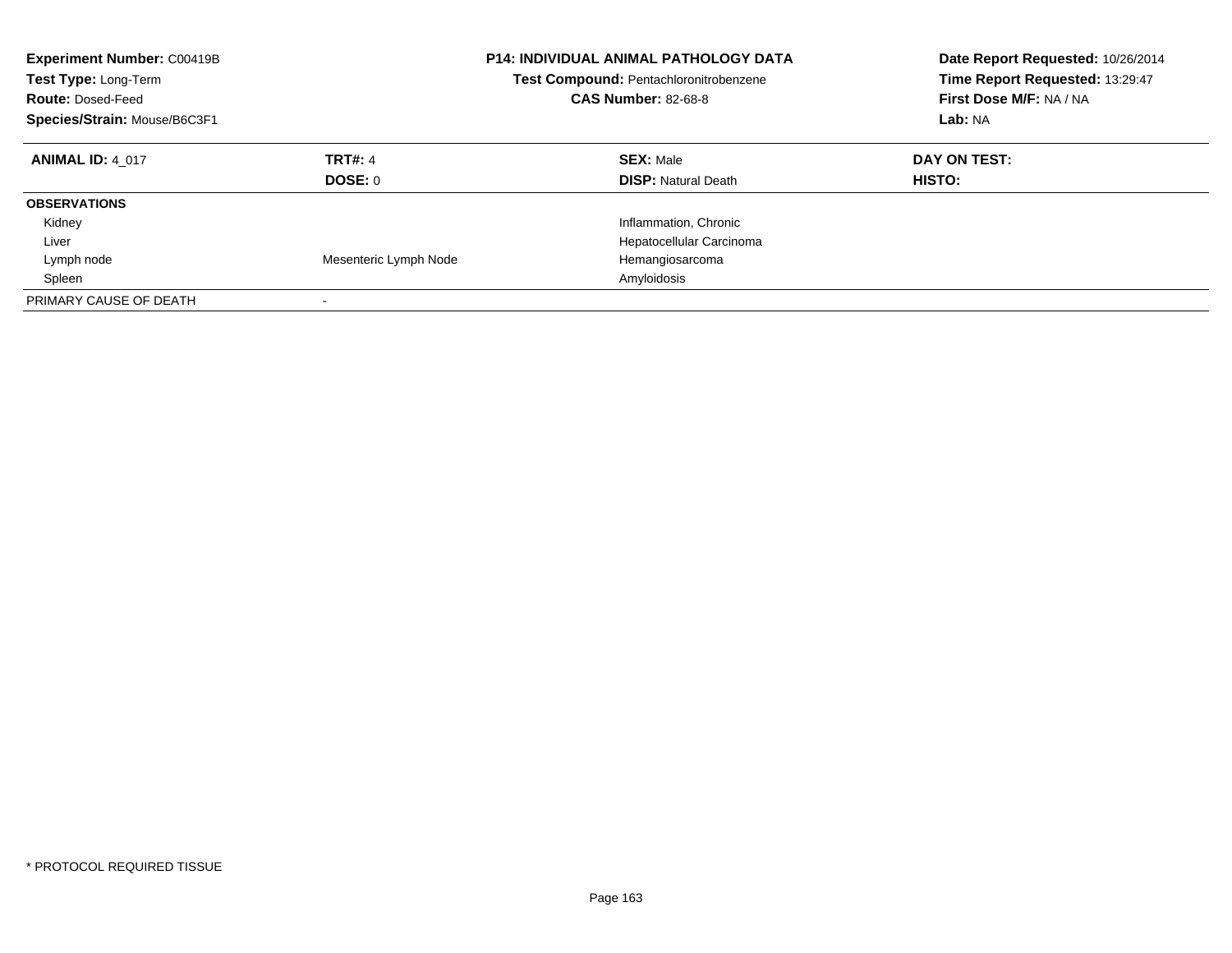| <b>Experiment Number: C00419B</b><br>Test Type: Long-Term<br><b>Route: Dosed-Feed</b><br>Species/Strain: Mouse/B6C3F1 |                           | <b>P14: INDIVIDUAL ANIMAL PATHOLOGY DATA</b><br>Test Compound: Pentachloronitrobenzene<br><b>CAS Number: 82-68-8</b> | Date Report Requested: 10/26/2014<br>Time Report Requested: 13:29:47<br>First Dose M/F: NA / NA<br>Lab: NA |
|-----------------------------------------------------------------------------------------------------------------------|---------------------------|----------------------------------------------------------------------------------------------------------------------|------------------------------------------------------------------------------------------------------------|
| <b>ANIMAL ID: 4 018</b>                                                                                               | <b>TRT#: 4</b><br>DOSE: 0 | <b>SEX: Male</b><br><b>DISP:</b> Natural Death                                                                       | DAY ON TEST:<br>HISTO:                                                                                     |
| <b>OBSERVATIONS</b>                                                                                                   |                           |                                                                                                                      |                                                                                                            |
| Intestine Large                                                                                                       | Colon                     | Parasitism                                                                                                           |                                                                                                            |
| Kidney                                                                                                                |                           | Inflammation, Chronic                                                                                                |                                                                                                            |
| Spleen                                                                                                                |                           | Amyloidosis                                                                                                          |                                                                                                            |
| PRIMARY CAUSE OF DEATH                                                                                                |                           |                                                                                                                      |                                                                                                            |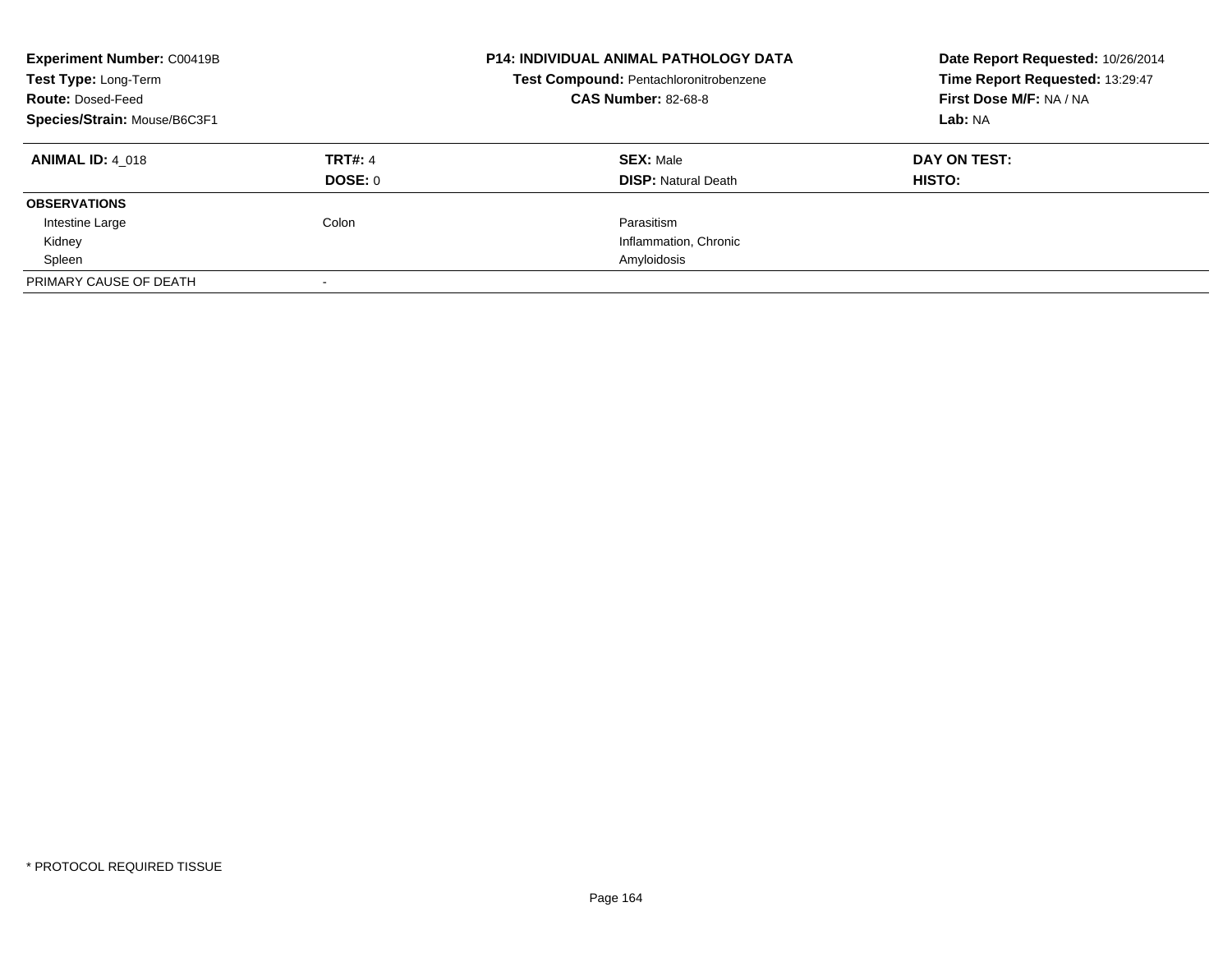| <b>Experiment Number: C00419B</b> |                | <b>P14: INDIVIDUAL ANIMAL PATHOLOGY DATA</b> | Date Report Requested: 10/26/2014 |
|-----------------------------------|----------------|----------------------------------------------|-----------------------------------|
| Test Type: Long-Term              |                | Test Compound: Pentachloronitrobenzene       | Time Report Requested: 13:29:47   |
| <b>Route: Dosed-Feed</b>          |                | <b>CAS Number: 82-68-8</b>                   | First Dose M/F: NA / NA           |
| Species/Strain: Mouse/B6C3F1      |                |                                              | Lab: NA                           |
| <b>ANIMAL ID: 4 019</b>           | <b>TRT#: 4</b> | <b>SEX: Male</b>                             | DAY ON TEST:                      |
|                                   | DOSE: 0        | <b>DISP:</b> Natural Death                   | HISTO:                            |
| <b>OBSERVATIONS</b>               |                |                                              |                                   |
| Kidney                            |                | Amyloidosis                                  |                                   |
| Spleen                            |                | Amyloidosis                                  |                                   |
| PRIMARY CAUSE OF DEATH            |                |                                              |                                   |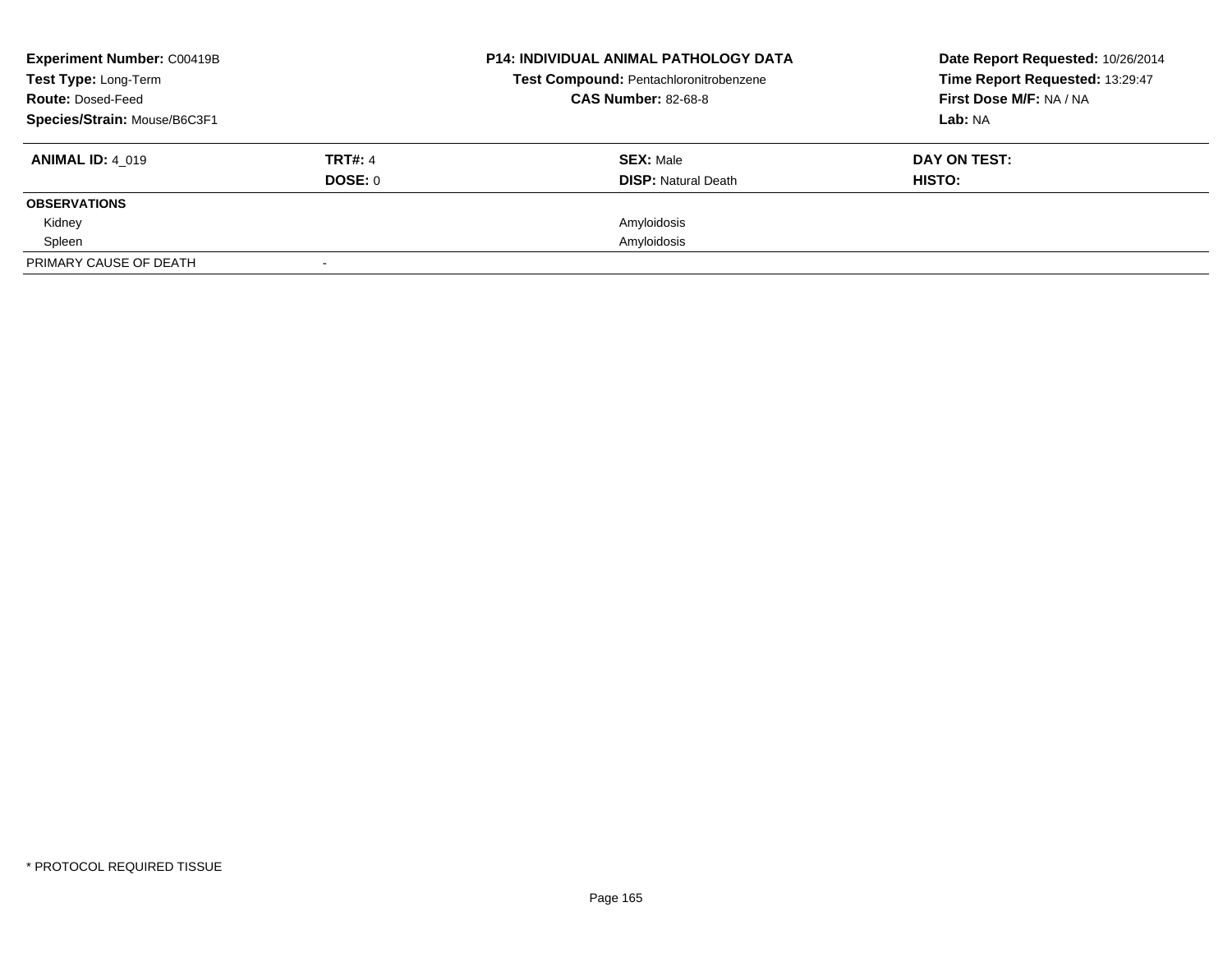| <b>Experiment Number: C00419B</b><br>Test Type: Long-Term<br><b>Route: Dosed-Feed</b><br>Species/Strain: Mouse/B6C3F1 |                           | <b>P14: INDIVIDUAL ANIMAL PATHOLOGY DATA</b><br>Test Compound: Pentachloronitrobenzene<br><b>CAS Number: 82-68-8</b> | Date Report Requested: 10/26/2014<br>Time Report Requested: 13:29:47<br>First Dose M/F: NA / NA<br>Lab: NA |
|-----------------------------------------------------------------------------------------------------------------------|---------------------------|----------------------------------------------------------------------------------------------------------------------|------------------------------------------------------------------------------------------------------------|
| <b>ANIMAL ID: 4 020</b>                                                                                               | <b>TRT#: 4</b><br>DOSE: 0 | <b>SEX: Male</b><br><b>DISP:</b> Natural Death                                                                       | DAY ON TEST:<br><b>HISTO:</b>                                                                              |
| <b>OBSERVATIONS</b>                                                                                                   |                           |                                                                                                                      |                                                                                                            |
| Prostate                                                                                                              |                           | Inflammation, Nos                                                                                                    |                                                                                                            |
| Seminal vesicle                                                                                                       |                           | Inflammation, Nos                                                                                                    |                                                                                                            |
| Urinary bladder                                                                                                       |                           | Inflammation, Nos                                                                                                    |                                                                                                            |
| PRIMARY CAUSE OF DEATH                                                                                                |                           |                                                                                                                      |                                                                                                            |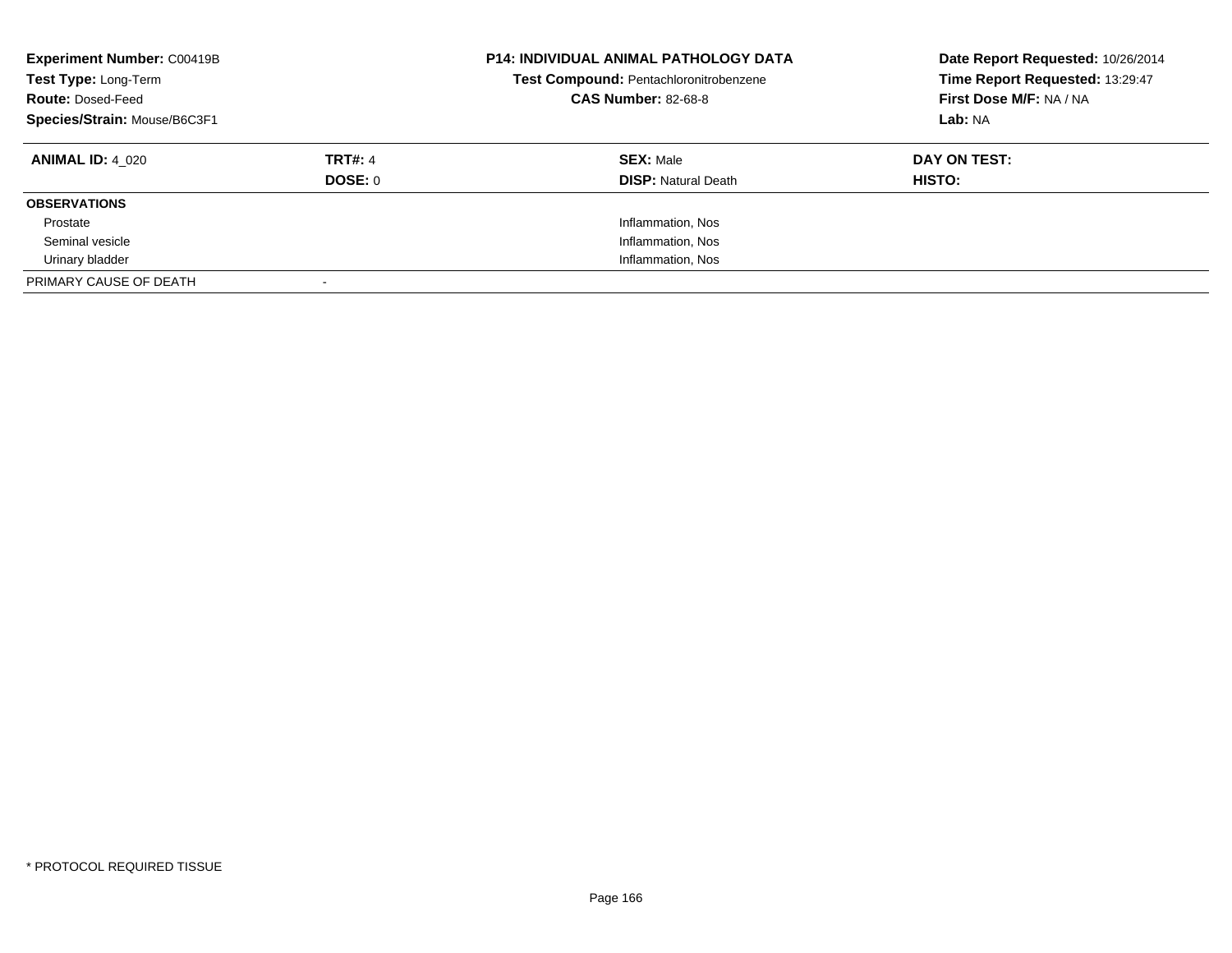| <b>Experiment Number: C00419B</b><br>Test Type: Long-Term<br><b>Route: Dosed-Feed</b> |                       | <b>P14: INDIVIDUAL ANIMAL PATHOLOGY DATA</b><br>Test Compound: Pentachloronitrobenzene<br><b>CAS Number: 82-68-8</b> | Date Report Requested: 10/26/2014<br>Time Report Requested: 13:29:47<br>First Dose M/F: NA / NA |
|---------------------------------------------------------------------------------------|-----------------------|----------------------------------------------------------------------------------------------------------------------|-------------------------------------------------------------------------------------------------|
| Species/Strain: Mouse/B6C3F1                                                          |                       |                                                                                                                      | <b>Lab:</b> NA                                                                                  |
| <b>ANIMAL ID: 5 003</b>                                                               | TRT#: 5               | <b>SEX: Male</b>                                                                                                     | DAY ON TEST:                                                                                    |
|                                                                                       | <b>DOSE: 1075 PPM</b> | <b>DISP:</b> Scheduled Sacrifice                                                                                     | <b>HISTO:</b>                                                                                   |
| <b>OBSERVATIONS</b>                                                                   |                       |                                                                                                                      |                                                                                                 |
| Liver                                                                                 |                       | Hepatocellular Carcinoma                                                                                             |                                                                                                 |
| PRIMARY CAUSE OF DEATH                                                                |                       |                                                                                                                      |                                                                                                 |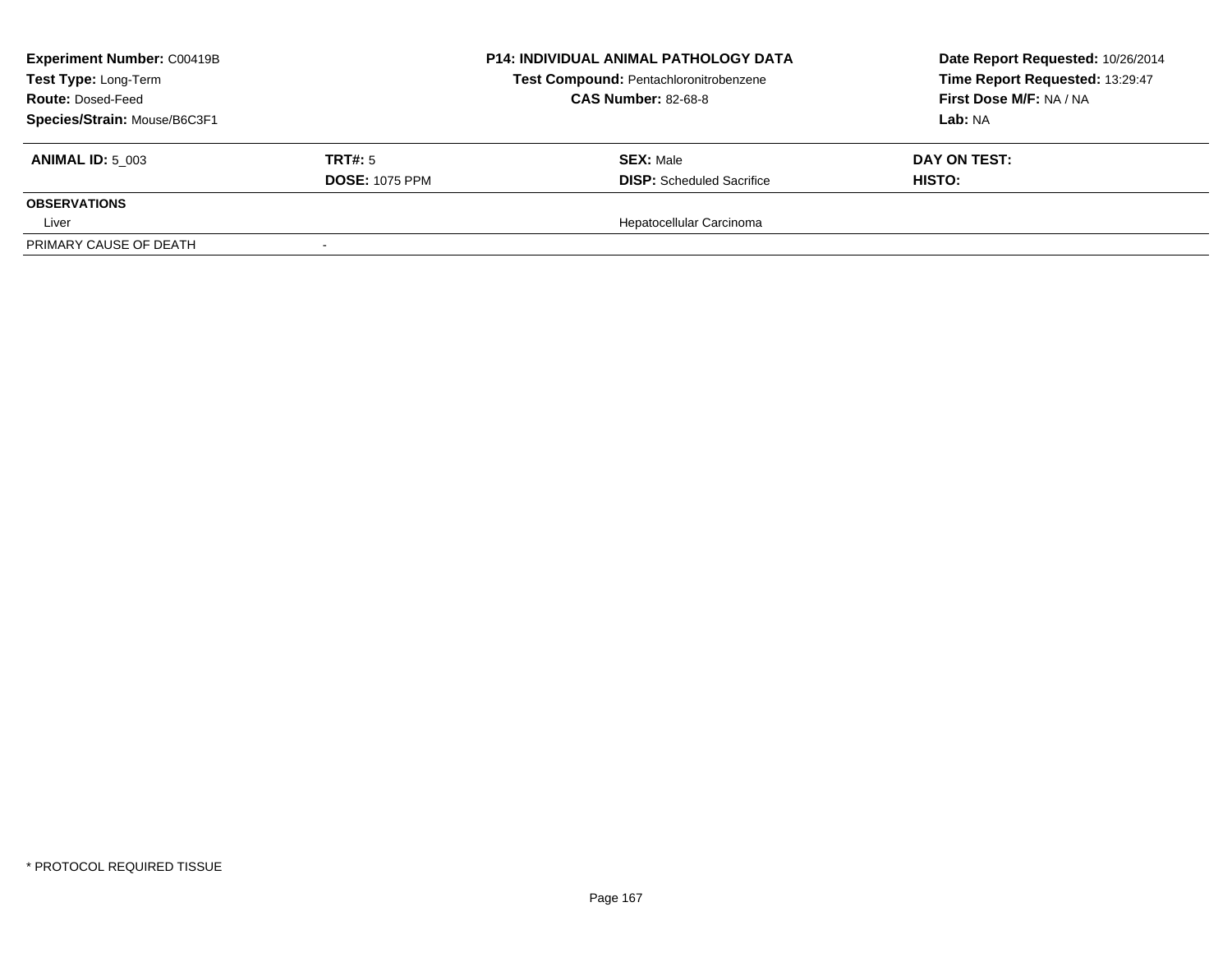| <b>Experiment Number: C00419B</b><br><b>Test Type: Long-Term</b><br><b>Route: Dosed-Feed</b> |                       | <b>P14: INDIVIDUAL ANIMAL PATHOLOGY DATA</b><br>Test Compound: Pentachloronitrobenzene<br><b>CAS Number: 82-68-8</b> | Date Report Requested: 10/26/2014<br>Time Report Requested: 13:29:47<br>First Dose M/F: NA / NA |
|----------------------------------------------------------------------------------------------|-----------------------|----------------------------------------------------------------------------------------------------------------------|-------------------------------------------------------------------------------------------------|
|                                                                                              |                       |                                                                                                                      |                                                                                                 |
| Species/Strain: Mouse/B6C3F1                                                                 |                       |                                                                                                                      | Lab: NA                                                                                         |
| <b>ANIMAL ID: 5 005</b>                                                                      | TRT#: 5               | <b>SEX: Male</b>                                                                                                     | DAY ON TEST:                                                                                    |
|                                                                                              | <b>DOSE: 1075 PPM</b> | <b>DISP:</b> Natural Death                                                                                           | HISTO:                                                                                          |
| <b>OBSERVATIONS</b>                                                                          |                       |                                                                                                                      |                                                                                                 |
| Spleen                                                                                       |                       | Amyloidosis                                                                                                          |                                                                                                 |
| Unspecified                                                                                  | Groin                 | Abscess, Nos                                                                                                         |                                                                                                 |
| PRIMARY CAUSE OF DEATH                                                                       |                       |                                                                                                                      |                                                                                                 |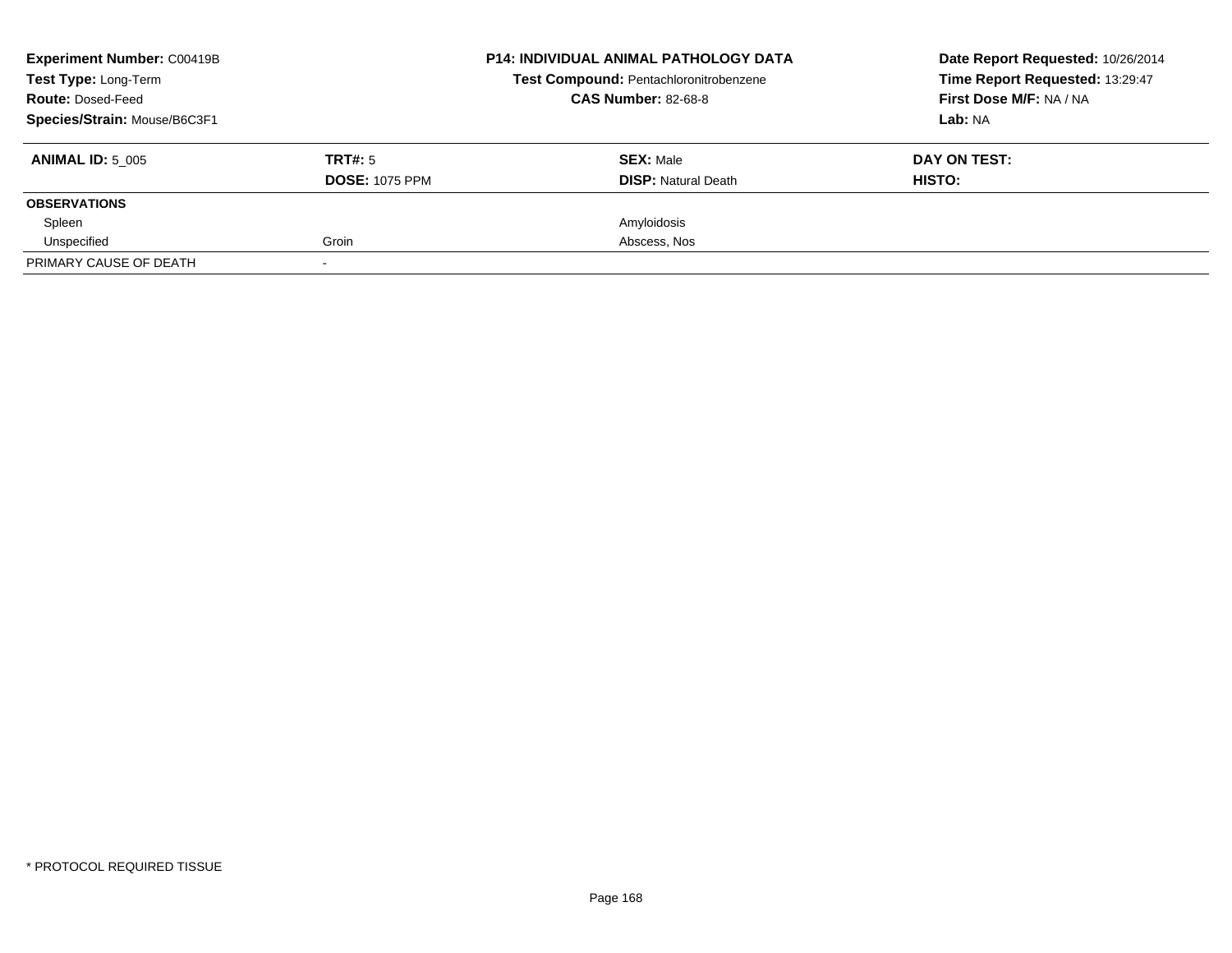| <b>Experiment Number: C00419B</b><br>Test Type: Long-Term<br><b>Route: Dosed-Feed</b> |                       | <b>P14: INDIVIDUAL ANIMAL PATHOLOGY DATA</b><br>Test Compound: Pentachloronitrobenzene<br><b>CAS Number: 82-68-8</b> | Date Report Requested: 10/26/2014<br>Time Report Requested: 13:29:47<br>First Dose M/F: NA / NA |
|---------------------------------------------------------------------------------------|-----------------------|----------------------------------------------------------------------------------------------------------------------|-------------------------------------------------------------------------------------------------|
| Species/Strain: Mouse/B6C3F1                                                          |                       |                                                                                                                      | <b>Lab: NA</b>                                                                                  |
| <b>ANIMAL ID: 5 006</b>                                                               | TRT#: 5               | <b>SEX: Male</b>                                                                                                     | DAY ON TEST:                                                                                    |
|                                                                                       | <b>DOSE: 1075 PPM</b> | <b>DISP:</b> Natural Death                                                                                           | <b>HISTO:</b>                                                                                   |
| <b>OBSERVATIONS</b>                                                                   |                       |                                                                                                                      |                                                                                                 |
| Lung                                                                                  |                       | Pneumonia, Chronic Murine                                                                                            |                                                                                                 |
| PRIMARY CAUSE OF DEATH                                                                |                       |                                                                                                                      |                                                                                                 |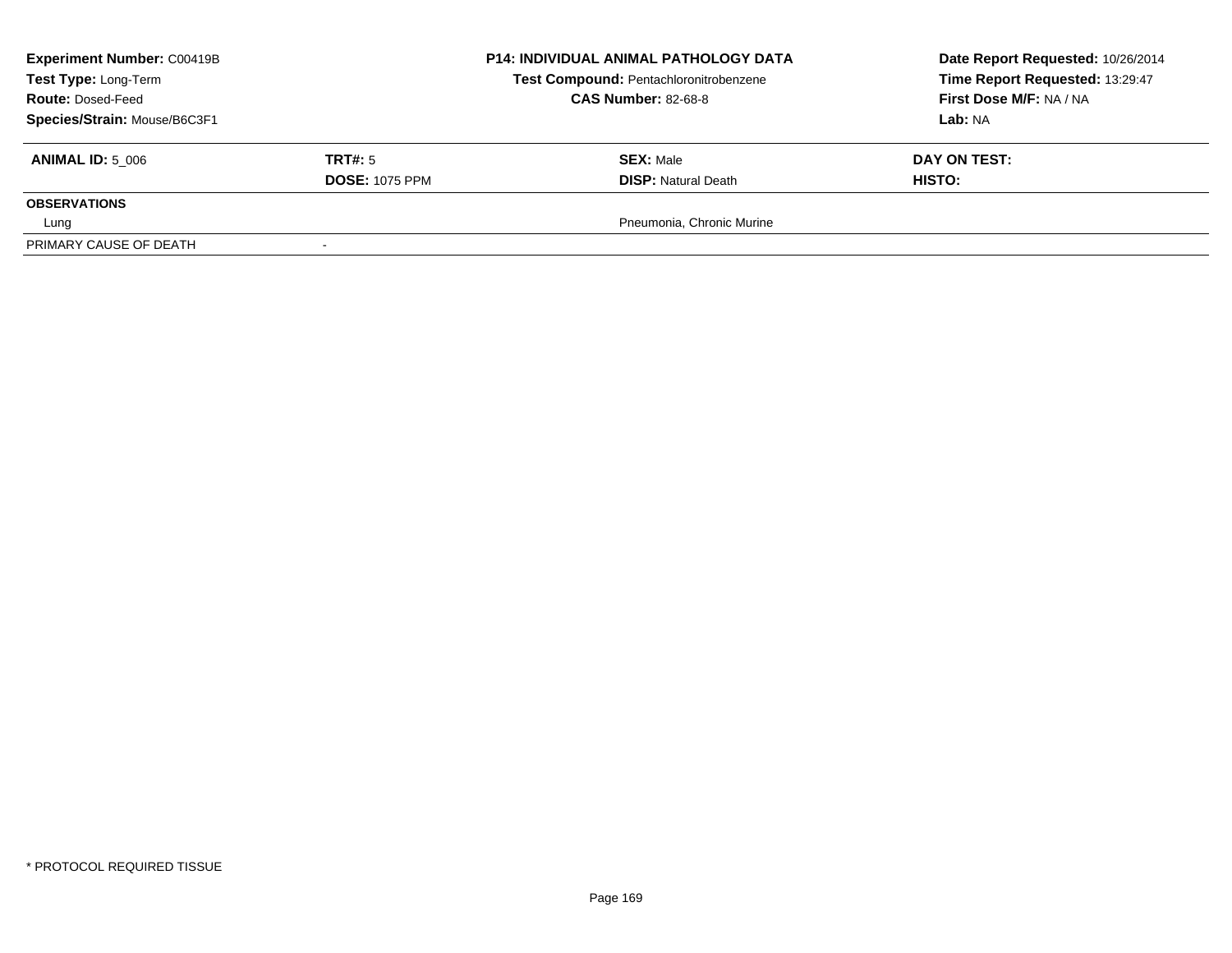| <b>Experiment Number: C00419B</b><br>Test Type: Long-Term<br><b>Route: Dosed-Feed</b><br>Species/Strain: Mouse/B6C3F1 |                                  | <b>P14: INDIVIDUAL ANIMAL PATHOLOGY DATA</b><br><b>Test Compound: Pentachloronitrobenzene</b><br><b>CAS Number: 82-68-8</b> | Date Report Requested: 10/26/2014<br>Time Report Requested: 13:29:47<br>First Dose M/F: NA / NA<br>Lab: NA |
|-----------------------------------------------------------------------------------------------------------------------|----------------------------------|-----------------------------------------------------------------------------------------------------------------------------|------------------------------------------------------------------------------------------------------------|
| <b>ANIMAL ID: 5 008</b>                                                                                               | TRT#: 5<br><b>DOSE: 1075 PPM</b> | <b>SEX: Male</b><br><b>DISP: Natural Death</b>                                                                              | DAY ON TEST:<br><b>HISTO:</b>                                                                              |
| <b>OBSERVATIONS</b>                                                                                                   |                                  |                                                                                                                             |                                                                                                            |
| Kidney                                                                                                                |                                  | Amyloidosis                                                                                                                 |                                                                                                            |
|                                                                                                                       |                                  | Inflammation, Chronic                                                                                                       |                                                                                                            |
| Liver                                                                                                                 |                                  | Amyloidosis                                                                                                                 |                                                                                                            |
| Spleen                                                                                                                |                                  | Amyloidosis                                                                                                                 |                                                                                                            |
| PRIMARY CAUSE OF DEATH                                                                                                |                                  |                                                                                                                             |                                                                                                            |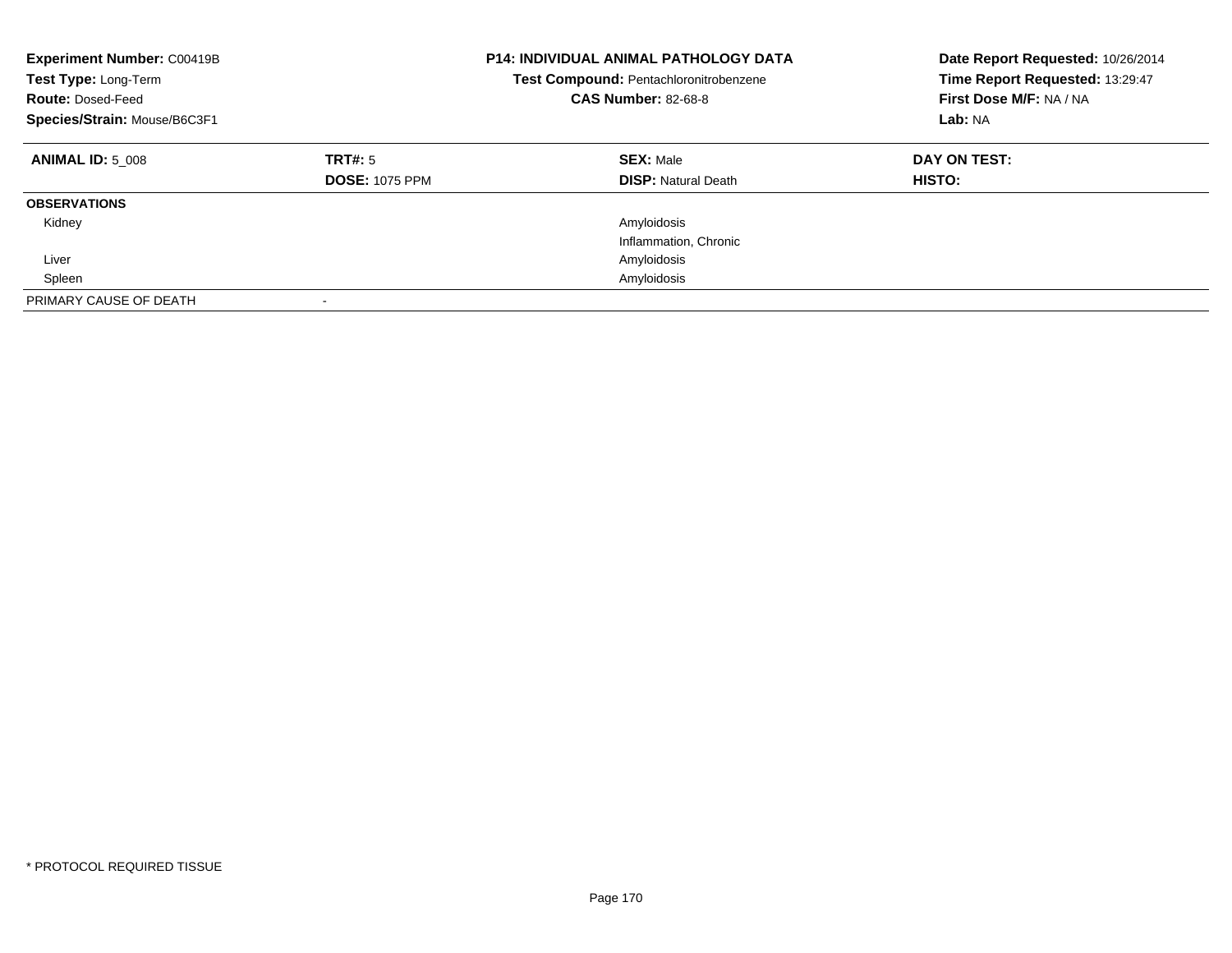| <b>Experiment Number: C00419B</b><br>Test Type: Long-Term<br><b>Route: Dosed-Feed</b><br>Species/Strain: Mouse/B6C3F1 |                                  | <b>P14: INDIVIDUAL ANIMAL PATHOLOGY DATA</b><br><b>Test Compound: Pentachloronitrobenzene</b><br><b>CAS Number: 82-68-8</b> | Date Report Requested: 10/26/2014<br>Time Report Requested: 13:29:47<br>First Dose M/F: NA / NA<br>Lab: NA |
|-----------------------------------------------------------------------------------------------------------------------|----------------------------------|-----------------------------------------------------------------------------------------------------------------------------|------------------------------------------------------------------------------------------------------------|
| <b>ANIMAL ID: 5 011</b>                                                                                               | TRT#: 5<br><b>DOSE: 1075 PPM</b> | <b>SEX: Male</b><br><b>DISP:</b> Scheduled Sacrifice                                                                        | DAY ON TEST:<br><b>HISTO:</b>                                                                              |
| <b>OBSERVATIONS</b>                                                                                                   |                                  |                                                                                                                             |                                                                                                            |
| Kidney                                                                                                                |                                  | Inflammation, Chronic                                                                                                       |                                                                                                            |
| Liver                                                                                                                 |                                  | Hepatocellular Carcinoma                                                                                                    |                                                                                                            |
| Lymph node                                                                                                            | Mesenteric Lymph Node            | Inflammation, Nos                                                                                                           |                                                                                                            |
| Spleen                                                                                                                |                                  | Hematopoiesis                                                                                                               |                                                                                                            |
| PRIMARY CAUSE OF DEATH                                                                                                |                                  |                                                                                                                             |                                                                                                            |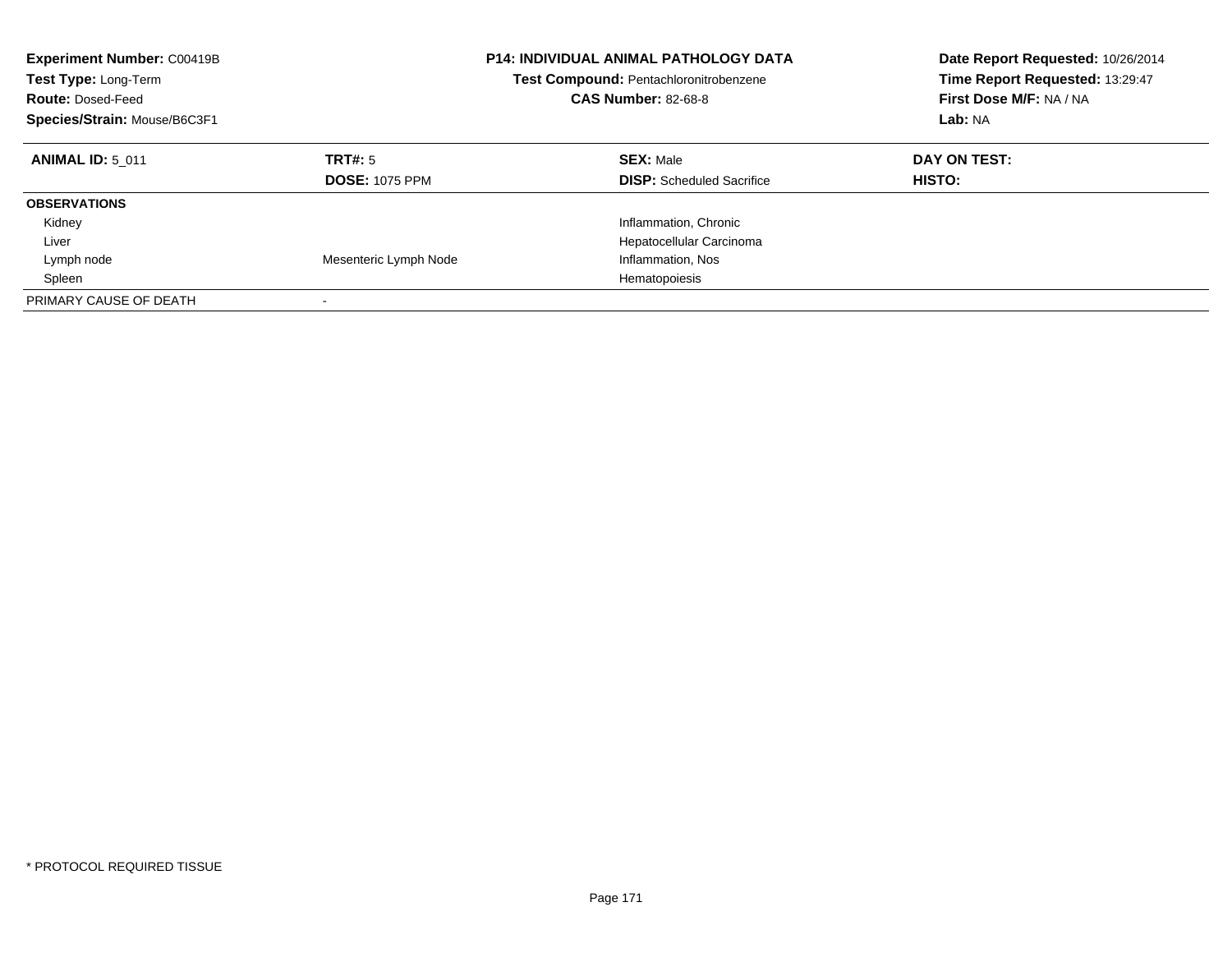| <b>Experiment Number: C00419B</b><br><b>Test Type: Long-Term</b><br><b>Route: Dosed-Feed</b> |                       | <b>P14: INDIVIDUAL ANIMAL PATHOLOGY DATA</b><br>Test Compound: Pentachloronitrobenzene<br><b>CAS Number: 82-68-8</b> | Date Report Requested: 10/26/2014<br>Time Report Requested: 13:29:47<br>First Dose M/F: NA / NA |
|----------------------------------------------------------------------------------------------|-----------------------|----------------------------------------------------------------------------------------------------------------------|-------------------------------------------------------------------------------------------------|
| Species/Strain: Mouse/B6C3F1                                                                 |                       |                                                                                                                      | Lab: NA                                                                                         |
| <b>ANIMAL ID: 5 013</b>                                                                      | TRT#: 5               | <b>SEX: Male</b>                                                                                                     | DAY ON TEST:                                                                                    |
|                                                                                              | <b>DOSE: 1075 PPM</b> | <b>DISP:</b> Scheduled Sacrifice                                                                                     | HISTO:                                                                                          |
| <b>OBSERVATIONS</b>                                                                          |                       |                                                                                                                      |                                                                                                 |
| Spleen                                                                                       |                       | Hematopoiesis                                                                                                        |                                                                                                 |
| Unspecified                                                                                  | Axilla                | Fibrosarcoma                                                                                                         |                                                                                                 |
| PRIMARY CAUSE OF DEATH                                                                       |                       |                                                                                                                      |                                                                                                 |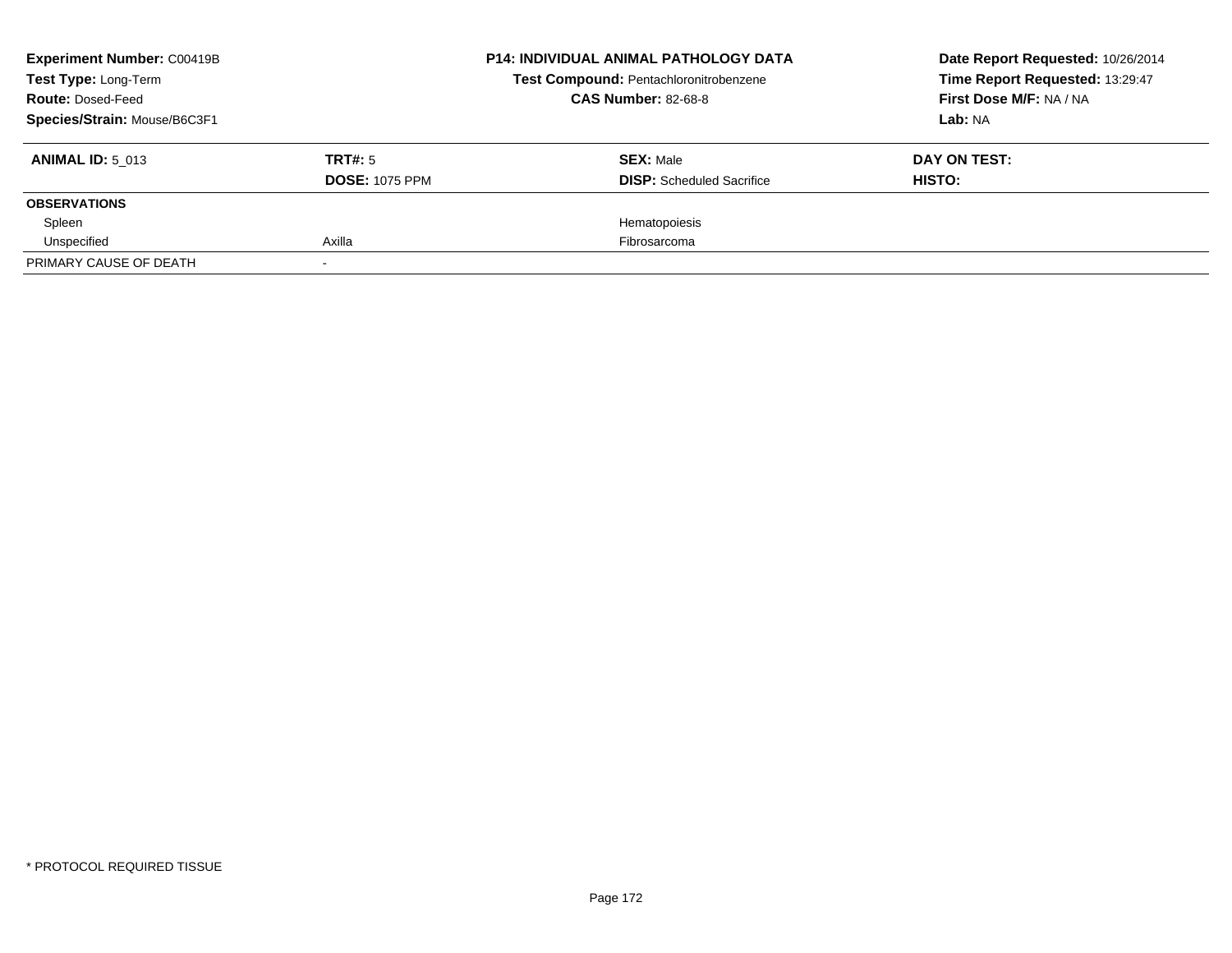| <b>Experiment Number: C00419B</b><br>Test Type: Long-Term<br><b>Route: Dosed-Feed</b> |                       | <b>P14: INDIVIDUAL ANIMAL PATHOLOGY DATA</b><br>Test Compound: Pentachloronitrobenzene<br><b>CAS Number: 82-68-8</b> | Date Report Requested: 10/26/2014<br>Time Report Requested: 13:29:47<br>First Dose M/F: NA / NA |
|---------------------------------------------------------------------------------------|-----------------------|----------------------------------------------------------------------------------------------------------------------|-------------------------------------------------------------------------------------------------|
| Species/Strain: Mouse/B6C3F1                                                          |                       |                                                                                                                      | <b>Lab:</b> NA                                                                                  |
| <b>ANIMAL ID: 5 015</b>                                                               | TRT#: 5               | <b>SEX: Male</b>                                                                                                     | DAY ON TEST:                                                                                    |
|                                                                                       | <b>DOSE: 1075 PPM</b> | <b>DISP:</b> Scheduled Sacrifice                                                                                     | <b>HISTO:</b>                                                                                   |
| <b>OBSERVATIONS</b>                                                                   |                       |                                                                                                                      |                                                                                                 |
| Liver                                                                                 |                       | Hepatocellular Carcinoma                                                                                             |                                                                                                 |
| PRIMARY CAUSE OF DEATH                                                                |                       |                                                                                                                      |                                                                                                 |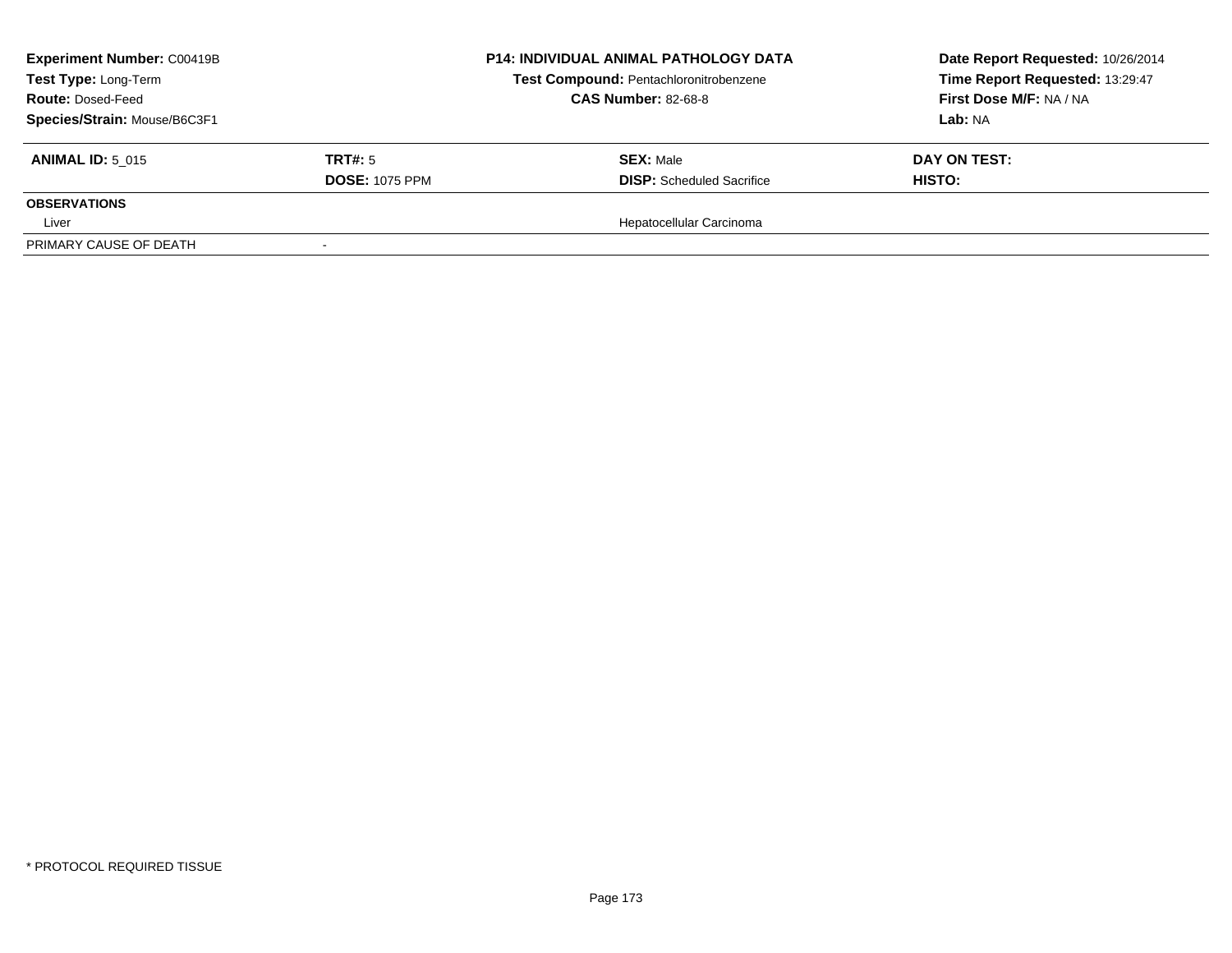| <b>Experiment Number: C00419B</b><br>Test Type: Long-Term<br><b>Route: Dosed-Feed</b><br>Species/Strain: Mouse/B6C3F1 |                                         | <b>P14: INDIVIDUAL ANIMAL PATHOLOGY DATA</b><br>Test Compound: Pentachloronitrobenzene<br><b>CAS Number: 82-68-8</b> | Date Report Requested: 10/26/2014<br>Time Report Requested: 13:29:47<br><b>First Dose M/F: NA / NA</b><br>Lab: NA |
|-----------------------------------------------------------------------------------------------------------------------|-----------------------------------------|----------------------------------------------------------------------------------------------------------------------|-------------------------------------------------------------------------------------------------------------------|
| <b>ANIMAL ID: 5 020</b>                                                                                               | <b>TRT#:</b> 5<br><b>DOSE: 1075 PPM</b> | <b>SEX: Male</b><br><b>DISP:</b> Natural Death                                                                       | DAY ON TEST:<br>HISTO:                                                                                            |
| <b>OBSERVATIONS</b>                                                                                                   |                                         |                                                                                                                      |                                                                                                                   |
| Spleen                                                                                                                |                                         | Hematopoiesis                                                                                                        |                                                                                                                   |
| PRIMARY CAUSE OF DEATH                                                                                                |                                         |                                                                                                                      |                                                                                                                   |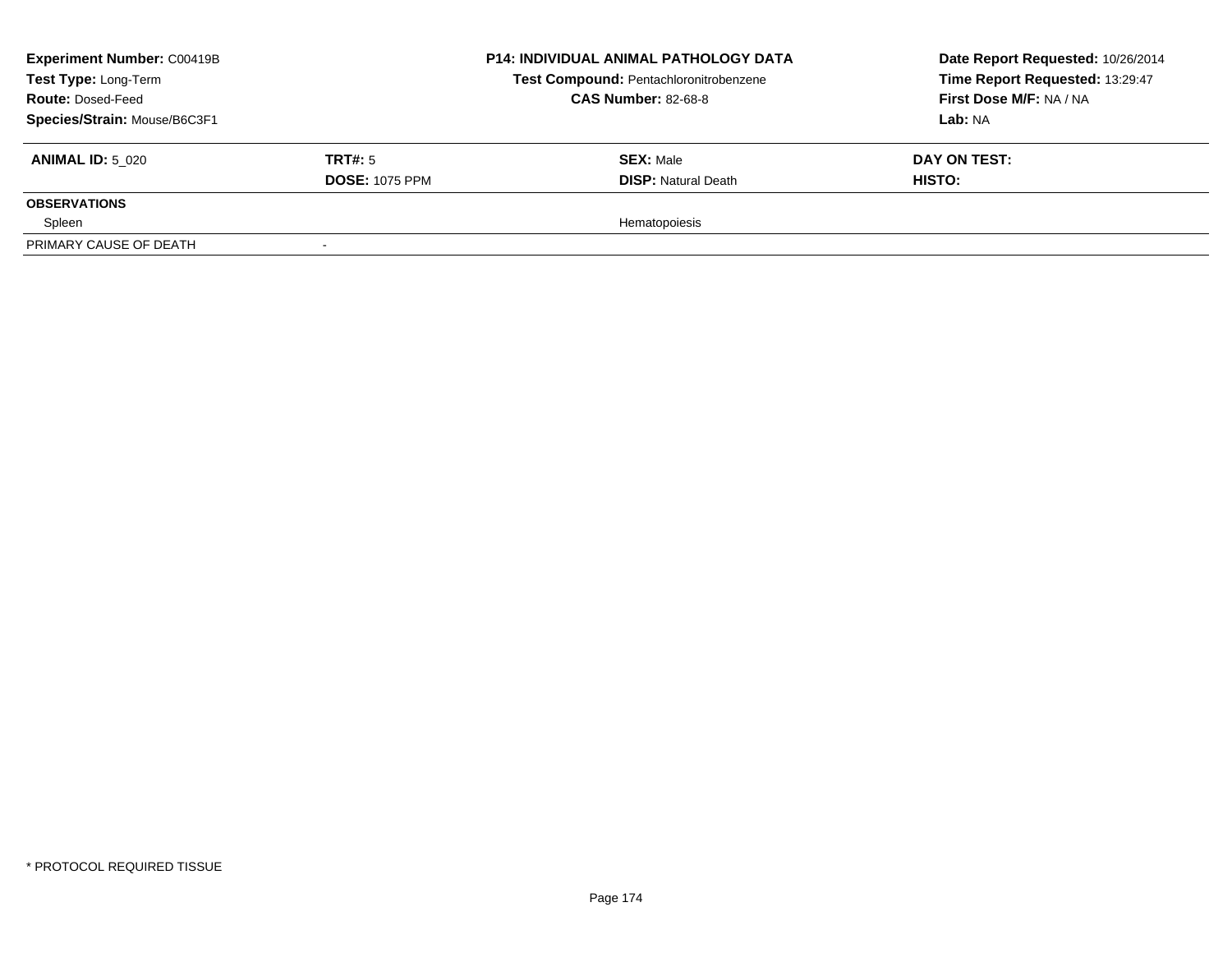| <b>Experiment Number: C00419B</b><br><b>Test Type: Long-Term</b> |                       | <b>P14: INDIVIDUAL ANIMAL PATHOLOGY DATA</b><br>Test Compound: Pentachloronitrobenzene | Date Report Requested: 10/26/2014<br>Time Report Requested: 13:29:47 |
|------------------------------------------------------------------|-----------------------|----------------------------------------------------------------------------------------|----------------------------------------------------------------------|
| <b>Route: Dosed-Feed</b>                                         |                       | <b>CAS Number: 82-68-8</b>                                                             | First Dose M/F: NA / NA                                              |
| Species/Strain: Mouse/B6C3F1                                     |                       |                                                                                        | Lab: NA                                                              |
| <b>ANIMAL ID: 5 022</b>                                          | TRT#: 5               | <b>SEX: Male</b>                                                                       | DAY ON TEST:                                                         |
|                                                                  | <b>DOSE: 1075 PPM</b> | <b>DISP:</b> Scheduled Sacrifice                                                       | HISTO:                                                               |
| <b>OBSERVATIONS</b>                                              |                       |                                                                                        |                                                                      |
| Kidney                                                           |                       | Inflammation, Chronic                                                                  |                                                                      |
| Unspecified                                                      | Axilla                | Fibrosarcoma                                                                           |                                                                      |
| PRIMARY CAUSE OF DEATH                                           |                       |                                                                                        |                                                                      |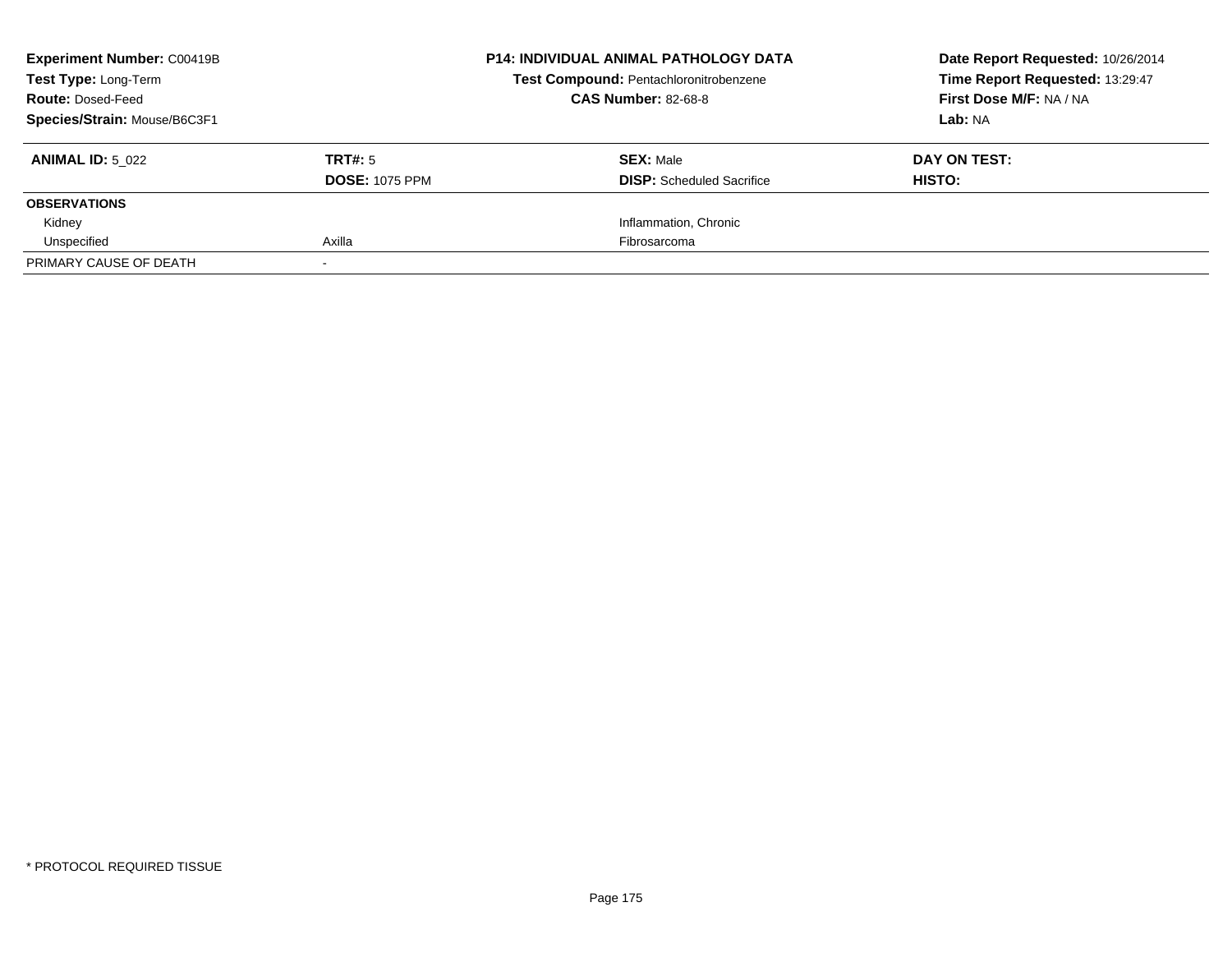| <b>Experiment Number: C00419B</b><br>Test Type: Long-Term<br><b>Route: Dosed-Feed</b> |                       | <b>P14: INDIVIDUAL ANIMAL PATHOLOGY DATA</b><br>Test Compound: Pentachloronitrobenzene<br><b>CAS Number: 82-68-8</b> | Date Report Requested: 10/26/2014<br>Time Report Requested: 13:29:47<br>First Dose M/F: NA / NA |
|---------------------------------------------------------------------------------------|-----------------------|----------------------------------------------------------------------------------------------------------------------|-------------------------------------------------------------------------------------------------|
| Species/Strain: Mouse/B6C3F1                                                          |                       |                                                                                                                      | Lab: NA                                                                                         |
| <b>ANIMAL ID: 5 026</b>                                                               | TRT#: 5               | <b>SEX: Male</b>                                                                                                     | DAY ON TEST:                                                                                    |
|                                                                                       | <b>DOSE: 1075 PPM</b> | <b>DISP: Natural Death</b>                                                                                           | HISTO:                                                                                          |
| <b>OBSERVATIONS</b>                                                                   |                       |                                                                                                                      |                                                                                                 |
| Liver                                                                                 |                       | Hepatocellular Carcinoma                                                                                             |                                                                                                 |
| Unspecified                                                                           |                       | Fibrosarcoma                                                                                                         |                                                                                                 |
| PRIMARY CAUSE OF DEATH                                                                |                       |                                                                                                                      |                                                                                                 |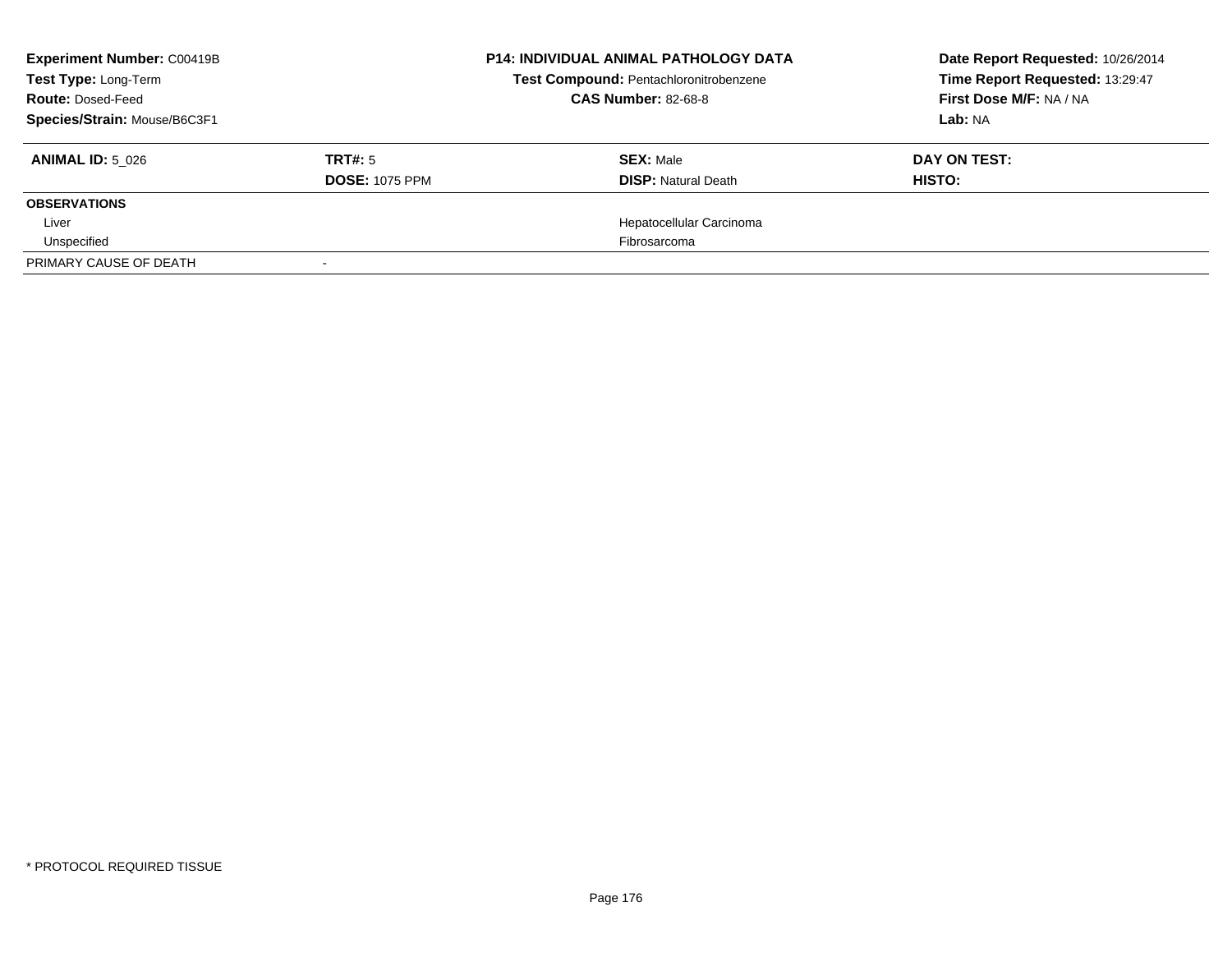| <b>Experiment Number: C00419B</b><br><b>Test Type: Long-Term</b><br><b>Route: Dosed-Feed</b><br>Species/Strain: Mouse/B6C3F1 |                                  | <b>P14: INDIVIDUAL ANIMAL PATHOLOGY DATA</b><br>Test Compound: Pentachloronitrobenzene<br><b>CAS Number: 82-68-8</b> | Date Report Requested: 10/26/2014<br>Time Report Requested: 13:29:47<br>First Dose M/F: NA / NA<br>Lab: NA |
|------------------------------------------------------------------------------------------------------------------------------|----------------------------------|----------------------------------------------------------------------------------------------------------------------|------------------------------------------------------------------------------------------------------------|
| <b>ANIMAL ID: 5 027</b>                                                                                                      | TRT#: 5<br><b>DOSE: 1075 PPM</b> | <b>SEX: Male</b><br><b>DISP:</b> Natural Death                                                                       | DAY ON TEST:<br>HISTO:                                                                                     |
| <b>OBSERVATIONS</b>                                                                                                          |                                  |                                                                                                                      |                                                                                                            |
| Unspecified                                                                                                                  | Multiple Organs Nos              | Lymphoma, Lymphocytic-Malignant Type                                                                                 |                                                                                                            |
| PRIMARY CAUSE OF DEATH                                                                                                       |                                  |                                                                                                                      |                                                                                                            |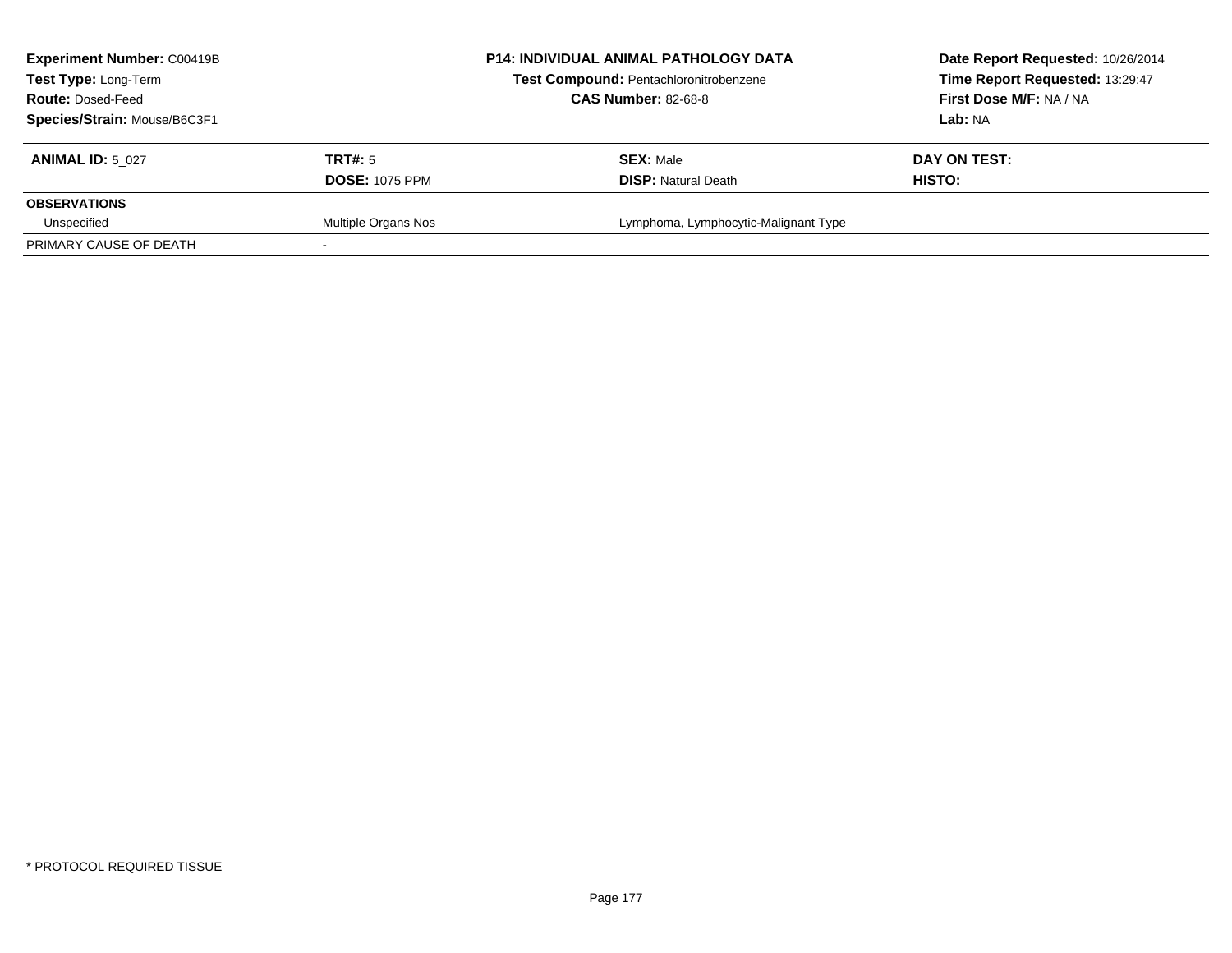| <b>Experiment Number: C00419B</b><br>Test Type: Long-Term<br><b>Route: Dosed-Feed</b><br>Species/Strain: Mouse/B6C3F1 |                                  | <b>P14: INDIVIDUAL ANIMAL PATHOLOGY DATA</b><br>Test Compound: Pentachloronitrobenzene<br><b>CAS Number: 82-68-8</b> | Date Report Requested: 10/26/2014<br>Time Report Requested: 13:29:47<br>First Dose M/F: NA / NA<br><b>Lab:</b> NA |
|-----------------------------------------------------------------------------------------------------------------------|----------------------------------|----------------------------------------------------------------------------------------------------------------------|-------------------------------------------------------------------------------------------------------------------|
| <b>ANIMAL ID: 5 033</b>                                                                                               | TRT#: 5<br><b>DOSE: 1075 PPM</b> | <b>SEX: Male</b><br><b>DISP:</b> Scheduled Sacrifice                                                                 | DAY ON TEST:<br><b>HISTO:</b>                                                                                     |
| <b>OBSERVATIONS</b><br>Liver                                                                                          |                                  | Hepatocellular Carcinoma                                                                                             |                                                                                                                   |
| PRIMARY CAUSE OF DEATH                                                                                                |                                  |                                                                                                                      |                                                                                                                   |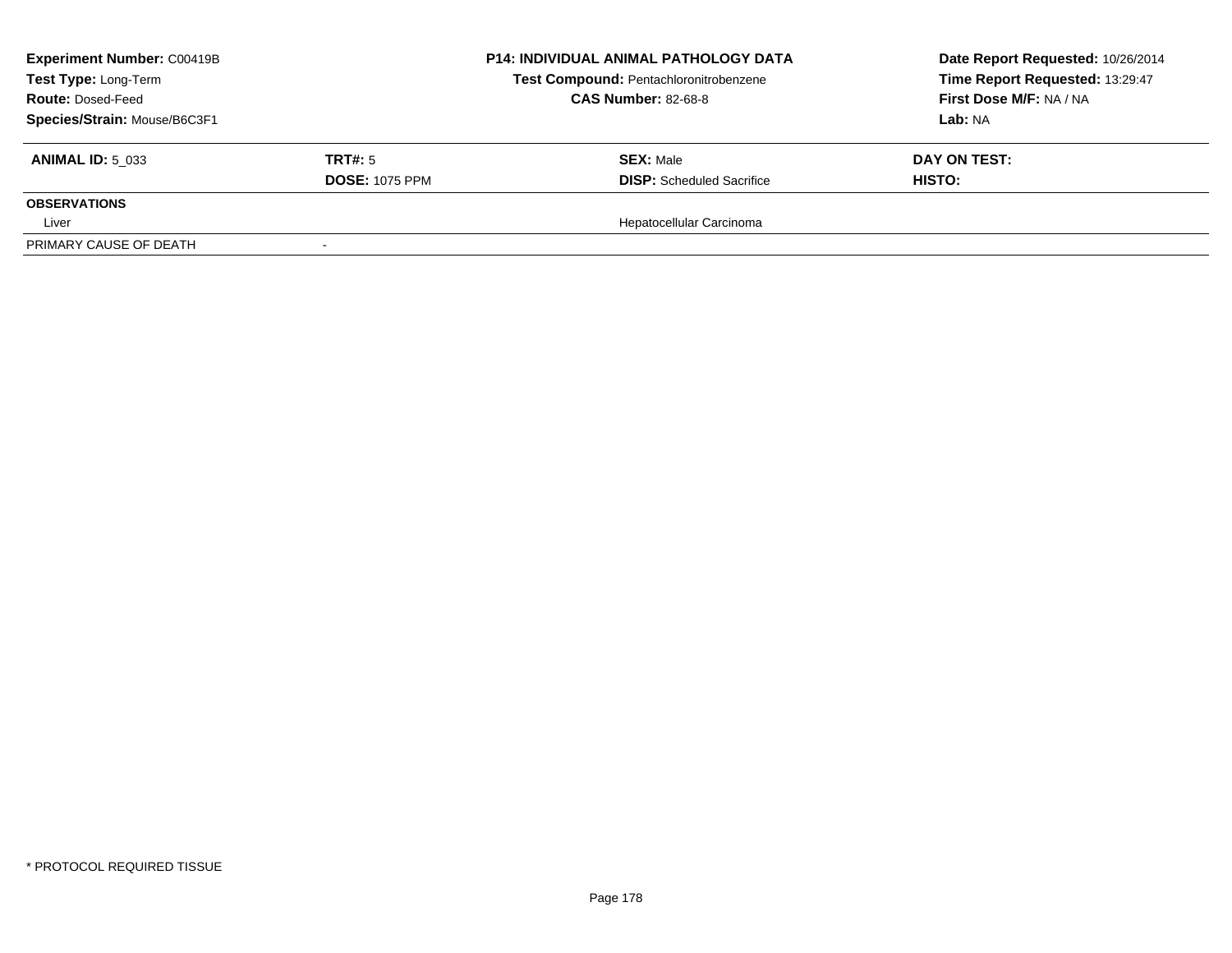| <b>Experiment Number: C00419B</b><br>Test Type: Long-Term<br><b>Route: Dosed-Feed</b><br>Species/Strain: Mouse/B6C3F1 |                                  | <b>P14: INDIVIDUAL ANIMAL PATHOLOGY DATA</b><br>Test Compound: Pentachloronitrobenzene<br><b>CAS Number: 82-68-8</b> | Date Report Requested: 10/26/2014<br>Time Report Requested: 13:29:47<br>First Dose M/F: NA / NA<br>Lab: NA |
|-----------------------------------------------------------------------------------------------------------------------|----------------------------------|----------------------------------------------------------------------------------------------------------------------|------------------------------------------------------------------------------------------------------------|
| <b>ANIMAL ID: 5 034</b>                                                                                               | TRT#: 5<br><b>DOSE: 1075 PPM</b> | <b>SEX: Male</b><br><b>DISP:</b> Scheduled Sacrifice                                                                 | DAY ON TEST:<br>HISTO:                                                                                     |
| <b>OBSERVATIONS</b>                                                                                                   |                                  |                                                                                                                      |                                                                                                            |
| Brain                                                                                                                 |                                  | Ependymoma                                                                                                           |                                                                                                            |
| Liver                                                                                                                 |                                  | Hepatocellular Carcinoma                                                                                             |                                                                                                            |
| PRIMARY CAUSE OF DEATH                                                                                                |                                  |                                                                                                                      |                                                                                                            |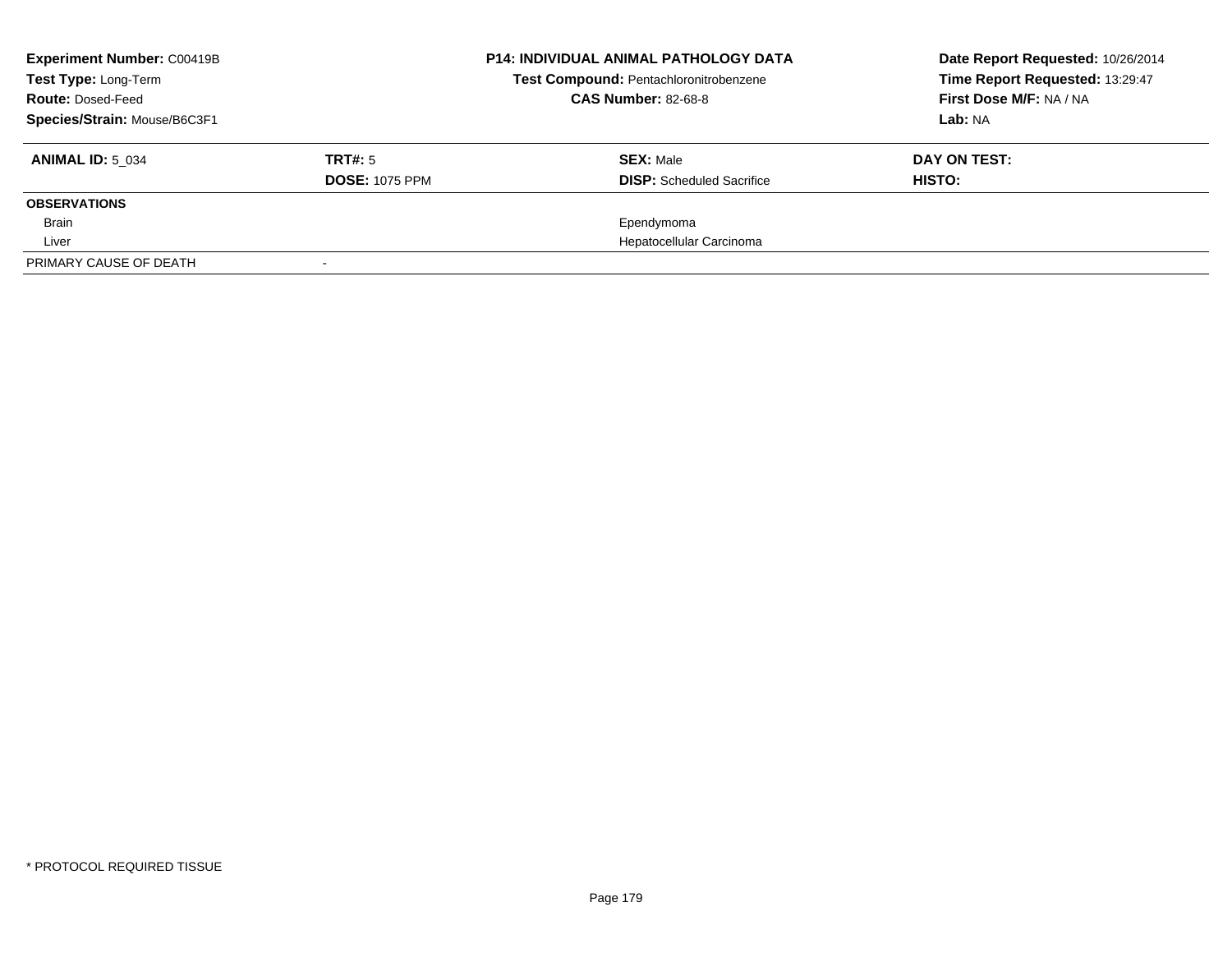| <b>Experiment Number: C00419B</b><br>Test Type: Long-Term<br><b>Route: Dosed-Feed</b><br>Species/Strain: Mouse/B6C3F1 |                                  | <b>P14: INDIVIDUAL ANIMAL PATHOLOGY DATA</b><br>Test Compound: Pentachloronitrobenzene<br><b>CAS Number: 82-68-8</b> | Date Report Requested: 10/26/2014<br>Time Report Requested: 13:29:47<br>First Dose M/F: NA / NA<br>Lab: NA |
|-----------------------------------------------------------------------------------------------------------------------|----------------------------------|----------------------------------------------------------------------------------------------------------------------|------------------------------------------------------------------------------------------------------------|
| <b>ANIMAL ID: 5 035</b>                                                                                               | TRT#: 5<br><b>DOSE: 1075 PPM</b> | <b>SEX: Male</b><br><b>DISP: Natural Death</b>                                                                       | DAY ON TEST:<br>HISTO:                                                                                     |
| <b>OBSERVATIONS</b>                                                                                                   |                                  |                                                                                                                      |                                                                                                            |
| Kidney                                                                                                                |                                  | Pyelonephritis, Nos                                                                                                  |                                                                                                            |
| PRIMARY CAUSE OF DEATH                                                                                                |                                  |                                                                                                                      |                                                                                                            |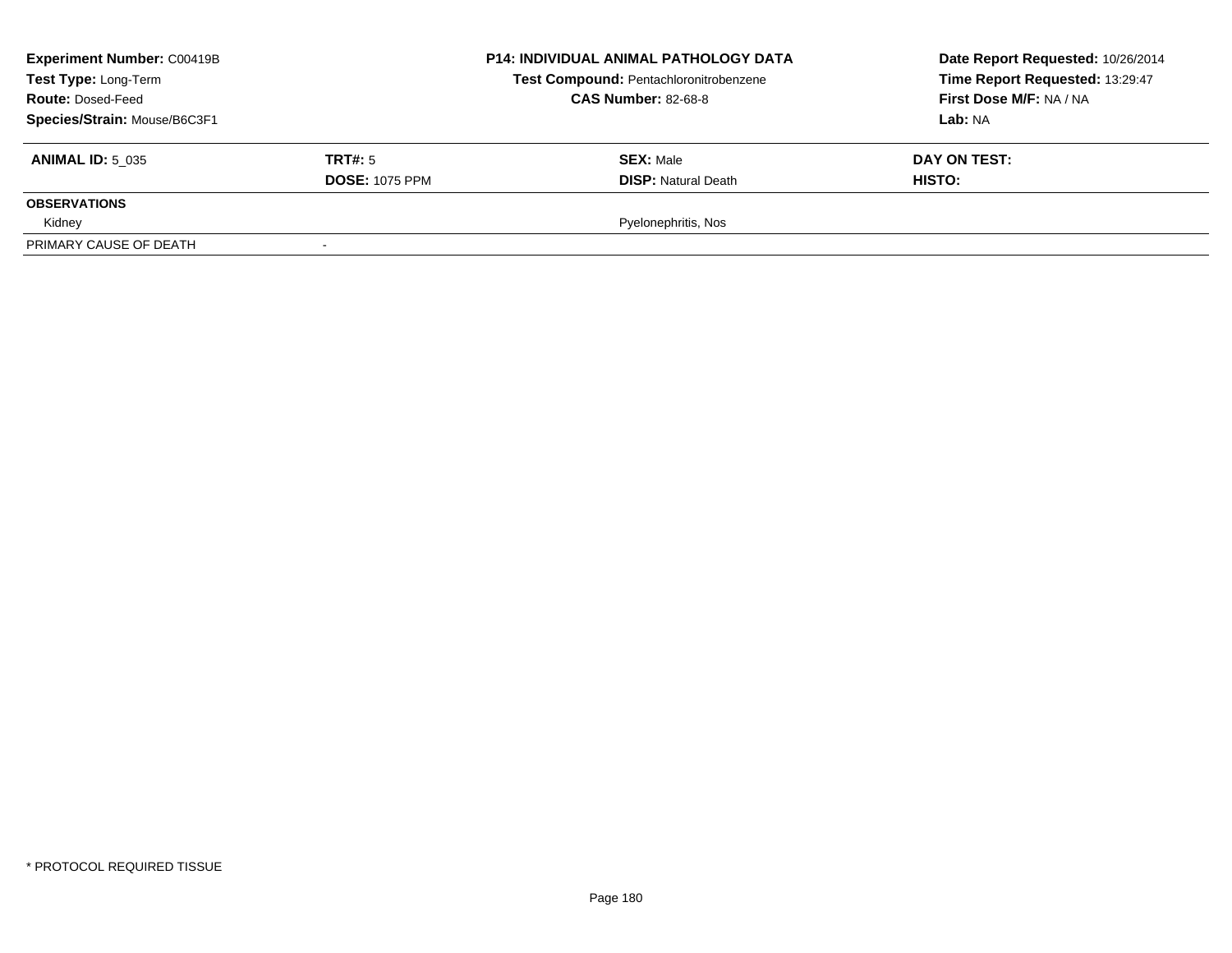| <b>Experiment Number: C00419B</b><br>Test Type: Long-Term<br><b>Route: Dosed-Feed</b><br>Species/Strain: Mouse/B6C3F1 |                                  | <b>P14: INDIVIDUAL ANIMAL PATHOLOGY DATA</b><br>Test Compound: Pentachloronitrobenzene<br><b>CAS Number: 82-68-8</b> | Date Report Requested: 10/26/2014<br>Time Report Requested: 13:29:47<br>First Dose M/F: NA / NA<br><b>Lab:</b> NA |
|-----------------------------------------------------------------------------------------------------------------------|----------------------------------|----------------------------------------------------------------------------------------------------------------------|-------------------------------------------------------------------------------------------------------------------|
| <b>ANIMAL ID: 5 041</b>                                                                                               | TRT#: 5<br><b>DOSE: 1075 PPM</b> | <b>SEX: Male</b><br><b>DISP:</b> Scheduled Sacrifice                                                                 | DAY ON TEST:<br>HISTO:                                                                                            |
| <b>OBSERVATIONS</b>                                                                                                   |                                  |                                                                                                                      |                                                                                                                   |
| Liver                                                                                                                 |                                  | Hepatocellular Carcinoma                                                                                             |                                                                                                                   |
| PRIMARY CAUSE OF DEATH                                                                                                |                                  |                                                                                                                      |                                                                                                                   |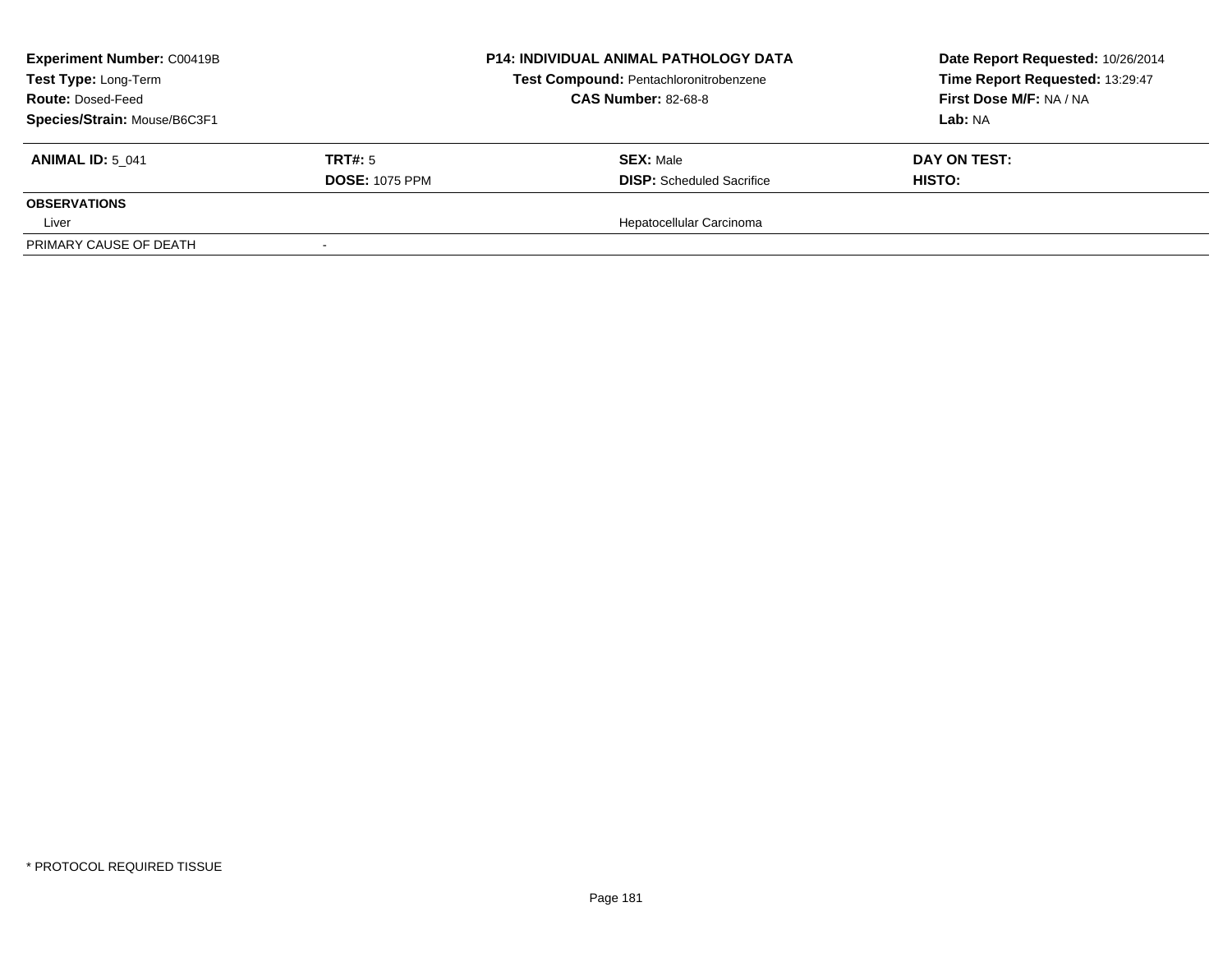| <b>Experiment Number: C00419B</b><br>Test Type: Long-Term<br><b>Route: Dosed-Feed</b><br>Species/Strain: Mouse/B6C3F1 |                                  | <b>P14: INDIVIDUAL ANIMAL PATHOLOGY DATA</b><br>Test Compound: Pentachloronitrobenzene<br><b>CAS Number: 82-68-8</b> | Date Report Requested: 10/26/2014<br>Time Report Requested: 13:29:47<br>First Dose M/F: NA / NA<br>Lab: NA |
|-----------------------------------------------------------------------------------------------------------------------|----------------------------------|----------------------------------------------------------------------------------------------------------------------|------------------------------------------------------------------------------------------------------------|
| <b>ANIMAL ID: 5 044</b>                                                                                               | TRT#: 5<br><b>DOSE: 1075 PPM</b> | <b>SEX: Male</b><br><b>DISP:</b> Scheduled Sacrifice                                                                 | DAY ON TEST:<br><b>HISTO:</b>                                                                              |
| <b>OBSERVATIONS</b>                                                                                                   |                                  |                                                                                                                      |                                                                                                            |
| Heart                                                                                                                 | Myocardium Nos                   | Inflammation, Nos                                                                                                    |                                                                                                            |
| PRIMARY CAUSE OF DEATH                                                                                                |                                  |                                                                                                                      |                                                                                                            |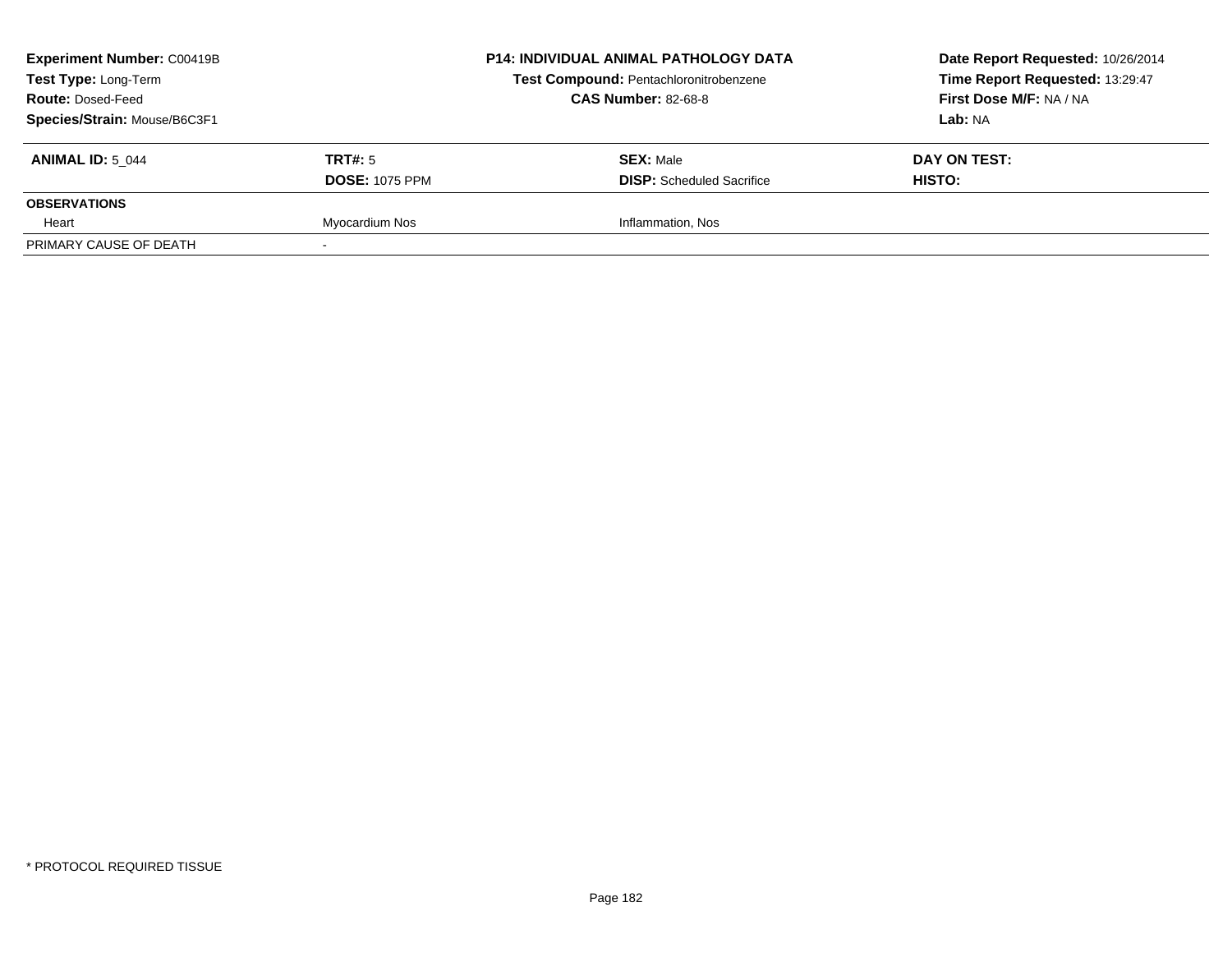| <b>Experiment Number: C00419B</b><br>Test Type: Long-Term<br><b>Route: Dosed-Feed</b> |                       | <b>P14: INDIVIDUAL ANIMAL PATHOLOGY DATA</b><br>Test Compound: Pentachloronitrobenzene<br><b>CAS Number: 82-68-8</b> | Date Report Requested: 10/26/2014<br>Time Report Requested: 13:29:47<br>First Dose M/F: NA / NA |
|---------------------------------------------------------------------------------------|-----------------------|----------------------------------------------------------------------------------------------------------------------|-------------------------------------------------------------------------------------------------|
| Species/Strain: Mouse/B6C3F1                                                          |                       |                                                                                                                      | Lab: NA                                                                                         |
| <b>ANIMAL ID: 5 048</b>                                                               | TRT#: 5               | <b>SEX: Male</b>                                                                                                     | DAY ON TEST:                                                                                    |
|                                                                                       | <b>DOSE: 1075 PPM</b> | <b>DISP: Natural Death</b>                                                                                           | HISTO:                                                                                          |
| <b>OBSERVATIONS</b>                                                                   |                       |                                                                                                                      |                                                                                                 |
| Liver                                                                                 |                       | Hepatocellular Carcinoma                                                                                             |                                                                                                 |
| Spleen                                                                                |                       | Hematopoiesis                                                                                                        |                                                                                                 |
| PRIMARY CAUSE OF DEATH                                                                |                       |                                                                                                                      |                                                                                                 |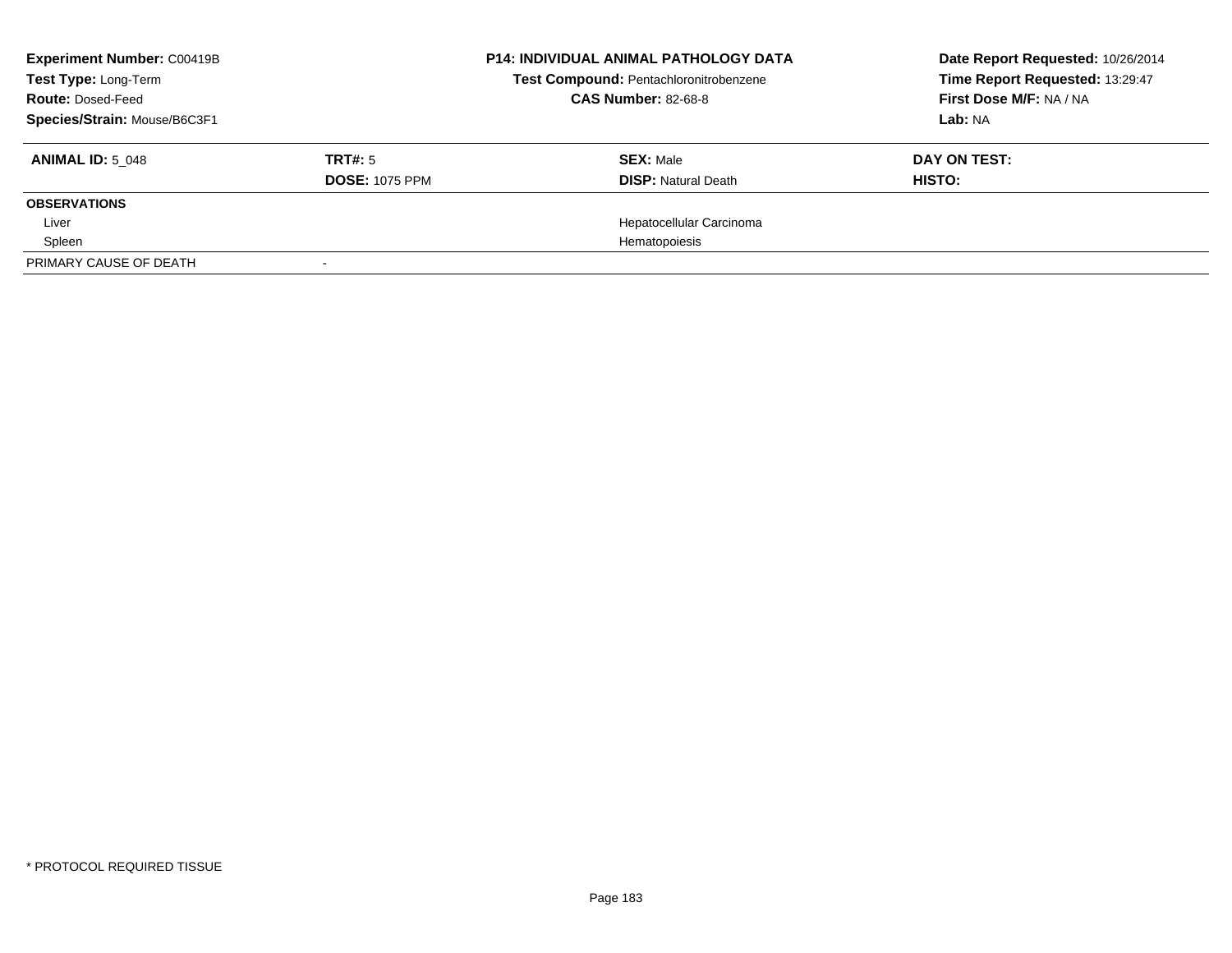| <b>Experiment Number: C00419B</b><br>Test Type: Long-Term<br><b>Route: Dosed-Feed</b><br>Species/Strain: Mouse/B6C3F1 |                                  | <b>P14: INDIVIDUAL ANIMAL PATHOLOGY DATA</b><br>Test Compound: Pentachloronitrobenzene<br><b>CAS Number: 82-68-8</b> | Date Report Requested: 10/26/2014<br>Time Report Requested: 13:29:47<br>First Dose M/F: NA / NA<br>Lab: NA |
|-----------------------------------------------------------------------------------------------------------------------|----------------------------------|----------------------------------------------------------------------------------------------------------------------|------------------------------------------------------------------------------------------------------------|
| <b>ANIMAL ID: 5 049</b>                                                                                               | TRT#: 5<br><b>DOSE: 1075 PPM</b> | <b>SEX: Male</b><br><b>DISP: Natural Death</b>                                                                       | DAY ON TEST:<br><b>HISTO:</b>                                                                              |
| <b>OBSERVATIONS</b>                                                                                                   |                                  |                                                                                                                      |                                                                                                            |
| Liver                                                                                                                 |                                  | Inflammation, Nos                                                                                                    |                                                                                                            |
| Spleen                                                                                                                |                                  | Amyloidosis                                                                                                          |                                                                                                            |
|                                                                                                                       |                                  | Hematopoiesis                                                                                                        |                                                                                                            |
| PRIMARY CAUSE OF DEATH                                                                                                |                                  |                                                                                                                      |                                                                                                            |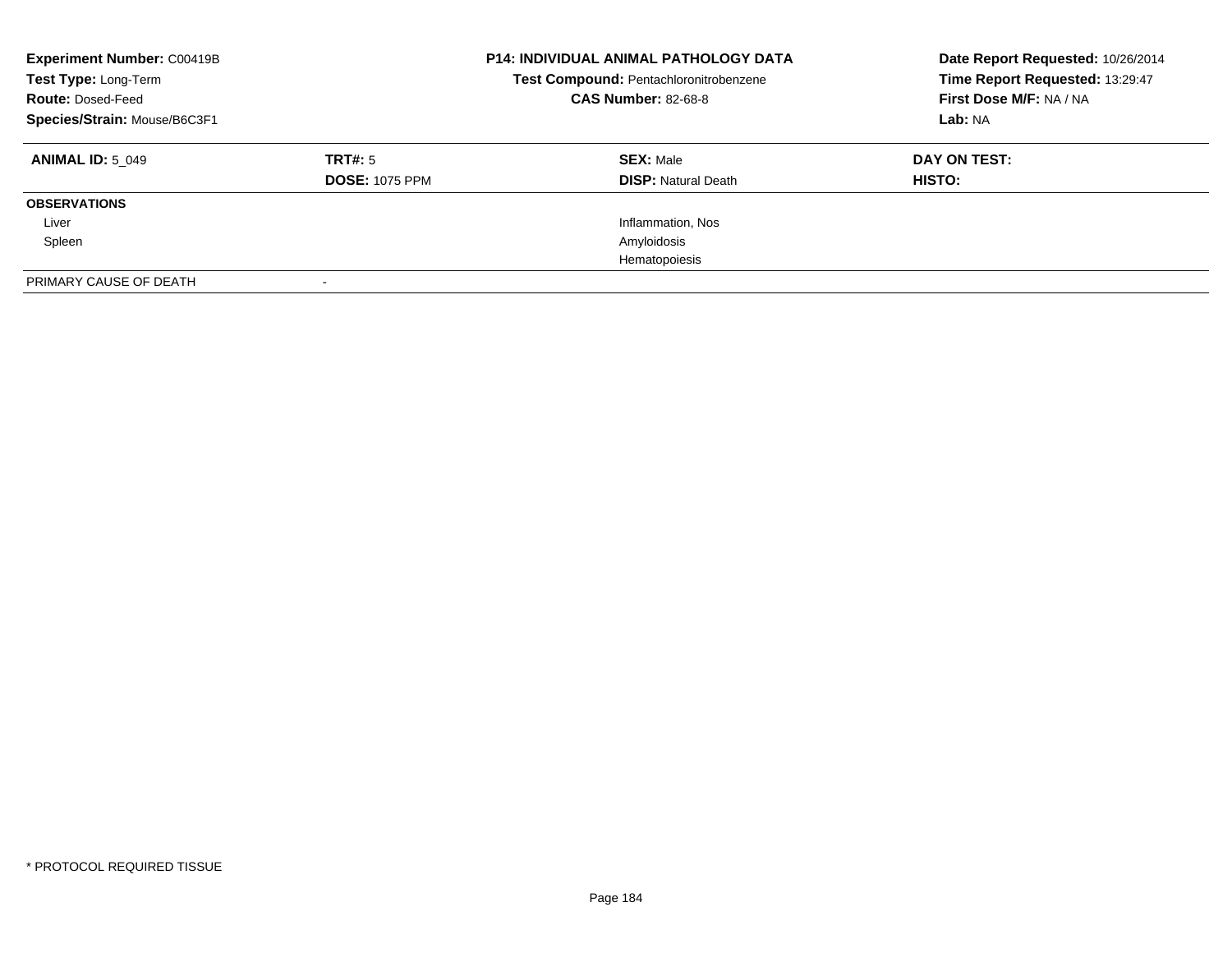| <b>Experiment Number: C00419B</b><br>Test Type: Long-Term<br><b>Route: Dosed-Feed</b><br>Species/Strain: Mouse/B6C3F1 |                                         | <b>P14: INDIVIDUAL ANIMAL PATHOLOGY DATA</b><br>Test Compound: Pentachloronitrobenzene<br><b>CAS Number: 82-68-8</b> | Date Report Requested: 10/26/2014<br>Time Report Requested: 13:29:47<br>First Dose M/F: NA / NA<br><b>Lab: NA</b> |
|-----------------------------------------------------------------------------------------------------------------------|-----------------------------------------|----------------------------------------------------------------------------------------------------------------------|-------------------------------------------------------------------------------------------------------------------|
| <b>ANIMAL ID: 6 001</b>                                                                                               | <b>TRT#: 6</b><br><b>DOSE: 2150 PPM</b> | <b>SEX: Male</b><br><b>DISP:</b> Scheduled Sacrifice                                                                 | DAY ON TEST:<br>HISTO:                                                                                            |
| <b>OBSERVATIONS</b>                                                                                                   |                                         |                                                                                                                      |                                                                                                                   |
| Spleen                                                                                                                |                                         | Amyloidosis                                                                                                          |                                                                                                                   |
| PRIMARY CAUSE OF DEATH                                                                                                |                                         |                                                                                                                      |                                                                                                                   |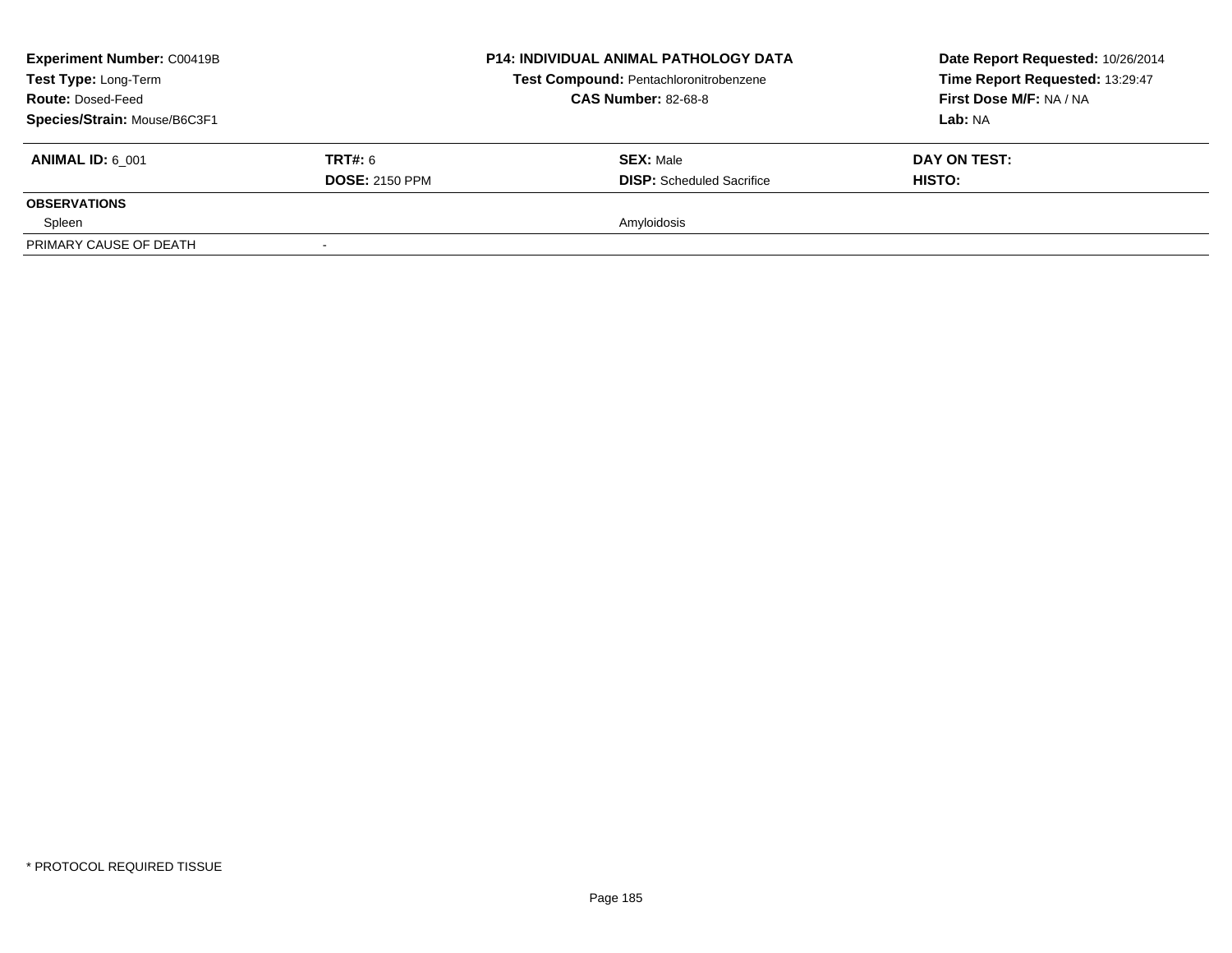| <b>Experiment Number: C00419B</b><br>Test Type: Long-Term<br><b>Route: Dosed-Feed</b><br>Species/Strain: Mouse/B6C3F1 |                                         | <b>P14: INDIVIDUAL ANIMAL PATHOLOGY DATA</b><br>Test Compound: Pentachloronitrobenzene<br><b>CAS Number: 82-68-8</b> | Date Report Requested: 10/26/2014<br>Time Report Requested: 13:29:47<br>First Dose M/F: NA / NA<br>Lab: NA |
|-----------------------------------------------------------------------------------------------------------------------|-----------------------------------------|----------------------------------------------------------------------------------------------------------------------|------------------------------------------------------------------------------------------------------------|
| <b>ANIMAL ID: 6 003</b>                                                                                               | <b>TRT#: 6</b><br><b>DOSE: 2150 PPM</b> | <b>SEX: Male</b><br><b>DISP:</b> Scheduled Sacrifice                                                                 | DAY ON TEST:<br>HISTO:                                                                                     |
| <b>OBSERVATIONS</b>                                                                                                   |                                         |                                                                                                                      |                                                                                                            |
| Kidney                                                                                                                |                                         | Inflammation, Chronic                                                                                                |                                                                                                            |
| PRIMARY CAUSE OF DEATH                                                                                                |                                         |                                                                                                                      |                                                                                                            |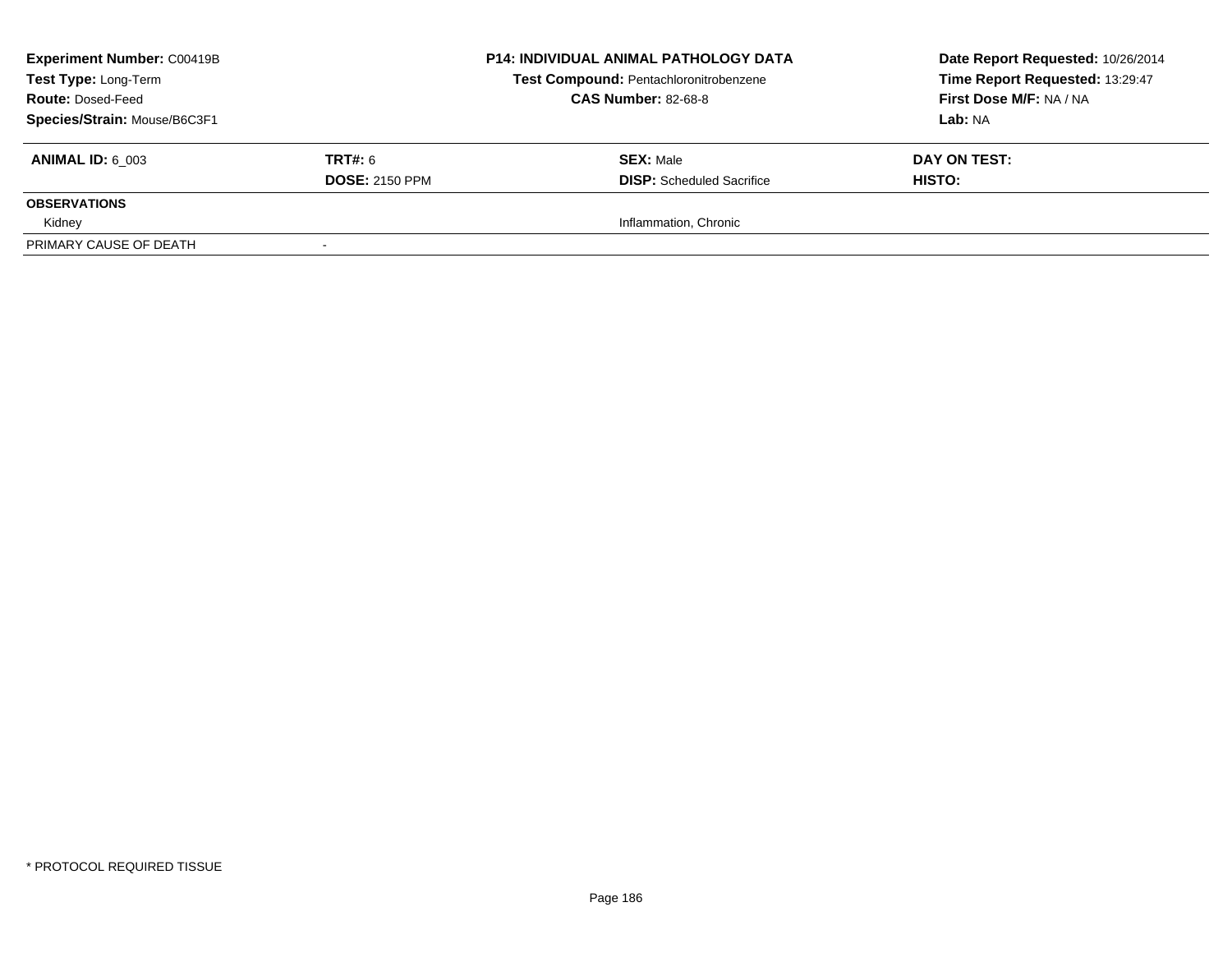| <b>Experiment Number: C00419B</b><br>Test Type: Long-Term<br><b>Route: Dosed-Feed</b><br>Species/Strain: Mouse/B6C3F1 |                                  | <b>P14: INDIVIDUAL ANIMAL PATHOLOGY DATA</b><br>Test Compound: Pentachloronitrobenzene<br><b>CAS Number: 82-68-8</b> | Date Report Requested: 10/26/2014<br>Time Report Requested: 13:29:47<br>First Dose M/F: NA / NA<br>Lab: NA |
|-----------------------------------------------------------------------------------------------------------------------|----------------------------------|----------------------------------------------------------------------------------------------------------------------|------------------------------------------------------------------------------------------------------------|
| <b>ANIMAL ID: 6 004</b>                                                                                               | TRT#: 6<br><b>DOSE: 2150 PPM</b> | <b>SEX: Male</b><br><b>DISP:</b> Natural Death                                                                       | DAY ON TEST:<br>HISTO:                                                                                     |
| <b>OBSERVATIONS</b>                                                                                                   |                                  |                                                                                                                      |                                                                                                            |
| Liver                                                                                                                 |                                  | Hyperplasia, Reticulum Cell                                                                                          |                                                                                                            |
| Spleen                                                                                                                |                                  | Amyloidosis                                                                                                          |                                                                                                            |
| Unspecified                                                                                                           | <b>Back</b>                      | Fibrosarcoma                                                                                                         |                                                                                                            |
| PRIMARY CAUSE OF DEATH                                                                                                |                                  |                                                                                                                      |                                                                                                            |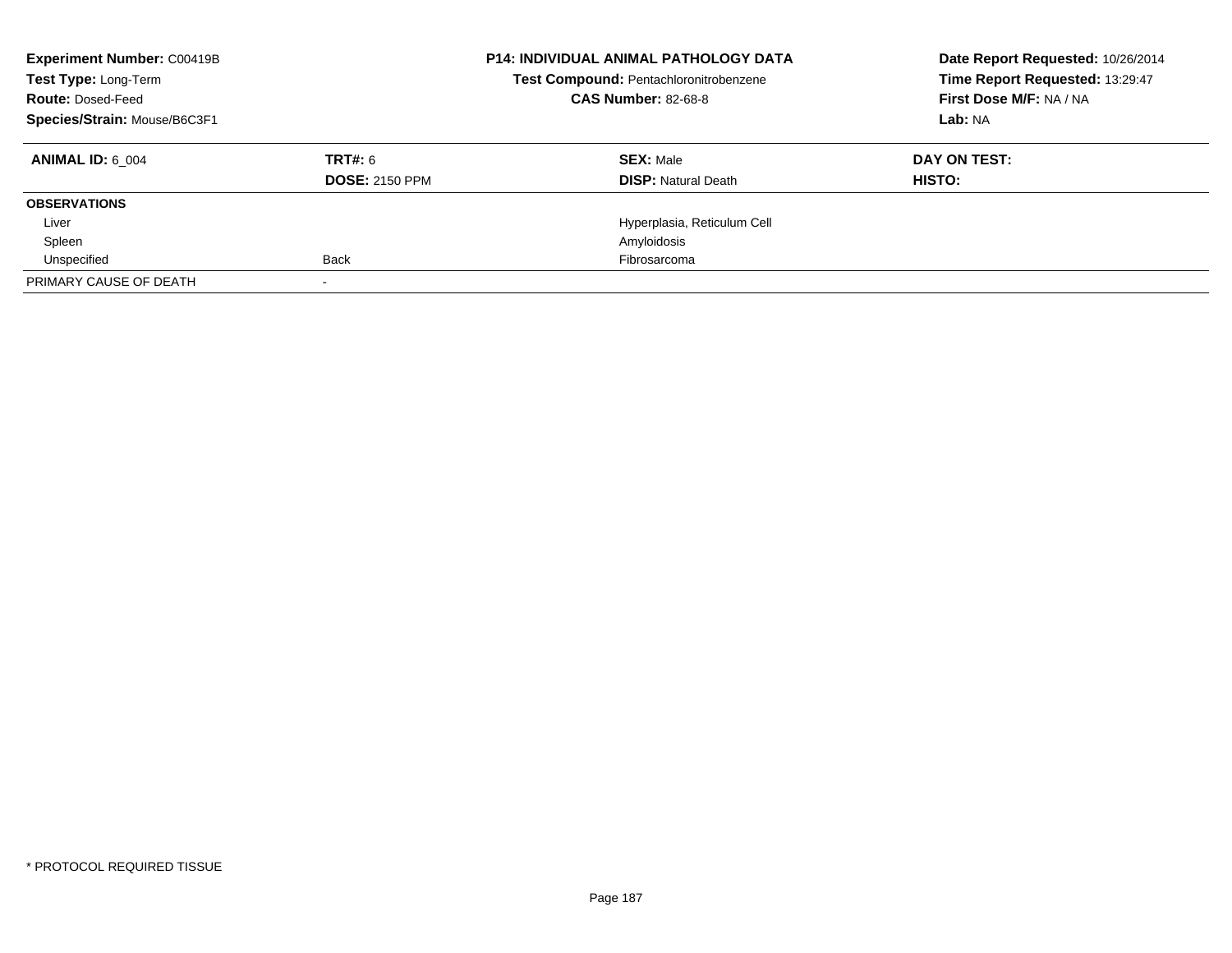| <b>Experiment Number: C00419B</b><br>Test Type: Long-Term<br><b>Route: Dosed-Feed</b><br>Species/Strain: Mouse/B6C3F1 |                       | <b>P14: INDIVIDUAL ANIMAL PATHOLOGY DATA</b><br>Test Compound: Pentachloronitrobenzene<br><b>CAS Number: 82-68-8</b> | Date Report Requested: 10/26/2014<br>Time Report Requested: 13:29:47<br>First Dose M/F: NA / NA<br>Lab: NA |
|-----------------------------------------------------------------------------------------------------------------------|-----------------------|----------------------------------------------------------------------------------------------------------------------|------------------------------------------------------------------------------------------------------------|
| <b>ANIMAL ID: 6 005</b>                                                                                               | <b>TRT#: 6</b>        | <b>SEX: Male</b>                                                                                                     | DAY ON TEST:                                                                                               |
|                                                                                                                       | <b>DOSE: 2150 PPM</b> | <b>DISP: Natural Death</b>                                                                                           | HISTO:                                                                                                     |
| <b>OBSERVATIONS</b>                                                                                                   |                       |                                                                                                                      |                                                                                                            |
| Kidney                                                                                                                |                       | <b>Calcium Deposit</b>                                                                                               |                                                                                                            |
|                                                                                                                       |                       | Inflammation, Chronic                                                                                                |                                                                                                            |
| Spleen                                                                                                                |                       | Amyloidosis                                                                                                          |                                                                                                            |
| PRIMARY CAUSE OF DEATH                                                                                                |                       |                                                                                                                      |                                                                                                            |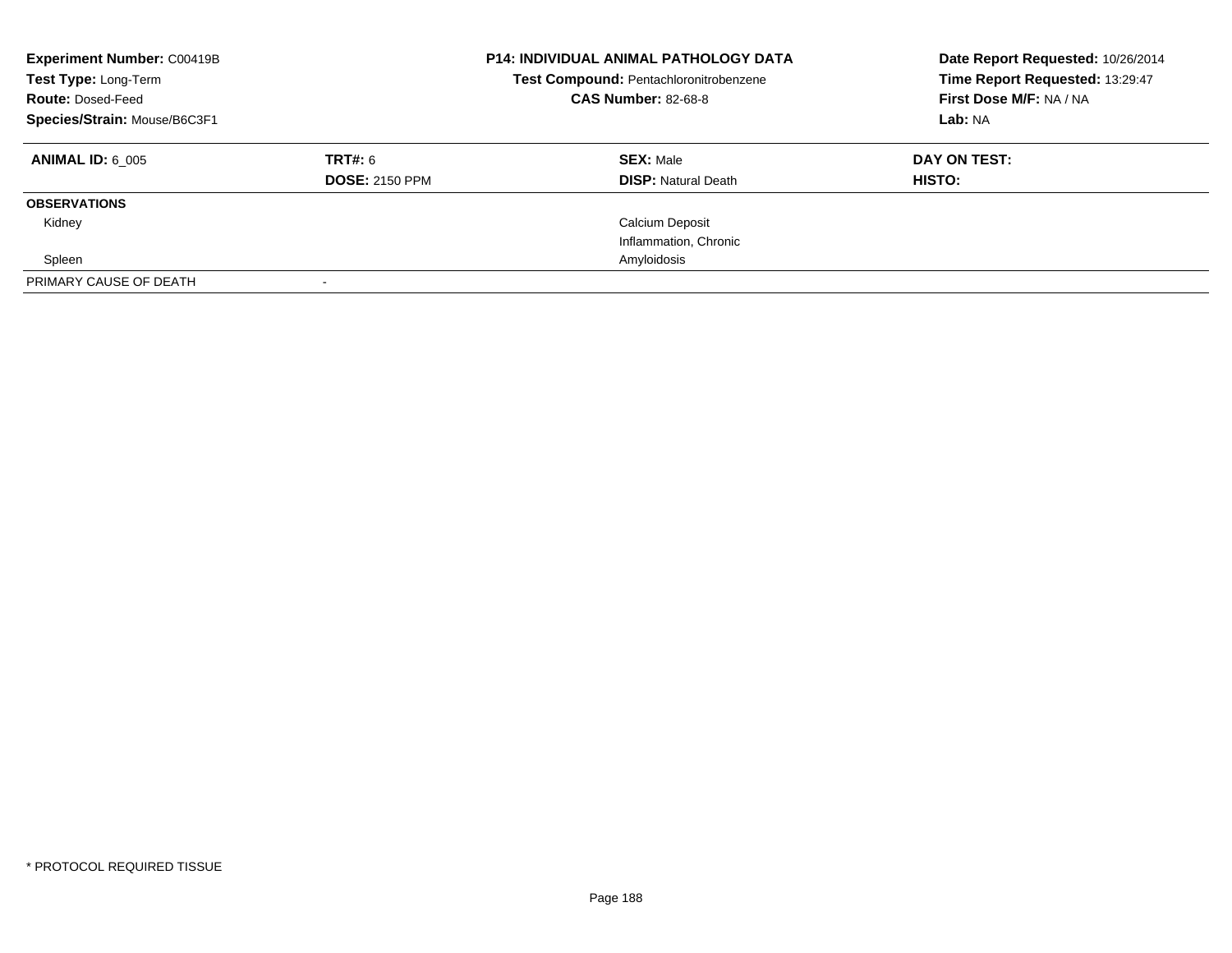| <b>Experiment Number: C00419B</b><br>Test Type: Long-Term |                       | <b>P14: INDIVIDUAL ANIMAL PATHOLOGY DATA</b><br>Test Compound: Pentachloronitrobenzene | Date Report Requested: 10/26/2014<br>Time Report Requested: 13:29:47 |
|-----------------------------------------------------------|-----------------------|----------------------------------------------------------------------------------------|----------------------------------------------------------------------|
| <b>Route: Dosed-Feed</b>                                  |                       | <b>CAS Number: 82-68-8</b>                                                             | First Dose M/F: NA / NA                                              |
| Species/Strain: Mouse/B6C3F1                              |                       |                                                                                        | <b>Lab:</b> NA                                                       |
| <b>ANIMAL ID: 6 007</b>                                   | <b>TRT#:</b> 6        | <b>SEX: Male</b>                                                                       | DAY ON TEST:                                                         |
|                                                           | <b>DOSE: 2150 PPM</b> | <b>DISP: Natural Death</b>                                                             | HISTO:                                                               |
| <b>OBSERVATIONS</b>                                       |                       |                                                                                        |                                                                      |
| Liver                                                     |                       | Hepatocellular Carcinoma                                                               |                                                                      |
| PRIMARY CAUSE OF DEATH                                    |                       |                                                                                        |                                                                      |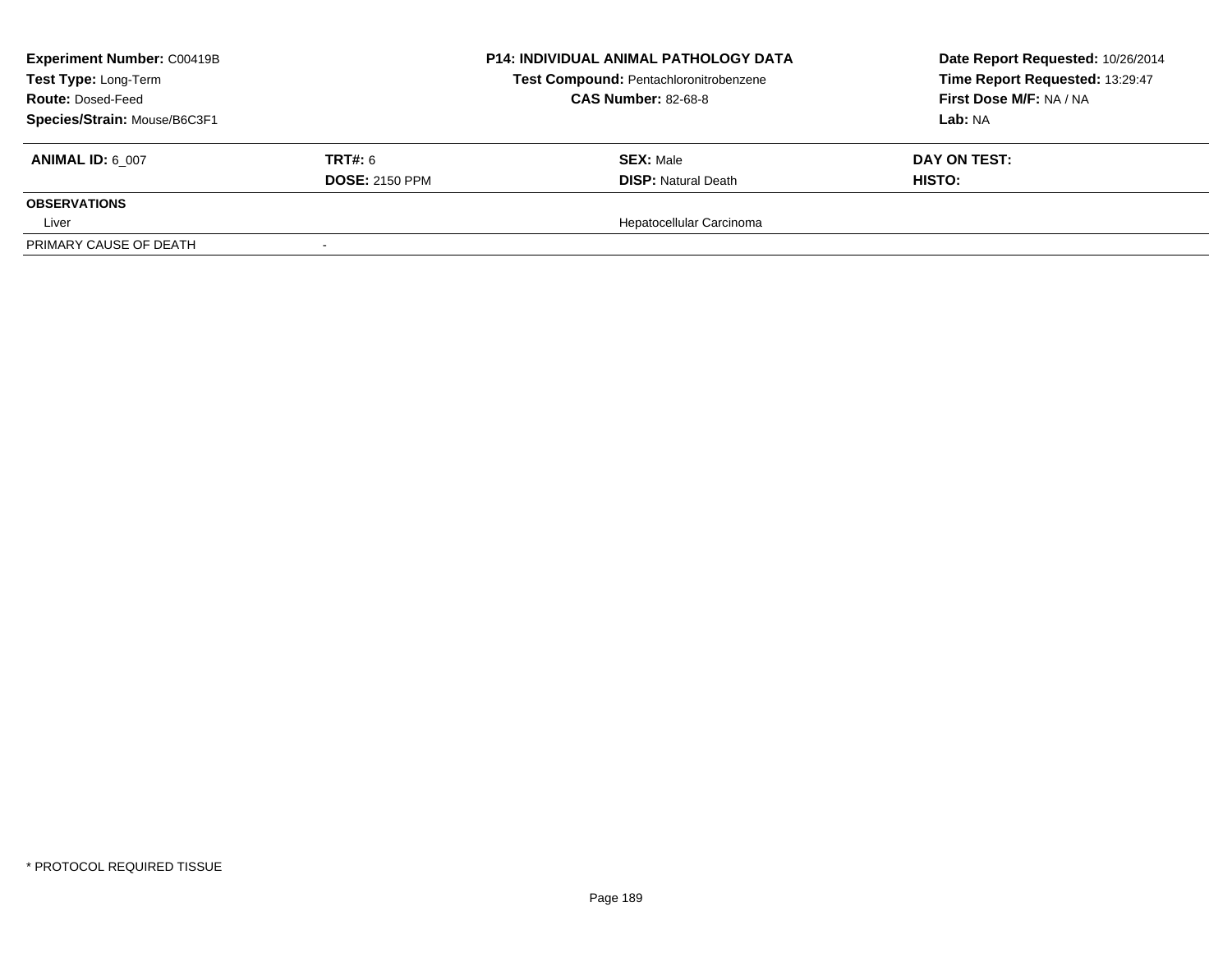| <b>Experiment Number: C00419B</b><br>Test Type: Long-Term<br><b>Route: Dosed-Feed</b><br>Species/Strain: Mouse/B6C3F1 |                                         | <b>P14: INDIVIDUAL ANIMAL PATHOLOGY DATA</b><br>Test Compound: Pentachloronitrobenzene<br><b>CAS Number: 82-68-8</b> | Date Report Requested: 10/26/2014<br>Time Report Requested: 13:29:47<br>First Dose M/F: NA / NA<br><b>Lab:</b> NA |
|-----------------------------------------------------------------------------------------------------------------------|-----------------------------------------|----------------------------------------------------------------------------------------------------------------------|-------------------------------------------------------------------------------------------------------------------|
| <b>ANIMAL ID: 6 014</b>                                                                                               | <b>TRT#: 6</b><br><b>DOSE: 2150 PPM</b> | <b>SEX: Male</b><br><b>DISP:</b> Scheduled Sacrifice                                                                 | DAY ON TEST:<br>HISTO:                                                                                            |
| <b>OBSERVATIONS</b>                                                                                                   |                                         |                                                                                                                      |                                                                                                                   |
| Lung                                                                                                                  |                                         | Pneumonia, Chronic Murine                                                                                            |                                                                                                                   |
| PRIMARY CAUSE OF DEATH                                                                                                |                                         |                                                                                                                      |                                                                                                                   |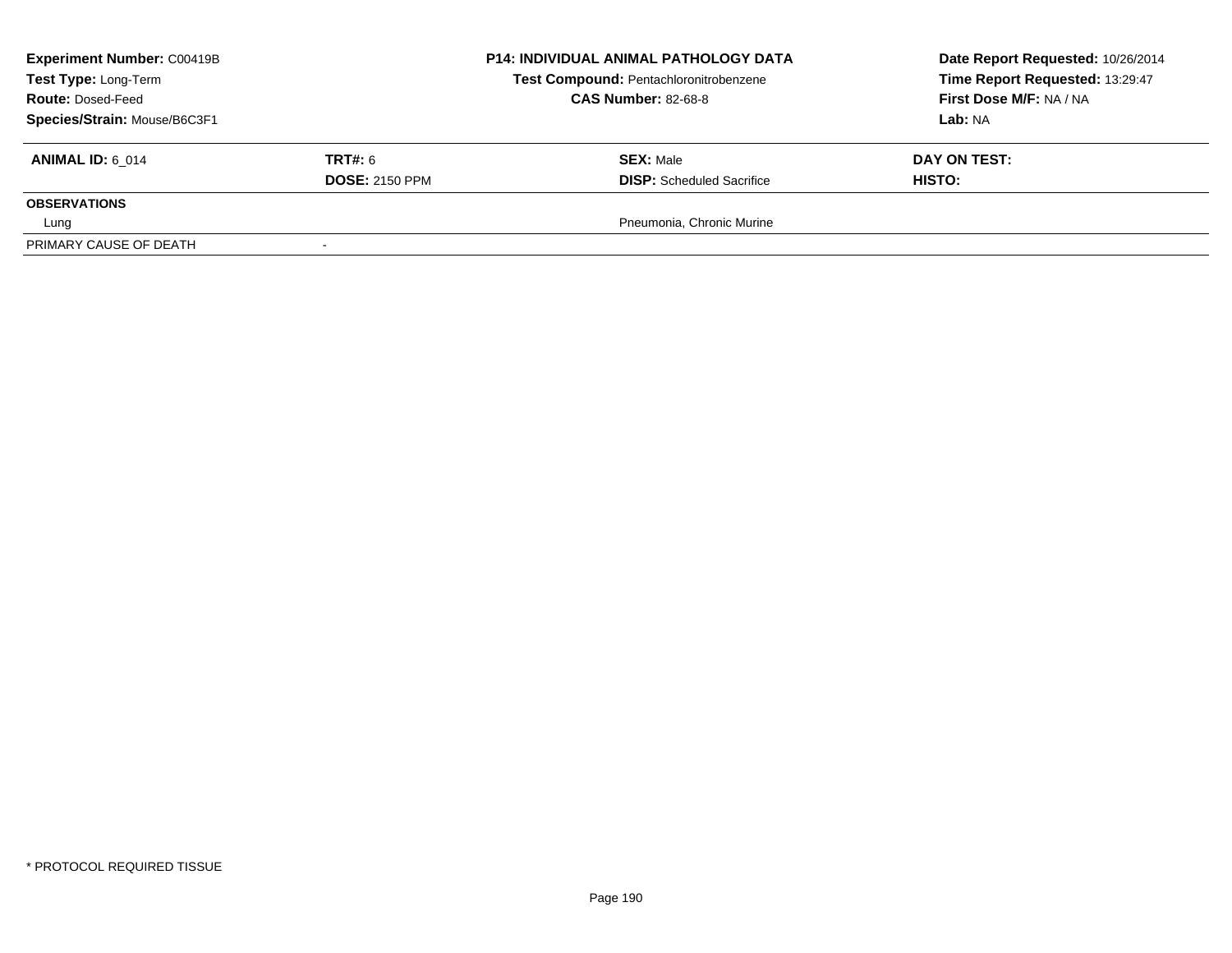| <b>Experiment Number: C00419B</b><br>Test Type: Long-Term<br><b>Route: Dosed-Feed</b><br>Species/Strain: Mouse/B6C3F1 |                                  | <b>P14: INDIVIDUAL ANIMAL PATHOLOGY DATA</b><br>Test Compound: Pentachloronitrobenzene<br><b>CAS Number: 82-68-8</b> | Date Report Requested: 10/26/2014<br>Time Report Requested: 13:29:47<br>First Dose M/F: NA / NA<br>Lab: NA |
|-----------------------------------------------------------------------------------------------------------------------|----------------------------------|----------------------------------------------------------------------------------------------------------------------|------------------------------------------------------------------------------------------------------------|
| <b>ANIMAL ID: 6 015</b>                                                                                               | TRT#: 6<br><b>DOSE: 2150 PPM</b> | <b>SEX: Male</b><br><b>DISP:</b> Scheduled Sacrifice                                                                 | DAY ON TEST:<br>HISTO:                                                                                     |
| <b>OBSERVATIONS</b>                                                                                                   |                                  |                                                                                                                      |                                                                                                            |
| Kidney                                                                                                                |                                  | Amyloidosis                                                                                                          |                                                                                                            |
|                                                                                                                       |                                  | Inflammation, Chronic                                                                                                |                                                                                                            |
| Spleen                                                                                                                |                                  | Amyloidosis                                                                                                          |                                                                                                            |
| Unspecified                                                                                                           | <b>Back</b>                      | Fibrosarcoma                                                                                                         |                                                                                                            |
| PRIMARY CAUSE OF DEATH                                                                                                | $\,$                             |                                                                                                                      |                                                                                                            |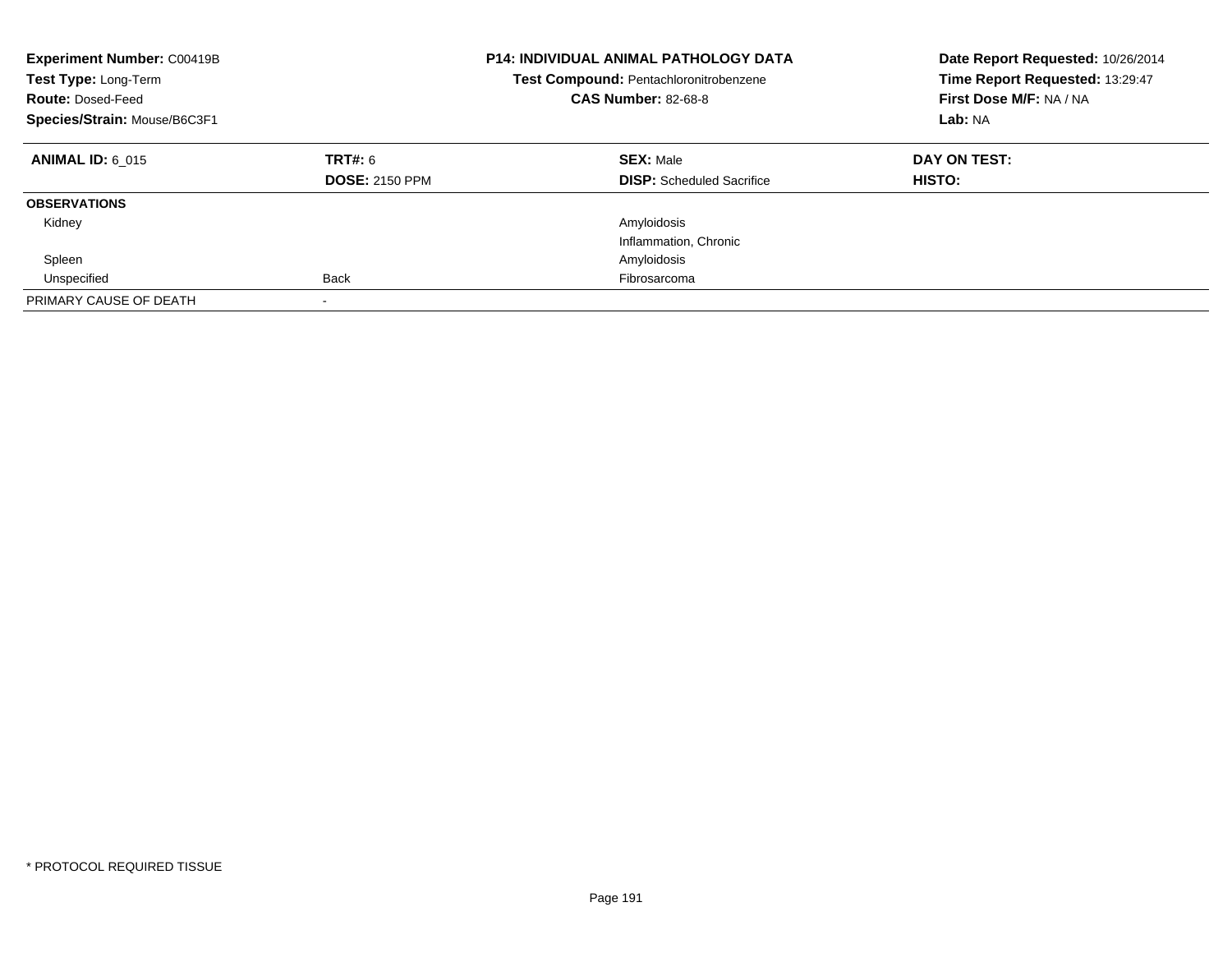| <b>Experiment Number: C00419B</b><br>Test Type: Long-Term<br><b>Route: Dosed-Feed</b><br>Species/Strain: Mouse/B6C3F1 |                                  | <b>P14: INDIVIDUAL ANIMAL PATHOLOGY DATA</b><br>Test Compound: Pentachloronitrobenzene<br><b>CAS Number: 82-68-8</b> | Date Report Requested: 10/26/2014<br>Time Report Requested: 13:29:47<br>First Dose M/F: NA / NA<br>Lab: NA |
|-----------------------------------------------------------------------------------------------------------------------|----------------------------------|----------------------------------------------------------------------------------------------------------------------|------------------------------------------------------------------------------------------------------------|
| <b>ANIMAL ID: 6 017</b>                                                                                               | TRT#: 6<br><b>DOSE: 2150 PPM</b> | <b>SEX: Male</b><br><b>DISP: Natural Death</b>                                                                       | DAY ON TEST:<br>HISTO:                                                                                     |
| <b>OBSERVATIONS</b>                                                                                                   |                                  |                                                                                                                      |                                                                                                            |
| Kidney                                                                                                                |                                  | Amyloidosis                                                                                                          |                                                                                                            |
|                                                                                                                       |                                  | Inflammation, Chronic                                                                                                |                                                                                                            |
| Spleen                                                                                                                |                                  | Amyloidosis                                                                                                          |                                                                                                            |
| PRIMARY CAUSE OF DEATH                                                                                                |                                  |                                                                                                                      |                                                                                                            |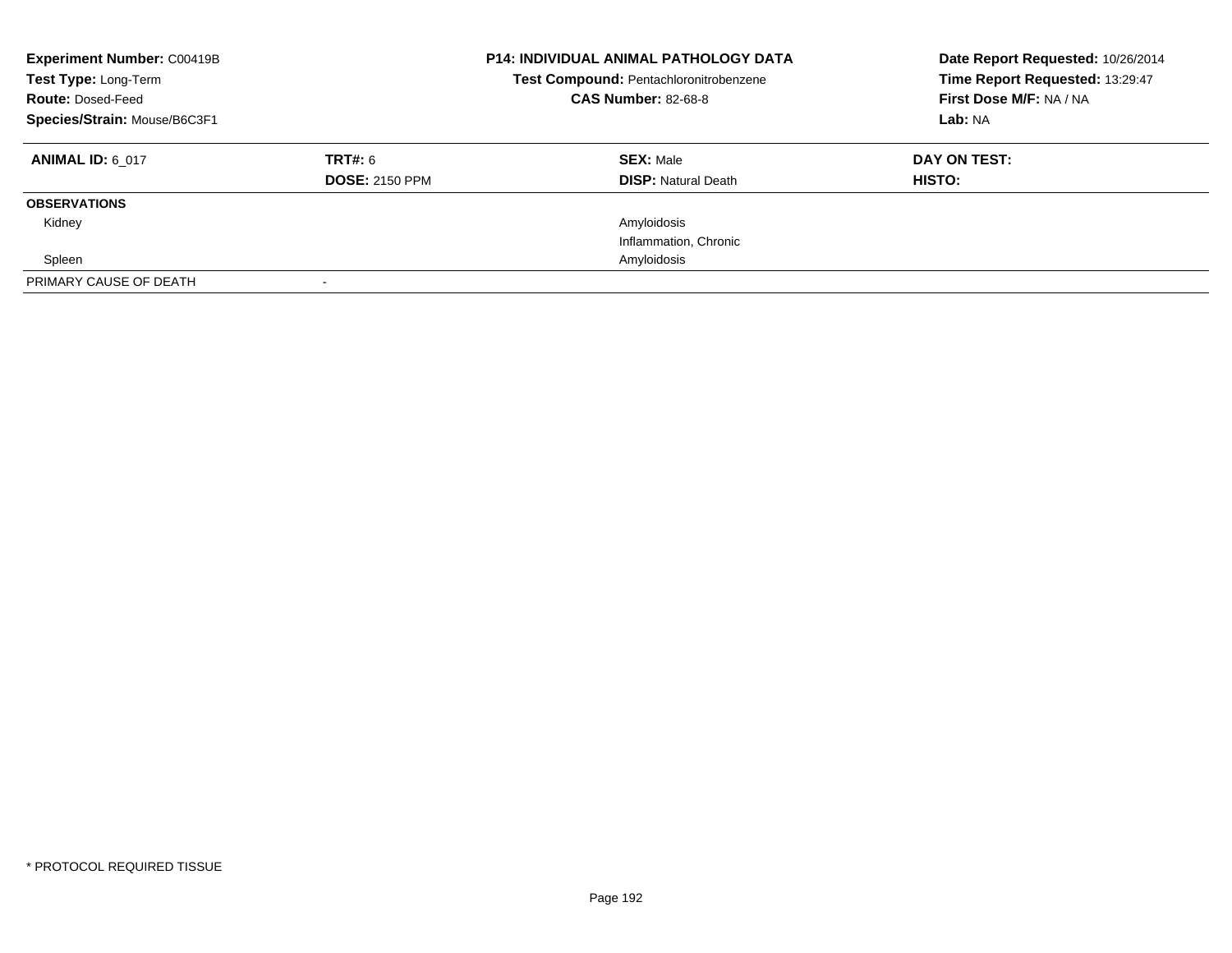| <b>Experiment Number: C00419B</b><br>Test Type: Long-Term<br><b>Route: Dosed-Feed</b><br>Species/Strain: Mouse/B6C3F1 |                       | <b>P14: INDIVIDUAL ANIMAL PATHOLOGY DATA</b><br>Test Compound: Pentachloronitrobenzene<br><b>CAS Number: 82-68-8</b> | Date Report Requested: 10/26/2014<br>Time Report Requested: 13:29:47<br>First Dose M/F: NA / NA<br>Lab: NA |
|-----------------------------------------------------------------------------------------------------------------------|-----------------------|----------------------------------------------------------------------------------------------------------------------|------------------------------------------------------------------------------------------------------------|
| <b>ANIMAL ID: 6 020</b>                                                                                               | <b>TRT#: 6</b>        | <b>SEX: Male</b>                                                                                                     | DAY ON TEST:                                                                                               |
|                                                                                                                       | <b>DOSE: 2150 PPM</b> | <b>DISP:</b> Natural Death                                                                                           | HISTO:                                                                                                     |
| <b>OBSERVATIONS</b>                                                                                                   |                       |                                                                                                                      |                                                                                                            |
| Kidney                                                                                                                |                       | Pyelonephritis, Nos                                                                                                  |                                                                                                            |
| Liver                                                                                                                 |                       | Hepatocellular Carcinoma                                                                                             |                                                                                                            |
| Spleen                                                                                                                |                       | Amyloidosis                                                                                                          |                                                                                                            |
| PRIMARY CAUSE OF DEATH                                                                                                |                       |                                                                                                                      |                                                                                                            |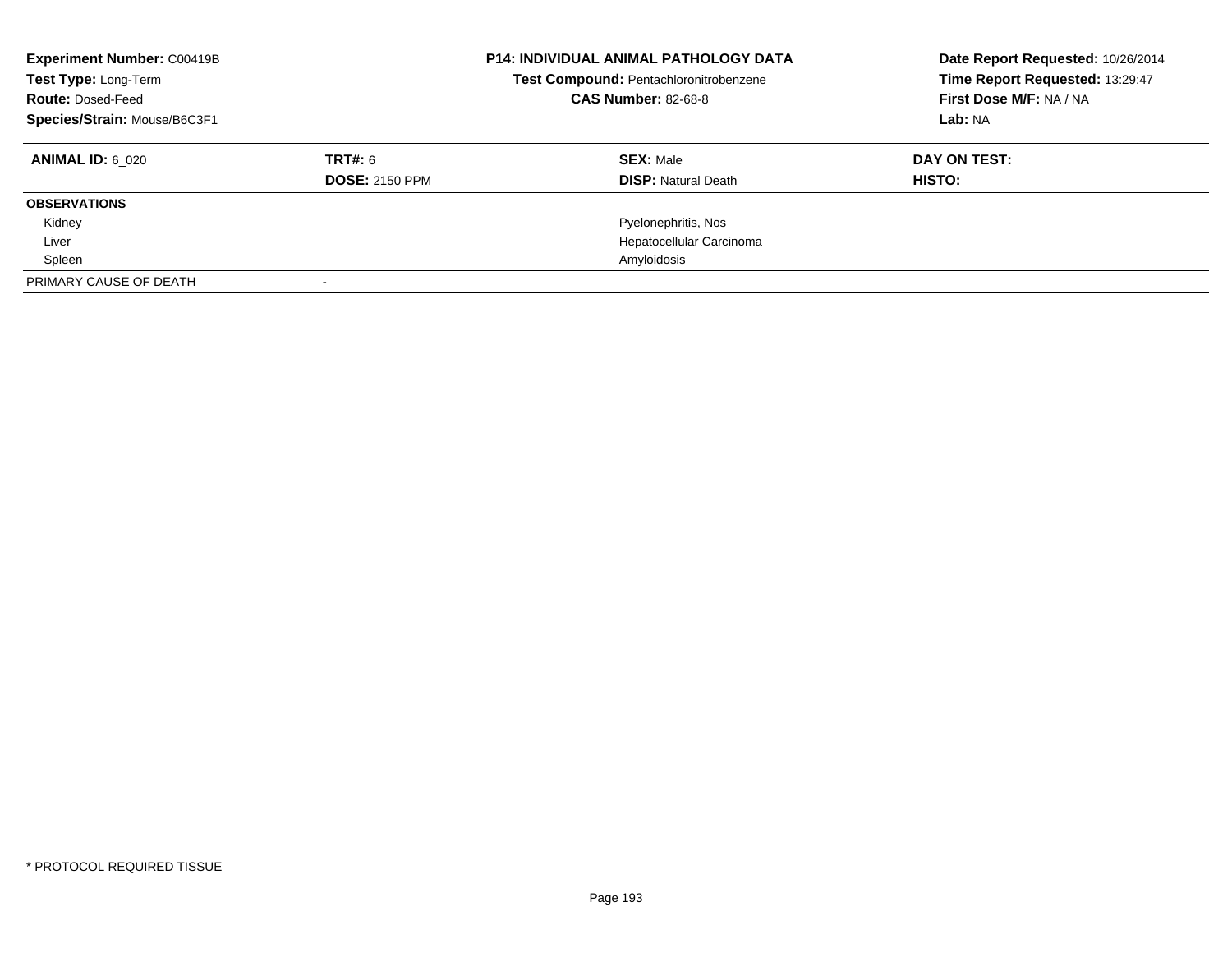| <b>Experiment Number: C00419B</b><br>Test Type: Long-Term<br><b>Route: Dosed-Feed</b><br>Species/Strain: Mouse/B6C3F1 |                                         | <b>P14: INDIVIDUAL ANIMAL PATHOLOGY DATA</b><br><b>Test Compound: Pentachloronitrobenzene</b><br><b>CAS Number: 82-68-8</b> | Date Report Requested: 10/26/2014<br>Time Report Requested: 13:29:47<br>First Dose M/F: NA / NA<br>Lab: NA |
|-----------------------------------------------------------------------------------------------------------------------|-----------------------------------------|-----------------------------------------------------------------------------------------------------------------------------|------------------------------------------------------------------------------------------------------------|
| <b>ANIMAL ID: 6 022</b>                                                                                               | <b>TRT#:</b> 6<br><b>DOSE: 2150 PPM</b> | <b>SEX: Male</b><br><b>DISP:</b> Natural Death                                                                              | DAY ON TEST:<br>HISTO:                                                                                     |
| <b>OBSERVATIONS</b>                                                                                                   |                                         |                                                                                                                             |                                                                                                            |
| Spleen                                                                                                                |                                         | Inflammation, Nos                                                                                                           |                                                                                                            |
| PRIMARY CAUSE OF DEATH                                                                                                |                                         |                                                                                                                             |                                                                                                            |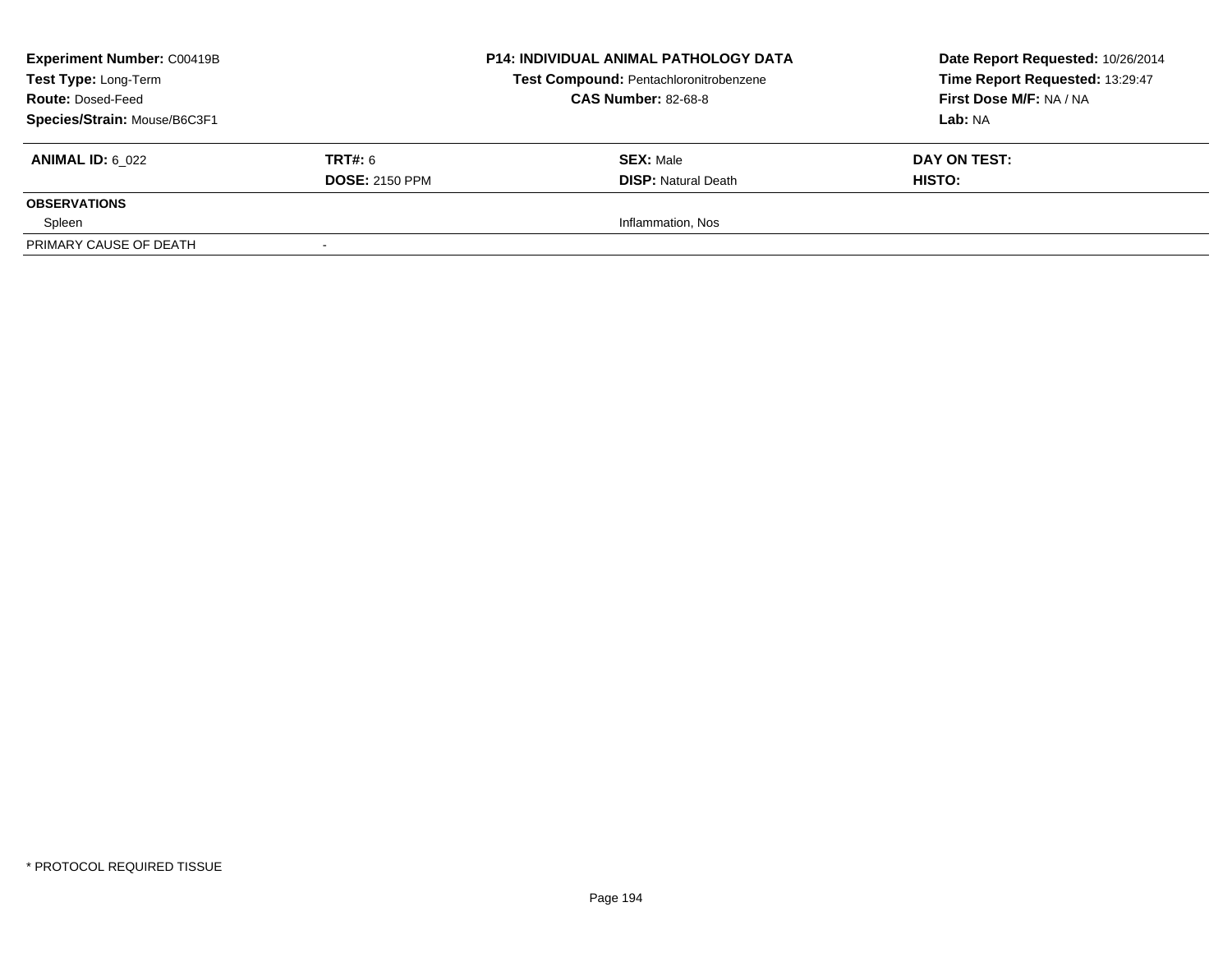| Experiment Number: C00419B<br>Test Type: Long-Term<br><b>Route: Dosed-Feed</b><br>Species/Strain: Mouse/B6C3F1 |                                         | <b>P14: INDIVIDUAL ANIMAL PATHOLOGY DATA</b><br><b>Test Compound: Pentachloronitrobenzene</b><br><b>CAS Number: 82-68-8</b> | Date Report Requested: 10/26/2014<br>Time Report Requested: 13:29:47<br>First Dose M/F: NA / NA<br>Lab: NA |
|----------------------------------------------------------------------------------------------------------------|-----------------------------------------|-----------------------------------------------------------------------------------------------------------------------------|------------------------------------------------------------------------------------------------------------|
| <b>ANIMAL ID: 6 024</b>                                                                                        | <b>TRT#: 6</b><br><b>DOSE: 2150 PPM</b> | <b>SEX: Male</b><br><b>DISP: Natural Death</b>                                                                              | DAY ON TEST:<br>HISTO:                                                                                     |
| <b>OBSERVATIONS</b>                                                                                            |                                         |                                                                                                                             |                                                                                                            |
| Unspecified                                                                                                    | Axilla                                  | Fibroma                                                                                                                     |                                                                                                            |
| PRIMARY CAUSE OF DEATH                                                                                         |                                         |                                                                                                                             |                                                                                                            |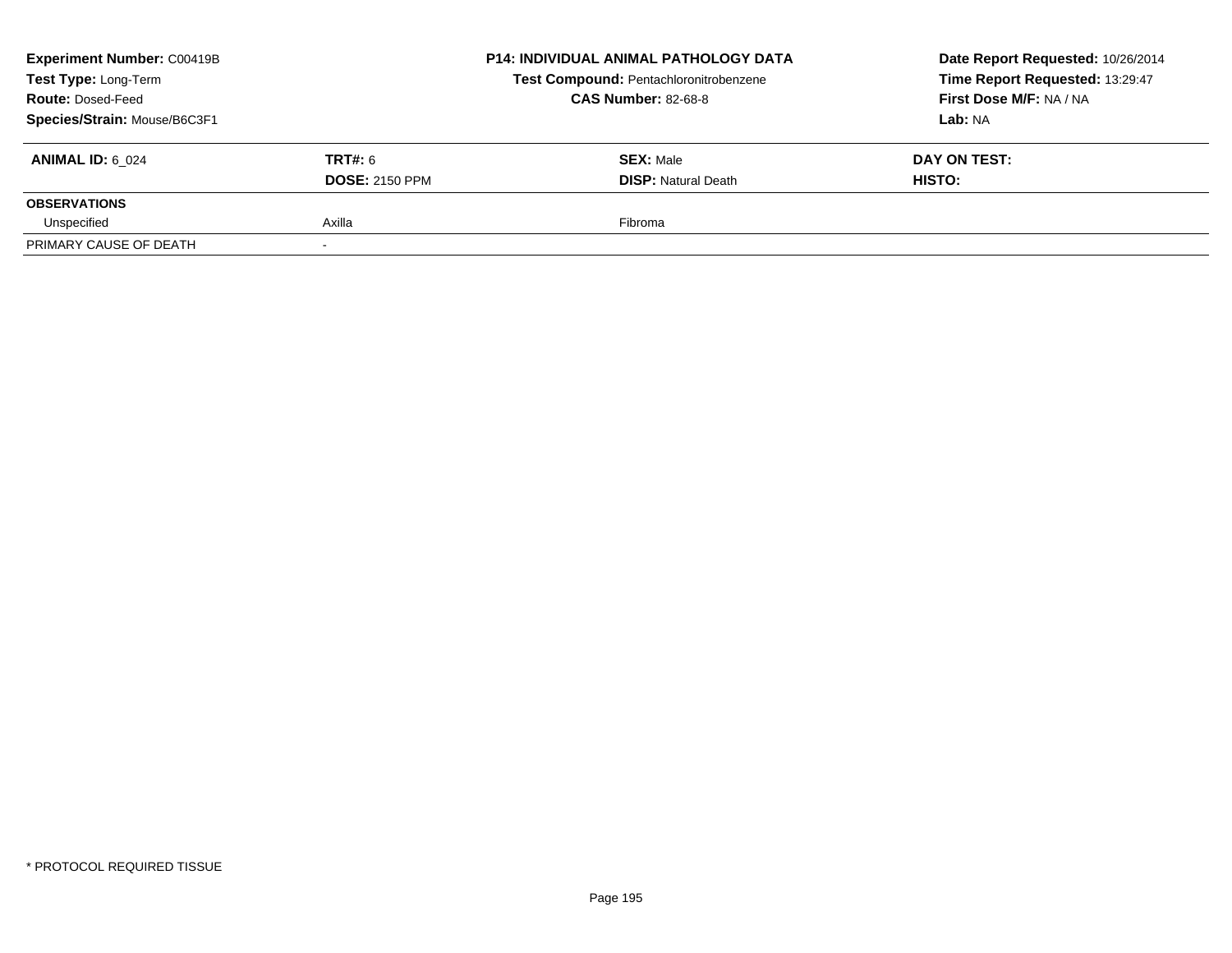| <b>Experiment Number: C00419B</b><br>Test Type: Long-Term<br><b>Route: Dosed-Feed</b><br>Species/Strain: Mouse/B6C3F1 |                                         | <b>P14: INDIVIDUAL ANIMAL PATHOLOGY DATA</b><br>Test Compound: Pentachloronitrobenzene<br><b>CAS Number: 82-68-8</b> | Date Report Requested: 10/26/2014<br>Time Report Requested: 13:29:47<br>First Dose M/F: NA / NA<br>Lab: NA |
|-----------------------------------------------------------------------------------------------------------------------|-----------------------------------------|----------------------------------------------------------------------------------------------------------------------|------------------------------------------------------------------------------------------------------------|
| <b>ANIMAL ID: 6 026</b>                                                                                               | <b>TRT#: 6</b><br><b>DOSE: 2150 PPM</b> | <b>SEX: Male</b><br><b>DISP:</b> Natural Death                                                                       | DAY ON TEST:<br>HISTO:                                                                                     |
| <b>OBSERVATIONS</b>                                                                                                   |                                         |                                                                                                                      |                                                                                                            |
| Unspecified                                                                                                           | Multiple Organs Nos                     | Lymphoma, Histiocytic-Malignant Type                                                                                 |                                                                                                            |
| PRIMARY CAUSE OF DEATH                                                                                                |                                         |                                                                                                                      |                                                                                                            |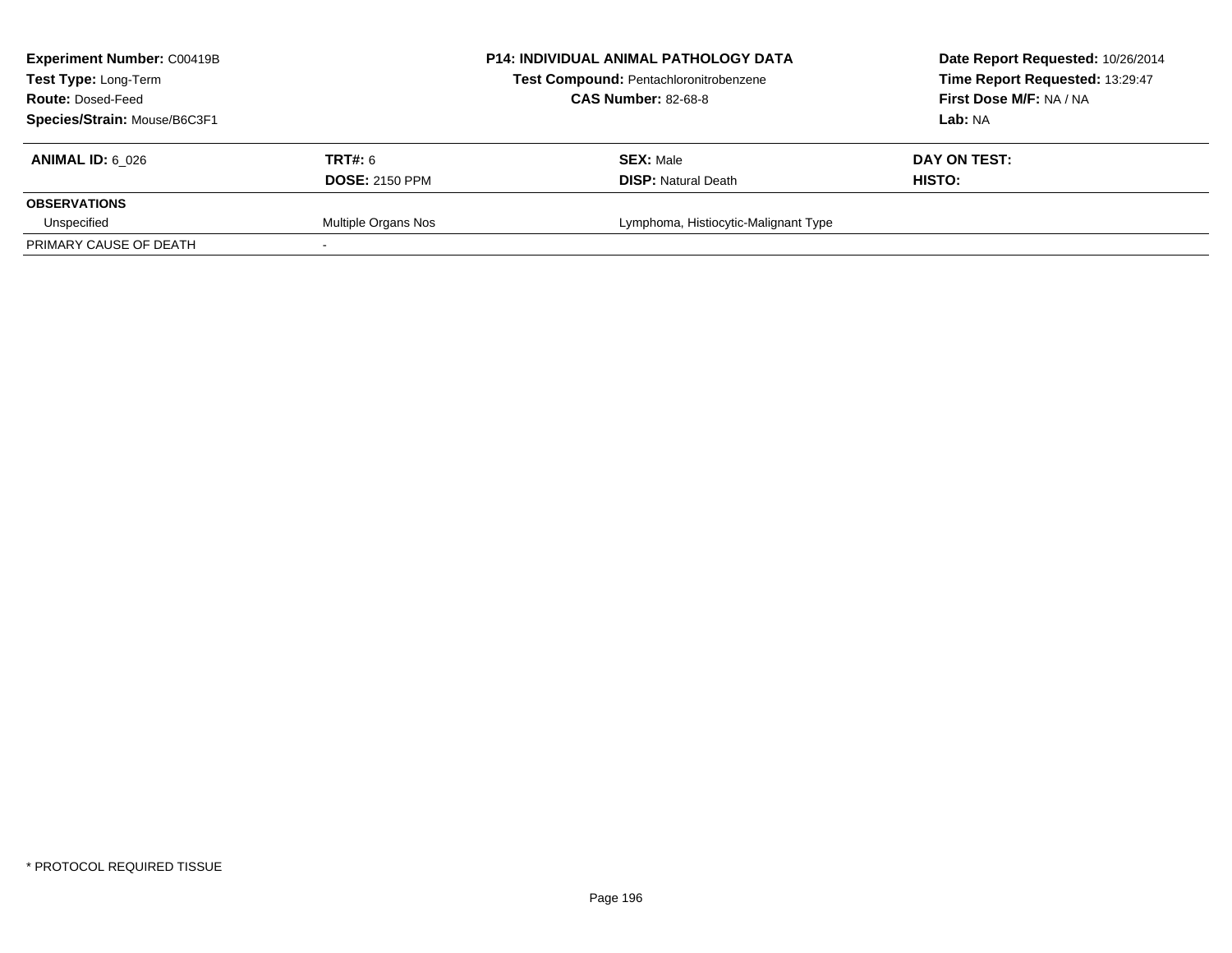| <b>Experiment Number: C00419B</b><br><b>Test Type: Long-Term</b><br><b>Route: Dosed-Feed</b><br>Species/Strain: Mouse/B6C3F1 |                                  | <b>P14: INDIVIDUAL ANIMAL PATHOLOGY DATA</b><br>Test Compound: Pentachloronitrobenzene<br><b>CAS Number: 82-68-8</b> | Date Report Requested: 10/26/2014<br>Time Report Requested: 13:29:47<br>First Dose M/F: NA / NA<br>Lab: NA |
|------------------------------------------------------------------------------------------------------------------------------|----------------------------------|----------------------------------------------------------------------------------------------------------------------|------------------------------------------------------------------------------------------------------------|
| <b>ANIMAL ID: 6 027</b>                                                                                                      | TRT#: 6<br><b>DOSE: 2150 PPM</b> | <b>SEX: Male</b><br><b>DISP:</b> Natural Death                                                                       | DAY ON TEST:<br>HISTO:                                                                                     |
| <b>OBSERVATIONS</b>                                                                                                          |                                  |                                                                                                                      |                                                                                                            |
| Unspecified                                                                                                                  | Multiple Organs Nos              | Lymphoma, Histiocytic-Malignant Type                                                                                 |                                                                                                            |
| PRIMARY CAUSE OF DEATH                                                                                                       |                                  |                                                                                                                      |                                                                                                            |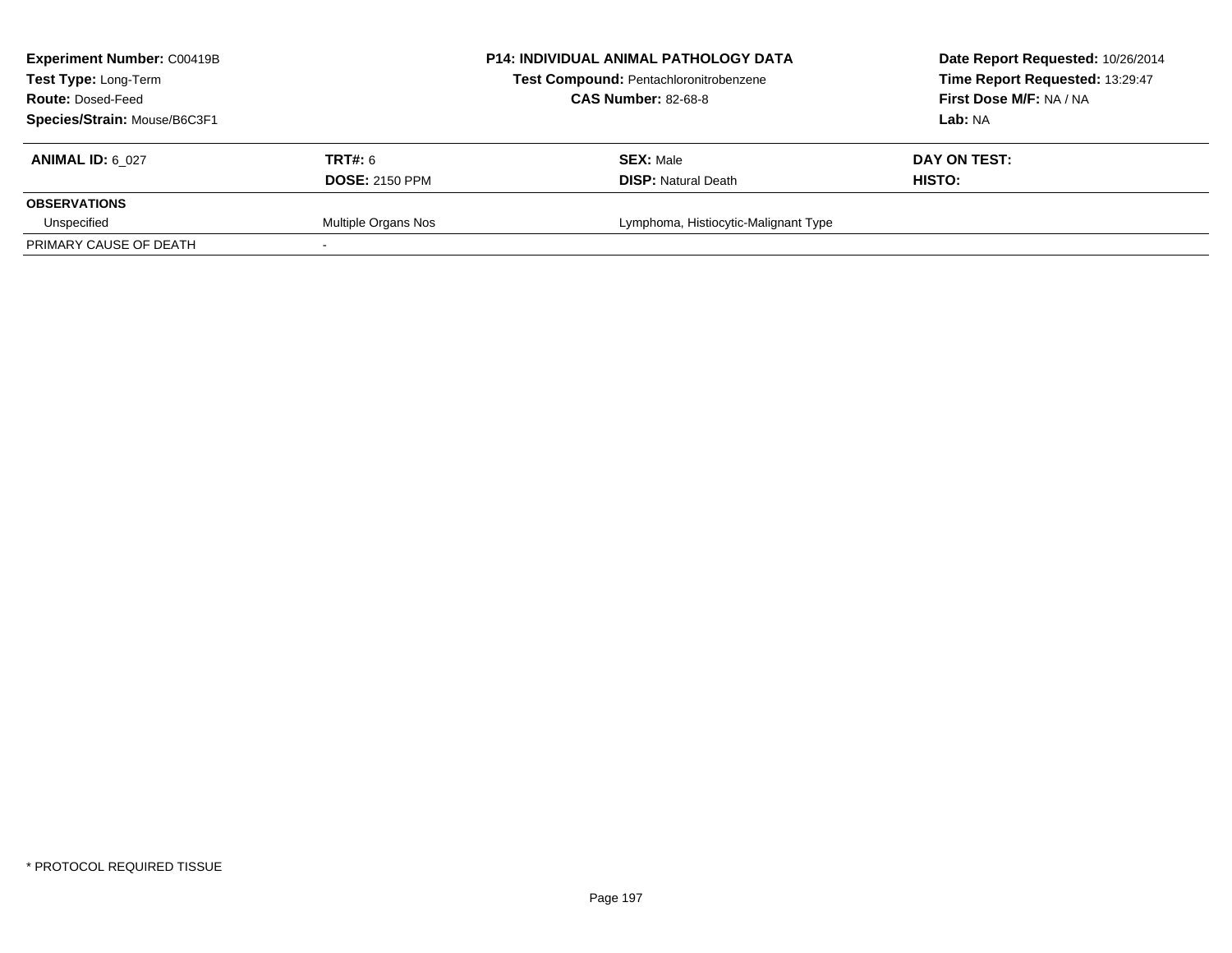| <b>Experiment Number: C00419B</b><br>Test Type: Long-Term<br><b>Route: Dosed-Feed</b><br>Species/Strain: Mouse/B6C3F1 |                                         | <b>P14: INDIVIDUAL ANIMAL PATHOLOGY DATA</b><br>Test Compound: Pentachloronitrobenzene<br><b>CAS Number: 82-68-8</b> | Date Report Requested: 10/26/2014<br>Time Report Requested: 13:29:47<br>First Dose M/F: NA / NA<br>Lab: NA |
|-----------------------------------------------------------------------------------------------------------------------|-----------------------------------------|----------------------------------------------------------------------------------------------------------------------|------------------------------------------------------------------------------------------------------------|
| <b>ANIMAL ID: 6 028</b>                                                                                               | <b>TRT#: 6</b><br><b>DOSE: 2150 PPM</b> | <b>SEX: Male</b><br><b>DISP: Natural Death</b>                                                                       | DAY ON TEST:<br>HISTO:                                                                                     |
| <b>OBSERVATIONS</b>                                                                                                   |                                         |                                                                                                                      |                                                                                                            |
| Kidney                                                                                                                |                                         | Pyelonephritis, Nos                                                                                                  |                                                                                                            |
| PRIMARY CAUSE OF DEATH                                                                                                |                                         |                                                                                                                      |                                                                                                            |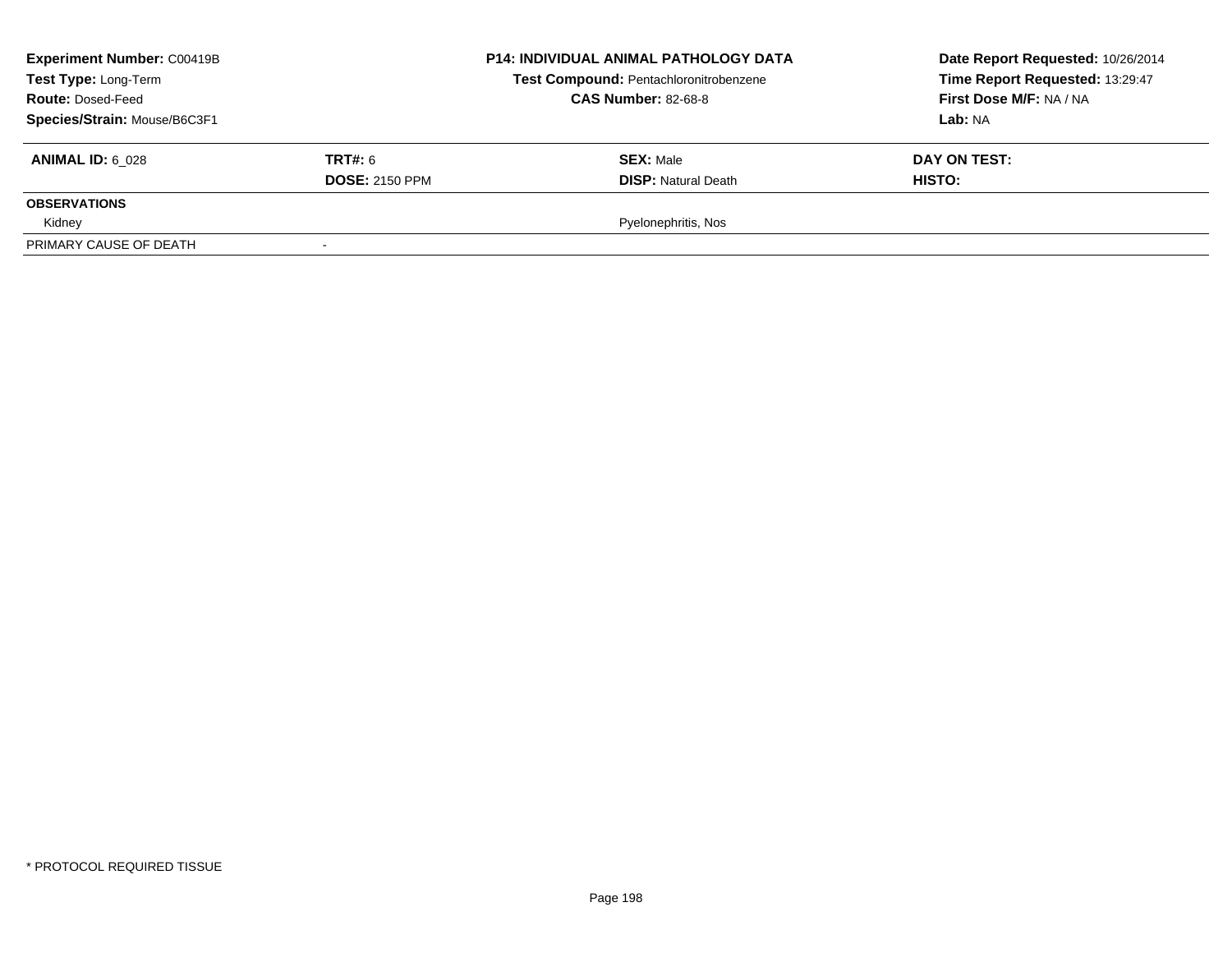| <b>Experiment Number: C00419B</b><br>Test Type: Long-Term<br><b>Route: Dosed-Feed</b><br>Species/Strain: Mouse/B6C3F1 |                                  | <b>P14: INDIVIDUAL ANIMAL PATHOLOGY DATA</b><br>Test Compound: Pentachloronitrobenzene<br><b>CAS Number: 82-68-8</b> | Date Report Requested: 10/26/2014<br>Time Report Requested: 13:29:47<br>First Dose M/F: NA / NA<br>Lab: NA |
|-----------------------------------------------------------------------------------------------------------------------|----------------------------------|----------------------------------------------------------------------------------------------------------------------|------------------------------------------------------------------------------------------------------------|
| <b>ANIMAL ID: 6 031</b>                                                                                               | TRT#: 6<br><b>DOSE: 2150 PPM</b> | <b>SEX: Male</b><br><b>DISP:</b> Scheduled Sacrifice                                                                 | DAY ON TEST:<br><b>HISTO:</b>                                                                              |
| <b>OBSERVATIONS</b>                                                                                                   |                                  |                                                                                                                      |                                                                                                            |
| Kidney                                                                                                                |                                  | Cyst, Nos                                                                                                            |                                                                                                            |
|                                                                                                                       |                                  | Inflammation, Chronic                                                                                                |                                                                                                            |
| Liver                                                                                                                 |                                  | Hepatocellular Carcinoma                                                                                             |                                                                                                            |
| PRIMARY CAUSE OF DEATH                                                                                                |                                  |                                                                                                                      |                                                                                                            |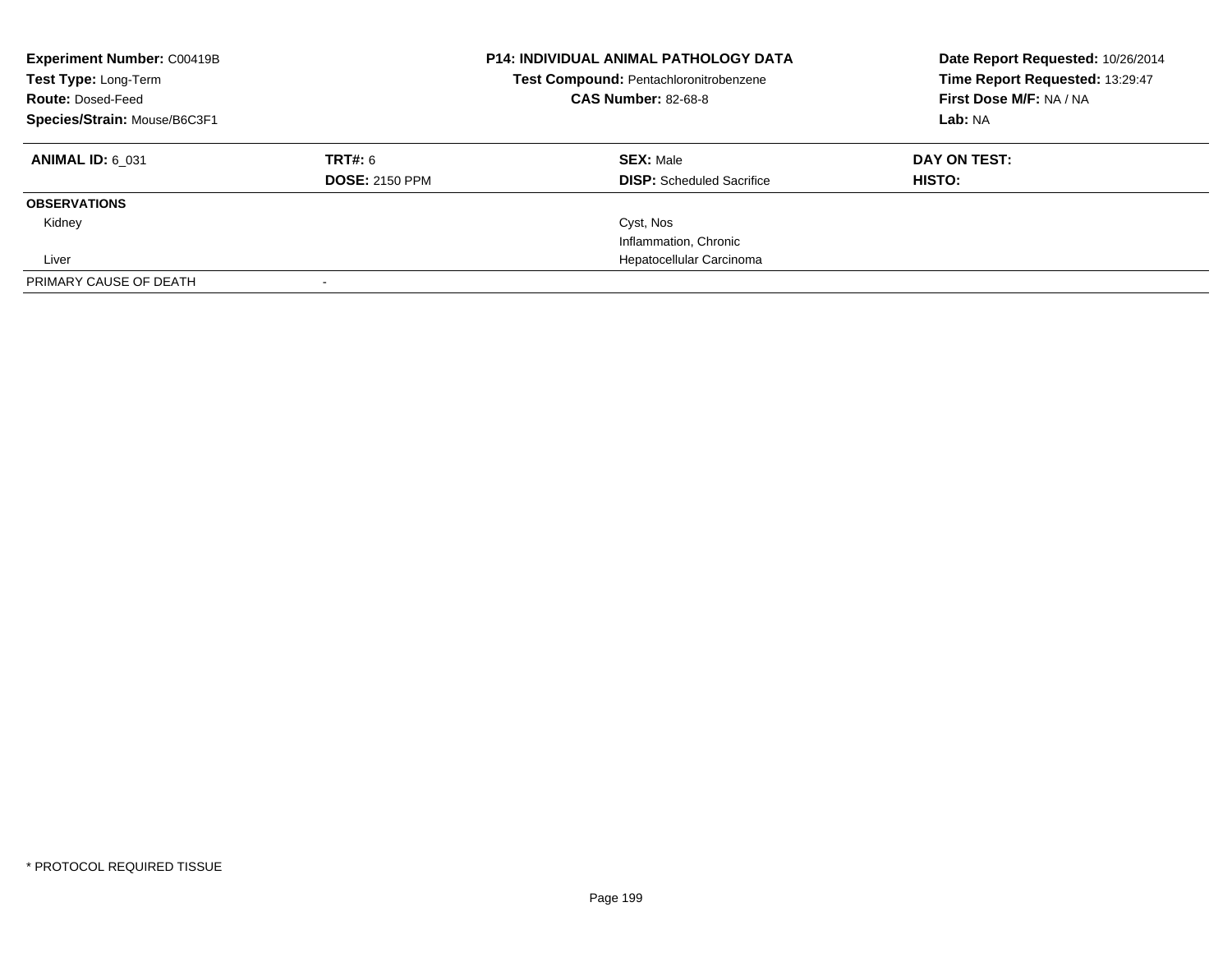| <b>Experiment Number: C00419B</b><br>Test Type: Long-Term<br><b>Route: Dosed-Feed</b><br>Species/Strain: Mouse/B6C3F1 |                                         | <b>P14: INDIVIDUAL ANIMAL PATHOLOGY DATA</b><br>Test Compound: Pentachloronitrobenzene<br><b>CAS Number: 82-68-8</b> | Date Report Requested: 10/26/2014<br>Time Report Requested: 13:29:47<br>First Dose M/F: NA / NA<br>Lab: NA |
|-----------------------------------------------------------------------------------------------------------------------|-----------------------------------------|----------------------------------------------------------------------------------------------------------------------|------------------------------------------------------------------------------------------------------------|
| <b>ANIMAL ID: 6 033</b>                                                                                               | <b>TRT#: 6</b><br><b>DOSE: 2150 PPM</b> | <b>SEX: Male</b><br><b>DISP:</b> Natural Death                                                                       | DAY ON TEST:<br>HISTO:                                                                                     |
| <b>OBSERVATIONS</b>                                                                                                   |                                         |                                                                                                                      |                                                                                                            |
| Kidney                                                                                                                |                                         | Inflammation, Chronic                                                                                                |                                                                                                            |
| PRIMARY CAUSE OF DEATH                                                                                                |                                         |                                                                                                                      |                                                                                                            |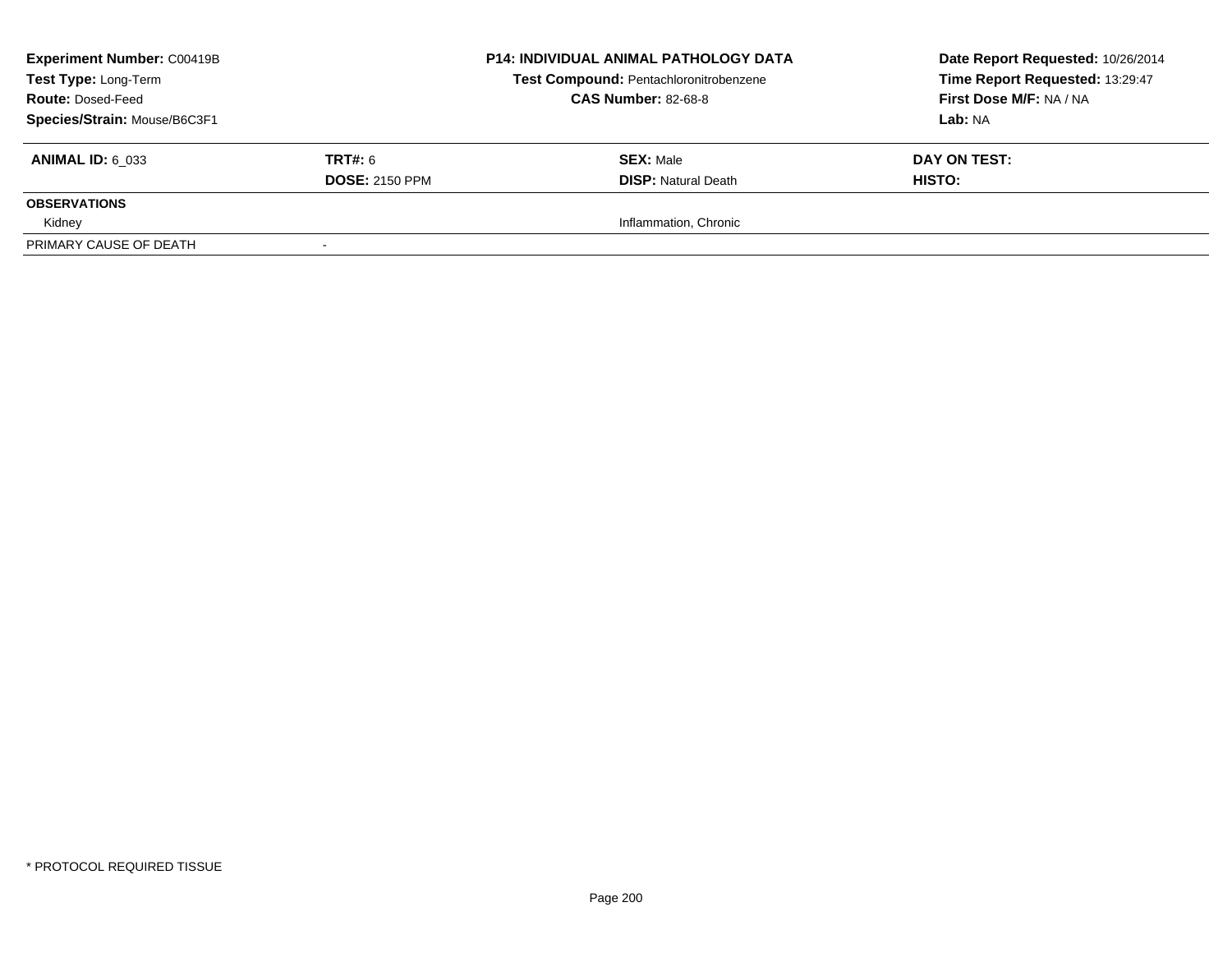| <b>Experiment Number: C00419B</b><br><b>Test Type: Long-Term</b> |                       | <b>P14: INDIVIDUAL ANIMAL PATHOLOGY DATA</b><br>Test Compound: Pentachloronitrobenzene | Date Report Requested: 10/26/2014<br>Time Report Requested: 13:29:47 |
|------------------------------------------------------------------|-----------------------|----------------------------------------------------------------------------------------|----------------------------------------------------------------------|
| <b>Route: Dosed-Feed</b>                                         |                       | <b>CAS Number: 82-68-8</b>                                                             | First Dose M/F: NA / NA                                              |
| Species/Strain: Mouse/B6C3F1                                     |                       |                                                                                        | Lab: NA                                                              |
| <b>ANIMAL ID: 6 034</b>                                          | TRT#: 6               | <b>SEX: Male</b>                                                                       | DAY ON TEST:                                                         |
|                                                                  | <b>DOSE: 2150 PPM</b> | <b>DISP:</b> Natural Death                                                             | HISTO:                                                               |
| <b>OBSERVATIONS</b>                                              |                       |                                                                                        |                                                                      |
| Kidney                                                           |                       | Inflammation, Chronic                                                                  |                                                                      |
| Unspecified                                                      | <b>Back</b>           | Fibrosarcoma                                                                           |                                                                      |
| PRIMARY CAUSE OF DEATH                                           |                       |                                                                                        |                                                                      |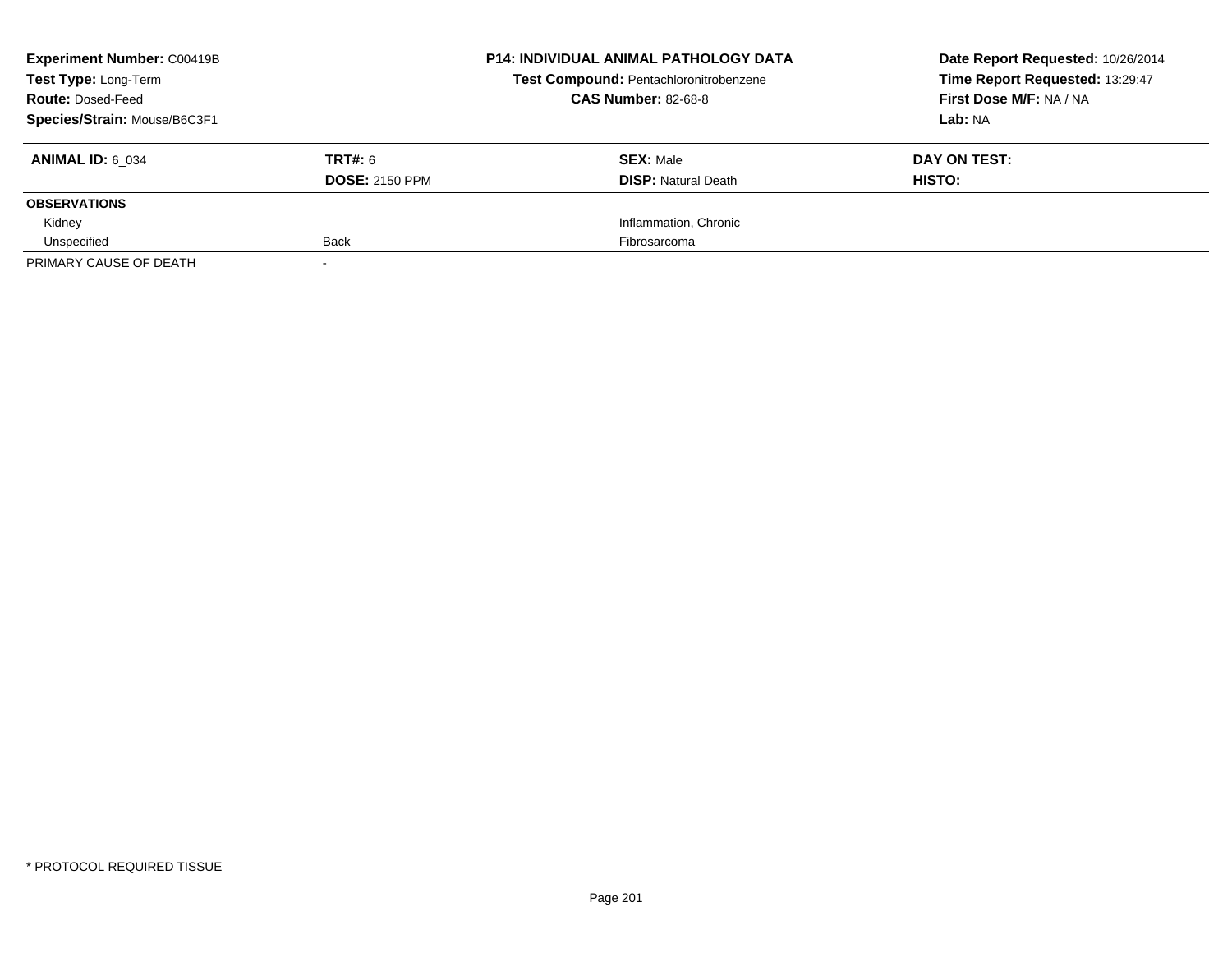| <b>Experiment Number: C00419B</b><br>Test Type: Long-Term<br><b>Route: Dosed-Feed</b><br>Species/Strain: Mouse/B6C3F1 |                                  | <b>P14: INDIVIDUAL ANIMAL PATHOLOGY DATA</b><br>Test Compound: Pentachloronitrobenzene<br><b>CAS Number: 82-68-8</b> | Date Report Requested: 10/26/2014<br>Time Report Requested: 13:29:47<br>First Dose M/F: NA / NA<br>Lab: NA |
|-----------------------------------------------------------------------------------------------------------------------|----------------------------------|----------------------------------------------------------------------------------------------------------------------|------------------------------------------------------------------------------------------------------------|
| <b>ANIMAL ID: 6 035</b>                                                                                               | TRT#: 6<br><b>DOSE: 2150 PPM</b> | <b>SEX: Male</b><br><b>DISP: Natural Death</b>                                                                       | DAY ON TEST:<br>HISTO:                                                                                     |
| <b>OBSERVATIONS</b>                                                                                                   |                                  |                                                                                                                      |                                                                                                            |
| Kidney                                                                                                                |                                  | Amyloidosis                                                                                                          |                                                                                                            |
|                                                                                                                       |                                  | Inflammation, Chronic                                                                                                |                                                                                                            |
| Spleen                                                                                                                |                                  | Amyloidosis                                                                                                          |                                                                                                            |
| PRIMARY CAUSE OF DEATH                                                                                                |                                  |                                                                                                                      |                                                                                                            |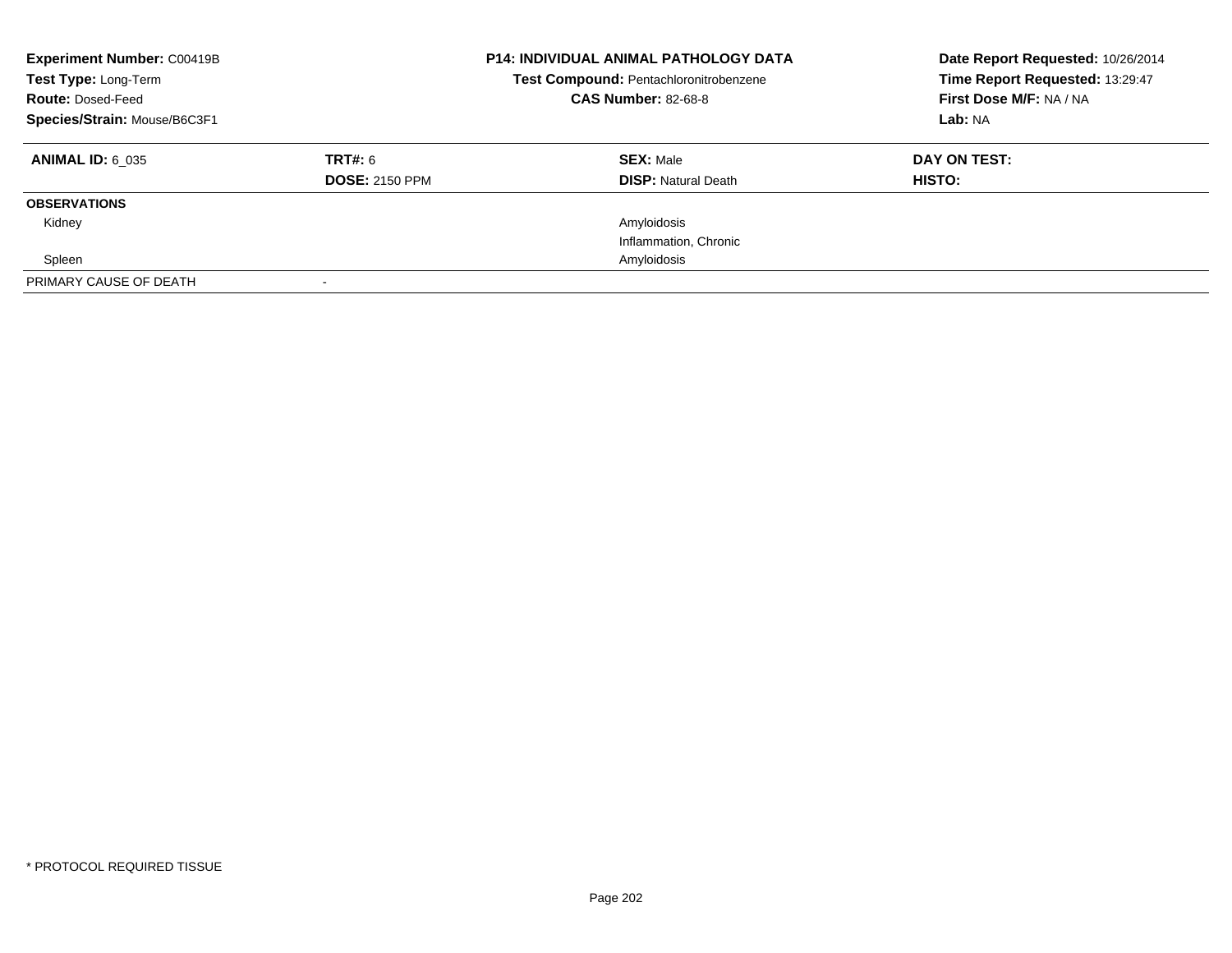| <b>Experiment Number: C00419B</b><br>Test Type: Long-Term<br><b>Route: Dosed-Feed</b><br>Species/Strain: Mouse/B6C3F1 |                                  | <b>P14: INDIVIDUAL ANIMAL PATHOLOGY DATA</b><br>Test Compound: Pentachloronitrobenzene<br><b>CAS Number: 82-68-8</b> | Date Report Requested: 10/26/2014<br>Time Report Requested: 13:29:47<br>First Dose M/F: NA / NA<br>Lab: NA |
|-----------------------------------------------------------------------------------------------------------------------|----------------------------------|----------------------------------------------------------------------------------------------------------------------|------------------------------------------------------------------------------------------------------------|
| <b>ANIMAL ID: 6 036</b>                                                                                               | TRT#: 6<br><b>DOSE: 2150 PPM</b> | <b>SEX: Male</b><br><b>DISP: Natural Death</b>                                                                       | DAY ON TEST:<br>HISTO:                                                                                     |
| <b>OBSERVATIONS</b>                                                                                                   |                                  |                                                                                                                      |                                                                                                            |
| Kidney                                                                                                                |                                  | Amyloidosis                                                                                                          |                                                                                                            |
|                                                                                                                       |                                  | Inflammation, Chronic                                                                                                |                                                                                                            |
| Spleen                                                                                                                |                                  | Amyloidosis                                                                                                          |                                                                                                            |
| PRIMARY CAUSE OF DEATH                                                                                                |                                  |                                                                                                                      |                                                                                                            |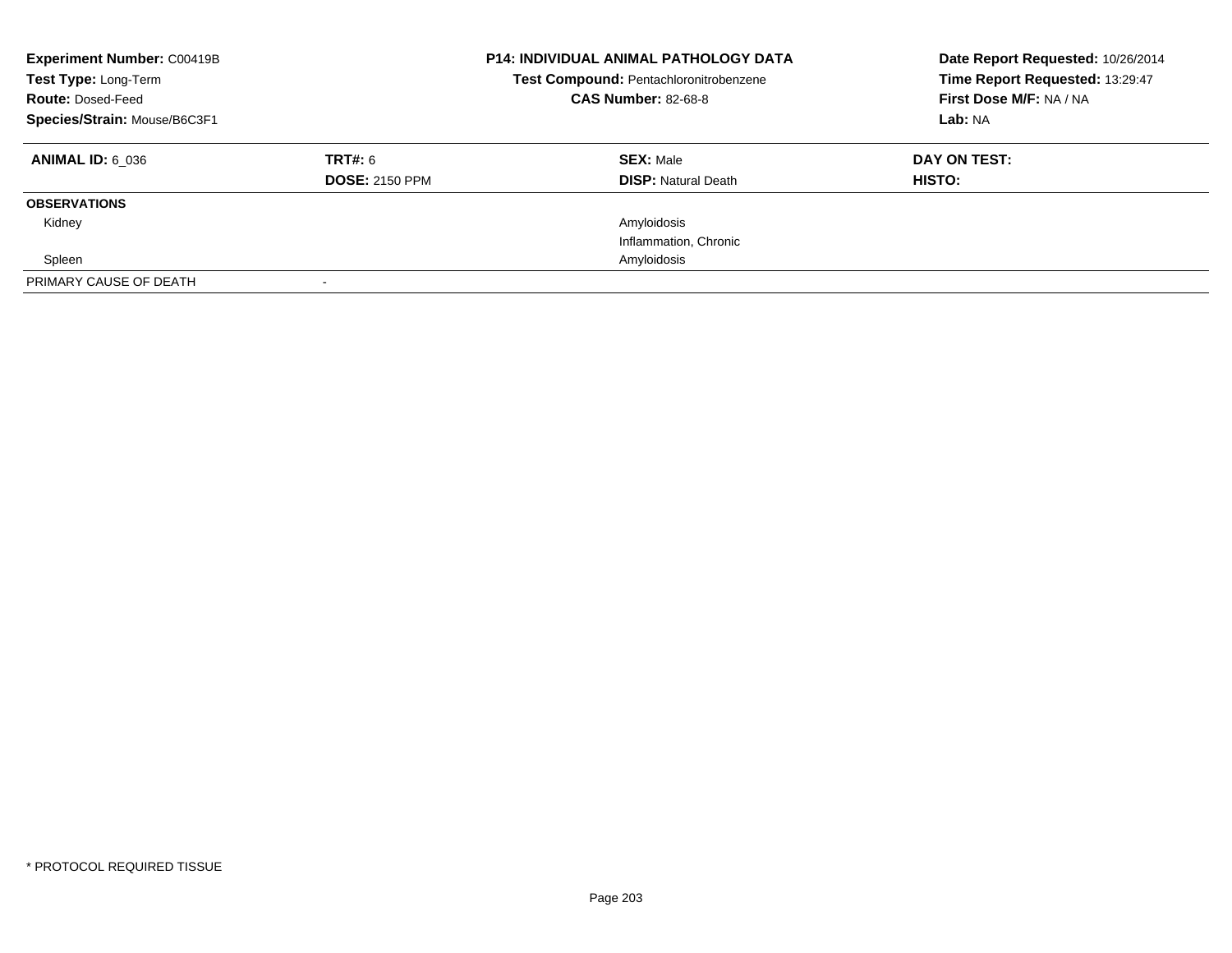| <b>Experiment Number: C00419B</b><br>Test Type: Long-Term<br><b>Route: Dosed-Feed</b><br>Species/Strain: Mouse/B6C3F1 |                                         | <b>P14: INDIVIDUAL ANIMAL PATHOLOGY DATA</b><br>Test Compound: Pentachloronitrobenzene<br><b>CAS Number: 82-68-8</b> | Date Report Requested: 10/26/2014<br>Time Report Requested: 13:29:47<br>First Dose M/F: NA / NA<br>Lab: NA |
|-----------------------------------------------------------------------------------------------------------------------|-----------------------------------------|----------------------------------------------------------------------------------------------------------------------|------------------------------------------------------------------------------------------------------------|
| <b>ANIMAL ID: 6 037</b>                                                                                               | <b>TRT#: 6</b><br><b>DOSE: 2150 PPM</b> | <b>SEX: Male</b><br><b>DISP:</b> Natural Death                                                                       | DAY ON TEST:<br>HISTO:                                                                                     |
| <b>OBSERVATIONS</b>                                                                                                   |                                         |                                                                                                                      |                                                                                                            |
| Kidney                                                                                                                |                                         | Inflammation, Chronic                                                                                                |                                                                                                            |
| PRIMARY CAUSE OF DEATH                                                                                                |                                         |                                                                                                                      |                                                                                                            |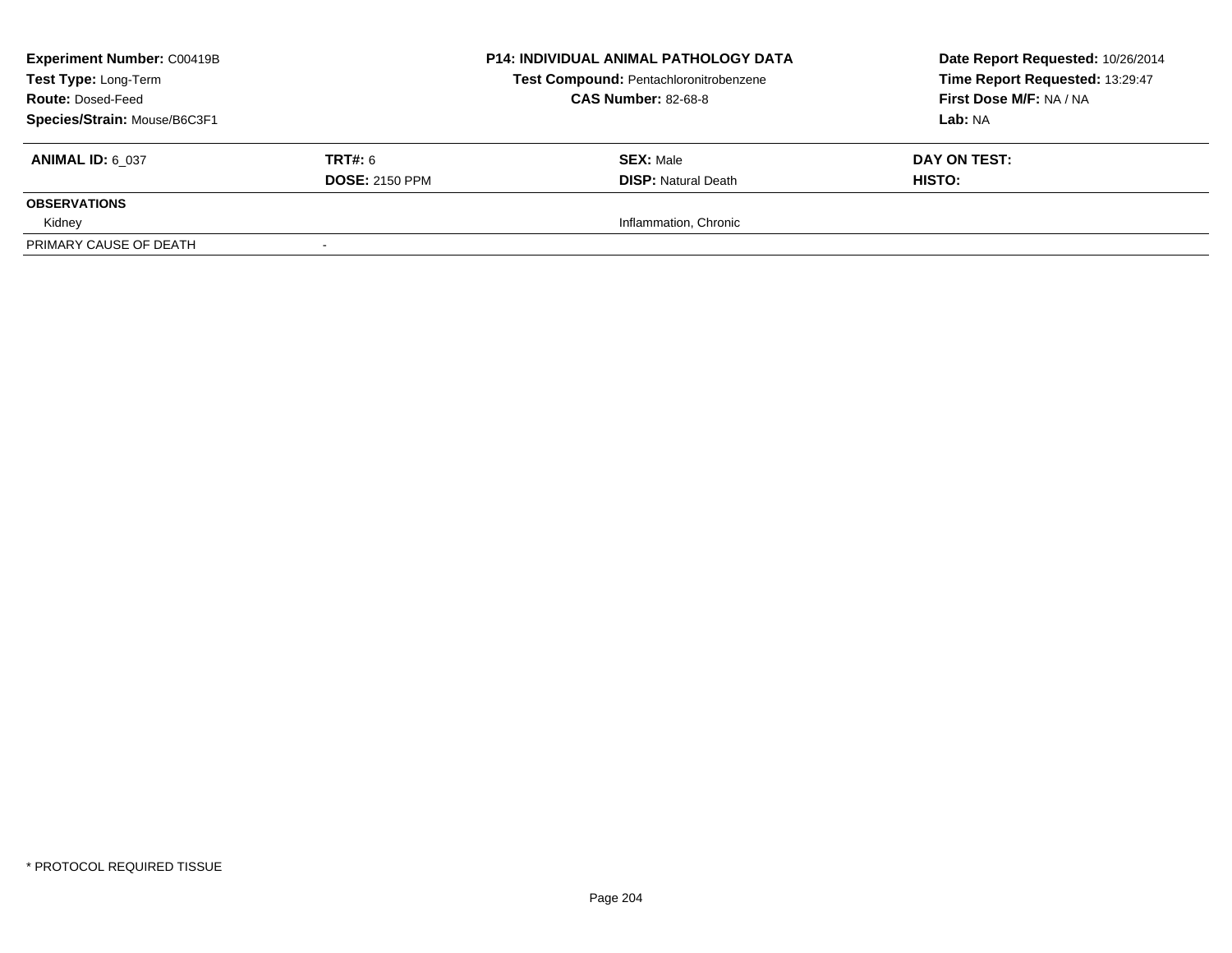| <b>Experiment Number: C00419B</b><br>Test Type: Long-Term<br><b>Route: Dosed-Feed</b><br>Species/Strain: Mouse/B6C3F1 |                                  | <b>P14: INDIVIDUAL ANIMAL PATHOLOGY DATA</b><br>Test Compound: Pentachloronitrobenzene<br><b>CAS Number: 82-68-8</b> | Date Report Requested: 10/26/2014<br>Time Report Requested: 13:29:47<br>First Dose M/F: NA / NA<br>Lab: NA |
|-----------------------------------------------------------------------------------------------------------------------|----------------------------------|----------------------------------------------------------------------------------------------------------------------|------------------------------------------------------------------------------------------------------------|
| <b>ANIMAL ID: 6 038</b>                                                                                               | TRT#: 6<br><b>DOSE: 2150 PPM</b> | <b>SEX: Male</b><br><b>DISP: Natural Death</b>                                                                       | DAY ON TEST:<br>HISTO:                                                                                     |
| <b>OBSERVATIONS</b>                                                                                                   |                                  |                                                                                                                      |                                                                                                            |
| Kidney                                                                                                                |                                  | Amyloidosis                                                                                                          |                                                                                                            |
|                                                                                                                       |                                  | Inflammation, Chronic                                                                                                |                                                                                                            |
| Spleen                                                                                                                |                                  | Amyloidosis                                                                                                          |                                                                                                            |
| PRIMARY CAUSE OF DEATH                                                                                                |                                  |                                                                                                                      |                                                                                                            |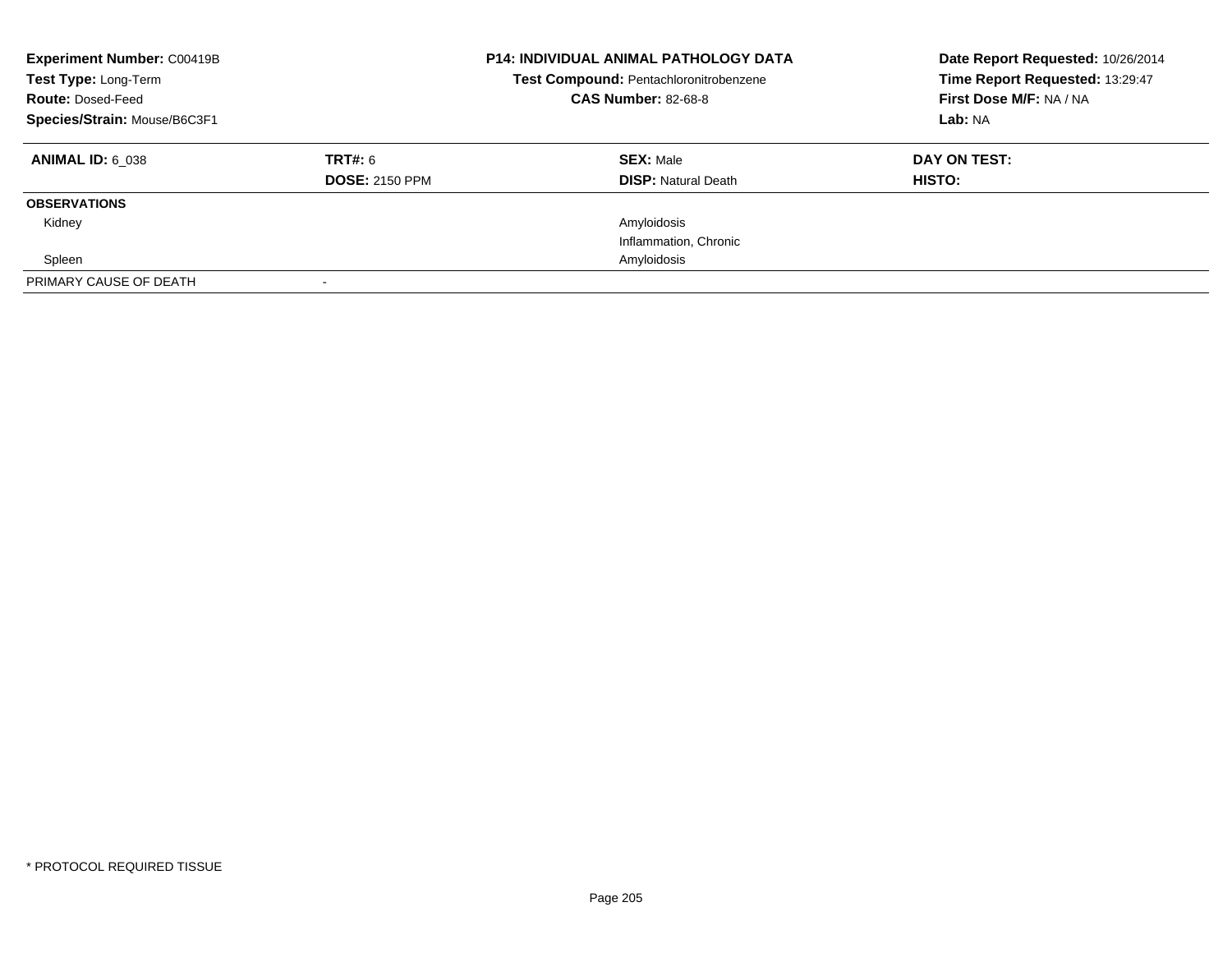| <b>Experiment Number: C00419B</b><br>Test Type: Long-Term<br><b>Route: Dosed-Feed</b><br>Species/Strain: Mouse/B6C3F1 |                                  | <b>P14: INDIVIDUAL ANIMAL PATHOLOGY DATA</b><br>Test Compound: Pentachloronitrobenzene<br><b>CAS Number: 82-68-8</b> | Date Report Requested: 10/26/2014<br>Time Report Requested: 13:29:47<br>First Dose M/F: NA / NA<br>Lab: NA |
|-----------------------------------------------------------------------------------------------------------------------|----------------------------------|----------------------------------------------------------------------------------------------------------------------|------------------------------------------------------------------------------------------------------------|
| <b>ANIMAL ID: 6 039</b>                                                                                               | TRT#: 6<br><b>DOSE: 2150 PPM</b> | <b>SEX: Male</b><br><b>DISP: Natural Death</b>                                                                       | DAY ON TEST:<br>HISTO:                                                                                     |
| <b>OBSERVATIONS</b>                                                                                                   |                                  |                                                                                                                      |                                                                                                            |
| Kidney                                                                                                                |                                  | Amyloidosis                                                                                                          |                                                                                                            |
|                                                                                                                       |                                  | Inflammation, Chronic                                                                                                |                                                                                                            |
| Spleen                                                                                                                |                                  | Amyloidosis                                                                                                          |                                                                                                            |
| PRIMARY CAUSE OF DEATH                                                                                                |                                  |                                                                                                                      |                                                                                                            |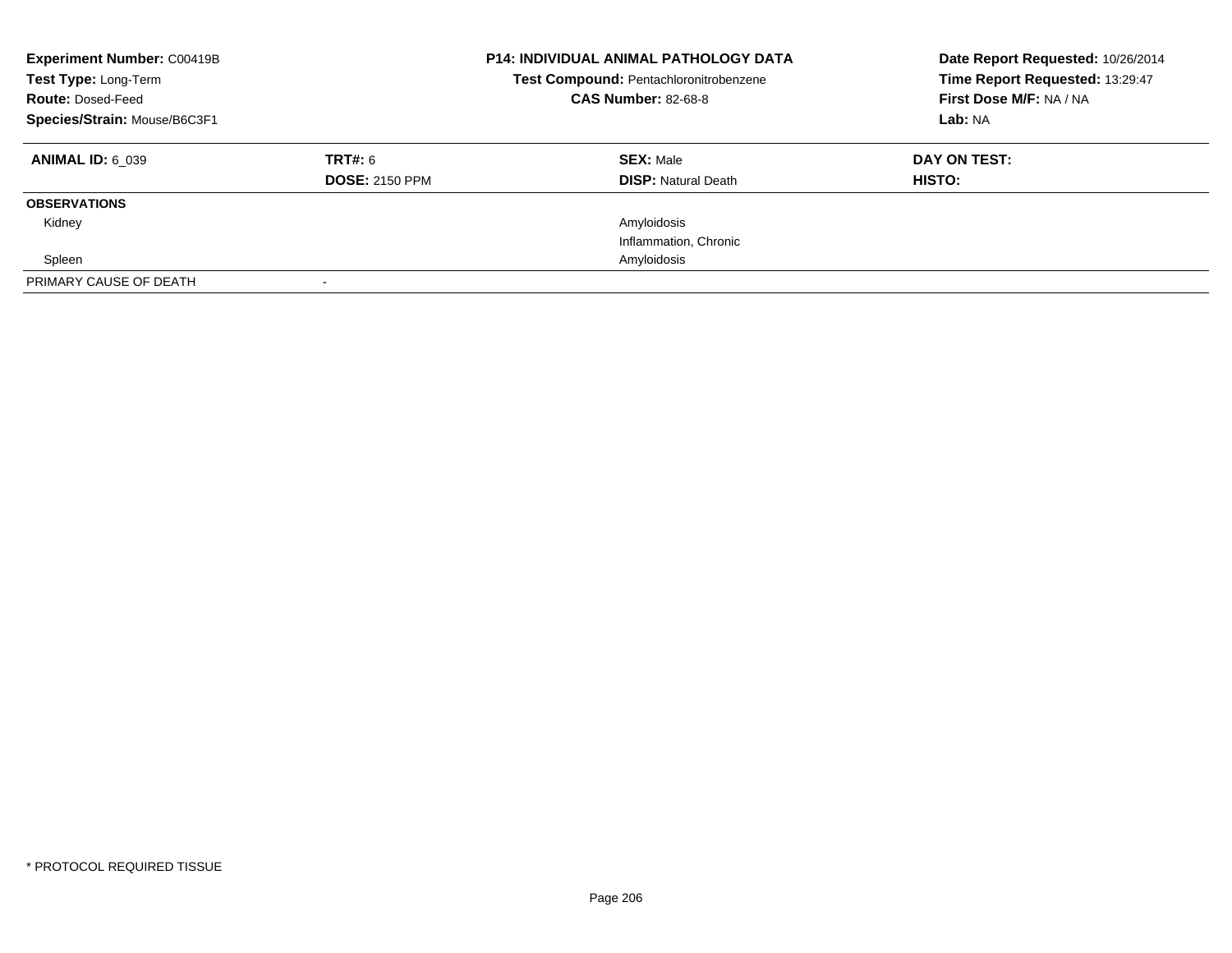| Experiment Number: C00419B<br>Test Type: Long-Term<br><b>Route: Dosed-Feed</b><br>Species/Strain: Mouse/B6C3F1 |                                         | <b>P14: INDIVIDUAL ANIMAL PATHOLOGY DATA</b><br>Test Compound: Pentachloronitrobenzene<br><b>CAS Number: 82-68-8</b> | Date Report Requested: 10/26/2014<br>Time Report Requested: 13:29:47<br>First Dose M/F: NA / NA<br>Lab: NA |
|----------------------------------------------------------------------------------------------------------------|-----------------------------------------|----------------------------------------------------------------------------------------------------------------------|------------------------------------------------------------------------------------------------------------|
| <b>ANIMAL ID: 6 044</b>                                                                                        | <b>TRT#: 6</b><br><b>DOSE: 2150 PPM</b> | <b>SEX: Male</b><br><b>DISP:</b> Scheduled Sacrifice                                                                 | DAY ON TEST:<br>HISTO:                                                                                     |
| <b>OBSERVATIONS</b>                                                                                            |                                         |                                                                                                                      |                                                                                                            |
| Unspecified                                                                                                    | Leg                                     | Fibrosarcoma                                                                                                         |                                                                                                            |
| PRIMARY CAUSE OF DEATH                                                                                         |                                         |                                                                                                                      |                                                                                                            |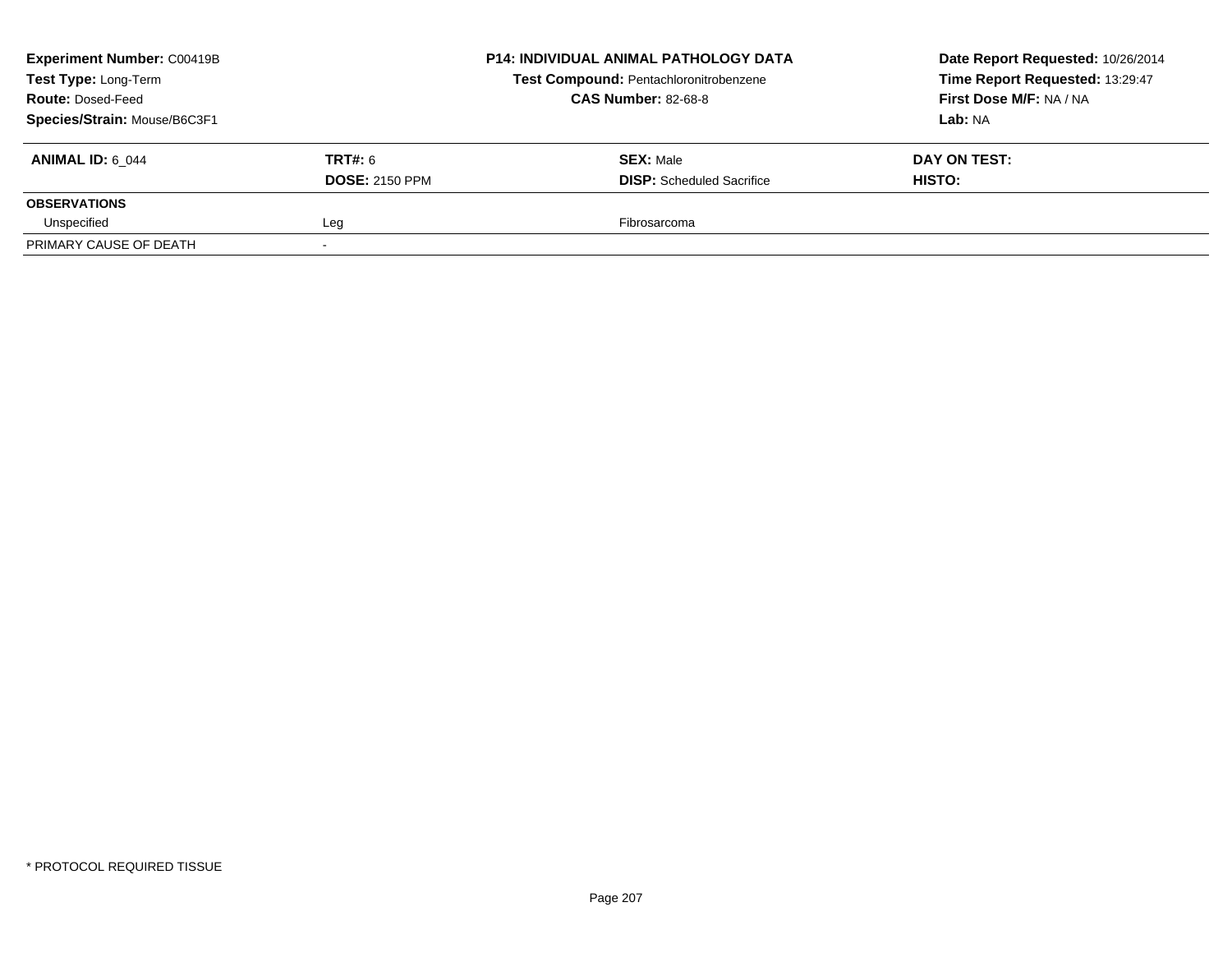| <b>Experiment Number: C00419B</b><br>Test Type: Long-Term<br><b>Route: Dosed-Feed</b> |                       | <b>P14: INDIVIDUAL ANIMAL PATHOLOGY DATA</b><br>Test Compound: Pentachloronitrobenzene<br><b>CAS Number: 82-68-8</b> | Date Report Requested: 10/26/2014<br>Time Report Requested: 13:29:47<br>First Dose M/F: NA / NA |
|---------------------------------------------------------------------------------------|-----------------------|----------------------------------------------------------------------------------------------------------------------|-------------------------------------------------------------------------------------------------|
| Species/Strain: Mouse/B6C3F1                                                          |                       |                                                                                                                      | Lab: NA                                                                                         |
| <b>ANIMAL ID: 6 046</b>                                                               | <b>TRT#:</b> 6        | <b>SEX: Male</b>                                                                                                     | DAY ON TEST:                                                                                    |
|                                                                                       | <b>DOSE: 2150 PPM</b> | <b>DISP:</b> Scheduled Sacrifice                                                                                     | HISTO:                                                                                          |
| <b>OBSERVATIONS</b>                                                                   |                       |                                                                                                                      |                                                                                                 |
| Pancreas                                                                              | Duct Nos              | Cyst, Nos                                                                                                            |                                                                                                 |
| PRIMARY CAUSE OF DEATH                                                                |                       |                                                                                                                      |                                                                                                 |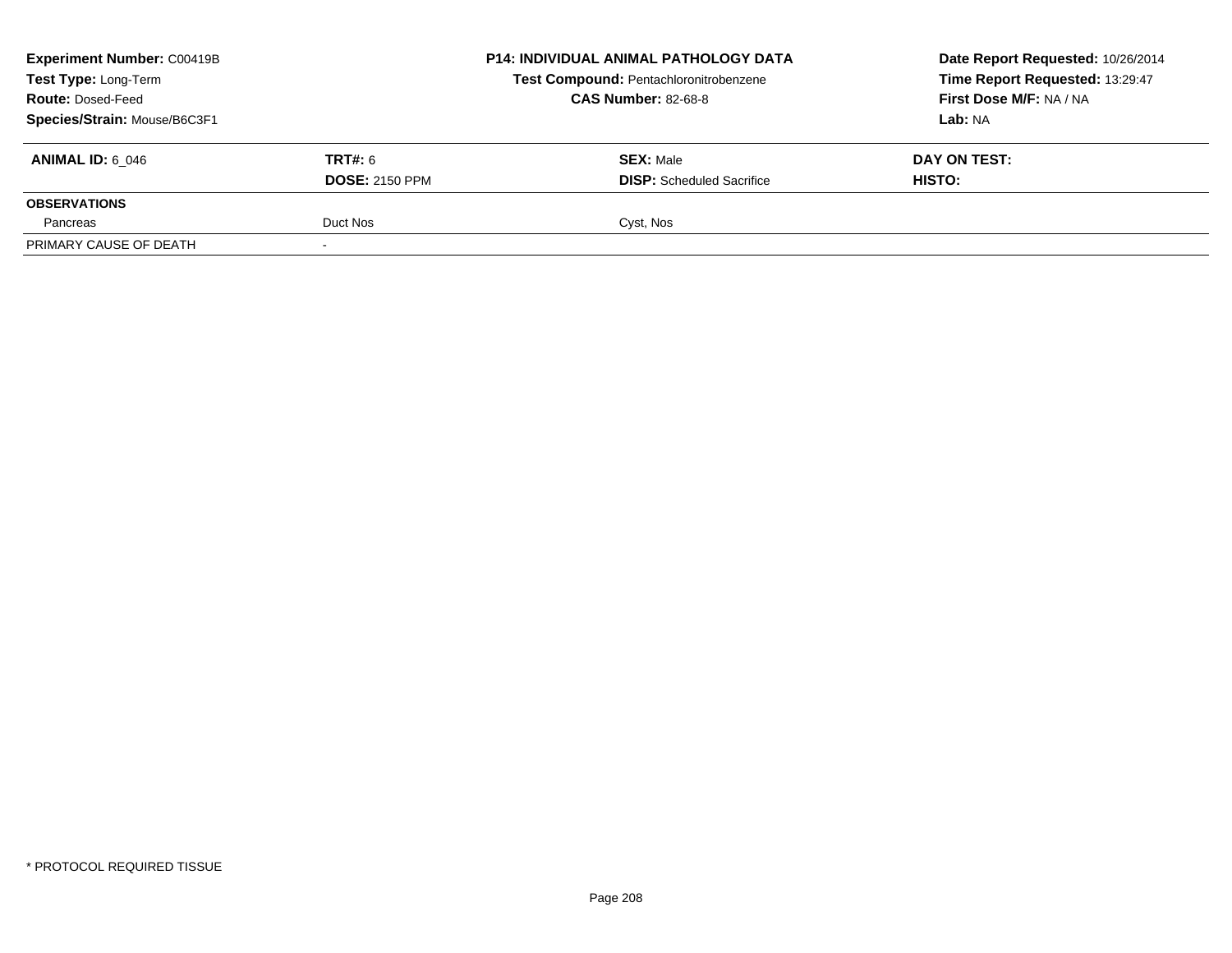| <b>Experiment Number: C00419B</b><br>Test Type: Long-Term<br><b>Route: Dosed-Feed</b> |                       | <b>P14: INDIVIDUAL ANIMAL PATHOLOGY DATA</b><br>Test Compound: Pentachloronitrobenzene<br><b>CAS Number: 82-68-8</b> | Date Report Requested: 10/26/2014<br>Time Report Requested: 13:29:47<br>First Dose M/F: NA / NA |
|---------------------------------------------------------------------------------------|-----------------------|----------------------------------------------------------------------------------------------------------------------|-------------------------------------------------------------------------------------------------|
| Species/Strain: Mouse/B6C3F1                                                          |                       |                                                                                                                      | Lab: NA                                                                                         |
| <b>ANIMAL ID: 6 047</b>                                                               | <b>TRT#: 6</b>        | <b>SEX: Male</b>                                                                                                     | DAY ON TEST:                                                                                    |
|                                                                                       | <b>DOSE: 2150 PPM</b> | <b>DISP:</b> Scheduled Sacrifice                                                                                     | HISTO:                                                                                          |
| <b>OBSERVATIONS</b>                                                                   |                       |                                                                                                                      |                                                                                                 |
| Liver                                                                                 |                       | Hepatocellular Carcinoma                                                                                             |                                                                                                 |
| PRIMARY CAUSE OF DEATH                                                                |                       |                                                                                                                      |                                                                                                 |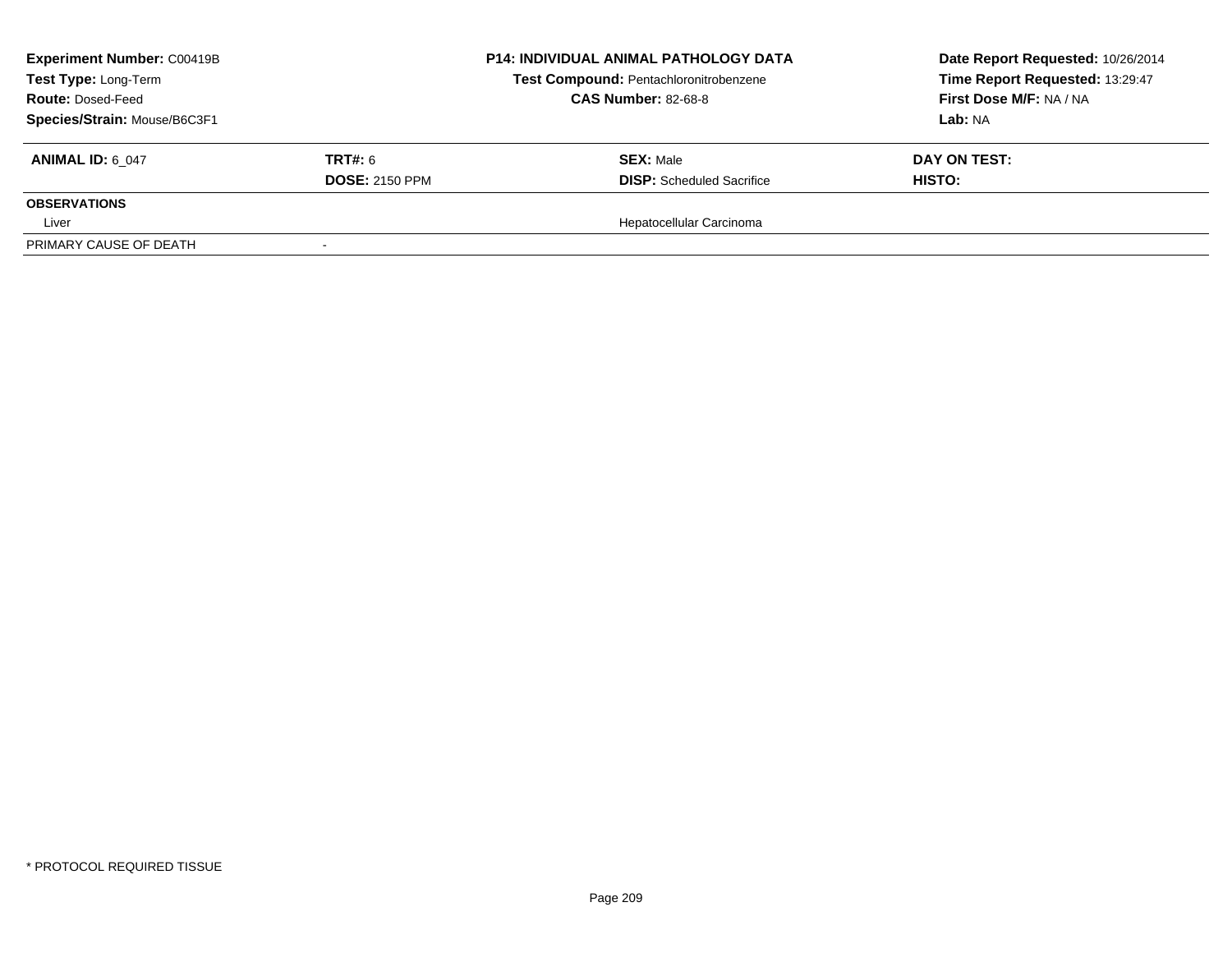| <b>Experiment Number: C00419B</b><br>Test Type: Long-Term<br><b>Route: Dosed-Feed</b><br>Species/Strain: Mouse/B6C3F1 |                                  | <b>P14: INDIVIDUAL ANIMAL PATHOLOGY DATA</b><br>Test Compound: Pentachloronitrobenzene<br><b>CAS Number: 82-68-8</b> | Date Report Requested: 10/26/2014<br>Time Report Requested: 13:29:47<br>First Dose M/F: NA / NA<br>Lab: NA |
|-----------------------------------------------------------------------------------------------------------------------|----------------------------------|----------------------------------------------------------------------------------------------------------------------|------------------------------------------------------------------------------------------------------------|
| <b>ANIMAL ID: 6 048</b>                                                                                               | TRT#: 6<br><b>DOSE: 2150 PPM</b> | <b>SEX: Male</b><br><b>DISP:</b> Natural Death                                                                       | DAY ON TEST:<br>HISTO:                                                                                     |
| <b>OBSERVATIONS</b>                                                                                                   |                                  |                                                                                                                      |                                                                                                            |
| Kidney                                                                                                                |                                  | Amyloidosis                                                                                                          |                                                                                                            |
| Spleen                                                                                                                |                                  | Amyloidosis                                                                                                          |                                                                                                            |
| PRIMARY CAUSE OF DEATH                                                                                                |                                  |                                                                                                                      |                                                                                                            |